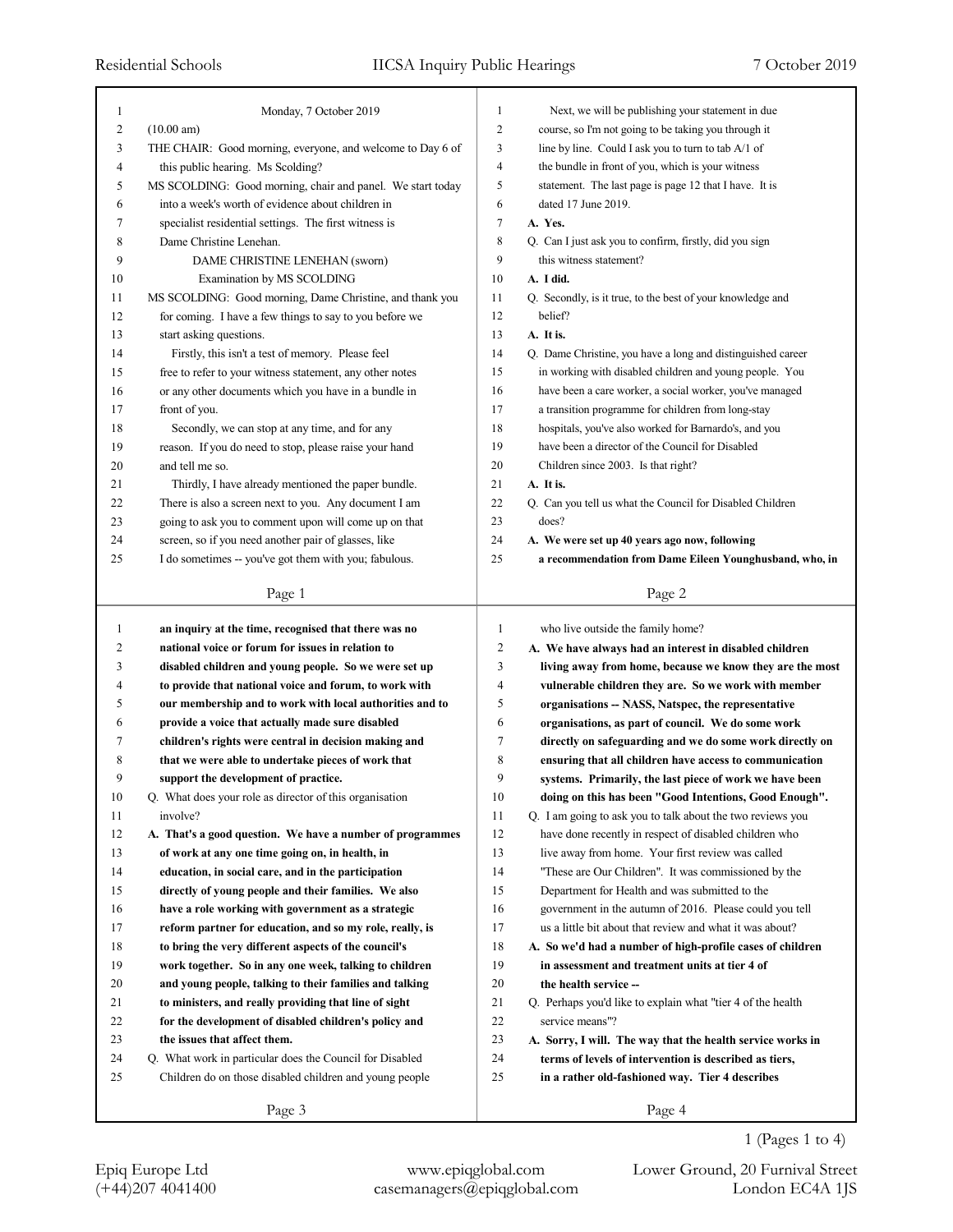| 1  | inpatient services. We had looked -- there had been         | 1              | understanding actually who are the children now and what    |
|----|-------------------------------------------------------------|----------------|-------------------------------------------------------------|
| 2  | a number of scandals in relation to individual children     | 2              | is the level of support that they need.                     |
| 3  | who had autism or learning difficulties and their           | 3              | Q. So you published that review, "Good Intentions, Good     |
| 4  | treatment in inpatient services, so-called assessment       | $\overline{4}$ | Enough" in November 2017 and you carried it out along       |
| 5  | and treatment units.                                        | 5              | with Mark Geraghty, who, I understand, was a trustee or     |
| 6  | There was another highly publicised case and                | 6              | was involved with the Seashell Trust, which is one of       |
| 7  | a Serious Case Review was done into that. I was not         | 7              | the organisations which is a core participant in this       |
| 8  | investigating that, but I was asked by the Department of    | 8              | part of the investigation. Is that right?                   |
| 9  | Health to understand why these cases kept coming through    | 9              | A. Mark was chief executive at Seashell Trust and           |
| 10 | the system. So what was the systematic challenge that       | 10             | Seashell Trust was an outstanding school. I am not          |
| 11 | led to a continual process of children, in effect, being    | 11             | a teacher, I'm a social worker, and so we needed            |
| 12 | abused within the system.                                   | 12             | somebody who had the understanding of education in          |
| 13 | Q. You submitted that piece of work to the government, as   | 13             | particular to support the review, and so that's why Mark    |
| 14 | part of which you said that there needed to be              | 14             | was a partner in it.                                        |
| 15 | a separate piece of work to look at the role of             | 15             | Q. That review is behind tab B/1 of your bundle. The        |
| 16 | residential special schools and colleges for this group     | 16             | review didn't particularly focus on safeguarding in and     |
| 17 | of children. Is that right?                                 | 17             | of itself?                                                  |
| 18 | A. It is. We were worried when we were doing the review     | 18             | A. No.                                                      |
| 19 | into the health services that actually a number of          | 19             | Q. But it raised a number of issues which are central to    |
| 20 | children were coming into that system from the              | 20             | it, and what I really want to do is go through some of      |
| 21 | residential school sector and that for some children        | 21             | that report to ask about your findings.                     |
| 22 | there was a revolving door system going on, and numbers     | 22             | Ralph, please could you get up INQ004307 008. Could         |
| 23 | of concerns were being asked about safety in residential    | 23             | we go to the bottom paragraph? So the first thing you       |
| 24 | special schools, and I think also it had been nearly        | 24             | identified in the bottom paragraph is that the number of    |
| 25 | 20 years since we'd looked properly at the sector and       | 25             | children and young people who board in residential          |
|    |                                                             |                |                                                             |
|    | Page 5                                                      |                | Page 6                                                      |
|    |                                                             |                |                                                             |
|    |                                                             |                |                                                             |
| 1  | special schools has declined significantly until 2010.      | 1              | needs and challenging behaviour?                            |
| 2  | So when this report was produced in November 2017, there    | $\overline{c}$ | A. Yes.                                                     |
| 3  | were nearly 5,000 children in this setting; is that         | 3              | Q. What's meant by "social, emotional and mental health     |
| 4  | right?                                                      | 4              | needs"? It seems quite a broad range that we are            |
| 5  | A. Yes.                                                     | 5              | talking about. What sort of children are we talking         |
| 6  | Q. Does anybody know why there has been this reduction?     | 6              | about practically?                                          |
| 7  | A. There's been no significant research, though one of      | 7              | A. This is an interesting one. These children, up until     |
| 8  | the pieces of work that had been done that informed the     | 8              | the 2014 Act, were children with BESD -- behaviour,         |
| 9  | review was work across -- I think it was the                | 9              | emotional and social difficulties.                          |
| 10 | East Midlands authorities, looking at how to actively       | 10             | Q. Can we just say, the 2014 Act, that's the Children and   |
| 11 | reduce placements, and primarily that's been based on       | 11             | Families Act 2014, which restated a number of principles    |
| 12 | cost. So some of this has been about a cost-driven          | 12             | about access to services for those with special             |
| 13 | approach, as much as anything.                              | 13             | educational needs?                                          |
| 14 | Q. You identify four broad groups of children and young     | 14             | A. It did, and in the process of doing that, it redefined   |
| 15 | people who, however, are likely to be in residential        | 15             | this group of children, because, by then, there was         |
| 16 | special schools. Ralph, can we go to 009-010, please.       | 16             | a lot of evidence that actually these children were --      |
| 17 | Could we get up 1, 2, 3 and 4. You identify four            | 17             | that, rather than describing these children through         |
| 18 | groups. Firstly, those with autism, communication           | 18             | their behaviour, what you wanted to do was describe         |
| 19 | difficulties, severe learning difficulties and              | 19             | these children through the causes of their behaviour,       |
| 20 | challenging behaviour. So that's the first group of         | 20             | and often that was mental health needs. So most of          |
| 21 | young people who tend, on the whole, to be sent to          | 21             | these children will be children who have had trauma and     |
| 22 | residential education at some stage in their careers?       | 22             | attachment challenges in their life.                        |
| 23 | A. Groups 1 and 2 make up 76 per cent of the children       | 23             | Q. Just to sort of identify, we have tried to reflect that, |
| 24 | within the system.                                          | 24             | in that we have a school called Appletree who are coming    |
| 25 | Q. So that's those with social, emotional and mental health | 25             | to give us evidence which is made up of those children,     |
|    | Page 7                                                      |                | Page 8                                                      |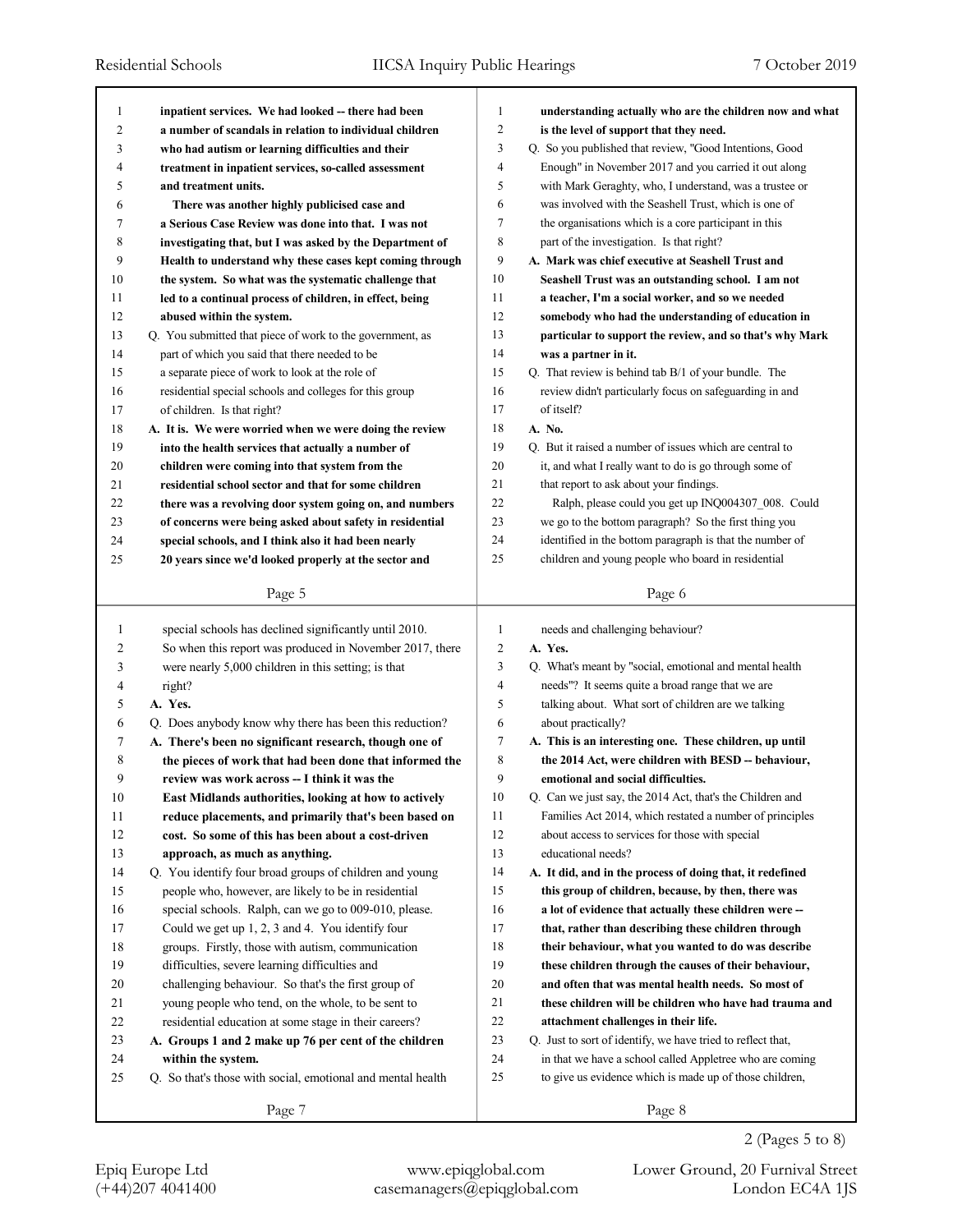| 1            | and also one has The Royal School Manchester, which         | 1              | Southlands. If you had to categorise it roughly, most       |
|--------------|-------------------------------------------------------------|----------------|-------------------------------------------------------------|
| 2            | arguably falls into group 1, which we are also looking      | $\overline{2}$ | of the children would fall into category 4. But             |
| 3            | at?                                                         | 3              | I think, as we can see, they are a wide group and the       |
| 4            | A. Okay.                                                    | 4              | challenges of keeping those different groups of children    |
| 5            | Q. If we then go to 3, at the top of the next page, please, | 5              | safe are extremely complex and challenging to manage.       |
| 6            | Ralph, there are then those with profound and multiple      | 6              | Is that right?                                              |
| 7            | learning difficulties and health needs that require         | $\tau$         | A. Yes.                                                     |
| 8            | intensive specialist support?                               | 8              | Q. You make a number of recommendations from the report.    |
| 9            | A. Yes.                                                     | 9              | Can I just identify, what did you do as part of your        |
| 10           | Q. They are a much smaller group of young people; is that   | 10             | review? What did you go and see and whom did you go and     |
| 11           | right?                                                      | 11             | see?                                                        |
| 12           | A. Yes, a much smaller group.                               | 12             | A. In the end, we worked with the DfE analysts and took     |
| 13           | Q. Again, The Royal School Manchester is a school we will   | 13             | 10 per cent -- we took across 10 per cent of schools and    |
| 14           | be looking at later in the week, which deals with those     | 14             | colleges to reflect the different groups of children and    |
| 15           | sorts of children.                                          | 15             | to reflect the different geography and also to reflect      |
| 16           | The last group are those with a special educational         | 16             | the different Ofsted ratings that schools have got. It      |
| 17           | need or disability but moderate or no learning              | 17             | was a sort of snapshot of about 10 per cent of              |
| 18           | difficulty, and they, on the whole, are, what, children     | 18             | the cohort to look at.                                      |
| 19           | with visual impairments, hearing impairments?               | 19             | Q. So some which were good, some which were seen as less    |
| 20           | A. Yes, it was a difficult group to categorise, really. It  | $20\,$         | good by way of inspection, and ones which have different    |
| 21           | is a number of sort of one-offs. But, yeah, so they're      | 21             | sorts of children who are living within them?               |
| 22           | sort of specialist schools within the system, but,          | 22             | A. Yes, and ones which claim to do different things, so     |
| 23           | again, they tend to be fairly bright children.              | 23             | things like therapeutic schools, for example. So            |
| 24           | Q. Again, I think we are looking at a couple of those this  | 24             | different schools doing different things.                   |
| 25           | week. We are looking at Stanbridge Earls and                | 25             | Q. If we can get your recommendations up -- Ralph,          |
|              |                                                             |                |                                                             |
|              | Page 9                                                      |                | Page 10                                                     |
|              |                                                             |                |                                                             |
|              |                                                             |                |                                                             |
| $\mathbf{1}$ | INQ004307_043. Not all of these recommendations are         | $\mathbf{1}$   | frankly, not good enough. I think one of the things         |
| 2            | directly related to what I am going to call safeguarding    | $\overline{c}$ | that concerned us throughout the review was, you would      |
| 3            | or child protection. Can we go about halfway down the       | 3              | go into every single school and you would say, "How many    |
| 4            | page. The first recommendation is that the Department       | 4              | authorities do you take from -- 12, 14, 18, 20? How         |
| 5            | for Education publishes LA visiting guidance. Now, LA,      | 5              | many authorities visit?" It was never, ever more than       |
| 6            | in this context, means local authority. Setting out         | 6              | 50 per cent of the authorities that were referring.         |
| 7            | expectations for when local authorities should visit        | 7              | Q. In particular, what the guidance recommends is that when |
| 8            | children and young people in residential schools and        | 8              | a child is first placed there, there should be what they    |
| 9            | colleges. In fact, that guidance has been produced, and     | 9              | call quality assurance processes, so that all the           |
| 10           | we are going to deal with it later, a little bit later.     | 10             | safeguarding policies should be checked, and then           |
| 11           | But do you have any general views about whether or not,     | 11             | there's a visit within three months and then a visit        |
| 12           | firstly, that guidance is good enough and, secondly,        | 12             | every six months, from someone who knows what they're       |
| 13           | whether local authorities visit often enough children       | 13             | looking for, particularly in respect of safeguarding.       |
| 14           | who are being accommodated by them or who are being         | 14             | Do you think that happens in practice?                      |
| 15           | educated by them in those settings?                         | 15             | A. No. No, when the guidance came out, there was no real    |
| 16           | A. So we have been calling for that guidance for quite      | 16             | publicity around the guidance and there's no training       |
| 17           | a long time pre the review. It was something that we        | 17             | around the guidance, and there's -- it's always been        |
| 18           | felt was a distinct gap in the system. I think one of       | 18             | quite complex, as children move across authority            |
| 19           | the real challenges in the system is that, actually,        | 19             | boundaries, to work out who is responsible to do what       |
| 20           | education can place, social care can place, within the      | $20\,$         | and how that works.                                         |
| 21           | system and depending who places, it sort of comes -- so     | 21             | The challenge for this group of children, in                |
| 22           | an education placement can be made, the welfare             | $22\,$         | particular the first two groups of the children, is that    |
| 23           | checklist does not apply, and so the only person who        | 23             | they tend to be placed at crisis. So the planning that      |
| 24           | ever visits the school is somebody who is an                | 24             | you would hope happened for when a child moves              |
| 25           | educationalist on an annual review, which we felt was,      | 25             | a considerable distance from home doesn't tend to           |
|              | Page 11                                                     |                | Page 12                                                     |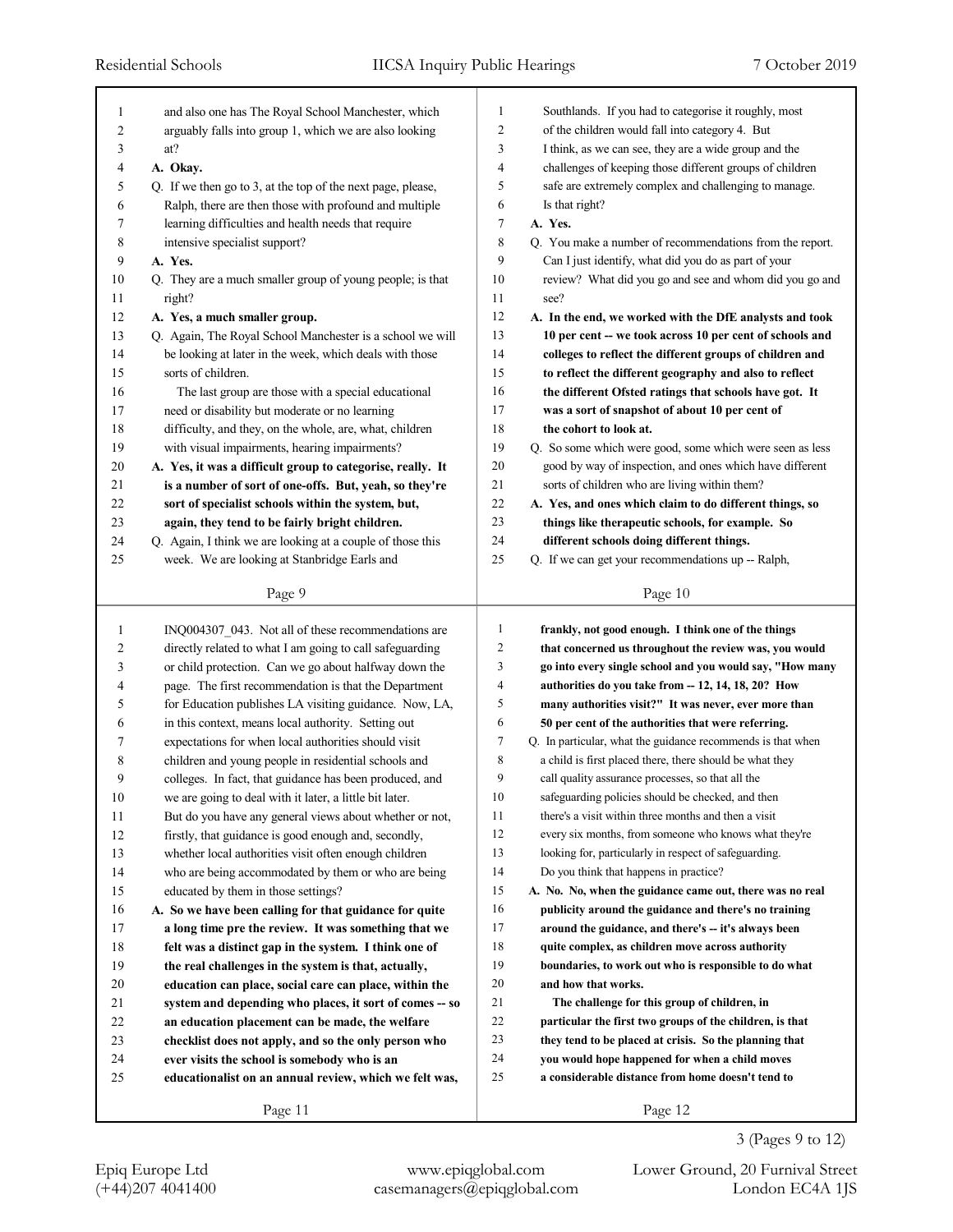| 1  | happen. So, for example, children won't necessarily         | 1              | will be looked after, ie, will be under the care of         |
|----|-------------------------------------------------------------|----------------|-------------------------------------------------------------|
| 2  | have communication plans or behaviour plans, things that    | 2              | social services in one way or another. Perhaps you'd        |
| 3  | help people understand why they behave the way they do      | 3              | like to explain to us a little bit about that?              |
| 4  | or what they do. So you want that followed through.         | $\overline{4}$ | A. It is one of the things I think that I feel most         |
| 5  | But, again, if you are placed by education, who is it       | 5              | passionately about. We have about 1,500 children at the     |
| 6  | who follows that through? Who has the expertise to          | 6              | moment in 52-week placements. For those children --         |
| 7  | understand the child's whole life, not just the             | $\tau$         | Q. What does "52-week" mean?                                |
| 8  | particular challenge that placed them? And I go into        | 8              | A. Where children are categorised as 52 weeks, the bed that |
| 9  | local areas and I say, "Why are you not visiting?" "Oh,     | 9              | they occupy is open to them for every single day of         |
| 10 | well, you know, we have got a million other things to       | 10             | the year. There are some children who will have that        |
| 11 | do", you know, all that sort of stuff. But these are        | 11             | and still go home, but there are a significant group of     |
| 12 | the most vulnerable and the most expensive children that    | 12             | children who never go home. You know, if I say, "How        |
| 13 | local authorities place and yet they do not take their      | 13             | many children have you got in placement on Christmas        |
| 14 | responsibilities to them seriously.                         | 14             | Day?", there are a significant number of those children,    |
| 15 | Q. Earlier, when we were looking at the paragraph which had | 15             | and only a portion of those children -- and it is really    |
| 16 | the number of children, at that stage, it's roughly         | 16             | difficult to find out how many -- are children who are      |
| 17 | £500 million a year is spent on this group of children,     | 17             | looked after by the state. Some authorities have            |
| 18 | this group of 5,000 children?                               | 18             | a policy that means that children will be looked after,     |
| 19 | A. Yes.                                                     | 19             | and that's absolutely right; other authorities have         |
| 20 | Q. So we are talking about a significant expenditure of     | 20             | policies which actually refuse to actually recognise        |
| 21 | public funds?                                               | 21             | those children as looked after. Sometimes the               |
| 22 | A. We are.                                                  | 22             | argument -- we have argued this with government a number    |
| 23 | Q. If we can just clarify, when you are talking about       | 23             | of sometimes over the years. The government's response      |
| 24 | education placing children, it is the case that not         | 24             | has been: it is up to parents. I don't think it is, at      |
| 25 | every child who goes and lives in a residential school      | 25             | that stage, because the evidence shows that, even where     |
|    |                                                             |                |                                                             |
|    | Page 13                                                     |                | Page 14                                                     |
|    |                                                             |                |                                                             |
|    |                                                             |                |                                                             |
| 1  | parents are very supportive of that placement, it is        | $\mathbf{1}$   | replacing quality standards with minimum standards?         |
| 2  | difficult for that parent, for all sorts of reasonable      | 2              | A. It was fairly clear that the minimum standards were      |
| 3  | reasons, to maintain an emotional and physical              | 3              | wholly inadequate. What they looked at was the physical     |
| 4  | connection to that child. Quite frankly, if they are        | 4              | structure of the buildings and the baseline, they didn't    |
| 5  | not parenting, then the state should.                       | 5              | look at quality for children or outcomes for children,      |
| 6  | Q. Can I also identify a bit further down you say:          | 6              | or whatever. We'd been looking at them at the same time     |
| 7  | "The DfE should replace national minimum standards"         | 7              | that the Children's Home Quality Standards were issued.     |
| 8  | for residential special schools with national quality       | 8              | Q. They were issued in 2015. The Children's Home Standards  |
| 9  | standards."                                                 | 9              | changed from minimum to quality in 2015. That's right,      |
| 10 | Now, this was something which was first raised by           | $10\,$         | isn't it?                                                   |
| 11 | the Children's Commissioner in a report she identified      | 11             | A. We believe that the Children's Home Quality Standards    |
| 12 | in 2014 called "The views and experiences of children in    | 12             | were a much better understanding of children's lives        |
| 13 | residential special schools". I don't think I need to       | 13             | than the minimum standards.                                 |
| 14 | get that up, but that was one of the recommendations she    | 14             | What is interesting is, I made that recommendation          |
| 15 | made. It is a recommendation you've made. Now, the          | 15             | and heard nothing until an email at 8.00 o'clock this       |
| 16 | Department for Education have told us that there is no      | 16             | morning, which told me that the government were going to    |
| 17 | intention to replace minimum standards with quality         | 17             | revise the standards, but were not going to keep them as    |
| 18 | standards, and, instead of which, they have worked with     | 18             | minimum standards. That arrived in my inbox at              |
| 19 | Ofsted to level up a new version of the national minimum    | 19             | 8.00 o'clock this morning. The DfE have given me until      |
| 20 | standards, and she says that -- Ralph, in her witness       | 20             | Friday to comment on it.                                    |
| 21 | statement, could we just have a quick look at her           | 21             | I do not still think we should have minimum                 |
| 22 | witness statement; DfE 002073 at paragraph 509, which       | $22\,$         | standards for children. I am very clear that, wherever      |
| 23 | I think is around page 200. What do you think about         | 23             | children live, in whatever setting they live in, they       |
| 24 | that? Could you go back? It is about 130.                   | 24             | should have the same quality standards. I do not think      |
| 25 | Could you identify, what is your view about                 | 25             | a minimum standards approach is acceptable.                 |
|    | Page 15                                                     |                | Page 16                                                     |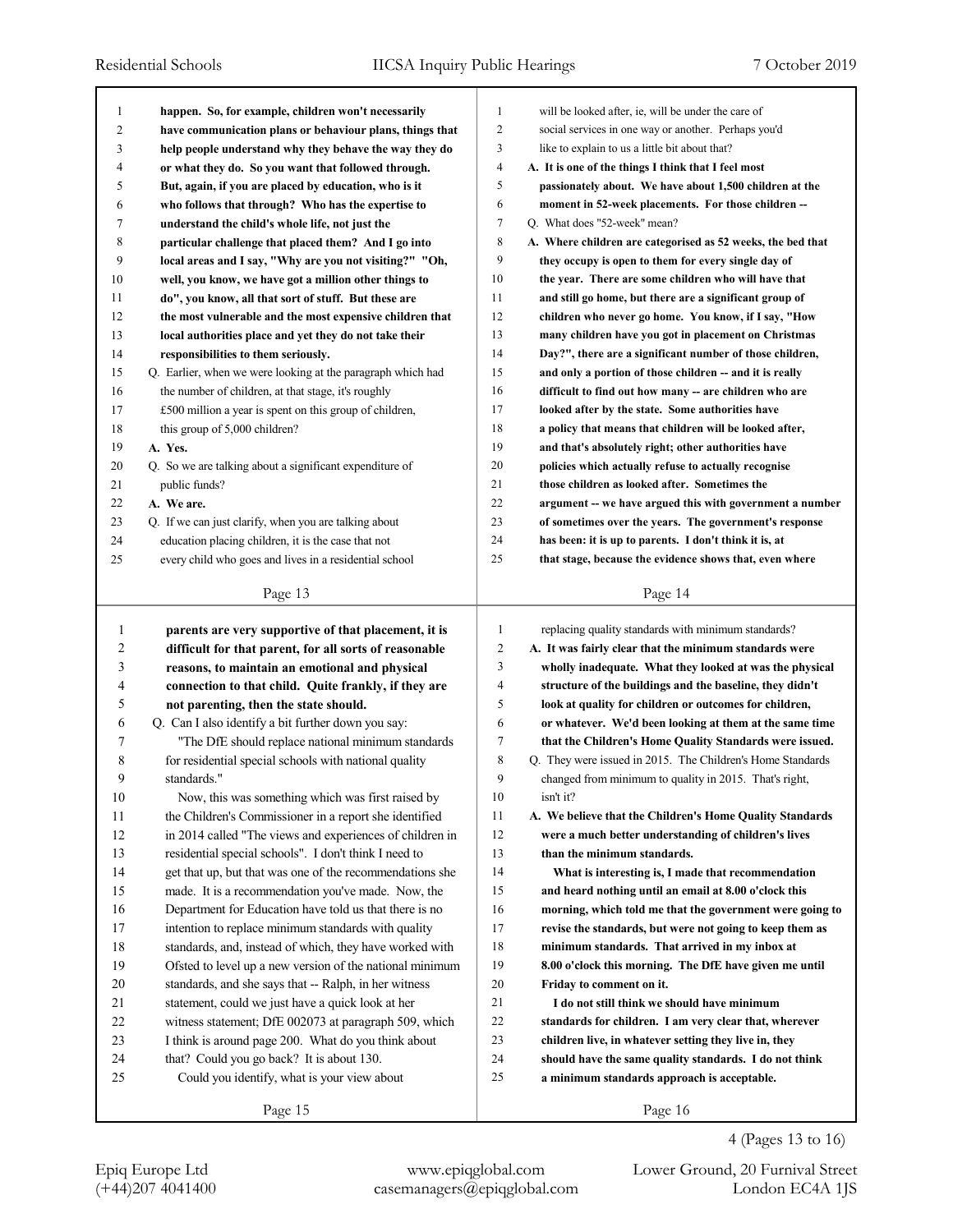| 1              | Q. As it is, if schools look after children for more than      | 1              | parents live or where they come from that should be         |
|----------------|----------------------------------------------------------------|----------------|-------------------------------------------------------------|
| $\overline{c}$ | 290 days a year, they have to be registered as                 | $\overline{c}$ | responsible for safeguarding. Why did you have to           |
| 3              | children's homes in any event, and therefore have to           | 3              | identify that as a recommendation? What was the sector      |
| 4              | meet quality standards. So you're in the position at           | $\overline{4}$ | telling you about the problems there were?                  |
| 5              | the moment where some of the sector has to meet the            | 5              | A. Some of it was where children had moved around or        |
| 6              | children's home standards which you -- do you have any         | 6              | parents had moved since the placement had happened, or      |
| 7              | particular view about their fitness for purpose or --          | 7              | whatever, and some of it I think the sector are really      |
| 8              | A. I think they're good standards.                             | 8              | struggling to get the home local authorities to take        |
| 9              | Q. But some of the others, just by a quirk of how long you     | 9              | responsibility. So just -- the ordinary residence stuff     |
| 10             | might be spending boarding, don't have to meet those and       | 10             | still confuses people.                                      |
| 11             | have to meet the national minimum standards, which are         | 11             | Q. It confuses even the Supreme Court on occasions.         |
| 12             | different?                                                     | 12             | A. It confuses people. Actually, because of that level of   |
| 13             | A. They are, and we visited a school that was on minimum       | 13             | confusion, it, in effect, allows a way out of taking        |
| 14             | standards and deliberately was altering its policy to          | 14             | responsibility, particularly when you're asking people      |
| 15             | make sure it didn't have to register for quality home          | 15             | for key decisions or you're asking people for money, and    |
| 16             | standards, and that can't be acceptable.                       | 16             | for me, it was just children getting caught in the          |
| 17             | Q. Can we go back, please, Ralph, to INQ004307_043, please,    | 17             | crossfire of actually people arguing about                  |
| 18             | and go to the bottom of the page. The next                     | 18             | responsibility, and that really didn't feel good enough.    |
| 19             | recommendation down is:                                        | 19             | Q. There is then an issue about promoting and supporting    |
| 20             | "The DfE should clarify who is responsible for the             | 20             | school improvement in special schools. What do you mean     |
| 21             | safeguarding of children placed within area by another         | 21             | by that? What are your concerns about -- is this about      |
| 22             | local authority."                                              | 22             | educational improvement or is this about welfare or is      |
| 23             | Now, my understanding is, it is wherever that child            | 23             | it about both?                                              |
| 24             | is ordinarily resident which is being interpreted to be        | 24             | A. I felt that, even though we've representative bodies who |
| 25             | habitually resident. So it is usually where their              | 25             | do a lot of good work, a lot of the residential special     |
|                |                                                                |                |                                                             |
|                | Page 17                                                        |                | Page 18                                                     |
|                |                                                                |                |                                                             |
|                |                                                                |                |                                                             |
| $\mathbf{1}$   | schools were quite isolated. What was happening was,           | 1              | fourth interim head.                                        |
| 2              | the children who had been referred to them were getting        | $\overline{2}$ | Q. At the top of $044$ :                                    |
| 3              | more and more complex all the time. So children were           | 3<br>4         | "The DfE should improve the supply of quality school        |
| 4              | coming in that staff weren't used to working with, so          |                | leaders to the special schools and colleges sector."        |
| 5              | staff didn't have skill sets, where leadership was             | 5<br>6         | What do you mean? I think I understand what you             |
| 6              | confusing, et cetera --                                        | $\tau$         | mean. Perhaps you'd like to explain a little bit more       |
| 7              | Q. Could you give us an example. When you say "children        |                | about why you reached that recommendation and what's        |
| 8<br>9         | are becoming more complex over time", what do you mean         | 8<br>9         | considered to be quality?                                   |
|                | by that, in very practical terms?                              |                | A. I suppose we reached the recommendation because the DfE  |
| 10             | A. So you could be a school that was registered for -- you     | 10             | supports a number of leadership courses and a number of     |
| 11             | had children with autism, but what you're used to              | 11             | leadership and schools courses and whatever. Yet            |
| 12             | dealing with is children who have verbal language. The         | 12             | special schools tend to be the poor relation in them.       |
| 13             | children then referred to you don't have verbal                | 13             | So, for us, it was about saying, leadership of these        |
| 14             | language, and they also have a range of medical needs,         | 14             | schools is as important as leadership of academy schools    |
| 15             | so they may well have autism and have epilepsy,                | 15             | and mainstream schools, of any schools. Actually, we        |
| 16             | et cetera. Therefore, the way you then have to interact        | 16             | wanted the government's leadership programmes to reflect    |
| 17             | with those children to get the best outcomes changes,          | 17             | that and to ensure that, in a sense, being a leader of      |
| 18             | and your workforce isn't used to that and doesn't have         | 18             | a special school was seen as something that people could    |
| 19             | that. It's also quite an isolating position. In the            | 19             | aspire to.                                                  |
| 20             | mainstream system, there is a school improvement               | 20             | Q. You then say a bit further down:                         |
| 21             | programme. You know, you can go and find people and            | 21             | "The quality standards recommended should require"          |
| 22             | say, "Actually, I've got a bit of a problem, how can           | 22             | that schools demonstrate how they are achieving             |
| 23             | I do " that sort of improvement programme in special           | 23             | ambitious outcomes for children and young people,           |
| 24             | schools did not feel like it was in place.                     | 24<br>25       | particularly those set out in EHC Plans."                   |
| 25             | Also, I think we went to one school that was on its<br>Page 19 |                | Just to clarify, Education Health and Care Plans<br>Page 20 |

5 (Pages 17 to 20)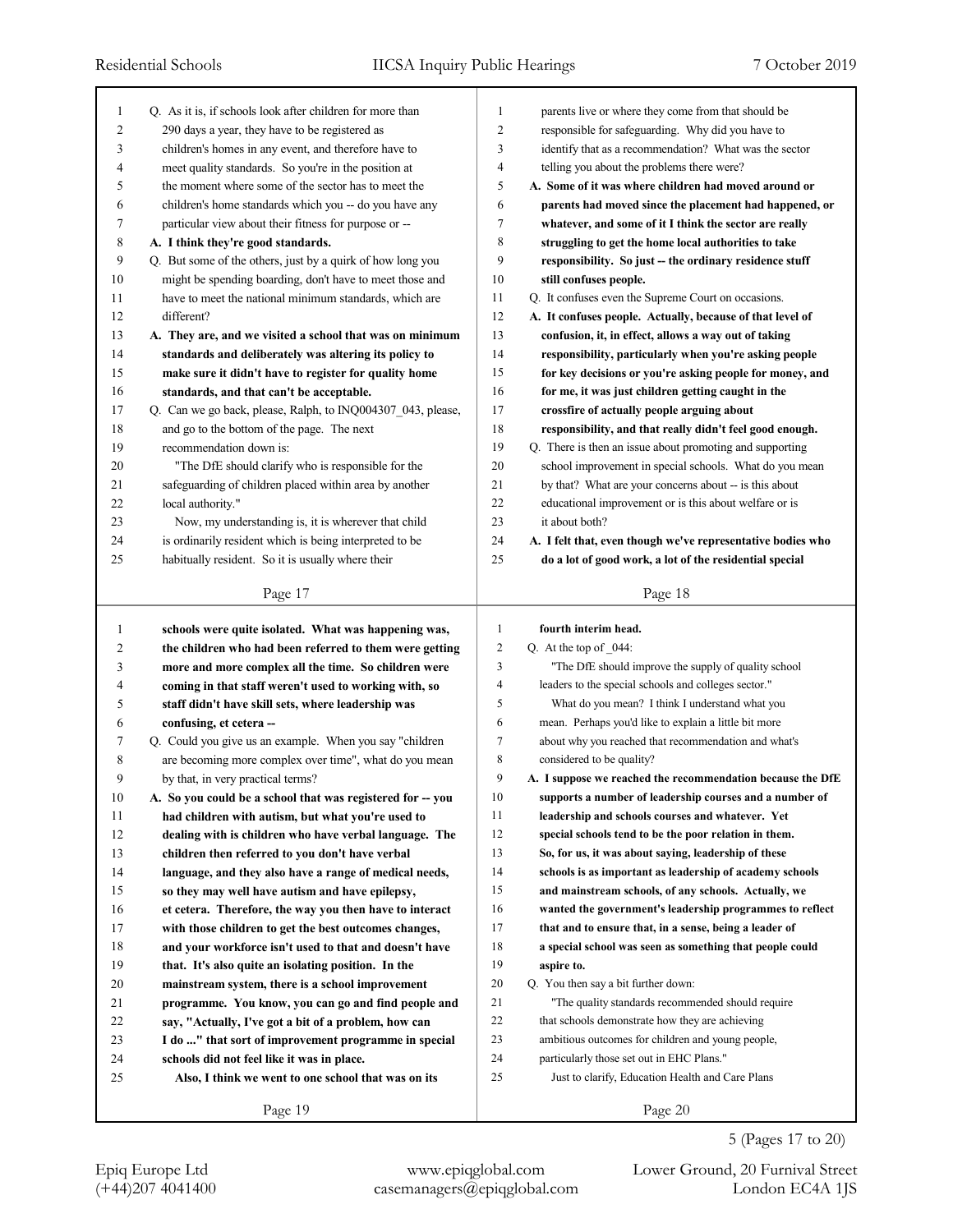| 1  | were introduced under the Children and Families Act        | 1              | or a particular need for independence, what is the          |
|----|------------------------------------------------------------|----------------|-------------------------------------------------------------|
| 2  | 2014. They are documents where it identifies a child's     | $\overline{2}$ | school doing that supports that and how is that laid out    |
| 3  | needs, the provision that's necessary to meet that need    | 3              | in an education, health and care plan?                      |
| 4  | and the placement.                                         | 4              | I think that's particularly important, because often        |
| 5  | A. Yes.                                                    | 5              | the arguments for residential special schools are based     |
| 6  | Q. That's in respect of both education, health and social  | 6              | on a 24-hour curriculum.                                    |
| 7  | care. What do you mean? Are you saying, therefore,         | 7              | Q. Perhaps you could explain what a 24-hour curriculum is?  |
| 8  | that schools are not currently being ambitious in          | 8              | A. Sorry. There is a particular argument, particularly for  |
| 9  | respect of children's outcomes? We are particularly        | 9              | children with autism, that their outcomes are best          |
| 10 | interested, really, not in educational outcomes, but in    | 10             | improved if they have the same interactions in school,      |
| 11 | welfare outcomes?                                          | 11             | within their residential unit, at the weekends, and         |
| 12 | A. Because the national minimum standards is so poor, they | 12             | whatever. So you provide a consistent environment. It       |
| 13 | don't actually refer to outcomes and how things work and   | 13             | is called the 24-hour curriculum. There was very, very,     |
| 14 | whatever, and they don't make the link with the 2014       | 14             | very limited evidence within the sector that it actually    |
| 15 | legislation. I wanted to make sure that, before            | 15             | existed. But what it does mean is education, health and     |
| 16 | children were placed in schools, they had a really good    | 16             | care outcomes are all in one place in the residential       |
| 17 | education, health and care plan which looked at, "What     | 17             | special school sector, and so we should be able to use      |
| 18 | are we trying to get out of this placement for this        | 18             | good Education, Health and Care Plans to promote the        |
| 19 | child to achieve better? Where are we?" And then           | 19             | best outcomes. Rather than actually having an               |
| 20 | schools were measured against that. Whereas what           | 20             | interaction system at the moment that in effect says,       |
| 21 | I wasn't seeing in some schools was any measurement        | 21             | "Right, the child is placed, it's finished, they are out    |
| 22 | against what we actually wanted out of the placement.      | 22             | of our hair", you actually have an interactive system       |
| 23 | So if a child is going in with a particular set of         | 23             | with the school that then says, "This was the set of        |
| 24 | behaviours or a particular challenge in relation to        | 24             | outcomes we asked you to achieve. At our annual review,     |
| 25 | interacting with other young people, or whatever it is,    | 25             | tell us how far you are in achieving that and what is       |
|    | Page 21                                                    |                | Page 22                                                     |
|    |                                                            |                |                                                             |
|    |                                                            |                |                                                             |
| 1  | the next set of outcomes this child needs", because, in    | 1              | This was a 2014 report, largely about standards in          |
| 2  | the end, that child needs to go back to the community      | $\overline{2}$ | residential special schools, and it was undertaken after    |
| 3  | they came from and be part of the society they grew up     | 3              | they had gone and interviewed children who were living      |
| 4  | in.                                                        | 4              | within those settings. So they said, firstly, the DfE       |
| 5  | Q. But one of the challenges, as you identified earlier,   | 5              | should change its requirements so that private              |
| 6  | however, is that often those children are placed in        | 6              | residential special schools -- if we can just identify,     |
| 7  | residential special schools at a time of crisis --         | 7              | the vast majority of residential special schools in this    |
| 8  | A. They are.                                               | 8              | sector are private, ie, they are independently run and      |
| 9  | Q. -- usually at a time of crisis in their parents'        | 9              | managed. That's right, isn't it?                            |
| 10 | lives --                                                   | 10             | A. Yes.                                                     |
| 11 | A. Yes.                                                    | 11             | Q. " to provide a full range of pupil-level data as part    |
| 12 | Q. -- where they are unable to cope for children who might | 12             | of the annual school census."                               |
| 13 | be manifesting difficult and challenging behaviours.       | 13             | Why does that make any difference to a child's              |
| 14 | Are you, therefore, saying that what tends to happen is,   | 14             | welfare?                                                    |
| 15 | those children arrive and then everybody does the          | 15             | A. This recommendation is backed by the sector, it's backed |
| 16 | planning, rather than the planning taking place before     | 16             | by a review, for some reason, the DfE decides not to        |
| 17 | those children arrive?                                     | 17             | implement. But what it does is, we actually can't tell      |
| 18 | A. On a good day, yes, people do the planning once they    | 18             | you enough about the children in the sector at the          |
| 19 | have arrived. On a poor day, they don't plan at all.       | 19             | moment, we can't tell you on a pupil level what's           |
| 20 | Q. Can we turn now to the Children's Commissioner Report   | 20             | happening to them, why they have been placed, what their    |
| 21 | which I alluded to earlier which also made the             | 21             | outcomes are. We cannot track them. We require the          |
| 22 | recommendation for quality standards. Ralph, would you     | 22             | state sector to do this. There should be no reason why      |
| 23 | mind getting up INQ004310_010. It is behind tab 13 of      | 23             | we don't provide -- and it gives us an indication of        |
| 24 | your bundle, Dame Christine.                               | 24             | change and what's going on and outcomes that we can         |
| 25 | Now, this makes a series of recommendations at 9.          | 25             | track. It is a really important part of looking at          |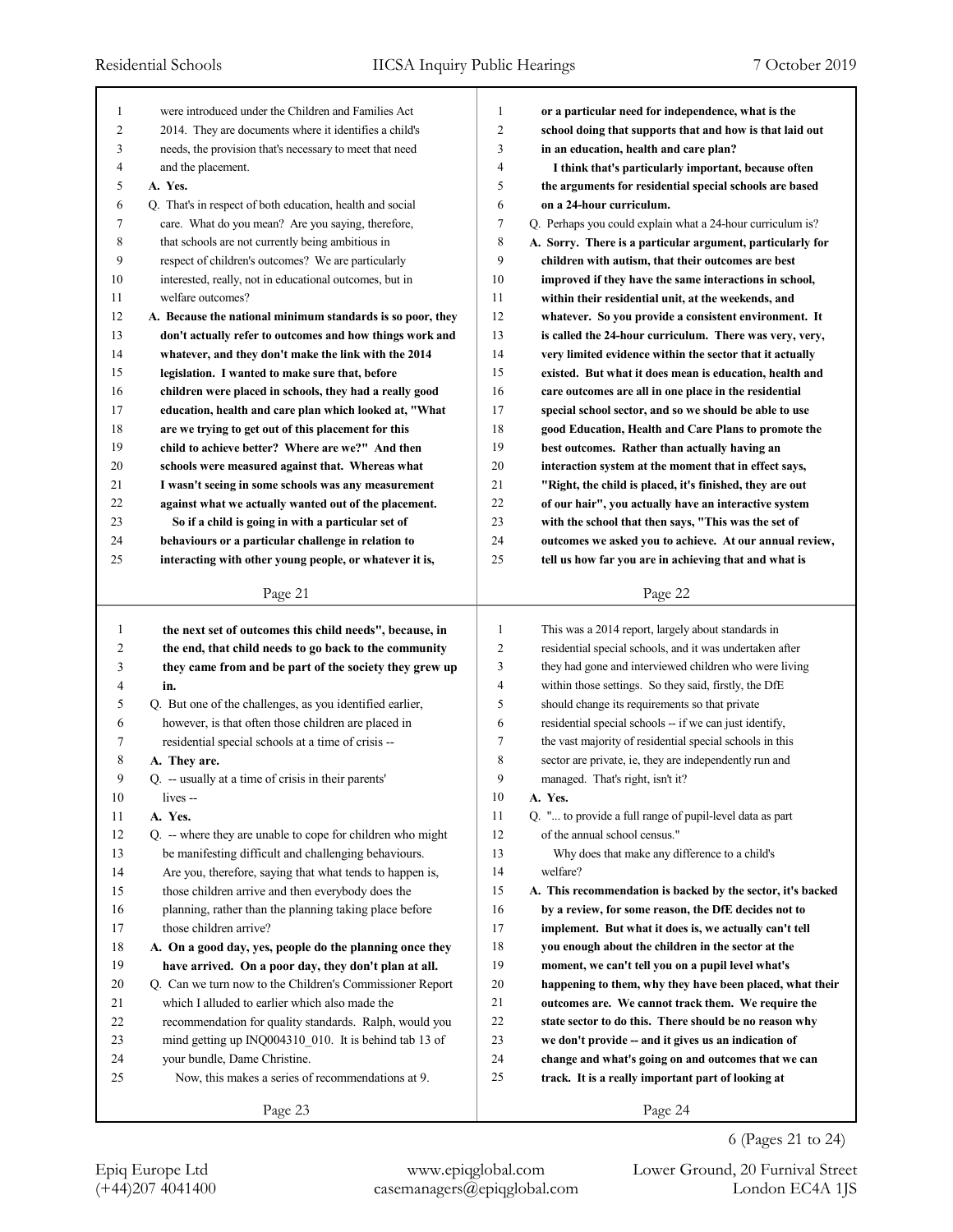| 1              | where this sector is going and what's happening.            | $\mathbf{1}$   | There were conversations. And when you said to           |
|----------------|-------------------------------------------------------------|----------------|----------------------------------------------------------|
| $\overline{c}$ | Q. At the bottom of the page and over the top of the next   | $\overline{2}$ | staff, "So how do you know when she's happy? How do you  |
| 3              | page:                                                       | 3              | know when she's in pain?" There isn't a child going      |
| 4              | "The DfE should develop standard 17 of the minimum          | $\overline{4}$ | that you can't do that with. Those sorts of things were  |
| 5              | standards for residential special schools  with             | 5              | not coming through. So you try to understand from an     |
| 6              | a greater focus on supporting children to participate in    | 6              | individual child level and then from a level that grew   |
| 7              | important decisions about their lives, and highlighting     | 7              | from that, how is this setting in tune and responsive to |
| 8              | the specific needs of children with very limited or no      | 8              | the needs of the children who live here? And there were  |
| 9              | communication skills."                                      | 9              | some settings that did that really, really well. So      |
| 10             | Can you tell us a little bit about the difficulties         | 10             | I wouldn't want to paint that otherwise. But, again,     |
| 11             | that there are in this sector in respect of those           | 11             | the less verbal a child is, the more challenging it is.  |
| 12             | particular group of children who don't have verbal          | 12             | And it's really having skilled staff who understand      |
| 13             | language?                                                   | 13             | communication.                                           |
| 14             | A. So I've had the pleasure of working with many children.  | 14             | So if you take behaviour, people will say, "Oh,          |
| 15             | I've never met a child who didn't communicate, but I've     | 15             | well, he behaves that way because he's autistic, because |
| 16             | met lots of children who communicate in ways which are      | 16             | he's got SEMH". Actually, he is behaving that way        |
| 17             | unique to them. And so there is something at the heart      | 17             | because he has a toothache and you're not hearing what   |
| 18             | of this about recognising that children communicate and     | 18             | he is saying. So it is that sort of understanding of     |
| 19             | that there are ways of children being able to do that       | 19             | the depth of how these children behave and what they do, |
| 20             | and, at a minimum, you -- so I went into a unit for         | 20             | and how they use behaviour as a form of communication.   |
| 21             | profound and multiple learning difficulty. I was quite      | 21             | Q. Can we have a look at standard 17 as it is currently  |
| 22             | distressed at looking at a 5-year-old and what was going    | 22             | drafted. Chair and panel, it is in your core bundle B,   |
| 23             | on for that 5-year-old. So that 5-year-old was having       | 23             | volume 2, but I'm going to get it up on the screen. It   |
| 24             | intimate care procedures done to her with strangers in      | 24             | is DFE001510 018. Standard 17. So this is the current    |
| 25             | the room. You know, it's not acceptable.                    | 25             | standard for residential special schools:                |
|                |                                                             |                |                                                          |
|                | Page 25                                                     |                | Page 26                                                  |
|                |                                                             |                |                                                          |
|                |                                                             |                |                                                          |
| $\mathbf{1}$   | "Children are actively encouraged to contribute             | $\mathbf{1}$   | that with people like that here", and you go into        |
| 2              | their views  to raise concerns and make                     | $\overline{c}$ | a school that has children with a similar level of need  |
| 3              | complaints  they are not penalised for taking a view.       | 3              | and you can see actively what the school was doing in    |
| 4              | "Active steps are taken to enable all children to           | 4              | order to progress it. So it's something for me about     |
| 5              | make their views known  to maximise their                   | 5              | how you level up the system on this issue. It is not     |
| 6              | opportunities to develop independence."                     | 6              | there.                                                   |
| 7              | Do you think this is a good enough standard against         | 7              | Q. For example, the Children's Commissioner has told us  |
| 8              | which to judge schools? It seems quite general to me?       | 8              | that they run a project for children who live away from  |
| 9              | A. I think that's the challenge. I think it is general.     | 9              | home called "Help at Hand" which is largely              |
| 10             | The challenge with this is this bit about "should not       | 10             | a telephone-based service. Are those sorts of            |
| 11             | assume that any child is unable to communicate their        | 11             | telephone-based services any use at all for any of       |
| 12             | views". All children are able to communicate their          | 12             | the children that you identify in your review?           |
| 13             | views. Therefore, you have to work out what techniques      | 13             | A. I think they have a limited use, don't they, really?  |
| 14             | you are going to use to ensure that those children can      | 14             | Because so much of these children is context. So we      |
| 15             | communicate. So it just feels passive, when it should       | 15             | went to an excellent school for children with social,    |
| 16             | be active.                                                  | 16             | emotional and mental health needs. It really was         |
| 17             | Q. Do you think that schools in this sector have sufficient | 17             | outstanding. It was an absolute pleasure to visit it.    |
| 18             | focus on the development of basic communication skills      | 18             | Those children are quite verbal and quite able but have  |
| 19             | so that choices, needs and wants can be expressed?          | 19             | very damaged backgrounds. I'm not convinced a telephone  |
| 20             | A. Again, I think it is really mixed. I think good schools  | 20             | service will give you what you need.                     |
| 21             | are really good at it. I think poor schools aren't.         | 21             | That's not to say that you try whatever you can try,     |
| 22             | What I was surprised, in terms of the visit, was the        | 22             | but I would suggest it's limited.                        |
| 23             | sheer difference in the quality of the school, when it      | 23             | Q. Can we go back now, Ralph, to the Children's          |
| 24             | was looking at the same sort of cohort of child. You        | 24             | Commissioner Report at INQ004310 010-011. Could we go    |
| 25             | know, you go into a school and say, "Well, we can't do      | 25             | to the next page, please, Ralph. There's then a number   |
|                | Page 27                                                     |                | Page 28                                                  |

7 (Pages 25 to 28)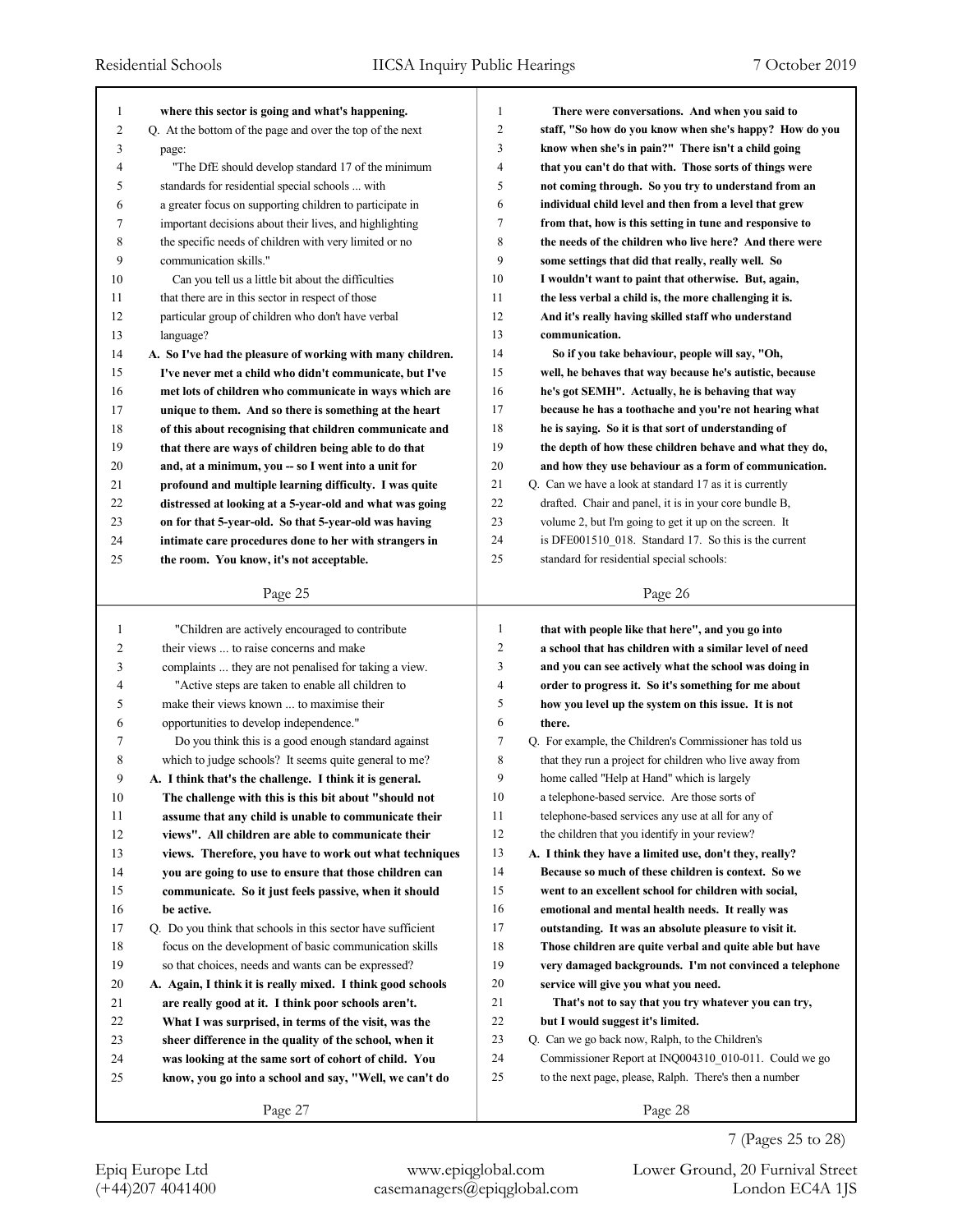| 1                | of recommendations that the Children's Commissioner         | 1              | Q. If we look a bit further down, standard 20 of            |
|------------------|-------------------------------------------------------------|----------------|-------------------------------------------------------------|
| $\boldsymbol{2}$ | makes about ensuring that people undertaking section 33     | $\overline{c}$ | the national minimum standards, that's a requirement        |
| 3                | visits to children's homes are approved or appointed        | 3              | that six times a year somebody from the governing body      |
| 4                | through the local authority. I believe they are now         | $\overline{4}$ | or the board of trustees or the proprietor goes in and      |
| 5                | called Reg 44 visitors. One of the ways forward could       | 5              | visits the school and does a report about what's going      |
| 6                | be, if there is not exact parity of standard setting        | 6              | on. In effect, what the Children's Commissioner is          |
| 7                | between children's homes and residential special schools    | 7              | identifying is that that should be an independent person    |
| 8                | in this respect, for the national minimum standard to       | 8              | who should do that and that should be somebody by the       |
| 9                | adopt the Reg 44 Visitor, which is someone who comes in,    | 9              | local authority. Is that something which you support?       |
| 10               | I think roughly once every half term, to try and develop    | 10             | A. Yes, definitely. I just think that independent voice in  |
| 11               | a relationship with children. Do you think that's           | 11             | the schools -- and often to praise practice as much as      |
| 12               | something that children in the sector that you looked at    | 12             | to look at poor practice. But it needs that -- the          |
| 13               | would find helpful?                                         | 13             | sector is too closed. It needs people to come in.           |
| 14               | A. I think anything that breaks the isolation of            | 14             | Q. What do you mean the sector is too closed? You have      |
| 15               | the schools, that has people in and out of them, that       | 15             | mentioned the words "closed" and "isolated" a number of     |
| 16               | has people seeing what's going on in the school is          | 16             | times. I'm envisaging institutions where, by the nature     |
| 17               | a good thing, in general, because these children have       | 17             | of the children you are talking about, there will be        |
| 18               | very isolated lives. I think in terms of people going       | 18             | quite a number of staff working there. What do you mean     |
| 19               | in, dependent on the nature of the children in the          | 19             | by "closed" and "isolated"?                                 |
| 20               | school, you would want to make sure that they had an        | $20\,$         | A. A lot of the schools are in physically isolated places,  |
| 21               | appropriate level of skills in terms of communication       | 21             | and they develop a culture, you know, they develop          |
| 22               | and support.                                                | 22             | a culture. So if you go into some of the more isolated      |
| 23               | Q. So they would need to be a highly specialist cadre of    | 23             | schools, you know, all of the workforce comes from the      |
| 24               | people?                                                     | 24             | local town. It is a small, tight culture. Actually,         |
| 25               | A. Yes.                                                     | 25             | that doesn't necessarily mean that's bad or good, but       |
|                  |                                                             |                |                                                             |
|                  | Page 29                                                     |                | Page 30                                                     |
|                  |                                                             |                |                                                             |
|                  |                                                             |                |                                                             |
| 1                | that's what it is. So for me, it's that -- you know,        | 1              | Q. Next down, at (c):                                       |
| 2                | even talking to Ofsted at one stage about physically and    | $\overline{c}$ | "A requirement that all serious incidents should be         |
| 3                | geographically isolated process. There is something         | 3              | formally notified to the inspectorate is re-introduced      |
| 4                | about that that every now and again the outside world       | 4              | to the national minimum standards for residential           |
| 5                | needs to go in and shake up and just ask the right          | 5              | special schools."                                           |
| 6                | questions and look at where practice is. So the amount      | 6              | Let me explain, for those individuals who might be          |
| 7                | of schools that I went into that said "Our programme is     | 7              | listening along, until 2011, there was a duty upon all      |
| 8                | unique" and then I'd see it replicated in three others      | 8              | schools to report the death of children, any allegation     |
| 9                | but you'd see difference of it, and you'd say, "Where       | 9              | of abuse, an outbreak of a contagious illness or any        |
| 10               | are you learning? Where's the learning process?             | $10\,$         | serious physical injury to them to Ofsted, and I think      |
| 11               | Where's the people coming in and saying, 'Actually, do      | 11             | to the Department for Education as well, with whom all      |
| 12               | you know, we could do this differently now or we could      | 12             | these schools would have to be registered.                  |
| 13               | look at that', or what are you doing about these            | 13             | That was abolished in 2011. Ofsted themselves have          |
| 14               | recalcitrant local authorities that are never visiting?"    | 14             | said that they would like this to be re-introduced. Do      |
| 15               | You know, what are the questions that are being asked?      | 15             | you have any particular views upon its usefulness?          |
| 16               | To me, it is that sort of stuff. If you are not             | 16             | A. One of the things that struck me, as our report started, |
| 17               | careful, these schools become like the institutions that    | 17             | we went to talk to various people and, at that stage,       |
| 18               | I started working in and they develop a really strong       | 18             | there was an active enquiry into a school, and what was     |
| 19               | subculture.                                                 | 19             | interesting was the way that enquiry had manifested         |
| 20               | Q. So there is a significant risk at the moment, because of | 20             | itself. So Ofsted found out because it had been             |
| 21               | geographical and social isolation, that they become sort    | 21             | reported in the local paper. There was a challenge          |
| 22               | of institutions within themselves?                          | 22             | between what the education and funding agency knew, as      |
| 23               | A. Yes.                                                     | 23             | the funders, and what was going on there, and what          |
| 24               | Q. With a level of group think which might be unhelpful?    | 24             | Ofsted knew. It was a messy approach to that particular     |
| 25               | A. Absolutely, yes.                                         | 25             | thing. That had happened on two enquiries running.          |

(+44)207 4041400 casemanagers@epiqglobal.com London EC4A 1JS

Epiq Europe Ltd www.epiqglobal.com Lower Ground, 20 Furnival Street

8 (Pages 29 to 32)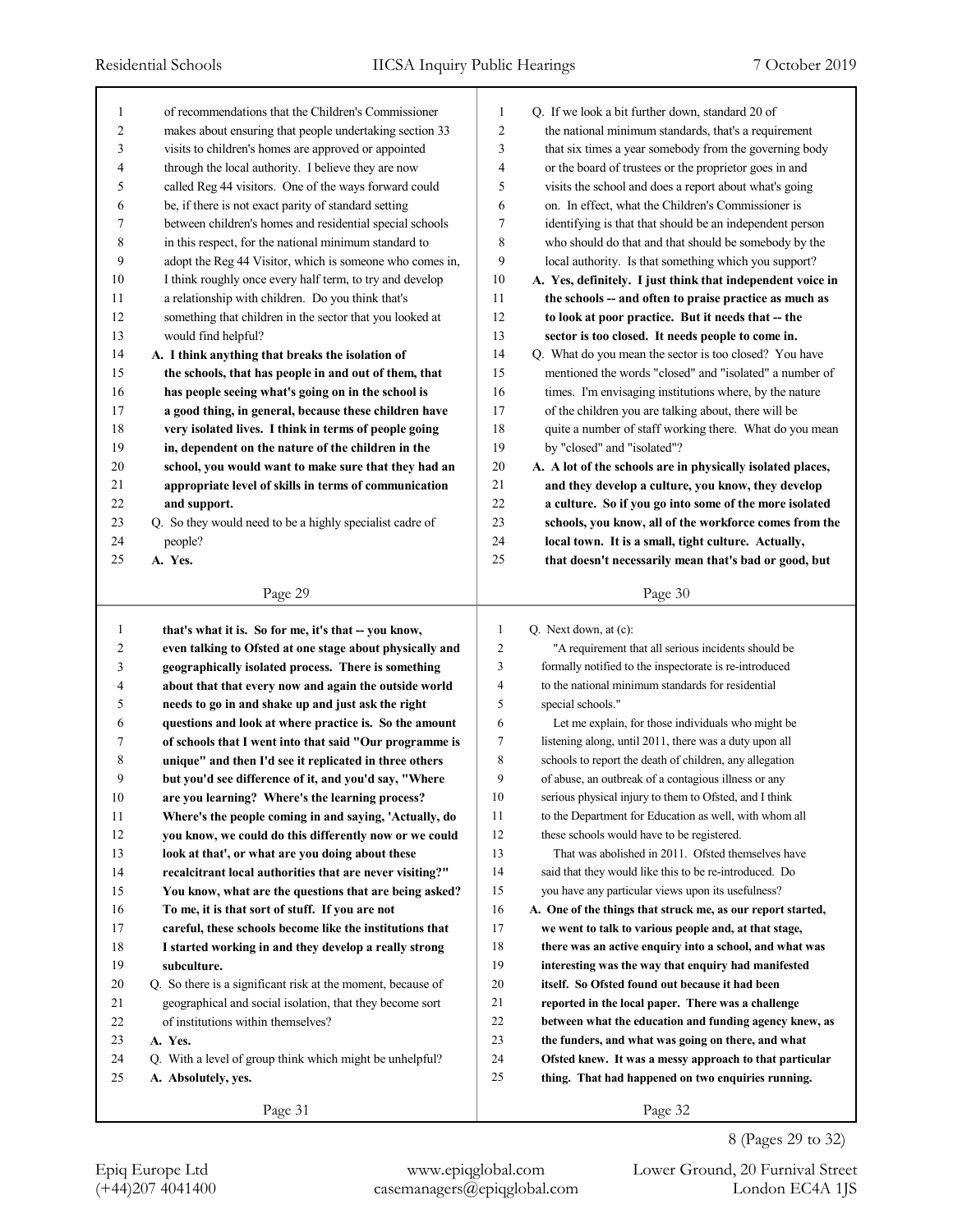| -1             | What we were saying to DfE, the education and funding     | 1              | terms of behaviour, it really is about staff who are       |
|----------------|-----------------------------------------------------------|----------------|------------------------------------------------------------|
| $\overline{2}$ | agency and whatever is what was the learning from this.   | $\overline{c}$ | skilled enough to understand why the behaviour is          |
| 3              | The learning was there were not the clear routes in       | 3              | arising and, therefore, how they deal with it, and it is   |
| 4              | which notified when there were challenges in schools.     | $\overline{4}$ | also about the quality of people's ability to deal with    |
| 5              | So I think the Children's Commissioner is completely      | 5              | sex and sex education.                                     |
| 6              | right in asking for this.                                 | 6              | There are a range of things on a messy set of              |
| 7              | Q. There is then an issue about behaviour management and  | 7              | standards. We just have had some new guidance, which we    |
| 8              | physical intervention. This is something which you        | 8              | have been waiting for for a long time, issued on           |
| 9              | mention in your report as well?                           | 9              | restrictive physical intervention, and we are just         |
| 10             | A. Yes.                                                   | 10             | trying to understand at the moment how that fits and       |
| 11             | Q. Obviously, this inquiry's focus is child sexual abuse, | 11             | what that does and what its consequences are. But,         |
| 12             | so, as far as physical restraint and standards for        | 12             | again, it's that clarity of understanding what you're      |
| 13             | behaviour management and physical intervention is         | 13             | doing and why you're doing it.                             |
| 14             | concerned, what are the standards like in the sector      | 14             | Q. Can I also ask, one of the other issues which is raised |
| 15             | from your review of them and what needs to be improved?   | 15             | in some previous guidance was the role of the Local        |
| 16             | A. I think, again, it comes down to -- the standards are  | 16             | Children's Safeguarding Board in providing some sort of    |
| 17             | messy. It comes down to individual understanding of       | 17             | strategic direction for safeguarding for all children,     |
| 18             | what you're trying to do and where you are, and, again,   | 18             | which obviously included disabled children as well.        |
| 19             | it goes back to the different groups of children, in      | 19             | Now, Ralph, would you mind getting up DFE002022_015        |
| 20             | terms of what needs to happen.                            | 20             | and 014. This was issued in 2009, this guidance. It        |
| 21             | So I would suggest that children who have profound        | 21             | was specifically called "Safeguarding Disabled Children:   |
| 22             | and multiple learning difficulties and who have intimate  | 22             | Practice Guidance". It seems to be aimed largely at        |
| 23             | care carried out by a range of people who don't know      | 23             | local children's safeguarding board and social services    |
| 24             | what they're doing counts as sexual abuse, so             | 24             | professionals. One of the things that they identified      |
| 25             | understanding where those standards are. I think, in      | 25             | back in that time was that there could be a safeguarding   |
|                |                                                           |                |                                                            |
|                | Page 33                                                   |                | Page 34                                                    |
|                |                                                           |                |                                                            |
|                |                                                           |                |                                                            |
| 1              | disabled children's subcommittee with a designated chair  | 1              | It was because, also, at the time, the LSCBs had issued    |
| 2              | who should have some strategic direction and each         | $\overline{c}$ | the top ten things that matters to LSCBs and disabled      |
| 3              | partner agency should be a member of that and there       | 3              | children were nowhere near them. Again, there were         |
| 4              | should be a multi-agency framework. We have got           | $\overline{4}$ | small parts of the country where this practice was         |
| 5              | multi-agency forums, regular practice events, promoting   | 5              | happening. We were trying to generalise this practice.     |
| 6              | consultation with parents, et cetera, et cetera. Has      | 6              | It has not been generalised.                               |
| 7              | any of that happened?                                     | 7              | Q. In particular, has there been the provision of          |
| 8              | A. So we were part of writing this guidance, and it had   | 8              | specialist training for safeguarding disabled children     |
| 9              | come out of a joint chief inspectors report which,        | 9              | in particular, which was one of the recommendations at     |
| 10             | again -- I can't remember what it is called now, sorry,   | 10             | paragraph 2.12 of this guidance. Ralph, that's             |
| 11             | but looked at --                                          | 11             | DFE002022 019.                                             |
| 12             | Q. I think it was the one in 2008. There were joint       | 12             | A. So there is sporadic training available. There is       |
| 13             | reports in 2005 and 2008 which looked at various issues,  | 13             | training available if you go and look for it. There        |
| 14             | including those in respect of disabled children.          | 14             | used to be some fairly specific training coming out.       |
| 15             | A. So I worked with the joint inspectors in 2008, and,    | 15             | Triangle, for example, which is a specialist agency.       |
| 16             | again, it identified that safeguarding for disabled       | 16             | There would be bits and pieces around. But again, what     |
| 17             | children was a long way down on people's lists and        | 17             | you have not seen is a consistent approach to what is      |
| 18             | wasn't there, and whatever, and the guidance was written  | 18             | different about safeguarding disabled children, and of     |
| 19             | after that, partly because people were saying to us, "We  | 19             | course this guidance is now ten years old, so it doesn't   |
| 20             | don't know how to do this", you know, "I'm a social       | 20             | take into account the changes that were made in the        |
| 21             | worker by training. I get experienced social workers      | 21             | Children and Families Act 2014 and how we look at things   |
| 22             | ringing me up saying, "We have got a disabled child,      | 22             | and what we do. I'm not sure now, if you're a social       |
| 23             | what do we do? You'd say, "You do the things you do for   | 23             | worker, you would be able to find it.                      |
| 24             | everyone else, really". This is a non-issue. The          | 24             | Q. Do you think there needs to be some up-to-date training |
| 25             | guidance was part of the process of bringing that out.    | 25             | both for social services and for education, about making   |
|                | Page 35                                                   |                | Page 36                                                    |

9 (Pages 33 to 36)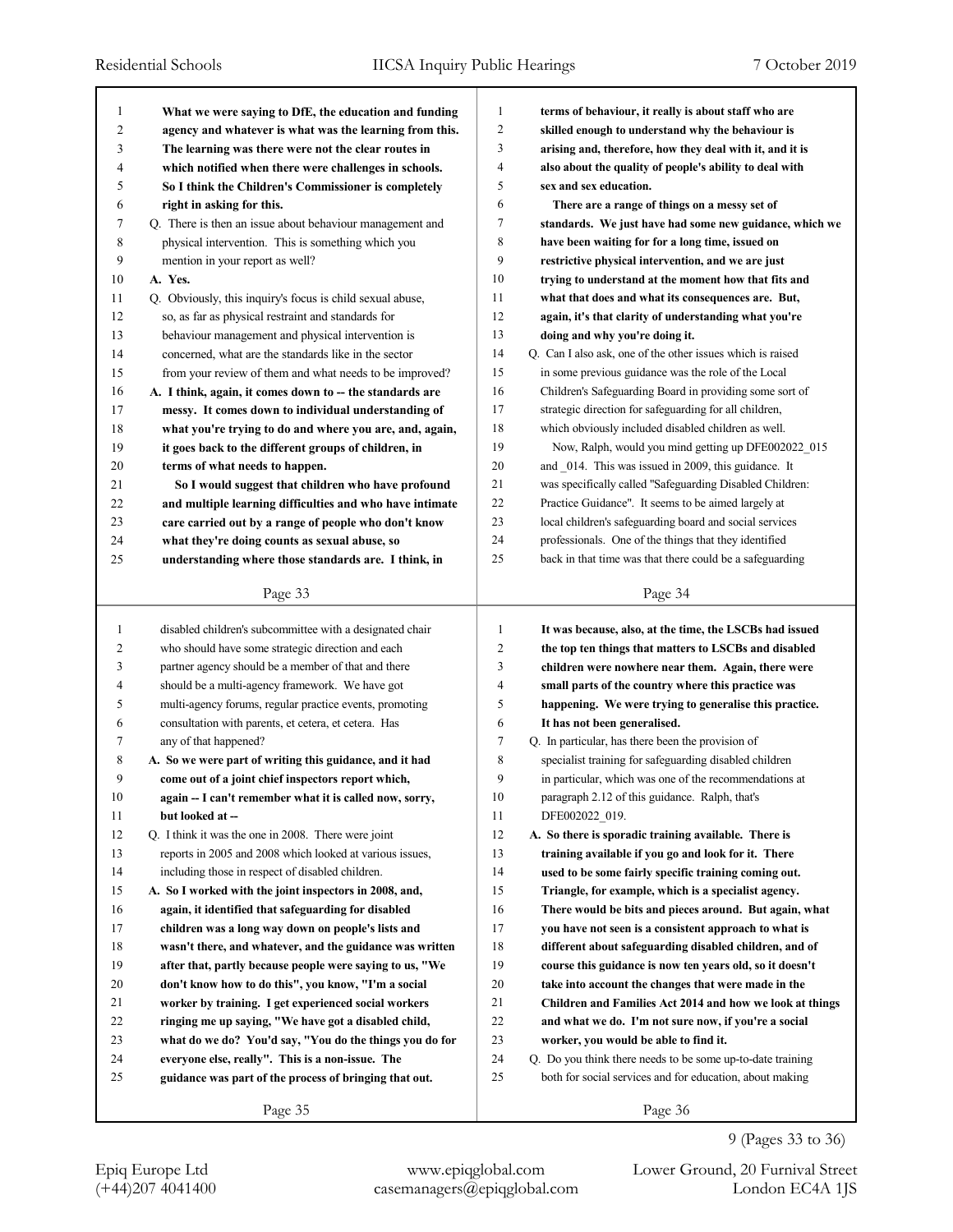| 1      | sure that disabled children are at the centre of           | 1              | study which said that 80 per cent of young adults say       |
|--------|------------------------------------------------------------|----------------|-------------------------------------------------------------|
| 2      | decision making when it comes to child protection?         | $\overline{2}$ | that they had tried to tell someone about the abuse but     |
| 3      | A. I think so. It goes back to what is different and what  | 3              | not being noticed, asked or heard was a consistent          |
| 4      | is the same when you're safeguarding disabled children,    | $\overline{4}$ | thread throughout the findings. They then identify that     |
| 5      | and guidance is really about giving people confidence to   | 5              | for those children who are disabled, not being listened     |
| 6      | do the same. You know, there's a tiny bit of disabled      | 6              | to or heard is even more of a problem and an issue.         |
| 7      | children's lives that is different because they have an    | 7              | They, in particular, identify that there needs to be        |
| 8      | impairment, but good safeguarding practice is good         | 8              | much better training about responding to concerns and       |
| 9      | safeguarding practice, but it is partly about giving       | 9              | behaviours for disabled children than there is at           |
| 10     | people the confidence to do it.                            | 10             | present throughout the sector. Is that something you        |
| 11     | Q. One of the other things that the Children's             | 11             | agree with?                                                 |
| 12     | Commissioner Report identified was that they found, when   | 12             | A. Yeah, the challenge with disabled children is that their |
| 13     | they went in to speak to children who lived in these       | 13             | label goes before them, and so people assume that           |
| 14     | settings, that there was a number of barriers for them     | 14             | because they have got that label or whatever, you know,     |
| 15     | to be able to make basic choices about their lives and     | 15             | this must be trauma or this must be autism or this is       |
| 16     | that adults needed to work a lot harder to understand      | 16             | what children are cerebral palsy are like. It is where      |
| 17     | their experiences.                                         | 17             | the myths of oversexualisation come from, for example,      |
| 18     | Now, we have obtained some witness evidence from           | 18             | because children like this don't have it. You know, one     |
| 19     | Triangle, whom you have just referenced, who are           | 19             | of my first jobs as a social worker was working with        |
| 20     | a specialist organisation who work with children with      | 20             | a family who wanted compulsory sterilisation for their      |
| 21     | significant communication impairments. They identify --    | 21             | 14-year-old with Down's Syndrome because that would         |
| 22     | Ralph, would you mind getting up TRI000011_003-005.        | 22             | protect them, because other people would always attack      |
| 23     | Would you mind -- can you get up all three pages, Ralph,   | 23             | them. You know, there are some really strong myths          |
| 24     | or is that a step too far technologically? What they       | 24             | about how the system works. I think, again, disabled        |
| 25     | basically say, paragraph 6 here, they reference a recent   | 25             | children only -- there are some really good forums where    |
|        |                                                            |                |                                                             |
|        | Page 37                                                    |                | Page 38                                                     |
|        |                                                            |                |                                                             |
|        |                                                            |                |                                                             |
| 1      | disabled children have a voice, but they are still         | 1              | Q. Why is it important?                                     |
| 2      | limited and they are not accepted as a legitimate way of   | $\overline{2}$ | A. Because these children have the right to be heard, in    |
| 3      | working.                                                   | 3              | the same way that any other child does, and I think, you    |
| 4      | Q. One of the particular issues that they advocate for,    | $\overline{4}$ | know, it doesn't matter what scandal you look at, you       |
| 5      | Triangle, at paragraph 18 of their witness statement,      | 5              | know, right from North Staffs or whatever. Once you         |
| 6      | please, Ralph, 006, over to the top of 007, is the         | 6              | start to deny people basic humanity, they start not to      |
| 7      | need for a specialist advocacy service, in effect, for     | 7              | matter. I think some of the system, at its worst,           |
| 8      | young people. If you could go right at the bottom,         | 8              | denies a basic humanity for these children. Sometimes       |
| 9      | Ralph of, paragraph 18, and then the top of 19. They       | 9              | you have to say to people, when there's an argument         |
| $10\,$ | say that there aren't very many independent advocates,     | $10\,$         | going on about money or an argument going on, "They're      |
| 11     | so even when children's voices are sought to be heard,     | 11             | 13, they're 12, they're 9, they're kids". There's           |
| 12     | they tend to be individuals who are workers at the         | 12             | something about that particular -- you know, I read         |
| 13     | school rather than people who are truly independent.       | 13             | social work reports and they have two and a half pages      |
| 14     | Then at paragraph 19, they say that in institutional       | 14             | of every label this child has ever had, and I say, "But     |
| 15     | settings staff act as gatekeepers?                         | 15             | where's the child in this?" Sometimes the complexity of     |
| 16     | A. Yes.                                                    | 16             | the system means we lose the child. The issue about         |
| 17     | Q. And, therefore, children aren't able to be seen by      | 17             | advocacy is about finding the child again.                  |
| 18     | independent advocates. Do you think that the whole area    | 18             | Q. Can we now turn to dealing with sexually harmful         |
| 19     | of independent advocacy for children, particularly in      | 19             | behaviour between children with autism and learning         |
| 20     | the residential special school sector, is something        | 20             | disabilities. We know from Professor Simon Hackett, who     |
| 21     | which needs to be looked at again?                         | 21             | is coming to give evidence to us tomorrow, that there is    |
| 22     | A. I think it's been looked at again, and again, and again | 22             | a higher proportion of young people with learning           |
| 23     | in the last 20 years. I think the honest answer is that    | 23             | disabilities who are referred to criminal justice and       |
| 24     | people won't resource it effectively because they don't    | 24             | other services because of their sexualised behaviour,       |
| 25     | see it as important enough.                                | 25             | and he identifies that the reasons for that are complex,    |
|        | Page 39                                                    |                | Page 40                                                     |

10 (Pages 37 to 40)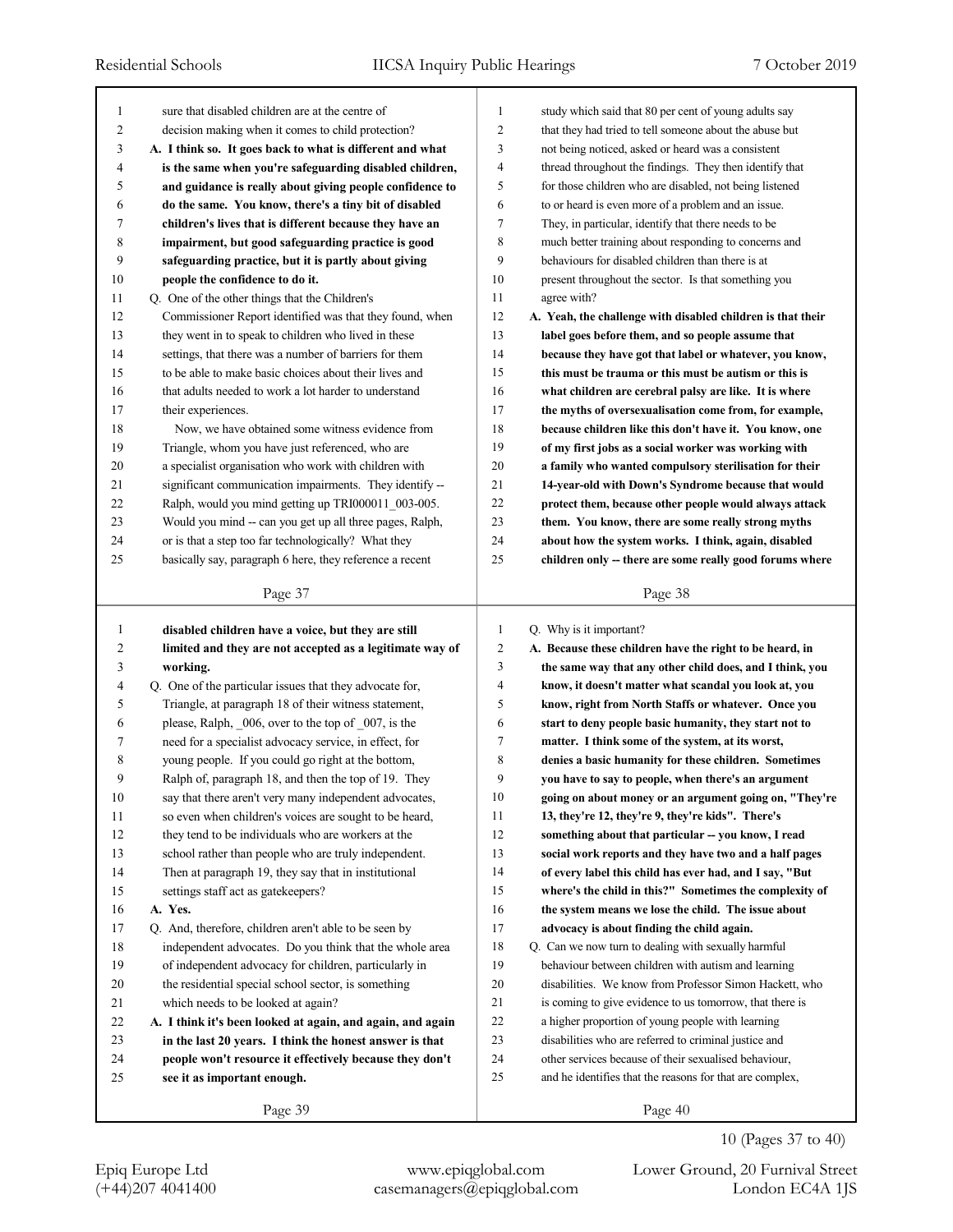| 1      | and we will deal with that with him tomorrow.               | 1  | was for him to sit on the lap of the sixth formers who      |
|--------|-------------------------------------------------------------|----|-------------------------------------------------------------|
| 2      | You identify that there is often a degree of                | 2  | fed him his dinner, et cetera. When he got a bit bigger     |
| 3      | infantilisation with children and young people with         | 3  | and he was slightly less cute and he went around sitting    |
| 4      | learning disabilities which can then cause problems in      | 4  | on the laps of reluctant sixth formers, this was a child    |
| 5      | terms of enabling their appropriate sexual development.     | 5  | who clearly had sexualised behaviour. He did not. The       |
| 6      | Can you tell us a little bit about that? I understand       | 6  | issue has always been, for this group of children, how      |
| 7      | the National Council for Disabled Children runs             | 7  | do you teach them from the outset the same rules? A lot     |
| 8      | something called the sex education forum.                   | 8  | of these kids are not streetwise. They don't get the        |
| 9      | $A.$ We do $-$                                              | 9  | rules. So you have to explain the rules. Be really,         |
| $10\,$ | Q. Could you tell us about that, please?                    | 10 | really clear about the rules. If you think about past       |
| 11     | A. So the National Children's Bureau, which the Council for | 11 | practice with disabled children, lots and lots of stuff     |
| 12     | Disabled Children is part of, runs a sex education forum    | 12 | about hugging, give them a hug, do this. Don't hug them     |
| 13     | and I have the joy of managing it, and one of the things    | 13 | when they're 19. What are you doing? You're not their       |
| 14     | we have been looking at, as statutory sex education gets    | 14 | parent. You know, there is a lot of really poor             |
| 15     | rolled out, is actually where children with SEND fit.       | 15 | baseline practice in understanding how to teach the         |
| 16     | Currently, there is not a focus on that group of            | 16 | basic rules of engagement for children, and people          |
| 17     | children, who do need something specific and also need      | 17 | somehow or other believe that for children with             |
| 18     | something the same. Let me give you an example.             | 18 | disabilities that doesn't matter, when, actually, it is     |
| 19     | We had a child -- a local authority talking to us           | 19 | more important than ever for that group of children that    |
| 20     | about a child that was 13, sexualised because of their      | 20 | it matters, because, otherwise, they then get labelled      |
| 21     | impairment, they said. When you went back, this was         | 21 | as oversexualised when often they don't know the basic      |
| 22     | a child with Down's Syndrome who had not been taught the    | 22 | rules.                                                      |
| 23     | basic rules. So when he'd gone to a secondary school,       | 23 | Q. I have looked at the government's sex and relationship   |
| 24     | he was little, like lots of children with Down's            | 24 | education and statutory guidance which they issued, and     |
| 25     | Syndrome, the idea of looking after him at lunch time       | 25 | there are three paragraphs which identify the need for      |
|        |                                                             |    |                                                             |
|        | Page 41                                                     |    | Page 42                                                     |
|        |                                                             |    |                                                             |
|        |                                                             |    |                                                             |
| 1      | there to be specialist sex education for children with      | 1  | minimum standards. It says what should be taught by the     |
| 2      | disabilities because, let's remember, there are 4,500       | 2  | end of various key stages but doesn't impose a set of       |
| 3      | children who live in residential special schools, there     | 3  | standards or requirements that says, in effect, to every    |
| 4      | are 120,000 children who are in day special schools and     | 4  | school, "You must go and do what you feel is best for       |
| 5      | there are over 1 million children with special              | 5  | your school and there is a series of resources".            |
| 6      | educational needs within mainstream settings. Do you        | 6  | Do you think, in respect of children with                   |
| 7      | know or have you been asked to produce any specialist       | 7  | disabilities, there needs to be a little bit more           |
| 8      | resources or training for the rollout of this which is      | 8  | direction rather than the choice, which is currently set    |
| 9      | taking place in September next year?                        | 9  | out within the guidance as it is envisaged?                 |
| 10     | A. No. What we did last year, which I think is referred to  | 10 | A. If I was talking to you as a director working with a sex |
| 11     | in a couple of statements, is we worked in a joint piece    | 11 | education forum, I would be really clear with you that      |
| 12     | of work between the sex education forum and the Council     | 12 | the government's lack of clarity in this area is            |
| 13     | for Disabled Children to put on a national conference       | 13 | a massive challenge across the piece and is one of          |
| 14     | about effective RSE for disabled children and that's        | 14 | the things that's fuelling the protests that we can see     |
| 15     | because we couldn't see anything else going on, really.     | 15 | at the moment. So there is a lack of clarity across the     |
| 16     | What we did was we brought together a number of             | 16 | piece in relation to primary school education in            |
| 17     | fantastic programmes of work, to be honest, which           | 17 | particular; for example, the teaching on LGBT issues,       |
| 18     | actually show how good sex and relationships education      | 18 | et cetera. So there is a framing of this where a lack       |
| 19     | is for disabled children, to promote the fact that          | 19 | of clarity is a challenge and that lack of clarity then     |
| 20     | schools needed to be engaged and needed to be involved,     | 20 | impacts on every part of the system.                        |
| 21     | et cetera. But we are worried that, in the current          | 21 | Q. So if you were in charge, would you ensure that there    |
| 22     | government programme, there is no specific reference or     | 22 | were training resources and materials which were            |
| 23     | inclusion of SEND in as far as we can see.                  | 23 | expressly set out by the government or by organisations     |
| 24     | Q. In particular, there is, as I understand from the        | 24 | on their behalf to identify specific training needs,        |
| 25     | statutory guidance, it doesn't say there are these          | 25 | training resource needs, for children with disabilities     |

11 (Pages 41 to 44)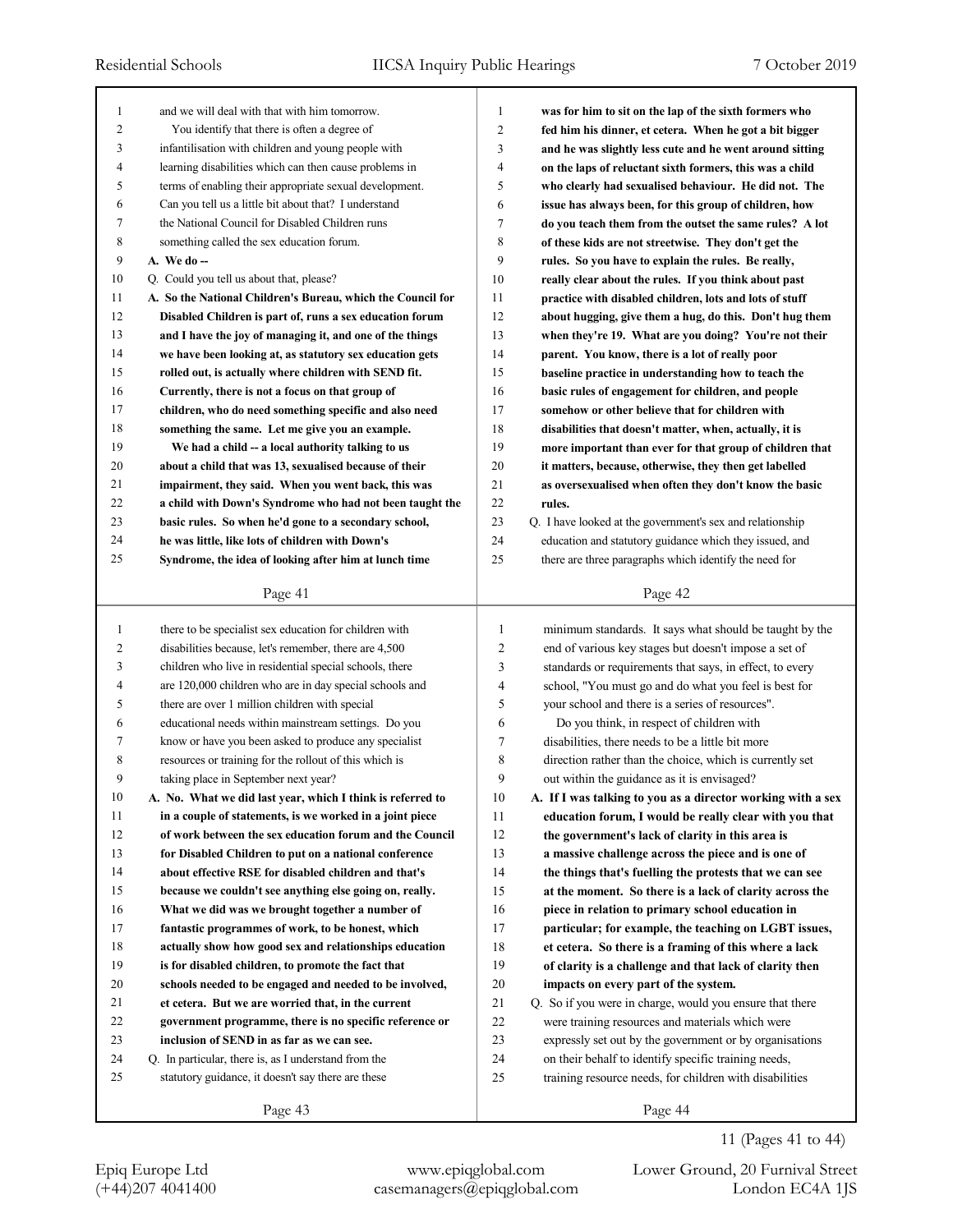|              |                                                                                              | 1              | "And here are the tools and the ways of implementing        |
|--------------|----------------------------------------------------------------------------------------------|----------------|-------------------------------------------------------------|
| 1<br>2       | and special educational needs?<br>A. I would. I like the thought of being in charge, but not | $\overline{c}$ | it".                                                        |
| 3            |                                                                                              | 3              | Q. Do you have any views about inspection within the        |
| 4            | for long.<br>Q. As far as other issues are concerned, there is current                       | $\overline{4}$ | context of residential special schools and as to the        |
| 5            | statutory guidance in Keeping Children Safe in                                               | 5              | adequacy or otherwise of it of identifying difficulties     |
| 6            |                                                                                              | 6              | or problems with safeguarding or child protection?          |
| 7            | Education. Now, that deals in brief -- again, there are                                      | 7              | A. Yes. Two things. When the report was finished, I went    |
|              | two or three paragraphs which identify the particular                                        | 8              |                                                             |
| 8            | needs of children with disabilities. You've already                                          | 9              | to see Ofsted and they asked me to join them on an          |
| 9            | identified that the last set of guidance was issued in                                       |                | inspection, which I did, and I wanted to see the            |
| 10           | 2009. Do you think there should be a Keeping Children                                        | 10             | inspection process in place. The inspectors that            |
| 11           | Safe in Education, the residential special school                                            | 11             | I worked with were really good. They were really clear.     |
| 12           | version, or the children with disabilities version, or                                       | 12             | But they were hidebound by their own standards. So they     |
| 13           | do you just think there needs to be more focus in the                                        | 13             | were not able to inspect context and outcomes.              |
| 14           | guidance that there currently is on the needs of                                             | 14             | Q. What do you mean by inspecting context and outcomes?     |
| 15           | children with SEN and disabilities?                                                          | 15             | A. So we went to see a school which was very good, but, for |
| 16           | A. I think there is always a danger, if you start issuing                                    | 16             | example, where an 8-year-old child -- it was under          |
| 17           | separate guidance for children in different settings and                                     | 17             | discussion that an 8-year-old child would be admitted       |
| 18           | with different needs, that almost you deprioritise it.                                       | 18             | into the 52-week unit. I was saying, "We can't be           |
| 19           | So I would far rather that the core guidance the                                             | 19             | admitting 8-year-olds. What are you going to do about       |
| 20           | government issues adequately addresses the needs of                                          | 20             | it?", and they were saying, "Those are not the questions    |
| 21           | children with SEN and disability than almost produce                                         | 21             | we can ask in the standards. The standards are about        |
| 22           | a guidance that does that. The only reason I'd like the                                      | 22             | what is happening now, not what may happen in the next      |
| 23           | practice guidance for disabled children updated is                                           | 23             | few months or whatever". So there's something about --      |
| 24           | because that goes beyond the guidance and doesn't just                                       | 24             | in the same way that, when you inspect on destination,      |
| 25           | say, "This is the guidance". It then says to people,                                         | 25             | so where do these children leave to, you inspect a piece    |
|              | Page 45                                                                                      |                | Page 46                                                     |
|              |                                                                                              |                |                                                             |
|              |                                                                                              |                |                                                             |
|              |                                                                                              | $\mathbf{1}$   |                                                             |
| $\mathbf{1}$ | of paper that said child X was there, child Y was there.                                     | 2              | specialist inpatient units, for example, the assessment     |
| 2            | I think one of the things you also noticed about that                                        |                | and treatment units?                                        |
| 3            | was the school produced the role and the school said                                         | 3<br>4         | A. Yes.                                                     |
| 4            | that these six children are children in need, and                                            |                | Q. And they may well be having regular psychiatric and      |
| 5            | I said, "Well, what does that mean? These are all                                            | 5              | psychological oversight onsite at the school, but yet,      |
| 6            | children in need, by definition of section 17 of                                             | 6              | there is no inspection of that aspect by clinicians, so     |
| 7            | the Children Act 1989", and they were saying, "No, no,                                       | 7              | to speak?                                                   |
| 8            | they're just children who have social workers". So                                           | 8              | A. Yes, or from health-based inspectors. So, for example,   |
| 9            | there was some strange stuff in terms of how context                                         | 9              | a lot of the schools were struggling to deal with some      |
| 10           | worked.                                                                                      | 10             | of the behaviour that they were witnessing, so some of      |
| 11           | The other thing that I suppose I'd like to say is,                                           | 11             | the undercurrents of challenge in terms of sexuality.       |
| 12           | when you're dealing with the world of social, emotional                                      | 12             | But were not -- the Ofsted inspectors coming on             |
| 13           | and mental health and autism, what interests me is,                                          | 13             | a certain way. For me, it felt like there was an odd        |
| 14           | there is no health inspection. So the only reason the                                        | 14             | gap in how we're inspecting children's needs.               |
| 15           | CQC get involved in this part of the world is when they                                      | 15             | Q. Can I ask about how do you develop a positive            |
| 16           | are inspecting schools that have what are called                                             | 16             | safeguarding culture for these groups of children? You      |
| 17           | regulated health activities. So, in effect, tubes and                                        | 17             | have already identified a number of them will be in         |
| 18           | medical things. Even that's not consistent.                                                  | 18             | these settings because they present what some people        |
| 19           | But one of the things that really strikes me that                                            | 19             | call challenging behaviours, other people call them         |
| 20           | has changed is that the level of children with mental                                        | 20             | difficult behaviours, but they will be acting out. So       |
| 21           | health needs in the system is very, very high, and yet                                       | 21             | they will be trying to hurt themselves, trying to hurt      |
| 22           | we have no mental health clinical expertise as part of                                       | 22             | other people, whether that's physically or sexually.        |
| 23           | the inspection process.                                                                      | 23             | What do you do to try and create a safeguarding culture     |
| 24           | Q. So it may well be, for example, that children will go to                                  | 24             | when you're dealing with a group of individuals             |
| 25           | residential special schools after having been in                                             | 25             | altogether who are demonstrating those behaviours?          |
|              | Page 47                                                                                      |                | Page 48                                                     |

12 (Pages 45 to 48)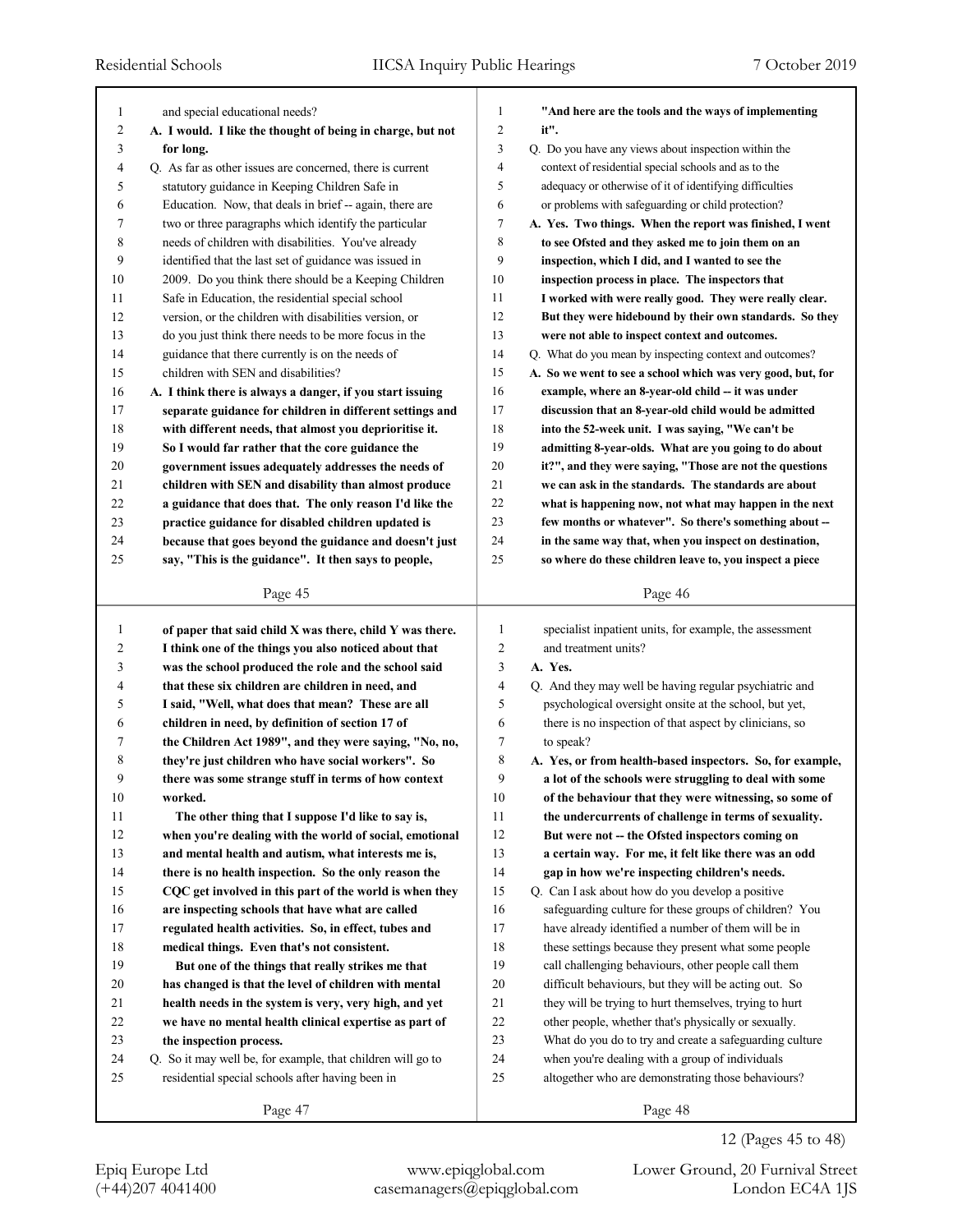| 1  |                                                                                                                     | $\mathbf{1}$   | that.                                                       |
|----|---------------------------------------------------------------------------------------------------------------------|----------------|-------------------------------------------------------------|
| 2  | A. So I think the way of illustrating that was by using<br>a school that was excellent at it. We went to see        | $\overline{c}$ | Q. Going on from that, you've identified first the need for |
| 3  |                                                                                                                     | 3              |                                                             |
|    | a school for children with social, emotional and mental                                                             | $\overline{4}$ | good leadership, but also the need for good staff who       |
| 4  | health needs, and we were taken around the school by an                                                             |                | understand the children and are willing to work with        |
| 5  | 11-year-old who had been admitted at 9, and on his                                                                  | 5              | them. What is your view about the quality of staff          |
| 6  | referral papers this was a child who had been multiply                                                              | 6              | currently educated in looking after children within         |
| 7  | excluded, he was violent and out of control and the                                                                 | 7              | residential special schools and is there any further        |
| 8  | local authority had suggested that the school admit him                                                             | 8              | training/qualifications that they need in order to be       |
| 9  | with a spit guard, so a mask over his face to stop him                                                              | 9              | able to do their jobs properly?                             |
| 10 | spitting at other people. We met a child who, with                                                                  | 10             | A. As I say, the schools that we saw the most challenge     |
| 11 | staff in distance, told us his story, of a child who had                                                            | 11             | were schools which had been opened for a group of           |
| 12 | been repeatedly rejected, who had come from a violent                                                               | 12             | children, children who, for example, had a single           |
| 13 | background, who'd been looking at a life that was very                                                              | 13             | sensory impairment but were now having multiple             |
| 14 | challenging.                                                                                                        | 14             | impairments, children who had a level of autism that had    |
| 15 | In that school, he'd come into that school, but that                                                                | 15             | increased. So they were schools that were set up for        |
| 16 | school has really, really good leadership, it had                                                                   | 16             | a group of children and were staffed for a group of         |
| 17 | quality staff, it had a really good training programme,                                                             | 17             | children and those children's needs had changed and they    |
| 18 | it had a warm, nurturing approach, it had a really,                                                                 | 18             | were struggling to meet those needs. I think the            |
| 19 | really clear system of both dealing with poor behaviour                                                             | 19             | workforce in residential special schools is undervalued,    |
| 20 | but rewarding good behaviour, and staff and children                                                                | 20             | I think it's underpaid, it's undersupported and it's        |
| 21 | across the school were really clear how that happened                                                               | 21             | undertrained.                                               |
| 22 | and when that happened and were made safe. And so what                                                              | 22             | Q. In particular, one of the things that the inquiry has    |
| 23 | you ended up saying to that group of children was, "Why                                                             | 23             | noticed is that children's homes -- a manager of            |
| 24 | does this school work for you?", and they said, "Because                                                            | 24             | a children's home has to have a specific level of           |
| 25 | the staff give a damn". It was almost as simple as                                                                  | 25             | qualification now and has to be registered?                 |
|    | Page 49                                                                                                             |                | Page 50                                                     |
|    |                                                                                                                     |                |                                                             |
|    |                                                                                                                     |                |                                                             |
| 1  | A. Yes.                                                                                                             | $\mathbf{1}$   | management of schools coming in. Or there were schools      |
| 2  | Q. That isn't the case if you are the head of care or the                                                           | $\overline{c}$ | that were – there were some big groups of owners of         |
| 3  | head of boarding in a residential special school. Is                                                                | 3              | schools that were coming in. I think, when you get that     |
| 4  | that something that you think should be introduced as                                                               | 4              | sort of very different commercial feel in the sector,       |
| 5  | a similar level of minimum qualification?                                                                           | 5              | which is where the sector was going, it's hard to           |
| 6  |                                                                                                                     | 6              | balance the commercial needs and the quality.               |
| 7  | A. Yes, because it goes back to children in whatever                                                                | 7              | Q. Because a number of these schools are run by large       |
| 8  | settings should have the same level of quality rather                                                               | 8              | chains who are funded by private equity or other sort of    |
| 9  | than the setting title defines the quality. It is the                                                               | 9              | commercial organisations?                                   |
| 10 | children's needs that should define the quality.                                                                    | 10             | A. Yes.                                                     |
| 11 | Q. Can I ask, as well as workforce development and staff<br>development, how about governance? Obviously leadership | 11             | Q. Can I ask now, which follows on from workforce           |
| 12 | from the top in these cases will be the governors or                                                                | 12             | development and governance, which is about mandatory        |
| 13 | trustees of schools. What's your view about the                                                                     | 13             | reporting in the context of residential schools. Do you     |
|    |                                                                                                                     | 14             |                                                             |
| 14 | abilities of governors and trustees in these schools to                                                             | 15             | think there should be such? Do you think there should       |
| 15 | really understand what's going on in them in respect of                                                             |                | be an obligation on staff to report suspicions,             |
| 16 | safeguarding?                                                                                                       | 16             | allegations or disclosure of abuse within those             |
| 17 | A. I think it's like everything else. It is so variable,                                                            | 17             | settings? Do you think that should happen?                  |
| 18 | so good schools -- schools that work with the                                                                       | 18             | A. The only reason I'm looking like I'm hesitating is that  |
| 19 | representative associations -- I think one of the things                                                            | 19             | there is also something to me -- and it might be outside    |
| 20 | that worried us, which was not within the scope of                                                                  | 20             | the scope of this -- about the local authority's            |
| 21 | the review, was the change in ownership of schools. So                                                              | 21             | responsibilities for the children that they place in the    |
| 22 | a lot of schools were schools that had one or two                                                                   | 22             | schools, where those responsibilities are not being         |
| 23 | schools, they were well run, they were whatever. In the                                                             | 23             | carried out. So, for me, it is a balancing act between      |
| 24 | course of the review, there were a number of buyouts of                                                             | 24             | what we are asking staff in schools to do, to report        |
| 25 | schools, there were a number of sort of more distant                                                                | 25             | abuse, and of course that's what we would want. It          |

(+44)207 4041400 casemanagers@epiqglobal.com London EC4A 1JS Epiq Europe Ltd www.epiqglobal.com Lower Ground, 20 Furnival Street

13 (Pages 49 to 52)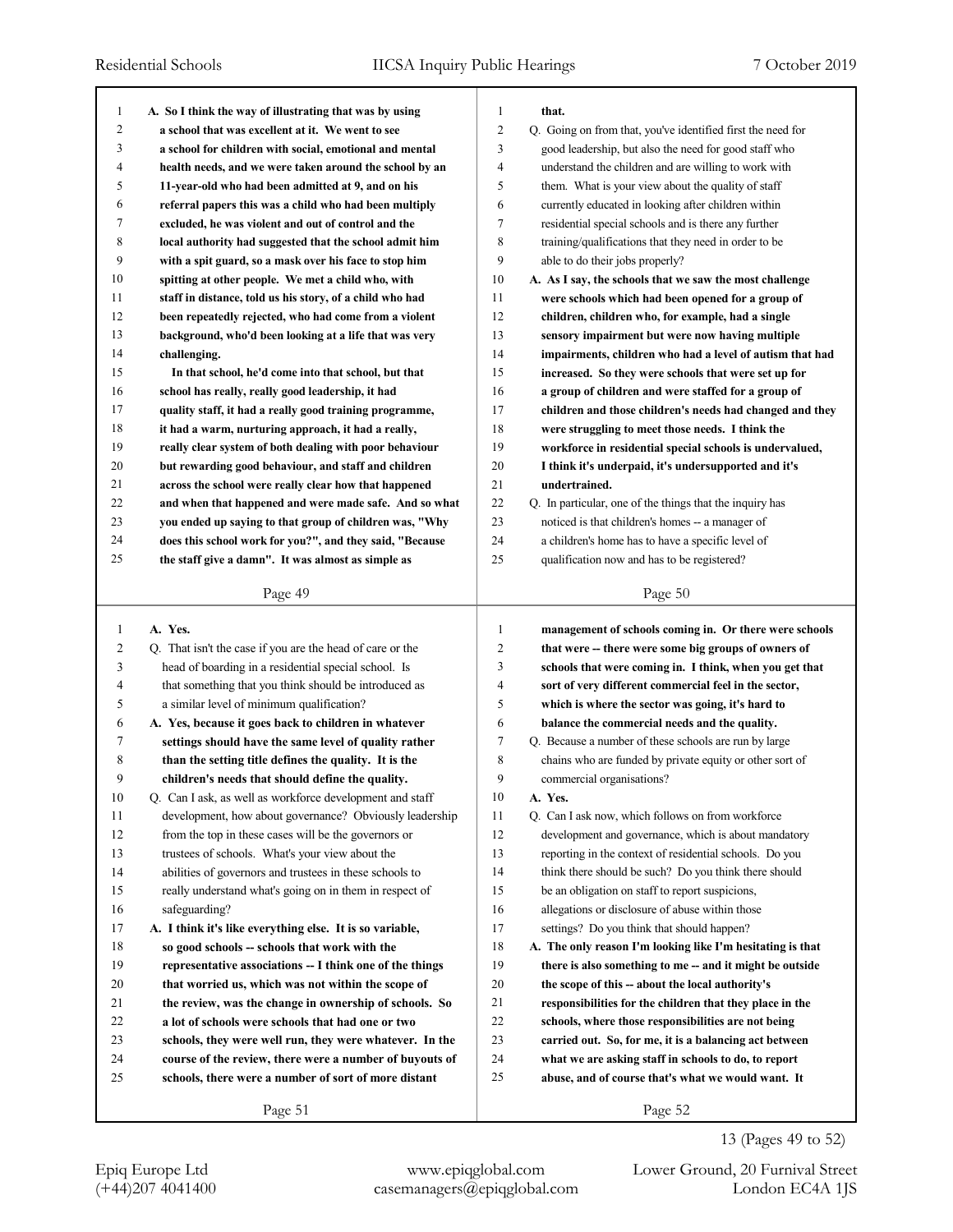| 1<br>depends where that mandatory reporting goes and what<br>implemented.<br>1<br>$\overline{c}$<br>Q. Out of all the discussion that we have just had, what do<br>2<br>actions come as a result of it. We can have wonderful<br>3<br>you think is the biggest change that needs to take place<br>3<br>reporting systems that don't lead to change. So it is<br>$\overline{4}$<br>in respect of these schools, in order to make them safer<br>4<br>something about getting that balance right, and then<br>5<br>5<br>for these children?<br>also getting the placing authorities to take also<br>6<br>6<br>a responsibility for understanding what is happening to<br>A. I think it's something about valuing and recognising the<br>7<br>7<br>their children in schools and being part of that.<br>sector and actually designing a set of standards and<br>8<br>8<br>Q. But would you support compulsory reporting by staff?<br>supports which actually recognise the value of<br>9<br>9<br>A. I probably would, in principle.<br>the children within them.<br>10<br>MS SCOLDING: Thank you very much, Dame Christine. I have<br>10<br>Q. How about -- one of the other suggestions that's been<br>11<br>no further questions for you. The chair and panel may<br>made is that, even if compulsory reporting isn't<br>11<br>12<br>12<br>introduced in this setting, there should be a specific<br>have questions for you.<br>13<br>Questions from THE PANEL<br>13<br>criminal offence of concealing abuse, so deliberately<br>14<br>14<br>hiding abuse that's going on. Is that something which<br>THE CHAIR: Just one question, to complete your very vivid<br>15<br>description of the experiences of children. What<br>15<br>you would think is a good idea or not?<br>16<br>16<br>happens to them at the point that they leave and how<br>A. I think I'd worry about it. I think it's a real<br>17<br>well prepared are they for whatever their future holds?<br>17<br>challenge, given where we are and what's going on. It<br>18<br>18<br>A. It is a really good question, and it is really, really<br>might be something that lawyers like. I'm not sure it<br>19<br>19<br>would work for the system.<br>variable. So if you take one -- if you take profound<br>20<br>20<br>Q. Can I just identify, out of all the recommendations you<br>and multiple learning difficulty, we went to two schools<br>21<br>21<br>made in 2017 in your review, as I understand, none of<br>that work with children with profound and multiple<br>22<br>22<br>them have been fully implemented as yet; is that right?<br>learning difficulty. In one school, I was slightly<br>23<br>23<br>A. The SEND leadership board is probably just about<br>outraged that, at 19, they were trying to keep kids<br>24<br>24<br>implemented, but rather taken over by events. There are<br>until 25 and then they were going to admit them to<br>25<br>25<br>a number of the other recommendations which are not yet<br>a nursing home. In the other school, which had children<br>Page 53<br>Page 54<br>1<br>MS SCOLDING: Chair, I don't know whether this would be an<br>of a very similar level of need, all of those children<br>1<br>$\overline{c}$<br>2<br>appropriate moment to have our morning break.<br>were involved in sheltered -- supported employment,<br>3<br>3<br>THE CHAIR: Thank you. We will return at 11.30 am.<br>supported volunteering, active parts of their community<br>$\overline{4}$<br>4<br>and expected to go on to community life. So very<br>$(11.12 \text{ am})$<br>5<br>5<br>different standards of expectation.<br>(A short break)<br>6<br>(11.30 am)<br>6<br>I think, again, when you place children a long way<br>7<br>7<br>from home, it is really, really difficult to integrate.<br>THE CHAIR: Ms Scolding?<br>8<br>8<br>I suppose my worry is that, for some -- again, for some<br>MS SCOLDING: Thank you. We now are going to hear from<br>9<br>9<br>Ms Povey of the National Autistic Society and<br>local authorities, the first time they know that child<br>10<br>10<br>is going to leave that school is a phone call from the<br>Mr Robinson of Mencap. It is bundle G, tab A/2 and 3 of<br>11<br>your bundle. Mrs Povey behind 2, Mr Robinson behind 3.<br>11<br>finance office, and the worry in the sector for me, as<br>12<br>12<br>somebody who started off working in the institutions, is<br>MS CAROL POVEY (affirmed)<br>13<br>13<br>the phone call that says, "Oh, by the way, this child is<br>MR JAMES ROBINSON (affirmed)<br>14<br>14<br>19 and they will be leaving in the summer term, but we<br>Examination by MS SCOLDING<br>15<br>15<br>MS SCOLDING: Good morning to you both, and thank you for<br>do happen to have opened an adult unit on site and we<br>16<br>16<br>coming. I have a few introductory remarks before<br>have a place for them and we can take them". So we now<br>17<br>I start to ask you some questions. Firstly, this isn't<br>17<br>have a number of schools that have more adult placements<br>18<br>18<br>a test of memory. Please feel free to refer to your<br>than children's placements and that, to me, is the<br>19<br>19<br>institutionalisation of young people against their<br>witness statement or to any other notes you may have<br>wishes.<br>20<br>prepared. Secondly, we can stop at any time and for any<br>20<br>21<br>21<br>THE CHAIR: Just to complete that aspect of it, are the<br>reason. Please just let me know. Thirdly, you both<br>22<br>22<br>children given specific support over issues of sexuality<br>have paper bundles in front of you with your witness<br>23<br>statement and some other documents. But there is also<br>23<br>before they leave?<br>24<br>24<br>a screen next to you, Ms Povey, where, if I am asking<br>A. Again, I'm sure that the picture is mixed. |    |                                 |    |                                                          |
|---------------------------------------------------------------------------------------------------------------------------------------------------------------------------------------------------------------------------------------------------------------------------------------------------------------------------------------------------------------------------------------------------------------------------------------------------------------------------------------------------------------------------------------------------------------------------------------------------------------------------------------------------------------------------------------------------------------------------------------------------------------------------------------------------------------------------------------------------------------------------------------------------------------------------------------------------------------------------------------------------------------------------------------------------------------------------------------------------------------------------------------------------------------------------------------------------------------------------------------------------------------------------------------------------------------------------------------------------------------------------------------------------------------------------------------------------------------------------------------------------------------------------------------------------------------------------------------------------------------------------------------------------------------------------------------------------------------------------------------------------------------------------------------------------------------------------------------------------------------------------------------------------------------------------------------------------------------------------------------------------------------------------------------------------------------------------------------------------------------------------------------------------------------------------------------------------------------------------------------------------------------------------------------------------------------------------------------------------------------------------------------------------------------------------------------------------------------------------------------------------------------------------------------------------------------------------------------------------------------------------------------------------------------------------------------------------------------------------------------------------------------------------------------------------------------------------------------------------------------------------------------------------------------------------------------------------------------------------------------------------------------------------------------------------------------------------------------------------------------------------------------------------------------------------------------------------------------------------------------------------------------------------------------------------------------------------------------------------------------------------------------------------------------------------------------------------------------------------------------------------------------------------------------------------------------------------------------------------------------------------------------------------------------------------------------------------------------------------------------------------------------------------------------------------------------------------------------------------------------------------------------------------------------------------------------------------------------------------------------------------------------------------------------------------------------------------------------------------------------------------------------------------------------------------------------------------------------------------------------------------------------------------------------------------------------------------------------------------------------------------------------------------------------------------------------------------------------------------------------------------------------------------------------------------------------------------------------------------------------------------------------------------------------------------------------------------------------------------------------------------------------------------------------------------------------------------------------------------------------------------------------------------------------------------------------------------------------------------------------------------------------------------------------------------------------------------------------------------------------------------------------------------------------------------------------------------------------------------------------------------------------------------------------------------------------------------------------------------------------------------------------------------------------------------------------------------------------------------------------------------------------------------------------------------------------------------------------------------------------------------------------------------------------------------------------------------------------------------------------------------------------------------------------------------------------------------------------------------------------------------------------|----|---------------------------------|----|----------------------------------------------------------|
|                                                                                                                                                                                                                                                                                                                                                                                                                                                                                                                                                                                                                                                                                                                                                                                                                                                                                                                                                                                                                                                                                                                                                                                                                                                                                                                                                                                                                                                                                                                                                                                                                                                                                                                                                                                                                                                                                                                                                                                                                                                                                                                                                                                                                                                                                                                                                                                                                                                                                                                                                                                                                                                                                                                                                                                                                                                                                                                                                                                                                                                                                                                                                                                                                                                                                                                                                                                                                                                                                                                                                                                                                                                                                                                                                                                                                                                                                                                                                                                                                                                                                                                                                                                                                                                                                                                                                                                                                                                                                                                                                                                                                                                                                                                                                                                                                                                                                                                                                                                                                                                                                                                                                                                                                                                                                                                                                                                                                                                                                                                                                                                                                                                                                                                                                                                                                                                                                       |    |                                 |    |                                                          |
|                                                                                                                                                                                                                                                                                                                                                                                                                                                                                                                                                                                                                                                                                                                                                                                                                                                                                                                                                                                                                                                                                                                                                                                                                                                                                                                                                                                                                                                                                                                                                                                                                                                                                                                                                                                                                                                                                                                                                                                                                                                                                                                                                                                                                                                                                                                                                                                                                                                                                                                                                                                                                                                                                                                                                                                                                                                                                                                                                                                                                                                                                                                                                                                                                                                                                                                                                                                                                                                                                                                                                                                                                                                                                                                                                                                                                                                                                                                                                                                                                                                                                                                                                                                                                                                                                                                                                                                                                                                                                                                                                                                                                                                                                                                                                                                                                                                                                                                                                                                                                                                                                                                                                                                                                                                                                                                                                                                                                                                                                                                                                                                                                                                                                                                                                                                                                                                                                       |    |                                 |    |                                                          |
|                                                                                                                                                                                                                                                                                                                                                                                                                                                                                                                                                                                                                                                                                                                                                                                                                                                                                                                                                                                                                                                                                                                                                                                                                                                                                                                                                                                                                                                                                                                                                                                                                                                                                                                                                                                                                                                                                                                                                                                                                                                                                                                                                                                                                                                                                                                                                                                                                                                                                                                                                                                                                                                                                                                                                                                                                                                                                                                                                                                                                                                                                                                                                                                                                                                                                                                                                                                                                                                                                                                                                                                                                                                                                                                                                                                                                                                                                                                                                                                                                                                                                                                                                                                                                                                                                                                                                                                                                                                                                                                                                                                                                                                                                                                                                                                                                                                                                                                                                                                                                                                                                                                                                                                                                                                                                                                                                                                                                                                                                                                                                                                                                                                                                                                                                                                                                                                                                       |    |                                 |    |                                                          |
|                                                                                                                                                                                                                                                                                                                                                                                                                                                                                                                                                                                                                                                                                                                                                                                                                                                                                                                                                                                                                                                                                                                                                                                                                                                                                                                                                                                                                                                                                                                                                                                                                                                                                                                                                                                                                                                                                                                                                                                                                                                                                                                                                                                                                                                                                                                                                                                                                                                                                                                                                                                                                                                                                                                                                                                                                                                                                                                                                                                                                                                                                                                                                                                                                                                                                                                                                                                                                                                                                                                                                                                                                                                                                                                                                                                                                                                                                                                                                                                                                                                                                                                                                                                                                                                                                                                                                                                                                                                                                                                                                                                                                                                                                                                                                                                                                                                                                                                                                                                                                                                                                                                                                                                                                                                                                                                                                                                                                                                                                                                                                                                                                                                                                                                                                                                                                                                                                       |    |                                 |    |                                                          |
|                                                                                                                                                                                                                                                                                                                                                                                                                                                                                                                                                                                                                                                                                                                                                                                                                                                                                                                                                                                                                                                                                                                                                                                                                                                                                                                                                                                                                                                                                                                                                                                                                                                                                                                                                                                                                                                                                                                                                                                                                                                                                                                                                                                                                                                                                                                                                                                                                                                                                                                                                                                                                                                                                                                                                                                                                                                                                                                                                                                                                                                                                                                                                                                                                                                                                                                                                                                                                                                                                                                                                                                                                                                                                                                                                                                                                                                                                                                                                                                                                                                                                                                                                                                                                                                                                                                                                                                                                                                                                                                                                                                                                                                                                                                                                                                                                                                                                                                                                                                                                                                                                                                                                                                                                                                                                                                                                                                                                                                                                                                                                                                                                                                                                                                                                                                                                                                                                       |    |                                 |    |                                                          |
|                                                                                                                                                                                                                                                                                                                                                                                                                                                                                                                                                                                                                                                                                                                                                                                                                                                                                                                                                                                                                                                                                                                                                                                                                                                                                                                                                                                                                                                                                                                                                                                                                                                                                                                                                                                                                                                                                                                                                                                                                                                                                                                                                                                                                                                                                                                                                                                                                                                                                                                                                                                                                                                                                                                                                                                                                                                                                                                                                                                                                                                                                                                                                                                                                                                                                                                                                                                                                                                                                                                                                                                                                                                                                                                                                                                                                                                                                                                                                                                                                                                                                                                                                                                                                                                                                                                                                                                                                                                                                                                                                                                                                                                                                                                                                                                                                                                                                                                                                                                                                                                                                                                                                                                                                                                                                                                                                                                                                                                                                                                                                                                                                                                                                                                                                                                                                                                                                       |    |                                 |    |                                                          |
|                                                                                                                                                                                                                                                                                                                                                                                                                                                                                                                                                                                                                                                                                                                                                                                                                                                                                                                                                                                                                                                                                                                                                                                                                                                                                                                                                                                                                                                                                                                                                                                                                                                                                                                                                                                                                                                                                                                                                                                                                                                                                                                                                                                                                                                                                                                                                                                                                                                                                                                                                                                                                                                                                                                                                                                                                                                                                                                                                                                                                                                                                                                                                                                                                                                                                                                                                                                                                                                                                                                                                                                                                                                                                                                                                                                                                                                                                                                                                                                                                                                                                                                                                                                                                                                                                                                                                                                                                                                                                                                                                                                                                                                                                                                                                                                                                                                                                                                                                                                                                                                                                                                                                                                                                                                                                                                                                                                                                                                                                                                                                                                                                                                                                                                                                                                                                                                                                       |    |                                 |    |                                                          |
|                                                                                                                                                                                                                                                                                                                                                                                                                                                                                                                                                                                                                                                                                                                                                                                                                                                                                                                                                                                                                                                                                                                                                                                                                                                                                                                                                                                                                                                                                                                                                                                                                                                                                                                                                                                                                                                                                                                                                                                                                                                                                                                                                                                                                                                                                                                                                                                                                                                                                                                                                                                                                                                                                                                                                                                                                                                                                                                                                                                                                                                                                                                                                                                                                                                                                                                                                                                                                                                                                                                                                                                                                                                                                                                                                                                                                                                                                                                                                                                                                                                                                                                                                                                                                                                                                                                                                                                                                                                                                                                                                                                                                                                                                                                                                                                                                                                                                                                                                                                                                                                                                                                                                                                                                                                                                                                                                                                                                                                                                                                                                                                                                                                                                                                                                                                                                                                                                       |    |                                 |    |                                                          |
|                                                                                                                                                                                                                                                                                                                                                                                                                                                                                                                                                                                                                                                                                                                                                                                                                                                                                                                                                                                                                                                                                                                                                                                                                                                                                                                                                                                                                                                                                                                                                                                                                                                                                                                                                                                                                                                                                                                                                                                                                                                                                                                                                                                                                                                                                                                                                                                                                                                                                                                                                                                                                                                                                                                                                                                                                                                                                                                                                                                                                                                                                                                                                                                                                                                                                                                                                                                                                                                                                                                                                                                                                                                                                                                                                                                                                                                                                                                                                                                                                                                                                                                                                                                                                                                                                                                                                                                                                                                                                                                                                                                                                                                                                                                                                                                                                                                                                                                                                                                                                                                                                                                                                                                                                                                                                                                                                                                                                                                                                                                                                                                                                                                                                                                                                                                                                                                                                       |    |                                 |    |                                                          |
|                                                                                                                                                                                                                                                                                                                                                                                                                                                                                                                                                                                                                                                                                                                                                                                                                                                                                                                                                                                                                                                                                                                                                                                                                                                                                                                                                                                                                                                                                                                                                                                                                                                                                                                                                                                                                                                                                                                                                                                                                                                                                                                                                                                                                                                                                                                                                                                                                                                                                                                                                                                                                                                                                                                                                                                                                                                                                                                                                                                                                                                                                                                                                                                                                                                                                                                                                                                                                                                                                                                                                                                                                                                                                                                                                                                                                                                                                                                                                                                                                                                                                                                                                                                                                                                                                                                                                                                                                                                                                                                                                                                                                                                                                                                                                                                                                                                                                                                                                                                                                                                                                                                                                                                                                                                                                                                                                                                                                                                                                                                                                                                                                                                                                                                                                                                                                                                                                       |    |                                 |    |                                                          |
|                                                                                                                                                                                                                                                                                                                                                                                                                                                                                                                                                                                                                                                                                                                                                                                                                                                                                                                                                                                                                                                                                                                                                                                                                                                                                                                                                                                                                                                                                                                                                                                                                                                                                                                                                                                                                                                                                                                                                                                                                                                                                                                                                                                                                                                                                                                                                                                                                                                                                                                                                                                                                                                                                                                                                                                                                                                                                                                                                                                                                                                                                                                                                                                                                                                                                                                                                                                                                                                                                                                                                                                                                                                                                                                                                                                                                                                                                                                                                                                                                                                                                                                                                                                                                                                                                                                                                                                                                                                                                                                                                                                                                                                                                                                                                                                                                                                                                                                                                                                                                                                                                                                                                                                                                                                                                                                                                                                                                                                                                                                                                                                                                                                                                                                                                                                                                                                                                       |    |                                 |    |                                                          |
|                                                                                                                                                                                                                                                                                                                                                                                                                                                                                                                                                                                                                                                                                                                                                                                                                                                                                                                                                                                                                                                                                                                                                                                                                                                                                                                                                                                                                                                                                                                                                                                                                                                                                                                                                                                                                                                                                                                                                                                                                                                                                                                                                                                                                                                                                                                                                                                                                                                                                                                                                                                                                                                                                                                                                                                                                                                                                                                                                                                                                                                                                                                                                                                                                                                                                                                                                                                                                                                                                                                                                                                                                                                                                                                                                                                                                                                                                                                                                                                                                                                                                                                                                                                                                                                                                                                                                                                                                                                                                                                                                                                                                                                                                                                                                                                                                                                                                                                                                                                                                                                                                                                                                                                                                                                                                                                                                                                                                                                                                                                                                                                                                                                                                                                                                                                                                                                                                       |    |                                 |    |                                                          |
|                                                                                                                                                                                                                                                                                                                                                                                                                                                                                                                                                                                                                                                                                                                                                                                                                                                                                                                                                                                                                                                                                                                                                                                                                                                                                                                                                                                                                                                                                                                                                                                                                                                                                                                                                                                                                                                                                                                                                                                                                                                                                                                                                                                                                                                                                                                                                                                                                                                                                                                                                                                                                                                                                                                                                                                                                                                                                                                                                                                                                                                                                                                                                                                                                                                                                                                                                                                                                                                                                                                                                                                                                                                                                                                                                                                                                                                                                                                                                                                                                                                                                                                                                                                                                                                                                                                                                                                                                                                                                                                                                                                                                                                                                                                                                                                                                                                                                                                                                                                                                                                                                                                                                                                                                                                                                                                                                                                                                                                                                                                                                                                                                                                                                                                                                                                                                                                                                       |    |                                 |    |                                                          |
|                                                                                                                                                                                                                                                                                                                                                                                                                                                                                                                                                                                                                                                                                                                                                                                                                                                                                                                                                                                                                                                                                                                                                                                                                                                                                                                                                                                                                                                                                                                                                                                                                                                                                                                                                                                                                                                                                                                                                                                                                                                                                                                                                                                                                                                                                                                                                                                                                                                                                                                                                                                                                                                                                                                                                                                                                                                                                                                                                                                                                                                                                                                                                                                                                                                                                                                                                                                                                                                                                                                                                                                                                                                                                                                                                                                                                                                                                                                                                                                                                                                                                                                                                                                                                                                                                                                                                                                                                                                                                                                                                                                                                                                                                                                                                                                                                                                                                                                                                                                                                                                                                                                                                                                                                                                                                                                                                                                                                                                                                                                                                                                                                                                                                                                                                                                                                                                                                       |    |                                 |    |                                                          |
|                                                                                                                                                                                                                                                                                                                                                                                                                                                                                                                                                                                                                                                                                                                                                                                                                                                                                                                                                                                                                                                                                                                                                                                                                                                                                                                                                                                                                                                                                                                                                                                                                                                                                                                                                                                                                                                                                                                                                                                                                                                                                                                                                                                                                                                                                                                                                                                                                                                                                                                                                                                                                                                                                                                                                                                                                                                                                                                                                                                                                                                                                                                                                                                                                                                                                                                                                                                                                                                                                                                                                                                                                                                                                                                                                                                                                                                                                                                                                                                                                                                                                                                                                                                                                                                                                                                                                                                                                                                                                                                                                                                                                                                                                                                                                                                                                                                                                                                                                                                                                                                                                                                                                                                                                                                                                                                                                                                                                                                                                                                                                                                                                                                                                                                                                                                                                                                                                       |    |                                 |    |                                                          |
|                                                                                                                                                                                                                                                                                                                                                                                                                                                                                                                                                                                                                                                                                                                                                                                                                                                                                                                                                                                                                                                                                                                                                                                                                                                                                                                                                                                                                                                                                                                                                                                                                                                                                                                                                                                                                                                                                                                                                                                                                                                                                                                                                                                                                                                                                                                                                                                                                                                                                                                                                                                                                                                                                                                                                                                                                                                                                                                                                                                                                                                                                                                                                                                                                                                                                                                                                                                                                                                                                                                                                                                                                                                                                                                                                                                                                                                                                                                                                                                                                                                                                                                                                                                                                                                                                                                                                                                                                                                                                                                                                                                                                                                                                                                                                                                                                                                                                                                                                                                                                                                                                                                                                                                                                                                                                                                                                                                                                                                                                                                                                                                                                                                                                                                                                                                                                                                                                       |    |                                 |    |                                                          |
|                                                                                                                                                                                                                                                                                                                                                                                                                                                                                                                                                                                                                                                                                                                                                                                                                                                                                                                                                                                                                                                                                                                                                                                                                                                                                                                                                                                                                                                                                                                                                                                                                                                                                                                                                                                                                                                                                                                                                                                                                                                                                                                                                                                                                                                                                                                                                                                                                                                                                                                                                                                                                                                                                                                                                                                                                                                                                                                                                                                                                                                                                                                                                                                                                                                                                                                                                                                                                                                                                                                                                                                                                                                                                                                                                                                                                                                                                                                                                                                                                                                                                                                                                                                                                                                                                                                                                                                                                                                                                                                                                                                                                                                                                                                                                                                                                                                                                                                                                                                                                                                                                                                                                                                                                                                                                                                                                                                                                                                                                                                                                                                                                                                                                                                                                                                                                                                                                       |    |                                 |    |                                                          |
|                                                                                                                                                                                                                                                                                                                                                                                                                                                                                                                                                                                                                                                                                                                                                                                                                                                                                                                                                                                                                                                                                                                                                                                                                                                                                                                                                                                                                                                                                                                                                                                                                                                                                                                                                                                                                                                                                                                                                                                                                                                                                                                                                                                                                                                                                                                                                                                                                                                                                                                                                                                                                                                                                                                                                                                                                                                                                                                                                                                                                                                                                                                                                                                                                                                                                                                                                                                                                                                                                                                                                                                                                                                                                                                                                                                                                                                                                                                                                                                                                                                                                                                                                                                                                                                                                                                                                                                                                                                                                                                                                                                                                                                                                                                                                                                                                                                                                                                                                                                                                                                                                                                                                                                                                                                                                                                                                                                                                                                                                                                                                                                                                                                                                                                                                                                                                                                                                       |    |                                 |    |                                                          |
|                                                                                                                                                                                                                                                                                                                                                                                                                                                                                                                                                                                                                                                                                                                                                                                                                                                                                                                                                                                                                                                                                                                                                                                                                                                                                                                                                                                                                                                                                                                                                                                                                                                                                                                                                                                                                                                                                                                                                                                                                                                                                                                                                                                                                                                                                                                                                                                                                                                                                                                                                                                                                                                                                                                                                                                                                                                                                                                                                                                                                                                                                                                                                                                                                                                                                                                                                                                                                                                                                                                                                                                                                                                                                                                                                                                                                                                                                                                                                                                                                                                                                                                                                                                                                                                                                                                                                                                                                                                                                                                                                                                                                                                                                                                                                                                                                                                                                                                                                                                                                                                                                                                                                                                                                                                                                                                                                                                                                                                                                                                                                                                                                                                                                                                                                                                                                                                                                       |    |                                 |    |                                                          |
|                                                                                                                                                                                                                                                                                                                                                                                                                                                                                                                                                                                                                                                                                                                                                                                                                                                                                                                                                                                                                                                                                                                                                                                                                                                                                                                                                                                                                                                                                                                                                                                                                                                                                                                                                                                                                                                                                                                                                                                                                                                                                                                                                                                                                                                                                                                                                                                                                                                                                                                                                                                                                                                                                                                                                                                                                                                                                                                                                                                                                                                                                                                                                                                                                                                                                                                                                                                                                                                                                                                                                                                                                                                                                                                                                                                                                                                                                                                                                                                                                                                                                                                                                                                                                                                                                                                                                                                                                                                                                                                                                                                                                                                                                                                                                                                                                                                                                                                                                                                                                                                                                                                                                                                                                                                                                                                                                                                                                                                                                                                                                                                                                                                                                                                                                                                                                                                                                       |    |                                 |    |                                                          |
|                                                                                                                                                                                                                                                                                                                                                                                                                                                                                                                                                                                                                                                                                                                                                                                                                                                                                                                                                                                                                                                                                                                                                                                                                                                                                                                                                                                                                                                                                                                                                                                                                                                                                                                                                                                                                                                                                                                                                                                                                                                                                                                                                                                                                                                                                                                                                                                                                                                                                                                                                                                                                                                                                                                                                                                                                                                                                                                                                                                                                                                                                                                                                                                                                                                                                                                                                                                                                                                                                                                                                                                                                                                                                                                                                                                                                                                                                                                                                                                                                                                                                                                                                                                                                                                                                                                                                                                                                                                                                                                                                                                                                                                                                                                                                                                                                                                                                                                                                                                                                                                                                                                                                                                                                                                                                                                                                                                                                                                                                                                                                                                                                                                                                                                                                                                                                                                                                       |    |                                 |    |                                                          |
|                                                                                                                                                                                                                                                                                                                                                                                                                                                                                                                                                                                                                                                                                                                                                                                                                                                                                                                                                                                                                                                                                                                                                                                                                                                                                                                                                                                                                                                                                                                                                                                                                                                                                                                                                                                                                                                                                                                                                                                                                                                                                                                                                                                                                                                                                                                                                                                                                                                                                                                                                                                                                                                                                                                                                                                                                                                                                                                                                                                                                                                                                                                                                                                                                                                                                                                                                                                                                                                                                                                                                                                                                                                                                                                                                                                                                                                                                                                                                                                                                                                                                                                                                                                                                                                                                                                                                                                                                                                                                                                                                                                                                                                                                                                                                                                                                                                                                                                                                                                                                                                                                                                                                                                                                                                                                                                                                                                                                                                                                                                                                                                                                                                                                                                                                                                                                                                                                       |    |                                 |    |                                                          |
|                                                                                                                                                                                                                                                                                                                                                                                                                                                                                                                                                                                                                                                                                                                                                                                                                                                                                                                                                                                                                                                                                                                                                                                                                                                                                                                                                                                                                                                                                                                                                                                                                                                                                                                                                                                                                                                                                                                                                                                                                                                                                                                                                                                                                                                                                                                                                                                                                                                                                                                                                                                                                                                                                                                                                                                                                                                                                                                                                                                                                                                                                                                                                                                                                                                                                                                                                                                                                                                                                                                                                                                                                                                                                                                                                                                                                                                                                                                                                                                                                                                                                                                                                                                                                                                                                                                                                                                                                                                                                                                                                                                                                                                                                                                                                                                                                                                                                                                                                                                                                                                                                                                                                                                                                                                                                                                                                                                                                                                                                                                                                                                                                                                                                                                                                                                                                                                                                       |    |                                 |    |                                                          |
|                                                                                                                                                                                                                                                                                                                                                                                                                                                                                                                                                                                                                                                                                                                                                                                                                                                                                                                                                                                                                                                                                                                                                                                                                                                                                                                                                                                                                                                                                                                                                                                                                                                                                                                                                                                                                                                                                                                                                                                                                                                                                                                                                                                                                                                                                                                                                                                                                                                                                                                                                                                                                                                                                                                                                                                                                                                                                                                                                                                                                                                                                                                                                                                                                                                                                                                                                                                                                                                                                                                                                                                                                                                                                                                                                                                                                                                                                                                                                                                                                                                                                                                                                                                                                                                                                                                                                                                                                                                                                                                                                                                                                                                                                                                                                                                                                                                                                                                                                                                                                                                                                                                                                                                                                                                                                                                                                                                                                                                                                                                                                                                                                                                                                                                                                                                                                                                                                       |    |                                 |    |                                                          |
|                                                                                                                                                                                                                                                                                                                                                                                                                                                                                                                                                                                                                                                                                                                                                                                                                                                                                                                                                                                                                                                                                                                                                                                                                                                                                                                                                                                                                                                                                                                                                                                                                                                                                                                                                                                                                                                                                                                                                                                                                                                                                                                                                                                                                                                                                                                                                                                                                                                                                                                                                                                                                                                                                                                                                                                                                                                                                                                                                                                                                                                                                                                                                                                                                                                                                                                                                                                                                                                                                                                                                                                                                                                                                                                                                                                                                                                                                                                                                                                                                                                                                                                                                                                                                                                                                                                                                                                                                                                                                                                                                                                                                                                                                                                                                                                                                                                                                                                                                                                                                                                                                                                                                                                                                                                                                                                                                                                                                                                                                                                                                                                                                                                                                                                                                                                                                                                                                       |    |                                 |    |                                                          |
|                                                                                                                                                                                                                                                                                                                                                                                                                                                                                                                                                                                                                                                                                                                                                                                                                                                                                                                                                                                                                                                                                                                                                                                                                                                                                                                                                                                                                                                                                                                                                                                                                                                                                                                                                                                                                                                                                                                                                                                                                                                                                                                                                                                                                                                                                                                                                                                                                                                                                                                                                                                                                                                                                                                                                                                                                                                                                                                                                                                                                                                                                                                                                                                                                                                                                                                                                                                                                                                                                                                                                                                                                                                                                                                                                                                                                                                                                                                                                                                                                                                                                                                                                                                                                                                                                                                                                                                                                                                                                                                                                                                                                                                                                                                                                                                                                                                                                                                                                                                                                                                                                                                                                                                                                                                                                                                                                                                                                                                                                                                                                                                                                                                                                                                                                                                                                                                                                       |    |                                 |    |                                                          |
|                                                                                                                                                                                                                                                                                                                                                                                                                                                                                                                                                                                                                                                                                                                                                                                                                                                                                                                                                                                                                                                                                                                                                                                                                                                                                                                                                                                                                                                                                                                                                                                                                                                                                                                                                                                                                                                                                                                                                                                                                                                                                                                                                                                                                                                                                                                                                                                                                                                                                                                                                                                                                                                                                                                                                                                                                                                                                                                                                                                                                                                                                                                                                                                                                                                                                                                                                                                                                                                                                                                                                                                                                                                                                                                                                                                                                                                                                                                                                                                                                                                                                                                                                                                                                                                                                                                                                                                                                                                                                                                                                                                                                                                                                                                                                                                                                                                                                                                                                                                                                                                                                                                                                                                                                                                                                                                                                                                                                                                                                                                                                                                                                                                                                                                                                                                                                                                                                       |    |                                 |    |                                                          |
|                                                                                                                                                                                                                                                                                                                                                                                                                                                                                                                                                                                                                                                                                                                                                                                                                                                                                                                                                                                                                                                                                                                                                                                                                                                                                                                                                                                                                                                                                                                                                                                                                                                                                                                                                                                                                                                                                                                                                                                                                                                                                                                                                                                                                                                                                                                                                                                                                                                                                                                                                                                                                                                                                                                                                                                                                                                                                                                                                                                                                                                                                                                                                                                                                                                                                                                                                                                                                                                                                                                                                                                                                                                                                                                                                                                                                                                                                                                                                                                                                                                                                                                                                                                                                                                                                                                                                                                                                                                                                                                                                                                                                                                                                                                                                                                                                                                                                                                                                                                                                                                                                                                                                                                                                                                                                                                                                                                                                                                                                                                                                                                                                                                                                                                                                                                                                                                                                       |    |                                 |    |                                                          |
|                                                                                                                                                                                                                                                                                                                                                                                                                                                                                                                                                                                                                                                                                                                                                                                                                                                                                                                                                                                                                                                                                                                                                                                                                                                                                                                                                                                                                                                                                                                                                                                                                                                                                                                                                                                                                                                                                                                                                                                                                                                                                                                                                                                                                                                                                                                                                                                                                                                                                                                                                                                                                                                                                                                                                                                                                                                                                                                                                                                                                                                                                                                                                                                                                                                                                                                                                                                                                                                                                                                                                                                                                                                                                                                                                                                                                                                                                                                                                                                                                                                                                                                                                                                                                                                                                                                                                                                                                                                                                                                                                                                                                                                                                                                                                                                                                                                                                                                                                                                                                                                                                                                                                                                                                                                                                                                                                                                                                                                                                                                                                                                                                                                                                                                                                                                                                                                                                       |    |                                 |    |                                                          |
|                                                                                                                                                                                                                                                                                                                                                                                                                                                                                                                                                                                                                                                                                                                                                                                                                                                                                                                                                                                                                                                                                                                                                                                                                                                                                                                                                                                                                                                                                                                                                                                                                                                                                                                                                                                                                                                                                                                                                                                                                                                                                                                                                                                                                                                                                                                                                                                                                                                                                                                                                                                                                                                                                                                                                                                                                                                                                                                                                                                                                                                                                                                                                                                                                                                                                                                                                                                                                                                                                                                                                                                                                                                                                                                                                                                                                                                                                                                                                                                                                                                                                                                                                                                                                                                                                                                                                                                                                                                                                                                                                                                                                                                                                                                                                                                                                                                                                                                                                                                                                                                                                                                                                                                                                                                                                                                                                                                                                                                                                                                                                                                                                                                                                                                                                                                                                                                                                       |    |                                 |    |                                                          |
|                                                                                                                                                                                                                                                                                                                                                                                                                                                                                                                                                                                                                                                                                                                                                                                                                                                                                                                                                                                                                                                                                                                                                                                                                                                                                                                                                                                                                                                                                                                                                                                                                                                                                                                                                                                                                                                                                                                                                                                                                                                                                                                                                                                                                                                                                                                                                                                                                                                                                                                                                                                                                                                                                                                                                                                                                                                                                                                                                                                                                                                                                                                                                                                                                                                                                                                                                                                                                                                                                                                                                                                                                                                                                                                                                                                                                                                                                                                                                                                                                                                                                                                                                                                                                                                                                                                                                                                                                                                                                                                                                                                                                                                                                                                                                                                                                                                                                                                                                                                                                                                                                                                                                                                                                                                                                                                                                                                                                                                                                                                                                                                                                                                                                                                                                                                                                                                                                       |    |                                 |    |                                                          |
|                                                                                                                                                                                                                                                                                                                                                                                                                                                                                                                                                                                                                                                                                                                                                                                                                                                                                                                                                                                                                                                                                                                                                                                                                                                                                                                                                                                                                                                                                                                                                                                                                                                                                                                                                                                                                                                                                                                                                                                                                                                                                                                                                                                                                                                                                                                                                                                                                                                                                                                                                                                                                                                                                                                                                                                                                                                                                                                                                                                                                                                                                                                                                                                                                                                                                                                                                                                                                                                                                                                                                                                                                                                                                                                                                                                                                                                                                                                                                                                                                                                                                                                                                                                                                                                                                                                                                                                                                                                                                                                                                                                                                                                                                                                                                                                                                                                                                                                                                                                                                                                                                                                                                                                                                                                                                                                                                                                                                                                                                                                                                                                                                                                                                                                                                                                                                                                                                       |    |                                 |    |                                                          |
|                                                                                                                                                                                                                                                                                                                                                                                                                                                                                                                                                                                                                                                                                                                                                                                                                                                                                                                                                                                                                                                                                                                                                                                                                                                                                                                                                                                                                                                                                                                                                                                                                                                                                                                                                                                                                                                                                                                                                                                                                                                                                                                                                                                                                                                                                                                                                                                                                                                                                                                                                                                                                                                                                                                                                                                                                                                                                                                                                                                                                                                                                                                                                                                                                                                                                                                                                                                                                                                                                                                                                                                                                                                                                                                                                                                                                                                                                                                                                                                                                                                                                                                                                                                                                                                                                                                                                                                                                                                                                                                                                                                                                                                                                                                                                                                                                                                                                                                                                                                                                                                                                                                                                                                                                                                                                                                                                                                                                                                                                                                                                                                                                                                                                                                                                                                                                                                                                       |    |                                 |    |                                                          |
|                                                                                                                                                                                                                                                                                                                                                                                                                                                                                                                                                                                                                                                                                                                                                                                                                                                                                                                                                                                                                                                                                                                                                                                                                                                                                                                                                                                                                                                                                                                                                                                                                                                                                                                                                                                                                                                                                                                                                                                                                                                                                                                                                                                                                                                                                                                                                                                                                                                                                                                                                                                                                                                                                                                                                                                                                                                                                                                                                                                                                                                                                                                                                                                                                                                                                                                                                                                                                                                                                                                                                                                                                                                                                                                                                                                                                                                                                                                                                                                                                                                                                                                                                                                                                                                                                                                                                                                                                                                                                                                                                                                                                                                                                                                                                                                                                                                                                                                                                                                                                                                                                                                                                                                                                                                                                                                                                                                                                                                                                                                                                                                                                                                                                                                                                                                                                                                                                       |    |                                 |    |                                                          |
|                                                                                                                                                                                                                                                                                                                                                                                                                                                                                                                                                                                                                                                                                                                                                                                                                                                                                                                                                                                                                                                                                                                                                                                                                                                                                                                                                                                                                                                                                                                                                                                                                                                                                                                                                                                                                                                                                                                                                                                                                                                                                                                                                                                                                                                                                                                                                                                                                                                                                                                                                                                                                                                                                                                                                                                                                                                                                                                                                                                                                                                                                                                                                                                                                                                                                                                                                                                                                                                                                                                                                                                                                                                                                                                                                                                                                                                                                                                                                                                                                                                                                                                                                                                                                                                                                                                                                                                                                                                                                                                                                                                                                                                                                                                                                                                                                                                                                                                                                                                                                                                                                                                                                                                                                                                                                                                                                                                                                                                                                                                                                                                                                                                                                                                                                                                                                                                                                       |    |                                 |    |                                                          |
|                                                                                                                                                                                                                                                                                                                                                                                                                                                                                                                                                                                                                                                                                                                                                                                                                                                                                                                                                                                                                                                                                                                                                                                                                                                                                                                                                                                                                                                                                                                                                                                                                                                                                                                                                                                                                                                                                                                                                                                                                                                                                                                                                                                                                                                                                                                                                                                                                                                                                                                                                                                                                                                                                                                                                                                                                                                                                                                                                                                                                                                                                                                                                                                                                                                                                                                                                                                                                                                                                                                                                                                                                                                                                                                                                                                                                                                                                                                                                                                                                                                                                                                                                                                                                                                                                                                                                                                                                                                                                                                                                                                                                                                                                                                                                                                                                                                                                                                                                                                                                                                                                                                                                                                                                                                                                                                                                                                                                                                                                                                                                                                                                                                                                                                                                                                                                                                                                       |    |                                 |    |                                                          |
|                                                                                                                                                                                                                                                                                                                                                                                                                                                                                                                                                                                                                                                                                                                                                                                                                                                                                                                                                                                                                                                                                                                                                                                                                                                                                                                                                                                                                                                                                                                                                                                                                                                                                                                                                                                                                                                                                                                                                                                                                                                                                                                                                                                                                                                                                                                                                                                                                                                                                                                                                                                                                                                                                                                                                                                                                                                                                                                                                                                                                                                                                                                                                                                                                                                                                                                                                                                                                                                                                                                                                                                                                                                                                                                                                                                                                                                                                                                                                                                                                                                                                                                                                                                                                                                                                                                                                                                                                                                                                                                                                                                                                                                                                                                                                                                                                                                                                                                                                                                                                                                                                                                                                                                                                                                                                                                                                                                                                                                                                                                                                                                                                                                                                                                                                                                                                                                                                       |    |                                 |    |                                                          |
|                                                                                                                                                                                                                                                                                                                                                                                                                                                                                                                                                                                                                                                                                                                                                                                                                                                                                                                                                                                                                                                                                                                                                                                                                                                                                                                                                                                                                                                                                                                                                                                                                                                                                                                                                                                                                                                                                                                                                                                                                                                                                                                                                                                                                                                                                                                                                                                                                                                                                                                                                                                                                                                                                                                                                                                                                                                                                                                                                                                                                                                                                                                                                                                                                                                                                                                                                                                                                                                                                                                                                                                                                                                                                                                                                                                                                                                                                                                                                                                                                                                                                                                                                                                                                                                                                                                                                                                                                                                                                                                                                                                                                                                                                                                                                                                                                                                                                                                                                                                                                                                                                                                                                                                                                                                                                                                                                                                                                                                                                                                                                                                                                                                                                                                                                                                                                                                                                       |    |                                 |    |                                                          |
|                                                                                                                                                                                                                                                                                                                                                                                                                                                                                                                                                                                                                                                                                                                                                                                                                                                                                                                                                                                                                                                                                                                                                                                                                                                                                                                                                                                                                                                                                                                                                                                                                                                                                                                                                                                                                                                                                                                                                                                                                                                                                                                                                                                                                                                                                                                                                                                                                                                                                                                                                                                                                                                                                                                                                                                                                                                                                                                                                                                                                                                                                                                                                                                                                                                                                                                                                                                                                                                                                                                                                                                                                                                                                                                                                                                                                                                                                                                                                                                                                                                                                                                                                                                                                                                                                                                                                                                                                                                                                                                                                                                                                                                                                                                                                                                                                                                                                                                                                                                                                                                                                                                                                                                                                                                                                                                                                                                                                                                                                                                                                                                                                                                                                                                                                                                                                                                                                       |    |                                 |    |                                                          |
|                                                                                                                                                                                                                                                                                                                                                                                                                                                                                                                                                                                                                                                                                                                                                                                                                                                                                                                                                                                                                                                                                                                                                                                                                                                                                                                                                                                                                                                                                                                                                                                                                                                                                                                                                                                                                                                                                                                                                                                                                                                                                                                                                                                                                                                                                                                                                                                                                                                                                                                                                                                                                                                                                                                                                                                                                                                                                                                                                                                                                                                                                                                                                                                                                                                                                                                                                                                                                                                                                                                                                                                                                                                                                                                                                                                                                                                                                                                                                                                                                                                                                                                                                                                                                                                                                                                                                                                                                                                                                                                                                                                                                                                                                                                                                                                                                                                                                                                                                                                                                                                                                                                                                                                                                                                                                                                                                                                                                                                                                                                                                                                                                                                                                                                                                                                                                                                                                       |    |                                 |    |                                                          |
|                                                                                                                                                                                                                                                                                                                                                                                                                                                                                                                                                                                                                                                                                                                                                                                                                                                                                                                                                                                                                                                                                                                                                                                                                                                                                                                                                                                                                                                                                                                                                                                                                                                                                                                                                                                                                                                                                                                                                                                                                                                                                                                                                                                                                                                                                                                                                                                                                                                                                                                                                                                                                                                                                                                                                                                                                                                                                                                                                                                                                                                                                                                                                                                                                                                                                                                                                                                                                                                                                                                                                                                                                                                                                                                                                                                                                                                                                                                                                                                                                                                                                                                                                                                                                                                                                                                                                                                                                                                                                                                                                                                                                                                                                                                                                                                                                                                                                                                                                                                                                                                                                                                                                                                                                                                                                                                                                                                                                                                                                                                                                                                                                                                                                                                                                                                                                                                                                       |    |                                 |    |                                                          |
|                                                                                                                                                                                                                                                                                                                                                                                                                                                                                                                                                                                                                                                                                                                                                                                                                                                                                                                                                                                                                                                                                                                                                                                                                                                                                                                                                                                                                                                                                                                                                                                                                                                                                                                                                                                                                                                                                                                                                                                                                                                                                                                                                                                                                                                                                                                                                                                                                                                                                                                                                                                                                                                                                                                                                                                                                                                                                                                                                                                                                                                                                                                                                                                                                                                                                                                                                                                                                                                                                                                                                                                                                                                                                                                                                                                                                                                                                                                                                                                                                                                                                                                                                                                                                                                                                                                                                                                                                                                                                                                                                                                                                                                                                                                                                                                                                                                                                                                                                                                                                                                                                                                                                                                                                                                                                                                                                                                                                                                                                                                                                                                                                                                                                                                                                                                                                                                                                       |    |                                 |    |                                                          |
|                                                                                                                                                                                                                                                                                                                                                                                                                                                                                                                                                                                                                                                                                                                                                                                                                                                                                                                                                                                                                                                                                                                                                                                                                                                                                                                                                                                                                                                                                                                                                                                                                                                                                                                                                                                                                                                                                                                                                                                                                                                                                                                                                                                                                                                                                                                                                                                                                                                                                                                                                                                                                                                                                                                                                                                                                                                                                                                                                                                                                                                                                                                                                                                                                                                                                                                                                                                                                                                                                                                                                                                                                                                                                                                                                                                                                                                                                                                                                                                                                                                                                                                                                                                                                                                                                                                                                                                                                                                                                                                                                                                                                                                                                                                                                                                                                                                                                                                                                                                                                                                                                                                                                                                                                                                                                                                                                                                                                                                                                                                                                                                                                                                                                                                                                                                                                                                                                       |    |                                 |    |                                                          |
|                                                                                                                                                                                                                                                                                                                                                                                                                                                                                                                                                                                                                                                                                                                                                                                                                                                                                                                                                                                                                                                                                                                                                                                                                                                                                                                                                                                                                                                                                                                                                                                                                                                                                                                                                                                                                                                                                                                                                                                                                                                                                                                                                                                                                                                                                                                                                                                                                                                                                                                                                                                                                                                                                                                                                                                                                                                                                                                                                                                                                                                                                                                                                                                                                                                                                                                                                                                                                                                                                                                                                                                                                                                                                                                                                                                                                                                                                                                                                                                                                                                                                                                                                                                                                                                                                                                                                                                                                                                                                                                                                                                                                                                                                                                                                                                                                                                                                                                                                                                                                                                                                                                                                                                                                                                                                                                                                                                                                                                                                                                                                                                                                                                                                                                                                                                                                                                                                       |    |                                 |    |                                                          |
|                                                                                                                                                                                                                                                                                                                                                                                                                                                                                                                                                                                                                                                                                                                                                                                                                                                                                                                                                                                                                                                                                                                                                                                                                                                                                                                                                                                                                                                                                                                                                                                                                                                                                                                                                                                                                                                                                                                                                                                                                                                                                                                                                                                                                                                                                                                                                                                                                                                                                                                                                                                                                                                                                                                                                                                                                                                                                                                                                                                                                                                                                                                                                                                                                                                                                                                                                                                                                                                                                                                                                                                                                                                                                                                                                                                                                                                                                                                                                                                                                                                                                                                                                                                                                                                                                                                                                                                                                                                                                                                                                                                                                                                                                                                                                                                                                                                                                                                                                                                                                                                                                                                                                                                                                                                                                                                                                                                                                                                                                                                                                                                                                                                                                                                                                                                                                                                                                       |    |                                 |    |                                                          |
|                                                                                                                                                                                                                                                                                                                                                                                                                                                                                                                                                                                                                                                                                                                                                                                                                                                                                                                                                                                                                                                                                                                                                                                                                                                                                                                                                                                                                                                                                                                                                                                                                                                                                                                                                                                                                                                                                                                                                                                                                                                                                                                                                                                                                                                                                                                                                                                                                                                                                                                                                                                                                                                                                                                                                                                                                                                                                                                                                                                                                                                                                                                                                                                                                                                                                                                                                                                                                                                                                                                                                                                                                                                                                                                                                                                                                                                                                                                                                                                                                                                                                                                                                                                                                                                                                                                                                                                                                                                                                                                                                                                                                                                                                                                                                                                                                                                                                                                                                                                                                                                                                                                                                                                                                                                                                                                                                                                                                                                                                                                                                                                                                                                                                                                                                                                                                                                                                       |    |                                 |    |                                                          |
|                                                                                                                                                                                                                                                                                                                                                                                                                                                                                                                                                                                                                                                                                                                                                                                                                                                                                                                                                                                                                                                                                                                                                                                                                                                                                                                                                                                                                                                                                                                                                                                                                                                                                                                                                                                                                                                                                                                                                                                                                                                                                                                                                                                                                                                                                                                                                                                                                                                                                                                                                                                                                                                                                                                                                                                                                                                                                                                                                                                                                                                                                                                                                                                                                                                                                                                                                                                                                                                                                                                                                                                                                                                                                                                                                                                                                                                                                                                                                                                                                                                                                                                                                                                                                                                                                                                                                                                                                                                                                                                                                                                                                                                                                                                                                                                                                                                                                                                                                                                                                                                                                                                                                                                                                                                                                                                                                                                                                                                                                                                                                                                                                                                                                                                                                                                                                                                                                       |    |                                 |    |                                                          |
|                                                                                                                                                                                                                                                                                                                                                                                                                                                                                                                                                                                                                                                                                                                                                                                                                                                                                                                                                                                                                                                                                                                                                                                                                                                                                                                                                                                                                                                                                                                                                                                                                                                                                                                                                                                                                                                                                                                                                                                                                                                                                                                                                                                                                                                                                                                                                                                                                                                                                                                                                                                                                                                                                                                                                                                                                                                                                                                                                                                                                                                                                                                                                                                                                                                                                                                                                                                                                                                                                                                                                                                                                                                                                                                                                                                                                                                                                                                                                                                                                                                                                                                                                                                                                                                                                                                                                                                                                                                                                                                                                                                                                                                                                                                                                                                                                                                                                                                                                                                                                                                                                                                                                                                                                                                                                                                                                                                                                                                                                                                                                                                                                                                                                                                                                                                                                                                                                       |    |                                 |    |                                                          |
|                                                                                                                                                                                                                                                                                                                                                                                                                                                                                                                                                                                                                                                                                                                                                                                                                                                                                                                                                                                                                                                                                                                                                                                                                                                                                                                                                                                                                                                                                                                                                                                                                                                                                                                                                                                                                                                                                                                                                                                                                                                                                                                                                                                                                                                                                                                                                                                                                                                                                                                                                                                                                                                                                                                                                                                                                                                                                                                                                                                                                                                                                                                                                                                                                                                                                                                                                                                                                                                                                                                                                                                                                                                                                                                                                                                                                                                                                                                                                                                                                                                                                                                                                                                                                                                                                                                                                                                                                                                                                                                                                                                                                                                                                                                                                                                                                                                                                                                                                                                                                                                                                                                                                                                                                                                                                                                                                                                                                                                                                                                                                                                                                                                                                                                                                                                                                                                                                       |    |                                 |    |                                                          |
|                                                                                                                                                                                                                                                                                                                                                                                                                                                                                                                                                                                                                                                                                                                                                                                                                                                                                                                                                                                                                                                                                                                                                                                                                                                                                                                                                                                                                                                                                                                                                                                                                                                                                                                                                                                                                                                                                                                                                                                                                                                                                                                                                                                                                                                                                                                                                                                                                                                                                                                                                                                                                                                                                                                                                                                                                                                                                                                                                                                                                                                                                                                                                                                                                                                                                                                                                                                                                                                                                                                                                                                                                                                                                                                                                                                                                                                                                                                                                                                                                                                                                                                                                                                                                                                                                                                                                                                                                                                                                                                                                                                                                                                                                                                                                                                                                                                                                                                                                                                                                                                                                                                                                                                                                                                                                                                                                                                                                                                                                                                                                                                                                                                                                                                                                                                                                                                                                       |    |                                 |    |                                                          |
|                                                                                                                                                                                                                                                                                                                                                                                                                                                                                                                                                                                                                                                                                                                                                                                                                                                                                                                                                                                                                                                                                                                                                                                                                                                                                                                                                                                                                                                                                                                                                                                                                                                                                                                                                                                                                                                                                                                                                                                                                                                                                                                                                                                                                                                                                                                                                                                                                                                                                                                                                                                                                                                                                                                                                                                                                                                                                                                                                                                                                                                                                                                                                                                                                                                                                                                                                                                                                                                                                                                                                                                                                                                                                                                                                                                                                                                                                                                                                                                                                                                                                                                                                                                                                                                                                                                                                                                                                                                                                                                                                                                                                                                                                                                                                                                                                                                                                                                                                                                                                                                                                                                                                                                                                                                                                                                                                                                                                                                                                                                                                                                                                                                                                                                                                                                                                                                                                       |    |                                 |    |                                                          |
|                                                                                                                                                                                                                                                                                                                                                                                                                                                                                                                                                                                                                                                                                                                                                                                                                                                                                                                                                                                                                                                                                                                                                                                                                                                                                                                                                                                                                                                                                                                                                                                                                                                                                                                                                                                                                                                                                                                                                                                                                                                                                                                                                                                                                                                                                                                                                                                                                                                                                                                                                                                                                                                                                                                                                                                                                                                                                                                                                                                                                                                                                                                                                                                                                                                                                                                                                                                                                                                                                                                                                                                                                                                                                                                                                                                                                                                                                                                                                                                                                                                                                                                                                                                                                                                                                                                                                                                                                                                                                                                                                                                                                                                                                                                                                                                                                                                                                                                                                                                                                                                                                                                                                                                                                                                                                                                                                                                                                                                                                                                                                                                                                                                                                                                                                                                                                                                                                       |    |                                 |    |                                                          |
|                                                                                                                                                                                                                                                                                                                                                                                                                                                                                                                                                                                                                                                                                                                                                                                                                                                                                                                                                                                                                                                                                                                                                                                                                                                                                                                                                                                                                                                                                                                                                                                                                                                                                                                                                                                                                                                                                                                                                                                                                                                                                                                                                                                                                                                                                                                                                                                                                                                                                                                                                                                                                                                                                                                                                                                                                                                                                                                                                                                                                                                                                                                                                                                                                                                                                                                                                                                                                                                                                                                                                                                                                                                                                                                                                                                                                                                                                                                                                                                                                                                                                                                                                                                                                                                                                                                                                                                                                                                                                                                                                                                                                                                                                                                                                                                                                                                                                                                                                                                                                                                                                                                                                                                                                                                                                                                                                                                                                                                                                                                                                                                                                                                                                                                                                                                                                                                                                       |    |                                 |    |                                                          |
| Page 56<br>Page 55                                                                                                                                                                                                                                                                                                                                                                                                                                                                                                                                                                                                                                                                                                                                                                                                                                                                                                                                                                                                                                                                                                                                                                                                                                                                                                                                                                                                                                                                                                                                                                                                                                                                                                                                                                                                                                                                                                                                                                                                                                                                                                                                                                                                                                                                                                                                                                                                                                                                                                                                                                                                                                                                                                                                                                                                                                                                                                                                                                                                                                                                                                                                                                                                                                                                                                                                                                                                                                                                                                                                                                                                                                                                                                                                                                                                                                                                                                                                                                                                                                                                                                                                                                                                                                                                                                                                                                                                                                                                                                                                                                                                                                                                                                                                                                                                                                                                                                                                                                                                                                                                                                                                                                                                                                                                                                                                                                                                                                                                                                                                                                                                                                                                                                                                                                                                                                                                    | 25 | THE CHAIR: Thank you very much. | 25 | you to look at a particular document, I will get that up |

14 (Pages 53 to 56)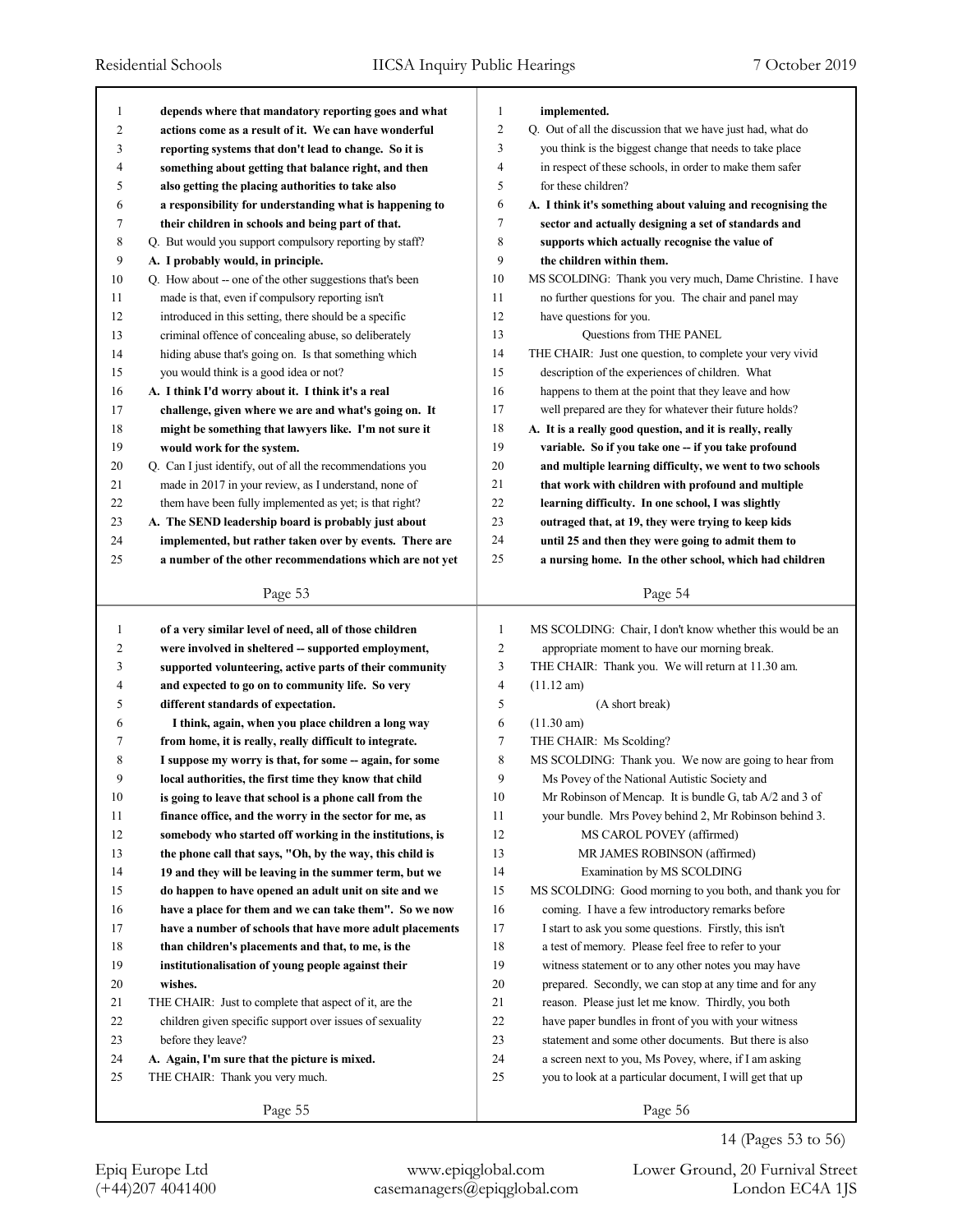| 1              | on the screen. Lastly, we are undertaking sort of dual      | 1              | the Centre for Autism at the National Autistic Society,     |
|----------------|-------------------------------------------------------------|----------------|-------------------------------------------------------------|
| 2              | questioning. It is sometimes unfortunately known by         | 2              | and you have been in that post since 2010. Mr Robinson,     |
| 3              | lawyers as a "hot tub", although there is nothing hot or    | 3              | I understand you are the policy and strategic lead for      |
| 4              | tub-like about it. I am going to direct my questions at     | $\overline{4}$ | children and young people at the Royal Mencap Society.      |
| 5              | the person I think is most likely to be able to answer,     | 5              | How long have you held that post, Mr Robinson?              |
| 6              | but if either of one of you thinks you are better placed    | 6              | MR ROBINSON: For seven years.                               |
| 7              | or wants to add anything in addition, please feel free      | 7              | MS SCOLDING: Ms Povey, could you tell us a little bit about |
| 8              | to do so.                                                   | 8              | what the National Autistic Society is and what your role    |
| 9              | Ms Povey, could you go to your bundle at tab A/1.           | 9              | is within it?                                               |
| 10             | Your witness statement should be behind it.                 | 10             | MS POVEY: Yes. The National Autistic Society was set up in  |
| 11             | MS POVEY: Yes.                                              | 11             | 1962 to champion autistic children, adults and families.    |
| 12             | MS SCOLDING: Can I just confirm, did you sign this witness  | 12             | We aim both to transform lives by providing direct          |
| 13             | statement?                                                  | 13             | services, schools, adult services, helplines, et cetera,    |
| 14             | MS POVEY: Yes, I did.                                       | 14             | and we aim to change attitudes through working with         |
| 15             | MS SCOLDING: Is it true, to the best of your knowledge and  | 15             | government, with the general public and businesses, to      |
| 16             | belief?                                                     | 16             | change the way that people think about autism.              |
| 17             | MS POVEY: It is.                                            | 17             | MS SCOLDING: Roughly, do we know or have any idea how many  |
| 18             | MS SCOLDING: Mr Robinson, could I ask you to go behind      | 18             | children and young people have a diagnosis of autism in     |
| 19             | tab A/1 of your bundle. Again, can I ask you to confirm     | 19             | England and Wales?                                          |
| 20             | that you did sign this witness statement?                   | 20             | MS POVEY: We don't know how many people have a diagnosis,   |
| 21             | MR ROBINSON: Yes, I did.                                    | 21             | but the prevalence figures, so what we would expect, are    |
| 22             | MS SCOLDING: And that it is true, to the best of your       | 22             | around 700,000 across the UK.                               |
| 23             | knowledge and belief?                                       | 23             | MS SCOLDING: The prevalence figures, are they               |
| 24             | MR ROBINSON: It is.                                         | 24             | representative of the total number or the total who         |
| 25             | MS SCOLDING: Ms Povey, your title is the director of        | 25             | should have a diagnosis?                                    |
|                |                                                             |                |                                                             |
|                | Page 57                                                     |                | Page 58                                                     |
|                |                                                             |                |                                                             |
|                |                                                             |                |                                                             |
| $\mathbf{1}$   | MS POVEY: The total who should have a diagnosis.            | $\mathbf{1}$   | MS SCOLDING: You are more likely to be going to             |
| $\overline{c}$ | MS SCOLDING: At the moment, as I understand it,             | $\overline{c}$ | a residential special school if you have an EHC Plan        |
| 3              | significantly more boys than girls have such                | 3              | than if you don't have one?                                 |
| 4              | a diagnosis. Does that represent the reality of those       | $\overline{4}$ | MS POVEY: That's right, yes.                                |
| 5              | who may be affected by autism, in that it is                | 5              | MS SCOLDING: Mr Robinson, could you briefly describe to us  |
| 6              | predominantly a male special educational need rather        | 6              | what Mencap is and what it does?                            |
| 7              | than a female special educational need?                     | 7              | MR ROBINSON: We are the UK's leading learning disability    |
| 8              | MS POVEY: It has previously been thought to be something    | 8              | charity for the 1.4 million people with a learning          |
| 9              | that affects boys more than girls. Our understanding of     | 9              | disability in the UK. We conduct research and campaign      |
| 10             | autism is changing now, and we believe that it is more      | 10             | to improve the lives of people with a learning              |
| 11             | likely to be because girls and women present                | 11             | disability. We also run projects to trial innovative        |
| 12             | differently, and there are fewer diagnosticians, fewer      | 12             | new approaches to inclusion, and we run services,           |
| 13             | clinicians, who are able to understand the presentation     | 13             | including the social care services, including employment    |
| 14             | of autism in girls and women. Therefore, they either        | 14             | services, in order to transform the lives of people with    |
| 15             | don't get a diagnosis or they get it later in life and      | 15             | a learning disability. We are also linked into              |
| 16             | often are misdiagnosed before they get the diagnosis.       | 16             | a network of over 400 local groups as well, so across       |
| 17             | MS SCOLDING: The Department for Education have told us that | 17             | the country.                                                |
| 18             | nearly 30 per cent of those with Education and              | 18             | MS SCOLDING: Perhaps you'd like to explain, you have used   |
| 19             | Healthcare Plans, which we talked through with              | 19             | the word "learning disability". What do you mean by         |
| 20             | Dame Christine, have autism as what's called their          | 20             | that? What sort of individuals would people recognise       |
| 21             | primary need. It means they might have other things on      | 21             | as those with learning disabilities?                        |
| 22             | their EHC Plan but autism -- so it is by far and away       | 22             | MR ROBINSON: A learning disability is a reduced             |
| 23             | the largest category of children who have EHC Plans. Is     | 23             | intellectual capability. It is very distinct from other     |
| 24             | that right?                                                 | 24             | impairments that may be confused with it, so things like    |
| 25             | MS POVEY: Yes.                                              | 25             | dyslexia, things like mental health, those are very         |

(+44)207 4041400 casemanagers@epiqglobal.com London EC4A 1JS Epiq Europe Ltd www.epiqglobal.com Lower Ground, 20 Furnival Street

15 (Pages 57 to 60)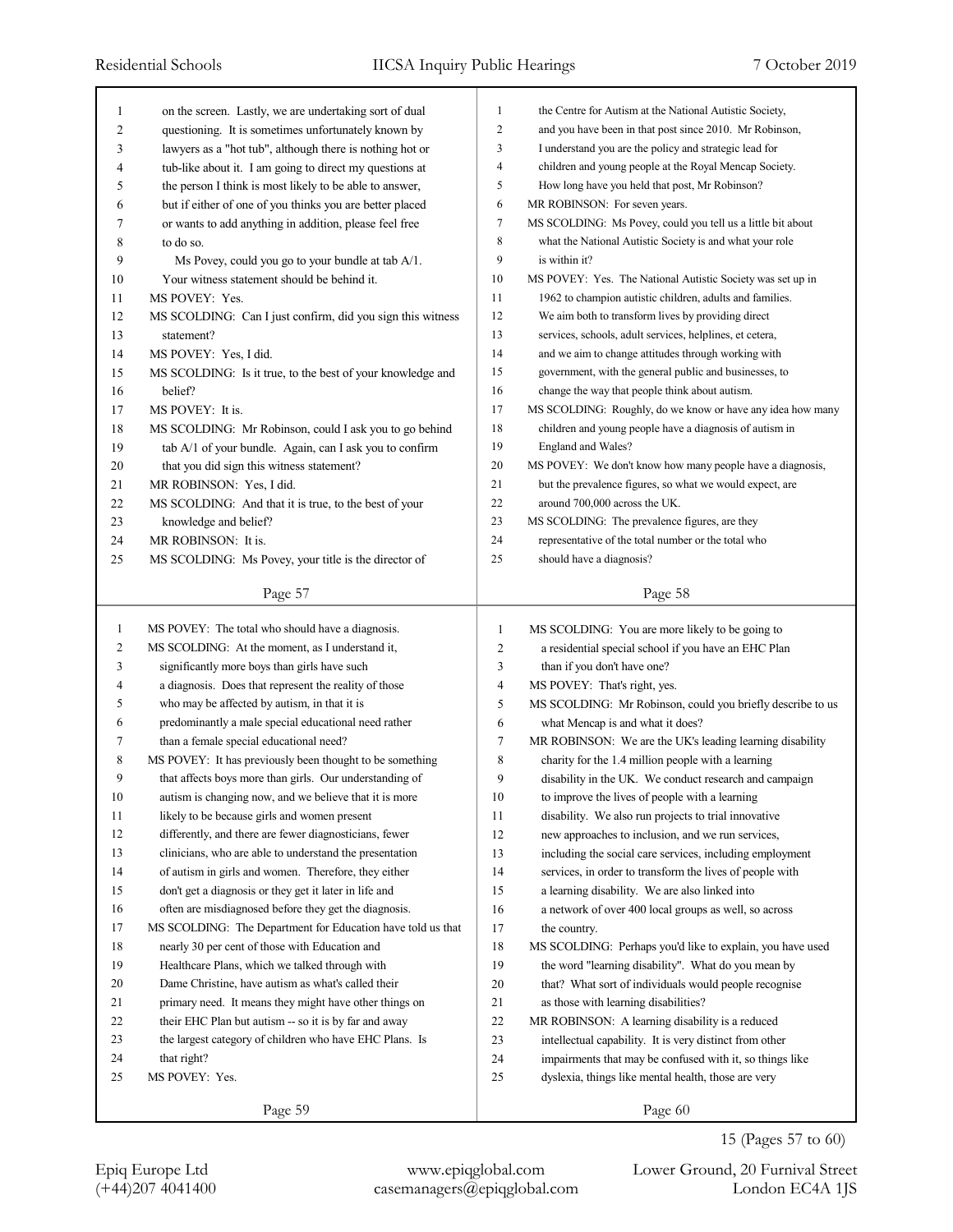| 1              | distinct from learning disability. Learning disability      | 1              | MS SCOLDING: We have obviously heard from                   |
|----------------|-------------------------------------------------------------|----------------|-------------------------------------------------------------|
| 2              | is lifelong, it cannot be cured, and there is a range of    | $\overline{c}$ | Dame Christine Lenehan this morning and she has             |
| 3              | different needs across learning disabilities, so you        | 3              | identified four broad groups of children who may well go    |
| 4              | could have mild or moderate learning disabilities where     | $\overline{4}$ | into the residential special school sector. We have         |
| 5              | you may require help or support in certain elements of      | 5              | asked you to come today, as you represent, probably, the    |
| 6              | their life through to those with severe and profound        | 6              | two largest groups of individuals whose children may end    |
| 7              | learning disabilities who may require support in all        | $\tau$         | up boarding or living away from home in some form of        |
| 8              | aspects of their daily life.                                | $\,$ $\,$      | residential setting. What I am going to ask and discuss     |
| 9              | MS SCOLDING: You have said there are 1.4 million people     | 9              | with you first is the particular vulnerabilities of         |
| 10             | with learning disabilities in the UK. Do we have any        | 10             | children who present with either autism or learning         |
| 11             | idea of how many children and young people might be         | 11             | disabilities, particularly in respect of their              |
| 12             | identified as having a learning disability within that      | 12             | vulnerability to abuse by an adult.                         |
| 13             | cohort?                                                     | 13             | So if we can turn to you first, Ms Povey, you, in           |
| 14             | MR ROBINSON: The latest estimate of that number is around   | 14             | your witness statement -- Ralph, would you mind getting     |
| 15             | 286,000 children and young people aged 0 to 17. We know     | 15             | up Ms Povey's witness statement? It is NAS000017_010.       |
| 16             | that $180,000$ of those are boys and $106,000 - 107$ for    | 16             | This is paragraphs 49 to 54 of your witness statement.      |
| 17             | girls.                                                      | 17             | You identify that many children with autism lack some of    |
| 18             | MS SCOLDING: Again, is it similar to that with autism, that | 18             | the skills required to keep them safe in educational        |
| 19             | more boys than girls are diagnosed because of the way       | 19             | settings or report sexual abuse when it happens. Could      |
| 20             | that the diagnosis is undertaken, or is it the case that    | 20             | you tell us a little bit about what those features are      |
| 21             | it is more likely to be men than women who have learning    | 21             | and what those particular vulnerabilities are?              |
| 22             | disabilities?                                               | 22             | MS POVEY: Certainly. One of the core impairments that many  |
| 23             | MR ROBINSON: Learning disabilities is sort of an            | 23             | autistic children have is that they struggle with           |
| 24             | indiscriminate condition. Whilst I don't know the exact     | 24             | communication, they have difficulties with                  |
| 25             | reasoning, I would err towards what Carol has said.         | 25             | communication. Therefore, they may not be able to first     |
|                |                                                             |                |                                                             |
|                | Page 61                                                     |                | Page 62                                                     |
|                |                                                             |                |                                                             |
|                |                                                             |                |                                                             |
| $\mathbf{1}$   | identify abuse and then report abuse when that happens.     | 1              | engaging in sexual activity with those young children,      |
| $\overline{c}$ | They also struggle with social interaction. So many         | $\overline{c}$ | thinking that they were really very similar, which of       |
| 3              | children may not -- may struggle to understand what         | 3              | course they weren't.                                        |
| 4              | friendships are, what good, healthy relationships are,      | $\overline{4}$ | I also mention here about echolalia, which is               |
| 5              | and may really want friendships, because that's what        | 5              | about --                                                    |
| 6              | they see other children having. That can make them very     | 6              | MS SCOLDING: Perhaps you could describe what echolalia is.  |
| 7              | vulnerable because they may well do things that are         | 7              | It is a term which is common for those who know about       |
| 8              | unhealthy or harmful to make friends, to be popular.        | 8              | autism, but less common for the general public.             |
| 9              | MS SCOLDING: You identify, at paragraph 50, a number of     | 9              | MS POVEY: Echolalia is a repeating of words or phrases they |
| 10             | features that make it harder to identify whether sexual     | 10             | have heard either immediately or it can be years after      |
| 11             | abuse is taking place. Perhaps we could run through         | 11             | phrases have been heard. As Dame Christine said, there      |
| 12             | those. So the first one is that their sexual                | 12             | is always a way of understanding what children are          |
| 13             | development may well be out of step with their emotional    | 13             | experiencing, but it can be very confused if they are       |
| 14             | and wider social development. Perhaps you would like to     | 14             | using phrases, say from the television or from their        |
| 15             | tell us a little bit about this?                            | 15             | family or from teachers that they may have heard many,      |
| 16             | MS POVEY: Yes. People's sexual development, their           | 16             | many years ago. So that can make it very difficult to       |
| 17             | emotional development may not be aligned with their         | 17             | understand what's actually going on with that child.        |
| 18             | sexual development. That could result in inappropriate      | 18             | MS SCOLDING: You also identify that there's difficulties    |
| 19             | behaviours, people stripping off in all sorts of            | 19             | with non-verbal communication. So that's understanding      |
| 20             | different environments, public masturbation, they may       | 20             | those body language signals we all give off, if, for        |
| 21             | have limited understanding of what is appropriate at        | 21             | example, we don't want somebody to touch us or we don't     |
| 22             | different times in their lives.                             | 22             | want somebody to be near us.                                |
| 23             | I was -- previously, I was involved with a situation        | 23             | MS POVEY: That's right. They may find it difficult to       |
| 24             | where a grown man felt himself very much to be at           | 24             | understand gesture, a facial expression and, similarly,     |
| 25             | a similar level with young children and ended up            | 25             | in an expressive way, they may inform people of             |

16 (Pages 61 to 64)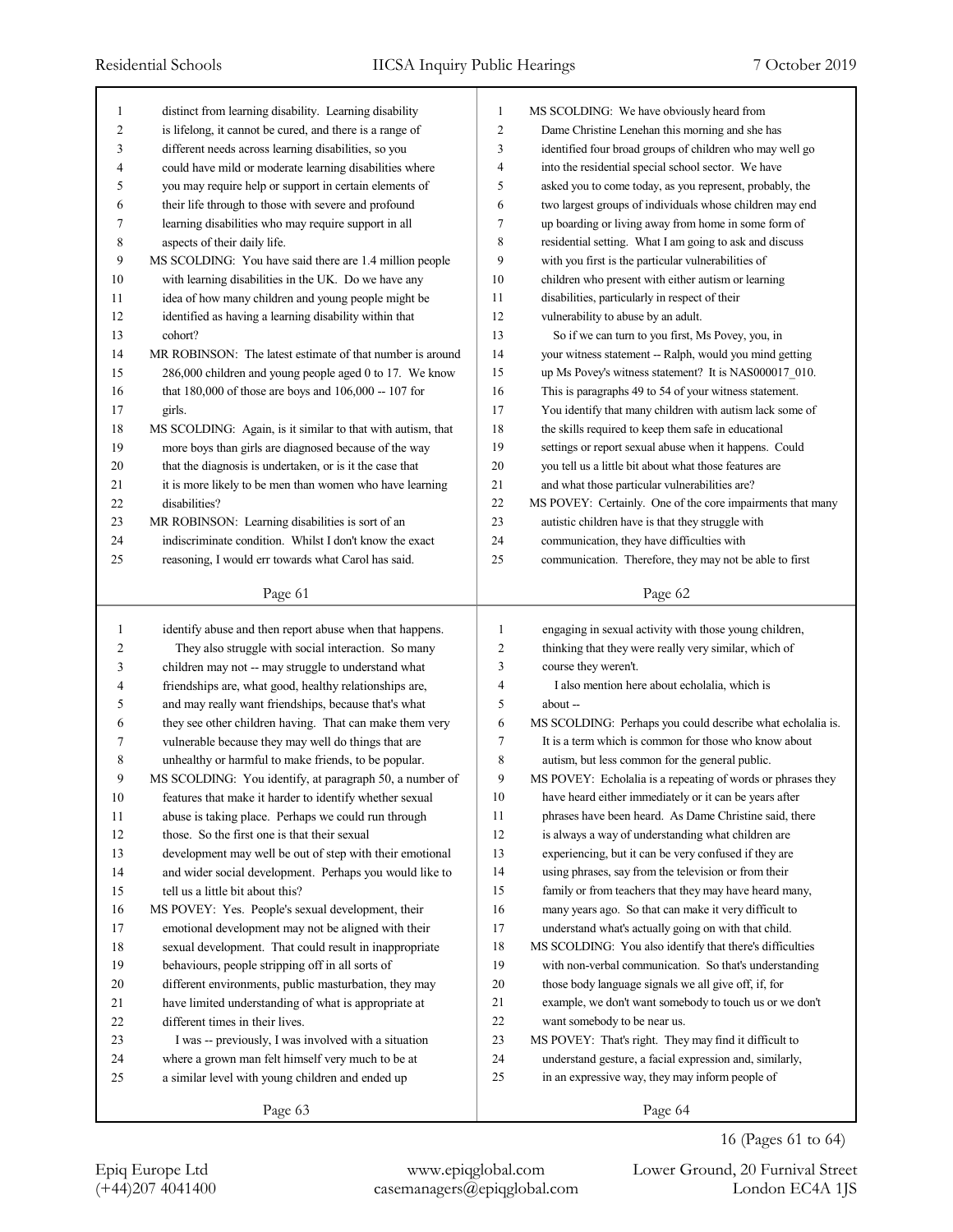| 1            | something and not use what we would generally think of      | 1              | an autistic child may be very different from what most      |
|--------------|-------------------------------------------------------------|----------------|-------------------------------------------------------------|
| 2            | as appropriate expressions. Again, an example I can         | 2              | people would find anxiety-producing. So that may be to      |
| 3            | give from an adult is someone who was talking about her     | 3              | do with wanting to keep things the same, wanting to         |
| 4            | mother's death, and people thought that she didn't care     | 4              | partake in particular rituals, wanting to make sure that    |
| 5            | about her mother because she didn't understand that         | 5              | they finish things at a particular time, that they start    |
| 6            | you're supposed to change your face and your gesture and    | 6              | and finish. When those routines are disrupted, it can       |
| 7            | all those sorts of things.                                  | $\tau$         | be extremely distressing, and the behaviour may seem out    |
| 8            | MS SCOLDING: You also identify that autistic children may   | 8              | of proportion to the actual incident.                       |
| 9            | have difficulty predicting what happens next and may        | 9              | MS SCOLDING: You have already identified that there is      |
| 10           | find it difficult to change their behaviour and             | 10             | a large measure of crossover between children with          |
| 11           | response. So they are quite rigid, is that right, in        | 11             | autism and children who have what's called sensory          |
| 12           | terms of they like predictability?                          | 12             | processing issues. As I understand it, that means           |
| 13           | MS POVEY: Yes, absolutely. They may also not learn from     | 13             | problems with touch or the senses in some way or            |
| 14           | previous situations. So if it is slightly different,        | 14             | another. So they might not like particular fabrics,         |
| 15           | they may not be able to generalise that what has been       | 15             | they might not like particular tastes and textures.         |
| 16           | harmful in one situation can also be harmful in             | 16             | MS POVEY: That's right.                                     |
| 17           | a different situation. So that, again, makes them very      | 17             | MS SCOLDING: How can that make them more vulnerable?        |
| 18           | vulnerable.                                                 | 18             | MS POVEY: In all sorts of ways. It may be that they can't   |
| 19           | MS SCOLDING: They have also, as you identified there,       | 19             | actually understand their own internal processing. So       |
| 20           | difficulties managing their own anxiety and, therefore,     | 20             | even things like hunger they may not recognise, having      |
| 21           | they might -- I think some people call them meltdowns or    | 21             | to -- wanting -- for some children, that hyper- and         |
| 22           | crises. They find it difficult to manage their              | 22             | hypo-sensitivity, may be not wanting to be touched, but     |
| 23           | emotional responses to things that we might not think of    | 23             | it actually might be wanting deep pressure and finding,     |
| 24           | as particularly distressing or upsetting.                   | 24             | you know, deep pressure relieves their anxiety or           |
| 25           | MS POVEY: That's right. What is very anxiety-producing for  | 25             | horseplay, you know, physical play, and that can vary       |
|              |                                                             |                |                                                             |
|              | Page 65                                                     |                | Page 66                                                     |
|              |                                                             |                |                                                             |
|              |                                                             |                |                                                             |
| $\mathbf{1}$ | not only child to child, but actually it can vary in the    | 1              | factors to vulnerability. When we look at the perceived     |
| 2            | same individual. So at some point -- at some point in       | $\overline{c}$ | vulnerabilities, public attitudes towards people with       |
| 3            | the day, they may be over-aroused sensorily and may need    | 3              | learning disability are often to infantilise or often to    |
| 4            | to perhaps sit in a very dark room on their own for         | 4              | consider those individuals, potentially, even, as --        |
| 5            | a while, and then, at other times, they need a much more    | 5              | some people don't even consider people with learning        |
| 6            | intensive, sensory experience.                              | 6              | disabilities to be equal human beings. In that context,     |
| 7            | MS SCOLDING: You also identify that some autistic young     | 7              | we are looking at a situation in which those individuals    |
| 8            | people will hurt themselves sometimes as a result of        | 8              | are therefore potentially more likely to be the subject     |
| 9            | repetitive behaviour or because they can't make             | 9              | of predatory behaviour, and in terms of actual              |
| 10           | themselves understood or for a variety of other reasons;    | 10             | vulnerabilities, we -- I would agree entirely with what     |
| 11           | is that right?                                              | 11             | Carol said about communication. The importance of           |
| 12           | MS POVEY: That's right, yes.                                | 12             | communication, both in terms of understanding what's        |
| 13           | MS SCOLDING: Mr Robinson, are the vulnerabilities that      | 13             | happening and whether something is inappropriate and        |
| 14           | Ms Povey has identified for those with autism the same      | 14             | also in terms of identifying the way in which you can --    |
| 15           | for those with learning disabilities or are there           | 15             | basically, the way in which you can express yourself and    |
| 16           | differences? I'm particularly thinking about the fact       | 16             | tell other people that things are happening.                |
| 17           | that their sexual development is likely to be out of        | 17             | MS SCOLDING: So people with learning disabilities will have |
| 18           | step with their wider emotional and social development.     | 18             | difficulties understanding with what other people are       |
| 19           | MR ROBINSON: That's definitely something I would recognise  | 19             | trying to say to them, they will not understand the         |
| 20           | in people with a learning disability, absolutely.           | 20             | nefarious motivation of other individuals, and may also     |
| 21           | MS SCOLDING: Are there any other particular vulnerabilities | 21             | be less likely to be able to tell us or tell the people     |
| 22           | for those with learning disabilities other than that        | 22             | around them that problems are happening in their lives?     |
| 23           | which I have just identified?                               | 23             | MR ROBINSON: Absolutely. I think that's kind of             |
| 24           | MR ROBINSON: I would probably divide it into actual and     | 24             | exacerbated by the fact that people with a learning         |
| 25           | perceived vulnerabilities. They are both contributing       | 25             | disability are used to relying on others, to being          |

17 (Pages 65 to 68)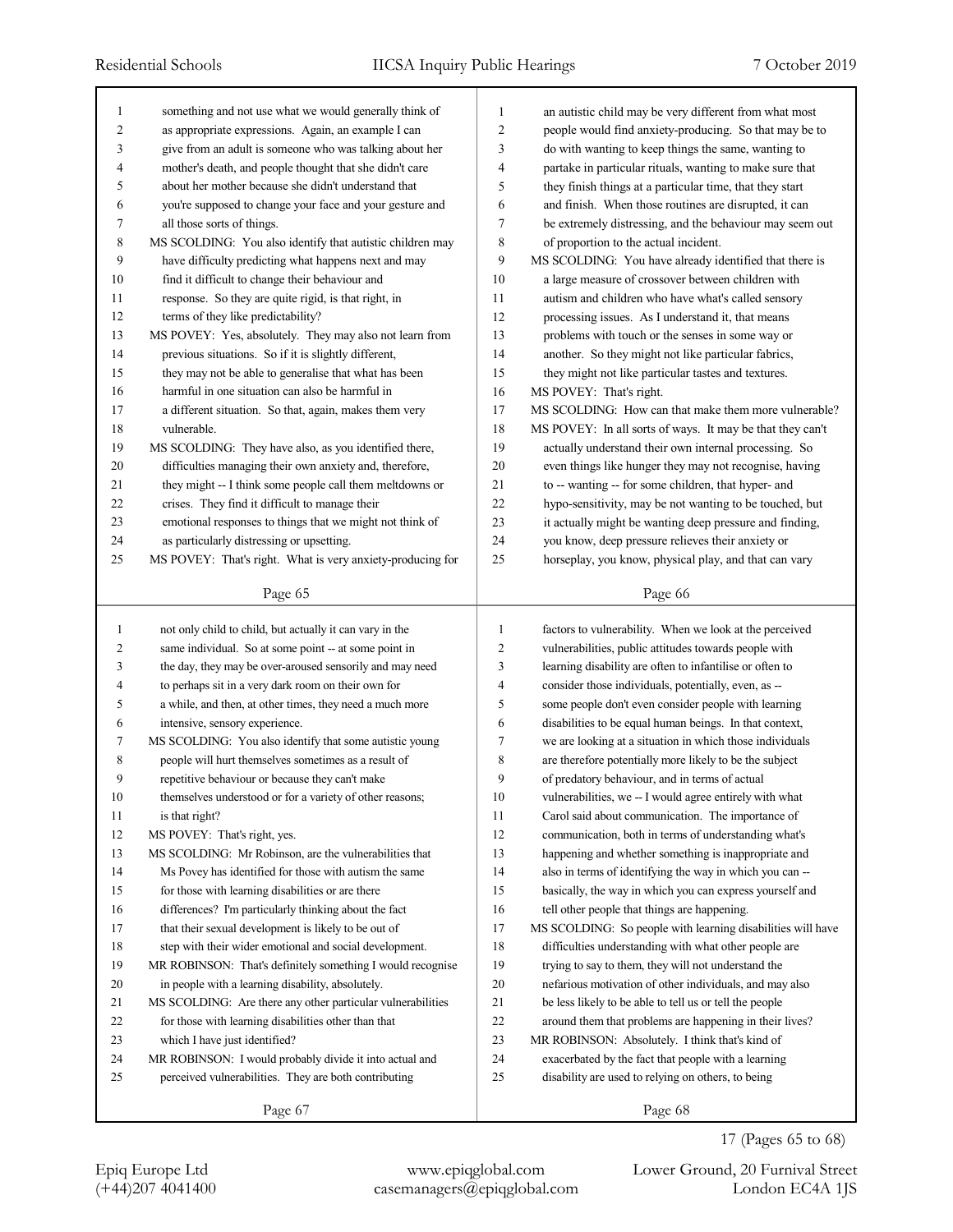| 1              | supported by people within a social care and other        | 1              | that make them vulnerable, that difficulty in              |
|----------------|-----------------------------------------------------------|----------------|------------------------------------------------------------|
| $\overline{c}$ | context, and so the reliance and the intimate contact or  | $\overline{c}$ | understanding other people's motivations and in two-way    |
| 3              | otherwise, contact with other individuals, is less alien  | 3              | communication, they are even more vulnerable online.       |
| $\overline{4}$ | than it might be for other people. So if you are          | $\overline{4}$ | So they can easily get bullied and they may really         |
| 5              | experiencing closeness with someone, that might be        | 5              | struggle to understand that someone that they think is     |
| 6              | reflective of a number of things for someone with         | 6              | their friend, that they perhaps are playing games with     |
| 7              | a learning disability.                                    | $\tau$         | and everything, actually have malevolent motivations,      |
| 8              | MS SCOLDING: Ms Povey, going back to you, I know that the | $\,$ 8 $\,$    | and that's a really difficult and I think quite            |
| 9              | National Autistic Society has produced some guidance      | 9              | sophisticated thing for many people to understand, but     |
| 10             | called "Safeguarding young people on the autistic         | 10             | for people -- for autistic children who have got real      |
| 11             | spectrum", which I think came out either late last year   | 11             | difficulties in understanding the motivations of others,   |
| 12             | or early this year, which was written by yourselves       | 12             | that is particularly difficult.                            |
| 13             | alongside the Department for Education. You               | 13             | MS SCOLDING: Can I just give a couple of examples of where |
| 14             | particularly identify -- Ralph, would you mind getting    | 14             | problems might arise. So you might have a young person     |
| 15             | up NAS000016_014-015, please. This in particular          | 15             | who joins Facebook or other sort of social media sites     |
| 16             | identifies particular issues there are with online        | 16             | and not realise that you have to be careful about who      |
| 17             | safety. Perhaps you'd like to tell us a little bit        | 17             | you're friends with, so will just say to anyone who pops   |
| 18             | about the particular problems that arise for those with   | 18             | up on the feed, I'll be their friend. Is that something    |
| 19             | autism in the online world.                               | 19             | which is quite common?                                     |
| 20             | MS POVEY: Certainly. For many young people -- young       | 20             | MS POVEY: That's right. And, of course, they will see      |
| 21             | autistic people, they are more at home in the online      | 21             | their -- they often have very few friends at school,       |
| 22             | world rather than having to undertake face-to-face        | 22             | really struggle in what most people would call real        |
| 23             | interactions. Not all, but for many people, that's an     | 23             | friends, and then, to know that you can go online and      |
| 24             | environment that they are very comfortable in.            | 24             | you can have thousands of friends would make many          |
| 25             | Because of exactly the issues I mentioned in general      | 25             | vulnerable young autistic people even more vulnerable      |
|                |                                                           |                |                                                            |
|                | Page 69                                                   |                | Page 70                                                    |
|                |                                                           |                |                                                            |
|                |                                                           |                |                                                            |
| $\mathbf{1}$   | because they think suddenly they are popular, and that's  | $\mathbf{1}$   | from the online world, so to speak?                        |
| 2              | not something they experience in their day-to-day, live   | 2              | MR ROBINSON: I think to a greater or lesser extent there   |
| 3              | world. They may be bullied at school, they may really     | 3              | are similarities in terms of the use and the value of      |
| 4              | struggle in their interaction and their relationships,    | 4              | online forums in terms of interacting with others.         |
| 5              | and yet, online, they have got thousands of friends.      | 5              | I think what I would add with people with learning         |
| 6              | MS SCOLDING: Another issue could also be that their       | 6              | disabilities is the sharing of personal information we     |
| 7              | behaviour online could also be not understanding social   | 7              | find is quite common.                                      |
| 8              | boundaries. So, for example, asking somebody else to be   | 8              | MS SCOLDING: What do you mean by "the sharing of personal  |
| 9              | your friend on Facebook and writing them messages maybe   | 9              | information"? Could you give me some practical             |
| 10             | once might be okay, but young people with autism, as      | 10             | examples?                                                  |
| 11             | I understand it, may well send, you know, 50 messages,    | 11             | MR ROBINSON: Absolutely. So sharing addresses, sharing     |
| 12             | 100 messages, not understanding that that is not an       | 12             | telephone numbers, sharing those kind of details,          |
| 13             | appropriate response. Is that something which is quite    | 13             | photographs as well. I think beyond that as well           |
| 14             | common as well?                                           | 14             | there's -- there seems to be a preference that we have     |
| 15             | MS POVEY: Yes, I think it is. Again, there are lots of -- | 15             | come across of people with a learning disability           |
| 16             | autistic people learn through very explicit rules, and    | 16             | favouring online chat -- video chat as opposed to          |
| 17             | yet not only in the real world, in schools, et cetera,    | 17             | written chat. I think that comes down to preferred         |
| 18             | but online, there are implicit rules that are very        | $18\,$         | methods of communication as well. I think that             |
| 19             | rarely made very clear. So, again, they still get it      | 19             | obviously creates a vulnerability in and of itself.        |
| 20             | wrong, and that can be then very distressing when it      | 20             | MS SCOLDING: Now, we have an example, and I'm asked to ask |
| 21             | goes wrong and they thought they had quite a successful   | 21             | these questions to you in particular, Ms Povey, on         |
| 22             | online life.                                              | 22             | behalf of A7, who is represented by Ms Harrison of         |
| 23             | MS SCOLDING: Mr Robinson, is this something of which      | 23             | Slater $& Gordon Solicitors.$ We are going to hear from    |
| 24             | similar difficulties are found with those with learning   | 24             | someone who was the victim of child sexual abuse at        |
| 25             | disabilities, or are there different problems arising     | 25             | a school called Stony Dean later in the week. He now       |
|                | Page 71                                                   |                | Page 72                                                    |

18 (Pages 69 to 72)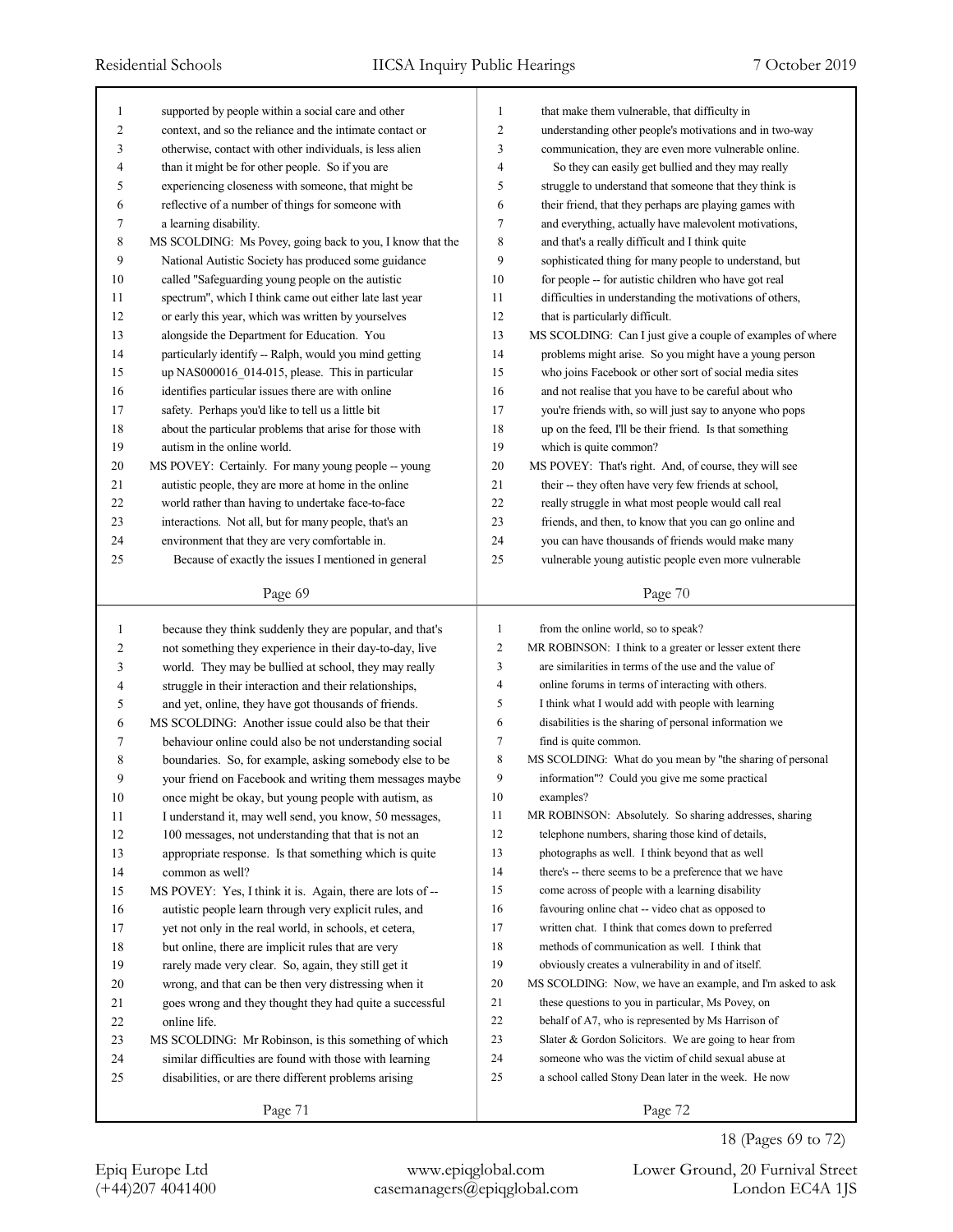| 1              | has a diagnosis of autism, but didn't have at the time                                                             | 1                | questioner actually wanted to know.                        |
|----------------|--------------------------------------------------------------------------------------------------------------------|------------------|------------------------------------------------------------|
| $\overline{c}$ | that he was attending the school. In his witness                                                                   | $\overline{c}$   | MS SCOLDING: Do you think this therefore means that staff  |
| 3              | statement, he sets out that he wasn't asked the right                                                              | 3                | who work with those, particularly in a residential         |
| 4              | questions when asked about his contact. So he, in fact,                                                            | 4                | special school setting, should all be trained in           |
| 5              | says one of the teachers said to him, "Are you close to                                                            | 5                | communicating with children with autism? I mean, are       |
| 6              | Mr Bulley?", and his response was, "Yes, I am with him                                                             | 6                | there any sort of general qualifications which are in      |
| 7              | all the time". Obviously, what the teacher wanted to                                                               | $\boldsymbol{7}$ | existence for those sorts of things, or should there be?   |
| 8              | know is, "Are you engaging in a sexual relationship with                                                           | $\,$ $\,$        | MS POVEY: To your first question, yes, staff should be     |
| 9              | Mr Bulley?", which is what was happening, but, again, is                                                           | 9                | trained in communicating with autistic children and        |
| 10             | this a sort of obvious example of where it's very                                                                  | 10               | adults, but also there needs to be training in how to      |
| 11             | important to use precise and explicit language for those                                                           | 11               | communicate with that individual, because every autistic   |
| 12             | who have autism?                                                                                                   | 12               | person is different, and there are some things that you    |
| 13             | MS POVEY: That's right. Most of us communicate within                                                              | 13               | can learn around autism that will help you to              |
| 14             | a context that we understand, so in this room, I would                                                             | 14               | communicate. But you do have to understand the             |
| 15             | communicate in a different way than I would chatting at                                                            | 15               | particular way that each individual communicates, and      |
| 16             | home over dinner. So we understand that within                                                                     | 16               | there are qualifications right the way through, from       |
| 17             | different environments, different contexts, you use                                                                | 17               | conferences and one-day courses through to degrees in      |
| 18             | different words, and that is often very hard for                                                                   | 18               | autism.                                                    |
| 19             | autistic young people. So they therefore take literally                                                            | 19               | MS SCOLDING: But, I mean, is there any mandatory necessity |
| 20             | the question that they are asked. They won't assume                                                                | 20               | for those who teach in residential special schools to      |
| 21             | that the teacher is asking about harm or abuse, they                                                               | 21               | have any form of qualification?                            |
| 22             | will answer that question, and the question was, "Are                                                              | 22               | MS POVEY: Not autism-specific.                             |
| 23             | you close?", and that was the correct answer to the                                                                | 23               | MS SCOLDING: But do you think, for example, as part of an  |
| 24             | question that he was being asked. It would be very                                                                 | 24               | inspection regime, one of the things that Ofsted or --     |
| 25             | difficult to make that jump to understanding what the                                                              | 25               | it is usually going to be Ofsted, in the context of        |
|                |                                                                                                                    |                  |                                                            |
|                | Page 73                                                                                                            |                  | Page 74                                                    |
|                |                                                                                                                    |                  |                                                            |
|                |                                                                                                                    |                  |                                                            |
| $\mathbf{1}$   | residential special schools -- there should be a sort of                                                           | $\mathbf{1}$     | that man, knowing that, in his way, he told people what    |
| $\overline{c}$ | record log of training which should be checked?                                                                    | 2                | was happening.                                             |
| 3              | MS POVEY: Yes.                                                                                                     | 3                | MS SCOLDING: So we have identified here -- this is both to |
| 4              | MS SCOLDING: Does that happen at the moment, and should it                                                         | 4                | you, Ms Povey, and also you Mr Robinson -- the             |
| 5              | happen?                                                                                                            | 5                | particular issues to do with being listened to but also    |
| 6              | MS POVEY: I'm not sure. I think it does, but I'm not                                                               | 6                | the difficulties with communicating effectively. Is        |
| 7              | 100 per cent sure on that.                                                                                         | 7                | there, therefore, a more significant -- I'm assuming       |
| 8              | MS SCOLDING: Another example that A7 gives is that he told                                                         | 8                | that there is, therefore, a much more significant          |
| 9              | staff that Mr Bulley was a paedophile, and staff, again,                                                           | 9                | problem in young people with disabilities disclosing       |
| 10             | thought he was just being rude. So, again, I mean, this                                                            | 10               | abuse to any kind of service, and also of those            |
| 11             | was a school that, although it said it was a school for                                                            | 11               | services' reactions to that abuse being managed            |
| 12             | children with moderate learning difficulties but largely                                                           | 12               | appropriately. Ms Povey first, maybe, and then             |
| 13             | with communication difficulties as well, again, given                                                              | 13               | Mr Robinson.                                               |
| 14             | the nature of that young person, isn't this something                                                              | 14               | MS POVEY: Yes, absolutely. There needs to be a culture,    |
| 15             | which, you know, would have set you on alert if a child                                                            | 15               | first of all, where people are listened to and where, if   |
| 16             | was using a term like "paedophile" in that context?                                                                | 16               | there is disclosure, it's taken seriously, and children    |
| 17             | MS POVEY: Yes, absolutely. I think it is also really                                                               | 17               | need to know that it's okay to do so.                      |
| 18             | important for there to be opportunities to listen to                                                               | 18               | MS SCOLDING: How have you found, both of you and your      |
| 19             | children. No matter what the way they are                                                                          | 19               | organisations, social services and the police in           |
| 20             |                                                                                                                    | 20               |                                                            |
| 21             | communicating, they really need to feel that they will<br>be listened to if they do disclose in whatever form, and | 21               | particular when there were criminal justice issues, how    |
| 22             | often it will be in unusual ways, perhaps using unusual                                                            |                  | far did they understand and are able to manage             |
|                |                                                                                                                    | $22\,$           | effectively pursuing allegations about disabled            |
| 23             | language. But the staff who are working with that child                                                            | 23               | children? Maybe I'll ask Mr Robinson to reply first to     |
| 24             | really should be able to pick up on anything like that,                                                            | 24               | that, because you expressly mention it in your witness     |
| 25             | because what -- I mean, it must be so distressing for                                                              | 25               | statement.                                                 |

19 (Pages 73 to 76)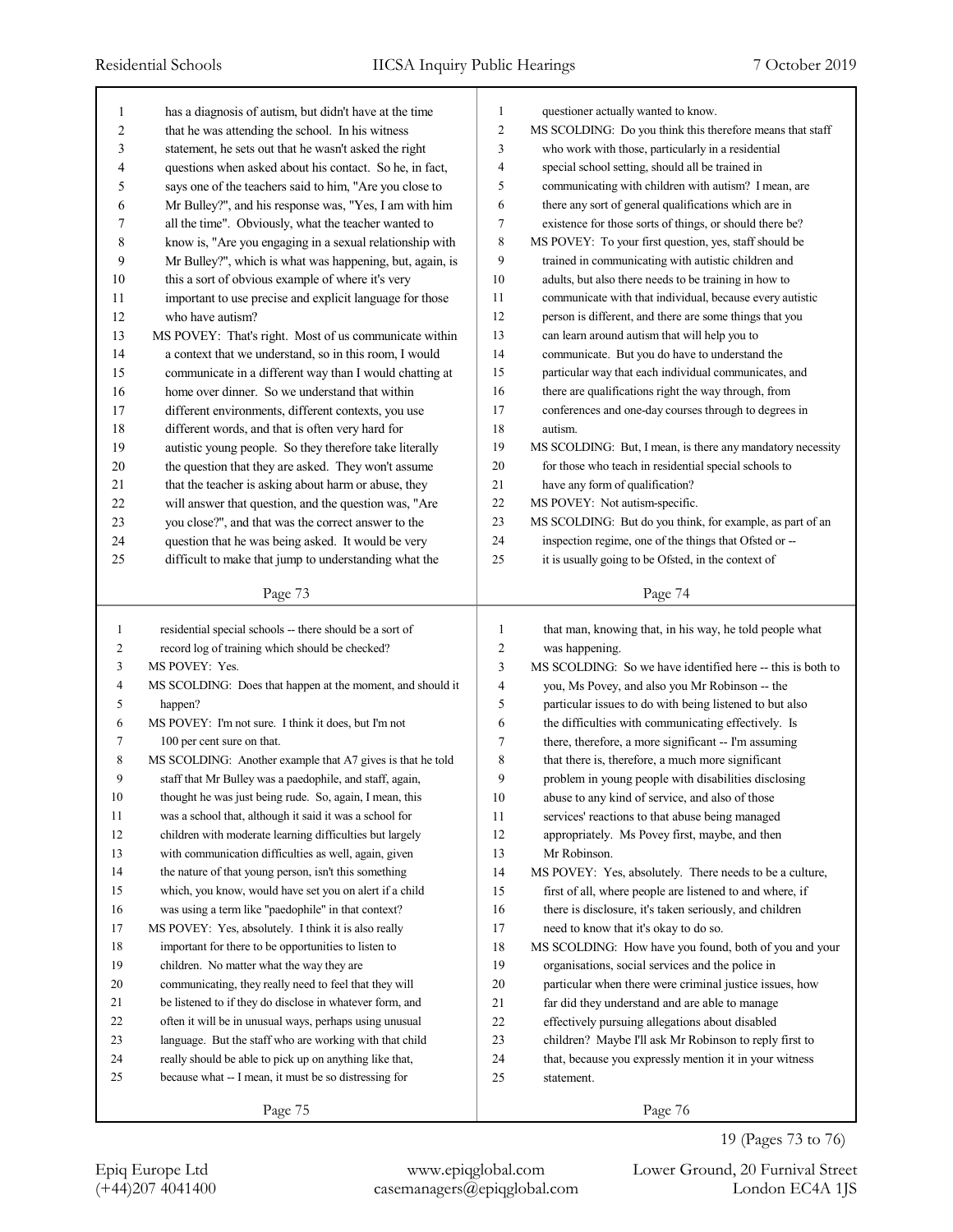| 1              | MR ROBINSON: I think, first of all, to say about the       | 1                | a report which I referred to --                           |
|----------------|------------------------------------------------------------|------------------|-----------------------------------------------------------|
| $\overline{c}$ | importance of communication, and the fact that that is     | $\overline{c}$   | MS SCOLDING: If we could get up MEN000001_002 at          |
| 3              | the thing that connects us to society and everything       | 3                | paragraph 6. At the moment, and certainly since 2000,     |
| 4              | around us and helps us to understand what is going on.     | $\overline{4}$   | there has been a system of what's known as special        |
| 5              | So often, communication is actually disguised in other     | 5                | measures within the criminal justice system, which        |
| 6              | things. Everyone is trying to communicate, and they may    | 6                | includes both the provision of specific evidence          |
| 7              | have a variety of different ways of doing it.              | $\overline{7}$   | gathering in advance of any prosecutorial process and     |
| 8              | First of all, the idea of saying that someone isn't        | $\,$ 8 $\,$      | then the use of what's often called intermediaries, who   |
| 9              | communicating something across to someone or isn't able    | 9                | are largely speech language therapists, psychologists of  |
| 10             | to articulate something that has happened to them          | 10               | some description, who provide that support. Do you        |
| 11             | I believe is a nonsense and just requires much more        | 11               | think that the system as it is currently working in       |
| 12             | creative solutions to that.                                | 12               | practice, Mr Robinson and Ms Povey, works and is          |
| 13             | MS SCOLDING: Obviously we deal with a criminal justice     | 13               | effective?                                                |
| 14             | system that almost exclusively relies upon you having      | 14               | MR ROBINSON: I believe those are important measures, but  |
| 15             | enough oral abilities to be able to communicate fairly     | 15               | I don't think that the system is working as well as it    |
| 16             | effectively what's happened to you and when it happened    | 16               | could do. I think there is -- what we have encountered    |
| 17             | to you and why -- not so much why it happened to you,      | 17               | is more of a cultural issue, which calls into question    |
| 18             | but what happened to you and when it happened to you.      | 18               | the reliability of children, in particular with           |
| 19             | How able have the criminal justice agencies or             | 19               | a learning disability, and the testimony that they can    |
| 20             | social services been in being able to understand and be    | 20               | give, particularly from the perspective, as you           |
| 21             | creative, Mr Robinson, in your terms?                      | 21               | mentioned before, of their ability to speak and give      |
| 22             | MR ROBINSON: We have identified, through anecdotal         | 22               | particular details which might be -- which the case       |
| 23             | evidence, that there is a significant, I guess, dearth     | 23               | might hinge on. So I think that there is a lot more       |
| 24             | of expertise in doing this within the criminal justice     | 24               | that needs to be done, and I think it comes down to       |
| 25             | system, and I believe that was also highlighted in         | 25               | understanding the way that people might want to           |
|                |                                                            |                  |                                                           |
|                | Page 77                                                    |                  | Page 78                                                   |
|                |                                                            |                  |                                                           |
|                |                                                            |                  |                                                           |
| 1              | communicate, which might not just be in a one-to-one       | 1                | realised. I think, when you balance the two up, I would   |
| $\overline{2}$ | conversation, it could be -- and, actually, all the best   | $\overline{c}$   | argue that the latter is far more important, that we are  |
| 3              | practice shows it is across multiple different forms of    | 3                | potentially ignoring a whole raft of cases. Indeed, we    |
| 4              | communication. It might be a one-to-one interview, it      | $\overline{4}$   | don't know exactly how many cases there are because of    |
| 5              | might be using talking maps, it might be using Makaton,    | 5                | the issues that I flagged already. So I think, in the     |
| 6              | it might be using parents' testimonies as well.            | 6                | balance, we need -- it is about looking at what we can    |
| 7              | MS SCOLDING: But how many police forces, realistically,    | $\boldsymbol{7}$ | gain from that as well as the difficulties.               |
| 8              | have people trained in talking maps or Makaton? I would    | 8                | MS SCOLDING: Because, I mean, I would have expected, if   |
| 9              | imagine probably none, if one's being realistic. There     | 9                | you'd come to speak to us 20 years ago and identified     |
| 10             | may well be intermediaries who have that expertise, but    | $10\,$           | that there are still significant cultural barriers to     |
| 11             | to ask -- aren't you sort of asking too much of            | 11               | reporting and that there are problems and people don't    |
| 12             | the criminal justice system to expect them to have         | 12               | believe people with learning disabilities or don't view   |
| 13             | expertise in those particular sorts of difficulties or     | 13               | them as credible witnesses, that that would have been     |
| 14             | do you think that the prevalence of criminal behaviour     | 14               | something that I would have expected. But we have had     |
| 15             | against such people with learning disabilities, it's       | 15               | sort of 20 years -- well, the Disability Discrimination   |
| 16             | vitally important that such training is put in place?      | 16               | Act came in 1995. So we have had over 20 years,           |
| 17             | MR ROBINSON: If we are weighing it up -- yes, of course it | 17               | 25 years, of awareness raising. Have things, however,     |
| 18             | is a lot to ask of a particular organisation to have       | 18               | on the ground really changed, both Ms Povey and           |
| 19             | that level of expertise. Intermediaries, as you say,       | 19               | Mr Robinson? Mr Robinson maybe first and then Ms Povey.   |
| 20             | may be able to have that to hand, and I believe that       | 20               | MS POVEY: Sure. It would be wrong to not acknowledge that |
| 21             | they should do. I think that the -- what we need to        | 21               | there has been progress, and there are a number of        |
| 22             | balance is the expectation on the criminal justice         | 22               | examples of accessible information, for example, being    |
| 23             | system with regard to that expertise versus the prospect   | 23               | used by government agencies, particularly the Department  |
| 24             | of children who are experiencing sexual abuse not having   | 24               | for Health and Social Care. So there is progress in       |
| 25             | those claims taken seriously, not having justice           | 25               | that regard. But I think the issue is that there is       |
|                | Page 79                                                    |                  | Page 80                                                   |

20 (Pages 77 to 80)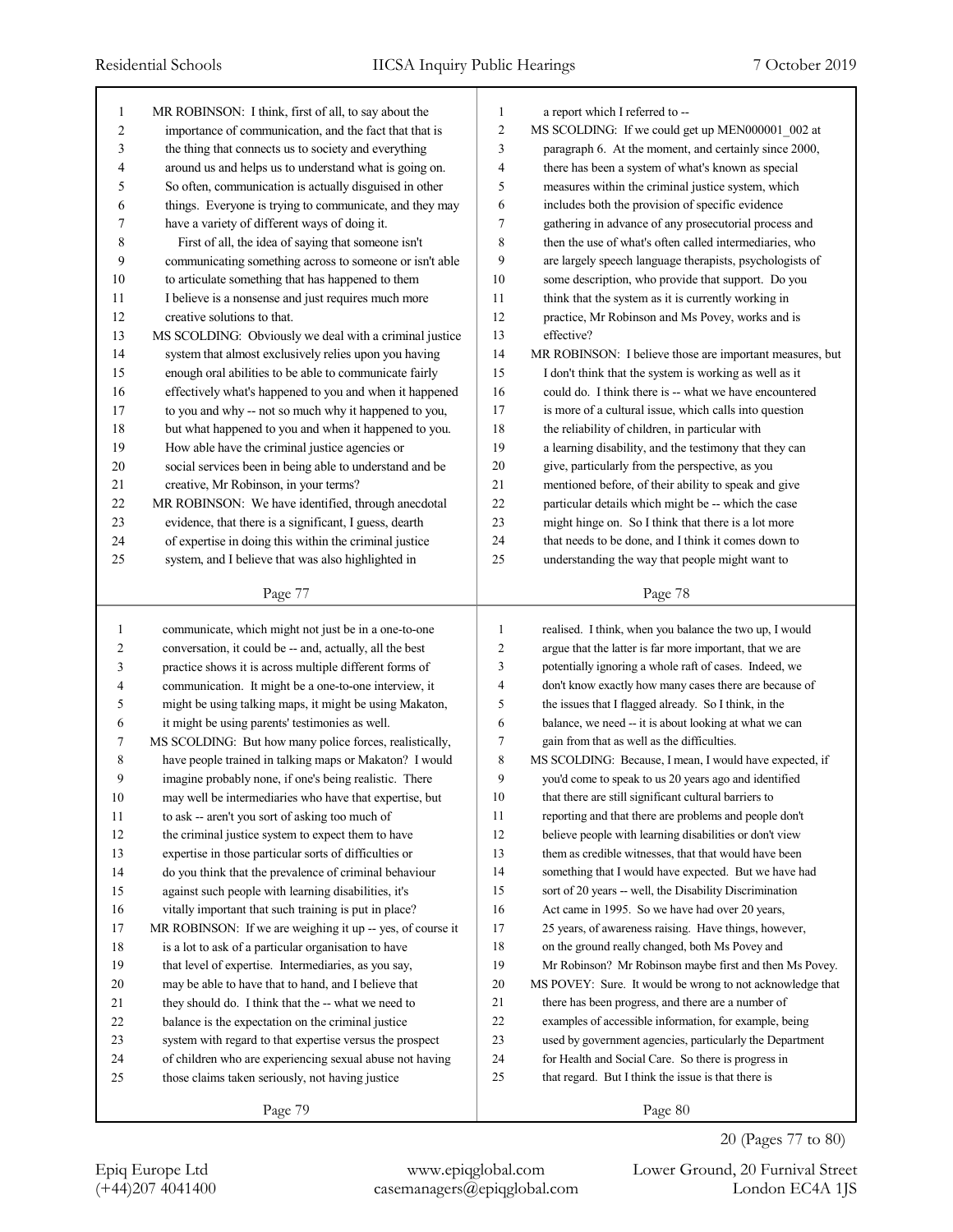| 1              | a degree of prioritisation within protected                                                            | 1              | some really great work but it's not -- it certainly                                                     |
|----------------|--------------------------------------------------------------------------------------------------------|----------------|---------------------------------------------------------------------------------------------------------|
| 2              | characteristics, and, when you look at certain protected                                               | $\overline{2}$ | isn't across the system.                                                                                |
| 3              | characteristics, such as LGBT --                                                                       | 3              | MS SCOLDING: Do either of you know or has there been any                                                |
| $\overline{4}$ | MS SCOLDING: If I can just identify for the general public,                                            | 4              | research either by your organisations or others about                                                   |
| 5              | under the Equality Act 2010 various characteristics are                                                | 5              | not just complainants with these difficulties in the                                                    |
| 6              | described as protected, and that would be age, race,                                                   | 6              | criminal justice system, but also defendants who have                                                   |
| 7              | sex, sexual orientation, gender, religious belief, and                                                 | 7              | autism, because, as we know from the work of                                                            |
| 8              | disability is one of them, and age.                                                                    | 8              | Professor Simon Hackett, children with disabilities are                                                 |
| 9              | MR ROBINSON: Exactly. And so, as you pointed out with that                                             | 9              | much more likely to be referred for their sexualised                                                    |
| 10             | list, there are a wide variety of protected                                                            | 10             | behaviours into the criminal justice system, or other                                                   |
| 11             | characteristics. Disability is one of them, but within                                                 | 11             | ways. Has there been any research done on autism in the                                                 |
| 12             | that there is a degree of prioritisation in terms of                                                   | 12             | criminal justice system or learning disabilities in the                                                 |
| 13             | which particular characteristics you are particularly                                                  | 13             | criminal justice system and the experience of                                                           |
| 14             | interested in or focused on trying to address, and                                                     | 14             | defendants?                                                                                             |
| 15             | I think sometimes disability is not seen as a priority                                                 | 15             | MS POVEY: Not specifically defendants. We have got some                                                 |
| 16             | issue within that compared to some of the other                                                        | 16             | good practice on the NAS website for all parties. There                                                 |
| 17             | characteristics, and I think that is a big problem.                                                    | 17             | is some good information on the Advocate's Gateway,                                                     |
| 18             | MS SCOLDING: Ms Povey, do you have anything you want to                                                | 18             | where there is quite a lot of information around autism.                                                |
| 19             | add?                                                                                                   | 19             | MS SCOLDING: Just to identify, the Advocate's Gateway is                                                |
| 20             | MS POVEY: I would suggest that over the past 20 years there                                            | 20             | something which solicitors and barristers use, and it is                                                |
| 21             | is more awareness, certainly, of autism within the                                                     | 21             | sort of free information and resources about how to ask                                                 |
| 22             | criminal justice system, but it's very patchy. There                                                   | 22             | people questions with learning disabilities and with                                                    |
| 23             | are some police forces that have brought in autism                                                     | 23             | autism.                                                                                                 |
| 24             | training, but it's usually been driven where there is                                                  | 24             | MS POVEY: Yes. There has been some work done by                                                         |
| 25             | perhaps a parent in an influential position who has done                                               | 25             | a researcher, Katie Maris, on how to work primarily with                                                |
|                | Page 81                                                                                                |                | Page 82                                                                                                 |
|                |                                                                                                        |                |                                                                                                         |
|                |                                                                                                        |                |                                                                                                         |
| 1              | witnesses, but obviously it is about how best to                                                       | $\mathbf{1}$   | MS SCOLDING: Can we see the particular issues that might be                                             |
| 2              | question people. So some of that could be used in other                                                | 2              | raised, for exactly the reasons that we have already                                                    |
| 3              | situations.                                                                                            | 3              | identified, is because they may have little or no                                                       |
| 4              | But it is quite -- it's quite patchy.                                                                  | 4              | concept of the consequences of their actions. Ralph,                                                    |
| 5              | MS SCOLDING: Again, Ms Povey, I am going to turn firstly to                                            | 5              | would you mind enlarging this page slightly?:                                                           |
| 6              | Ms Povey and then to Mr Robinson. If one is looking at                                                 | 6              | "They may not have the language or insight to                                                           |
| 7              | the experience of the defendant, one is obviously                                                      | 7              | describe their feelings, may not be able to appreciate                                                  |
| 8              | starting to engage with sexually harmful behaviour                                                     | 8              | it and they may be proficient at copying others'                                                        |
| 9              | between children with disabilities or between children                                                 | 9              | behaviours to fit in."                                                                                  |
| 10             | with disabilities and those without. You deal with                                                     | 10             | It identifies there the particular vulnerabilities,                                                     |
| 11             | particular complexities of managing sexually harmful                                                   | 11             | but it also identifies that it is imperative that                                                       |
| 12             | behaviour in this context at paragraphs 55 to 68 of your                                               | 12             | individuals who have harmed others may also, themselves,                                                |
| 13             | witness statement, and the guidance that I have already                                                | 13             | be victims of abuse. How does the NAS deal with this,                                                   |
| 14             | referred to also deals with this.                                                                      | 14             | or does it do any work to deal with this or work on                                                     |
| 15             | Ralph, is the system now working again? Can we get                                                     | 15             | trying to engage with children and young people to try                                                  |
| 16             | up NAS000016_024. Again, this is specific guidance                                                     | 16             | to avoid them becoming labelled as having harmful sexual                                                |
| 17             | that's been published. How readily available is this?                                                  | 17             | behaviours?                                                                                             |
| 18             | Is this something which was sent to all local                                                          | 18             | MS POVEY: Yes. We have developed some training resources.                                               |
| 19             | authorities, all schools or ?                                                                          | 19             | I think it's -- it is really important that, whatever --                                                |
| 20             | MS POVEY: I don't know where it was sent out to. Certainly                                             | 20             | the needs of young autistic children, and the teaching                                                  |
| 21             | it can be found on our website.                                                                        | 21             | that goes on, has to be done in a way that is very                                                      |
| 22             | MS SCOLDING: Is it the case that those with autism are more                                            |                | autism-specific. So it has to be very explicit, it has                                                  |
| 23             |                                                                                                        | 22             |                                                                                                         |
| 24             | likely to be identified as having caused harmful sexual                                                | 23             | to be very clear, and actually quite individualised.                                                    |
| 25             | behaviours to others than neuro-typical children may be?<br>MS POVEY: I don't know if that's the case. | 24<br>25       | There are different motivations for autistic<br>children who may harm others. Part of it is around that |
|                | Page 83                                                                                                |                | Page 84                                                                                                 |

21 (Pages 81 to 84)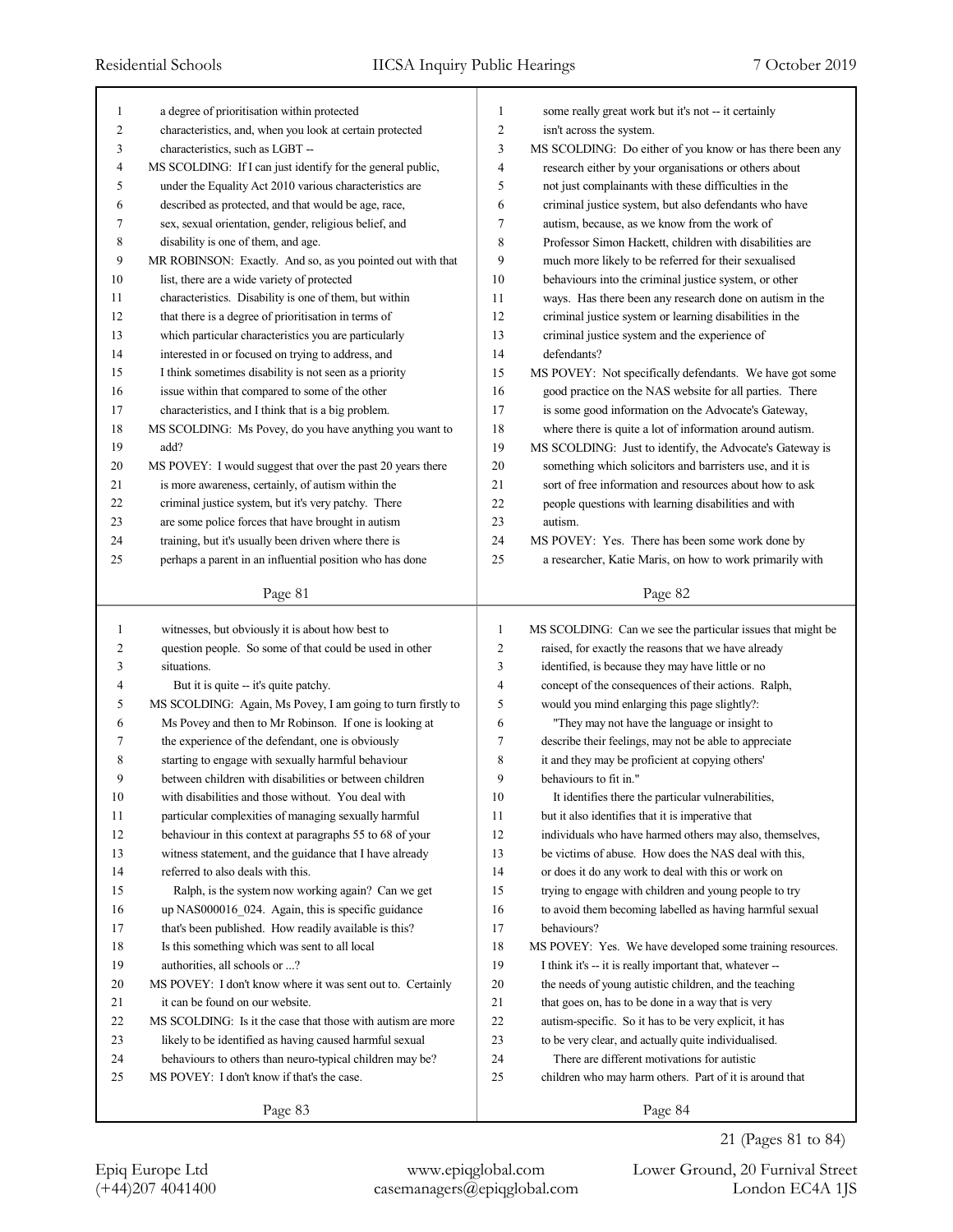| 1              | lack of appropriateness. So they may simply have sexual     | 1              | sexually harmful behaviour or to be the subject of               |
|----------------|-------------------------------------------------------------|----------------|------------------------------------------------------------------|
| 2              | needs and not realise that it's in an inappropriate         | $\overline{2}$ | sexually harmful behaviour, if you've got lots of people         |
| 3              | place or environment --                                     | 3              | together, and none of them have particularly good ways           |
| 4              | MS SCOLDING: So sort of masturbating in public would be an  | $\overline{4}$ | to communicate with each other socially and sexually, in         |
| 5              | obvious example of that?                                    | 5              | the middle of their adolescence?                                 |
| 6              | MS POVEY: Exactly, yes. There are other reasons which may   | 6              | MS POVEY: I'm not sure if there is a higher likelihood.          |
| 7              | be around the difficulties in social interactions, so       | $\overline{7}$ | I think there are different environmental issues, so             |
| 8              | wanting, perhaps, a friend or girlfriend or                 | 8              | they may -- certainly children with very complex needs           |
| 9              | a relationship and seeing from the media, from other        | 9              | may be more used to having their intimate care                   |
| 10             | people, the way that other people appear to have those      | 10             | undertaken by a range of different people, so that is            |
| 11             | relationships, which may be around having sex with them     | 11             | important. They may be living with people with                   |
| 12             | and all sorts of things, without -- so they may want to     | 12             | challenging behaviour, all of whom have particular               |
| 13             | undertake the action without recognising that it's not      | 13             | difficulties. So there are certainly differences in the          |
| 14             | actually a reciprocal relationship that they have, and      | 14             | environments that young people are living with, which            |
| 15             | of course, you know, there's always been the issues of      | 15             | could contribute to higher levels of vulnerabilities.            |
| 16             | seeing things on television and reading things. Now, of     | 16             | MS SCOLDING: Mr Robinson, in your witness statement, you         |
| 17             | course, we have the internet and it's very easy for         | 17             | identify the study by Professor Hackett, but you                 |
| 18             | children to presume that everyone else is having great      | 18             | identify that the reasons why young people with                  |
| 19             | relationships and having a wonderful time out there, and    | 19             | disabilities may be identified as having, or                     |
| 20             | they are the only person who isn't sort of participating    | 20             | perpetrating, sexually harmful behaviour are complex.            |
| 21             | in that sort of life.                                       | 21             | Ralph, can we get up MEN000001_003 at subparagraphs (a)          |
| 22             | MS SCOLDING: Would you therefore say that if young people   | 22             | to (f). This is taken largely from Professor Hackett's           |
| 23             | are in a residential special school setting, they are,      | 23             | work and we are obviously going to hear from him                 |
| 24             | by all likelihood, because they are spending a lot of       | 24             | tomorrow, but does this summary identify effectively the         |
| 25             | time there, possibly more likely to either engage in        | 25             | reasons why individuals might be labelled or identified          |
|                |                                                             |                |                                                                  |
|                | Page 85                                                     |                | Page 86                                                          |
|                |                                                             |                |                                                                  |
|                |                                                             |                |                                                                  |
| $\mathbf{1}$   | as having perpetrated sexually harmful behaviour?           | 1              | a really important point to make.                                |
| $\overline{c}$ | MR ROBINSON: Yes.                                           | $\overline{c}$ | The other point is around the lack of support. We                |
| 3              | MS SCOLDING: The reasons why that might take place.         | 3              | have seen £2.4 billion worth of cuts to early                    |
| $\overline{4}$ | MR ROBINSON: Exactly, yes. I think if I could just go into  | 4              | intervention since 2010. It has left a lot of children           |
| 5              | a bit of detail about some of those points?                 | 5              | with learning disabilities without support -- without            |
| 6              | MS SCOLDING: Yes, please.                                   | 6              | the social care support that they might need to help             |
| 7              | MR ROBINSON: When we look at (b), which is increased chance | 7              | meet their needs. Those needs then escalate to a point           |
| 8              | of exposure to certain adverse life events, I think it      | 8              | at which they can manifest themselves in sexual                  |
| 9              | is important to see this in the context -- the wider        | 9              | violence, can manifest themselves in inappropriate               |
| 10             | context. So families are under immense pressure in          | 10             | sexual behaviour, and so I think, looking at the root            |
| 11             | terms of the care and responsibilities for children,        | 11             | causes of all these things is really important, how they         |
| 12             | seven out of ten care for the child more than 15 hours      | 12             | emerge.                                                          |
| 13             | every single day. Without the right support in place to     | 13             | So just to look at the fact that we are listing                  |
| 14             | meet those needs, there is an increased chance of that      | 14             | a range of issues, they do often have a fairly common            |
| 15             | family breaking down, of dysfunction developing. Within     | 15             | root cause, which is a lack of needs being met earlier           |
| 16             | that dysfunction, there are multiple different elements     | 16             | on down the line, which then manifest themselves in              |
| 17             | of potential adverse life events, which could include       | 17             | behaviours which are seen to be sexually deviant,                |
| 18             | mental health issues, it could include violence, it         | 18             | I guess.                                                         |
| 19             | could include family breakdown.                             | 19             | MS SCOLDING: So both of you have identified the need for         |
| 20             | Within that context, we are looking at children with        | 20             | those with learning disabilities and those with autism           |
| 21             | a learning disability who are growing up with an            | 21             | to have good support. Part of that is also going to be           |
| 22             | increased likelihood of witnessing certain events which     | 22             | about teaching them about sex and relationship                   |
| 23             | they may well then replicate further on in their lives      | 23             | education, and it's been generally identified, I think,          |
| 24             | or may make them more susceptible to not understanding      | 24             |                                                                  |
| 25             | what healthy relationships look like. So I think that's     | 25             | by everyone that the -- and in particular by yourself,           |
|                | Page 87                                                     |                | Mr Robinson, that the quality of sex and relationship<br>Page 88 |

22 (Pages 85 to 88)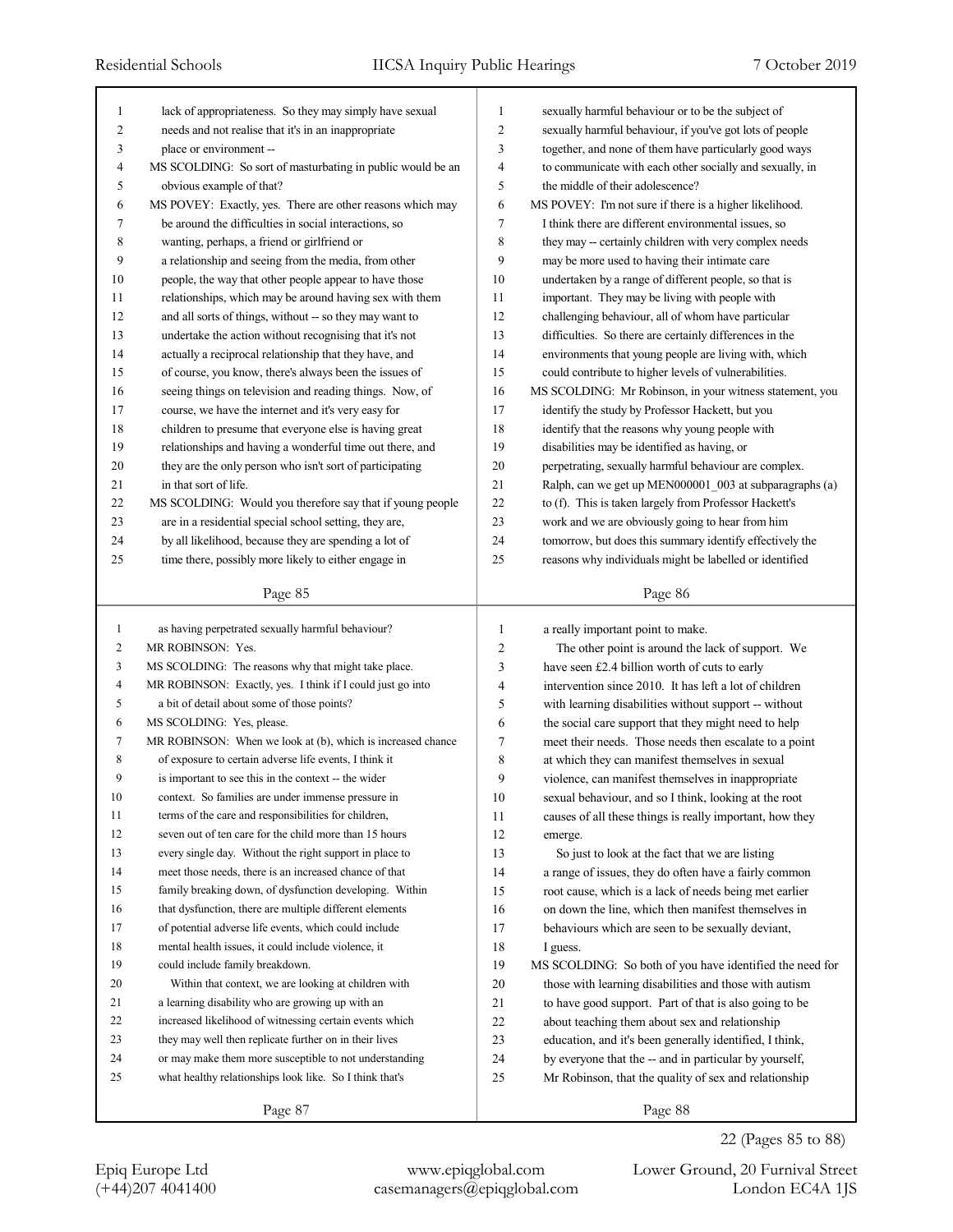| 1              | education for individuals with learning disabilities is     | 1              | a learning disability. That needs to be taken as           |
|----------------|-------------------------------------------------------------|----------------|------------------------------------------------------------|
| 2              | poorer than it is within the context of the general         | $\overline{2}$ | a specific group. When we are talking about learning       |
| 3              | public. What needs to be done to improve sexual and         | 3              | disability and the rates and the speed at which someone    |
| 4              | relationship education for these young people?              | $\overline{4}$ | learns, that's going to be, often, slower than the rest    |
| 5              | Mr Robinson, if maybe you go first and then Ms Povey.       | 5              | of the class, it is going to require several iterations    |
| 6              | MR ROBINSON: I think the fact that relationship education   | 6              | in order to reinforce that, it is going to have to be      |
| 7              | in primary and relationships and sex education in           | $\overline{7}$ | applied within a certain context so they can               |
| 8              | secondary schools has been made mandatory is really         | 8              | understand -- as Carol has mentioned earlier, you can't    |
| 9              | important. It means that there has to be a place for it     | 9              | understand the difference between private and public and   |
| 10             | on the curriculum, it means that it must be taught. But     | 10             | what's appropriate within those contexts. Those things     |
| 11             | the problems are basically around the inaccessibility of    | 11             | aren't happening at the moment. Teachers don't have,       |
| 12             | relationships and sex education in the past. We             | 12             | necessarily, the level of training that they require,      |
| 13             | surveyed families, 21 per cent of parents said that they    | 13             | they don't have the access to the resources that they      |
| 14             | believe their child doesn't have the skills and             | 14             | might need to make that accessible.                        |
| 15             | knowledge -- not only 21 per cent of parents think their    | 15             | MS SCOLDING: Is that within mainstream settings or within  |
| 16             | child has the skills and knowledge to form healthy          | 16             | special school settings or within both?                    |
| 17             | relationships and friendships.                              | 17             | MR ROBINSON: It is within both, absolutely.                |
| 18             | MS SCOLDING: So over 80 per cent of families think their    | 18             | MS SCOLDING: Ms Povey, is there anything you would like to |
| 19             | children are not able to form healthy and positive          | 19             | say about this, particularly in terms of teaching          |
| 20             | romantic relationships and friendships because they         | 20             | autistic children. You have talked about                   |
| 21             | haven't had the education and training?                     | 21             | generalisation. One of the points that I would imagine     |
| 22             | MR ROBINSON: Exactly, they haven't had the education and    | 22             | is therefore raised is the fact that you have to           |
| 23             | training, they haven't had it in a way which is             | 23             | literally teach in context, so there is no point saying    |
| 24             | accessible, they haven't had it in a way which is           | 24             | to somebody, "When you first meet a girlfriend, X", in     |
| 25             | tailored to particular learning needs of people with        | 25             | a way, you have to be beside them when that girlfriend     |
|                |                                                             |                |                                                            |
|                | Page 89                                                     |                | Page 90                                                    |
|                |                                                             |                |                                                            |
|                |                                                             |                |                                                            |
| $\mathbf{1}$   | might present themselves; is that right?                    | $\mathbf{1}$   | inadequate in terms of being able to meet the needs of     |
| $\overline{c}$ | MS POVEY: Yes, that's right, and the curriculum really      | $\overline{2}$ | children with a learning disability.                       |
| 3              | needs to be adapted in that way. For those people with      | 3              | If we look at where we're starting from, that              |
| 4              | very complex needs, it may be it needs to be                | $\overline{4}$ | perspective of parents not believing their child gets      |
| 5              | differentiated to such an extent that you are doing that    | 5              | appropriate support, there needs to be an extra amount     |
| 6              | individual teaching.                                        | 6              | of information, there needs to be an extra impetus to      |
| 7              | MS SCOLDING: Do you think, at the moment -- obviously there | $\tau$         | bring that level up higher. At the moment, the guidance    |
| 8              | has been statutory guidance published. It makes             | 8              | just refers to the fact that you might need to             |
| 9              | reference to the needs, I think, in three or four           | 9              | differentiate the curriculum in general terms and a lot    |
| 10             | paragraphs, of those with disabilities; identifies that     | 10             | of that responsibility is then delegated to schools who,   |
| 11             | they will need, or possibly need, slightly different        | 11             | as we established, don't necessarily have that expertise   |
| 12             | forms of training and slightly different resources. Do      | 12             | in place, particularly around SEN within learning          |
| 13             | you think that there needs to be like a suite of            | 13             | disability.                                                |
| 14             | resources and training provided? At the moment, the         | 14             | There are available resources, and I understand that       |
| 15             | concept behind it is that schools will very much do it      | 15             | there will be measures put in place to give some schools   |
| 16             | themselves, that there is a range of things out there.      | 16             | a level of training with the implementation of the new     |
| 17             | Do you think that's good enough for the children that       | 17             | curriculum. However, there needs to be a whole lot         |
| 18             | you are involved with?                                      | 18             | more. That needs to be much better quality assured. At     |
| 19             | MS POVEY: No. Certainly from my point of view, that isn't   | 19             | the moment, there is no real way of --                     |
| 20             | good enough because I don't think certainly many            | $20\,$         | MS SCOLDING: There is no quality assurance, no minimum     |
| 21             | mainstream schools, though there are some really good       | 21             | standards, no, "It has to have these components", there    |
| 22             | examples, have that general understanding of autism to      | 22             | is no quality assuring it in any way, as I understand      |
| 23             | be able to adapt their curriculum.                          | 23             | it?                                                        |
| 24             | MS SCOLDING: Mr Robinson?                                   | 24             | MR ROBINSON: Exactly. That's going to have huge impacts on |
| 25             | MR ROBINSON: I think that the guidance itself is wholly     | 25             | children with learning disabilities and other children,    |

Epiq Europe Ltd www.epiqglobal.com Lower Ground, 20 Furnival Street

23 (Pages 89 to 92)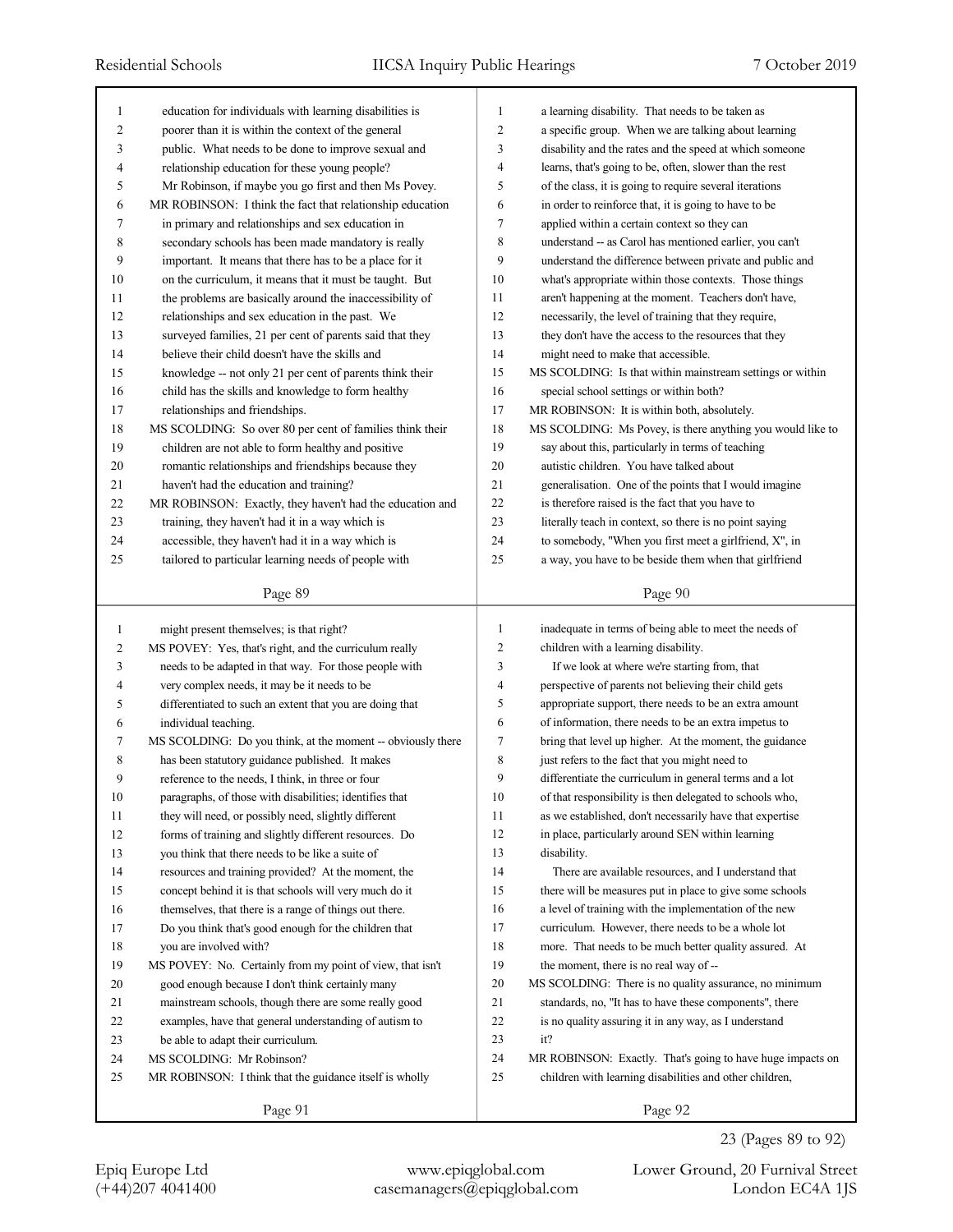| $\mathbf{1}$   | not only from the perspective of likelihood of             | 1              | MS SCOLDING: Mr Robinson?                                  |
|----------------|------------------------------------------------------------|----------------|------------------------------------------------------------|
| $\overline{2}$ | understanding whether they are being abused or whether     | $\overline{2}$ | MR ROBINSON: Community learning disability nurses and      |
| 3              | they are going to be perpetrating -- likely to             | 3              | learning disability nurses generally are a really          |
| 4              | perpetrate harmful sexual behaviour, but also in their     | 4              | valuable resource to help to ensure that the needs of      |
| 5              | understanding of their own identity within society. It     | 5              | children or people with a learning disability are met.     |
| 6              | helps you to understand your sexuality, it helps you to    | 6              | Unfortunately, there really aren't enough of those         |
| 7              | understand relationships and interactions with other       | 7              | across the country. I think that has a huge impact on      |
| 8              | people. That has much wider consequences as well, and      | 8              | the ability for inclusion within society, for the          |
| 9              | I think we are really setting children up to fail if we    | 9              | ability of people with a learning disability to get the    |
| 10             | don't address those now.                                   | 10             | support that they need, and also, I think, important       |
| 11             | MS SCOLDING: One of the other ways in which children can   | 11             | to -- I haven't touched on this before, but I was          |
| 12             | receive sexual relationship education are community        | 12             | meaning to, around the prisons or the kind of criminal     |
| 13             | learning disability nurses who certainly sometimes         | 13             | justice element, is the actual identification of needs.    |
| 14             | provide a very valuable role, in terms of sex and          | 14             | We are seeing a lot of people with mild/moderate           |
| 15             | relationship education, both to parents and to children.   | 15             | learning disabilities entering into the criminal justice   |
| 16             | Are there enough of those to kind of plug the gap?         | 16             | system without their needs having been identified          |
| 17             | Particularly, I'm thinking about those children with       | 17             | beforehand, and the same goes for access to services as    |
| 18             | more complex disabilities, because a large number of       | 18             | well. If you aren't understanding -- or you aren't         |
| 19             | children with autism wouldn't come into the learning       | 19             | aware of someone's needs, then you can't properly meet     |
| 20             | disabilities bracket, necessarily?                         | 20             | those needs. I think there is a valuable role for          |
| 21             | MS POVEY: I have rarely come across a learning -- someone  | 21             | community learning disability nurses to play in that and   |
| 22             | from a community learning disability team working          | 22             | to make sure that there's a kind of cross -- sort of       |
| 23             | directly with families in that way. I'm sure there are     | 23             | cross kind of sector approach to that in terms of          |
| 24             | some really great ones around, but it's not                | 24             | education, health and social care and other agencies       |
| 25             | a standardised response, as far as I am aware.             | 25             | that must be involved.                                     |
|                |                                                            |                |                                                            |
|                | Page 93                                                    |                | Page 94                                                    |
|                |                                                            |                |                                                            |
|                |                                                            |                |                                                            |
| $\mathbf{1}$   | MS SCOLDING: Ms Povey in particular, given the discussion  | $\mathbf{1}$   | you actually get and what is going on underneath there.    |
| $\overline{c}$ | we had earlier about the different presentation of girls   | $\overline{c}$ | Some of the things that we have seen work well are         |
| 3              | to boys, is there, or should there be, a different focus   | 3              | sometimes girls' groups, women's groups work quite well,   |
| 4              | on teaching girls with autism about sex and                | $\overline{4}$ | where there can be that peer support. Often girls have     |
| 5              | relationships and could you tell us a little bit about     | 5              | very low self-esteem because they don't feel that --       |
| 6              | what that different type of approach should be?            | 6              | they feel that they are failing in trying to get the       |
| 7              | MS POVEY: Certainly. As I mentioned earlier, girls present | 7              | lives that the other girls seem to sail through so         |
| 8              | very differently from boys. They often appear more         | 8              | easily.                                                    |
| 9              | passive. Their distress may be more internalised rather    | 9              | So certainly, yes, the teaching needs to be very           |
| 10             | than externally demonstrated, or their anxiety may be      | 10             | different because they may not question what they are      |
| 11             | internally directed. They often spend quite a lot of       | 11             | being told. They may feel it's not appropriate. Like       |
| 12             | time trying to work out how friendships and                | 12             | I say, they are often very passive and think that they     |
| 13             | relationships work, how people work, but it may -- they    | 13             | will survive what is sometimes a very difficult            |
| 14             | may struggle to actually internalise that and truly        | 14             | environment in a school or something just by               |
| 15             | understand it, but may appear very able.                   | 15             | disappearing into the background. So they won't say,       |
| 16             | They often appear to be the perfect girl in the            | 16             | "I don't understand. I don't know what you're talking      |
| 17             | class. So they will look around and think, "Who is this    | 17             | about. It doesn't work like that for me".                  |
| 18             | really working for? That one. They are perfect.            | 18             | MS SCOLDING: Is that different from men or boys with       |
| 19             | Therefore, I will be that", and take on those              | 19             | autism?                                                    |
| 20             | characteristics.                                           | 20             | MS POVEY: It's difficult because it's not just straight    |
| 21             | So therefore, not only is it more difficult to             | 21             | gender --                                                  |
| 22             | identify the needs of girls, particularly around their     | 22             | MS SCOLDING: I know it is not a one size fits all, it is   |
| 23             | vulnerabilities, but when they are identified, they need   | 23             | a continuum and it is a spectrum.                          |
| 24             | to be supported and taught in a very different way that    | 24             | MS POVEY: There are men who present in that very same way. |
| 25             | understands that what you see is not necessarily what      | 25             | We often talk about the female profile rather than it      |
|                | Page 95                                                    |                | Page 96                                                    |

24 (Pages 93 to 96)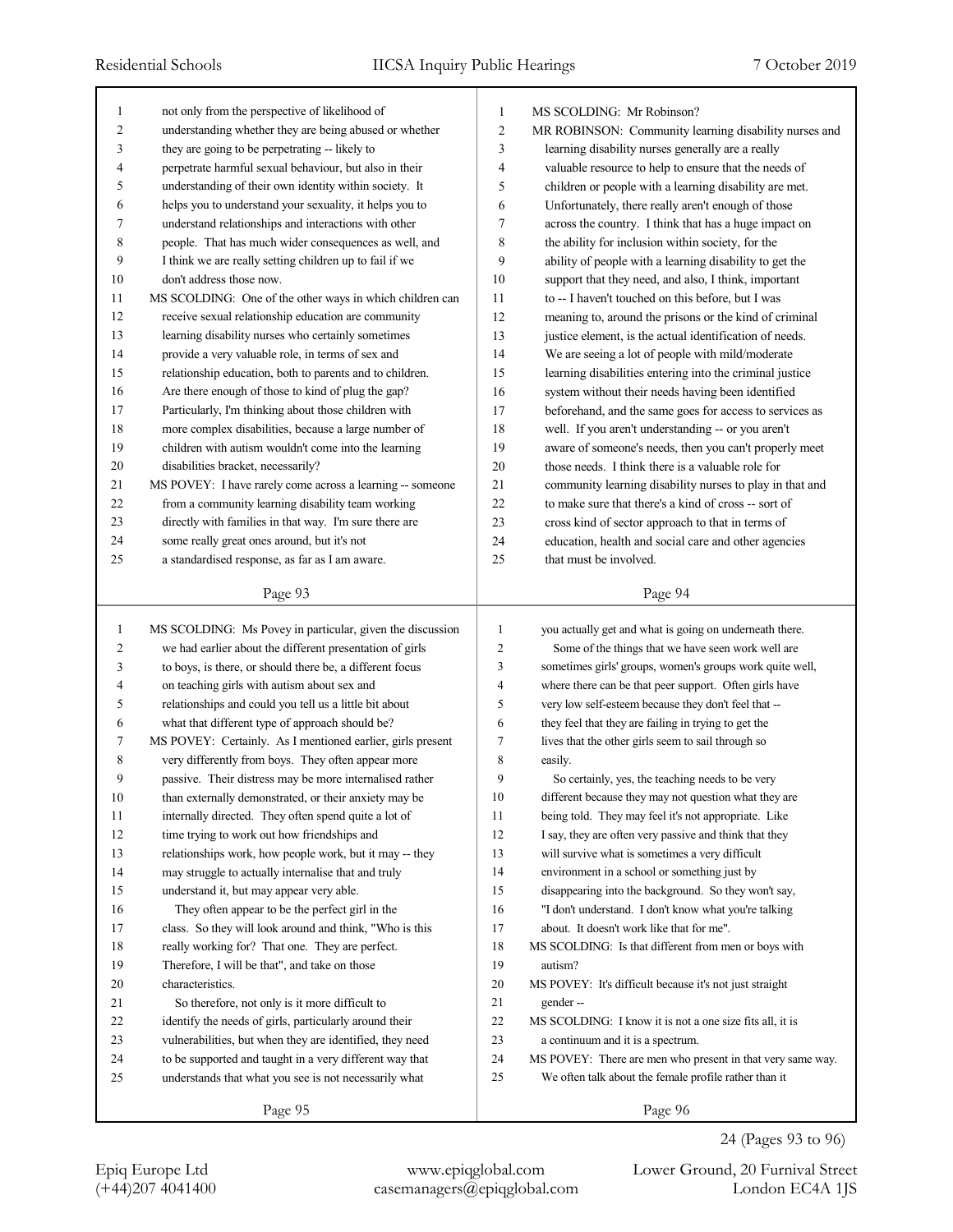| 1              | being just females. But in general, it is different,        | 1              | potentially, to differentiate between children and young    |
|----------------|-------------------------------------------------------------|----------------|-------------------------------------------------------------|
| $\overline{2}$ | yes, and it's -- in education, you will probably get        | $\overline{c}$ | people and adults as well. I think within the context       |
| 3              | more optimum results in something as sensitive as sex       | 3              | of the Children and Families Act 2014, that was the         |
| $\overline{4}$ | education in working separately with those groups.          | $\overline{4}$ | debate, around the need for that level of advocacy to be    |
| 5              | MS SCOLDING: Going on from sex and relationship education,  | 5              | tailored to children and then I guess, within that, to      |
| 6              | obviously what Dame Christine has also told us is           | 6              | be tailored to the particular communication needs that      |
| 7              | important is the development of self-advocacy and           | $\tau$         | disabled children might represent. So I would endorse       |
| 8              | advocacy skills, so having people that can speak for you    | 8              | that fully. I think that there needs to be independence     |
| 9              | and that you learn how to speak for yourselves. I know      | 9              | as part of that process as well, as you say, to avoid       |
| 10             | you have both had an opportunity to look at the witness     | 10             | any vested interests or any kind of contradictions in       |
| 11             | statement of Triangle, who are a specialist                 | 11             | terms of responsibilities, and I think the difficulty       |
| 12             | communication agency. They have identified, as we dealt     | 12             | comes in establishing that process, in finding how that     |
| 13             | with with Dame Christine, the need for a specialist         | 13             | process will work, and there's been numerous attempts to    |
| 14             | advocacy service for young people with disabilities         | 14             | find independent advocacy and a lot of them in the past     |
| 15             | which is kind of independent of the institutions they       | 15             | have not been successful.                                   |
| 16             | may attend because there is a concern about staff acting    | 16             | MS SCOLDING: For example, certainly as far as adults are    |
| 17             | as gatekeepers in those situations and, also, if the        | 17             | concerned, we have had the development of                   |
| 18             | concern is within the institution, but you're sending       | 18             | the independent mental health advocate and the              |
| 19             | somebody in to communicate who is also part of that         | 19             | independent mental capacity advocate. There isn't           |
| 20             | institution, concerns about disclosure. Is there            | 20             | a sort of similar service that exists for children, as      |
| 21             | anything that either of you wish to say -- maybe            | 21             | I understand it. Is that right?                             |
| 22             | Mr Robinson first and then Ms Povey -- about the need       | 22             | MR ROBINSON: Yes, although they would have access, I think, |
| 23             | for better or different sorts of advocacy services than     | 23             | to an incursive part of the new deprivation of liberty      |
| 24             | those that are currently run?                               | 24             | safeguards with the liberty protection safeguards.          |
| 25             | MR ROBINSON: I agree entirely, and I would go even further, | 25             | MS SCOLDING: They might have in the future, but they don't  |
|                |                                                             |                |                                                             |
|                | Page 97                                                     |                | Page 98                                                     |
|                |                                                             |                |                                                             |
|                |                                                             |                |                                                             |
| 1              | at the moment.                                              | 1              | complex ways.                                               |
| 2              | MR ROBINSON: As a general rule, yes, and I think they are   | $\overline{2}$ | MS SCOLDING: Can I now turn to the current statutory        |
| 3              | incredibly valuable processes. I think, as you alluded      | 3              | guidance for those with special educational needs and       |
| 4              | to, the access to that advocacy, there can be some          | 4              | disabilities. You identify, Ms Povey, in your witness       |
| 5              | gatekeeping, there can be difficulty accessing those,       | 5              | statement some concerns you have. Ralph, would you mind     |
| 6              | because those institutions who may have something to        | 6              | getting up DFE001862_027. This is the passage of            |
| 7              | hide are -- have a vested interest in making sure that      | $\tau$         | Keeping Children Safe in Education. I think it is           |
| 8              | the investigation is isn't as thoroughly carried out as     | 8              | paragraph 107. This is what is specifically said about      |
| 9              | it could be.                                                | 9              | children with special educational needs and disabilities    |
| 10             | MS SCOLDING: Ms Povey, can I ask you about this,            | 10             | within the main body of the guidance. So there is one       |
| 11             | particularly as the National Autistic Society runs          | 11             | paragraph which identifies the additional safeguarding      |
| 12             | residential boarding schools for young people, about        | 12             | challenges and the additional barriers which exist.         |
| 13             | whether or not you provide any independent advocacy         | 13             | I think those barriers are those that you have              |
| 14             | services or whether or not you think you should?            | 14             | identified and so has Dame Christine.                       |
| 15             | MS POVEY: We don't, across the board, provide independent   | 15             | Is this good enough, in terms of providing an               |
| 16             | advocacy services. We do have our independent visitor       | 16             | explanation and within the national statutory guidance?     |
| 17             | who has that very independent role. If people have very     | 17             | Is this enough, in terms of emphasising either the          |
| 18             | particular needs, we will try to access advocacy, but it    | 18             | vulnerability or providing practical steps and measures     |
| 19             | is very hard to get independent advocacy, and               | 19             | as to how to manage them?                                   |
| 20             | particularly --                                             | 20             | MS POVEY: No, certainly not. I think the idea of having     |
| 21             | MS SCOLDING: Why is that? Why is that hard?                 | 21             | one paragraph for -- I mean, we have heard this morning     |
| 22             | MS POVEY: I think it is resources. There aren't very many   | 22             | not just about the level of vulnerability, but the wide     |
| 23             | around, and particularly advocacy where they have got       | 23             | variation between children's needs. It's very complex,      |
| 24             | the skills and expertise and experience, such as            | 24             | and I think one paragraph here doesn't do it justice.       |
| 25             | Triangle, to work with children who communicate in quite    | 25             | MS SCOLDING: Mr Robinson?                                   |
|                | Page 99                                                     |                | Page 100                                                    |

25 (Pages 97 to 100)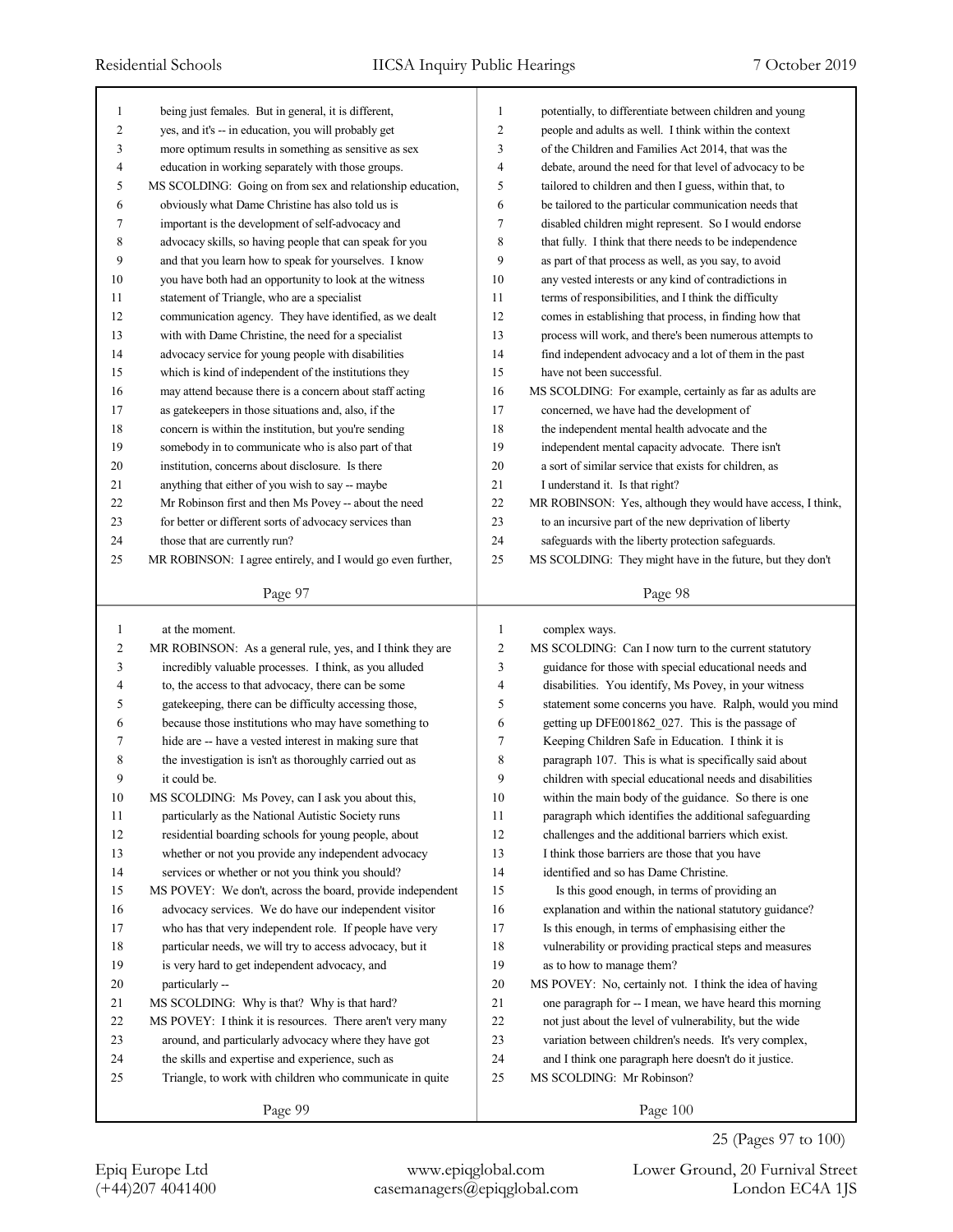| 1            | MR ROBINSON: I would agree entirely. I think I would        | 1              | needs to be built into Keeping Children Safe in            |
|--------------|-------------------------------------------------------------|----------------|------------------------------------------------------------|
| 2            | highlight the fact that there's quite a lot of -- within    | $\overline{2}$ | Education a much more extensive guide". Do you both        |
| 3            | that paragraph, most of the emphasis is on the barriers     | 3              | agree with that or do you think there should be serious    |
| 4            | as opposed to the solutions, and we know that this is       | $\overline{4}$ | consideration given to separate guidance being issued?     |
| 5            | a group that is much more likely to require safeguarding    | 5              | MS POVEY: I would agree with Dame Christine, that it       |
| 6            | arrangements and, you know, people may well be aware of     | 6              | needs -- it just needs to be strengthened and children     |
| 7            | some of the barriers, but the challenge lies in finding     | 7              | with disabilities need to be part of this guidance,        |
| 8            | how we can try to militate against some of those            | 8              | a much greater part.                                       |
| 9            | additional risks.                                           | 9              | MR ROBINSON: I guess there's probably two sides to this,   |
| 10           | If we look at the first bullet point, which talks           | 10             | really. I think, you know, the principle of what           |
| 11           | about assumptions of indicators of possible abuse such      | 11             | Christine said around integrating it within existing       |
| 12           | as behaviour, mood and injury which relate to the           | 12             | guidance is really important, because we want to impress   |
| 13           | child's disability without further explanation, that's      | 13             | upon professionals the fact that meeting the needs of      |
| 14           | talking about the -- you know, the underlying causes of     | 14             | children with SEN is part and parcel of what they should   |
| 15           | behaviours that challenge and things like that, and         | 15             | be doing within their daily lives. However, the            |
| 16           | that's a hugely complex issue that requires certainly       | 16             | additional length -- the potentially additional length     |
| 17           | more than one and a half lines of explanation, and          | 17             | of that guidance may well then be a deterrent for people   |
| 18           | almost assumes a prior knowledge from professionals in      | 18             | to read it in that level of detail. So I think there is    |
| 19           | so doing, and I think that therefore -- there needs to      | 19             | a careful balancing act. So I understand both sides of     |
| 20           | be at least some accompanying parallel guidance which       | 20             | the argument. I guess that's kind of fence sitting         |
| 21           | maybe goes into a bit more detail about that in terms of    | 21             | a little bit, but I can see the merits of both.            |
| 22           | practice.                                                   | 22             | MS SCOLDING: We move from statutory guidance to local      |
| 23           | MS SCOLDING: Dame Christine said, "I don't think that there | 23             | authority oversight of those within residential            |
| 24           | needs to be separate guidance about disabled children       | 24             | settings. We dealt with Dame Christine with some           |
| 25           | and children with special educational needs, but there      | 25             | guidance that was issued in 2009 about the need for        |
|              |                                                             |                |                                                            |
|              | Page 101                                                    |                | Page 102                                                   |
|              |                                                             |                |                                                            |
|              |                                                             |                |                                                            |
| $\mathbf{1}$ | local children's safeguarding boards, as they then were,    | 1              | MS SCOLDING: The next question I want to ask is really     |
| 2            | to set up specialist training, to have specialist           | 2              | directed to Ms Povey, as a provider of services. Do        |
| 3            | groups, to reach out to specialist schools. Ms Povey,       | 3              | local authorities undertake appropriate planning and       |
| 4            | from the NAS's experience, as a provider of services,       | 4              | quality assurance before they place children within        |
| 5            | how well do local children safeguarding boards provide      | 5              | their setting?                                             |
| 6            | services to you and to children with disabilities and       | 6              | MS POVEY: Some do and some don't. I would agree with       |
| 7            | special educational needs?                                  | 7              | Dame Christine that, unfortunately, many of                |
| 8            | MS POVEY: I think it varies enormously, depending on which  | 8              | the admissions that we get are after many previous         |
| 9            | local authority we are dealing with. There is some good     | 9              | placements have broken down. Therefore, the information    |
| 10           | practice out there and there is some really poor            | 10             | that we get may be patchy and actually may be flawed.      |
| 11           | practice, where it's really never taken off. So it          | 11             | We always undertake our own assessments to try to really   |
| 12           | varies.                                                     | 12             | understand the individual needs of each child, but the     |
| 13           | MS SCOLDING: Mr Robinson?                                   | 13             | information that we go on is sometimes -- it sometimes     |
| 14           | MR ROBINSON: I would agree that it is highly variable, and  | 14             | isn't there.                                               |
| 15           | I think the fact that local children's safeguarding         | 15             | So that planning part is absolutely vital, because         |
| 16           | boards have been reformed would suggest that there is an    | 16             | that's what will give a consistency with all staff. If     |
| 17           | acknowledgement there that they could be more effective,    | 17             | they very clearly know what outcomes you're trying to      |
| 18           | and it would be interesting to see -- obviously, it is      | 18             | achieve for that child, what the -- where the              |
| 19           | very early days for the new iteration, but it would be      | 19             | difficulties that child has, where their potential is,     |
| 20           | very interesting to see how that works; in particular,      | 20             | where their academic potential as well as their welfare    |
| 21           | the way in which the evidence gathered by those             | 21             | potential is, but quite often we find that children's      |
| 22           | particular partnerships can be collated in a way that       | 22             | actual behaviour and needs vary from the information       |
| 23           | gives rise -- or gives an understanding, a better           | 23             | that we have actually received.                            |
| 24           | understanding, of some of the trends that exist to help     | 24             | MS SCOLDING: Does that, therefore, cause problems in terms |
| 25           | inform policy making in future.                             | 25             | of the potential for sexual violence, for example, where   |
|              | Page 103                                                    |                | Page 104                                                   |

(+44)207 4041400 casemanagers@epiqglobal.com London EC4A 1JS Epiq Europe Ltd www.epiqglobal.com Lower Ground, 20 Furnival Street

26 (Pages 101 to 104)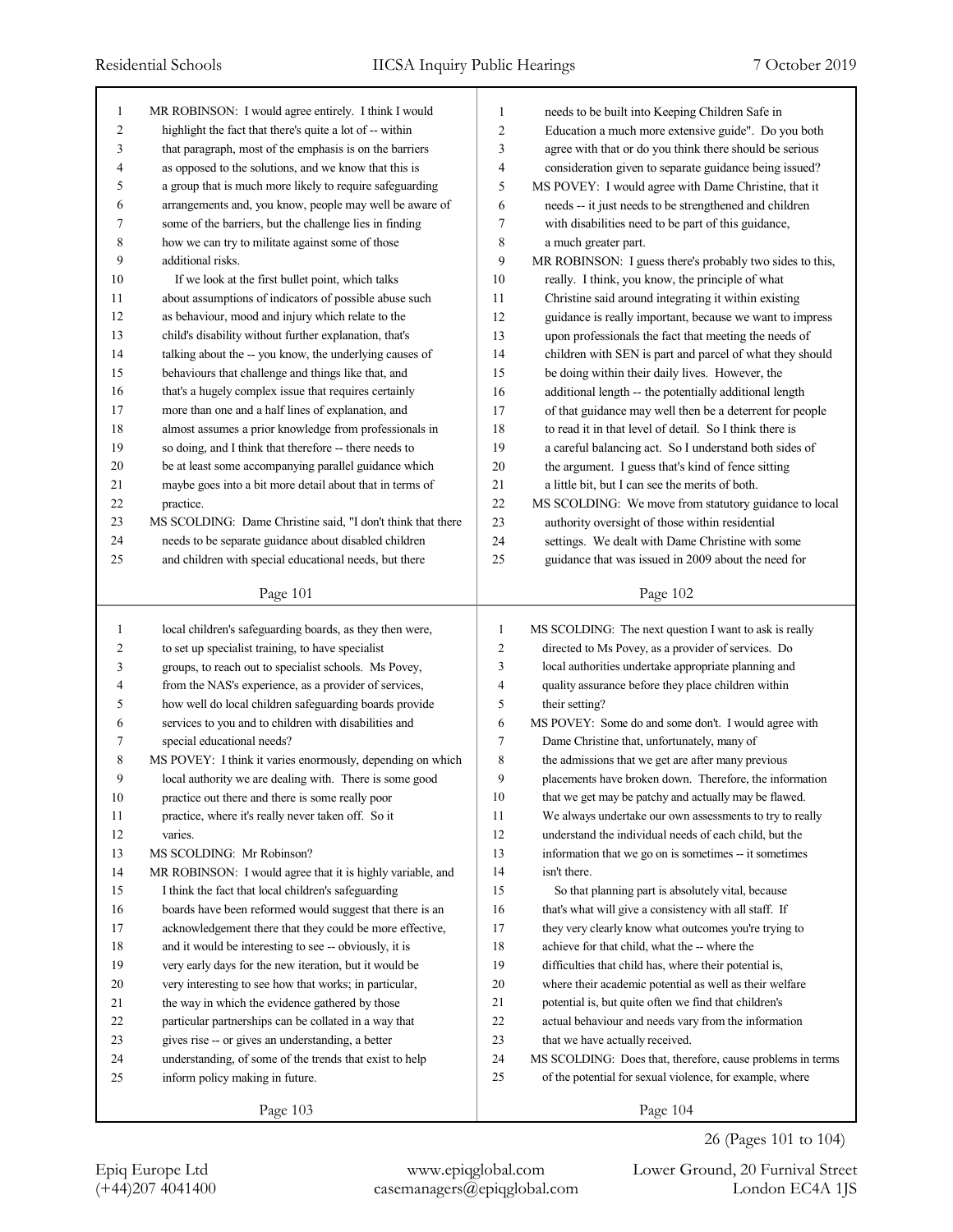| 1                       | that information has not been communicated clearly to       | 1              | you will get a really good local authority that take        |
|-------------------------|-------------------------------------------------------------|----------------|-------------------------------------------------------------|
| $\overline{\mathbf{c}}$ | you?                                                        | $\overline{2}$ | a real interest in the child. But very often, even          |
| 3                       | MS POVEY: It can. It can. I think often -- again, there     | 3              | though you -- or we will invite the local authority,        |
| 4                       | are two sides. Sometimes a child can come with a label      | $\overline{4}$ | they just won't turn up.                                    |
| 5                       | of being very, very violent and challenging and, you        | 5              | MS SCOLDING: So there is very limited -- I think somebody   |
| 6                       | know, these really very dramatic labels, and as soon as     | 6              | once said to me, "The only phone calls we ever get are      |
| 7                       | they are in a setting and an environment with people        | 7              | from the finance people rather than from the education      |
| 8                       | that understand them, it just disappears and you have       | 8              | people". Is that something which accords with your          |
| 9                       | a completely different child.                               | 9              | view?                                                       |
| 10                      | Likewise, it may be that the local authority and            | 10             | MS POVEY: It can, but always remembering there are some     |
| 11                      | family are so desperate to get a place, particularly in     | 11             | really, really good local authorities, but very often --    |
| 12                      | a specialist setting, that you don't get the right          | 12             | and it doesn't correlate with the level of complexity of    |
| 13                      | information and, actually, you realise you've got           | 13             | the child at all.                                           |
| 14                      | a child with far more complex needs than maybe you're       | 14             | MS SCOLDING: Can we turn now to quality standards in        |
| 15                      | able to manage in a congregate setting. So it's             | 15             | residential special schools. Again, Ms Povey, this is       |
| 16                      | sometimes -- it's quite difficult to sort of                | 16             | largely for you because you run and manage these            |
| 17                      | disaggregate the information that you get so that you       | 17             | institutions. Firstly, how useful is the Independent        |
| 18                      | can put the right package of support around that child.     | 18             | Listener service, which is now identified -- I think        |
| 19                      | MS SCOLDING: Do local authorities visit when they should?   | 19             | they're called the Independent Person. How useful is        |
| 20                      | Now, every local authority ought to attend the annual       | 20             | that within the context of the children who attend your     |
| 21                      | review, which is on an annual basis. There is also          | 21             | schools?                                                    |
| 22                      | specific regulations and guidance that they should visit    | 22             | MS POVEY: I think it is important and it is useful. It is   |
| 23                      | settings at least once every six months if children are     | 23             | important and useful because I very much agree with         |
| 24                      | in long-term, residential placements. Does that happen?     | 24             | Dame Christine that the more there can be people coming     |
| 25                      | MS POVEY: No, not necessarily. It varies. Occasionally,     | 25             | into the schools and children going out and that sort of    |
|                         |                                                             |                | Page 106                                                    |
|                         | Page 105                                                    |                |                                                             |
|                         |                                                             |                |                                                             |
| $\mathbf{1}$            | two-way -- well, people coming in and out of schools,       | $\mathbf{1}$   | are two sides to this particular coin?                      |
| 2                       | the better. I think that one of the key safeguarding        | $\overline{c}$ | MS POVEY: Yes. But, as with so many of these things, good   |
| 3                       | measures or controls is the fact that there are people      | 3              | schools maybe don't need the level of prescription, but     |
| 4                       | who care about the children in that school and are able     | 4              | those schools who don't have the same values and            |
| 5                       | to be part of it.                                           | 5              | standards and, perhaps, expertise are the ones that will    |
| 6                       | MS SCOLDING: You also have some concern about the fact that | 6              | need that level of prescription.                            |
| 7                       | the child protection standard isn't explicit enough in      | 7              | MS SCOLDING: Dame Christine talked about the need to move   |
| 8                       | the current recommendations. Ralph, could we go to          | 8              | from minimum standards to quality standards so that         |
| 9                       | DFE001510 013, paragraph 11.1. We have looked at this       | 9              | things look more like the Children's Home Regulations       |
| 10                      | in the context of music schools. This is the special        | 10             | rather than the regulations as they currently are. Do       |
| 11                      | schools standard. What's your concern about this? You       | 11             | you have any views about that, Ms Povey, as a provider      |
| 12                      | identify in your witness statement that the child           | 12             | of services?                                                |
| 13                      | protection standard is not explicit enough and simply       | 13             | MS POVEY: Yes. I agree that the idea of having minimum      |
| 14                      | says, "The school ensures that arrangements are made".      | 14             | standards for children who are, say, living with you        |
| 15                      | How do you think it should read?                            | 15             | 38 weeks and having quality standards -- even just the      |
| 16                      | MS POVEY: I think, with a standard like this, it doesn't    | 16             | words themselves say an awful lot, and the idea that        |
| 17                      | tell you exactly to what level, what does that actually     | 17             | some children should only get minimum standards and some    |
| 18                      | mean, how do you -- how would the school know that they     | 18             | should get quality standards doesn't seem equitable at      |
| 19                      | are making the correct arrangements to keep that child      | 19             | all.                                                        |
| 20                      | safe to the right level?                                    | $20\,$         | MS SCOLDING: Mr Robinson, do you have any views about this? |
| 21                      | MS SCOLDING: On the other hand, some people would say that  | 21             | MR ROBINSON: Only insofar as I agree entirely, and I think  |
| 22                      | that degree of flexibility enables people to look at        | 22             | that when you talk about minimum standards, and I've had    |
| 23                      | what's going on on the ground rather than a more            | 23             | many discussions with many different people about them      |
| 24                      | prescriptive level of, "You must do this, you must do       | 24             | over the years, and I think minimum standards almost        |
| 25                      | that, you must do the other". Do you agree that there       | 25             | implies sort of a race to the bottom in terms of, can       |
|                         | Page 107                                                    |                | Page 108                                                    |

27 (Pages 105 to 108)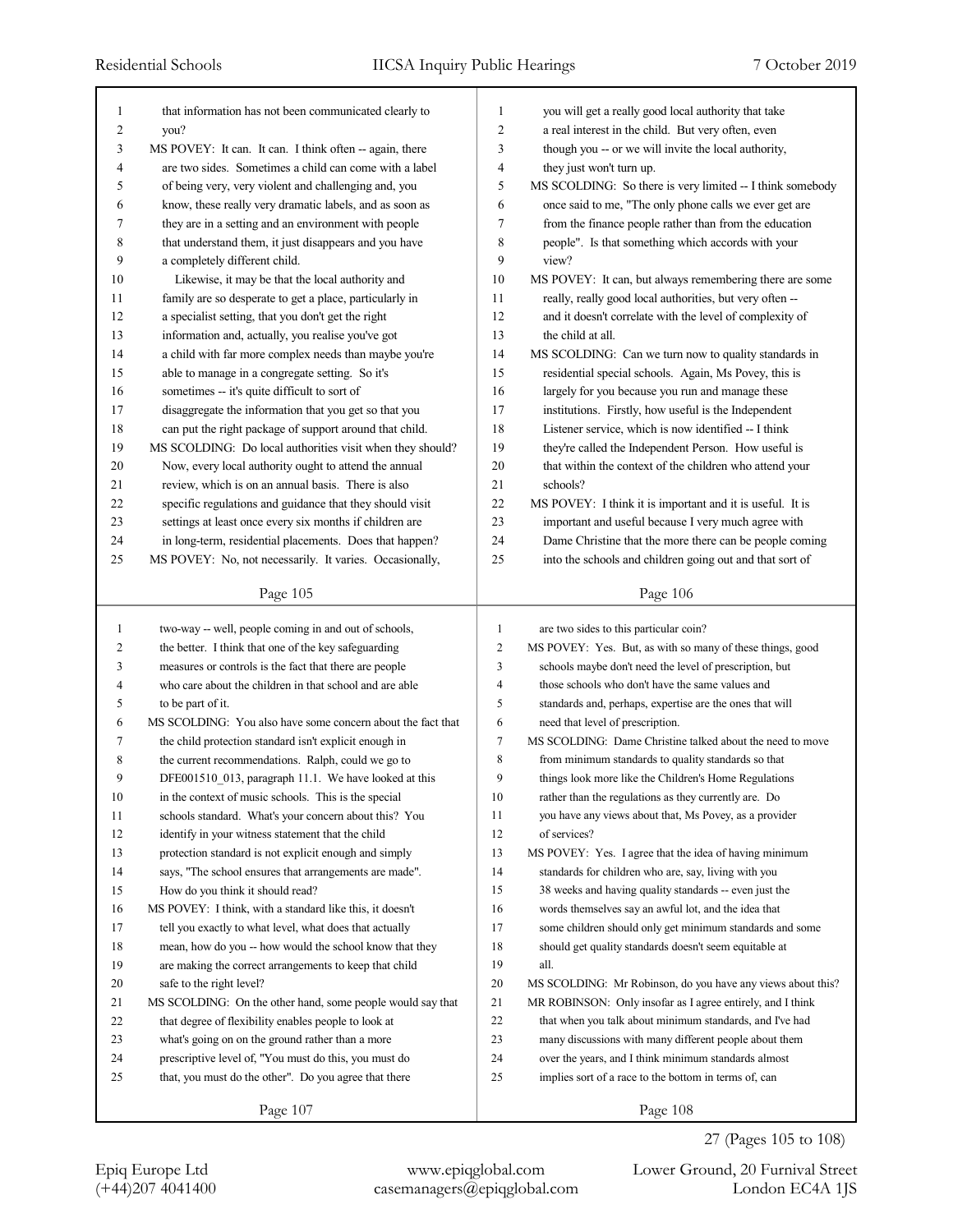| 1            | you reach the bare minimum and, therefore, you're          | $\mathbf{1}$   | organisation. So that attention to detail in all areas      |
|--------------|------------------------------------------------------------|----------------|-------------------------------------------------------------|
| 2            | fulfilling your obligations, whereas the nature of         | $\overline{c}$ | is really, really important and, of course, making sure     |
| 3            | quality standards is one that's more aspirational and      | 3              | that you get the right staff with the right values, that    |
| 4            | more person-centred.                                       | 4              | you recruit to values as well as experience and             |
| 5            | MS SCOLDING: Ms Povey, turning now to safeguarding culture | 5              | expertise, and that, when there are problems, they are      |
| 6            | in residential special schools, given the complexities     | 6              | picked up really quickly.                                   |
| 7            | and vulnerabilities that you have identified, how does     | $\tau$         | So I actually that, as well as the big picture              |
| 8            | your organisation secure, or ensure, that a safeguarding   | 8              | stuff, an awful lot of it is about detail and attention     |
| 9            | culture is created? What are the sort of headlines of      | 9              | to detail.                                                  |
| $10\,$       | that?                                                      | 10             | MS SCOLDING: Do you have any views about the qualifications |
| 11           | MS POVEY: I think, firstly, it comes from the top, and     | 11             | and training of staff within your institution and           |
| 12           | that's not just the principal or head teacher, that's      | 12             | whether or not, for example, the heads of care, if          |
| 13           | governance as well. So right the way through the           | 13             | they're not running registered children's homes, should     |
| 14           | organisation there has got to be a recognition that        | 14             | have a similar sort of qualification to those you would     |
| 15           | safeguarding is absolutely non-negotiable at all times.    | 15             | find in children's homes, which at the moment isn't         |
| 16           | I think the other thing that I think is very important     | 16             | a prescription that the government enables? What sort       |
| 17           | in safeguarding is, we talk about culture, but culture     | 17             | of further workforce development and staff development      |
| 18           | is made up of policies, processes and procedures. It is    | 18             | do you think there needs to be in this sector, and I'm      |
| 19           | made up of detail, lots of small detailed pieces, and      | 19             | specifically talking about the residential special          |
| 20           | once they start to slip, I think it's very dangerous,      | 20             | school sector, not the sector overall.                      |
| 21           | and if staff feel that no-one really -- even if we think   | $21\,$         | MS POVEY: I, again, can't see any reason why it should be   |
| 22           | of the environment, you know, nobody cares about the       | 22             | different, residential children's homes from residential    |
| 23           | fact that some things are broken in a child's bedroom      | 23             | schools. So if it is felt that it's really important        |
| 24           | and that same presumption of, "Maybe this child doesn't    | 24             | for a manager of a children's home to have a particular     |
| 25           | matter all that much" seeps through the school or the      | 25             | qualification, I can't see any reason why that shouldn't    |
|              |                                                            |                |                                                             |
|              | Page 109                                                   |                | Page 110                                                    |
|              |                                                            |                |                                                             |
|              |                                                            |                |                                                             |
| $\mathbf{1}$ | be so in the residential special school. But I also do     | 1              | that provides an additional motivating factor, and          |
| 2            | recognise that there is a real crisis in workforce,        | 2              | I think you are going to lose a lot of very good staff      |
| 3            | particularly for residential schools and children's        | 3              | if you don't have that.                                     |
| 4            | homes.                                                     | $\overline{4}$ | MS SCOLDING: Ms Povey, you said earlier that the devil was  |
| 5            | MS SCOLDING: What is that crisis?                          | 5              | really in the detail, as far as running your schools are    |
| 6            | MS POVEY: It is very poorly paid. The responsibilities,    | 6              | concerned. One of the issues you raise within your          |
| 7            | rightly, are --                                            | 7              | witness statement is that you have a policy within your     |
| 8            | MS SCOLDING: Enormous.                                     | 8              | schools and within your organisation in general of          |
| 9            | MS POVEY: -- enormous, and we have a sector where they are | 9              | what's called kind of low-level reporting, so, sort of,     |
| 10           | not valued. I pay my cleaner more than our staff, the      | 10             | people write down everything, whether or not it's           |
| 11           | residential home staff, get paid, and that isn't right,    | 11             | immediately problematic or not. Firstly, how does it        |
| 12           | and that is a sector-wide issue.                           | 12             | work; secondly, how does it help you in identifying         |
| 13           | So, yes, we need really high standards for our             | 13             | safeguarding problems?                                      |
| 14           | training because staff in this sector are doing really     | 14             | MS POVEY: Yes. It's really important that staff feel that   |
| 15           | important things, but we also do need to make sure that    | 15             | they can talk about or disclose anything that they see      |
| 16           | they are properly acknowledged and rewarded for that.      | 16             | that they are uncomfortable with, and they don't feel       |
| 17           | MS SCOLDING: Mr Robinson, do you have anything you want to | 17             | that they have to particularly make a meeting to talk to    |
| $18\,$       | say or add to that? I know, obviously, Mencap don't run    | 18             | the head teacher or the designated safeguarding lead.       |
| 19           | services, but you have a lot of people who use your        | 19             | Therefore, we have cause for concern forms that can be      |
| 20           | service who are receivers of that service. Is there        | 20             | submitted if anyone is uncomfortable with anything that     |
| 21           | anything else you would like to say?                       | 21             | they're seeing or just --                                   |
| 22           | MR ROBINSON: I agree entirely with Carol, but I think      | $22\,$         | MS SCOLDING: Can that be something very small, like,        |
| 23           | there's also a need for sort of professional development   | 23             | "I didn't really like the way he spoke to somebody", or,    |
| 24           | to be built in within -- staff training within             | 24             | "I wasn't really keen on "                                  |
| 25           | specialist residential colleges and schools. I think       | 25             | MS POVEY: Exactly, yes, and that enables us then to see any |
|              | Page 111                                                   |                | Page 112                                                    |

28 (Pages 109 to 112)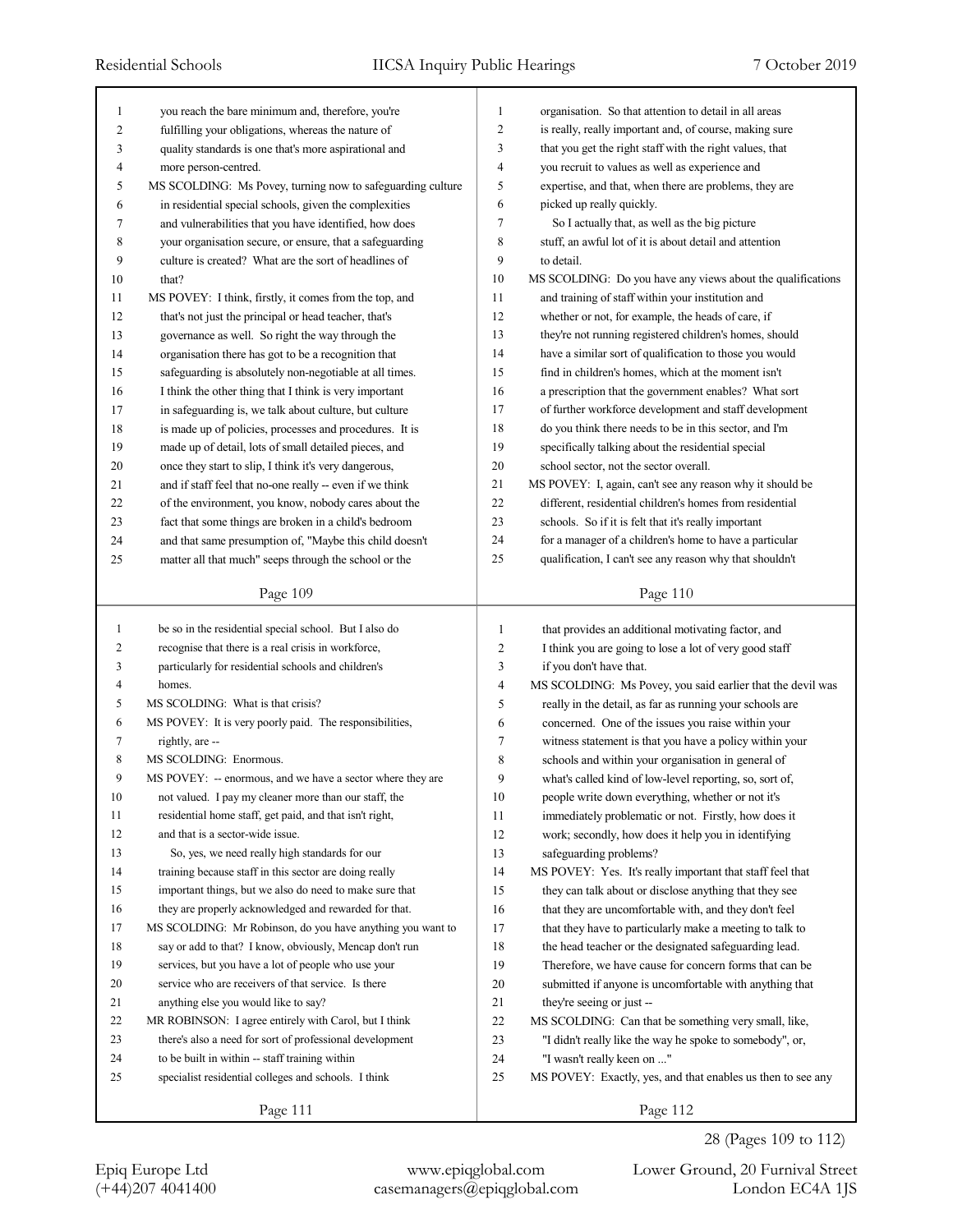| $\mathbf{1}$   | patterns. Again, it's important that people don't           | 1  | responsibility is with the local authority to determine     |
|----------------|-------------------------------------------------------------|----|-------------------------------------------------------------|
| $\overline{2}$ | think, "Oh, well, this is just a one-off", because,         | 2  | what is a safeguarding issue, and I think it's very         |
| 3              | actually, it may not be a one-off, it may be something      | 3  | important that they take that responsibility very           |
| $\overline{4}$ | that has happened perhaps with that staff member in         | 4  | seriously.                                                  |
| 5              | other settings or other contexts.                           | 5  | MS SCOLDING: Do you think they don't take that              |
| 6              | So it enables, at a central point, the principal and        | 6  | responsibility seriously at the moment, or do you think     |
| 7              | the DSL to be able to monitor any patterns. It again        | 7  | there is a lot of variation in terms --                     |
| 8              | gets across that idea to all staff that they have           | 8  | MS POVEY: I think there is variation.                       |
| 9              | a responsibility to report out anything that they see.      | 9  | MS SCOLDING: -- of what's considered to be a referral --    |
| 10             | MS SCOLDING: Turning on to reporting, do either of you have | 10 | MS POVEY: Yes, what meets the threshold.                    |
| 11             | a view about whether or not there should be mandatory       | 11 | MS SCOLDING: Mr Robinson, any views?                        |
| 12             | reporting implemented in residential special schools?       | 12 | MR ROBINSON: I think that with regard to reporting, I think |
| 13             | Ie, either a criminal offence or a regulatory or            | 13 | that's an essential part of ensuring that some of those     |
| 14             | disciplinary offence for people not to report               | 14 | low-level things, even, aren't -- don't escalate, don't     |
| 15             | suspicions, allegations or disclosure of abuse to           | 15 | have a cumulative impact that leads to something bad        |
| 16             | social services or the police. Ms Povey first and then      | 16 | happening, and we have always got to keep that in the       |
| 17             | Mr Robinson.                                                | 17 | back of our minds.                                          |
| 18             | MS POVEY: It is quite difficult because, you know, a lot -- | 18 | Whether mandatory reporting is the right way,               |
| 19             | we would rather over-report than under-report, and          | 19 | I don't have an explicit view on that, but I do think       |
| 20             | that's what we very clearly say to our staff. I think       | 20 | that if we take, for example, the use of restrictive        |
| 21             | you do have to have that level of training and expertise    | 21 | interventions, which I know is outside the scope of         |
| 22             | so that you understand what is appropriate.                 | 22 | the inquiry, which there is not a mandatory requirement     |
| 23             | Whether it should be mandatory or not is -- I think         | 23 | on schools to report restrictive interventions, and what    |
| 24             | that's a difficult one. I think we would want to look       | 24 | that means is that you never get a full understanding of    |
| 25             | a little bit more at that. But I think the                  | 25 | the extent of the issue, but, more importantly, the         |
|                |                                                             |    |                                                             |
|                | Page 113                                                    |    | Page 114                                                    |
| 1              | process of reflection for that school, learning what        | 1  | a learning disability earlier on, so we don't get to the    |
| 2              | went wrong, where they can go and improve in future, is     | 2  | stage where they get to a special residential school        |
| 3              | missed, and so maybe it is more about embedding             | 3  | without the full nature of their needs being identified,    |
| 4              | a culture within a school to have that self-reflection,     | 4  | being known, because that is a recipe for things to be      |
| 5              | to have that monitoring reporting, without the fear of      | 5  | missed, for issues to go under the radar, and               |
|                |                                                             | 6  |                                                             |
| 6              | sanctions and without the fear that something -- you        | 7  | I mentioned in my witness report about the fact that we     |
| 7              | know, that they're going to be held above the parapet       | 8  | are aware of care and treatment reviews picking up that     |
| 8              | for it all.                                                 | 9  | there has been sexual abuse historically that's happened    |
| 9              | I think a really important part of it is reporting.         |    |                                                             |
| 10             |                                                             |    | to some children and young people and who are at risk of    |
| 11             | I don't know if mandatory is necessarily the best way       | 10 | entering an inpatient unit. Those kind of issues, when      |
|                | forward or not.                                             | 11 | you are retrospectively picking those things up             |
| 12             | MS SCOLDING: For both of you, my last question to you is,   | 12 | afterwards, those could have been addressed earlier on.     |
| 13             | what would be the single-most useful change to keep         | 13 | The risk factors are so serious that that could have        |
| 14             | children safer from sexual abuse within residential         | 14 | been known a lot earlier if their needs were flagged at     |
| 15             | special schools? Ms Povey?                                  | 15 | an earlier point.                                           |
| 16             | MS POVEY: I think, for me, the key thing is ensuring that   | 16 | MS SCOLDING: Thank you very much. If you would like to      |
| 17             | children are listened to, valued and, to be able to do      | 17 | wait there, the chair and panel may have questions for      |
| 18             | that, staff, or whoever is doing that listening, needs      | 18 | you.                                                        |
| 19             | to understand about autism, so, for me, understanding       | 19 | THE CHAIR: Yes, I have a couple of questions.               |
| 20             | about the needs of autistic children, the way that they     | 20 | Questions from THE PANEL                                    |
| 21             | communicate, their vulnerabilities, is paramount.           | 21 | THE CHAIR: When you were discussing the role of learning    |
| 22             | MS SCOLDING: Mr Robinson?                                   | 22 | disability nurses, it reminded me of the kind of            |
| 23             | MR ROBINSON: I think, in addition to what Carol said,       | 23 | historic social versus medical model of intervention        |
| 24             | I think it is important to look at the -- better            | 24 | with learning disabilities. Has that disappeared now?       |
| 25             | identify, essentially, the needs of children with           | 25 | Is it a fully-integrated model across health, social        |
|                | Page 115                                                    |    | Page 116                                                    |

29 (Pages 113 to 116)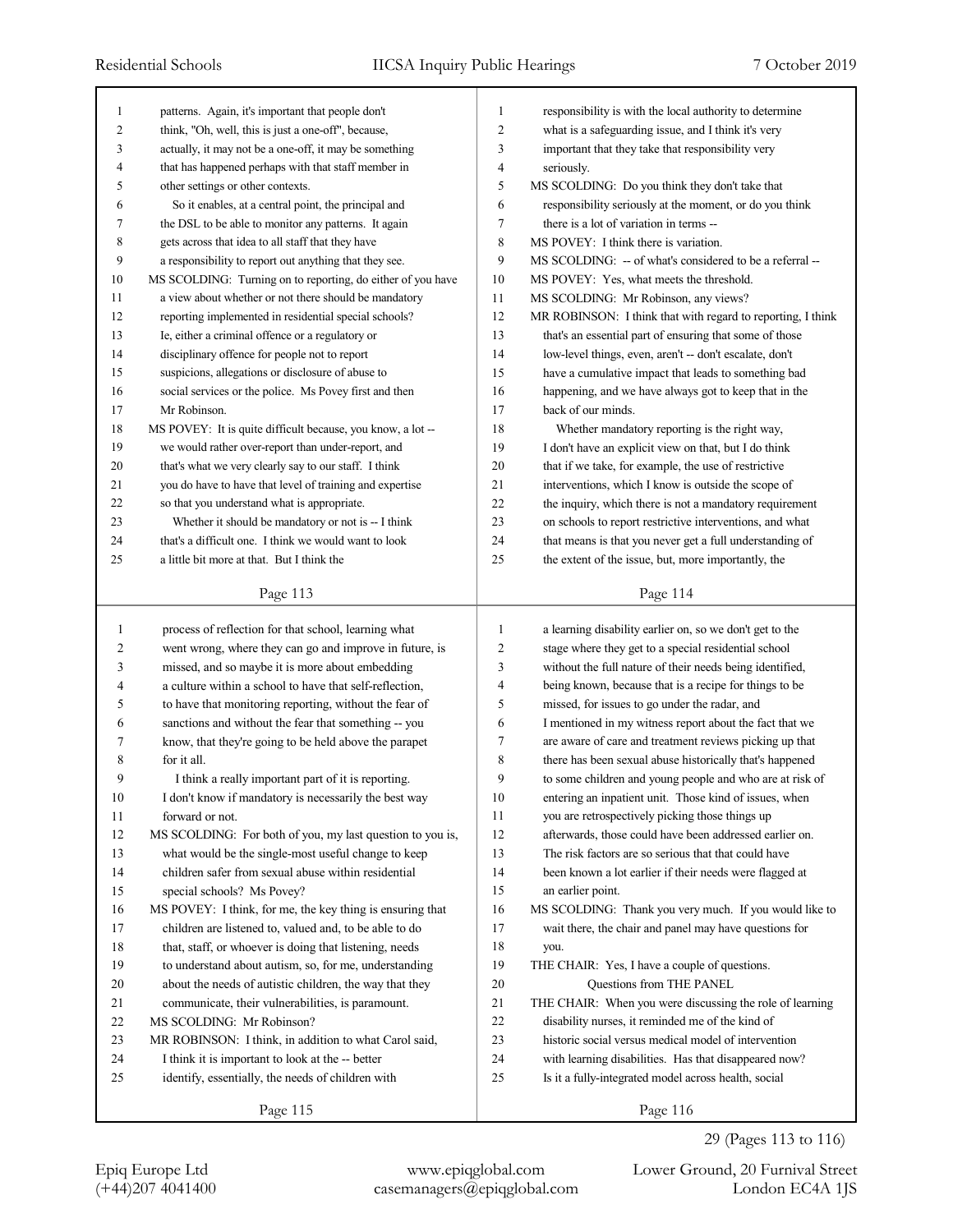| $\mathbf{1}$   | care and education that is in operation?                   | 1              | statement, is people coming into a residential special      |
|----------------|------------------------------------------------------------|----------------|-------------------------------------------------------------|
| $\overline{c}$ | MR ROBINSON: I wish it were. I think the way that          | $\overline{2}$ | school because the family is not able to cope, and          |
| 3              | disability is viewed within different sectors is hugely    | 3              | I think, if there was better family support, and short      |
| 4              | variable. I think that if you even look at -- sorry,       | $\overline{4}$ | breaks, then fewer children would end up in residential     |
| 5              | let's take health, for example, and it's much more about   | 5              | special schools. I think for some children it's             |
| 6              | the particular medical needs of that particular            | 6              | absolutely right, but for some it's a default when other    |
| 7              | individual, what that gives rise to in terms of medical    | 7              | systems have gone wrong.                                    |
| 8              | interventions, then you move into an educational           | $\,$ 8 $\,$    | THE CHAIR: Do you think there's a place for, shall we say,  |
| 9              | context, where that's looked at, and I think the idea      | 9              | single placement residential units, for example, for        |
| 10             | within learning disability nurses of trying to bring it    | 10             | those who can't live in the family home.                    |
| 11             | all together in terms of more social context is            | 11             | MS POVEY: Yes. Again, the range of children's needs is so   |
| 12             | admirable, but is much more difficult to achieve.          | 12             | very varied, it's very wide indeed, but, yes, for some      |
| 13             | MS POVEY: Yes, I would agree. I think one of the very      | 13             | children, that would be appropriate.                        |
| 14             | distressing things that we see is people thinking purely   | 14             | THE CHAIR: Do you have anything more to add?                |
| 15             | about their own budgets and trying to make sure that       | 15             | MR ROBINSON: I just add that I think what is really         |
| 16             | their budget is protected and that someone else takes      | 16             | important with regard to disabled children is keeping,      |
| 17             | the responsibility.                                        | 17             | as far as is possible, and there should be very few         |
| 18             | THE CHAIR: Yes. It's clearly a problem that doesn't just   | 18             | exceptions to this, them within the local area in which     |
| 19             | apply to learning disability, unfortunately, either.       | 19             | they and their family and their support networks are,       |
| $20\,$         | MS POVEY: That's right.                                    | 20             | and I think too often, as Carol said, the default is to     |
| 21             | THE CHAIR: A second question from me. Are there            | 21             | go to out of area, whereas, you know, each individual       |
| 22             | alternatives to the residential special school model for   | 22             | solution will be hopefully tailored to that individual      |
| 23             | children, alternatives that you know are effective?        | 23             | person's needs, but the idea of keeping that family unit    |
| 24             | MS POVEY: I think one of the things that we often see, and | 24             | and that support network much closer to home is so much     |
| 25             | I think it was reflected in Dame Christine's witness       | 25             | better because we know that 75 per cent of children who     |
|                |                                                            |                |                                                             |
|                | Page 117                                                   |                | Page 118                                                    |
|                |                                                            |                |                                                             |
|                |                                                            |                |                                                             |
| 1              | live in out-of-area residential placements travel more     | 1              | thing is, you can look at your witness statement if you     |
| $\overline{c}$ | than 20 miles away from home to get there, and that can    | 2              | want to remember things, so you don't have to see this      |
| 3              | affect family dynamics, it can affect safeguarding as      | 3              | as a test of memory. Try not to mention the names of        |
| 4              | well.                                                      | 4              | children that were pupils with you at Appletree.            |
| 5              | THE CHAIR: Thank you. Thank you very much. We have no      | 5              | A. Yes.                                                     |
| 6              | further questions. Thank you.                              | 6              | Q. Lastly, if I ask you to look at documents, they will     |
| $\tau$         | MS SCOLDING: Thank you very much, chair and panel.         | 7              | come up on the screen in front of you. They are in the      |
| 8              | (The witness withdrew)                                     | 8              | bundle. We can look at them there. But they will also       |
| 9              | MS SCOLDING: Would now be an appropriate moment for the    | 9              | be on the screen.                                           |
| $10\,$         | lunch time break?                                          | $10\,$         | Can I ask you to turn to your statement, which is in        |
| 11             | THE CHAIR: We will return at 2.00 pm.                      | 11             | the file in front of you at $A/1$ . Chair and panel, it is  |
| 12             | MS SCOLDING: Thank you very much.                          | 12             | A/1 of core bundle E.                                       |
| 13             | $(1.07 \text{ pm})$                                        | 13             | You can't see your signature on that statement,             |
| 14             | (The short adjournment)                                    | 14             | I know, but did you sign that statement?                    |
| 15             | $(2.00 \text{ pm})$                                        | 15             | A. Yes.                                                     |
| 16             | THE CHAIR: Ms Bicarregui?                                  | 16             | Q. Is it still true, to the best of your knowledge and      |
| 17             | MS BICARREGUI: Thank you, chair. Chair and panel, we will  | 17             | belief?                                                     |
| 18             | now be hearing from A6, who was a pupil at                 | 18             | A. Yes.                                                     |
| 19             | Appletree School when he was a child.                      | 19             | Q. Have you had a chance to look at it recently?            |
| $20\,$         | WITNESS RS-A6 (affirmed)                                   | 20             | A. Yes.                                                     |
| 21             | Examination by MS BICARREGUI                               | 21             | Q. A6, I am going to be asking you questions about when you |
| 22             | MS BICARREGUI: Good afternoon, thank you for coming.       | 22             | were a young boy, mostly between the ages of 6 and 10.      |
| 23             | I have a few things to say to you before we start the      | 23             | A. Yes.                                                     |
| 24             | questions. The first is, we can take a break at any        | 24             | Q. You tell us very clearly in your statement that you      |
| 25             | time, so let me know if you want to stop. The second       | 25             | don't remember everything that we are going to be           |

30 (Pages 117 to 120)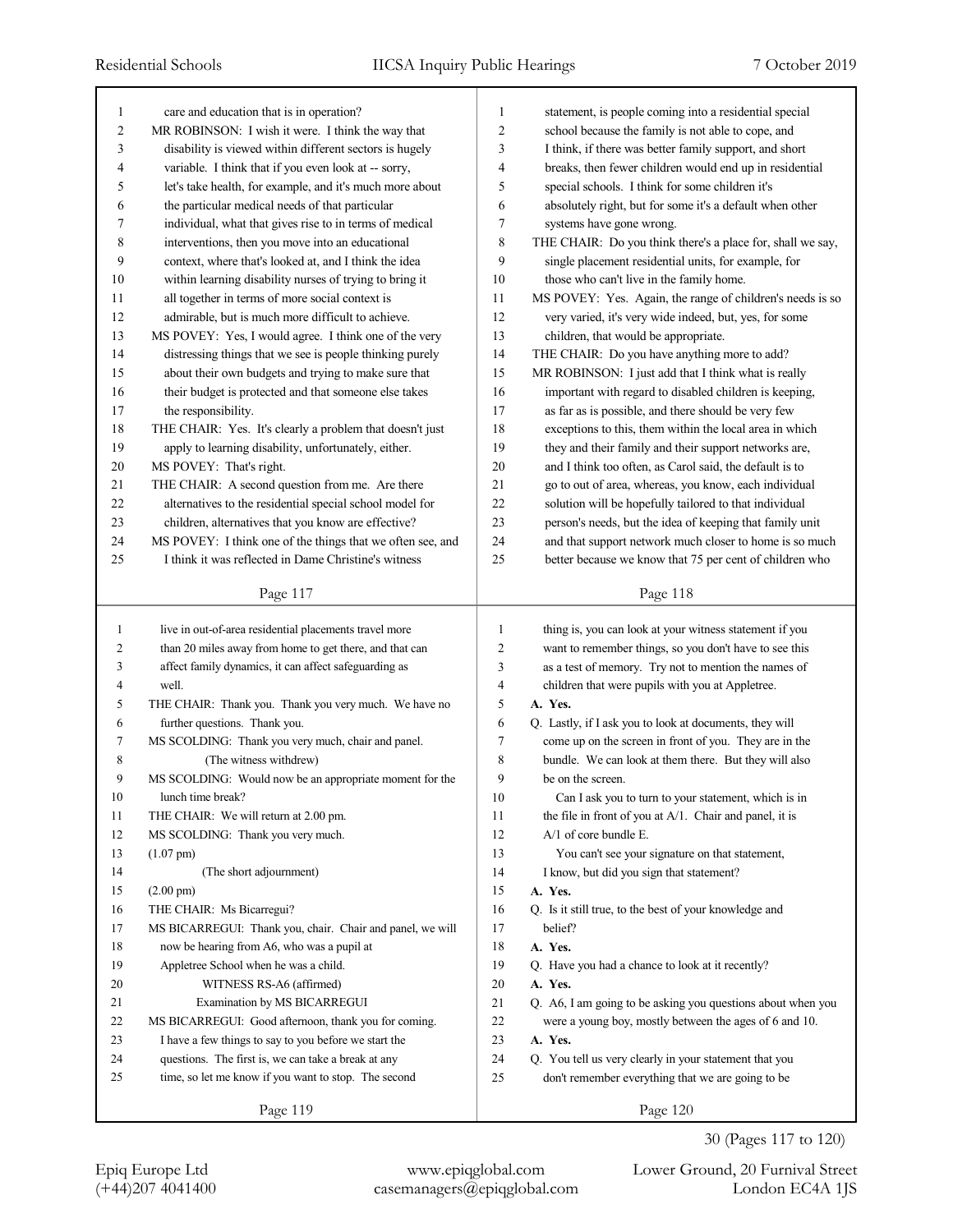| $\mathbf{1}$ | talking about?                                                             | 1                       | force that you were knocked to the ground and sustained               |
|--------------|----------------------------------------------------------------------------|-------------------------|-----------------------------------------------------------------------|
| 2            | A. Yes.                                                                    | 2                       | facial bruising?                                                      |
| 3            | Q. And that's absolutely fine. You also tell us where your                 | 3                       | A. Yes.                                                               |
| 4            | solicitor has shown you documents so that you can                          | 4                       | Q. That's not something you remember, presumably?                     |
| 5            | remember what happened, and, again, you can tell us                        | 5                       | A. No.                                                                |
| 6            | about things in those documents as well.                                   | 6                       | Q. But you've seen that in the reports?                               |
| 7            | A. Yes, fantastic.                                                         | 7                       | A. Yes, yes, I have.                                                  |
| 8            | Q. Could you tell us a little bit about what your life was                 | 8                       | Q. In paragraph 7, there were further reports of physical             |
| 9            | like before you went to Appletree?                                         | 9                       | abuse and sexualised play and it says that your                       |
| 10           | A. Bit of an open question. To be honest, I suppose                        | 10                      | solicitor reports that you were telling people that                   |
| 11           | I didn't really come from the best family. I had two                       | 11                      | people were inserting hammers into your bottom?                       |
| 12           | parents, again, from my knowledge, I know my dad was                       | 12                      | A. Yes.                                                               |
| 13           | quite abusive to my mother and in turn was quite abusive                   | 13                      | Q. This was from quite a young age, as I understand it.               |
| 14           | to myself. To be honest, there's not really much --                        | 14                      | A. Yes.                                                               |
| 15           | Q. Shall we get your witness statement up, and that might                  | 15                      | Q. If we go to paragraph 8, this tells us a little bit what           |
| 16           | help us with some specific things?                                         | 16                      | school was like for you.                                              |
| 17           | A. Yes, that would be brilliant.                                           | 17                      | A. Yes.                                                               |
| 18           | Q. Ralph, can we get up INQ004543_002. First of all, can                   | 18                      | Q. School wasn't a great experience at this age, was it?              |
| 19           | we look at paragraph 6. There we see that you first                        | 19                      | A. No, not at all. Not at all.                                        |
| 20           | came to the attention of social services in 1999, so you                   | 20                      | Q. Again, it talks about aggressive behaviour in class, but           |
| 21           | would have been, I think, about 3 years old, something                     | 21                      | also that you were neglected?                                         |
| 22           | like that?                                                                 | 22                      | A. Yes.                                                               |
| 23           | A. Yes.                                                                    | 23                      | Q. We see at the end that you seemed to dislike women and             |
| 24           | Q. When an anonymous report said that they'd witnessed your                | 24                      | you were wearing what was described as inappropriate                  |
| 25           | birth mother assaulting you and hitting you with such                      | 25                      | clothing. So this is before you were in Appletree;                    |
|              | Page 121                                                                   |                         | Page 122                                                              |
|              |                                                                            |                         |                                                                       |
|              |                                                                            |                         |                                                                       |
| 1            | that's right, isn't it?                                                    | $\mathbf{1}$            | to look, first of all, at the times that you were                     |
| 2            | A. Yes.                                                                    | $\overline{\mathbf{c}}$ | restrained while you were there.                                      |
| 3            | Q. I think you were excluded from school a number of times?                | 3                       | A. Yes.                                                               |
| 4            | A. Yes.                                                                    | $\overline{4}$          | Q. So that's paragraph 14 onwards.                                    |
| 5            | Q. Again, we have talked a little bit about physical                       | 5                       | A. Yes.                                                               |
| 6<br>7       | violence in your home life, and that sort of continued                     | 6<br>7                  | Q. Again, just to be clear about this, you went to                    |
|              | up until you went to Appletree; is that right?                             |                         | Appletree when you were 6 years old?<br>A. Yes.                       |
| 8<br>9       | A. Yes.                                                                    | 8<br>9                  |                                                                       |
|              | Q. I think, trying to summarise this, there was a lot of                   |                         | Q. And you left, I think, when you were 10; is that right?<br>A. Yes. |
| $10\,$<br>11 | neglect and poor parenting. Do you agree with that?<br>A. Definitely, yes. | $10\,$<br>11            | Q. In your witness statement, you tell us that you were               |
| 12           | Q. Would you say, looking back at this now, because you                    | 12                      | restrained, I think, 242 times in a period of nearly                  |
| 13           | have had a chance to think about this a bit, that your                     | 13                      | 15-months?                                                            |
| 14           | behaviour, the way you behaved, was due to that neglect                    | 14                      | A. Yes.                                                               |
| 15           | and that poor parenting?                                                   | 15                      | Q. What do you remember, if anything, about being                     |
| 16           | A. Yeah, pretty much. I mean, it's a bit of a strange                      | 16                      | restrained when you were at Appletree?                                |
| 17           | argument, because you don't really know, especially as                     | 17                      | A. A lot.                                                             |
| $18\,$       | a child. You haven't exactly got the -- you don't know                     | 18                      | Q. A lot. Tell us about that?                                         |
| 19           | why you're misbehaving, all you know is that you are.                      | 19                      | A. Well, it was very varied. I mean, obviously restraints             |
| 20           | Looking at it with a bit of hindsight, you'd say, yes,                     | 20                      | aren't particularly the nicest experience anyway.                     |
| 21           | it was down to that, but it's one of those, you don't                      | 21                      | I mean, a lot of their restraints were very physically                |
| 22           | really know, but you'd like to think it was.                               | $22\,$                  | painful, and obviously, being a young age, my way of                  |
| $23\,$       | Q. I'd like to talk to you, then, about what it was like                   | $23\,$                  | putting it is sort of, what, 6, 7, 8 years old, I don't               |
| 24           | being at Appletree. In your statement -- I don't know                      | 24                      | quite see how you need three members of staff to                      |
| 25           | if you want to turn to it particularly, but we are going                   | 25                      | restrain someone of that age. I know I did sustain                    |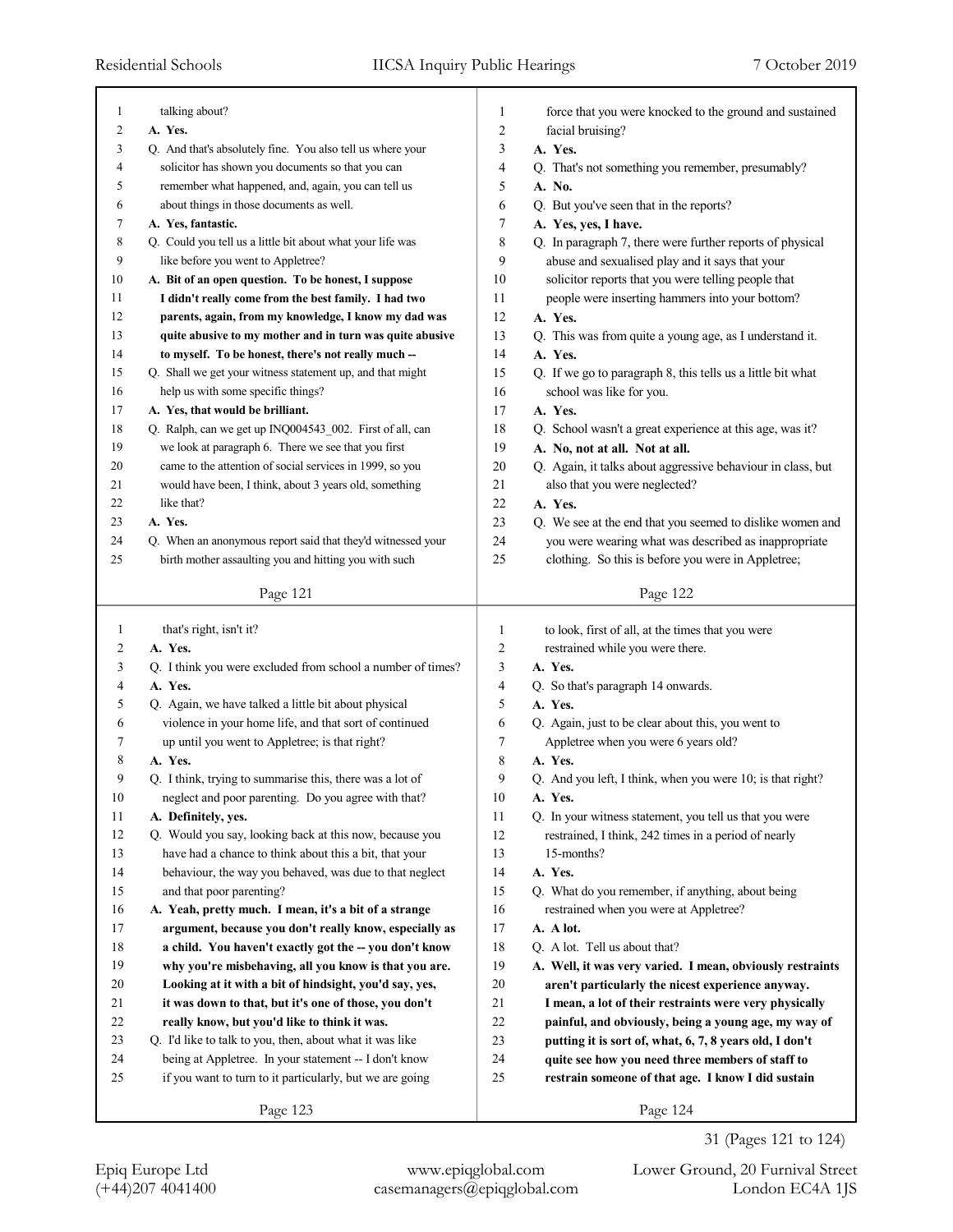| 1            |                                                            |                     |                                                                                |
|--------------|------------------------------------------------------------|---------------------|--------------------------------------------------------------------------------|
| 2            | quite a few injuries. I specifically remember carpet       | 1<br>$\overline{c}$ | Q. You've described some restraints where there were three<br>people involved? |
| 3            | burns, sprains. I think I quite badly damaged my ankles    | 3                   | A. Yes.                                                                        |
| 4            | at one point, due to them. A lot of the time, it           | 4                   | Q. Did it also sometimes take -- was it sometimes not like                     |
| 5            | seemed, to a degree, unprovoked. It was always -- you      | 5                   |                                                                                |
| 6            | were goaded into it. All you had to do was say             |                     | that, was it sometimes just holding you or removing you                        |
|              | something wrong and they were putting you into             | 6                   | from a room or were there always restraints?                                   |
| 7            | a physical restraint.                                      | 7                   | A. There were always restraints that I remember. Always                        |
| 8            | Q. You say you felt you were goaded?                       | 8                   | quite physical restraints.                                                     |
| 9            | A. Goaded.                                                 | 9                   | Q. There's one time I think that you point us to in your                       |
| 10           | $Q. What -$                                                | 10                  | witness statement where a certain borough council were                         |
| 11           | A. There are a few examples I remember. Once I think I was | 11                  | involved because I think you were restrained for                               |
| 12           | on the top of the stairs in the children's home,           | 12                  | a period of an hour and a half?                                                |
| 13           | basically crying, upset. I can't remember entirely why.    | 13                  | A. Yes.                                                                        |
| 14           | I was 6 years old, so it could have been for anything.     | 14                  | Q. Again, is that something you remember or is it something                    |
| 15           | It was one of those where there were -- so I think it      | 15                  | that you have seen in the papers?                                              |
| 16           | was one of the members of staff -- Denise, I think she     | 16                  | A. Again, it's something I've seen. I do remember very                         |
| 17           | was called -- had a really bad way of going, "Well, you    | 17                  | long-term restraints again, obviously, but at the time                         |
| 18           | know, you're not going to achieve anything. You won't      | 18                  | I specifically remember biting a chunk out of one of                           |
| 19           | kick off. You're not going to get anything from this",     | 19                  | the members of staff because I was in a restraint for                          |
| 20           | doing whatever she could to wind you up and wind you up    | 20                  | such a long period of time. Obviously, it's essentially                        |
| 21           | to the point where you would start, say, breaking          | 21                  | panic, and that was pretty much very commonplace, you                          |
| 22           | something. In my case, I always used to kick the           | 22                  | ended up causing more injuries to yourself or to other                         |
| 23           | banister rails and stuff like that, and then that's the    | 23                  | people because you were essentially in a state of panic                        |
| 24           | excuse they needed to put you into a restraint. And        | 24                  | constantly.                                                                    |
| 25           | that was constant.                                         | 25                  | Q. How often do you think this was happening?                                  |
|              |                                                            |                     |                                                                                |
|              | Page 125                                                   |                     | Page 126                                                                       |
|              |                                                            |                     |                                                                                |
|              |                                                            |                     |                                                                                |
| $\mathbf{1}$ | A. I could have put it down to every day, every other day, | $\mathbf{1}$        | Q. So when things started happening, when sexual things                        |
| 2            | easily. I'm not quite sure what the records reflect,       | $\overline{c}$      | started happening, with C1, why did you feel you                               |
| 3            | but that was my experience.                                | 3                   | couldn't tell people about that?                                               |
| 4            | Q. I don't know if you've had a chance to read the         | 4                   | A. Again, it was all down to trust. Even going by the                          |
| 5            | statement of Cumbria County Council?                       | 5                   | staff dynamic, I mean, all the staff were friends, all                         |
| 6            | A. No.                                                     | 6                   | the staff knew each other. You had no trust, you had no                        |
| 7            | Q. I don't know that we need to get it up, but they        | 7                   | faith. If you had a problem with one member of staff,                          |
| 8            | describe some concerns about Appletree and they also       | 8                   | it would essentially fall on deaf ears and that's sort                         |
| 9            | describe that there was a police investigation about       | 9                   | of the way you felt. Obviously, you've got these people                        |
| 10           | restraint while you were a pupil. Do you remember that     | 10                  | and the way the staff worked is, essentially, from the                         |
| 11           | happening?                                                 | 11                  | day you're brought in there, you're essentially -- you                         |
| 12           | A. No.                                                     | 12                  | are the problem, you are the problem child. So anything                        |
| 13           | Q. They say as well that a member of staff was fired. Do   | 13                  | that comes out your mouth is rubbish.                                          |
| 14           | you remember anything at all about that while you were     | 14                  | Q. You said that all the staff were friends. How did you                       |
| 15           | there?                                                     | 15                  | know that at the time?                                                         |
| 16           | A. No. Not as far as I'm aware, no.                        | 16                  | A. I believe Denise was very good friends with a person                        |
| 17           | Q. Again, in your statement, you tell us that the physical | 17                  | called Kath Banks for years, because they knew each                            |
| 18           | restraints that you suffered meant that you didn't feel    | 18                  | other outside of work, and apparently a lot of the other                       |
| 19           | you could tell people about some of the other things       | 19                  | members of staff were brought in by them as being                              |
| 20           | that were happening?                                       | 20                  | friends of friends, friends of family, and they                                |
| 21           | A. Well, it's all about safety and security, isn't it? So  | 21                  | essentially all knew each other outside of work. And                           |
| 22           | how are you supposed to put your faith and trust in        | 22                  | there was only the odd couple that were actually sort of                       |
| 23           | people that spend every single day basically hurting you   | 23                  | independent of this little group, as it were.                                  |
| 24           | as a young child? You don't. You have no trust in          | 24                  | Q. So most of the staff knew each other outside of work,                       |
| 25           | these people anymore.                                      | 25                  | you thought?                                                                   |
|              | Page 127                                                   |                     | Page 128                                                                       |

32 (Pages 125 to 128)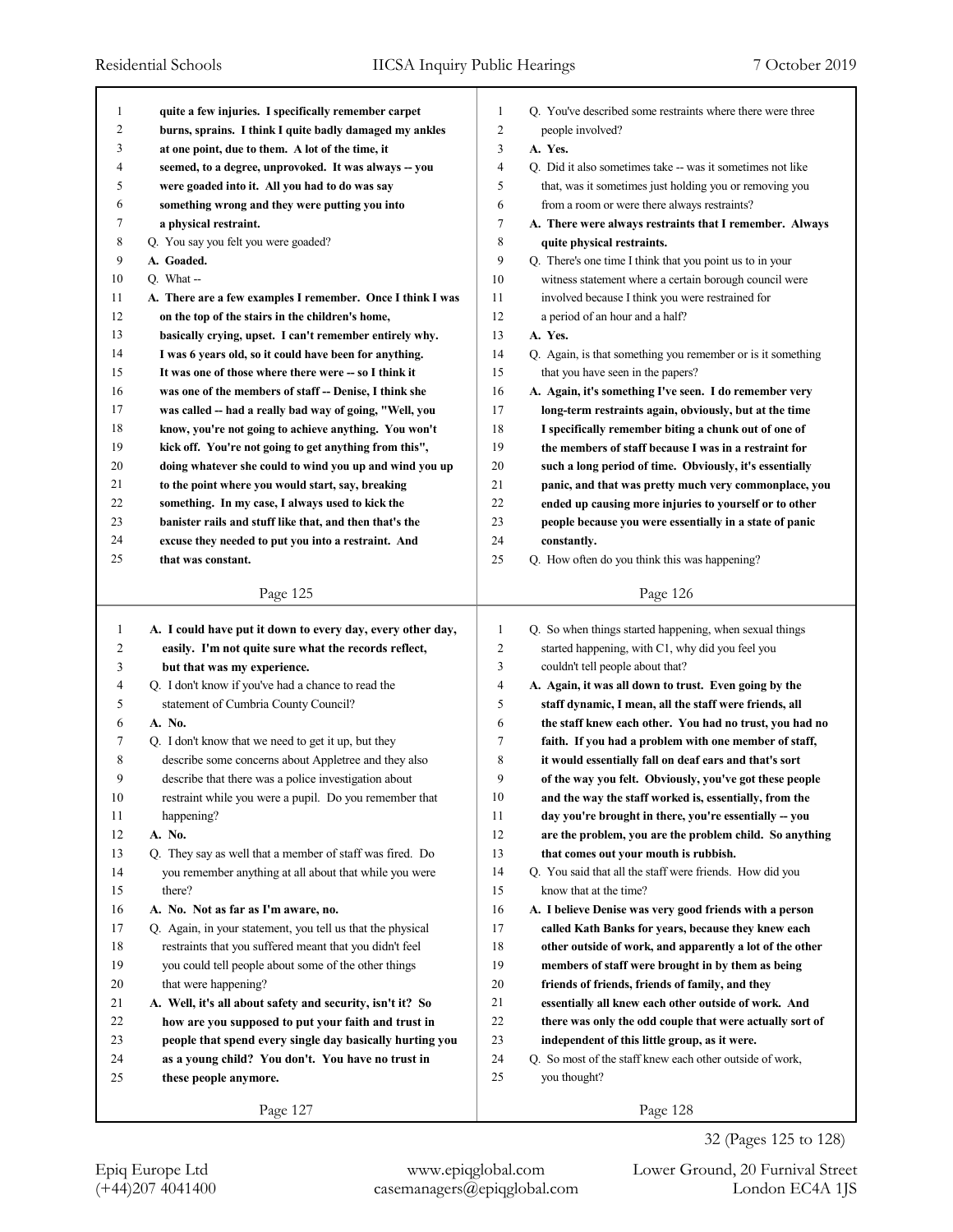| 1              | A. Yes.                                                             | 1              | Q. You describe in your witness statement this happening in |
|----------------|---------------------------------------------------------------------|----------------|-------------------------------------------------------------|
| $\overline{c}$ | Q. I'd like to look at some other behaviours that were              | $\overline{c}$ | a bedroom. So in this case, C1 and C3 coming into your      |
| 3              | happening, so there was the physical restraints, but                | 3              | room-                                                       |
| 4              | there was also, amongst pupils, this time, some sexual              | 4              | A. Yes.                                                     |
| 5              | behaviour going on, wasn't there?                                   | 5              | Q. -- and sexually abusing you. How often do you think      |
| 6              | A. Yes.                                                             | 6              | that happened?                                              |
| 7              | Q. You describe people having sex with you and touching             | 7              | A. Again, my memory is not horrifically the best with it.   |
| 8              | you, other boys touching boys --                                    | 8              | I can probably count five, six, maybe, times that I can     |
| 9              | A. Yeah.                                                            | 9              | actually, like, clearly remember. Other than that,          |
| 10             | Q. -- in a way that was sexual. Where was this happening?           | 10             | a lot of it seemed to -- especially after the more major    |
| 11             | A. A lot of the time, it was -- it started off so it                | 11             | incident, a lot of it tended to just blank out. I don't     |
| 12             | happened around the grounds. People used to go into                 | 12             | remember a lot of what was going on at the time.            |
| 13             | their bedrooms later on at night. That used to be quite             | 13             | Q. Do you have any idea why staff didn't know that people   |
| 14             | a common one, because I'm assuming the staffing wasn't              | 14             | were going into each other's bedrooms?                      |
| 15             | exactly adequate. And then, as you were absconding used             | 15             | A. No. Not a clue.                                          |
| 16             | to be one of the worst. Obviously, because you were                 | 16             | Q. I think you've touched on this a little bit, but when    |
| 17             | outside of school grounds, there was a lot less possible            | 17             | this started to happen, there wasn't anyone -- you've       |
| 18             | intervention, not that there was anyway, but                        | 18             | told us there was no-one in the school that you could       |
| 19             | Q. Okay. But it was in both places?                                 | 19             | talk to.                                                    |
| 20             | A. Yeah.                                                            | 20             | A. No.                                                      |
| 21             | Q. Your recollection is --                                          | 21             | Q. Was there anyone outside of the school that you could    |
| 22             | A. Yes.                                                             | 22             | talk to?                                                    |
| 23             | $Q_{\text{r}}$ - in school, or in the homes, and also when you were | 23             | A. Not really. I mean, it was the thing -- I mean, they've  |
| 24             | absconding?                                                         | 24             | put you in a home that's essentially hundreds of miles      |
| 25             | A. Yes.                                                             | 25             | from anyone you know. It's -- you're there. They used       |
|                |                                                                     |                |                                                             |
|                | Page 129                                                            |                | Page 130                                                    |
|                |                                                                     |                |                                                             |
|                |                                                                     |                |                                                             |
| 1              | to have a really -- they monitored phone calls, so if               | 1              | A. No. The only -- no, other than the occasional visit      |
| 2              | you were phoning family, talking to family, it was                  | $\overline{2}$ | from a parent. Not at all, no.                              |
| 3              | always on speaker phone, they could always hear                     | 3              | Q. Are you familiar with an organisation called Ofsted?     |
| 4              | everything you were saying. Even with the therapy                   | $\overline{4}$ | A. Yes.                                                     |
| 5              | sessions, you have got the staff that are sitting in the            | 5              | Q. Do you ever remember them visiting when you were there?  |
| 6              | waiting room or, in some cases, even coming with you,               | 6              | A. I think I remember the odd inspection once or twice, but |
| 7              | and, to be honest, I don't think there was any                      | 7              | for the most part, we never saw them. It was always,        |
| 8              | opportunity.                                                        | 8              | they were in the office or -- you never really saw them,    |
| 9              | Q. Could you have spoken to your social worker?                     | 9              | you never spoke to them.                                    |
| $10\,$         | A. I didn't actually know I had one at the time. It took            | 10             | Q. When you say you remember the odd inspection, you don't  |
| 11             | me three years before I actually realised I had a social            | 11             | remember being spoken to as part of it?                     |
| $12\,$         | worker, before I actually met someone, two or three                 | 12             | A. No, never.                                               |
| 13             | years.                                                              | 13             | Q. I'd like to look at the times that you ran away. It's    |
| 14             | Q. I think you say again in paragraph 45 of your statement          | 14             | called absconding in all of the papers that we've got.      |
| 15             | that you didn't think you saw your social worker maybe              | 15             | A. Yes.                                                     |
| 16             | once every six months or something like that?                       | 16             | Q. There is a record book kept from the time which shows    |
| 17             | A. Yes.                                                             | 17             | that you ran away a lot. Do you remember that?              |
| 18             | Q. So that wasn't somebody you could have talked to at that         | 18             | A. Yes.                                                     |
| 19             | point?                                                              | 19             | Q. If you want to look in your statement, this is at        |
| 20             | A. No.                                                              | 20             | paragraph 29 of your statement. It lists a number of        |
| 21             | Q. Was there anyone that you remember who came to the               | 21             | the occasions when you ran away.                            |
| 22             | school from outside? In other words, who wasn't                     | 22             | A. Yes.                                                     |
| 23             | a member of staff, who wasn't a social worker, somebody             | 23             | Q. I think you say in your statement that there are also    |
| 24             | who came to listen to the children or to talk to the                | 24             | other occasions that aren't written down; is that right?    |
| 25             | children?                                                           | 25             | A. Yes.                                                     |
|                | Page 131                                                            |                | Page 132                                                    |

(+44)207 4041400 casemanagers@epiqglobal.com London EC4A 1JS Epiq Europe Ltd www.epiqglobal.com Lower Ground, 20 Furnival Street

33 (Pages 129 to 132)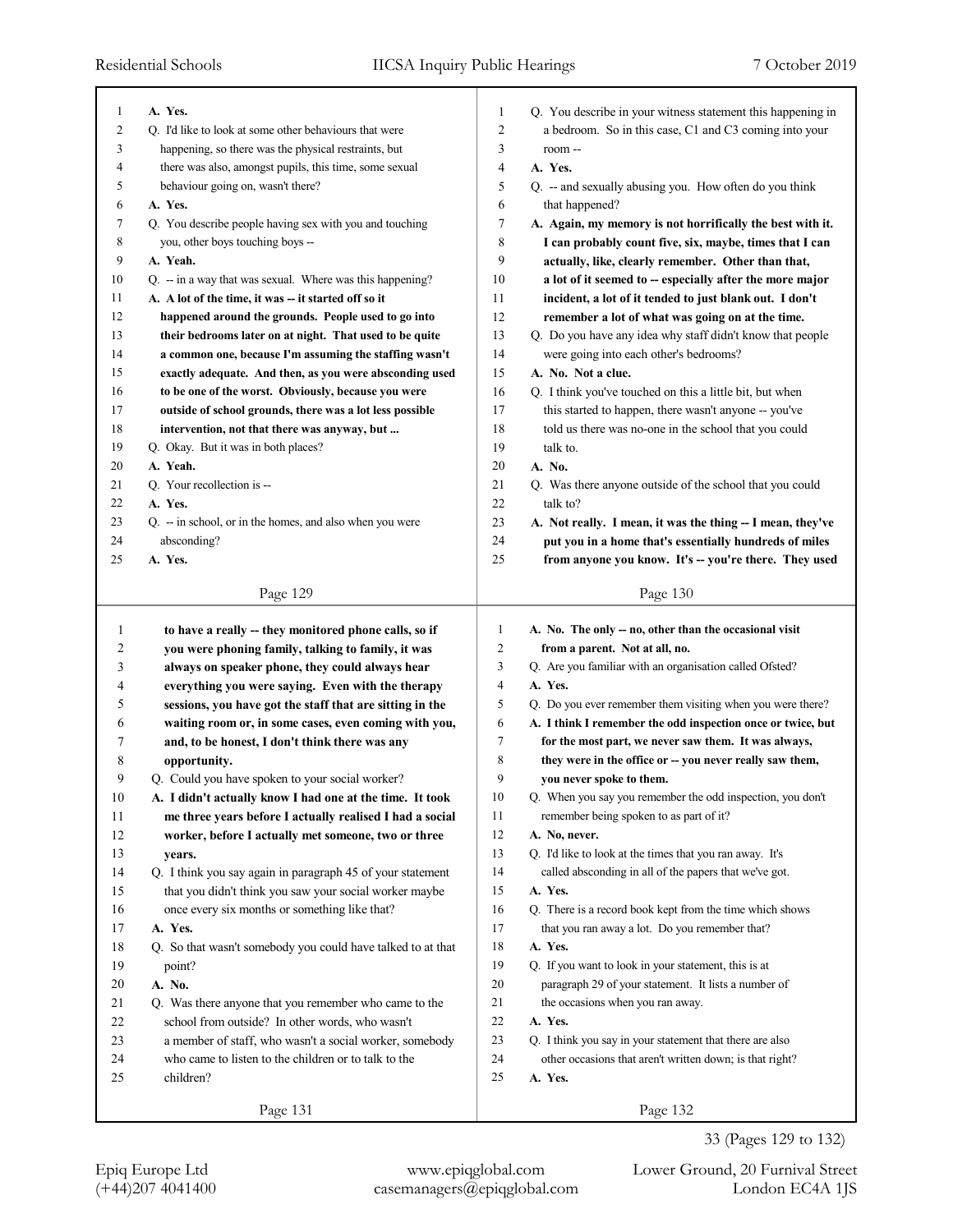| 1              | Q. What was the main reason that you were running away?   | $\mathbf{1}$   | staff and the police weren't allowed to come on them.       |
|----------------|-----------------------------------------------------------|----------------|-------------------------------------------------------------|
| $\overline{c}$ | A. My one was pretty much, it was a horrible -- it was an | $\overline{2}$ | But the hay bales originally, and because, obviously,       |
| 3              | absolutely abysmal place to live in. It was horrible.     | 3              | being a really small child, you can fit in between all      |
| 4              | One of my main points was about feeling trapped, was one  | 4              | the crevices. It's very difficult to find someone.          |
| 5              | of my main ones that goes on about that. You're           | 5              | Q. That's a number of -- we see that on the logs a number   |
| 6              | basically stuck in the school, everyone, staff-wise,      | 6              | of times.                                                   |
| 7              | knows each other, you're hundreds of miles away from      | 7              | A. Yes.                                                     |
| 8              | anyone you know, you're constantly, as it says, getting   | 8              | Q. So that was why. Then you said about the railway lines.  |
| 9              | restraints, getting goaded, and obviously, your only way  | 9              | Was it because it was too dangerous to follow you? Is       |
| 10             | out, you escape. To a degree, it kind of became a bit     | 10             | that the --                                                 |
| 11             | of a fine art, as it were, of getting out of school,      | 11             | A. Well -- I don't know how we figured this out, but we     |
| 12             | pretty much.                                              | 12             | ended up from then starting to always go on the railway     |
| 13             | Q. You often ran away with C1, didn't you?                | 13             | lines because one way or another -- I don't remember        |
| 14             | A. Yes.                                                   | 14             | exactly how, we realised that nobody would follow onto      |
| 15             | Q. But it also looks like you ran away before he came to  | 15             | them. Apparently, they weren't allowed to, at all. So       |
| 16             | the home?                                                 | 16             | obviously that's where, most of our absconsions, we'd       |
| 17             | A. Yes.                                                   | 17             | basically walk straight down the railway line as far as     |
| 18             | Q. So this was something you were doing --                | 18             | we could go because nobody would come and get you,          |
| 19             | A. Constantly.                                            | 19             | police included.                                            |
| 20             | Q. -- from the beginning of when you arrived. Now, you    | 20             | Q. There were never any accidents involved?                 |
| 21             | may not remember this, A6, but sometimes it looks like    | 21             | A. With trains? No. There were a couple of incidents        |
| 22             | you were running to the hay bales. Was that because it    | 22             | where I think we were throwing rocks at trains or           |
| 23             | was a good place to hide?                                 | 23             | something like that, but never anything major.              |
| 24             | A. It was a brilliant place to hide, before we realised   | 24             | Q. You later told a foster parent -- this is after you'd    |
| 25             | that -- we started using the railway lines, because the   | 25             | left Appletree. You later told her that you were            |
|                | Page 133                                                  |                | Page 134                                                    |
|                |                                                           |                |                                                             |
|                |                                                           |                |                                                             |
| 1              | sexually assaulted during a number of these absconding    | 1              | Q. I want to talk to you about something that happened on   |
| $\overline{c}$ | incidents. Do you remember that?                          | $\overline{c}$ | a night in November 2006, so you were a lot younger than    |
| 3              | A. Yes.                                                   | 3              | you are now. I know that you've been shown a number of      |
| 4              | Q. Do you remember if, every time that you ran away with  | 4              | documents that help you remember what happened that day.    |
| 5              | C1, these sexual assaults happened?                       | 5              | So that was one of the days that you ran away from          |
| 6              | A. I couldn't tell you. Not for every time. I'm not sure. | 6              | school, wasn't it?                                          |
| 7              | Q. Did anyone at the time tell you that you might not be  | 7              | A. Yes.                                                     |
| 8              | safe if you ran away with C1?                             | 8              | Q. Can you tell me, using not their names, but can you tell |
| 9              | A. Not at all. You got the usual rubbish, which is, you   | 9              | me who else you ran away with on that day?                  |
| $10\,$         | know, "If you're running away, you're kids on your own",  | 10             | A. I can't actually entirely remember.                      |
| 11             | you know, all the usual talk you get from the police,     | 11             | Q. That's all right. I know from the paperwork. It was      |
| 12             | the usual stuff. But never anything specifically to       | 12             | C1.                                                         |
| 13             | that child.                                               | 13             | A. Yes.                                                     |
| 14             | Q. What did staff do to try to stop you running away?     | 14             | Q. And C3.                                                  |
| 15             | A. More -- think they just got a bit more -- for example, | 15             | A. Yes.                                                     |
| 16             | started putting bars on the windows, I think the          | 16             | Q. Had you run away before with C1?                         |
| 17             | security, they started upgrading to a lot of electronic   | 17             | A. Yes, several times.                                      |
| 18             | security. All the doors had mag locks on, stuff like      | 18             | Q. Now, you probably don't know how old those two boys      |
| 19             | that. It was pretty much -- it just seemed to be more     | 19             | were. Do you remember at all?                               |
| 20             | security, but obviously, as you learn, you just find      | 20             | A. I think C1 was about 12 and C3 I think was about my age, |
| 21             | ways around it. That seemed to be the main one.           | 21             | as far as I remember.                                       |
| 22             | Q. Did you sometimes run away because you'd been          | 22             | Q. So what I know from the papers is that C1 was about 12   |
| 23             | restrained?                                               | 23             | and a half.                                                 |
| 24             | A. That was one of the main reasons we used to leave, was | 24             | A. Yes.                                                     |
| 25             | I used to hate the staff and hate the school.             | 25             | Q. So that's right. And C3 was 11. But at this point you    |
|                | Page 135                                                  |                | Page 136                                                    |

34 (Pages 133 to 136)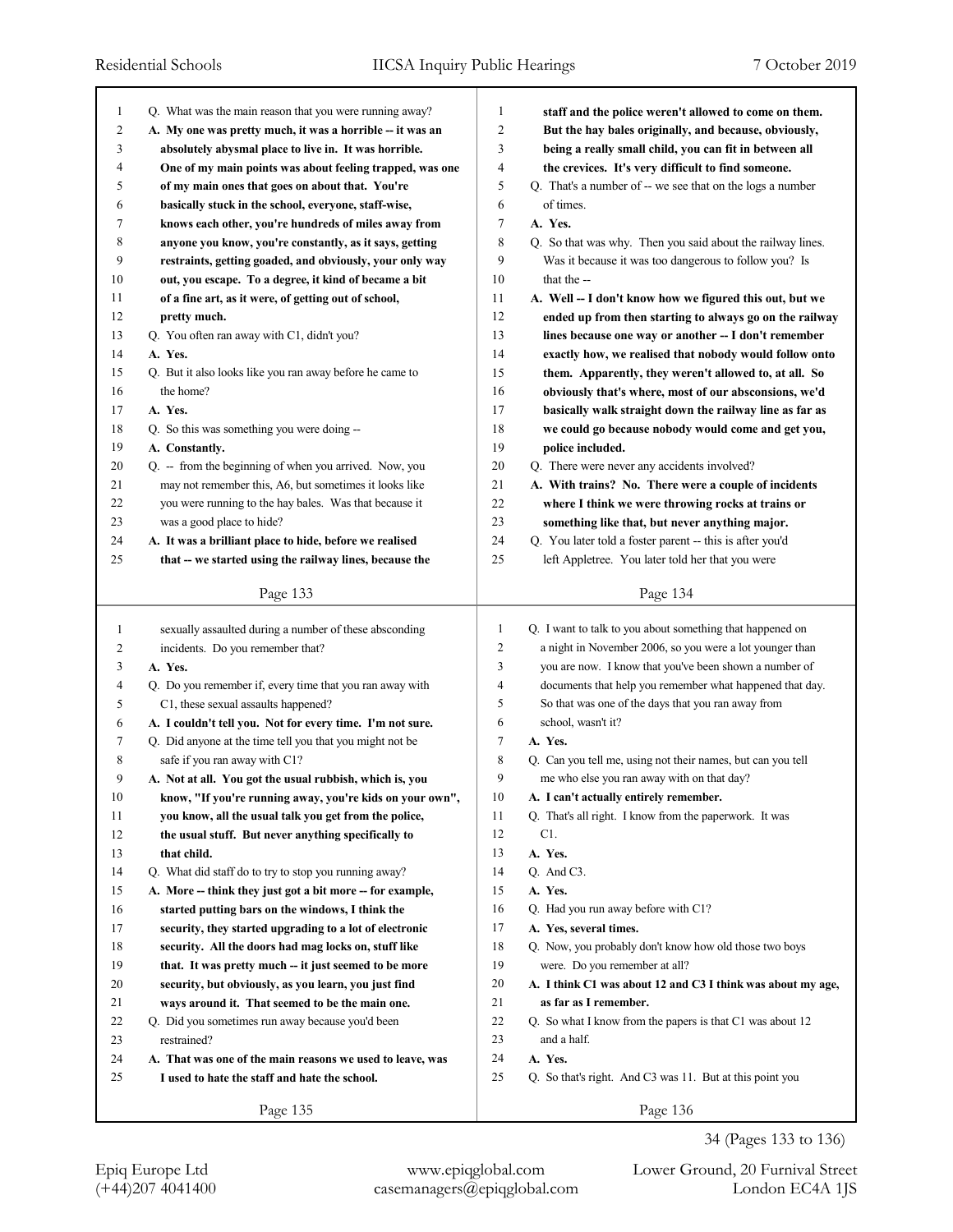| 1              | were 9 years old, and you were about to turn 10 later       | $\mathbf{1}$   | to stop and get off but C1 continued. He then said it      |
|----------------|-------------------------------------------------------------|----------------|------------------------------------------------------------|
| $\overline{2}$ | that --                                                     | $\overline{c}$ | was hurting and managed to pull away from him. He          |
| 3              | A. Yes.                                                     | 3              | states that he did not want C1 to do what he did to him    |
| $\overline{4}$ | Q. So do you remember at the time thinking that C1 was      | $\overline{4}$ | and at no stage gave him permission. He states that        |
| 5              | older than you?                                             | 5              | while C1 was inside his bottom, C3 inserted his penis      |
| 6              | A. Well, he was, not just in age, but stature, he was a lot | 6              | inside C1. It was like a 'dirty train'. He stated he       |
| 7              | taller, generally bigger, so obviously, as you say, you     | $\tau$         | had never had anal sex before or been involved in sexual   |
| 8              | generally presume he's older, a bit older.                  | $\,$ 8 $\,$    | activity like this."                                       |
| 9              | Q. Now, I want to ask you what happened that day. But when  | 9              | Is that what you remember happening?                       |
| 10             | I spoke to you, you would prefer that we put up what you    | 10             | A. Yes.                                                    |
| 11             | said to the police for that day.                            | 11             | Q. And that is something that you can remember. I think in |
| 12             | A. Yes.                                                     | 12             | your statement you say you remember being very upset and   |
| 13             | Q. If we could get that up, please, Ralph, OHY006987_002.   | 13             | running towards a telephone box?                           |
| 14             | If you could highlight the top paragraph for me, please.    | 14             | A. Yes.                                                    |
| 15             | This is a record of what you told the police at the         | 15             | Q. Is that right?                                          |
| 16             | time, and we have agreed that I will just go through        | 16             | A. One of the little -- yeah, the emergency ones on the    |
| 17             | that.                                                       | 17             | side of the railway.                                       |
| 18             | A. Yes.                                                     | 18             | Q. You said, I think, in your statement that other sexual  |
| 19             | Q. You said that you ran away and ended up at a railway     | 19             | things had happened before, when you'd absconded?          |
| 20             | line. You said that C1 and C3 went down under the           | 20             | A. Yes.                                                    |
| 21             | bridge to do gay things:                                    | 21             | Q. But nothing as bad as this?                             |
| 22             | "When they came, C2 was stood holding a fence               | 22             | A. No.                                                     |
| 23             | watching a train go past. He states that C1 pulled down     | 23             |                                                            |
|                |                                                             |                | Q. Do you remember if you told anyone about this after it  |
| 24             | his pants and put his willy inside his bottom, not just     | 24             | had happened? Not straight after it happened.              |
| 25             | between the cheeks but in the hole. He says he told C1      | 25             | A. Not straight after, no.                                 |
|                | Page 137                                                    |                | Page 138                                                   |
|                |                                                             |                |                                                            |
|                |                                                             |                |                                                            |
| $\mathbf{1}$   | Q. Is it possible that at some point you told C4?           | $\mathbf{1}$   | Q. Now, it seems that the people that came to talk to you  |
| 2              | A. Yes. Me and C4 actually came from the same background.   | 2              | asked you a lot of questions about what happened that      |
| 3              | We were from the same city, so we became good quite         | 3              | day; is that right?                                        |
| 4              | friends. I think he was probably one of the first to        | 4              | A. Yes.                                                    |
| 5              | find out. If I remember rightly, he ended up having         | 5              | Q. I think you spoke first to two people, to Val and Kath, |
| 6              | a bit of a kick-off with C1.                                | 6              | and then to Kath. Is that what you remember?               |
| 7              | Q. Yes, so you will have seen the papers. In fact, what     | 7              | A. To be honest, I'm not entirely sure who it was first.   |
| 8              | happens is that C4 accuses C1 of having sex with you,       | 8              | Q. Do you remember at all giving evidence to the police?   |
| 9              | and that's overheard by a member of staff.                  | 9              | A. I remember going in for the interview. I think it was   |
| 10             | A. Yes.                                                     | 10             | a videoed interview. I remember going in for it.           |
| 11             | Q. At this point, a member of staff comes to talk to you    | 11             | I remember going in with them and coming out.              |
| 12             | about what happened. Is that right?                         | 12             | Q. I think your statement says all you can really remember |
| 13             | A. Yes.                                                     | 13             | is the cameras; is that right?                             |
| 14             | Q. Do you remember talking to that member of staff?         | 14             | A. And the little small things that looked like buttons on |
| 15             | A. No, not at all.                                          | 15             | the walls jump out at you. As I later found out, they      |
| 16             | Q. I think you remember, I think, talking to someone called | 16             | were microphones. That's pretty much it.                   |
| 17             | Sarah?                                                      | 17             |                                                            |
| 18             | A. Yes.                                                     | 18             | Q. Again, you'd probably just turned 10 at the point of    |
| 19             |                                                             |                | the police interviews?                                     |
| 20             | Q. With the marker pen?<br>A. Yes.                          | 19             | A. Yes.                                                    |
|                |                                                             | 20             | Q. Do you remember if you were given any support when you  |
| 21             | Q. But you think that's when C1 had left school; is that    | 21             | went to --                                                 |
| 22             | right?                                                      | $22\,$         | A. I don't believe so, no. But I'm not sure.               |
| 23             | A. I think so. Again, I'm not entirely sure. I think        | 23             | Q. Do you think it would have helped if someone had been   |
| 24             | after that sort of happened, everything went a bit all      | 24             | there with you, and who would that person have been?       |
| 25             | over.                                                       | 25             | A. To be honest, that was the issue, you've got no-one to  |

35 (Pages 137 to 140)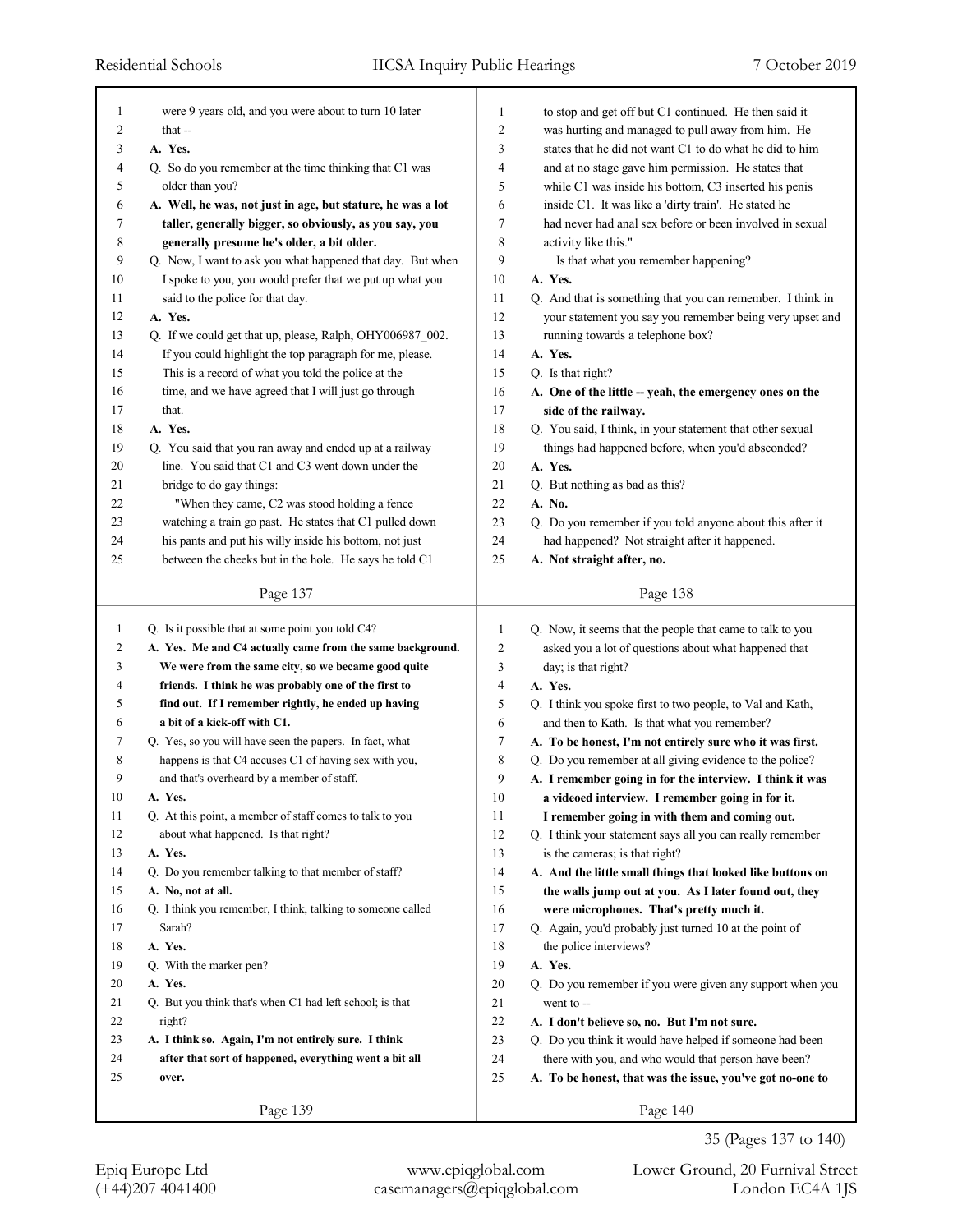| 1            | trust. I'm not sure whether it would help or not.                                                                    | 1              | a result of this incident. The penultimate paragraph                                                         |
|--------------|----------------------------------------------------------------------------------------------------------------------|----------------|--------------------------------------------------------------------------------------------------------------|
| 2            | I don't know.                                                                                                        | $\overline{2}$ | $iS$ :                                                                                                       |
| 3            | Q. Do you remember C1 leaving Appletree?                                                                             | 3              | "The practical reality is that, in view of (a) their                                                         |
| 4            | A. I think so. I do remember him not being there. I don't                                                            | 4              | young ages and damaged backgrounds, nothing they say can                                                     |
| 5            | remember entirely when he left.                                                                                      | 5              | be relied on to the extent demanded by a criminal                                                            |
| 6            | Q. Were you told anything at all about why he left?                                                                  | 6              | court."                                                                                                      |
| 7            | A. No.                                                                                                               | 7              | It goes on to say that there is not sufficient                                                               |
| 8            | Q. Was it linked, in your mind, to this?                                                                             | 8              | public interest.                                                                                             |
| 9            | A. To be honest, no, because even from the police interview                                                          | 9              | A. Yes.                                                                                                      |
| 10           | and everything, to me it seemed nothing ever came about                                                              | 10             | Q. Can you tell me what you felt when you saw that this was                                                  |
| 11           | of it. Never got spoke to about it. Nothing ever                                                                     | 11             | the decision?                                                                                                |
| 12           | happened. So I don't know.                                                                                           | 12             | A. Well, to be honest -- frankly, it's disgusting. You've                                                    |
| 13           | Q. That was another of my questions, actually: did anyone                                                            | 13             | got a police person who is supposed to have what you                                                         |
| 14           | explain to you what the police were doing about any of                                                               | 14             | would say is an equal view and is supposed to look at                                                        |
| 15           | this?                                                                                                                | 15             | both sides, says straight away, without using so much,                                                       |
| 16           | A. No.                                                                                                               | 16             | say, in discrimination, straight away is going, "This is                                                     |
| 17           | Q. Now I think your solicitor has shown you some of                                                                  | 17             | your background, so I'm going to believe nothing you                                                         |
| 18           | the paperwork.                                                                                                       | 18             | say", which is pretty much the entire consensus that                                                         |
| 19           | A. Yes.                                                                                                              | 19             | came from the school. It was, "This is your background,                                                      |
| 20           | Q. And has shown you some of the police decision making.                                                             | 20             | so we are not going to believe anything you say". It                                                         |
| 21           | Ralph, could we get up OHY006987_003. If you could                                                                   | 21             | was pretty much what he said in a small paragraph, as                                                        |
| 22           | highlight the handwritten text at the bottom, please.                                                                | 22             | far as I was concerned.                                                                                      |
| 23           | I think you've seen this document now.                                                                               | 23             | Q. Nobody at the school explained any of this to you at the                                                  |
| 24           | A. Yes.                                                                                                              | 24             | time?                                                                                                        |
| 25           | Q. This is a discussion of what was going to happen as                                                               | 25             | A. No.                                                                                                       |
|              | Page 141                                                                                                             |                | Page 142                                                                                                     |
|              |                                                                                                                      |                |                                                                                                              |
|              |                                                                                                                      |                |                                                                                                              |
| $\mathbf{1}$ | Q. Do you remember anything changing? Were you given any                                                             | 1              | in fact, cut the feed in case confidential information                                                       |
| 2            | help at school after this?                                                                                           | 2              | has been mentioned. If you wait there a second, A6.                                                          |
| 3            | A. Not as far as I'm aware, no.                                                                                      | 3              | I did just say children, didn't I? But I should                                                              |
| 4            | Q. Was there any extra therapy or --                                                                                 | 4              | probably have been a bit more careful. That's for your                                                       |
| 5            | A. We did have play therapy every so often. We went to --                                                            | 5              | confidentiality.                                                                                             |
| 6            | was it NSPCC or CAMHS or one of those kinds of places.                                                               | 6              |                                                                                                              |
| 7            | But nothing more than usual. It was just standard.                                                                   | 7              | Thank you, chair. It is subject to a restriction<br>order, so I think we can continue.                       |
| 8            |                                                                                                                      | 8              |                                                                                                              |
| 9            | You'd go in, play with some toys and leave.<br>Q. So there was nothing that was specifically said to be              | 9              | So not mentioning any names, and I will do the same,                                                         |
| 10           | about this incident and what happened?                                                                               |                | do you remember any -- you probably don't remember, but                                                      |
| 11           | A. No. As far as I'm aware, it was never brought up again                                                            | 10<br>11       | I know you've seen some papers. Perhaps you do<br>remember, A6. You started to tell your foster parent       |
| 12           | until later on, when I first went into foster.                                                                       | 12             | about the sexual abuse that had happened at Appletree,                                                       |
| 13           | Q. I want to talk to you a bit about that now, actually.                                                             | 13             | didn't you?                                                                                                  |
| 14           | After you left Appletree, so when you were 10, you went                                                              | 14             |                                                                                                              |
| 15           | to live with a foster parent, didn't you?                                                                            | 15             | A. Yes.                                                                                                      |
| 16           | A. Yes.                                                                                                              | 16             | Q. We have agreed that we can look at something that you<br>told her around that time.                       |
| 17           | Q. Can you tell us a little bit about that experience? Was                                                           | 17             | A. Yes.                                                                                                      |
| 18           | that a good experience?                                                                                              |                |                                                                                                              |
| 19           | A. It was, for the most part, good. [Redacted], the                                                                  | 18<br>19       | Q. Ralph, if we could get up CCC000009_026. This is<br>a report of the conversation that you had with your   |
| 20           | person, was lovely. She was also very -- I'd say very                                                                |                |                                                                                                              |
| 21           | intuitive. She had a good idea of what was going on                                                                  | $20\,$<br>21   | foster parent. In the first paragraph, if you could                                                          |
| 22           |                                                                                                                      |                | highlight that, please, Ralph, she says that you were                                                        |
| 23           | without -- sorry, a very good idea of what was going on<br>without going into horrific detail.                       | $22\,$         | talking about strategies if you were bullied and you                                                         |
| 24           |                                                                                                                      | $23\,$         | told her about an incident at Appletree where a boy had                                                      |
| 25           | MS BICARREGUI: Could you pause there for a moment, A6. We<br>are wondering whether we need to cut the feed. We will, | 24<br>25       | done "something bad to him  I asked if he wanted to<br>tell me what had happened and he said a boy called C1 |
|              | Page 143                                                                                                             |                | Page 144                                                                                                     |

36 (Pages 141 to 144)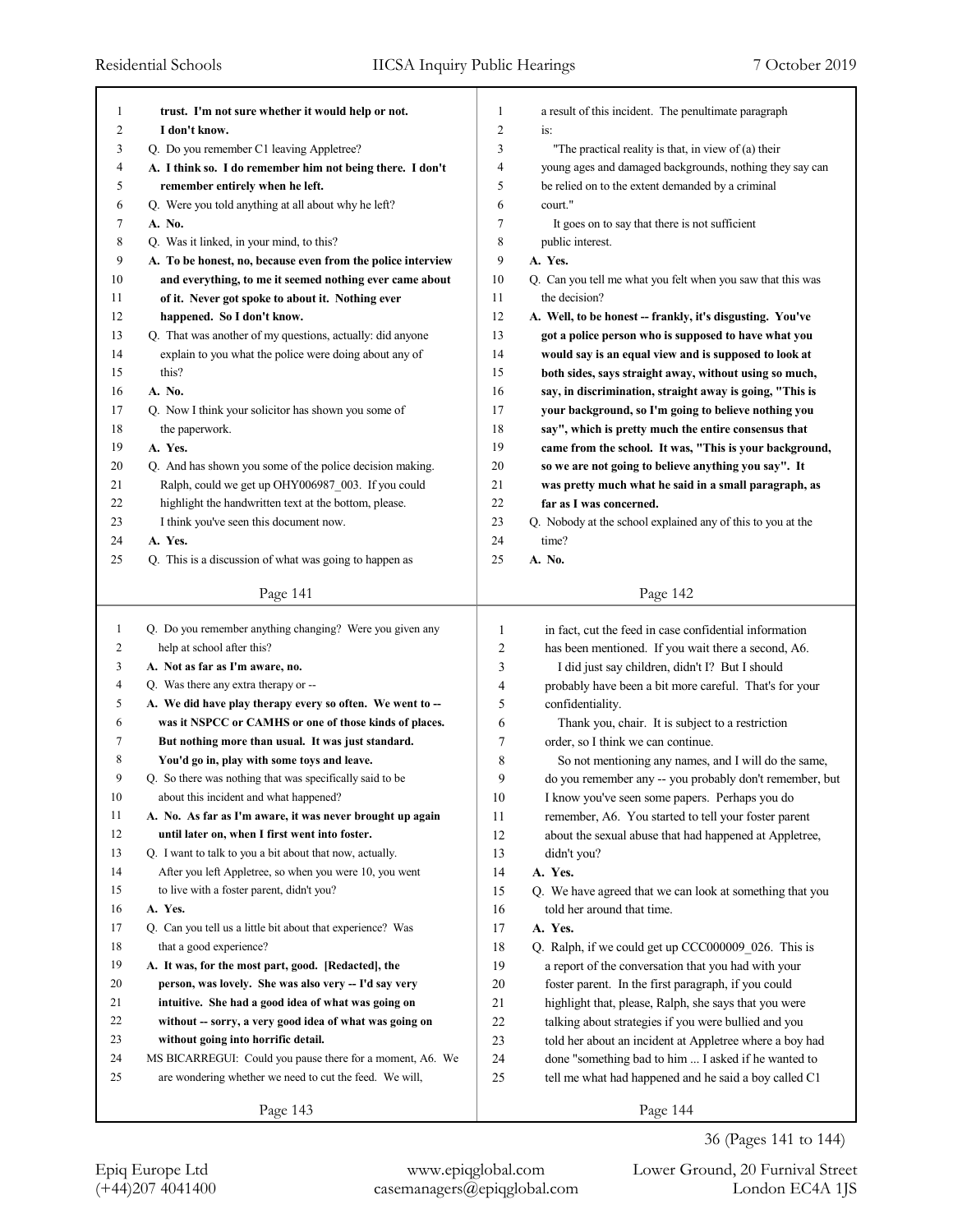| 1      | had "bummed" him whilst he had absconded from school.      | 1              | to let us go back. That's when she pulled me out of         |
|--------|------------------------------------------------------------|----------------|-------------------------------------------------------------|
| 2      | He further stated that C1 was a pervert and had 'done'     | 2              | the school completely and I believe that's when             |
| 3      | nearly everyone in the school."                            | 3              | everything else started. She essentially got everyone       |
| 4      | A. Yes.                                                    | 4              | she could involved. I remember I got an advocate from       |
| 5      | Q. This is a conversation that happened just after you'd   | 5              | NYAS that I saw very early on. I think that's when all      |
| 6      | left; is that right?                                       | 6              | the civil case started and everything else, due to it.      |
| 7      | A. Yes.                                                    | 7              | Q. Again, we see in the second paragraph there that you are |
| 8      | Q. If you could go on to the next paragraph. We are not    | 8              | telling her that it had happened loads of times?            |
| 9      | going to go through this line by line, but you go on to    | 9              | A. Yes.                                                     |
| 10     | describe that bad things had happened at the school, and   | 10             | Q. You went on holidays. So that wasn't a planned move?     |
| 11     | you describe a number of incidents of sexual abuse and     | 11             | A. No.                                                      |
| 12     | sexualised behaviour. You talk about C3 -- going into      | 12             | Q. She decided that you should move immediately; is that    |
| 13     | C3's room and "found him bumming C5". You mention          | 13             | right?                                                      |
| 14     | a number of nicknames which a 10-year-old child is         | 14             | A. Yes.                                                     |
| 15     | likely to do, but you say it happened more than once,      | 15             | Q. If we could go to the next page, please, Ralph, _027,    |
| 16     | and you also say, which is what you have told us today,    | 16             | and if you could bring up the second paragraph. Again,      |
| 17     | that you hadn't reported it, because the staff wouldn't    | 17             | she's asking you some questions, and you say you can't      |
| 18     | have believed you. Do you see this? Do you remember        | 18             | remember how many times the abuse took place, maybe         |
| 19     | anything at all about this conversation?                   | 19             | 100 times, and she said that seemed like a lot and you      |
| 20     | A. Bits and bobs, sort of thing. I remember in particular  | 20             | say, "I don't know, but a lot", and you asked if you        |
| 21     | the foster parent, because I went to stay with her for     | 21             | could go out on your bike. So again, it was something       |
| 22     | a week, when I was first getting to know her outside the   | 22             | that was happening a lot of the time?                       |
| 23     | children's home, and I remember telling her a lot about    | 23             | A. Yes.                                                     |
| 24     | everything, about the staff, about restraints, about the   | 24             | Q. Why do you think, looking back, again -- you mentioned   |
| 25     | incident with C1 and, if I remember rightly, she refused   | 25             | hindsight. Why do you think that you were able to tell      |
|        |                                                            |                |                                                             |
|        | Page 145                                                   |                | Page 146                                                    |
|        |                                                            |                |                                                             |
| 1      | your foster parent about this at the time?                 | $\mathbf{1}$   | most help for you, do you think?                            |
| 2      | A. To put it frank, she actually cared. She was one of     | $\overline{c}$ | A. Possibly. I mean, again, one of those things, you don't  |
| 3      | the first people who you actually had a connection with,   | 3              | really know completely, but I'd like to think so, it        |
| 4      | that actually cared about you, for the child you are,      | 4              | was, you know, being in a bit more of a family dynamic,     |
| 5      | not for whatever report follows you or for what anyone     | 5              | a bit more actual support. As you says, people looking      |
| 6      | else says, makes her own opinion based off you. I think    | 6              | at you for actually being you, rather than for, you         |
| 7      | that's probably what I needed. It worked brilliantly.      | 7              | know, whatever this report says, whatever that person       |
| 8      | Q. So you were able to talk to her?                        | 8              | says, and, like I said, it works brilliantly. It's one      |
| 9      | A. Yes.                                                    | 9              | of those things I'd recommend, that anyone in schools       |
| 10     | Q. And almost straight away, it sounds like, from when you | 10             | like that should be in homes, should be in proper           |
| 11     | were placed with her?                                      | 11             | families. It's ten times worse than anything you'll get     |
| 12     | A. Yes.                                                    | 12             | in a children's home at least.                              |
| 13     | Q. There is a further police report that we don't need to  | 13             | Q. Is there anything you've not told us that you would like |
| 14     | go to, but it's from March 2008 and September 2008.        | 14             | to tell us?                                                 |
| 15     | When the police get this report, they think that you are   | 15             | A. No, not really.                                          |
| 16     | talking about the incident on 9 November?                  | 16             | MS BICARREGUI: Thank you. That's the end of my questions,   |
| 17     | A. Yes.                                                    | 17             | chair and panel, I don't know if you have any questions?    |
| $1\,8$ | Q. Was that what you were talking about when these things  | 18             | THE CHAIR: No, we have no questions, but I would like to    |
| 19     | were raised again, or were you trying to mention other     | 19             | thank the witness very much for coming here and giving      |
| 20     | incidents where sexual abuse had happened?                 | 20             | us your evidence today. We know how very difficult it       |
| 21     | A. I'm not entirely sure.                                  | 21             | is to go over these kind of experiences, and we are         |
| 22     | Q. That's fine. So as well as looking at incidents of      | 22             | grateful to you and especially for your latter comments     |
| 23     | sexual abuse and where things had gone wrong, the          | 23             | about what helped. Thank you.                               |
| 24     | inquiry is interested in trying to help. Was it the        | 24             | A. Thank you.                                               |
| 25     | experience of being with a foster parent that was the      | 25             | (The witness withdrew)                                      |

37 (Pages 145 to 148)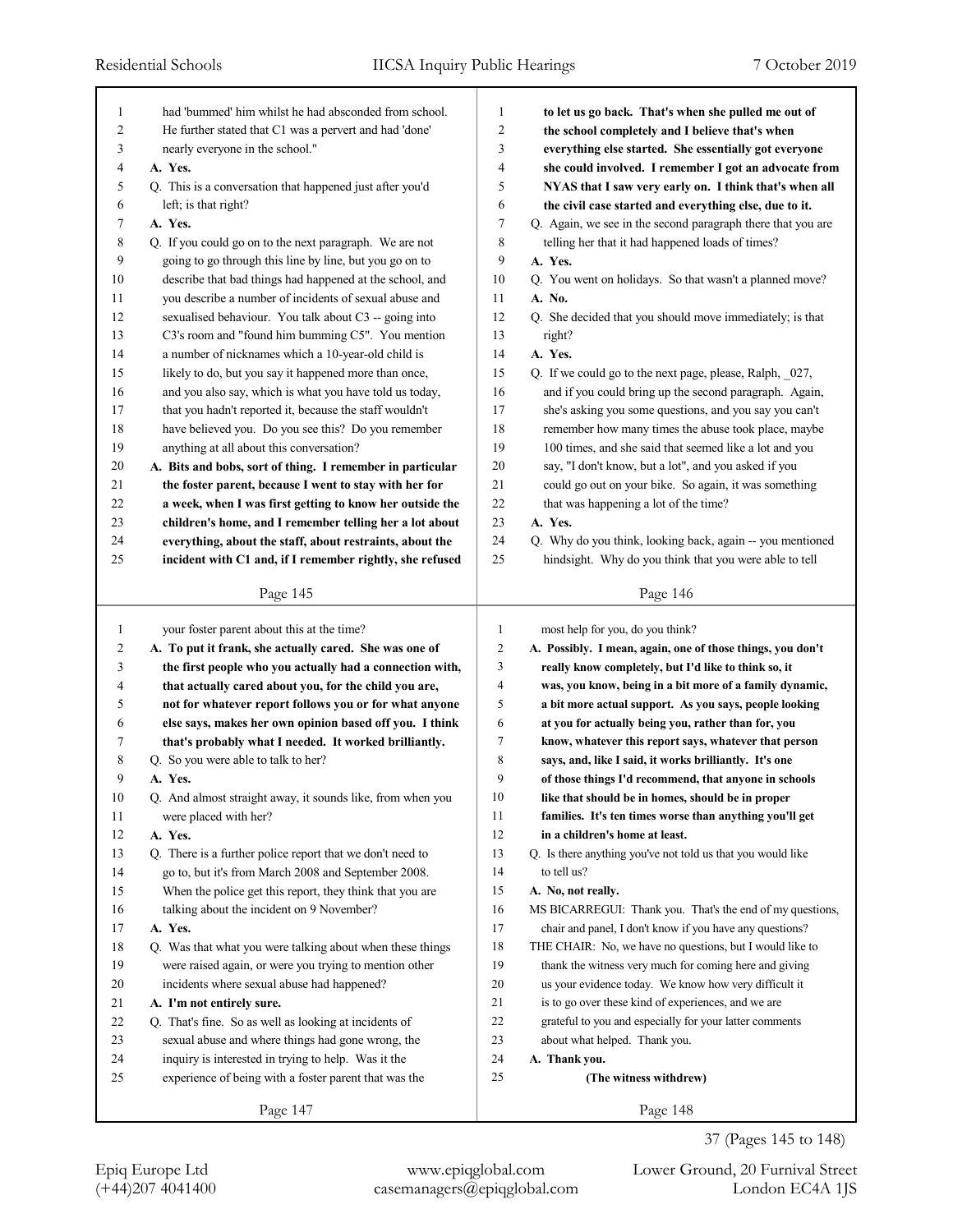| 1              | MS BICARREGUI: Chair and panel, it's very early, but                                                         | 1              | hopefully come up on the screen. As you know, you may                                           |
|----------------|--------------------------------------------------------------------------------------------------------------|----------------|-------------------------------------------------------------------------------------------------|
| $\mathfrak{2}$ | I think because we need to open the room up, we will                                                         | $\overline{2}$ | well need to bear with us for a couple of moments.                                              |
| 3              | take an early break, if that's                                                                               | 3              | Lastly, as your statement is 237 pages long, we will                                            |
| $\overline{4}$ | THE CHAIR: Yes, we will do that.                                                                             | 4              | be publishing it in due course, so I won't be taking you                                        |
| 5              | MS BICARREGUI: Will we come back at 2.55 pm?                                                                 | 5              | through it line by line.                                                                        |
| 6              | THE CHAIR: That's sufficient time.                                                                           | 6              | Chair and panel, I think it is behind tab H/1, but                                              |
| 7              | $(2.37 \text{ pm})$                                                                                          | 7              | I'm going to ask if Ms Scholefield might be able to give                                        |
| $\,$ 8 $\,$    | (A short break)                                                                                              | 8              | you some assistance with where Ms Dixon's witness                                               |
| 9              | $(2.55 \text{ pm})$                                                                                          | 9              | statement is to be found if you are having some                                                 |
| $10\,$         | MS SCOLDING: Chair and panel, we now hear evidence from                                                      | 10             | difficulties. Because I'm afraid I don't have the                                               |
| 11             | Ms Kate Dixon from the Department of Education.                                                              | 11             | relevant index to hand.                                                                         |
| 12             | MS KATE DIXON (affirmed)                                                                                     | 12             | F1 and F2, chair and panel. Sorry, I apologise.                                                 |
| 13             | Examination by MS SCOLDING                                                                                   | 13             | I'm only actually going to be asking you about your                                             |
| 14             | MS SCOLDING: Good afternoon, Ms Dixon. Thank you very much                                                   | 14             | first witness statement, which is DFE002073. Ms Dixon,                                          |
| 15             | for coming. Just a few introductory remarks. Firstly,                                                        | 15             | now that the chair and panel have sight of that, could                                          |
| 16             | this isn't a test of memory. As your witness statement                                                       | 16             | I ask you -- well, could I ask you to turn to the back                                          |
| 17             | is some 237 pages long, one would very much hope it                                                          | 17             | page of it, which is page 231.                                                                  |
| 18             | wasn't. Please feel free to refer to any statement or                                                        | 18             | A. I don't think it is in here. I've got a little insert                                        |
| 19             | any other notes you've prepared.                                                                             | 19             | that says it might be in another folder. But I have my                                          |
| 20             | Secondly, we can stop at any time and for any                                                                | 20             | witness statement.                                                                              |
| 21             | reason. Please just indicate to me that that is the                                                          | 21             | Q. You have your witness statement?                                                             |
| 22             | case. Next, there is a paper bundle in front of you                                                          | 22             | A. And I can confirm that I have signed it at the back.                                         |
| 23             | with your witness statement and also some other                                                              | 23             | Q. I'm just checking to make sure the chair and panel have                                      |
| 24             | documents, and there is also a screen next to you. Any                                                       | 24             | got it. F/2: it is the one, chair and panel, just for                                           |
| 25             | document I'm going to ask you to comment on should                                                           | 25             | your reference, that's got DFE002073 on the bottom.                                             |
|                |                                                                                                              |                |                                                                                                 |
|                | Page 149                                                                                                     |                | Page 150                                                                                        |
|                |                                                                                                              |                |                                                                                                 |
|                |                                                                                                              |                |                                                                                                 |
| 1              | Is this witness -- so you have seen your witness                                                             | 1              | correction should be?                                                                           |
| 2              | statement?                                                                                                   | $\overline{c}$ | A. Sure, certainly. The witness statement says:                                                 |
| 3<br>4         | A. Yes.                                                                                                      | 3<br>4         | "Current policy is to inspect independent schools                                               |
|                | Q. You have signed it; is that right?                                                                        | 5              | once every three years and once in every six years for                                          |
| 5<br>6         | A. That's correct, yes.                                                                                      | 6              | good schools that meet certain criteria."<br>That was the position until 2015, but, since then, |
| 7              | Q. Is it true, to the best of your knowledge and belief?<br>A. Yes, it is.                                   | 7              |                                                                                                 |
| 8              |                                                                                                              | 8              | all independent schools have been inspected every three<br>years.                               |
| 9              | Q. Thank you very much. Now, there is a lot of material                                                      | 9              | Q. Thank you very much. Can I identify, Ms Dixon, you're                                        |
|                | which we can cover with you. What I am going to try and                                                      | 10             | the current director of school quality and safeguarding.                                        |
| $10\,$<br>11   | do is cover specific issues that deal with special<br>schools and deal with music schools or which have been | 11             | Since when have you had that role?                                                              |
| 12             | raised in the context of these two weeks, and then                                                           | 12             | A. I have had that role for two and a bit years, since July                                     |
| 13             | obviously yourself or other individuals from the                                                             | 13             | two years ago.                                                                                  |
| 14             | Department for Education will be asked to return in                                                          | 14             | Q. What is your remit and responsibility in respect of                                          |
| 15             | phase 2 to deal with some more general issues or issues                                                      | 15             | safeguarding within school settings?                                                            |
| 16             | which will be raised there.                                                                                  | 16             | A. For the things that I've heard come up in this inquiry                                       |
| 17             | Can we turn first to some issues which have been                                                             | 17             | so far, I have responsibility for Keeping Children Safe                                         |
| $18\,$         | raised in respect of music schools.                                                                          | 18             | in Education, for that guidance, I have responsibility                                          |
| 19             | A. Sorry, I have one correction on my witness statement.                                                     | 19             | for the regulation and standards setting for independent                                        |
| 20             | Q. Yes, you do. You have paragraph 190 of your witness                                                       | 20             | schools, including the independent schools standards and                                        |
| 21             | statement, and I have it written boldly there and have                                                       | 21             | the national minimum standards, and I have policy                                               |
| $22\,$         | manifestly failed to say --                                                                                  | 22             | responsibility for inspection, accountability and the                                           |
| 23             | A. As did I.                                                                                                 | $23\,$         | inspectorates, as far as the policy goes.                                                       |
| 24             | Q. -- you have a correction to paragraph 190 of your                                                         | 24             | There are a few other things contained in my                                                    |
| 25             | witness statement. Please could you tell us what that                                                        | 25             | statement, because I brought that together from across                                          |
|                | Page 151                                                                                                     |                | Page 152                                                                                        |

38 (Pages 149 to 152)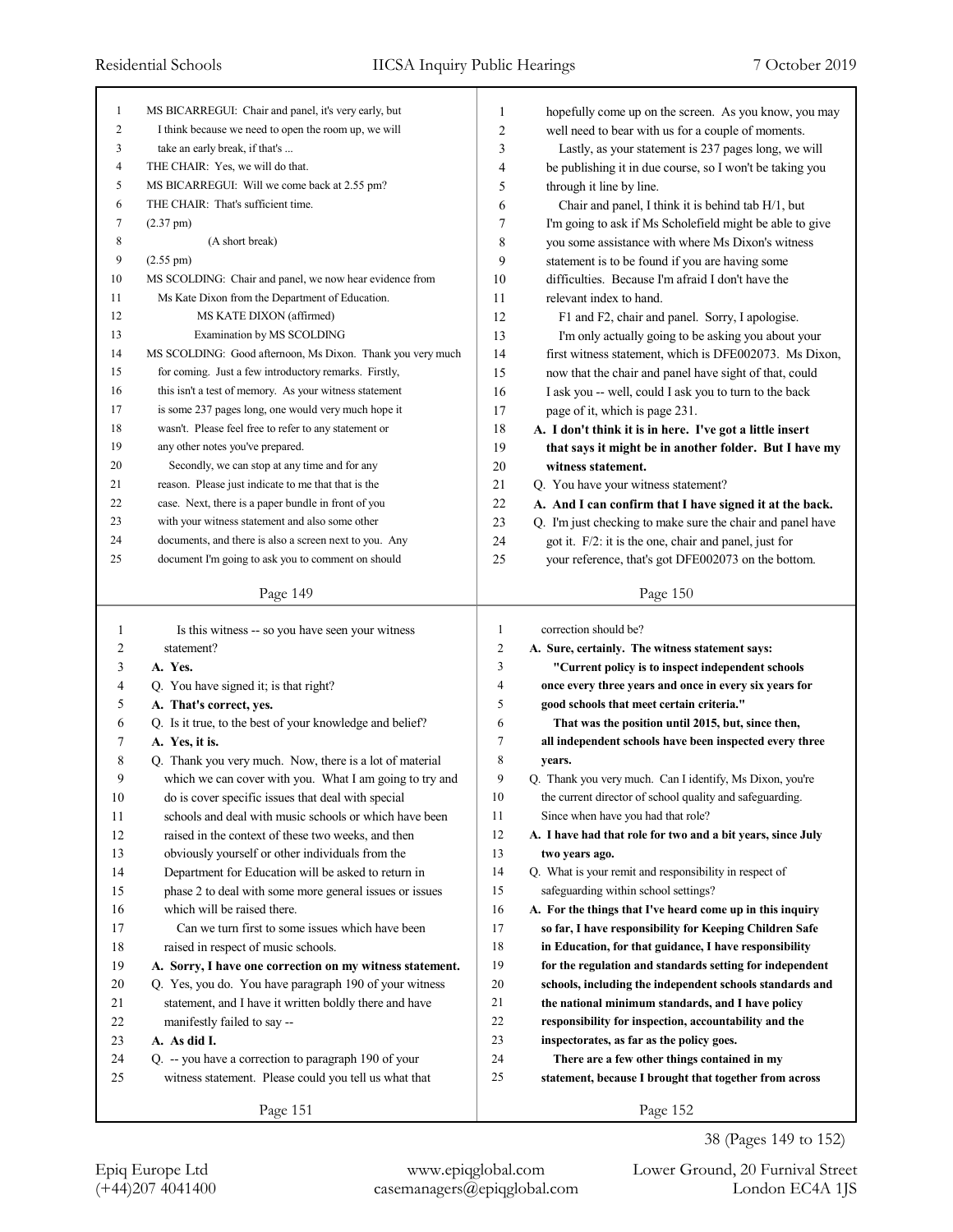| 1      | the Department for Education.                               | 1                | Q. Do you think it's appropriate for that sum of money to   |
|--------|-------------------------------------------------------------|------------------|-------------------------------------------------------------|
| 2      | Q. At paragraph 2 of your witness statement, you identify   | $\overline{c}$   | be spent without there being any oversight or               |
| 3      | that the witness statement is corporate in nature, in       | 3                | supervision of the schools in question to make sure that    |
| 4      | that you gather information from a number of your           | 4                | they're meeting basic standards?                            |
| 5      | colleagues and from departmental papers and records?        | 5                | A. So the music and dance schools are overseen according to |
| 6      | A. Yes, but I'm happy to have a go.                         | 6                | the type of school that they are, so for the music and      |
| 7      | Q. So if we can turn now to the first topic, which is the   | $\boldsymbol{7}$ | dance schools that this inquiry has covered, they're        |
| 8      | Music and Dance scheme, you identify at paragraphs 517      | 8                | independent schools, so they're subject to the              |
| 9      | to 521 -- I'm just going to get that up on the screen.      | 9                | independent schools standards, and where they're            |
| 10     | I think that's probably the best way forward.               | 10               | residential boarding, they're subject to the national       |
| 11     | DFE002073 120-121. You set out some basic information       | 11               | minimum standards as well.                                  |
| 12     | about the Music and Dance scheme. So the Department for     | 12               | Q. But obviously, in comparison to most independent         |
| 13     | Education -- if you could get up 517 to 521, please,        | 13               | schools, where parents pay, that's largely the case.        |
| 14     | Ralph.                                                      | 14               | I mean, in residential special schools the situation is     |
| 15     | This scheme, you administer the scheme, but you             | 15               | somewhat different because largely the state pays, but      |
| 16     | administer it inasmuch as you give the money out; is        | 16               | if we focus now, in effect, parents aren't paying, or       |
| 17     | that right?                                                 | 17               | largely aren't paying, you; the state, are paying. Do       |
| 18     | A. That's correct, yes.                                     | 18               | you not think that there should be some consideration of    |
| 19     | Q. So that's about -- as you identify at paragraph 518, the | 19               | whether or not further obligations should therefore be      |
| 20     | budget is around £30 million a year; is that right?         | 20               | put on those schools or different sorts of obligations,     |
| 21     | A. Yes.                                                     | 21               | given that it is public money which is particularly         |
| 22     | Q. So that money goes directly, as I understand it, from    | 22               | being spent on this scheme?                                 |
| 23     | the coffers of the Department for Education to the          | 23               | A. I think that the basis of the independent school         |
| 24     | individual schools?                                         | 24               | standards and the system that sits behind it is to          |
| 25     | A. Yes.                                                     | 25               | ensure that children are safe and that all the other        |
|        |                                                             |                  |                                                             |
|        | Page 153                                                    |                  | Page 154                                                    |
|        |                                                             |                  |                                                             |
|        |                                                             |                  |                                                             |
| 1      | things that you consider about quality and finance,         | 1                | undertaking some kind of research into the particular       |
| 2      | et cetera, are thought about and meet a level.              | $\overline{c}$   | dynamics of vocational education? Because we have           |
| 3      | Q. You've heard in particular the witness evidence from A1  | 3                | heard, from both Dr Pace and all the school heads who       |
| 4      | and A2 that we heard last week and, in fact, the            | 4                | identified the issues that you have set out, that the       |
| 5      | evidence we heard throughout the week about vocational      | 5                | power dynamic is somewhat different; there is a career      |
| 6      | music schools, and I think the same would probably apply    | 6                | dynamic that goes with the power dynamic. The               |
| 7      | to vocational schools across the piece. They identify       | 7                | relationship has been described as reverent or Svengali,    |
| 8      | some specific difficulties and problems with this sort      | 8                | overpowering, and the children, themselves, put             |
| 9      | of vocational teaching, particular pressures that           | 9                | themselves under a lot of pressure, and that's also         |
| $10\,$ | children have. Have you ever thought about, or has the      | $10\,$           | combined with the fact a lot of the instrumental            |
| 11     | department ever thought about, some code of conduct for     | 11               | teachers are peripatetic, so they're not teachers, they     |
| 12     | musicians or peripatetic teachers, given the issues that    | 12               | don't have a PGCE or they don't work in school on           |
| 13     | have been raised throughout last week?                      | 13               | a full-time basis. Is that something where the              |
| 14     | A. As I understand, the department has thought about        | 14               | department has ever thought about carrying out some         |
| 15     | whether there should be something separate, but decided     | 15               | research about improving standards on that basis?           |
| 16     | not. I think, for example, at Chetham's, the one-to-one     | 16               | A. I don't know. This is not my particular area of          |
| 17     | tuition obviously was recognised as having greater          | 17               | expertise. But obviously we will listen to both the         |
| 18     | opportunities for abuse in that close teaching              | 18               | evidence given to, and the recommendations of,              |
| 19     | relationship, and inappropriate behaviour, so there was     | 19               | the inquiry. So I'm very happy to take that back.           |
| 20     | a decision that teaching shouldn't happen in individual     | 20               | Q. I understand that, in fact, some of the musicians'       |
| 21     | tutor's homes. So there have been some sort of              | 21               | unions have identified that there are currently             |
| 22     | differences put in place. But not at the standards          | 22               | voluntary codes of practice for those sorts of teachers.    |
| 23     | level that I have described in the independent school       | 23               | Again, do you think that those codes should become          |
| 24     | standards.                                                  | 24               | compulsory for those who want to teach in an                |
| 25     | Q. Do you think that the department should think about      | 25               | environment, whether a specialist music school or           |
|        | Page 155                                                    |                  | Page 156                                                    |

39 (Pages 153 to 156)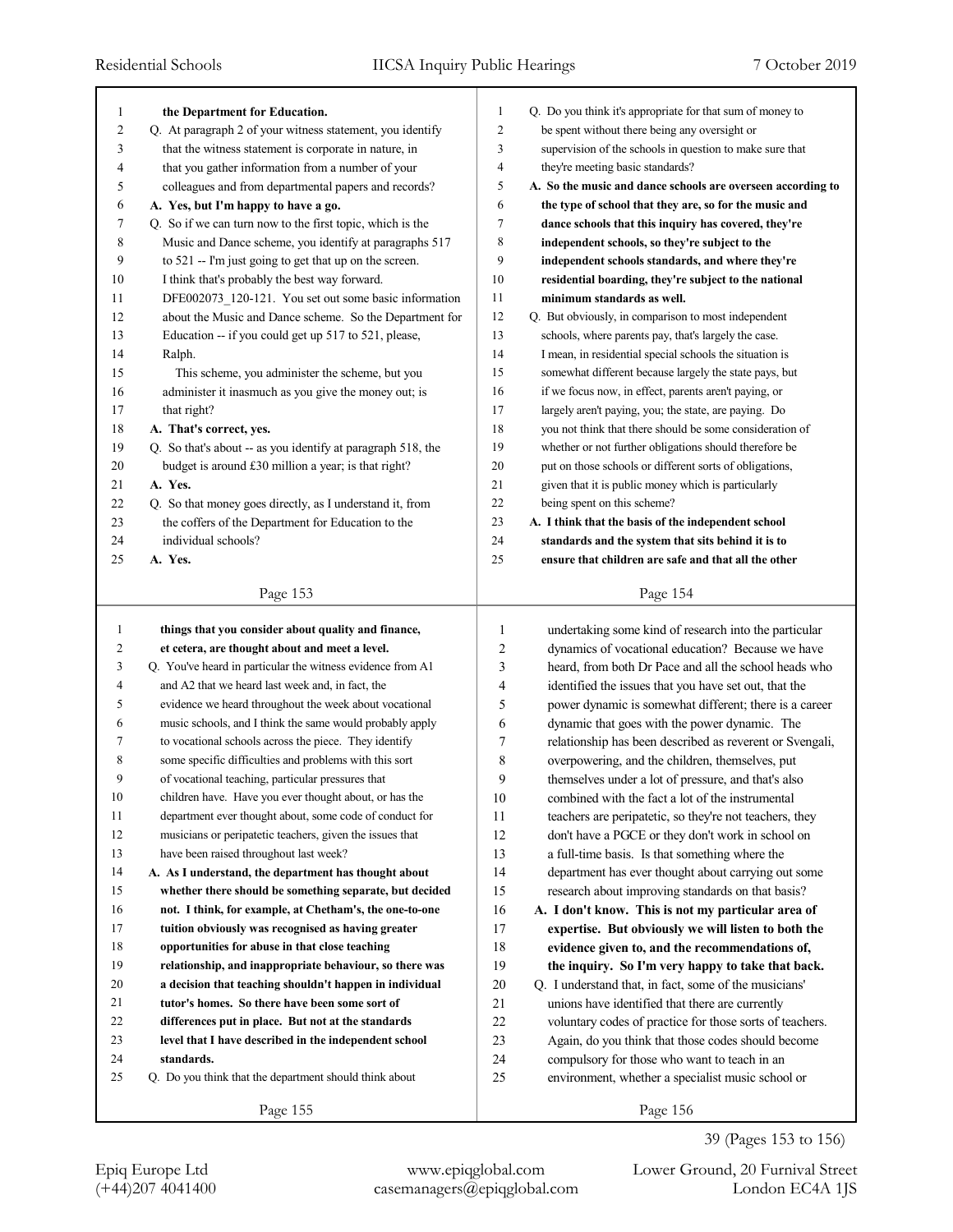| 1            | a school in general, and would that be something that                             | 1              | there couldn't be a withdrawal of a place in those                                                              |
|--------------|-----------------------------------------------------------------------------------|----------------|-----------------------------------------------------------------------------------------------------------------|
| 2            | the Department for Education would look to enshrine or                            | $\overline{c}$ | circumstances?                                                                                                  |
| 3            | support?                                                                          | 3              | A. Again, I don't know, in the Department of Education, but                                                     |
| 4            | A. Again, I don't know the policy position on that, so it                         | $\overline{4}$ | I can see the point that you're making.                                                                         |
| 5            | wouldn't be wise for me to say, but I'm very happy to                             | 5              | Q. Can I turn, now, to the nature of international                                                              |
| 6            | take that back.                                                                   | 6              | students. Now, we're using music schools as a proxy,                                                            |
| 7            | Q. There is just one further issue I wanted to raise with                         | $\tau$         | but this is something which is a particular feature                                                             |
| 8            | you, which is, as you identify in paragraph 528 of your                           | 8              | across most independent boarding establishments, as we                                                          |
| 9            | witness statement, if the school considers that                                   | 9              | understand it, where there are roughly -- we think on                                                           |
| 10           | a child's -- now, funding under the scheme can be                                 | 10             | the whole it is roughly about a third of all boarding                                                           |
| 11           | withdrawn if there has been misinformation given about                            | 11             | places are now taken by students whose parents live                                                             |
| 12           | a parent's financial status. However, the school can                              | 12             | outside the UK and who would be considered to be from                                                           |
| 13           | withdraw somebody from the scheme if they consider that                           | 13             | abroad.                                                                                                         |
| 14           | they're not really up to the mark, either in terms of                             | 14             | Now, we have had evidence from a number of agencies                                                             |
| 15           | their performance or their attendance. So, in a way,                              | 15             | about the difficulties there are with educational                                                               |
| 16           | remaining on the scheme requires you to keep in the good                          | 16             | guardians or, rather, the lack of registration and                                                              |
| 17           | graces of the school.                                                             | 17             | regulation. Does the Department for Education intend to                                                         |
| 18           | Now, I'm just thinking about a situation in                                       | 18             | do anything about the absence of regulation in this                                                             |
| 19           | Chetham's. I'm thinking about Chetham's in particular,                            | 19             | respect?                                                                                                        |
| 20           | but all the other music schools, whereby quite senior                             | 20             | A. So we have been listening to some of the discussions at                                                      |
| 21           | members of staff could use their influence to withdraw                            | 21             | the inquiry, and educational guardians' current policy                                                          |
| 22           | that place if people had spoken up at the time. Has                               | 22             | position is that they are only included in the national                                                         |
| 23           | there been any consideration or would there be any                                | 23             | minimum standards when the school provides them, but we                                                         |
| 24           | consideration given to a way in which that kind of power                          | 24             | are going to include a question in our consultation                                                             |
| 25           | imbalance couldn't be used for nefarious purposes, that                           | 25             | against the new national minimum standards to ask if                                                            |
|              | Page 157                                                                          |                | Page 158                                                                                                        |
|              |                                                                                   |                |                                                                                                                 |
|              |                                                                                   |                |                                                                                                                 |
| $\mathbf{1}$ | there should be more, that it should be -- the school                             | 1              | kind of national registration scheme for agencies, a bit                                                        |
| 2            | should be looking at where they are provided elsewhere,                           | $\overline{c}$ | like you would do with foster care agencies or other                                                            |
| 3            | not by the school, by parents or others, and whether                              | 3              | kinds of nurseries, that sort of thing?                                                                         |
| 4            | there should be more done, more criteria.                                         | $\overline{4}$ | A. We will ask some fairly open questions in our                                                                |
| 5            | Q. Do you not think that there should be some form of                             | 5              | consultation about whether there should be more and how                                                         |
| 6            | licensing scheme? I mean, on the basis that they're                               | 6              | they should work.                                                                                               |
| 7            | looking after -- it doesn't matter whether the children                           | $\tau$         | Q. Do you have any idea, or has the department done any                                                         |
| 8            | are from here or from anywhere around the world. You                              | 8              | work about the takeup or whether or not guardians in                                                            |
| 9            | know, we are taking advantage of their money, so to                               | 9              | fact do register with local authorities by way of                                                               |
| 10           | speak, and we are selling our cultural capital, our soft                          | 10             | private foster care? Do you maintain any records or                                                             |
| 11           | power and our educational services, yet, at the moment,                           | 11             | have any data, anecdotal or otherwise about that?                                                               |
| 12           | they could fall into the hands of very unscrupulous                               | 12             |                                                                                                                 |
|              |                                                                                   | 13             | A. I don't know of that. I only know that after -- I think<br>it is 28 days, it becomes a private fostering     |
| 13<br>14     | people, as we have heard. Do you not think the                                    | 14             | arrangement.                                                                                                    |
| 15           | department's safeguarding responsibility should extent                            | 15             | Q. Do you have any form of dialogue with the Home Office?                                                       |
| 16           | to some kind of registration or standardisation scheme<br>in those circumstances? | 16             |                                                                                                                 |
|              |                                                                                   |                | Because I know, in order to have a sponsor licence -- so                                                        |
| 17           | A. We will consult in the consultation that will come                             | 17             | the way, as I understand -- my very imperfect                                                                   |
| 18<br>19     | shortly.                                                                          | 18<br>19       | understanding of how the immigration system works is<br>that a school is, in effect, a sponsor of someone. They |
|              | Q. Do you think that that responsibility should therefore                         | 20             | therefore have an opportunity to give out what are known                                                        |
| 20           | fall on individual schools or do you think that that                              |                |                                                                                                                 |
| 21           | responsibility ultimately should lie with the department                          | 21             | as CASs, which are things which enable people to come                                                           |
| 22           | to run a national scheme? Because there are two ways of                           | 22             | into the country. As part of that, however, the                                                                 |
| 23           | running it. You could either say the school has got to                            | 23             | Home Office requires that there's some form of                                                                  |
| 24           | do the checks, but of course the school might not be in                           | 24             | guardianship arrangement in place, if friends and close                                                         |
| 25           | a particularly good position. Or you could set up some                            | 25             | family aren't living there.                                                                                     |

Epiq Europe Ltd www.epiqglobal.com Lower Ground, 20 Furnival Street

40 (Pages 157 to 160)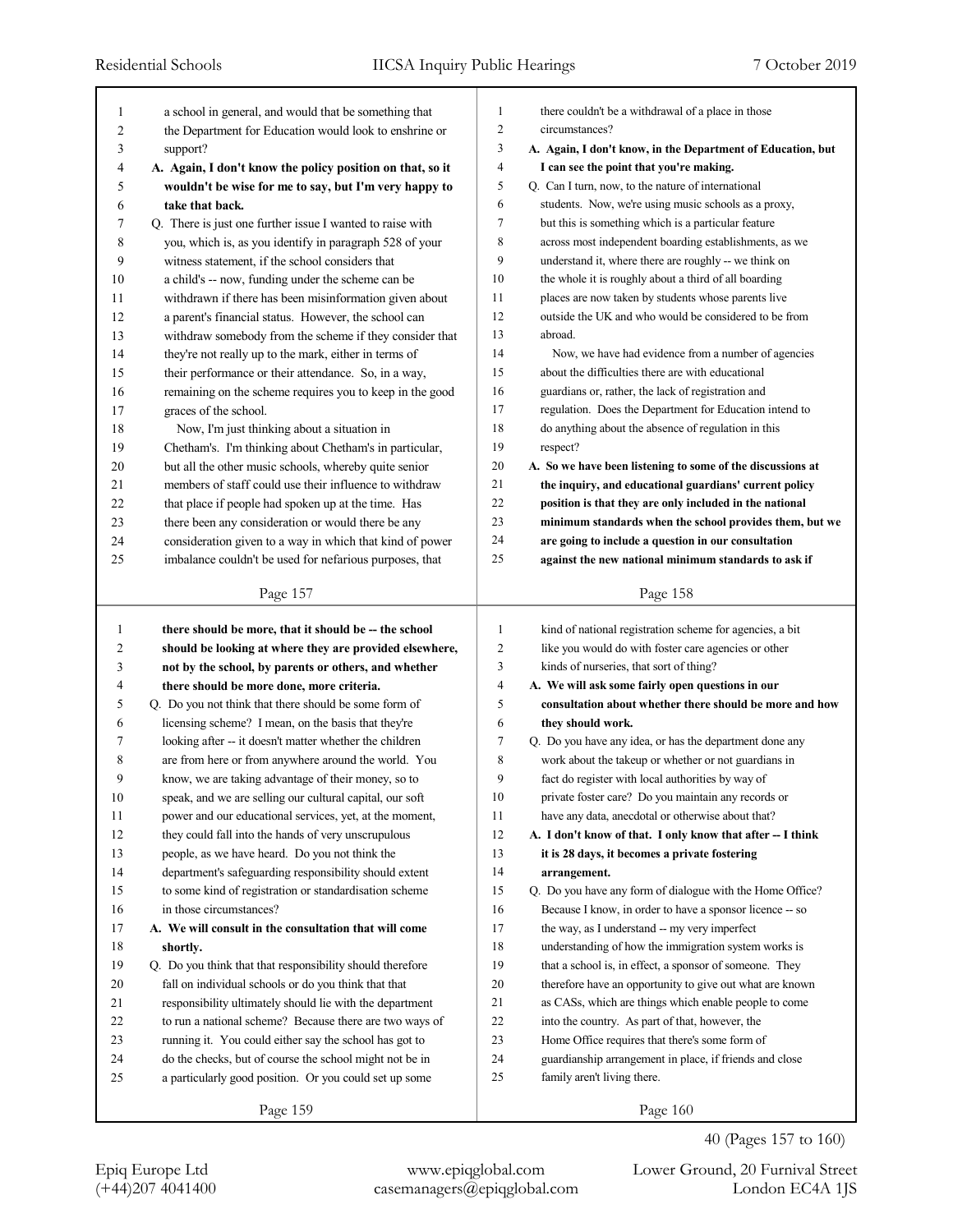| 1              | Has the DfE ever had, or is it proposing to have,               | 1              | standard. However, there seems to be a lack of sort of      |
|----------------|-----------------------------------------------------------------|----------------|-------------------------------------------------------------|
| $\overline{c}$ | any kind of dialogue with the Home Office to make sure          | $\overline{c}$ | standardised guidelines. All the standard says is,          |
| 3              | that there's some joined-up thinking about the                  | 3              | there shall be one. There is not kind of who they are,      |
| 4              | requirements and the registration needs?                        | 4              | what they do, how often they visit. I think all the         |
| 5              | A. Because international students come on immigration visas     | 5              | schools we spoke to last week have kind of said, "Well,     |
| 6              | to come to independent schools, it is a crossover in our        | 6              | they're a good idea in the abstract, but, you know, we      |
| 7              | policy responsibilities between the DfE and the                 | 7              | have seen never them, they hardly ever come, children       |
| 8              | Home Office. So if we were proposing to change things           | 8              | don't use them". Can I ask, why was that standard put       |
| 9              | that implicated the Home Office, then, absolutely, we           | 9              | in place and is there any proposal to amend that            |
| 10             | would be discussing that with them.                             | 10             | standard to make it more practical for schools and          |
| 11             | Q. I suppose I just want to double-check, have you ever had     | 11             | children to access?                                         |
| 12             | such discussions to date, as far as you're aware?               | 12             | A. Yes. I have also heard the discussions, and there's      |
| 13             | A. I haven't personally, no, and I don't know.                  | 13             | some useful things that have come out of them, I think.     |
| 14             | Q. Do you know if anyone else in the department has?            | 14             | So the standard requires that there is a service            |
| 15             | A. I don't know that, no.                                       | 15             | available, but you're right, it's not -- there's not        |
| 16             | Q. Can we move now to Independent Listeners.                    | 16             | much in the way of criteria about what that might           |
| 17             | A. Sure.                                                        | 17             | involve, how often, how frequent, people might come into    |
| 18             | Q. It seems to me there are two strands of this. There's        | 18             | the school. Certainly the debate I've heard is about -      |
| 19             | what I would call the music school strand of this and           | 19             | in these hearings, has been about how you balance the       |
| 20             | then the special school strand of it.                           | 20             | independence with knowing who that person is and feeling    |
| 21             | A. Sure.                                                        | 21             | trusted, like we particularly heard from the last           |
| 22             | Q. We have seen national minimum standard 2 as it currently     | 22             | witness, how you develop a relationship to be prepared      |
| 23             | exists. It requires an Independent Listener, in the             | 23             | to talk about some difficult things.                        |
| 24             | case of mainstream boarding, and an independent person,         | 24             | Again, we are going to consult on the national              |
| 25             | at paragraph 2.2, of the particular national minimum            | 25             | minimum standards, and we will include some questions       |
|                |                                                                 |                |                                                             |
|                | Page 161                                                        |                | Page 162                                                    |
| $\mathbf{1}$   |                                                                 |                |                                                             |
|                |                                                                 |                |                                                             |
|                | about beefing up the criteria in that consultation.             | 1              | there's been a lot of discussion about communications       |
| 2              | Q. Because I'm also thinking, the Children's Commissioner       | 2              | and advocacy in these hearings, and that's definitely       |
| 3              | runs the Help at Hand service, so I understand it's been        | 3              | something that we will take back and reflect.               |
| 4              | quite successful for looked-after children generally,           | 4              | I think I was trying to get my head around the              |
| 5              | but they say, "We haven't really had much takeup from           | 5              | difference between a listener and an advocate and them      |
| 6              | residential schools". Now, I'm not aware, is that not           | 6              | doing very different things, so trying to come up with      |
| 7              | something you could look to work with with the                  | 7              | a criteria around how those are different and what sorts    |
| 8              | Children's Commissioner, to try to develop a service for        | 8              | of skills you need in each, and also that if you are        |
| 9              | children who are living away from home, and by this             | 9              | going to advocate for somebody, you probably need to        |
| $10\,$         | I mean neuro-typical children rather than children with         | 10             | know them more. Therefore, the listening -- what            |
| 11             | special educational needs?                                      | 11             | I understand is the listening service probably doesn't      |
| 12             | A. Yes. Again, I hadn't seen the Children's                     | 12             | do the job for that.                                        |
| 13             | <b>Commissioner Report when Dame Christine was talking, but</b> | 13             | Q. It would seem to me that -- I mean, you could have just  |
| 14             | we will go and look at the recommendations in that              | 14             | advocacy for everyone.                                      |
| 15             | because it looks like some useful stuff we could draw on        | 15             | A. Yes.                                                     |
| 16             | there.                                                          | 16             | Q. But if you are going to have a listening service, that's |
| 17             | Q. As far as those with special educational needs, it seems     | 17             | more of a telephone call from someone who people know       |
| 18             | to me there are two issues that are raised. Firstly, it         | 18             | well enough to know they could go and talk to. Whereas      |
| 19             | seems that a listener is not necessarily enough; that           | 19             | an advocacy service is really about having somebody         |
| 20             | the current standard which says there should be an              | 20             | there who knows the person intimately?                      |
| 21             | independent person, that there needs to be more of an           | 21             | A. Indeed.                                                  |
| 22             | advocacy service. Is that something that the Department         | 22             | Q. Particularly, Ms Dixon, as we identified, Dame Christine |
| 23             | for Education have ever thought about?                          | 23             | identified, those four groups of people which is largely    |
| 24             | A. So we have thought about advocacy in terms of                | 24             | who we are talking about, who have very complex             |
| 25             | looked-after children by the state. I think, again,             | 25             | communication needs?                                        |
|                | Page 163                                                        |                | Page 164                                                    |

41 (Pages 161 to 164)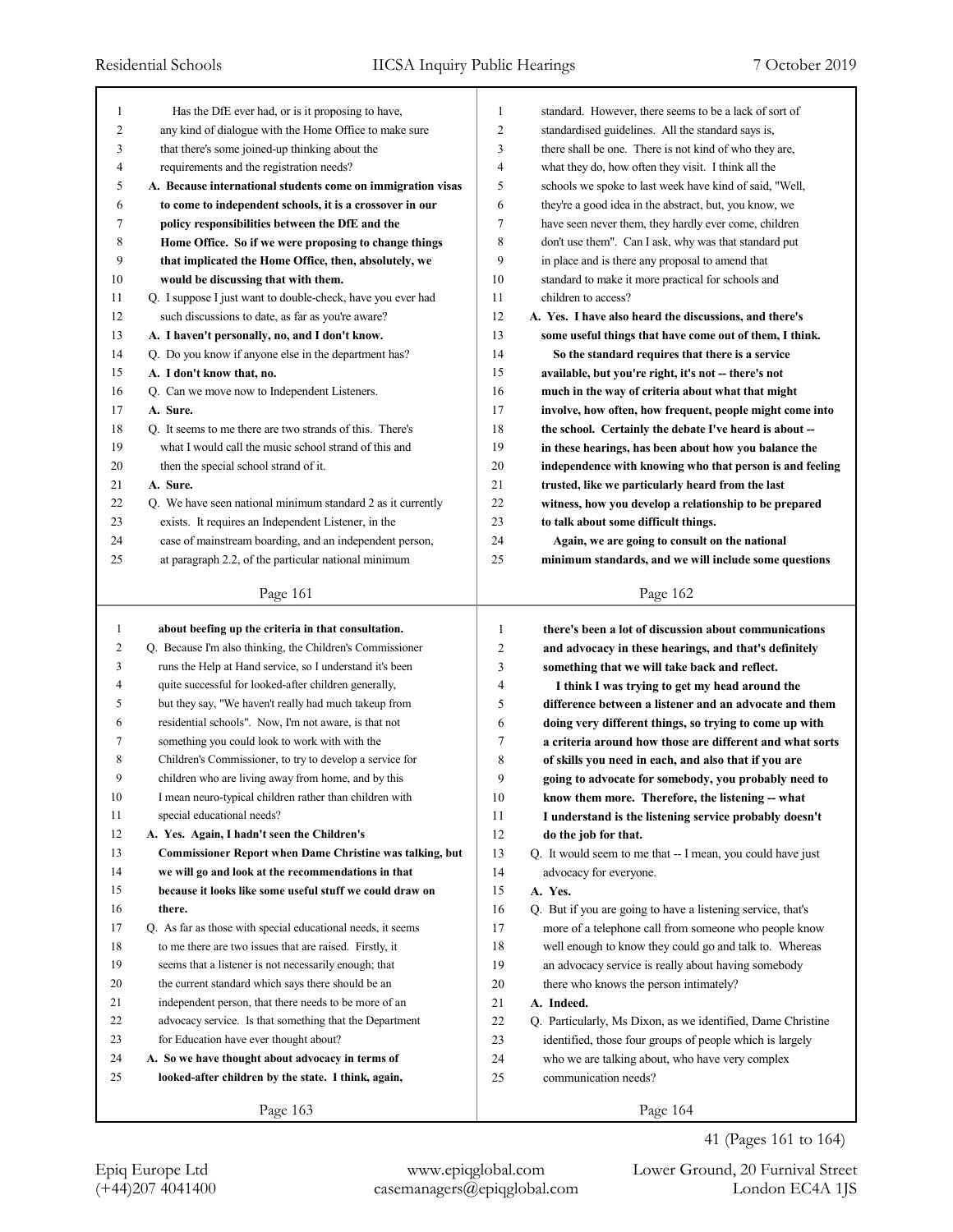| 1            | A. And we have heard from other witnesses about how,       | $\mathbf{1}$   | I understand it, whereby there are people called           |
|--------------|------------------------------------------------------------|----------------|------------------------------------------------------------|
| 2            | actually, the belief is children are communicating all     | $\overline{2}$ | Regulation 44 Visitors where there are monthly visits.     |
| 3            | the time. It is about people understanding them well       | 3              | Would it not be possible for the Department for            |
| 4            | enough to understand what they are trying to communicate   | 4              | Education simply to expand that scheme, provided there     |
| 5            | and how they are trying to communicate, and you couldn't   | 5              | is appropriate training and enforcement in place, so       |
| 6            | get that from the end of a telephone, I think.             | 6              | that those individuals could perform either both roles     |
| 7            | Q. I think most of them might not be able to use the       | 7              | or an extended role? So you already have a system up       |
| 8            | telephone in any sort of effective manner.                 | 8              | and running.                                               |
| 9            | A. Indeed.                                                 | 9              | A. Yes, we should certainly look at that. Again, another   |
| 10           | Q. But as well, as far as the sort of advocacy side of it  | $10\,$         | theme that's coming out is -- you will probably ask me     |
| 11           | is concerned, isn't it also important to have somebody     | 11             | some questions about this later -- how close are the       |
| 12           | independent looking in? Dame Christine talked about the    | 12             | very special schools at the, you know, 52, 295 days'       |
| 13           | relative isolation of a number of these students, that     | 13             | residence a year, how close are they to children's homes   |
| 14           | unlike what I would call neuro-typical boarding pupils,    | 14             | and why have we drawn the line there? Is it the right      |
| 15           | they might not get very many visits from parents, they     | 15             | place?                                                     |
| 16           | might not get any visits, we have heard, from local        | 16             | Q. The other issue that often gets raised -- Ralph, would  |
| 17           | authorities. Do you think that not having somebody who     | 17             | you mind getting up DFE001510 019. This is standard 20     |
| 18           | comes in regularly and can see what's going on on the      | 18             | of the Residential Special Schools Standards. So this      |
| 19           | ground would be useful?                                    | 19             | is monitoring by independent visitors. I'm not entirely    |
| 20           | A. Yes, I think Dame Christine spoke very powerfully about | 20             | clear about this because it says monitoring by             |
| 21           | particularly isolated communities in isolated locations    | 21             | independent visitors. But then, who is meant to visit      |
| 22           | and the need to balance that independence with somebody    | 22             | seems to me to be the governing body, trustees or          |
| 23           | who understood and knew the children.                      | 23             | a representative who is independent of the school. So,     |
| 24           | Q. Can I identify as well, I mean, there is a system that  | 24             | in fact, it seems to me to be an independent visitor if    |
| 25           | currently operates within children's homes, as             | 25             | nobody from one of the bodies above. Am I right or have    |
|              |                                                            |                |                                                            |
|              | Page 165                                                   |                | Page 166                                                   |
|              |                                                            |                |                                                            |
|              |                                                            |                |                                                            |
| $\mathbf{1}$ | I misread the context of that sentence? I thought it       | $\mathbf{1}$   | independent, as they should have been the authors of       |
| 2            | meant, in fact, somebody from the governing body, but      | $\overline{c}$ | the policies which they are then going to look at. Do      |
| 3            | only if somebody from the governing body isn't             | 3              | you think it would be worthwhile, either in tandem with    |
| 4            | available, because of the use of the word "or". Can you    | 4              | the Reg 44 visitors or instead of that, do you have        |
| 5            | help me at all with that?                                  | 5              | unannounced visits, rather than five people who are        |
| 6            | A. It is a good question. I think you can probably read it | 6              | completely independent of the school six times a year?     |
| 7            | either way. But if it is not clear, then that's            | 7              | So alongside inspection. Because you are looking at        |
| 8            | something we should look at in the consultation.           | 8              | slightly different things?                                 |
| 9            | Q. So what is meant to be happening? Are these meant to be | 9              | A. Yes, that was what was going through my head. There is  |
| 10           | people who are independent of the management of            | 10             | a question about what's picked up on inspection and        |
| 11           | the school? Because I wouldn't see governing bodies and    | 11             | whether that's enough. Again, that's another theme,        |
| 12           | trustees as independent of the management of the school?   | 12             | whether the inspection regime is right, that's coming      |
| 13           | A. I don't know what was meant when it was drafted.        | 13             | out. So I guess, looking at those two things in            |
| 14           | I guess there is an argument either way for a governing    | 14             | parallel and looking at the timeliness of both of those    |
| 15           | body being independent or not. They're not in the          | 15             | things, given that the inspections are --                  |
| 16           | executive management of the school, but in terms of some   | 16             | Q. I'm just thinking, a school is going to be inspected -- |
| 17           | of the themes that have been discussed in this inquiry,    | 17             | if it is a residential special school, it will be          |
| 18           | they are clearly -- if you are looking at the culture of   | 18             | inspected annually?                                        |
| 19           | the school, they are most likely to be seen and            | 19             | A. Yes, that's what was going through my head too.         |
| $20\,$       | following that culture, so in terms of independence.       | 20             | Q. But this is six times a year. So in terms of getting    |
| 21           | Q. I'm also thinking about the fact that the entirety of   | 21             | under what's actually going on at a school, visiting       |
| 22           | part 2 of Keeping Children Safe in Education says "The     | 22             | once a year for a couple of days isn't really going to     |
| 23           | governing body, the trustees, shall be responsible for     | 23             | tell you what's actually going on, but visiting six        |
| 24           | the ultimate scrutiny of safeguarding". So I'm             | 24             | times a year for a day at a time might give you more of    |
| 25           | thinking, from that perspective, they are not              | 25             | a sense of where something is going, I'm assuming?         |
|              | Page 167                                                   |                | Page 168                                                   |

42 (Pages 165 to 168)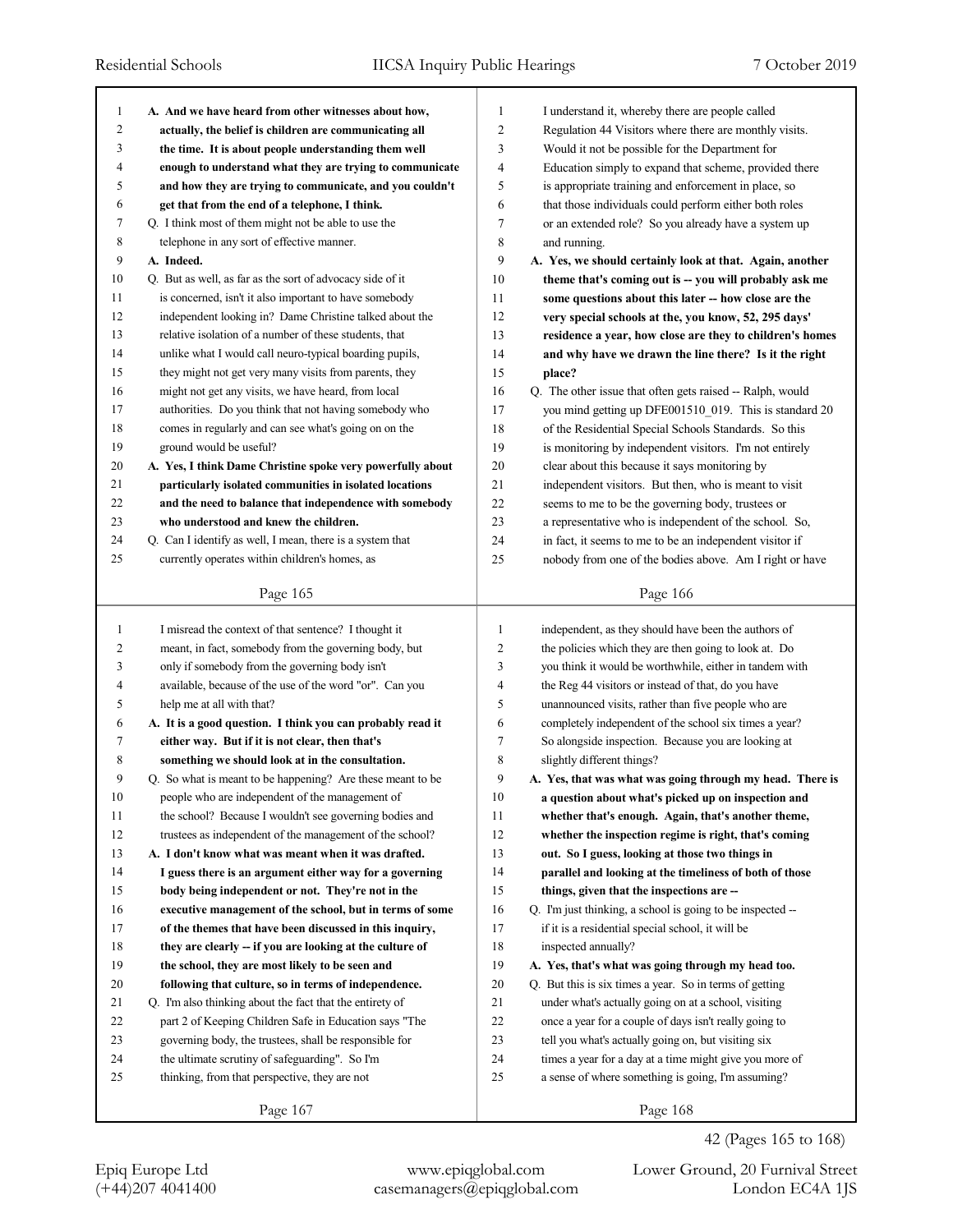| $\mathbf{1}$ | A. Yes, I think that's absolutely fair, and particularly  | $\mathbf{1}$   | minimum standards for them but quality standards for        |
|--------------|-----------------------------------------------------------|----------------|-------------------------------------------------------------|
| 2            | depending on what the inspection is looking for. So if    | $\overline{2}$ | children who are looked after in children's homes?          |
| 3            | it is an emergency inspection, it will have in fact got   | 3              | A. So I guess looking -- I don't know the history. At some  |
| 4            | a key line of enquiry, it might be looking at that, but   | $\overline{4}$ | point, a line was drawn, as I said. I think, looking        |
| 5            | this -- your proposal would be much more specific and     | 5              | forward, about the comments that people have made about     |
| 6            | much more regular.                                        | 6              | whether we should move to something that is more akin to    |
| 7            | Q. I'm just thinking for residential special schools      | $\tau$         | the quality standards, I think it is probably worth         |
| 8            | because the complexity and vulnerability of the children  | 8              | explaining a short term versus a long-term option, those    |
| 9            | is so acute that you're looking at needing to keep them   | 9              | that are available to us. So the way that the               |
| 10           | what I would call "super safe" all the time, because      | 10             | legislation is set up for the national minimum standards    |
| 11           | they don't, as we have heard from A6 this afternoon,      | 11             | is that the -- the fact that there is national minimum      |
| 12           | have anyone they can necessarily talk to within the       | 12             | standards is set out in primary legislation, and then --    |
| 13           | institution.                                              | 13             | Q. Is that the Education Act 2002 or is that set out in one |
| 14           | Can we move on to national minimum standards.             | 14             | of the Care Acts?                                           |
| 15           | I think you listened to the evidence of Dame Christine?   | 15             | A. I would have thought it was the Education Act 2002.      |
| 16           | A. Yes.                                                   | 16             | I think that's when they came --                            |
| 17           | Q. This has also been recommended by the Children's       | 17             | Q. That's when they came in, yes.                           |
| 18           | Commissioner in 2014?                                     | 18             | A. Heads are being shook, so I think that's incorrect. We   |
| 19           | A. Yes.                                                   | 19             | can write to you on that, if you like.                      |
| 20           | Q. Ms Povey obviously and Mr Robinson were both firmly in | 20             | It is set out that they do exist in primary and then        |
| 21           | agreement. Given we are talking about 4,500 children,     | 21             | we write the national minimum standards. Again, I have      |
| 22           | most of whom are extremely vulnerable, have got very      | 22             | heard the debate about -- you know, the clue is in the      |
| 23           | challenging behaviour, limited communication,             | 23             | name and perhaps it is not a very good name, so             |
| 24           | significant social difficulties, why is it that they      | 24             | I presume the legislation specifies national minimum        |
| 25           | have any different -- why is it that you only have        | 25             | standards but that doesn't mean to say we couldn't then     |
|              |                                                           |                |                                                             |
|              | Page 169                                                  |                | Page 170                                                    |
|              |                                                           |                |                                                             |
|              |                                                           |                |                                                             |
| 1            | call the guidance something different and refer to them.  | 1              | things we have heard.                                       |
| 2            | The debate I have heard resonates very clearly and we     | 2              | Q. What I understood from your witness statement, which     |
| 3            | have already started working on our consultation          | 3              | I think you have just confirmed, is that you're             |
| 4            | document and in response to Dame Christine's short        | 4              | proposing to change the standards to make them a bit        |
| 5            | notice, we have been working on it and with her for       | 5              | more like quality standards, but you can't change the       |
| 6            | a little while. Actually, it may be that more things      | 6              | name without altering primary legislation, which, are       |
| 7            | come out of the discussion in this inquiry than we might  | 7              | you saying, given the current legislative timetable, it     |
| 8            | want to put in, and already things have come out of       | 8              | is highly unlikely that that would happen, at least in      |
| 9            | week 1 that we have wanted to change things in that.      | 9              | the next session of parliament?                             |
| 10           | The discussion has been about floor versus quality        | 10             | A. Yes, that's correct.                                     |
| 11           | and that is achievable, not in regulations but in the     | 11             | Q. Even though it would be quite a straightforward --       |
| 12           | national minimum standards. That's different from, for    | 12             | I suspect it wouldn't be something that would be the        |
| 13           | example, the independent school standards, which are      | 13             | subject of much opposition or debate?                       |
| 14           | the -- the provision for them is set out in primary but   | 14             | A. We are being told for primary legislation there is just  |
| 15           | the standards are actually done in regulations and the    | 15             | no time. So it is not to say that we couldn't aspire to     |
| 16           | same for the children's homes. The actual quality         | 16             | do that in the future and indeed if the inquiry             |
| 17           | standards are set out in legislation.                     | 17             | recommended that that's something we would take very        |
| 18           | What I'm trying to explain is, it is not quite            | 18             | seriously. But we feel we can change what I think           |
| 19           | exactly the same system, but I guess there are two        | 19             | people are asking us to do, in terms of the aspiration      |
| 20           | options available to us. One is that we change the        | 20             | and description of what is "good" and "great" rather        |
| 21           | primary legislation for the national minimum standards,   | 21             | than just what is enough.                                   |
| 22           | which could take a long time, but in terms of the effect  | $22\,$         | Q. But also what Dame Christine said is it is not just      |
| 23           | of them being quality and not just floor, that is         | 23             | about that, it is also about context and outcomes. So       |
| 24           | achievable within the consultation that we are proposing  | 24             | enabling Ofsted or inspectors, or whoever it is you have    |
| 25           | and, indeed, redrafting various bits in response to       | 25             | go in, to sit there and say, "Look, they might have the     |
|              | Page 171                                                  |                | Page 172                                                    |

(+44)207 4041400 casemanagers@epiqglobal.com London EC4A 1JS

Epiq Europe Ltd www.epiqglobal.com Lower Ground, 20 Furnival Street

43 (Pages 169 to 172)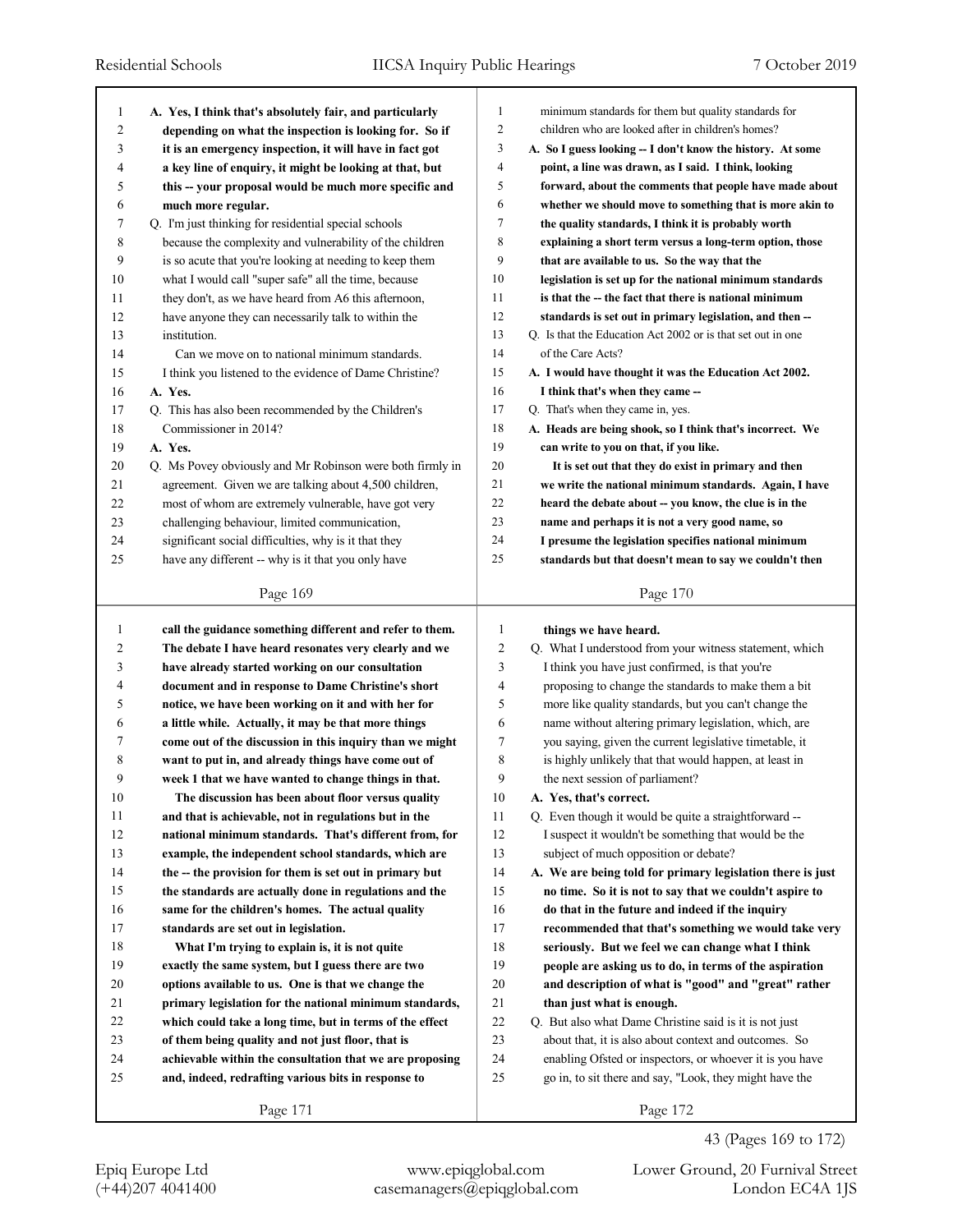| 1              | ceilings and the lights and all the staff, but this         | 1              | A. I think, yes, I guess by their very nature and name it |
|----------------|-------------------------------------------------------------|----------------|-----------------------------------------------------------|
| $\overline{c}$ | isn't a warm place for children, this isn't a good place    | $\overline{c}$ | was a bar that you needed to have met rather than         |
| 3              | for children. This isn't a place where children's           | 3              | something that you could aspire to.                       |
| 4              | outcomes are better". Is that something that you have       | $\overline{4}$ | Q. I suppose the other issue is, do you need them at all, |
| 5              | thought about?                                              | 5              | or could you just incorporate or ensure that all          |
| 6              | A. Yes, in the sort of history of the national minimum      | 6              | residential special schools became registered as          |
| 7              | standards. So our first version of them in 2002,            | 7              | children's homes?                                         |
| 8              | I think, was very descriptive, prescriptive processy.       | 8              | A. Well, I think coming back to the answer I gave         |
| 9              | Then --                                                     | 9              | previously, there was a line drawn because there's        |
| 10             | Q. Yes, there were sort of 65 pages of them?                | 10             | a very wide spectrum of special schools, and it was       |
| 11             | A. Indeed. They were significantly slimmed down. I think    | 11             | chosen to be drawn at that particular point.              |
| 12             | what we are hearing is, actually, neither of those were     | 12             | Q. So I think, is it 290 or $-$                           |
| 13             | quite right. Actually, there needs to be quite a lot        | 13             | A. 295 days, I think it is. But, you know, what we have   |
| 14             | more aspiration and the term "quality" is important and     | 14             | heard is, actually, where that top end of special         |
| 15             | it would enable the inspectorates -- although we have       | 15             | schools meets children's homes, actually, people are      |
| 16             | recently discussed this with the inspectorates and          | 16             | feeling like -- you know, questioning why there's a gap   |
| 17             | I think, actually, we both had a slightly different         | 17             | and whether there's more that can be either done to       |
| 18             | interpretation of how the current set could be used, but    | 18             | bring those two systems together or to replicate or       |
| 19             | actually being able to -- for the inspectorates to go in    | 19             | learn from, and I guess the question that we need to      |
| 20             | and be able to say, "Well, actually, these are the          | 20             | look at is, if you change that end, what are you doing    |
| 21             | outcomes and this is where you could be pushing towards,    | 21             | to the other end of special schools that are more like    |
| 22             | it is not just about this floor standard".                  | 22             | mainstream schools? You know, are you changing the        |
| 23             | Q. So at the moment the inspections have tended to focus    | 23             | criteria that they need to work towards? Is that          |
| 24             | a bit more on the floor standard rather than the pushing    | 24             | appropriate?                                              |
| 25             | children to have better outcomes?                           | 25             | Q. But is there a -- I mean, I might be wrong about this, |
|                |                                                             |                |                                                           |
|                | Page 173                                                    |                | Page 174                                                  |
|                |                                                             |                |                                                           |
|                |                                                             |                |                                                           |
| $\mathbf{1}$   | but I'm not sure there is a definition in the               | 1              | or 30,000 students of whom maybe 15,000 were at what      |
| $\overline{c}$ | legislation of what an independent special school is.       | $\overline{c}$ | used to be known as specific learning difficulties        |
| 3              | There is a definition of what a special school is.          | 3              | schools, so dyslexia schools, but you're now looking at   |
| 4              | I can't remember what it is in the Children and Families    | 4              | a massive shrinkage in this sector and the sector almost  |
| 5              | Act but I can tell you what it used to be in the            | 5              | exclusively taking, you know, bar maybe 400 children or   |
| 6              | Education Act 1996. But there is a definition of            | 6              | so, very much more complicated children, and the sorts    |
| 7              | a special school, but there is no definition of             | 7              | of children who would be looked after in lots of other    |
| 8              | independent special school. One of the issues we will       | 8              | settings.                                                 |
| 9              | come up against when we look at the issue of                | 9              | A. That's a very good question and a good reflection, and |
| $10\,$         | Stanbridge Earls is there was some confusion about          | $10\,$         | I guess fits with the policy and aims of trying to        |
| $11\,$         | whether or not they fell within the special school          | 11             | ensure that mainstream schools do as much as they         |
| $12\,$         | regime or not or whether or not they were just              | 12             | possibly can for special educational needs children.      |
| 13             | independent schools, so they were inspected by ISI and      | 13             | So, yes, it is a good question, and we review the         |
| 14             | inspected by Ofsted.                                        | 14             | standards that we have in response to events and in       |
| 15             | A. Okay.                                                    | 15             | response to contexts, so a fair challenge --              |
| 16             | Q. Is that something which is a particular problem or is    | 16             | Q. I might ask you, if I have time this afternoon, or, if |
| $17\,$         | that just something that we have hit upon which is          | $17$           | not, then on Friday morning, about the regulation         |
| 18             | idiosyncratic and not representative of the system as       | $18\,$         | between Ofsted, the ISI and yourself as the ultimate      |
| 19             | a whole?                                                    | 19             | regulator, but I will come back to that later.            |
| $20\,$         | A. I'm afraid I don't know.                                 | $20\,$         | Can we now turn to governance and management. It is       |
| $21\,$         | Q. Can I also ask about -- you have talked about knocking   | $21\,$         | an issue which applies both to music schools and to       |
| $22\,$         | one against the other but needing to think about the        | $22\,$         | special schools. There are a number of responsibilities   |
| 23             | other schools?                                              | $23\,$         | which there are on governors. Ralph, would you mind       |
| $24\,$         | A. Yes.                                                     | 24             | getting up DFE001862_016, please. This is part 2, the     |
| $25\,$         | Q. I think I can probably understand why, if you had 20,000 | $25\,$         | management of safeguarding. I note that -- I'm only       |
|                | Page 175                                                    |                | Page 176                                                  |

44 (Pages 173 to 176)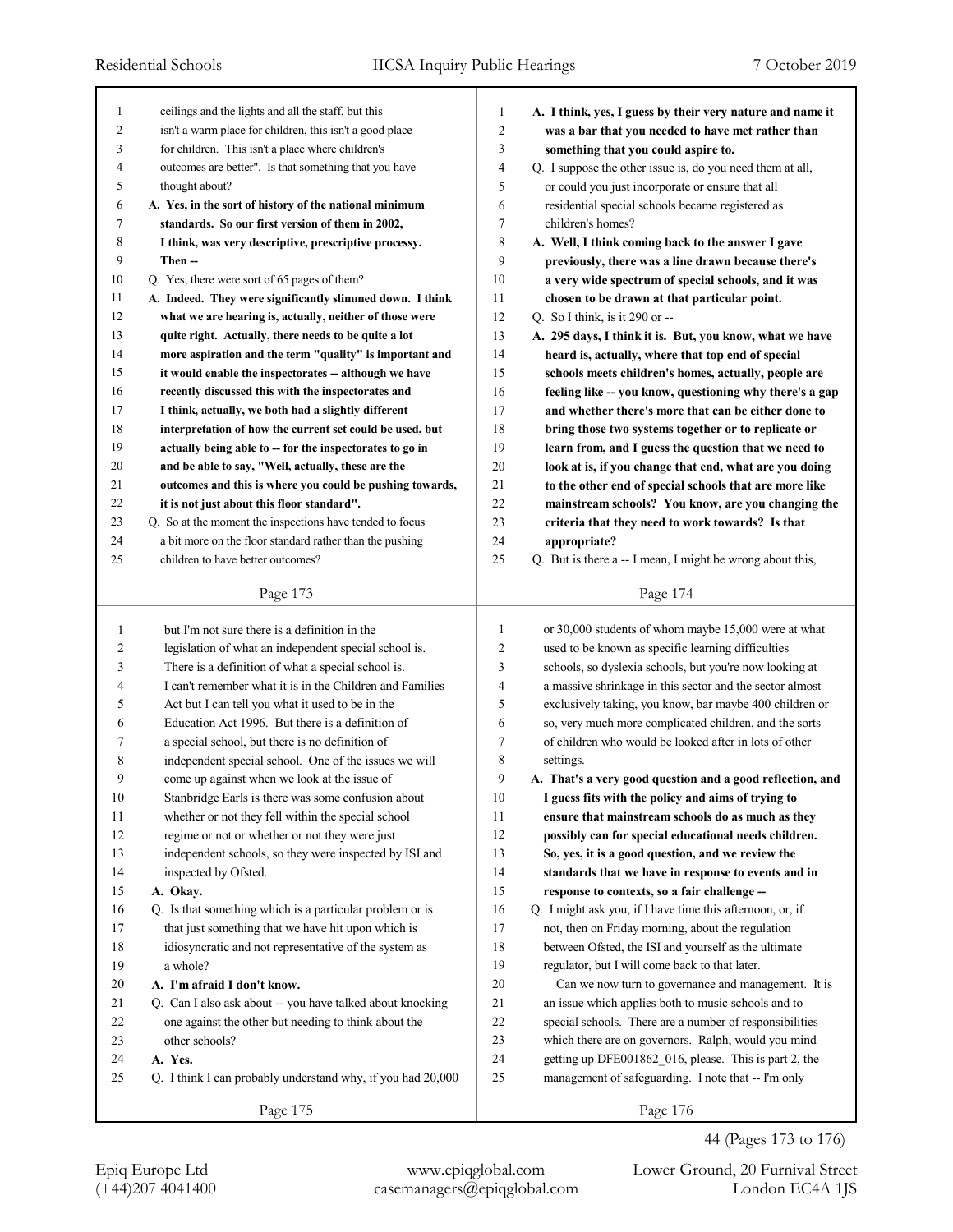| 1      | going to take everybody through the first page, but this  | 1              | safeguarding?                                              |
|--------|-----------------------------------------------------------|----------------|------------------------------------------------------------|
| 2      | goes on for several pages. It says:                       | $\overline{c}$ | A. Well, we don't mandate governor training. That's not to |
| 3      | "Governing bodies and proprietors.                        | 3              | say it doesn't happen.                                     |
| 4      | "Governing bodies and proprietors must ensure             | $\overline{4}$ | Q. No.                                                     |
| 5      | should have a senior board level lead to take leadership  | 5              | A. Indeed, people who are sitting on governing bodies are  |
| 6      | responsibilities". Governing bodies should ensure "       | 6              | recruited with expertise in asking challenging questions   |
| 7      | I can also tell you it also says "governing bodies        | 7              | of things. I take your point about safeguarding            |
| 8      | should" at 57, 66, 70, 76, 81, 83, 84, 85, 89, 92, 95     | 8              | training might help them ask the more specific             |
| 9      | and 96. Throughout it, it says "governing bodies and      | 9              | questions. I guess the other contextual thing is that      |
| 10     | proprietors" so the ultimate buck stops with them,        | 10             | governors are volunteers. So I guess it's about            |
| 11     | certainly in the context of -- well, in fact, of all      | 11             | weighing up, you know having a sufficient number of, and   |
| 12     | schools. They will all have one or the other. However,    | 12             | willing, people who are prepared to do that role against   |
| 13     | given this, there is no responsibility or requirement     | 13             | the time and ask of doing particular training.             |
| 14     | for any governing body to undertake any kind of minimum   | 14             | Q. If I could break it down, particularly in respect of    |
| 15     | training; is that right?                                  | 15             | boarding schools, where the responsibilities for           |
| 16     | A. Yes, that's correct. So governing bodies, as you say,  | 16             | children's welfare is much more encompassing. That         |
| 17     | the buck stops with the governing body and they must      | 17             | doesn't mean to say that there's not onerous               |
| 18     | have a senior board level responsible person for          | 18             | responsibilities on day schools. But particularly          |
| 19     | safeguarding. But the expertise sits with the             | 19             | thinking, in the context of the boarding sector, whether   |
| 20     | designated safeguarding lead, which is in the executive   | 20             | or not there should be some kind of minimum statutory      |
| 21     | function.                                                 | 21             | requirement. I mean, if I were to volunteer to --          |
| 22     | Q. But how can a governing body scrutinise the executive  | 22             | I don't know, I mean, if I were to volunteer to go on      |
| 23     | lead of the designated safeguarding lead, who should be   | 23             | the scout trip, I would need to have a DBS check.          |
| 24     | a member of senior management, if they don't have any     | 24             | That's a requirement. But I wouldn't think anything of     |
| 25     | understanding or training of safer recruitment or of      | 25             | that. If I wanted to be a St John's ambulance person,      |
|        |                                                           |                |                                                            |
|        | Page 177                                                  |                | Page 178                                                   |
|        |                                                           |                |                                                            |
|        |                                                           |                |                                                            |
| 1      | I couldn't do that without having undergone a course.     | 1              | At the very least, even if all governing bodies            |
| 2      | So I don't really see, if people want the responsibility  | $\overline{c}$ | didn't have some, couldn't you have -- as I understand     |
| 3      | of volunteering, why they wouldn't be willing to undergo  | 3              | it, maintained schools have to have somebody who has       |
| 4      | a measure of training in order to make sure that their    | 4              | undertaken Safer Recruitment training. They have to        |
| 5      | roles were more effective?                                | 5              | have a governor who has undertaken that for the purposes   |
| 6      | A. I guess they are DBSed, and you'll ask me about that   | 6              | of appointing the head teacher under the relevant          |
| 7      | later in the week.                                        | 7              | regulations. That isn't the same in the independent        |
| 8      | Q. On Friday, we will have the joys of the vetting and    | 8              | sector, as I understand it. Shouldn't there, at the        |
| 9      | barring system, so let's keep everybody on the edge of    | 9              | very least, be parity of requirement between the           |
| 10     | their seats for that?                                     | $10\,$         | maintained sector and the academy and independent sector   |
| 11     | A. No problem. I've forgotten exactly what your question  | 11             | as far as having some knowledge and understanding of       |
| 12     | was, but I know what you're driving at. I think we        | 12             | Safer Recruitment practices?                               |
| 13     | still are not overwhelmed with people wanting to          | 13             | A. I'm very happy to take that away.                       |
| 14     | volunteer in all of the school system. However, we        | 14             | Q. Can we turn now to something that Ofsted has raised,    |
| 15     | review our Keeping Children Safe in Education guidance    | 15             | which is notification of serious incidents. I think we     |
| 16     | annually. We tend to do a small review, which we have     | 16             | will hear some more from Ms Humphreys and from             |
| 17     | done for this September, versus a larger review, which    | 17             | Ms Spielman on Thursday, but they identify that they       |
| 18     | will be for next September, so I'm very happy to take     | 18             | would like to see a return to the situation where all      |
| 19     | that and any further discussions into account.            | 19             | serious incidents, which, for these purposes, would        |
| $20\,$ | Q. I'm thinking, in particular, both the State Governors' | $20\,$         | include serious sexual abuse, would be reported to them    |
| 21     | Association, who have given us evidence, and the          | 21             | and to you. You deal with this in paragraph 503 of your    |
| 22     | Association of Governing Bodies in Independent Schools,   | $22\,$         | witness statement. Ralph, would you mind getting up        |
| 23     | have both said that they would welcome such a duty being  | $23\,$         | DFE002073_117.                                             |
| 24     | imposed. I'm thinking the very people you're trying to    | 24             | This was the standard as it was. It said that the          |
| 25     | protect are saying, "Please can we have some?".           | 25             | various people had to be notified, the National Care       |

45 (Pages 177 to 180)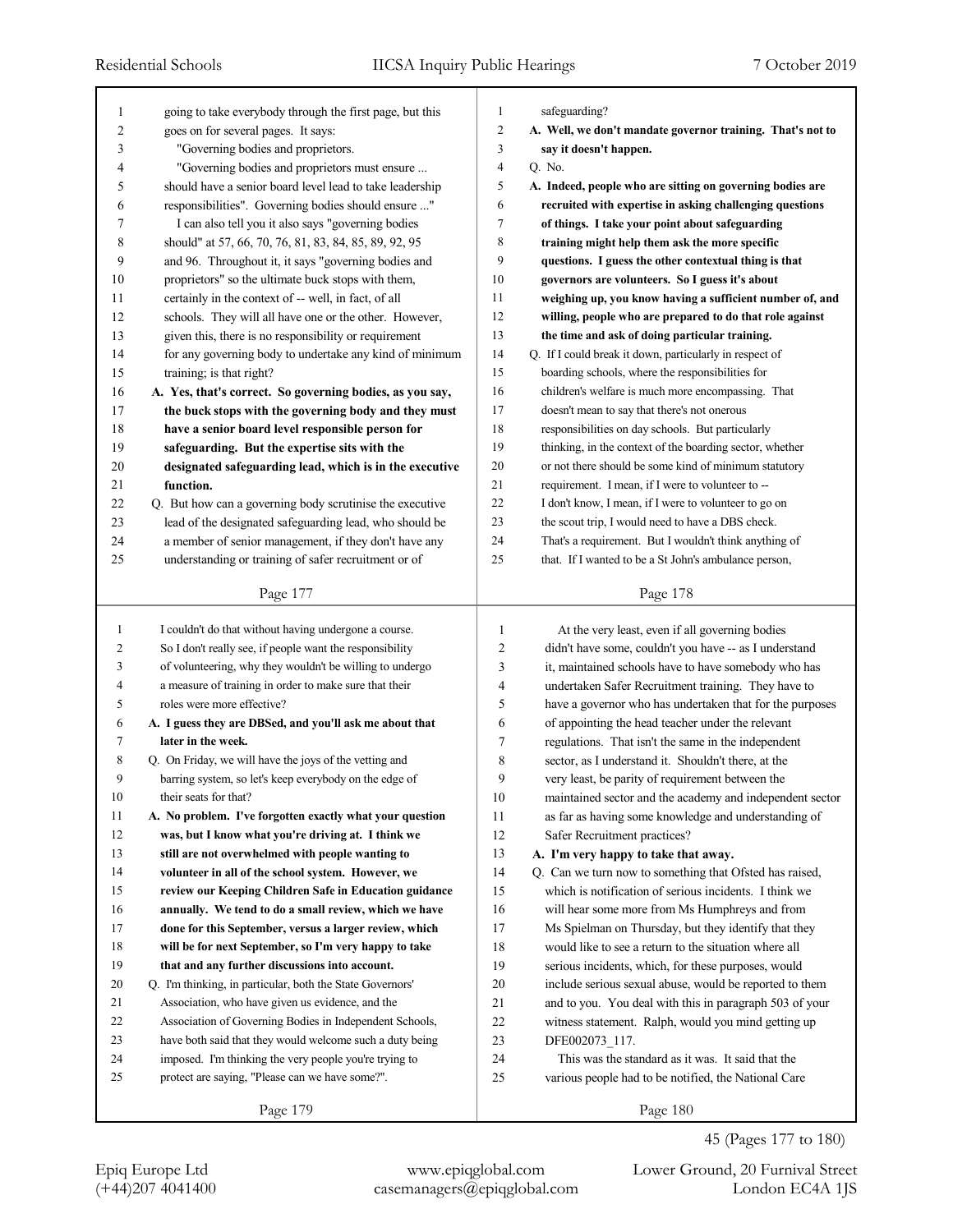| 1              | Standards Committee, the local Social Services             | 1              | should be removed. However, I'm hearing, you know,          |
|----------------|------------------------------------------------------------|----------------|-------------------------------------------------------------|
| 2              | Department, the placing authority and the LEA. If there    | $\overline{c}$ | people asking for it to come back again.                    |
| 3              | was the death of a child, inappropriate conduct, serious   | 3              | Q. I can understand you might not want the number of people |
| $\overline{4}$ | harm, serious illness, outbreak of any notifiable          | $\overline{4}$ | that had to be told that there would be either Ofsted,      |
| 5              | infectious disease. And at 504, you say, as                | 5              | an inspection service or a regulator should be the ones     |
| 6              | a regulator, the utility of the receipt of notifications   | 6              | who should provide the information?                         |
| 7              | such as these is not straightforward. The fact that an     | 7              | A. Yes.                                                     |
| 8              | incident has occurred doesn't give us an idea of how the   | 8              | Q. I'm also thinking about this because, at the moment, the |
| 9              | school handled it and whether or not this adds to          | 9              | local authority designated officer is under no              |
| 10             | inspections.                                               | 10             | requirement to provide the inspectorates with               |
| 11             | I'd just like to unpack your view that it shouldn't        | 11             | information prior to an inspection. That's right, isn't     |
| 12             | be brought back in a little bit of detail on the basis     | 12             | it?                                                         |
| 13             | of some of the examples we have seen.                      | 13             | A. I think they're under no requirement to provide them as  |
| 14             | If you think about the example we had last week from       | 14             | and when, but as part of the inspection, the                |
| 15             | Chetham's, it was just by chance that Ms Coley knew that   | 15             | inspectorates always ask for that information. So           |
| 16             | there had been notifications of the LADO. So in those      | 16             | I guess -- I'm not sure, are you asking what happens if     |
| 17             | circumstances, isn't the fact that schools might not       | 17             | they don't provide it or should they provide it as it       |
| 18             | identify things or might tell things, that isn't really    | 18             | happens?                                                    |
| 19             | an answer to the serious notification, because they        | 19             | Q. I suppose the question is, there are a number of ways    |
| $20\,$         | might not tell the inspectors when the inspectors come     | 20             | that you could possibly skin this cat, which is, you        |
| 21             | in?                                                        | 21             | could either refer back to 2011 and say that the school     |
| 22             | A. No, I heard that too. I don't think our view is that it | 22             | has responsibility, and you could argue that the            |
| 23             | shouldn't be brought back. I think our view was that,      | 23             | responsibility should always remain with the school         |
| 24             | under the consultation we ran in 2012, it was              | 24             | because there may well be circumstances which don't get     |
| 25             | everybody's -- or the overwhelming view that actually it   | 25             | referred to a LADO but which you would still want to        |
|                |                                                            |                |                                                             |
|                | Page 181                                                   |                | Page 182                                                    |
|                |                                                            |                |                                                             |
|                |                                                            | 1              |                                                             |
| 1              | know about?                                                | 2              | because, again, there are particular vulnerabilities        |
| $\overline{2}$ | A. Yes.                                                    | 3              | which apply to that which -- I mean, if you are looking     |
| 3              | Q. For example, the LADO wouldn't be involved in           | 4              | at 15,500 schools, one is saying one thing, but in terms    |
| 4              | communicable diseases, but you might want to know if       | 5              | of you're probably only looking at, I don't know, 3,000     |
| 5              | there was a swine flu outbreak or something like that      | 6              | schools maximum when you're dealing with the entirety of    |
| 6              | within the context of the school.                          | 7              | the independent school sector including the residential     |
| 7              | However, another way to do it might be to say that         |                | special school sector, so it is a much smaller burden       |
| 8              | the LADO is under a compulsory responsibility to pass      | 8<br>9         | upon a LADO than it would be if it were every single        |
| 9              | notifications on a six-monthly or an annual basis or an    |                | school?                                                     |
| 10             | as-and-when basis to the inspectorate so you don't get     | 10             | A. It is a good question and, in trying to solve these      |
| 11             | the situation which the ISI has described where they say   | 11             | problems, there's balancing out the proportionality         |
| 12             | less than 50 per cent of LADOs respond to their            | 12             | thing so it is a good way of thinking about it.             |
| 13             | inspections?                                               | 13             | I guess, a reflection on the way the national minimum       |
| 14             | A. Yes, or I guess -- well, I guess there are two other    | 14             | standards have been drafted so far and thinking about       |
| 15             | alternatives. One, that they have to provide it when       | 15             | the requirements and the duty of candour in there is we     |
| 16             | asked for it for inspections --                            | 16             | have, as much as possible, tried to reflect other           |
| 17             | Q. Yes.                                                    | 17             | existing guidance. So a number of people -- and you         |
| 18             | A. -- which, again, would work. I guess the other bit that | 18             | have asked people about standard 11, the child              |
| 19             | this links into is the duty of candour point --            | 19             | protection one, being quite light on words, which indeed    |
| 20             | Q. Yes.                                                    | 20             | it is when you read it, but what it is referring to is      |
| 21             | A. -- which, no doubt, you will ask me about too.          | 21             | two substantial documents, Working Together and Keeping     |
| $22\,$         | Q. Maybe let's come on to this. I mean, maybe, again, this | 22             | Children Safe, which we have tried to standardise for       |
| 23             | is something which, in terms of the LADO being             | 23             | the entire sector.                                          |
| 24             | compulsorily required to report, that could be something   | 24             | So, as you say, there are many different ways to            |
| 25             | which could apply simply to the boarding sector,           | 25             | skin the cat. I think I have been hearing what the gaps     |

46 (Pages 181 to 184)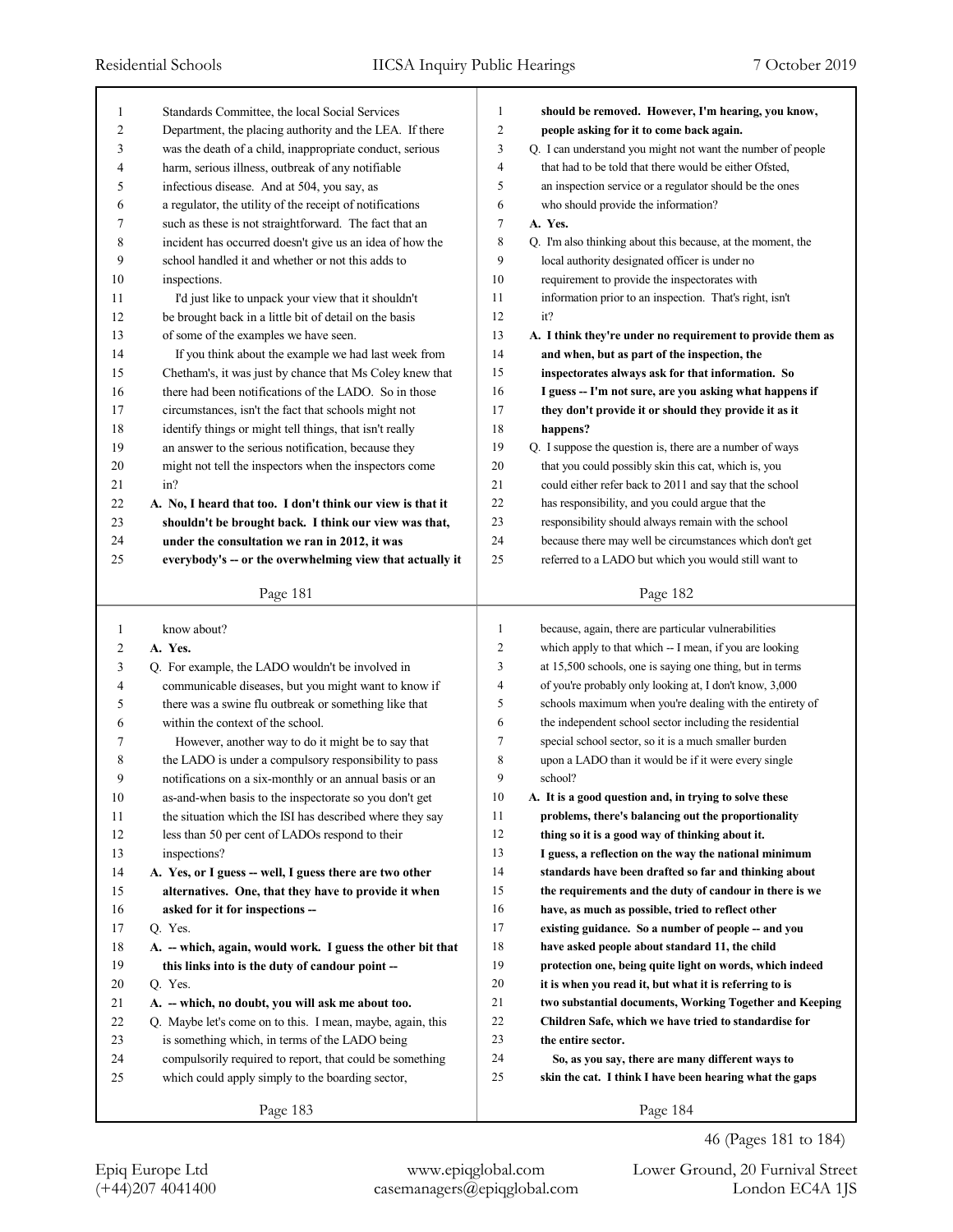| 1                       | are. There are a variety of ways in which they could be           | 1              | inspect social care, don't they?                                                                             |
|-------------------------|-------------------------------------------------------------------|----------------|--------------------------------------------------------------------------------------------------------------|
| $\overline{\mathbf{c}}$ | solved, so thinking about those.                                  | $\overline{c}$ | Q. Yes.                                                                                                      |
| 3                       | Q. The downside to having the LADO report is, for example,        | 3              | A. Again, thinking about their leverage over the LADO in                                                     |
| 4                       | we are going to talk to Ms Spielman and Ms Humphreys              | $\overline{4}$ | that respect, perhaps it's too far a lever, you go                                                           |
| 5                       | about the situation involving a school called                     | 5              | through various different people. But I guess you're                                                         |
| 6                       | Chelfham Mill where one of the problems was the LADO              | 6              | thinking about things in the round. Yes, it is                                                               |
| 7                       | wasn't seen to be very effective and wasn't dealing with          | $\tau$         | important.                                                                                                   |
| 8                       | things and saying, "These are serious problems". So the           | $\,$ 8 $\,$    | Q. I think, ultimately, in phase 2 we might want to come                                                     |
| 9                       | notification directly to the inspectorate would probably          | 9              | back to you and ask about how many inspectorates there                                                       |
| 10                      | have alerted them significantly earlier than they were            | 10             | need to be and the ISI and Ofsted. But I'm not going to                                                      |
| 11                      | that there were some significant problems at this school          | 11             | deal with those in particular now because I think they                                                       |
| 12                      | with safeguarding and child welfare. Isn't that right?            | 12             | are broader questions which are raised by the sector as                                                      |
| 13                      | A. Yes, I guess we have heard from various people you can         | 13             | a whole.                                                                                                     |
| 14                      | design a system, but it's sometimes -- it comes down to           | 14             | I am going to ask you about the duty of candour. Is                                                          |
| 15                      | people and how good they are at their jobs.                       | 15             | that something you have thought about? It is something                                                       |
| 16                      | Q. The other issue that gets raised with Chelfham Mill            | 16             | all NHS bodies have to comply with following the                                                             |
| 17                      | picks up on one of the points I raised earlier which is           | 17             | Mid Staffordshire public inquiry. Is it something you                                                        |
| 18                      | about the different inspection regimes, because                   | 18             | think should apply to those who teach in schools or                                                          |
| 19                      | Chelfham Mill was a children's home and a school, so              | 19             | those who have, at the very least, senior management                                                         |
| 20                      | Ofsted would go in and inspect the school side of it,             | 20             | responsibility?                                                                                              |
| 21                      | but Ofsted would also go in and inspect the residential           | 21             | A. So we have already started thinking about that in the                                                     |
| 22                      | children's home side of it and reach different                    | 22             | context of both the national minimum standard and KCSIE,                                                     |
| 23                      | conclusions about welfare and safeguarding, depending on          | 23             | Keeping Children Safe in Education.                                                                          |
| 24                      | the standards?                                                    | 24             | Q. Is that something that you could introduce by way of                                                      |
| 25                      | A. Yes, I guess, also, Ofsted regulate social care as well,       | 25             | statutory guidance or would that require primary or                                                          |
|                         |                                                                   |                |                                                                                                              |
|                         | Page 185                                                          |                | Page 186                                                                                                     |
|                         |                                                                   |                |                                                                                                              |
|                         |                                                                   |                |                                                                                                              |
| 1                       | secondary legislation?                                            | 1              | Q. The people we have heard oral evidence from, from the                                                     |
| 2                       | A. If we put it in KCSIE, that guidance is statutory              | $\overline{c}$ | special schools largely, say there isn't enough about                                                        |
| 3                       | guidance.                                                         | 3              | special schools and children with disabilities, and                                                          |
| 4                       | Q. I know, at the beginning of it, it says it must be             | $\overline{4}$ | that's Keeping Children Safe in Education, the sex and                                                       |
| 5                       | followed?                                                         | 5              | relationship guidance, and Working Together to Safeguard                                                     |
| 6                       | A. Yes.                                                           | 6              | Children, and sexual harassment and bullying, which are                                                      |
| 7                       | Q. But that's only if it says "must", as I understand it.         | 7              | the four major pieces of guidance which deal with sex                                                        |
| 8                       | Unless there were exceptional reasons to say otherwise?           | 8<br>9         | and sexual abuse?<br>A. Yes.                                                                                 |
| 9                       | A. That's correct. With that caveat of that last bit. The         |                |                                                                                                              |
| 10                      | expectation is that it should be followed unless there            | 10             | Q. Do you agree that that's fair comment?                                                                    |
| 11                      | is a very good reason not to do so.                               | 11             | A. I think it's a very difficult one to weigh up. So                                                         |
| 12                      | Q. I know that, you know, as a lawyer, there's hours' worth       | 12             | obviously, what we are trying to achieve is a piece of                                                       |
| 13                      | of amusement or otherwise about what that exactly means.          | 13             | guidance that gives sufficient hooks, ideas, levers,                                                         |
| 14                      | Would it not be easier just to do "must", a bit like              | 14             | asks to the sector without making people not think, and                                                      |
| 15                      | they have within the admissions code and the exclusion            | 15             | not be able to tailor that to the specific circumstances                                                     |
| 16                      | code, it now just says, you must do this, you mustn't do<br>that? | 16             | of the school and the pupils. So there is always                                                             |
| 17                      |                                                                   | 17             | a trade-off of how much detail do you put in there                                                           |
| 18                      | A. We can certainly look at that. We are doing quite              | 18<br>19       | versus what do you leave for the school who, in our<br>policy for an autonomous school system, our belief is |
| 19                      | a major revision to it for next September. We can look            |                |                                                                                                              |
| 20                      | at the wording there, no problem.                                 | 20             | that the schools know their pupils the best.                                                                 |
| 21                      | Q. Keeping Children Safe in Education, we have heard              | 21             | We have been through various cycles of them being                                                            |
| 22                      | a number of views about its utility.                              | 22             | long and detailed to being very thin and we are probably                                                     |
| 23                      | A. Yes.                                                           | 23<br>24       | in the sort of middle ground at the moment. I guess we                                                       |
| 24<br>25                | Q. I'm going to sort of try to grab them together?<br>A. Sure.    | 25             | are frequently lobbied by specific areas wanting more                                                        |
|                         | Page 187                                                          |                | for their thing, and I can totally understand that.<br>Page 188                                              |

47 (Pages 185 to 188)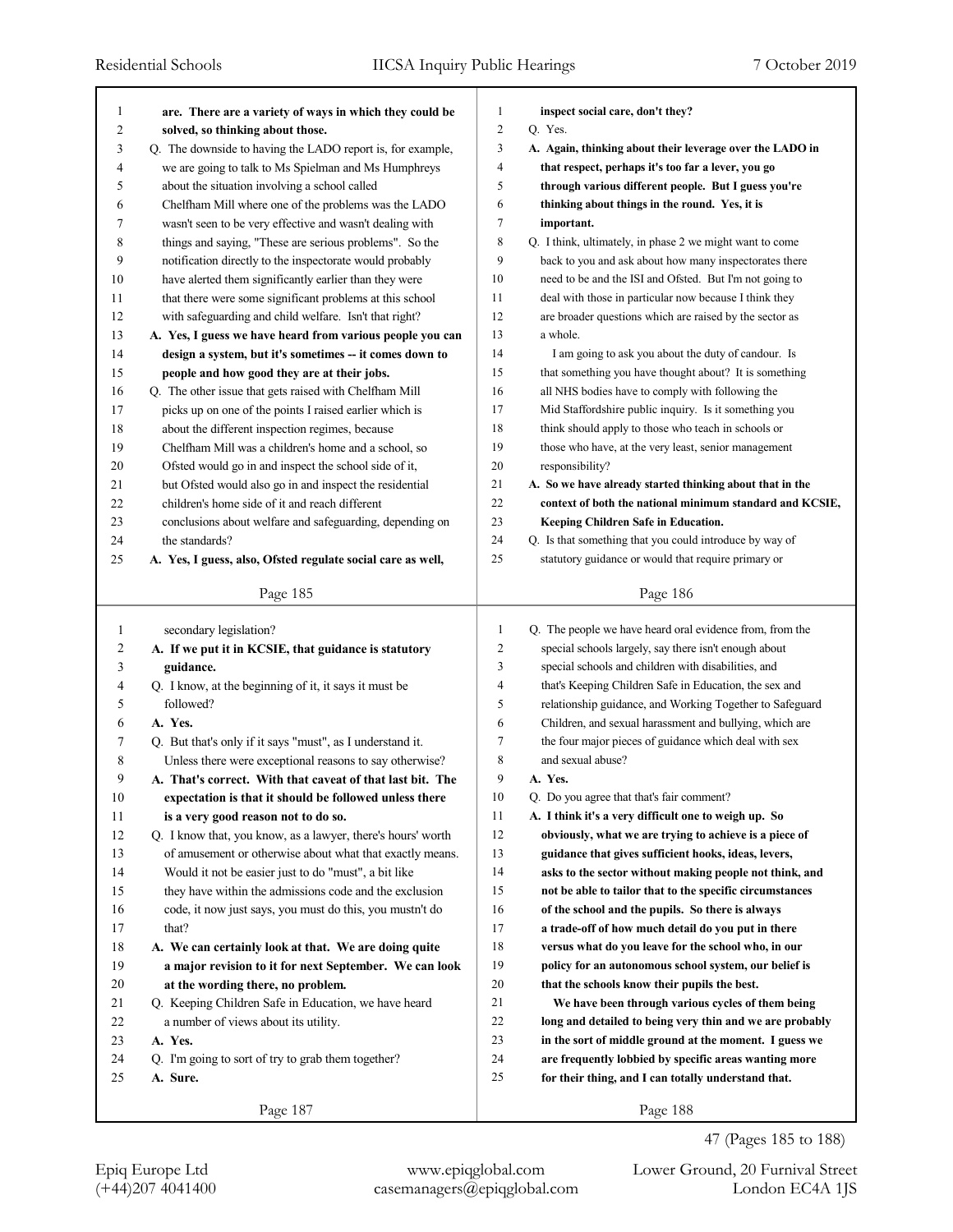| 1            | I guess something that Dame Christine said that            | 1<br>know what it was I was meant to do. Am I meant to do       |  |
|--------------|------------------------------------------------------------|-----------------------------------------------------------------|--|
| 2            | I thought was very powerful in this space was that she     | 2<br>the same thing, something different? I can understand      |  |
| 3            | felt that what she was looking for was something           | 3<br>the need for harmonisation, but, on the other hand, you    |  |
| 4            | sufficient to give people more confidence to treat the     | 4<br>are dealing with children who, as Ms Povey and             |  |
| 5            | sectors the same, or some sort of words to that effect.    | 5<br>Mr Robinson and Dame Christine so eloquently set out       |  |
| 6            | Q. I think $-$                                             | 6<br>earlier, have got some very significant additional         |  |
| 7            | A. So I don't -- again, you know, we should take that back | 7<br>challenges in terms of the way that they behave. Do you    |  |
| 8            | and think about what's the best way of doing it, but       | 8<br>think that that's enough?                                  |  |
| 9            | that sort of made me think, well, actually, is it a few    | 9<br>A. Well, I think it comes down to what else is being       |  |
| 10           | more things in the -- a couple more paragraphs or          | 10<br>offered in the school, what other expertise is within     |  |
| 11           | a couple more lines that recognise that those issues       | 11<br>the school, and, as I set out in the autonomous school    |  |
| 12           | within the current versions of the document rather than    | 12<br>system, actually, schools are closest to their pupils to  |  |
| 13           | the argument for a separate document, and the two          | 13<br>be able to tailor things. Actually, what this is trying   |  |
| 14           | witnesses before lunch, the chap sat on the fence,         | 14<br>to do is give some headlines about the things to think    |  |
| 15           | didn't he? Mr Robinson sat on the fence in the end,        | 15<br>about. You know, we can certainly take away whether       |  |
| 16           | I think, because he was also trying to weigh up those      | 16<br>this should be added to. But I think the question of      |  |
| 17           | different things.                                          | 17<br>should it be added to loads does probably come into a --  |  |
| 18           | Q. I'd like to take you briefly to what it currently says  | 18<br>actually, if you put loads more in Keeping Children Safe  |  |
| 19           | in Keeping Children Safe in Education at paragraph 107.    | 19<br>in Education, it would be an enormous document. If        |  |
| 20           | So this is DFE001862_027, please, Ralph.                   | 20<br>actually the consensus is that there should be loads      |  |
| 21           | This was the passage that I asked Ms Povey and             | 21<br>somewhere, it may not be within the main body of that     |  |
| 22           | Mr Robinson to look at just before lunch. So at the        | 22<br>document. So, for example, we have added to Keeping       |  |
| 23           | moment, in the main body of Keeping Children Safe in       | 23<br>Children Safe in Education on peer-on-peer sexual abuse   |  |
| 24           | Education, we have this. I suppose what -- I mean,         | 24<br>recently. That was a new topic. We did that as a very     |  |
| 25           | I have to say, if I was reading this, I would not really   | 25<br>long annex working with a number of stakeholders. The     |  |
|              |                                                            |                                                                 |  |
|              | Page 189                                                   | Page 190                                                        |  |
|              |                                                            |                                                                 |  |
|              |                                                            |                                                                 |  |
| $\mathbf{1}$ | question has now become, actually, now you have sort of    | can go or a set of resources that they can look at to<br>1      |  |
| 2            | raised the bar on that, raised the profile of that         | 2<br>try and calm their own mind about this, even within an     |  |
| 3            | issue, how do you incorporate something of that or all     | 3<br>autonomous system?                                         |  |
| 4            | of that or how do you put that into the main text of       | 4<br>A. Perhaps we should ask that question. Again, when I was  |  |
| 5            | Keeping Children Safe in Education, because, if you keep   | 5<br>listening to the two witnesses before lunch, thinking      |  |
| 6            | adding these additional annexes, will people really read   | 6<br>about actually who is the best person to provide that,     |  |
| 7            | the document that you are saying is absolutely critical    | 7<br>should that be something that the government provides,     |  |
| 8            | for them to read?                                          | 8<br>should that be something that's commissioned out, if       |  |
| 9            | Q. I suppose I'm thinking particularly with children with  | 9<br>that's something that would be useful to the sector.       |  |
| $10\,$       | special educational needs and particular disabilities.     | $10\,$<br>I was going to go on to relationships and sex         |  |
| 11           | You will have special schools who may well have an         | 11<br>education for the same event --                           |  |
| 12           | understanding, whether because of their pupil population   | 12<br>Q. Again, I could get the same passage up in the sex and  |  |
| 13           | of what goes on with safeguarding. But I'm thinking        | 13<br>relationship guidance. There are three paragraphs which   |  |
| 14           | safeguarding, in the context of mainstream schools, is     | 14<br>say you need to make sure --                              |  |
| 15           | the sort of thing that gives most head teachers chills     | 15<br>A. It might be different for -- exactly. So I guess, on   |  |
| 16           | at night and keeps them up half the night. The context     | 16<br>that, the new curriculum comes in --                      |  |
| 17           | of safeguarding in the context of children with            | 17<br>Q. In fact, why don't we have a quick look at that.       |  |
| 18           | disabilities, and as the expectation is that every         | 18<br>DFE002039 015. This is the sex and relationship           |  |
| 19           | school can accept every child, you could be dealing with   | 19<br>education which was published recently. It is a sort of   |  |
| 20           | children with very complicated disabilities. There are     | 20<br>35/40-page document. Again, there are only three          |  |
| 21           | a number of really quite difficult issues which are        | 21<br>paragraphs. Ralph, would you mind getting up 33 through   |  |
| 22           | raised for head teachers and senior managers who won't     | 22<br>to 35.                                                    |  |
| 23           | have that level of expertise.                              | 23<br>A. Again, this sort of makes the similar sort of point,   |  |
| 24           | I suppose the question is, even if it is not in the        | $24\,$<br>which is, actually, it might need to be different and |  |
| 25           | statutory guidance, does there need to be somewhere they   | 25<br>tailored, for special educational needs pupils, sort of,  |  |

Epiq Europe Ltd www.epiqglobal.com Lower Ground, 20 Furnival Street

48 (Pages 189 to 192)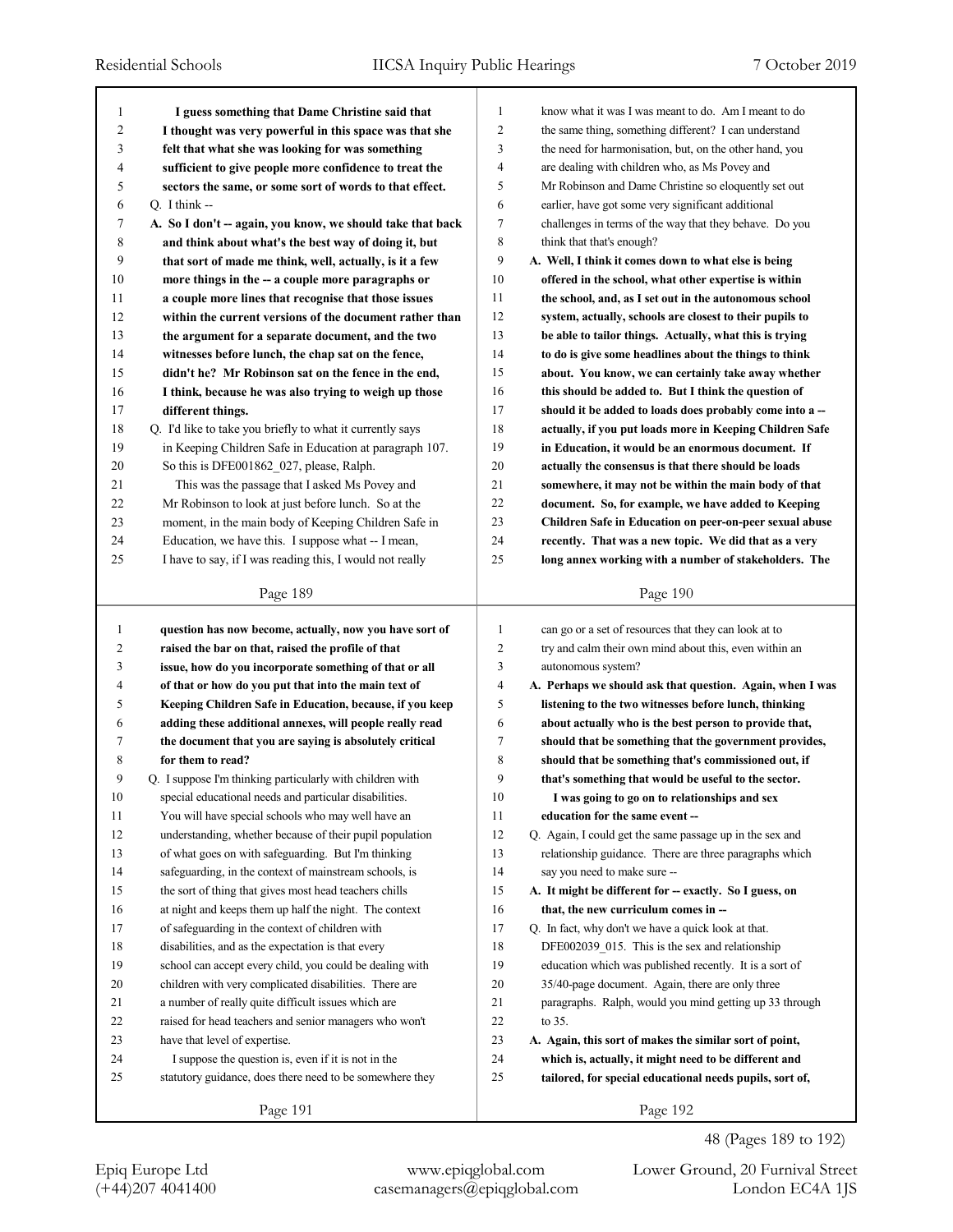| 1      | "Please can you think about that as you're rolling this   | 1              | development, sexual relationships and also the need for    |
|--------|-----------------------------------------------------------|----------------|------------------------------------------------------------|
| 2      | out". I guess, because this is new -- this is mandatory   | $\overline{2}$ | that to be a continuous process rather than, "Here is      |
| 3      | for all schools from next September -- there is           | 3              | one lesson about sexting. Now please don't do it",         |
| 4      | a programme of work happening, which started this         | $\overline{4}$ | which may well be what happens within the context of       |
| 5      | September, for a year, the Early Adopters starting to     | 5              | a mainstream school. But also to have a set of reliable    |
| 6      | work out how this is best going to work. There is         | 6              | materials with minimum standards so that people know       |
| 7      | a chunk of money invested into it this year to develop    | $\overline{7}$ | where to look?                                             |
| 8      | implementation materials. So both -- I can take back      | 8              | A. So I guess the minimum standards point is a more        |
| 9      | the things we have heard in these hearings and I'm sure   | 9              | difficult one, in the context of this guidance, and        |
| 10     | the team who are working on that are hearing things from  | 10             | I can't remember who it was who -- maybe it was            |
| 11     | the schools who are part of the Early Adopter Programme   | 11             | Dame Christine, who made the point that this has been      |
| 12     | to think about, actually, should there be particular      | 12             | quite a difficult piece of guidance to get right and, in   |
| 13     | materials, would it be helpful if those particular        | 13             | her view, maybe it isn't quite right yet in terms of how   |
| 14     | materials were developed for different kinds of pupils?   | 14             | much it sets out what needs to be covered but doesn't      |
| 15     | So I suspect, in this case, it might well not be in       | 15             | sort of say how and in a great degree of specificity.      |
| 16     | a revised version of the guidance, but it might be some   | 16             | It is obviously a piece of guidance that is trying         |
| 17     | underpinning implementation materials, if that was        | 17             | to do a great deal for a great number of schools, and      |
| 18     | appropriate.                                              | 18             | therefore, you know, some of those tradeoffs need to       |
| 19     | Q. I suppose, in particular, I'm thinking about the fact  | 19             | have been made. But I think that's the purpose of          |
| 20     | that there might need to be, particularly for the         | 20             | running it for a year and thinking about the               |
| 21     | special schools sector, and for children within           | 21             | implementation materials underneath.                       |
| 22     | mainstream school who have special educational needs,     | 22             | Just an additional point which was on the online           |
| 23     | particular sorts of training for staff, particularly      | 23             | stuff that we heard this morning. Again, I think that      |
| 24     | with mainstream schools, where they may well not have     | 24             | was really helpful to have heard. This relationship and    |
| 25     | the understanding that special schools do of sexual       | 25             | sex education guidance covers online, the department has   |
|        |                                                           |                |                                                            |
|        | Page 193                                                  |                | Page 194                                                   |
|        |                                                           |                |                                                            |
|        |                                                           |                |                                                            |
| 1      | published some guidance on online, but thinking --        | 1              | schools will want to do this in different ways for their   |
| 2      | again, hearing some of the witnesses talk about the       | 2              | cohort of children, and I guess maybe that also speaks     |
| 3      | differences and thinking about whether that's reflected   | 3              | to your point and the point of this inquiry, which is,     |
| 4      | or whether there needs to be some more support in the     | 4              | you know, does it, and I think the criticism has been      |
| 5      | implementation materials is something that's launched.    | 5              | that it doesn't, potentially, but I think what I'm         |
| 6      | Q. I think the question really is, the guidance in and of | 6              | saying is, in the year that we are in, that's -- the       |
| 7      | itself has been criticised -- the sex and relationship    | 7              | focus is on thinking about the materials that are being    |
| 8      | guidance has been criticised by a number of schools for   | 8              | developed and those that need to be developed or that      |
| 9      | saying, "You're leaving us to do it ourselves. You're     | 9              | would be helpful to be developed, so learning from the     |
| $10\,$ | not being prescriptive enough and, therefore, we are      | 10             | schools around the Early Adopter Programme and --          |
| 11     | able to be at the vagaries of different pressure          | 11             | Q. Do those schools on the Early Adopter Programme include |
| 12     | groups". This inquiry isn't interested in that aspect     | 12             | special schools?                                           |
| 13     | which in and of itself can be problematic and             | 13             | A. I don't know.                                           |
| 14     | challenging.                                              | 14             | Q. Do they include schools, for example, with Autistic     |
| 15     | A. Yes.                                                   | 15             | Spectrum Disorder units?                                   |
| 16     | Q. What this inquiry is interested in, though, is making  | 16             | A. I don't know. I can go and ask.                         |
| 17     | sure, because of the link between high numbers of those   | 17             | Q. Can we turn now, I think we have dealt with the         |
| 18     | who then go on to have harmful sexual behaviour or are    | 18             | development of advocacy schools and the sex and            |
| 19     | identified as such, the need to ensure that there is      | 19             | relationship education. Can we deal a little bit about     |
| 20     | good quality sex and relationship education, both in the  | $20\,$         | inspecting against standards. You've heard -- we have      |
| 21     | special school setting and in the mainstream school       | 21             | largely dealt with this because we have dealt with the     |
| 22     | setting. It is difficult to know how that can be          | $22\,$         | national minimum standards. But we have also heard         |
| 23     | delivered by 15,000 different schools if they're          | 23             | various people and various individuals who have given      |
| 24     | operating under 15,000 different umbrellas, so to speak?  | 24             | evidence to us have identified or have asked us about      |
| 25     | A. I guess my point does still stand, in that, actually,  | 25             | what the quality of inspection is like within the          |

Epiq Europe Ltd www.epiqglobal.com Lower Ground, 20 Furnival Street

49 (Pages 193 to 196)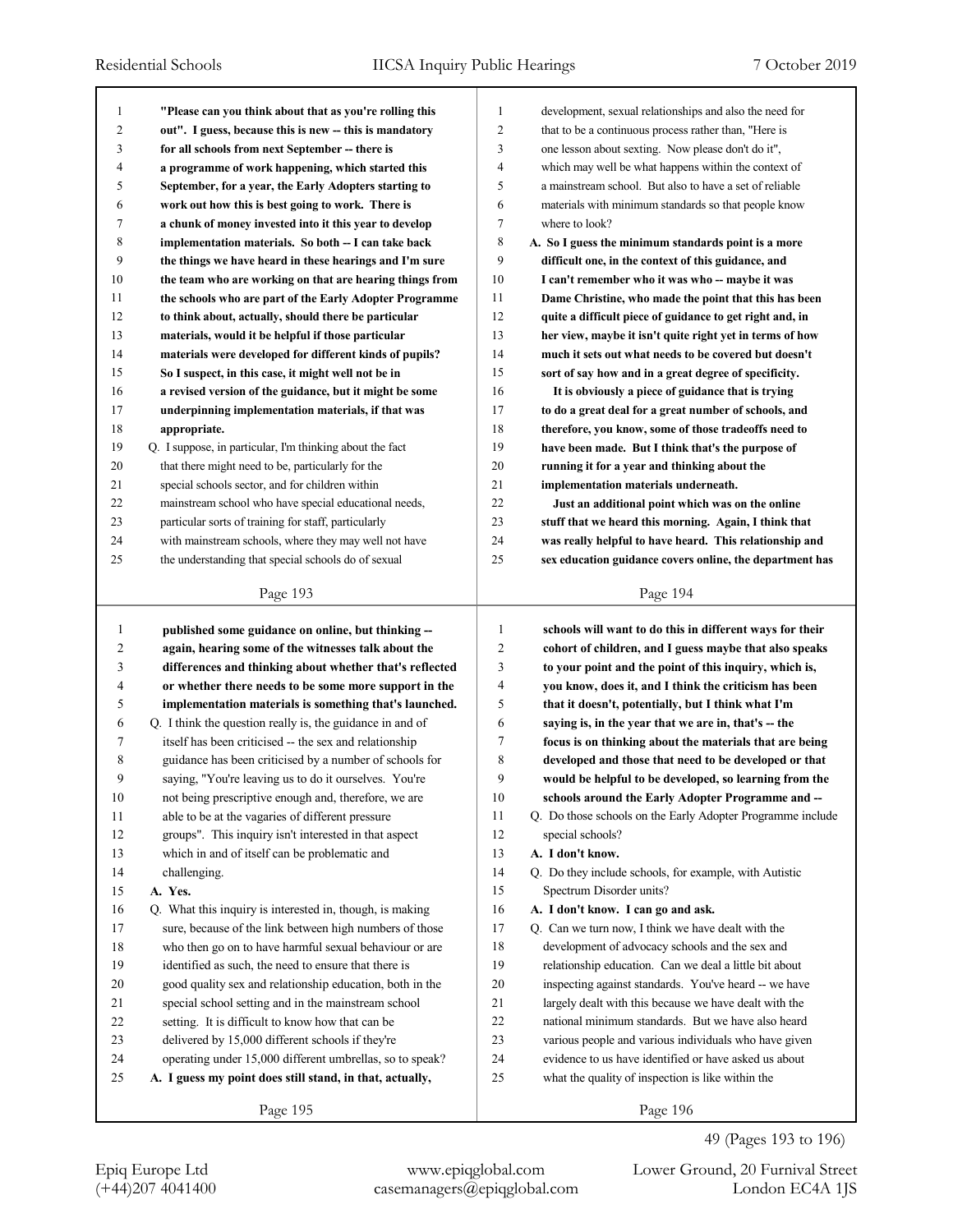| 1              | special school setting and whether or not inspectors        | $\mathbf{1}$   | training across the piece with a sort of minimum            |
|----------------|-------------------------------------------------------------|----------------|-------------------------------------------------------------|
| $\overline{c}$ | have sufficient expertise. From your perspective in the     | $\overline{c}$ | expectation in terms of professional development, that      |
| 3              | Department for Education, do you think that they have       | 3              | it's too much of a lottery as to which school you end up    |
| $\overline{4}$ | the right sort of training, particularly in                 | 4              | in as to whether or not you get any training at all and,    |
| 5              | communicating with young people?                            | 5              | if so, the nature and quality of that training. Is that     |
| 6              | A. So we are concerned with whether the standards are met,  | 6              | something which the department has thought about?           |
| 7              | rather than with how the inspecting happens. So I don't     | 7              | A. I don't know whether the department has thought about it |
| 8              | think it's probably right for me to comment on the          | 8              | before. I guess the point about KCSIE being the asks of     |
| 9              | training and specialism of inspectors, but I do know        | 9              | a school rather than setting out precisely exactly what     |
| 10             | that the inspectorates think very carefully about the       | 10             | needs to happen. It's obviously very clear in part 1        |
| 11             | teams they are putting together when they are going out     | 11             | about how you report a concern, both in terms of            |
| 12             | on an inspection, both in terms of the type of school       | 12             | reporting it to the local authority and writing things      |
| 13             | and the lines of enquiry.                                   | 13             | down. In terms of the training I don't think it             |
| 14             | Q. Can we go back briefly to Keeping Children Safe in       | 14             | specifies what the training is.                             |
| 15             | Education because I went off on a tangent to                | 15             | Q. No, it doesn't specify what the training is. There is    |
| 16             | relationship and sex education and then went on to          | 16             | no kind of minimum cover, so to speak. It doesn't say,      |
| 17             | something else, but I meant to ask you a question which     | 17             | "You must make sure you cover the following topics"?        |
| 18             | I have now identified, which is what the teaching unions    | 18             | A. I don't know whether that's been thought about.          |
| 19             | say -- and all of them say this to us in their written      | 19             | Q. I suppose what the unions are saying is --               |
| 20             | evidence to us -- is that Keeping Children Safe in          | 20             | A. I can understand what the unions are saying and I can    |
| 21             | Education is all well and good, but unless there is         | 21             | understand -- well, I can understand the point and also,    |
| 22             | a power to direct that schools do the training, a set of    | 22             | I guess, in terms of the role they are playing on behalf    |
| 23             | standards -- again, I think we are back, like the sex       | 23             | of their members, I can understand the point they are       |
| 24             | and relationship education, to a set of standards as to     | 24             | making.                                                     |
| 25             | what has to be covered, and that there should be common     | $25\,$         | Q. They have told us that the NASUWT in particular has said |
|                |                                                             |                |                                                             |
|                | Page 197                                                    |                | Page 198                                                    |
|                |                                                             |                |                                                             |
|                |                                                             |                |                                                             |
| $\mathbf{1}$   | that the quality and, therefore, quantity of such           | $\mathbf{1}$   | particularly in residential special schools, given the      |
| $\overline{c}$ | training is often inadequate, is what they have said to     | $\overline{c}$ | fact that parents may play significantly less of a role     |
| 3              | us. I think that's reflected in what all the teaching       | 3              | in their children's lives not through any conscious         |
| 4              | unions have said to us about their concerns about the       | 4              | decision on their part, but just because of the distance    |
| 5              | quantity and quality of training.                           | 5              | that these children are often placed at?                    |
| 6              | Can we turn now to developing a safeguarding culture        | 6              | A. I've heard a lot about the communications challenges,    |
| 7              | in residential special schools --                           | 7              | through to, you know, people not listening or valuing       |
| 8              | A. Sure.                                                    | 8              | children's views over time, but also in terms of            |
| 9              | Q. -- and developing a safeguarding culture in all          | 9              | the kind of practical things you've talked about in         |
| $10\,$         | independent schools? What has the department done, if       | $10\,$         | terms of listening, in terms of advocacy services. So       |
| 11             | anything, in order to promote safe cultures within the      | 11             | that's clearly coming out as a theme and something to       |
| 12             | context of our schools?                                     | 12             | reflect on in terms of, you know, how do we -- what role    |
| 13             | A. The key thing -- the key two documents, Working Together | 13             | have some of these pieces of guidance got to help that      |
| 14             | and Keeping Children Safe in Education -- I know more       | 14             | bit of the problem, I guess.                                |
| 15             | about Keeping Children Safe in Education, in terms of,      | 15             | Q. I suppose underlying that, though, is why the children   |
| 16             | you know, the various parts. I've just explained the        | 16             | are there in the first place. What both Dame Christine      |
| 17             | part 1 bit, and you all know anyway, but thinking about     | 17             | and Ms Povey and Mr Robinson say is, they often arrive      |
| $18\,$         | how we use that document and respond to different           | 18             | in a residential special school at a point of crisis.       |
| 19             | events, how we keep it continually updated and we tend      | 19             | It is often not a planned placement. It is often            |
| $20\,$         | to do a minor revision versus a more major revision.        | 20             | because things really have fallen apart, either             |
| 21             | Those are our two key pieces of guidance. I won't talk      | 21             | educationally or socially or in all those ways. One of      |
| 22             | about DBS, because we are going to talk about that later    | 22             | the issues that Dame Christine raised, and I think this     |
| 23             | in the week.                                                | 23             | is a drum she has been banging for an exceptionally long    |
| 24             | Q. Do you think that there might be some different factors, | 24             | period of time, is the silo working between health,         |
| 25             | in terms of developing safeguarding cultures,               | 25             | education and social care, so there's lots of kind of       |
|                | Page 199                                                    |                | Page 200                                                    |

50 (Pages 197 to 200)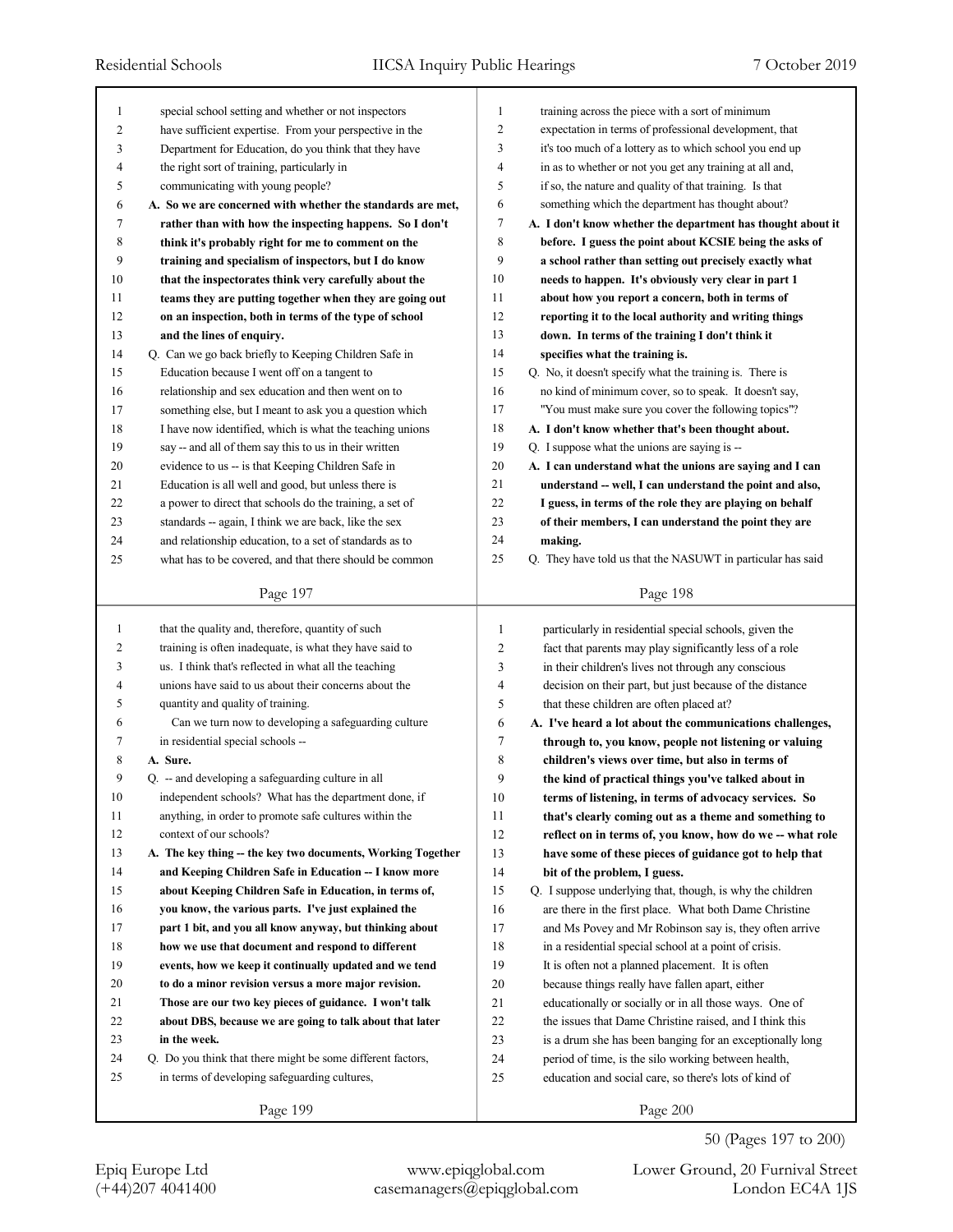| 1              | fighting about, "I'm not paying for this, I'm not paying   | $\mathbf{1}$   | needs.                                                     |
|----------------|------------------------------------------------------------|----------------|------------------------------------------------------------|
| $\overline{c}$ | for that, you can pay for this". You have obviously got    | $\overline{2}$ | Q. I suppose Dame Christine, if she was asking questions,  |
| 3              | the Children and Families Act 2014 which took some steps   | 3              | would sit there and say to you, "But we have had the       |
| 4              | towards integrating the special educational needs          | $\overline{4}$ | Children and Families Act. It only came in in 2014.        |
| 5              | framework, but still enabled there to be different sorts   | 5              | Less than five years later, we are having another          |
| 6              | of statutory responsibilities for different bodies.        | 6              | review. Until you fix the legislation, you're not going    |
| 7              | A. Yes.                                                    | $\tau$         | to fix anything else". I don't know if you've got any      |
| 8              | Q. So health has a different statutory responsibility from | $\,$ 8 $\,$    | response to that?                                          |
| 9              | social care; social care has different sets of statutory   | 9              | A. I probably don't know enough about the particular area. |
| $10\,$         | responsibilities from education; and education are the     | 10             | I can fully appreciate it is a very difficult review and   |
| 11             | only body that have mandatory duties imposed upon them?    | 11             | it will have looked at a number of things that other       |
| 12             | A. Yes.                                                    | 12             | people have looked at before. I guess the fact that        |
| 13             | Q. What, if anything, is the government thinking about     | 13             | it's not solved means it's worth having another look.      |
| 14             | doing about that?                                          | 14             | I think, you know, it will either -- the injection of      |
| 15             | A. I guess the most relevant thing they are doing in this  | 15             | new money is important, and that needs thinking about.     |
| 16             | space is the special education needs review they have      | 16             | I probably can't say any more than that, I don't think.    |
| 17             | announced. The first stage of that is to understand the    | 17             | Q. The last issue I wanted to raise with you, and I think  |
| 18             | landscape and put down some markers of things that         | 18             | on Friday I am going to raise some more general issues     |
| 19             | people agree on. The second is to -- the more difficult    | 19             | with you about your role as a regulator, is about          |
| $20\,$         | bit is trying to move that forward and solve it.           | 20             | training and workforce development of staff.               |
| 21             | Q. How many people are working on the special educational  | 21             | A. Okay.                                                   |
| 22             | needs review within your department?                       | 22             | Q. Again, everybody who has come to give us evidence has   |
| 23             | A. I know they have put a new team of ten people on it.    | 23             | said it is a poorly paid sector, particularly              |
| 24             | I think that also links with the current team that are     | 24             | residential special schools.                               |
| 25             | working within the policy area of special educational      | 25             | A. Yes.                                                    |
|                |                                                            |                |                                                            |
|                | Page 201                                                   |                | Page 202                                                   |
|                |                                                            |                |                                                            |
|                |                                                            |                |                                                            |
| 1              | Q. There is no mandatory qualifications needed, unlike in  | 1              | the NMS in part supported by complaints that it was        |
| 2              | children's homes, where there is that. Do you think        | 2              | a bureaucratic requirement.                                |
| 3              | that there is, or there should be, a move towards          | 3              | A. I don't know exactly, but I do know that a lot of       |
| 4              | more -- well, firstly, better pay within this sector,      | 4              | the slimming-down at that point or the number of           |
| 5              | and, secondly, better regularisation and standardisation   | 5              | different documents was in response to the fact that it    |
| 6              | of some really good-quality qualifications and training    | 6              | was felt that everything had got overly bureaucratic.      |
| 7              | that have to be done?                                      | 7              | I don't know about that particular criteria.               |
| 8              | A. I don't know a policy position on that. I guess I've    | 8              | I do know it was consulted on.                             |
| 9              | heard, and you've asked me questions about the -- you      | 9              | MS SHARPLING: Will you agree that a bureaucratic reason    |
| 10             | know, the training of both teachers and governors.         | 10             | wouldn't necessarily be the same value as a reason than    |
| 11             | Thinking about other staff is certainly worth doing.       | 11             | the reasons that you have given in your statement?         |
| 12             | I don't think I have a personal or policy view on that.    | 12             | A. Sorry, I don't ?                                        |
| 13             | MS SCOLDING: Thank you very much, Ms Dixon. I have no      | 13             | MS SHARPLING: If it was a bureaucratic reason, that        |
| 14             | further questions for you. Chair and panel, I don't        | 14             | wouldn't carry quite the same weight as the reasons that   |
| 15             | know whether you have any questions?                       | 15             | you have articulated in your statement.                    |
| 16             | THE CHAIR: Ms Sharpling?                                   | 16             | A. I guess, what does "bureaucratic" mean? Does            |
| 17             | Questions from THE PANEL                                   | 17             | "bureaucratic" mean it is a process for nothing or does    |
| 18             | MS SHARPLING: Thank you, Ms Dixon. Just one from me.       | 18             | it mean there's been a look at the value -- a weighing     |
| 19             | A. Sure.                                                   | 19             | up of the value of the processes and the number of them,   |
| 20             | MS SHARPLING: Around about 2012, and perhaps a bit before  | 20             | which -- I'm sure that we didn't need -- that we didn't    |
| 21             | then, there was considerable debate in the public about    | 21             | intentionally needlessly remove things that we thought     |
| 22             | the bureaucracy attached to front-line practitioners and   | 22             | were worth doing.                                          |
| 23             | a lot of work was done, as I remember, to try to remove    | 23             | MS SHARPLING: Thank you.                                   |
| 24             | some of that bureaucracy. Was the reason that the          | 24             | THE CHAIR: We have no further questions. Thank you,        |
| 25             | notification to the inspectorate was removed in 2012 on    | 25             | Ms Dixon.                                                  |

51 (Pages 201 to 204)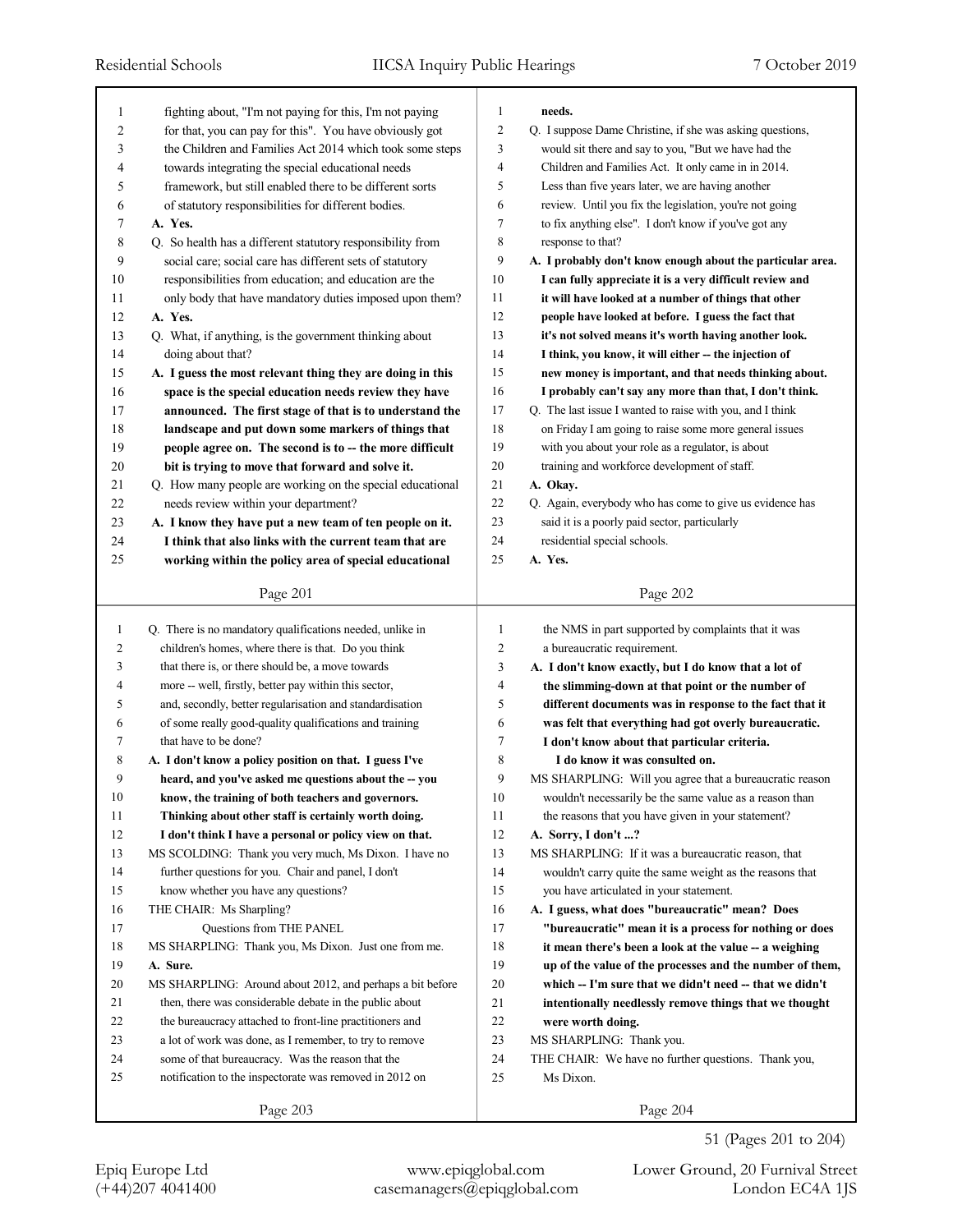| $\mathbf{1}$<br>$\overline{c}$<br>3<br>4<br>5<br>6<br>7<br>8<br>9<br>10<br>11<br>12<br>13<br>14<br>15<br>16<br>17<br>18 | MS SCOLDING: Thank you very much, Ms Dixon. I will see you<br>on Friday.<br>Chair and panel, that's the end of the questions for<br>today. Thank you very much.<br>THE CHAIR: Thank you. We will reconvene tomorrow.<br>$(4.08 \text{ pm})$<br>(The hearing was adjourned to<br>Tuesday, 8 October 2019 at 10.00 am)<br>INDEX<br>DAME CHRISTINE LENEHAN (sworn) 1<br>Examination by MS SCOLDING 1<br>Questions from THE PANEL 54 | $\mathbf{1}$<br>$\sqrt{2}$<br>WITNESS RS-A6 (affirmed) 119<br>$\mathfrak{Z}$<br>Examination by MS BICARREGUI 119<br>$\overline{4}$<br>5<br>MS KATE DIXON (affirmed) 149<br>6<br>$\boldsymbol{7}$<br>$\,$ 8 $\,$<br>Examination by MS SCOLDING 149<br>9<br>$10\,$<br>Questions from THE PANEL 203<br>11<br>12<br>13<br>14<br>15<br>16<br>$17$<br>18 |
|-------------------------------------------------------------------------------------------------------------------------|----------------------------------------------------------------------------------------------------------------------------------------------------------------------------------------------------------------------------------------------------------------------------------------------------------------------------------------------------------------------------------------------------------------------------------|----------------------------------------------------------------------------------------------------------------------------------------------------------------------------------------------------------------------------------------------------------------------------------------------------------------------------------------------------|
| 19<br>20                                                                                                                |                                                                                                                                                                                                                                                                                                                                                                                                                                  | 19<br>$20\,$                                                                                                                                                                                                                                                                                                                                       |
| 21<br>22                                                                                                                |                                                                                                                                                                                                                                                                                                                                                                                                                                  | $21$                                                                                                                                                                                                                                                                                                                                               |
| 23                                                                                                                      | Examination by MS SCOLDING 56                                                                                                                                                                                                                                                                                                                                                                                                    | 22<br>23                                                                                                                                                                                                                                                                                                                                           |
| 24<br>25                                                                                                                | Questions from THE PANEL 116                                                                                                                                                                                                                                                                                                                                                                                                     | 24<br>25                                                                                                                                                                                                                                                                                                                                           |
|                                                                                                                         | Page 205                                                                                                                                                                                                                                                                                                                                                                                                                         | Page 206                                                                                                                                                                                                                                                                                                                                           |
|                                                                                                                         |                                                                                                                                                                                                                                                                                                                                                                                                                                  |                                                                                                                                                                                                                                                                                                                                                    |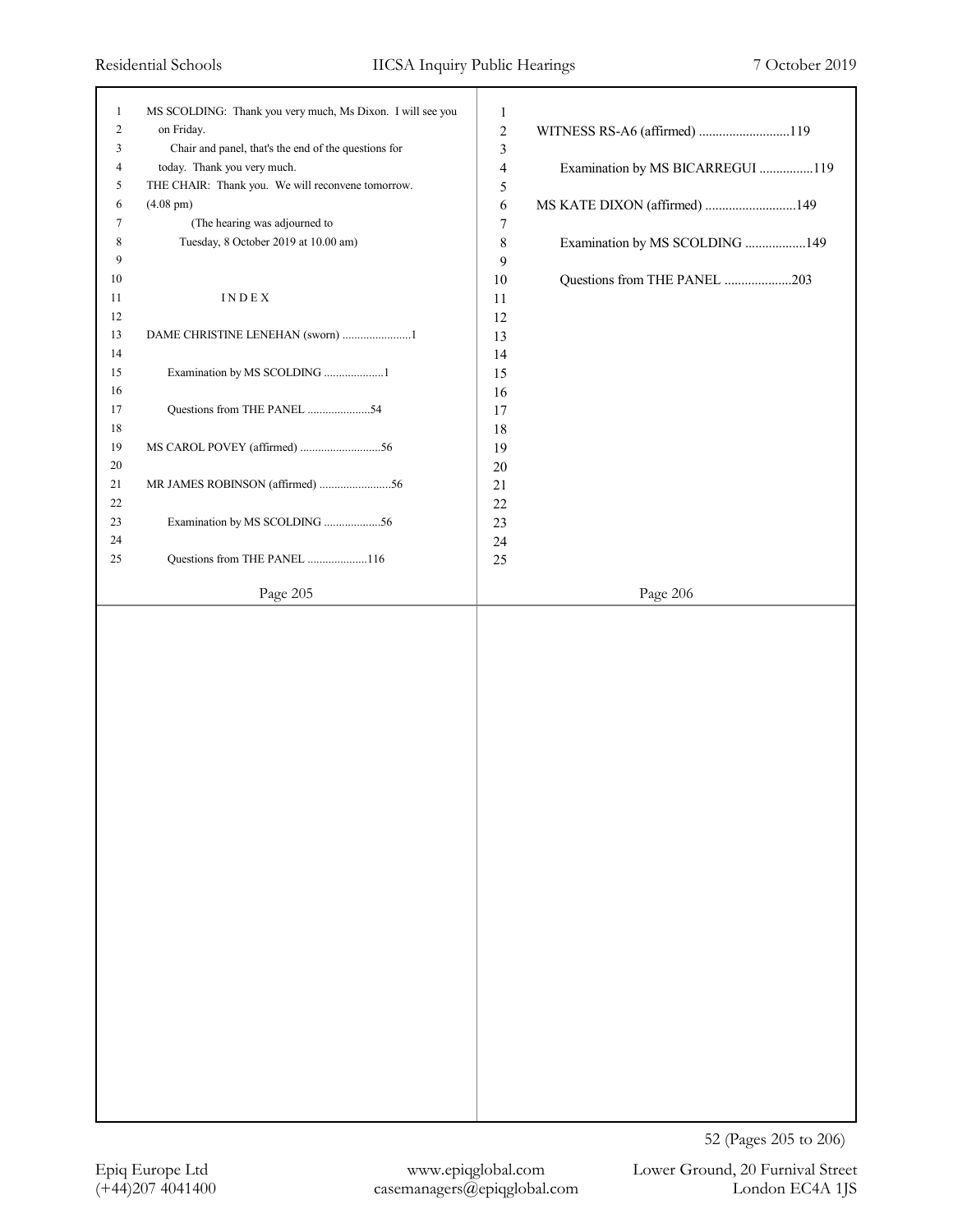## Residential Schools IICSA Inquiry Public Hearings 7 October 2019

Page 207

| A                  | 161:9 169:1 191:7 | achieve 21:19       | address 81:14         | 82:19                     |
|--------------------|-------------------|---------------------|-----------------------|---------------------------|
| A/12:3 57:9,19     | abstract 162:6    | 22:24 104:18        | 93:10                 | <b>advocates</b> 39:10,18 |
| 120:11,12          | abuse 32:9 33:11  | 117:12 125:18       | addressed 116:12      | affect 3:23 119:3,3       |
| $A/2$ 56:10        | 33:24 38:2 52:16  | 188:12              | addresses 45:20       | affirmed 56:12,13         |
| A1 155:3           | 52:25 53:13,14    | achieving 20:22     | 72:11                 | 119:20 149:12             |
| A2 155:4           | 62:12,1963:1,1    | 22:25               | adds 181:9            | 205:19,21 206:2,6         |
| A6 119:18 120:21   | 63:11 72:24 73:21 | acknowledge 80:20   | adequacy 46:5         | afraid 150:10             |
| 133:21 143:24      | 76:10,11 79:24    | acknowledged        | adequate 129:15       | 175:20                    |
| 144:2,11 169:11    | 84:13 101:11      | 111:16              | adequately 45:20      | afternoon 119:22          |
| A772:2275:8        | 113:15 115:14     | acknowledgement     | adjourned 205:7       | 149:14 169:11             |
| abilities 51:14    | 116:8 122:9       | 103:17              | adjournment           | 176:16                    |
| 77:15              | 144:12 145:11     | act 8:8,10,11 21:1  | 119:14                | age 81:6,8 122:13         |
| ability 34:4 78:21 | 146:18 147:20,23  | 36:21 39:15 47:7    | administer 153:15     | 122:18 124:22,25          |
| 94:8.9             | 155:18 180:20     | 52:23 80:16 81:5    | 153:16                | 136:20 137:6              |
| able 3:8 22:17     | 188:8 190:23      | 98:3 102:19         | admirable 117:12      | aged 61:15                |
| 25:19 27:12 28:18  | abused 5:12 93:2  | 170:13,15 175:5,6   | admissions 104:8      | agencies 77:19            |
| 36:23 37:15 39:17  | abusing $130:5$   | 201:3 202:4         | 187:15                | 80:23 94:24               |
| 46:13 50:9 57:5    | abusive 121:13,13 | acting 48:20 97:16  | admit 49:8 54:24      | 158:14 160:1,2            |
| 59:13 62:25 65:15  | abysmal 133:3     | action $85:13$      | admitted 46:17        | agency 32:22 33:2         |
| 68:21 75:24 76:21  | academic 104:20   | actions 53:2 84:4   | 49:5                  | 35:3 36:15 97:12          |
| 77:9,15,19,20      | academy 20:14     | active 27:4,16      | admitting 46:19       | ages 120:22 142:4         |
| 79:20 84:7 89:19   | 180:10            | 32:18 55:3          | adolescence 86:5      | aggressive 122:20         |
| 91:23 92:1 95:15   | accept 191:19     | actively 7:10 27:1  | adopt 29:9            | ago 2:24 64:16 80:9       |
| 105:15 107:4       | acceptable 16:25  | 28:3                | <b>Adopter 193:11</b> | 152:13                    |
| 113:7 115:17       | 17:16 25:25       | activities 47:17    | 196:10,11             | agree 38:11 68:10         |
| 118:2 146:25       | accepted 39:2     | activity 64:1 138:8 | <b>Adopters</b> 193:5 | 97:25 101:1 102:3         |
| 147:8 150:7 165:7  | access 4:8 8:12   | <b>Acts</b> 170:14  | adult 55:15,17        | 102:5 103:14              |
| 173:19,20 188:15   | 90:13 94:17 98:22 | actual 66:8 67:24   | 58:13 62:12 65:3      | 104:6 106:23              |
| 190:13 195:11      | 99:4,18 162:11    | 68:9 94:13 104:22   | adults 37:16 38:1     | 107:25 108:13,21          |
| abolished 32:13    | accessible 80:22  | 148:5 171:16        | 58:11 74:10 98:2      | 111:22 117:13             |
| abroad 158:13      | 89:24 90:14       | acute 169:9         | 98:16                 | 123:10 188:10             |
| absconded 138:19   | accessing 99:5    | adapt 91:23         | advance 78:7          | 201:19 204:9              |
| 145:1              | accidents 134:20  | adapted 91:3        | advantage 159:9       | agreed 137:16             |
| absconding 129:15  | accommodated      | add 57:7 72:5       | adverse 87:8,17       | 144:15                    |
| 129:24 132:14      | 11:14             | 81:19 111:18        | advocacy 39:7,19      | agreement 169:21          |
| 135:1              | accompanying      | 118:14,15           | 40:17 97:8,14,23      | $\lim 58:12,14$           |
| absconsions 134:16 | 101:20            | added 190:16,17,22  | 98:4,14 99:4,13       | aimed 34:22               |
| absence 158:18     | accords 106:8     | adding $191:6$      | 99:16,18,19,23        | aims 176:10               |
| absolute 28:17     | account 36:20     | addition 57:7       | 163:22,24 164:2       | akin 170:6                |
| absolutely 14:19   | 179:19            | 115:23              | 164:14,19 165:10      | alert 75:15               |
| 31:25 65:13 67:20  | accountability    | additional 100:11   | 196:18 200:10         | alerted $185:10$          |
| 68:23 72:11 75:17  | 152:22            | 100:12 101:9        | advocate 39:4         | alien $69:3$              |
| 76:14 90:17        | accuses 139:8     | 102:16,16 112:1     | 98:18,19 146:4        | aligned $63:17$           |
| 104:15 109:15      | achievable 171:11 | 190:6 191:6         | 164:5,9               | allegation 32:8           |
| 118:6 121:3 133:3  | 171:24            | 194:22              | Advocate's 82:17      | allegations 52:16         |
|                    |                   |                     |                       |                           |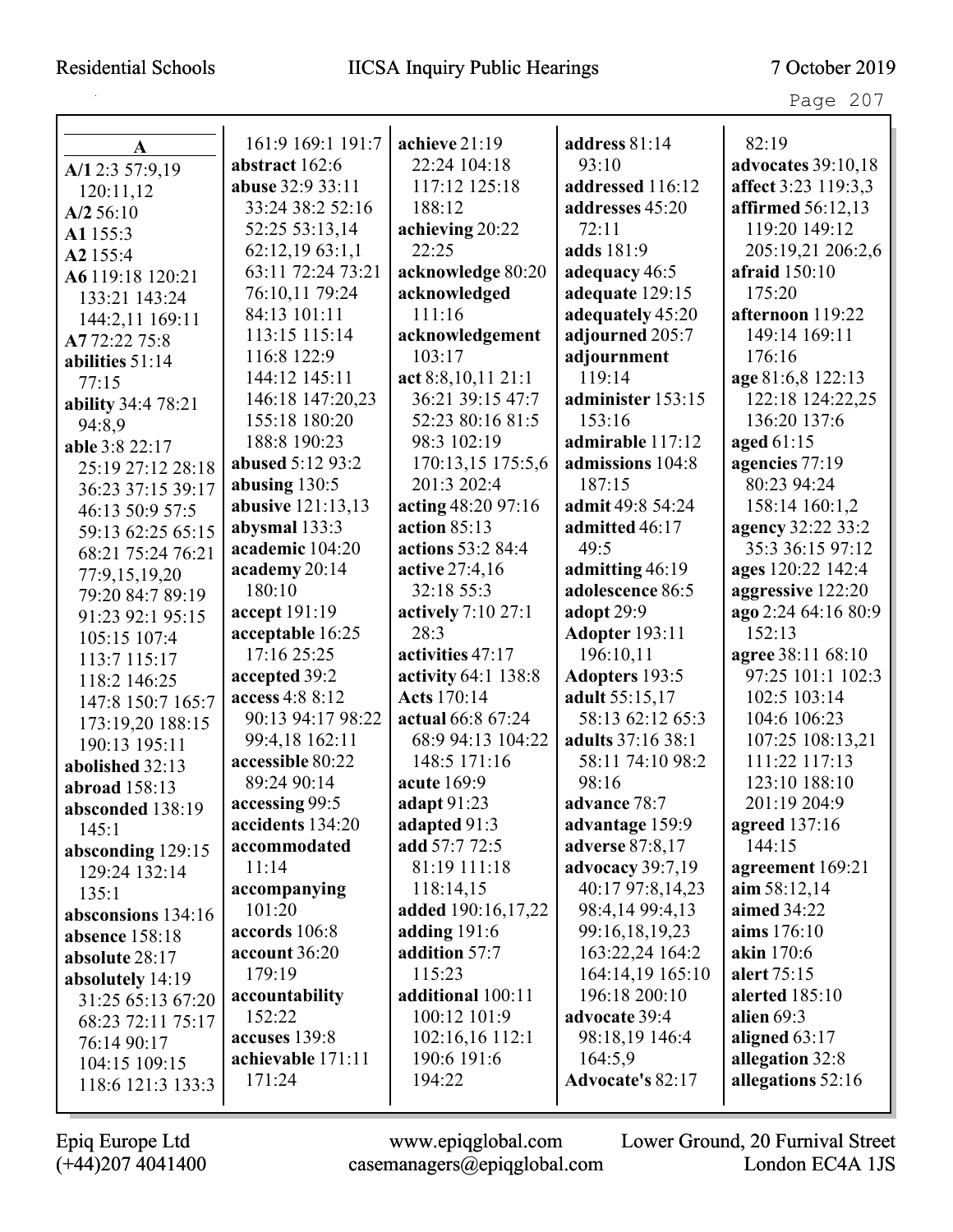| 76:22 113:15        | 134:15             | argument 14:22           | assaulting 121:25         | 198:12              |
|---------------------|--------------------|--------------------------|---------------------------|---------------------|
| allowed 134:1,15    | appear 85:10 95:8  | 22:8 40:9,10             | assaults 135:5            | authority's 52:20   |
| allows 18:13        | 95:15,16           | 102:20 123:17            | assessment 4:19           | authors 168:1       |
| alluded 23:21 99:3  | Appletree 8:24     | 167:14 189:13            | 5:448:1                   | autism 5:3 7:18     |
| alongside 69:13     | 119:19 120:4       | arguments 22:5           | assessments 104:11        | 19:11,15 22:9       |
| 168:7               | 121:9 122:25       | arising 34:3 71:25       | assistance 150:8          | 38:15 40:19 47:13   |
| altering 17:14      | 123:7,24 124:7,16  | arrangement              | <b>Association 179:21</b> | 50:14 58:1,16,18    |
| 172:6               | 127:8 134:25       | 160:14,24                | 179:22                    | 59:5,10,14,20,22    |
| alternatives 117:22 | 141:3 143:14       | arrangements             | associations 51:19        | 61:18 62:10,17      |
| 117:23 183:15       | 144:12,23          | 101:6 107:14,19          | assume 27:11 38:13        | 64:8 66:11 67:14    |
| altogether 48:25    | applied 90:7       | arrive 23:15,17          | 73:20                     | 69:19 71:10 73:1    |
| ambitious 20:23     | applies 176:21     | 200:17                   | assumes 101:18            | 73:12 74:5,13,18    |
| 21:8                | apply 11:23 117:19 | arrived 16:18            | assuming 76:7             | 81:21,23 82:7,11    |
| ambulance 178:25    | 155:6 183:25       | 23:19 133:20             | 129:14 168:25             | 82:18,23 83:22      |
| amend 162:9         | 184:2 186:18       | art 133:11               | assumptions               | 88:20 91:22 93:19   |
| amount 31:6 92:5    | appointed 29:3     | articulate 77:10         | 101:11                    | 95:4 96:19 115:19   |
| amusement 187:13    | appointing 180:6   | articulated 204:15       | assurance 12:9            | autism-specific     |
| anal 138:7          | appreciate 84:7    | as-and-when              | 92:20 104:4               | 74:22 84:22         |
| analysts 10:12      | 202:10             | 183:10                   | assured 92:18             | autistic 26:15 56:9 |
| anecdotal 77:22     | approach 7:13      | asked 5:8,23 22:24       | assuring 92:22            | 58:1,8,10,11        |
| 160:11              | 16:25 32:24 36:17  | 31:15 38:3 43:7          | attached 203:22           | 62:23 65:8 66:1     |
| ankles 125:2        | 49:18 94:23 95:6   | 46:8 62:5 72:20          | attachment 8:22           | 67:7 69:9,10,21     |
| annex 190:25        | approaches 60:12   | 73:3,4,20,24             | attack 38:22              | 70:10,25 71:16      |
| annexes 191:6       | appropriate 29:21  | 140:2 144:24             | attempts 98:13            | 73:19 74:9,11       |
| announced 201:17    | 41:5 56:2 63:21    | 146:20 151:14            | attend 97:16              | 84:20,24 90:20      |
| annual 11:25 22:24  | 65:2 71:13 90:10   | 183:16 184:18            | 105:20 106:20             | 99:11 115:20        |
| 24:12 105:20,21     | 92:5 96:11 104:3   | 189:21 196:24            | attendance 157:15         | 196:14              |
| 183:9               | 113:22 118:13      | 203:9                    | attending 73:2            | autonomous          |
| annually 168:18     | 119:9 154:1 166:5  | asking 1:13 18:14        | attention 110:1,8         | 188:19 190:11       |
| 179:16              | 174:24 193:18      | 18:15 33:6 52:24         | 121:20                    | 192:3               |
| anonymous 121:24    | appropriately      | 56:24 71:8 73:21         | attitudes 58:14           | autumn $4:16$       |
| answer 39:23 57:5   | 76:12              | 79:11 120:21             | 68:2                      | available 36:12,13  |
| 73:22,23 174:8      | appropriateness    | 146:17 150:13            | authorities $3:5$ 7:10    | 83:17 92:14         |
| 181:19              | 85:1               | 172:19 178:6             | $11:7,13$ $12:4,5,6$      | 162:15 167:4        |
| anxiety 65:20 66:24 | approved 29:3      | 182:2,16 202:2           | 13:13 14:17,19            | 170:9 171:20        |
| 95:10               | area 17:21 39:18   | asks 188:14 198:8        | 18:8 31:14 53:5           | avoid 84:16 98:9    |
| anxiety-producing   | 44:12 118:18,21    | aspect 48:6 55:21        | 55:9 83:19 104:3          | aware 93:25 94:19   |
| 65:25 66:2          | 156:16 201:25      | 195:12                   | 105:19 106:11             | 101:6 116:7         |
| anybody 7:6         | 202:9              | <b>aspects</b> 3:18 61:8 | 160:9 165:17              | 127:16 143:3,11     |
| anymore 127:25      | areas 13:9 110:1   | aspiration 172:19        | authority 11:6            | 161:12 163:6        |
| anyway 124:20       | 188:24             | 173:14                   | 12:18 17:22 29:4          | awareness 80:17     |
| 129:18 199:17       | arguably 9:2       | aspirational 109:3       | 30:9 41:19 49:8           | 81:21               |
| apart 200:20        | argue 80:2 182:22  | aspire 20:19 172:15      | 102:23 103:9              | awful 108:16 110:8  |
| apologise 150:12    | argued 14:22       | 174:3                    | 105:10,20 106:1,3         |                     |
| apparently 128:18   | arguing 18:17      | assaulted 135:1          | 114:1 181:2 182:9         | B                   |
|                     |                    |                          |                           |                     |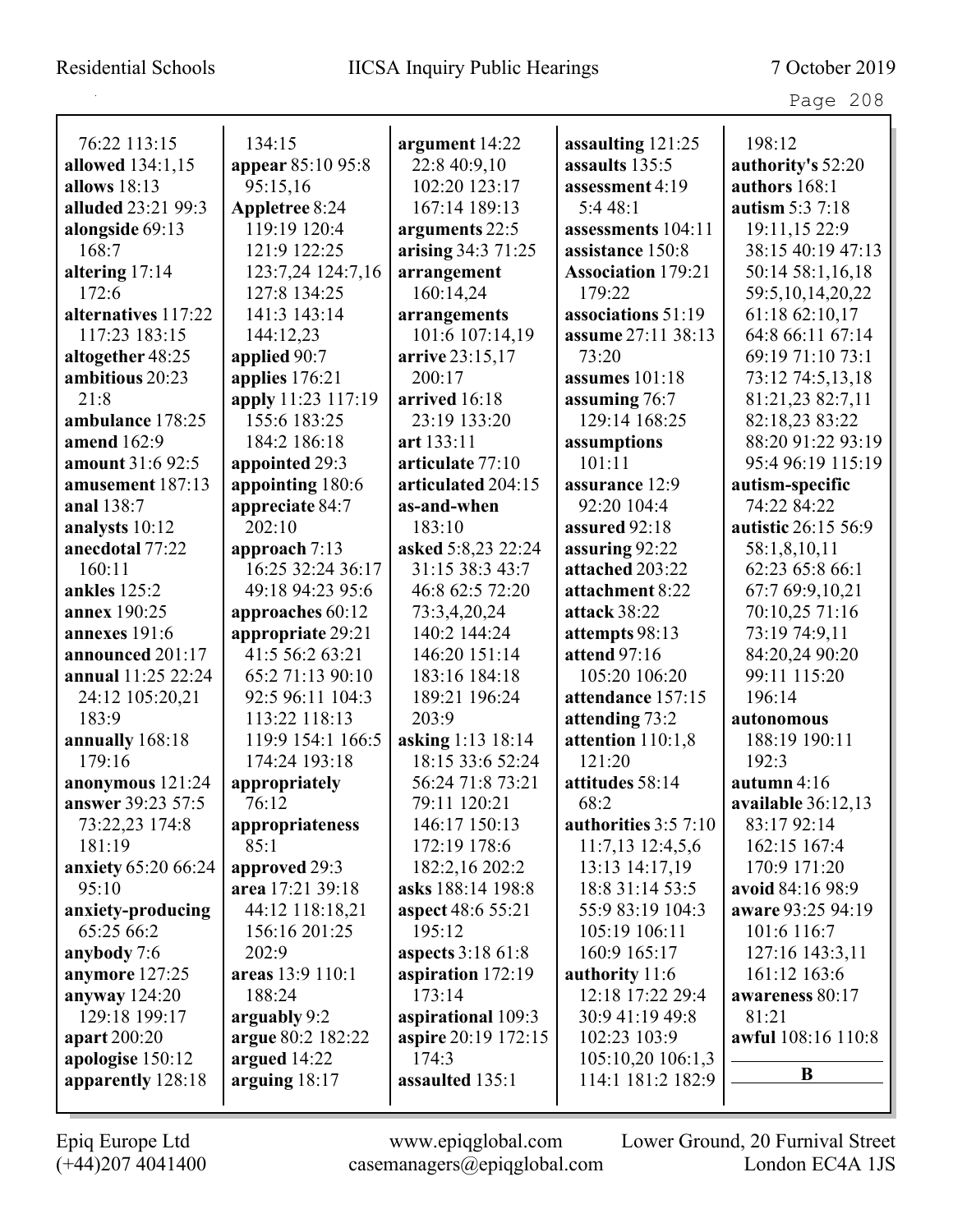# Residential Schools IICSA Inquiry Public Hearings 7 October 2019

Page 209

|                          | <b>baseline</b> 16:4 42:15 |                            |                            | 201:11                     |
|--------------------------|----------------------------|----------------------------|----------------------------|----------------------------|
| $b$ 26:22 87:7           |                            | 23:13 38:9 48:19           | 15:6 19:22 20:6            |                            |
| B/16:15                  | <b>basic 27:18 37:15</b>   | 48:20,25 63:19             | 20:20 25:10 27:10          | <b>boldly</b> 151:21       |
| back 15:24 17:17         | 40:6,8 41:23               | 82:10 83:24 84:9           | 30:1 37:6 41:6             | book 132:16                |
| 23:2 28:23 33:19         | 42:16,21 153:11            | 84:17 88:17                | 42:2 44:7 58:7             | borough $126:10$           |
| 34:25 37:3 41:21         | 154:4                      | 101:15 129:2               | 62:20 63:15 69:17          | <b>bottom</b> 6:23,24      |
| 51:6 69:8 114:17         | basically 37:25            | beings $68:6$              | 87:5 95:5 101:21           | 17:18 25:2 39:8            |
| 123:12 146:1,24          | 68:15 89:11                | belief 2:12 57:16,23       | 102:21 113:25              | 108:25 122:11              |
| 149:5 150:16,22          | 125:13 127:23              | 81:7 120:17 151:6          | 121:8,10 122:15            | 137:24 138:5               |
| 156:19 157:6             | 133:6 134:17               | 165:2 188:19               | 123:5, 13, 16, 20          | 141:22 150:25              |
| 164:3 174:8              | basis 105:21 154:23        | <b>believe</b> 16:11 29:4  | 130:16 133:10              | boundaries 12:19           |
| 176:19 181:12,23         | 156:13,15 159:6            | 42:17 59:10 77:11          | 135:15 137:8               | 71:8                       |
| 182:2,21 186:9           | 181:12 183:9,10            | 77:25 78:14 79:20          | 139:6,24 143:13            | box 138:13                 |
| 189:7 193:8              | <b>bear</b> 150:2          | 80:12 89:14                | 143:17 144:4               | boy 120:22 144:23          |
| 197:14,23                | becoming 19:8              | 128:16 140:22              | 148:4,5 152:12             | 144:25                     |
| backed 24:15,15          | 84:16                      | 142:17,20 146:2            | 160:1 172:4                | boys 59:3,9 61:16          |
| background 49:13         | bed $14:8$                 | believed 145:18            | 173:24 181:12              | 61:19 95:3,8               |
| 96:15 139:2              | bedroom 109:23             | believing 92:4             | 183:18 187:9,14            | 96:18 129:8,8              |
| 142:17,19                | 130:2                      | <b>BESD 8:8</b>            | 196:19 199:17              | 136:18                     |
| backgrounds 28:19        | bedrooms 129:13            | best 2:11 19:17            | 200:14 201:20              | bracket 93:20              |
| 142:4                    | 130:14                     | 22:9,19 44:4               | 203:20                     | break $56:2,5$             |
| bad 30:25 114:15         | beefing $163:1$            | 57:15,22 79:2              | biting $126:18$            | 119:10,24 149:3,8          |
| 125:17 138:21            | beginning $133:20$         | 83:1 115:10                | bits 36:16 145:20          | 178:14                     |
| 144:24 145:10            | 187:4                      | 120:16 121:11              | 171:25                     | breakdown 87:19            |
| badly $125:2$            | behalf 44:24 72:22         | 130:7 151:6                | <b>blank</b> 130:11        | breaking 87:15             |
| <b>balance</b> 52:6 53:4 | 198:22                     | 153:10 188:20              | <b>board</b> 6:25 30:4     | 125:21                     |
| 79:22 80:1,6             | <b>behave</b> 13:3 26:19   | 189:8 192:6 193:6          | 34:16,23 53:23             | breaks 29:14 118:4         |
| 162:19 165:22            | 190:7                      | <b>better</b> 16:12 21:19  | 99:15 177:5,18             | bridge $137:21$            |
| balancing 52:23          | behaved 123:14             | 38:8 57:6 92:18            | boarding $17:10$           | brief $45:6$               |
| 102:19 184:11            | behaves 26:15              | 97:23 103:23               | 51:3 62:7 99:12            | <b>briefly</b> 60:5 189:18 |
| bales 133:22 134:2       | behaving 26:16             | 107:2 115:24               | 154:10 158:8,10            | 197:14                     |
| banging $200:23$         | behaviour 7:20 8:1         | 118:3,25 173:4,25          | 161:24 165:14              | bright 9:23                |
| banister 125:23          | 8:8,18,19 13:2             | 203:4,5                    | 178:15,19 183:25           | brilliant $121:17$         |
| <b>Banks</b> 128:17      | 26:14,20 33:7,13           | <b>beyond</b> 45:24 72:13  | <b>boards</b> $103:1,5,16$ | 133:24                     |
| bar 174:2 176:5          | 34:1,2 40:19,24            | Bicarregui 119:16          | <b>bobs</b> 145:20         | <b>brilliantly</b> 147:7   |
| 191:2                    | 42:5 48:10 49:19           | 119:17,21,22               | bodies $18:24$             | 148:8                      |
| <b>bare</b> 109:1        | 49:20 65:10 66:7           | 143:24 148:16              | 166:25 167:11              | bring $3:1892:7$           |
| <b>Barnardo's 2:18</b>   | 67:9 68:9 71:7             | 149:1,5 206:4              | 177:3,4,6,7,9,16           | 117:10 146:16              |
| barriers 37:14           | 79:14 83:8,12              | big $52:281:17$            | 178:5 179:22               | 174:18                     |
| 80:10 100:12,13          | 86:1,2,12,20 87:1          | 110:7                      | 180:1 186:16               | bringing $35:25$           |
| 101:3,7                  | 88:10 93:4 101:12          | bigger 42:2 137:7          | 201:6                      | <b>broad</b> $7:148:462:3$ |
| barring $179:9$          | 104:22 122:20              | biggest 54:3               | <b>body</b> 30:3 64:20     | broader 186:12             |
| barristers 82:20         | 123:14 129:5               | <b>bike</b> 146:21         | 100:10 166:22              | broken $104:9$             |
| <b>bars</b> 135:16       | 145:12 155:19              | billion 88:3               | 167:2,3,15,23              | 109:23                     |
| based 7:11 22:5          | 169:23 195:18              | <b>birth</b> 121:25        | 177:14,17,22               | brought $43:16$            |
| 147:6                    | behaviours 21:24           | <b>bit</b> 4:17 11:10 14:3 | 189:23 190:21              | 81:23 128:11,19            |
|                          |                            |                            |                            |                            |

(+44)207 4041400 casemanagers@epiqglobal.com London EC4A 1JS

Epiq Europe Ltd www.epiqglobal.com Lower Ground, 20 Furnival Street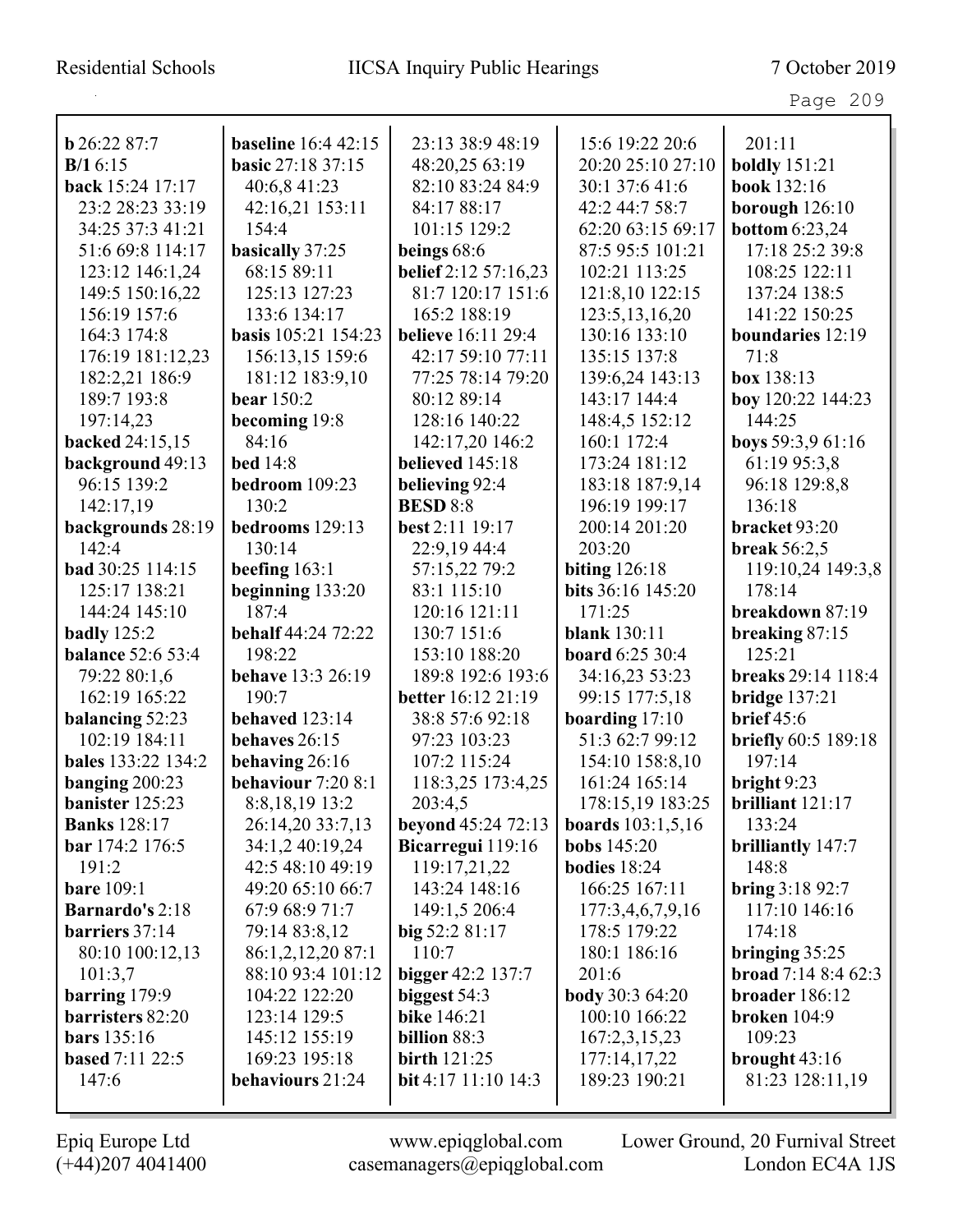| 143:11 152:25             | C3's 145:13          | cared 147:2,4       | 10:17 12:6 38:1     | challenges 8:22          |
|---------------------------|----------------------|---------------------|---------------------|--------------------------|
| 181:12,23                 | C4139:1,2,8          | career 2:14 156:5   | 59:18 75:7 89:13    | 10:4 11:19 23:5          |
| bruising $122:2$          | C5145:13             | careers 7:22        | 89:15,18 118:25     | 33:4 100:12 190:7        |
| buck 177:10,17            | cadre 29:23          | careful 31:17 70:16 | 183:12              | 200:6                    |
| <b>budget</b> 117:16      | call 11:2 12:9 48:19 | 102:19 144:4        | central 3:7 6:19    | challenging 7:20         |
| 153:20                    | 48:19 55:10,13       | carefully 197:10    | 113:6               | 8:1 10:5 23:13           |
| budgets 117:15            | 65:21 70:22          | cares 109:22        | centre 37:1 58:1    | 26:11 48:19 49:14        |
| buildings 16:4            | 161:19 164:17        | Carol 56:12 61:25   | cerebral 38:16      | 86:12 105:5              |
| built 102:1 111:24        | 165:14 169:10        | 68:11 90:8 111:22   | certain 48:13 61:5  | 169:23 178:6             |
| <b>bullet</b> 101:10      | 171:1                | 115:23 118:20       | 81:2 87:8,22 90:7   | 195:14                   |
| <b>Bulley</b> 73:6,9 75:9 | called 4:13 8:24     | 205:19              | 126:10 152:5        | champion 58:11           |
| <b>bullied</b> 70:4 71:3  | 15:12 22:13 28:9     | carpet $125:1$      | certainly 62:22     | chance 87:7,14           |
| 144:22                    | 29:5 34:21 35:10     | carried 6:4 33:23   | 69:20 78:3 81:21    | 120:19 123:13            |
| bullying 188:6            | 41:8 47:16 59:20     | 52:23 99:8          | 82:1 83:20 86:8     | 127:4 181:15             |
| <b>bummed'</b> 145:1      | 66:11 69:10 72:25    | carry 204:14        | 86:13 91:19,20      | change 24:5,24           |
| bumming $145:13$          | 78:8 106:19 112:9    | carrying 156:14     | 93:13 95:7 96:9     | 51:21 53:3 54:3          |
| <b>bundle</b> 1:16,21 2:4 | 125:17 128:17        | case 5:6,7 13:24    | 98:16 100:20        | 58:14,16 65:6,10         |
| 6:15 23:24 26:22          | 132:3,14 139:16      | 51:2 61:20 78:22    | 101:16 152:2        | 115:13 161:8             |
| 56:10,11 57:9,19          | 144:25 166:1         | 83:22,25 125:22     | 162:18 166:9        | 171:9,20 172:4,5         |
| 120:8,12 149:22           | 185:5                | 130:2 144:1 146:6   | 177:11 187:18       | 172:18 174:20            |
| bundles 56:22             | calling 11:16        | 149:22 154:13       | 190:15 203:11       | changed $16:947:20$      |
| burden 184:7              | calls 78:17 106:6    | 161:24 193:15       | cetera 19:6,16 35:6 | 50:17 80:18              |
| <b>Bureau</b> 41:11       | 131:1                | cases 4:18 5:9      | 35:6 42:2 43:21     | changes 19:17            |
| bureaucracy               | calm 192:2           | 51:12 80:3,4        | 44:18 58:13 71:17   | 36:20                    |
| 203:22,24                 | cameras 140:13       | 131:6               | 155:2               | changing 59:10           |
| bureaucratic 204:2        | <b>CAMHS</b> 143:6   | CASs 160:21         | chains 52:8         | 143:1 174:22             |
| 204:6,9,13,16,17          | campaign 60:9        | cat 182:20 184:25   | chair 1:3,5 26:22   | chap 189:14              |
| burns $125:2$             | candour 183:19       | categorise 9:20     | 35:1 54:11,14       | characteristics          |
| businesses 58:15          | 184:15 186:14        | 10:1                | 55:21,25 56:1,3,7   | 81:2,3,5,11,13,17        |
| buttons $140:14$          | capability 60:23     | categorised 14:8    | 116:17,19,21        | 95:20                    |
| buyouts $51:24$           | capacity 98:19       | category 10:2       | 117:18,21 118:8     | charge 44:21 45:2        |
|                           | capital 159:10       | 59:23               | 118:14 119:5,7,11   | charity 60:8             |
| $\mathbf C$               | care 2:16 3:14       | caught $18:16$      | 119:16,17,17        | chat 72:16,16,17         |
| c32:1                     | 11:20 14:1 20:25     | cause 41:4 88:15    | 120:11 144:6        | chatting $73:15$         |
| C1 128:2 130:2            | 21:7,17 22:3,16      | 104:24 112:19       | 148:17,18 149:1,4   | check 178:23             |
| 133:13 135:5,8            | 22:18 25:24 33:23    | caused 83:23        | 149:6,10 150:6,12   | checked 12:10 75:2       |
| 136:12,16,20,22           | 51:2 60:13 65:4      | causes 8:19 88:11   | 150:15,23,24        | checking 150:23          |
| 137:4,20,23,25            | 69:1 80:24 86:9      | 101:14              | 203:14,16 204:24    | checklist 11:23          |
| 138:1,3,5,6 139:6         | 87:11,12 88:6        | causing 126:22      | 205:3,5             | checks 159:24            |
| 139:8,21 141:3            | 94:24 107:4          | caveat 187:9        | challenge 5:10      | cheeks 137:25            |
| 144:25 145:2,25           | 110:12 116:7         | CCC000009 026       | 12:21 13:8 21:24    | <b>Chelfham</b> 185:6,16 |
| C <sub>2</sub> 137:22     | 117:1 160:2,10       | 144:18              | 27:9,10 32:21       | 185:19                   |
| $C3$ 130:2 136:14,20      | 170:14 180:25        | ceilings 173:1      | 38:12 44:13,19      | <b>Chetham's</b> 155:16  |
| 136:25 137:20             | 185:25 186:1         | census 24:12        | 48:11 50:10 53:17   | 157:19,19 181:15         |
| 138:5 145:12              | 200:25 201:9,9       | cent 7:23 10:13,13  | 101:7,15 176:15     | chief 6:9 35:9           |
|                           |                      |                     |                     |                          |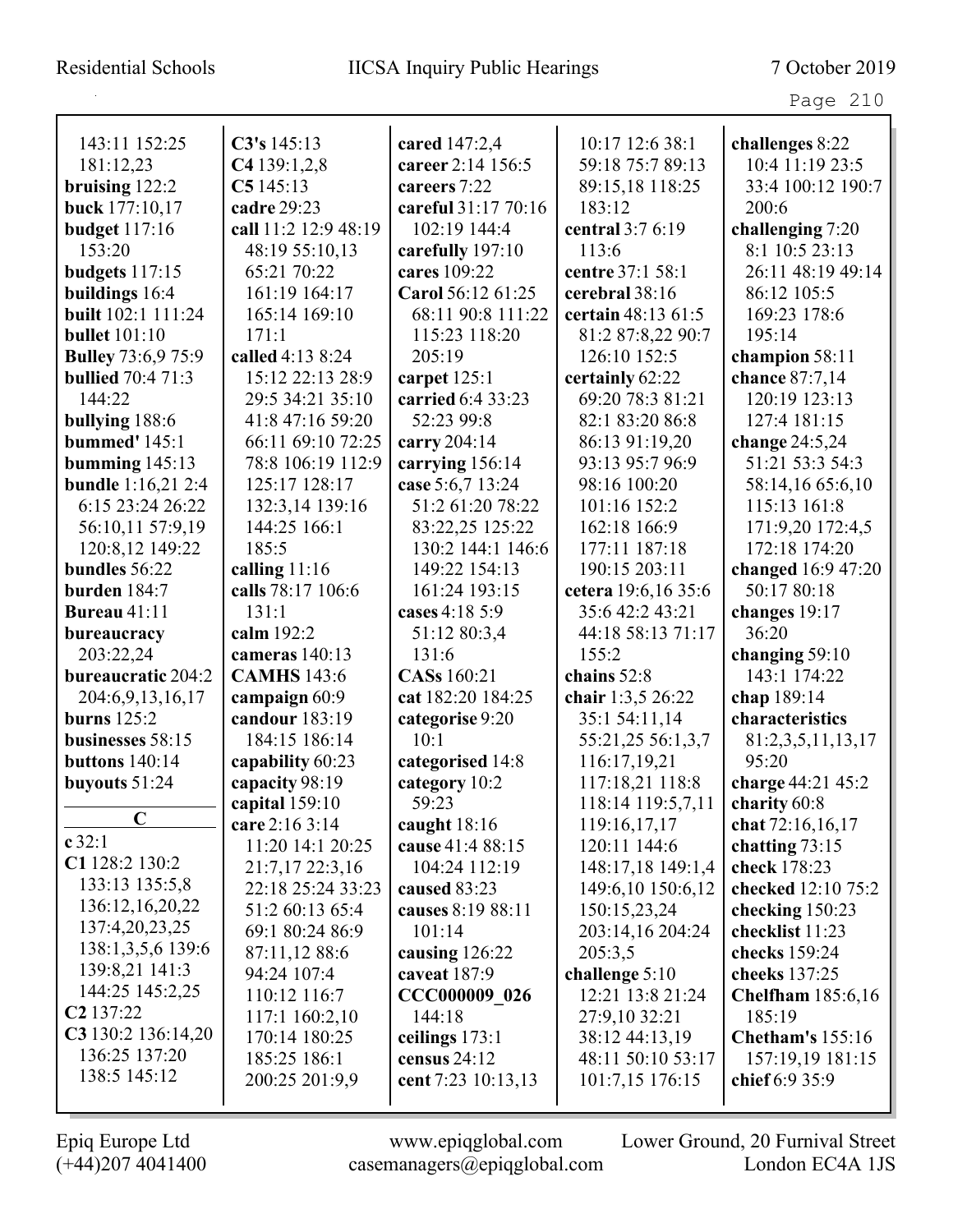| child 11:3 12:8,24    | 20:23 21:1,16        | 101:24,25 102:1,6  | 170:2 171:16         | 166:20 167:7        |
|-----------------------|----------------------|--------------------|----------------------|---------------------|
| 13:25 15:4 17:23      | 22:9 23:6, 12, 15    | 102:14 103:5,6     | 173:3 174:7,15       | 198:10              |
| 21:19,23 22:21        | 23:17 24:3,18        | 104:4 105:23       | 178:16 185:19,22     | clearly 42:5 104:17 |
| 23:1,2 25:15 26:3     | 25:6,8,12,14,16      | 106:20,25 107:4    | 200:3,8 203:2        | 105:1 113:20        |
| 26:6,11 27:11,24      | 25:18,19 26:8,19     | 108:14,17 115:14   | chills 191:15        | 117:18 120:24       |
| 33:11 35:22 37:2      | 27:1,4,12,14 28:2    | 115:17,20,25       | choice 44:8          | 130:9 167:18        |
| 40:3,14,15,16,17      | 28:8, 12, 14, 15, 18 | 116:9 117:23       | choices 27:19 37:15  | 171:2 200:11        |
| 41:19,20,22 42:4      | 29:11,12,17,19       | 118:4,5,13,16,25   | chosen 174:11        | clinical 47:22      |
| 46:6,16,1747:1,1      | 30:17 32:8 33:19     | 120:4 131:24,25    | Christine $1:8,9,11$ | clinicians 48:6     |
| 49:6,10,11 55:9       | 33:21 34:17,18,21    | 144:3 152:17       | 2:14 23:24 54:10     | 59:13               |
| 55:13 64:17 66:1      | 35:14,1736:3,8       | 154:25 155:10      | 59:20 62:2 64:11     | close 73:5,23       |
| 67:1,172:24           | 36:18,21 37:1,4      | 156:8 159:7 162:7  | 97:6,13 100:14       | 155:18 160:24       |
| 75:15,23 87:12        | 37:13,20 38:5,9      | 162:11 163:4,9,10  | 101:23 102:5,11      | 166:11,13           |
| 89:14,16 92:4         | 38:12,16,18,25       | 163:10,25 165:2    | 102:24 104:7         | closed 30:13,14,15  |
| 104:12,18,19          | 39:1,17,19 40:2,8    | 165:23 167:22      | 106:24 108:7         | 30:19               |
| 105:4,9,14,18         | 40:19 41:3,7,12      | 169:8,21 170:2     | 163:13 164:22        | closeness 69:5      |
| 106:2,13 107:7,12     | 41:15,17,24 42:6     | 173:2,3,25 175:4   | 165:12,20 169:15     | closer 118:24       |
| 107:19 109:24         | 42:11,16,17,19       | 176:5,6,7,12       | 172:22 189:1         | closest 190:12      |
| 119:19 123:18         | 43:1,3,4,5,13,14     | 179:15 184:22      | 190:5 194:11         | clothing $122:25$   |
| 127:24 128:12         | 43:19 44:6,25        | 186:23 187:21      | 200:16,22 202:2      | clue 130:15 170:22  |
| 134:3 135:13          | 45:5,8,10,12,15      | 188:3,4,6 189:19   | 205:13               | code 155:11 187:15  |
| 145:14 147:4          | 45:17,21,23 46:25    | 189:23 190:4,18    | Christine's 117:25   | 187:16              |
| 181:3 184:18          | 47:4,4,6,7,8,20,24   | 190:23 191:5,9,17  | 171:4                | codes 156:22,23     |
| 185:12 191:19         | 48:16 49:3,20,23     | 191:20 193:21      | Christmas 14:13      | coffers 153:23      |
| child's 13:7 21:2     | 50:4,6,12,12,14      | 196:2 197:14,20    | chunk 126:18         | cohort 10:18 27:24  |
| 24:13 101:13          | 50:16,17 51:6        | 199:14,15 200:5    | 193:7                | 61:13 196:2         |
| 109:23 157:10         | 52:21 53:7 54:5,9    | 200:15 201:3       | circumstances        | coin 108:1          |
| children 1:6 2:15     | 54:15,21,25 55:1     | 202:4              | 158:2 159:16         | <b>Coley 181:15</b> |
| 2:17,20,22 3:3,19     | 55:6,22 58:4,11      | children's 3:7,22  | 181:17 182:24        | collated 103:22     |
| 3:25,25 4:2,4,8,12    | 58:18 59:23 61:11    | 15:11 16:7,8,11    | 188:15               | colleagues 153:5    |
| 4:14,185:2,11,17      | 61:15 62:3,6,10      | 16:12 17:3,6 21:9  | city $139:3$         | colleges 5:16 10:14 |
| 5:20,21 6:1,25 7:3    | 62:17,23 63:3,6      | 23:20 28:7,23      | civil 146:6          | 11:9 20:4 111:25    |
| 7:14,23 8:5,7,8,10    | 63:25 64:1,12        | 29:1,3,7 30:6 33:5 | claim $10:22$        | combined 156:10     |
| 8:15, 16, 17, 19, 21  | 65:8 66:10,11,21     | 34:16,23 35:1      | claims $79:25$       | come 1:23 18:1      |
| 8:21,25 9:15,18       | 70:10 74:5,9         | 37:7,11 39:11      | clarify 13:23 17:20  | 30:13 35:9 38:17    |
| 9:23 10:2,4,14,21     | 75:12,19 76:16,23    | 41:11 48:14 50:17  | 20:25                | 49:12,15 53:2       |
| 11:8,13 12:18,21      | 78:18 79:24 82:8     | 50:23,24 51:9      | clarity 34:12 44:12  | 62:5 72:15 80:9     |
| 12:22 13:1,12,16      | 83:9,9,24 84:15      | 55:18 100:23       | 44:15,19,19          | 93:19,21 105:4      |
| 13:17,18,24 14:5      | 84:20,25 85:18       | 103:1,15 104:21    | class 90:5 95:17     | 120:7 121:11        |
| 14:6,8,10,12,13       | 86:8 87:11,20        | 108:9 110:13,15    | 122:20               | 134:1,18 149:5      |
| 14:14, 15, 16, 18, 21 | 88:4 89:19 90:20     | 110:22,24 111:3    | cleaner $111:10$     | 150:1 152:16        |
| 15:12 16:5,5,22       | 91:17 92:2,25,25     | 118:11 125:12      | clear 16:2,22 33:3   | 159:17 160:21       |
| 16:23 17:1,21         | 93:9,11,15,17,19     | 145:23 148:12      | 42:10 44:11 46:11    | 161:5,6 162:7,13    |
| 18:5, 16 19:2, 3, 7   | 94:5 98:1,3,5,7,20   | 163:2,8,12 165:25  | 49:19,21 71:19       | 162:17 164:6        |
| 19:11, 12, 13, 17     | 99:25 100:7,9        | 166:13 169:17      | 84:23 124:6          | 171:7,8 175:9       |
|                       |                      |                    |                      |                     |

 $\mathbf{I}$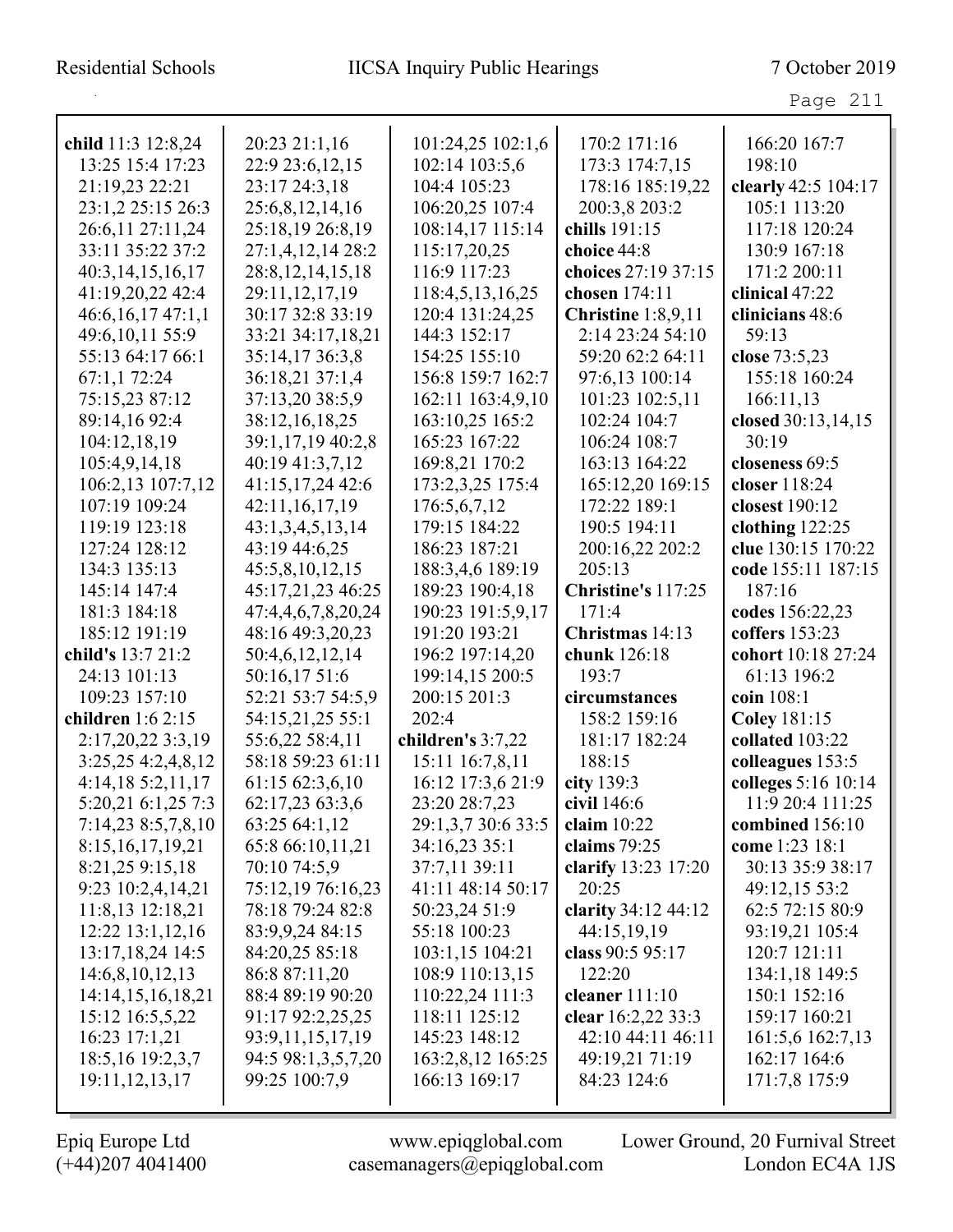| 176:19 181:20      | 183:4              | 105:14 164:24      | confusing 19:6      | 117:9,11 151:12    |
|--------------------|--------------------|--------------------|---------------------|--------------------|
| 182:2 183:22       | communicate        | complexities 83:11 | confusion 18:13     | 167:1 172:23       |
| 186:8 190:17       | 25:15,16,18 27:11  | 109:6              | 175:10              | 177:11 178:19      |
| 202:22             | 27:12,15 73:13,15  | complexity 40:15   | congregate 105:15   | 183:6 186:22       |
| comes 11:21 29:9   | 74:11,14 77:6,15   | 106:12 169:8       | connection 15:4     | 191:14,16,17       |
| 30:23 33:16,17     | 79:1 86:4 97:19    | complicated 176:6  | 147:3               | 194:4,9 199:12     |
| 37:2 72:17 78:24   | 99:25 115:21       | 191:20             | connects 77:3       | contexts 73:17     |
| 98:12 109:11       | 165:4,5            | comply 186:16      | conscious 200:3     | 90:10 113:5        |
| 128:13 139:11      | communicated       | components 92:21   | consensus 142:18    | 176:15             |
| 165:18 185:14      | 105:1              | compulsorily       | 190:20              | contextual 178:9   |
| 190:9 192:16       | communicates       | 183:24             | consequences        | continual 5:11     |
| comfortable 69:24  | 74:15              | compulsory 38:20   | 34:11 84:4 93:8     | continually 199:19 |
| coming 1:12 5:9,20 | communicating      | 53:8,11 156:24     | consider $68:4,5$   | continue 144:7     |
| 8:24 19:4 26:5     | 74:5,9 75:20 76:6  | 183:8              | 155:1 157:13        | continued 123:6    |
| 31:11 36:14 40:21  | 77:9 165:2 197:5   | concealing 53:13   | considerable 12:25  | 138:1              |
| 48:12 52:1,3       | communication 4:8  | concept 84:4 91:15 | 203:21              | continuous 194:2   |
| 56:16 106:24       | 7:18 13:2 25:9     | concern 97:16,18   | consideration       | continuum 96:23    |
| 107:1 118:1        | 26:13,20 27:18     | 107:6,11 112:19    | 102:4 154:18        | contradictions     |
| 119:22 130:2       | 29:21 37:21 62:24  | 198:11             | 157:23,24           | 98:10              |
| 131:6 140:11       | 62:25 64:19 68:11  | concerned 12:2     | considered 20:8     | contribute 27:1    |
| 148:19 149:15      | 68:12 70:3 72:18   | 33:14 45:4 98:17   | 114:9 158:12        | 86:15              |
| 166:10 168:12      | 75:13 77:2,5 79:4  | 112:6 142:22       | considers 157:9     | contributing 67:25 |
| 174:8 200:11       | 97:12 98:6 164:25  | 165:11 197:6       | consistency 104:16  | control 49:7       |
| comment 1:23       | 169:23             | concerns 5:23      | consistent 22:12    | controls 107:3     |
| 16:20 149:25       | communications     | 18:21 27:2 38:8    | 36:17 38:3 47:18    | conversation 79:2  |
| 188:10 197:8       | 164:1 200:6        | 97:20 100:5 127:8  | constant 125:25     | 144:19 145:5,19    |
| comments 148:22    | communities        | 199:4              | constantly 126:24   | conversations 26:1 |
| 170:5              | 165:21             | conclusions 185:23 | 133:8,19            | convinced 28:19    |
| commercial 52:4,6  | community 23:2     | condition 61:24    | consult 159:17      | cope 23:12 118:2   |
| 52:9               | 55:3,493:12,22     | conduct 60:9       | 162:24              | copying 84:8       |
| commissioned 4:14  | 94:2,21            | 155:11 181:3       | consultation 35:6   | core 6:7 26:22     |
| 192:8              | compared 81:16     | conference 43:13   | 158:24 159:17       | 45:19 62:22        |
| Commissioner       | comparison 154:12  | conferences 74:17  | 160:5 163:1 167:8   | 120:12             |
| 15:11 23:20 28:7   | complainants 82:5  | confidence 37:5,10 | 171:3,24 181:24     | corporate 153:3    |
| 28:24 29:1 30:6    | complaints 27:3    | 189:4              | consulted 204:8     | correct 73:23      |
| 33:5 37:12 163:2   | 204:1              | confidential 144:1 | contact 69:2,3 73:4 | 107:19 151:5       |
| 163:8,13 169:18    | complete 54:14     | confidentiality    | contagious 32:9     | 153:18 172:10      |
| Committee 181:1    | 55:21              | 144:5              | contained 152:24    | 177:16 187:9       |
| common $64:7,8$    | completely 33:5    | confirm 2:8 57:12  | context 11:6 28:14  | correction 151:19  |
| 70:19 71:14 72:7   | 105:9 146:2 148:3  | 57:19 150:22       | 46:4,13,14 47:9     | 151:24 152:1       |
| 88:14 129:14       | 168:6              | confirmed 172:3    | 52:13 68:6 69:2     | correlate 106:12   |
| 197:25             | complex 10:5 12:18 | confused 60:24     | 73:14 74:25 75:16   | cost 7:12          |
| commonplace        | 19:3,8 40:25 86:8  | 64:13              | 83:12 87:9,10,20    | cost-driven 7:12   |
| 126:21             | 86:20 91:4 93:18   | confuses 18:10,11  | 89:2 90:7,23 98:2   | council 2:19,22    |
| communicable       | 100:1,23 101:16    | 18:12              | 106:20 107:10       | 3:24 4:6 41:7,11   |
|                    |                    |                    |                     |                    |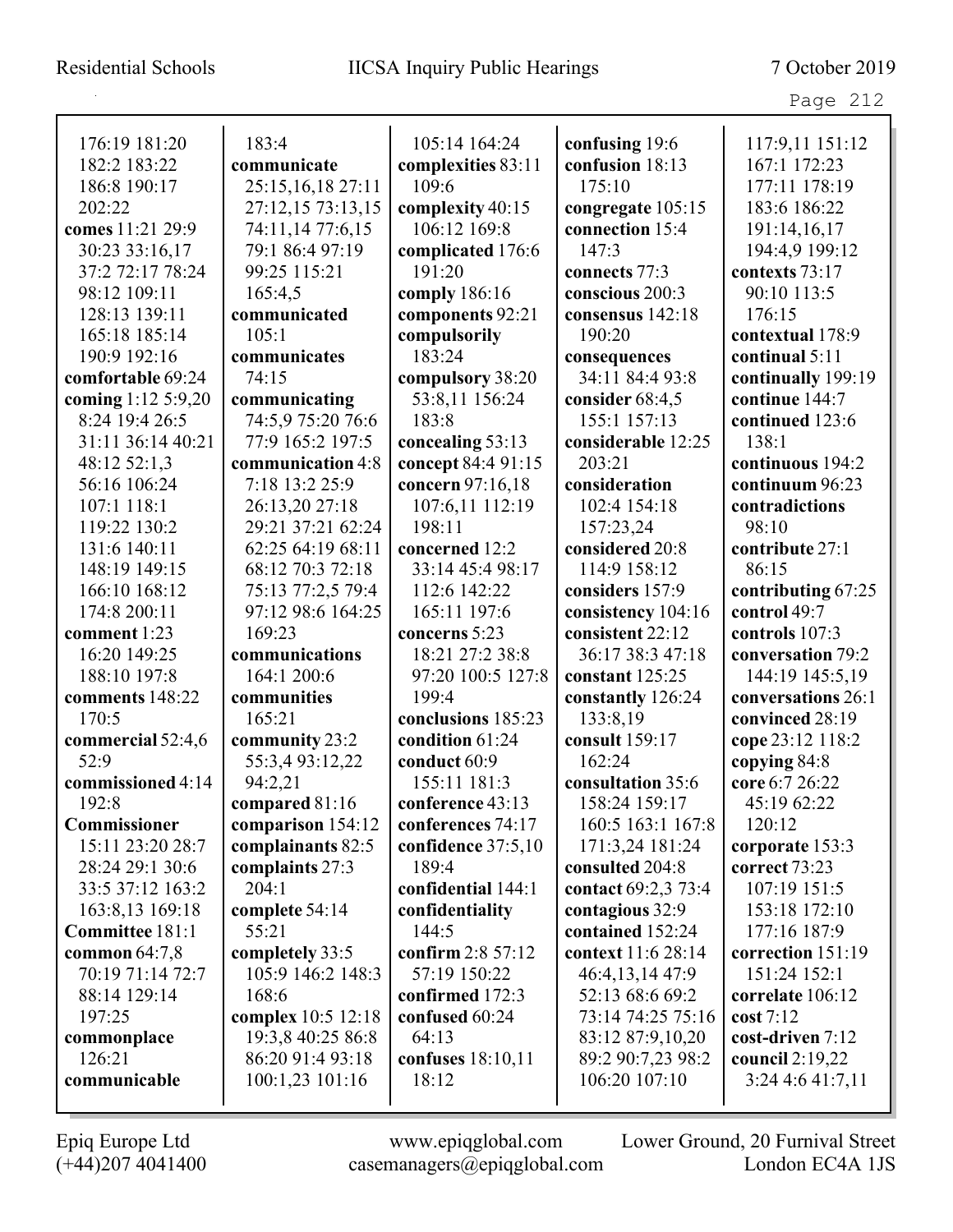| 43:12 126:10        | 163:1 164:7         | daily 61:8 102:15        | 180:21 186:11        | 53:13                |
|---------------------|---------------------|--------------------------|----------------------|----------------------|
| 127:5               | 174:23 204:7        | damaged 28:19            | 188:7 194:17         | delivered 195:23     |
| council's 3:18      | critical 191:7      | 125:2 142:4              | 196:19               | demanded 142:5       |
| count 130:8         | criticised 195:7,8  | Dame 1:8,9,11 2:14       | dealing 19:12 40:18  | demonstrate 20:22    |
| country 36:4 60:17  | criticism 196:4     | 2:25 23:24 54:10         | 47:12 48:24 49:19    | demonstrated         |
| 94:7 160:22         | cross 94:22,23      | 59:20 62:2 64:11         | 103:9 184:5 185:7    | 95:10                |
| counts 33:24        | crossfire 18:17     | 97:6,13 100:14           | 190:4 191:19         | demonstrating        |
| <b>County 127:5</b> | crossover 66:10     | 101:23 102:5.24          | deals 9:14 45:6      | 48:25                |
| couple 9:24 43:11   | 161:6               | 104:7 106:24             | 83:14                | denies 40:8          |
| 70:13 116:19        | crying $125:13$     | 108:7 117:25             | dealt 97:12 102:24   | <b>Denise</b> 125:16 |
| 128:22 134:21       | cultural 78:17      | 163:13 164:22            | 196:17,21,21         | 128:16               |
| 150:2 168:22        | 80:10 159:10        | 165:12,20 169:15         | <b>Dean 72:25</b>    | deny 40:6            |
| 189:10,11           | culture 30:21,22,24 | 171:4 172:22             | dearth $77:23$       | department 4:15      |
| course 2:2 36:19    | 48:16,23 76:14      | 189:1 190:5              | death 32:8 65:4      | 5:8 11:4 15:16       |
| 51:24 52:25 64:3    | 109:5,9,17,17       | 194:11 200:16,22         | 181:3                | 32:11 59:17 69:13    |
| 70:20 79:17 85:15   | 115:4 167:18,20     | 202:2 205:13             | debate 98:4 162:18   | 80:23 149:11         |
| 85:17 110:2 150:4   | 199:6,9             | damn 49:25               | 170:22 171:2         | 151:14 153:1,12      |
| 159:24 179:1        | cultures 199:11,25  | dance 153:8,12           | 172:13 203:21        | 153:23 155:11,14     |
| courses 20:10,11    | Cumbria 127:5       | 154:5,7                  | decided 146:12       | 155:25 156:14        |
| 74:17               | cumulative 114:15   | danger 45:16             | 155:15               | 157:2 158:3,17       |
| court 18:11 142:6   | cured $61:2$        | dangerous 109:20         | decides 24:16        | 159:21 160:7         |
| cover 151:9,10      | current 26:24       | 134:9                    | decision $3:737:2$   | 161:14 163:22        |
| 198:16,17           | 43:21 45:4 100:2    | dark 67:4                | 141:20 142:11        | 166:3 181:2          |
| covered 154:7       | 107:8 152:3,10      | data 24:11 160:11        | 155:20 200:4         | 194:25 197:3         |
| 194:14 197:25       | 158:21 163:20       | date 161:12              | decisions 18:15      | 198:6,7 199:10       |
| covers 194:25       | 172:7 173:18        | dated 2:6                | 25:7                 | 201:22               |
| CQC 47:15           | 189:12 201:24       | day 1:3 14:9,14          | declined 7:1         | department's         |
| create 48:23        | currently 21:8      | 23:18,19 43:4            | deep 66:23,24        | 159:14               |
| created 109:9       | 26:21 41:16 44:8    | 67:3 87:13 127:1         | default 118:6,20     | departmental         |
| creates 72:19       | 45:14 50:6 78:11    | 127:1,23 128:11          | defendant 83:7       | 153:5                |
| creative $77:12,21$ | 97:24 108:10        | 136:4,9 137:9,11         | defendants 82:6,14   | dependent 29:19      |
| credible 80:13      | 156:21 161:22       | 140:3 168:24             | 82:15                | depending 11:21      |
| crevices 134:4      | 165:25 189:18       | 178:18                   | define $51:9$        | 103:8 169:2          |
| criminal $40:23$    | curriculum 22:6,7   | day-to-day $71:2$        | defines 51:8         | 185:23               |
| 53:13 76:20 77:13   | 22:13 89:10 91:2    | days 17:2 103:19         | definitely 30:10     | depends 53:1         |
| 77:19,24 78:5       | 91:23 92:9,17       | 136:5 160:13             | 67:19 123:11         | deprioritise 45:18   |
| 79:12,14,22 81:22   | 192:16              | 168:22 174:13            | 164:2                | deprivation 98:23    |
| 82:6, 10, 12, 13    | cut 143:25 144:1    | days' 166:12             | definition 47:6      | depth $26:19$        |
| 94:12,15 113:13     | cute $42:3$         | <b>DBS</b> 178:23 199:22 | 175:1,3,6,7          | describe 8:18 60:5   |
| 142:5               | cuts 88:3           | <b>DBSed</b> 179:6       | degree $41:281:1,12$ | 64:6 84:7 127:8,9    |
| crises 65:22        | cycles 188:21       | deaf 128:8               | 107:22 125:4         | 129:7 130:1          |
| crisis 12:23 23:7,9 |                     | deal 11:10 34:3,4        | 133:10 194:15        | 145:10,11            |
| 111:2,5 200:18      | D                   | 41:1 48:9 77:13          | degrees $74:17$      | described $4:2481:6$ |
| criteria 152:5      | $D$ 205:11          | 83:10 84:13,14           | delegated 92:10      | 122:24 126:1         |
| 159:4 162:16        | dad 121:12          | 151:10,11,15             | deliberately 17:14   | 155:23 156:7         |
|                     |                     |                          |                      |                      |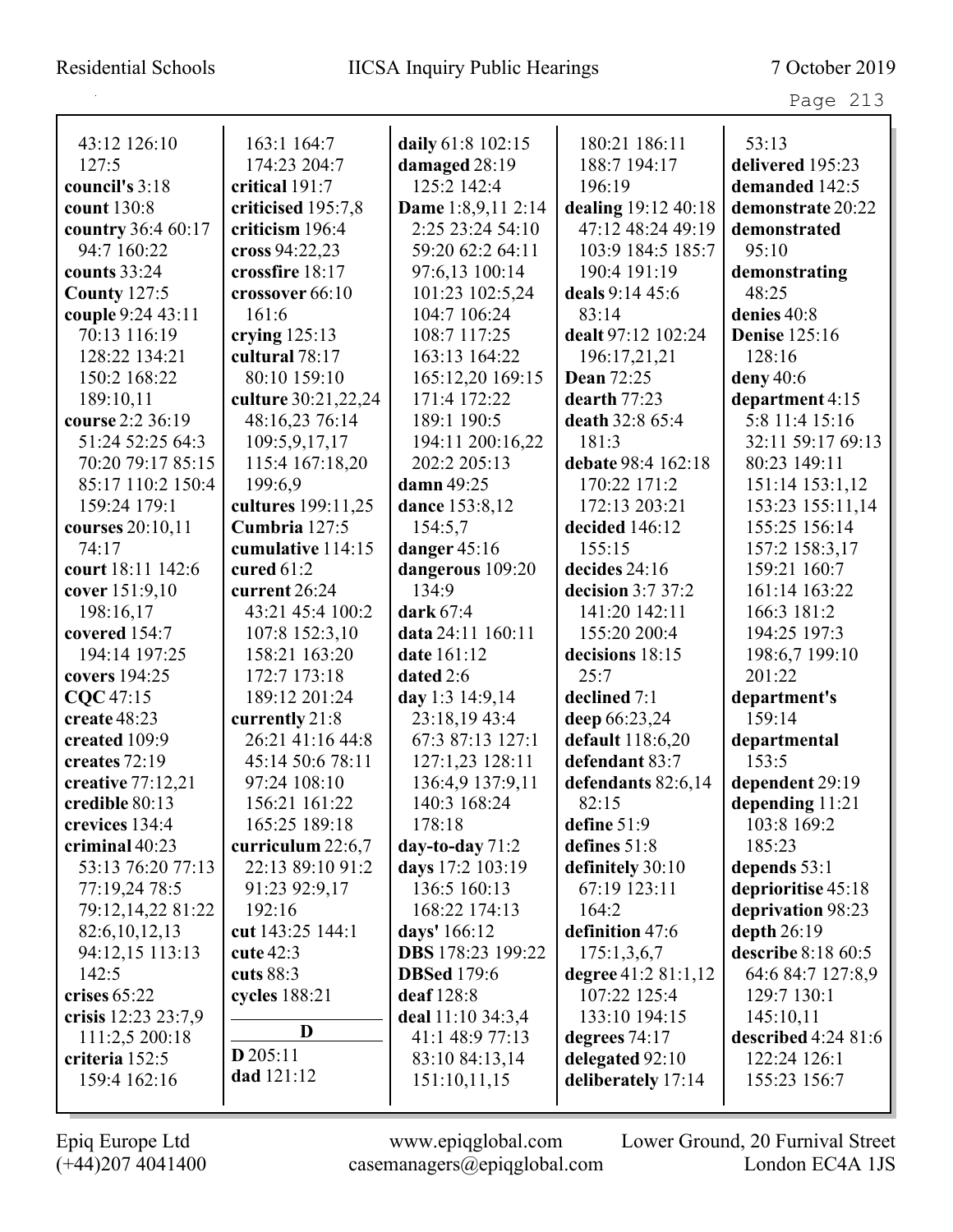# Residential Schools IICSA Inquiry Public Hearings 7 October 2019

|                               |                                         |                                           |                                     | Page 214                        |
|-------------------------------|-----------------------------------------|-------------------------------------------|-------------------------------------|---------------------------------|
| 183:11                        | 20:9 24:4,16 25:4                       | 66:1 71:25 73:15                          | 158:15 169:24                       | 93:13,22 94:2,3,5               |
| describes 4:25                | 33:1 161:1,7                            | 73:17,17,18 74:12                         | 176:2                               | 94:9,21 101:13                  |
| describing $8:17$             | DFE001510 013                           | 77:7 79:3 84:24                           | difficulty 9:18                     | 116:1,22 117:3,10               |
| description 54:15             | 107:9                                   | 86:7,10 87:16                             | 25:21 54:20,22                      | 117:19                          |
| 78:10 172:20                  | DFE001510 018                           | 91:11,12 95:2,3,6                         | 65:9 70:1 98:11                     | disabled $2:15,19,22$           |
| descriptive 173:8             | 26:24                                   | 95:24 96:10,18                            | 99:5                                | 3:3,6,22,24,25,4:2              |
| design $185:14$               | DFE001510 019                           | 97:1,23 105:9                             | dinner 42:2 73:16                   | 4:12 34:18,21                   |
| designated 35:1               | 166:17                                  | 108:23 110:22                             | direct 57:4 58:12                   | 35:1,14,16,22                   |
| 112:18 177:20,23              | DFE001862 016                           | 117:3 154:15,20                           | 197:22                              | 36:2,8,18 37:1,4,6              |
| 182:9                         | 176:24                                  | 156:5 164:6,7                             | directed 95:11                      | 38:5,9,12,24 39:1               |
| designing 54:7                | DFE001862 027                           | 168:8 169:25                              | 104:2                               | 41:7,12 42:11                   |
| desperate 105:11              | 100:6 189:20                            | 171:1,12 173:17                           | direction 34:17                     | 43:13,14,19 45:23               |
| destination 46:24             | DFE002022 015                           | 184:24 185:18,22                          | 35:2 44:8                           | 76:22 98:7 101:24               |
| detail 87:5 101:21            | 34:19                                   | 186:5 189:17                              | directly $3:154:7,7$                | 118:16                          |
| 102:18 109:19                 | DFE002022 019                           | 190:2 192:15,24                           | 11:2 93:23 153:22                   | disaggregate                    |
| 110:1,8,9 112:5               | 36:11                                   | 193:14 195:11,23                          | 185:9                               | 105:17                          |
| 143:23 181:12                 | DFE002039 015                           | 195:24 196:1                              | director 2:19 3:10                  | disappeared                     |
| 188:17                        | 192:18                                  | 199:18,24 201:5,6                         | 44:10 57:25                         | 116:24                          |
| detailed 109:19               | DFE002073 150:14                        | 201:8,9 204:5                             | 152:10                              | disappearing 96:15              |
| 188:22                        | 150:25                                  | differentiate 92:9                        | dirty 138:6                         | disappears 105:8                |
| details 72:12 78:22           | DFE002073 117                           | 98:1                                      | disabilities 40:20                  | disciplinary 113:14             |
| determine 114:1               | 180:23                                  | differentiated 91:5                       | 40:23 41:4 42:18                    | disclose 75:21                  |
| deterrent 102:17              | DFE002073 120-                          | differently 31:12                         | 43:2 44:7,25 45:8                   | 112:15                          |
| develop 25:4 27:6             | 153:11                                  | 59:12 95:8<br><b>difficult</b> 9:20 14:16 | 45:12,15 60:21                      | disclosing 76:9                 |
| 29:10 30:21,21<br>31:18 48:15 | diagnosed 61:19<br>diagnosis $58:18,20$ | 15:2 23:13 48:20                          | 61:3,4,7,10,22,23<br>62:11 67:15,22 | disclosure 52:16<br>76:16 97:20 |
| 162:22 163:8                  | 58:25 59:1,4,15                         | 55:7 64:16,23                             | 68:6,17 71:25                       | 113:15                          |
| 193:7                         | 59:16 61:20 73:1                        | 65:10,22 70:8,12                          | 72:6 76:9 79:15                     | discrimination                  |
| developed 84:18               | diagnosticians                          | 73:25 95:21 96:13                         | 80:12 82:8,12,22                    | 80:15 142:16                    |
| 193:14 196:8,8,9              | 59:12                                   | 96:20 105:16                              | 83:9,10 86:19                       | discuss $62:8$                  |
| developing 87:15              | dialogue 160:15                         | 113:18,24 117:12                          | 88:5,20 89:1                        | discussed $167:17$              |
| 199:6,9,25                    | 161:2                                   | 134:4 148:20                              | 91:10 92:25 93:18                   | 173:16                          |
| development 3:9               | difference 24:13                        | 162:23 188:11                             | 93:20 94:15 97:14                   | discussing 116:21               |
| 3:22 27:18 41:5               | 27:23 31:9 90:9                         | 191:21 194:9,12                           | 100:4,9 102:7                       | 161:10                          |
| 51:10,11 52:12                | 164:5                                   | 195:22 201:19                             | 103:6 116:24                        | discussion 46:17                |
| 63:13, 14, 16, 17, 18         | differences 67:16                       | 202:10                                    | 188:3 191:10,18                     | 54:2 95:1 141:25                |
| 67:17,18 97:7                 | 86:13 155:22                            | difficulties 5:3 7:19                     | 191:20                              | 164:1 171:7,10                  |
| 98:17 110:17,17               | 195:3                                   | 7:19 8:9 9:7                              | disability 9:17                     | discussions 108:23              |
| 111:23 194:1                  | <b>different</b> 3:18 10:4              | 25:10 33:22 46:5                          | 45:21 60:7,9,11                     | 158:20 161:12                   |
| 196:18 198:2                  | 10:14,15,16,20,22                       | 62:24 64:18 65:20                         | 60:15,19,22 61:1                    | 162:12 179:19                   |
| 202:20                        | 10:24,24 17:12                          | 68:18 70:11 71:24                         | 61:1,1267:20                        | disease 181:5                   |
| deviant 88:17                 | 33:19 36:18 37:3                        | 75:12,13 76:6                             | 68:3,25 69:7                        | diseases 183:4                  |
| devil $112:4$                 | 37:7 45:17,18                           | 79:13 80:7 82:5                           | 72:15 78:19 80:15                   | disguised 77:5                  |
| DfE 10:12 15:7,22             | 52:4 55:5 61:3                          | 85:7 86:13 104:19                         | 81:8,11,15 87:21                    | disgusting $142:12$             |
| 16:19 17:20 20:3              | 63:20,22 65:14,17                       | 150:10 155:8                              | 90:1,3 92:2,13                      | dislike $122:23$                |
|                               |                                         |                                           |                                     |                                 |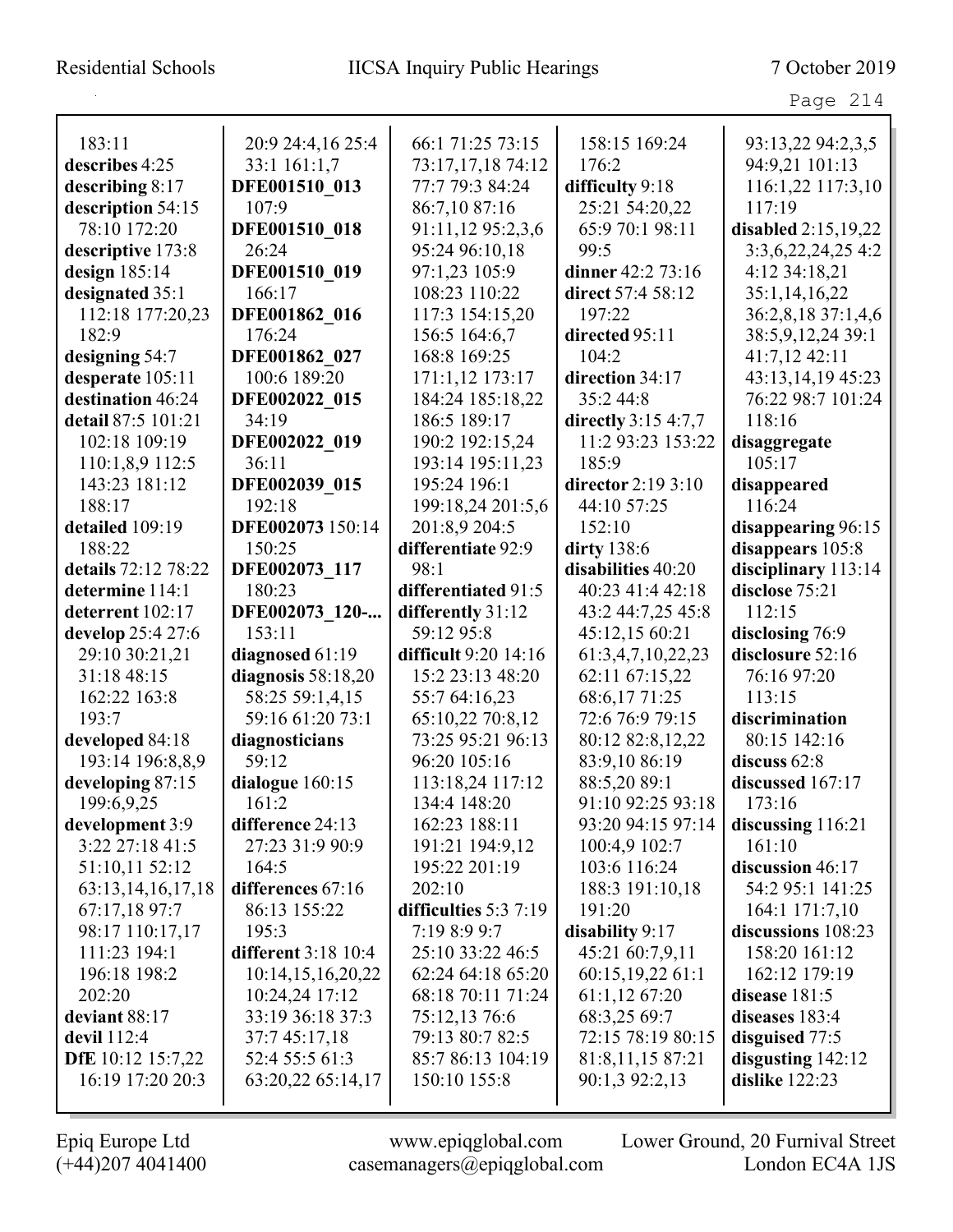|                           |                                  |                       |                   | Page 215            |
|---------------------------|----------------------------------|-----------------------|-------------------|---------------------|
| Disorder 196:15           | door 5:22                        | 149:1,3 193:5,11      | 43:6 45:1 59:6,7  | emergency 138:16    |
| disrupted 66:6            | doors 135:18                     | 196:10,11             | 62:18 100:3,9     | 169:3               |
| distance 12:25            | double-check                     | ears 128:8            | 101:25 103:7      | emotional 7:25 8:3  |
| 49:11 200:4               | 161:11                           | easier 187:14         | 117:8 158:15,21   | 8:9 15:3 28:16      |
| distant $51:25$           | doubt 183:21                     | easily 70:4 96:8      | 159:11 163:11,17  | 47:12 49:3 63:13    |
| distinct 11:18            | <b>Down's 38:21</b>              | 127:2                 | 176:12 191:10     | 63:17 65:23 67:18   |
| 60:23 61:1                | 41:22,24                         | <b>East</b> 7:10      | 192:25 193:22     | emphasis 101:3      |
| distinguished 2:14        | downside 185:3                   | easy 85:17            | 201:4,21,25       | emphasising         |
| distress 95:9             | Dr 156:3                         | echolalia 64:4,6,9    | educationalist    | 100:17              |
| distressed 25:22          | drafted 26:22                    | edge 179:9            | 11:25             | employment 55:2     |
| distressing 65:24         | 167:13 184:14                    | educated 11:15        | educationally     | 60:13               |
| 66:7 71:20 75:25          | dramatic 105:6                   | 50:6                  | 200:21            | enable 27:4 160:21  |
| 117:14                    | draw $163:15$                    | education $3:14,17$   | effect 5:11 18:13 | 173:15              |
| divide $67:24$            | drawn $166:14$                   | 6:12 7:22 11:5,20     | 22:20 30:6 39:7   | enabled $201:5$     |
| <b>Dixon</b> 149:11,12,14 | 170:4 174:9,11                   | 11:22 13:5,24         | 44:3 47:17 154:16 | enables 107:22      |
| 150:14 152:9              | driven $81:24$                   | 15:16 20:25 21:6      | 160:19 171:22     | 110:16 112:25       |
| 164:22 203:13,18          | driving $179:12$                 | 21:17 22:3,15,18      | 189:5             | 113:6               |
| 204:25 205:1              | drum 200:23                      | 32:11,22 33:1         | effective 43:14   | enabling $41:5$     |
| 206:6                     | <b>DSL</b> 113:7                 | 34:5 36:25 41:8       | 78:13 103:17      | 172:24              |
| <b>Dixon's 150:8</b>      | dual $57:1$                      | 41:12,14 42:24        | 117:23 165:8      | encompassing        |
| document 1:22             | due 2:1 123:14                   | 43:1,12,18 44:11      | 179:5 185:7       | 178:16              |
| 56:25 141:23              | 125:3 146:6 150:4                | 44:16 45:6,11         | effectively 39:24 | encountered 78:16   |
| 149:25 171:4              | duties 201:11                    | 59:17,18 69:13        | 76:6,22 77:16     | encouraged 27:1     |
| 189:12,13 190:19          | duty 32:7 179:23                 | 88:23 89:1,4,6,7      | 86:24             | ended 49:23 63:25   |
| 190:22 191:7              | 183:19 184:15                    | 89:12,21,22 93:12     | EHC 20:24 59:22   | 126:22 134:12       |
| 192:20 199:18             | 186:14                           | 93:15 94:24 97:2      | 59:23 60:2        | 137:19 139:5        |
| documents 1:16            | dynamic 128:5                    | 97:4,5 100:7          | Eileen $2:25$     | endorse 98:7        |
| 21:2 56:23 120:6          | 148:4 156:5,6,6                  | 102:2 106:7 117:1     | either 57:6 59:14 | enforcement 166:5   |
| 121:4,6 136:4             | dynamics 119:3                   | 149:11 151:14         | 62:10 64:10 69:11 | engage 83:8 84:15   |
| 149:24 184:21             | 156:2                            | 152:18 153:1,13       | 82:3,4 85:25      | 85:25               |
| 199:13 204:5              | dysfunction 87:15                | 153:23 156:2          | 97:21 100:17      | engaged 43:20       |
| doing 4:10 5:18           | 87:16                            | 157:2 158:3,17        | 113:10,13 117:19  | engagement 42:16    |
| 8:14 10:24 22:2           | dyslexia 60:25                   | 163:23 166:4          | 157:14 159:23     | engaging $64:173:8$ |
| 28:3 31:13 33:24          | 176:3                            | 167:22 170:13,15      | 166:6 167:7,14    | England 58:19       |
| 34:13,13 42:13            |                                  | 175:6 179:15          | 168:3 174:17      | enlarging 84:5      |
| 77:7,24 91:5              | E                                | 186:23 187:21         | 182:4,21 200:20   | enormous $111:8,9$  |
| 101:19 102:15             | E 120:12 205:11                  | 188:4 189:19,24       | 202:14            | 190:19              |
| 111:14 115:18             | earlier 13:15 23:5               | 190:19,23 191:5       | electronic 135:17 | enormously 103:8    |
| 125:20 133:18             | 23:21 88:15 90:8                 | 192:11,19 194:25      | element 94:13     | enquiries 32:25     |
| 141:14 164:6              | 95:2,7 112:4                     | 195:20 196:19         | elements 61:5     | enquiry $32:18,19$  |
| 174:20 178:13             | 116:1, 12, 14, 15                | 197:3, 15, 16, 21, 24 | 87:16             | 169:4 197:13        |
| 187:18 189:8              | 185:10,17 190:6                  | 199:14,15 200:25      | eloquently 190:5  | enshrine 157:2      |
| 201:14,15 203:11          | Earls 9:25 175:10                | 201:10,10,16          | email 16:15       | ensure 20:17 27:14  |
| 204:22                    | early 69:12 88:3<br>103:19 146:5 | educational 8:13      | embedding 115:3   | 44:21 94:4 109:8    |
| done' 145:2               |                                  | 9:16 18:22 21:10      | emerge 88:12      | 154:25 174:5        |
|                           |                                  |                       |                   |                     |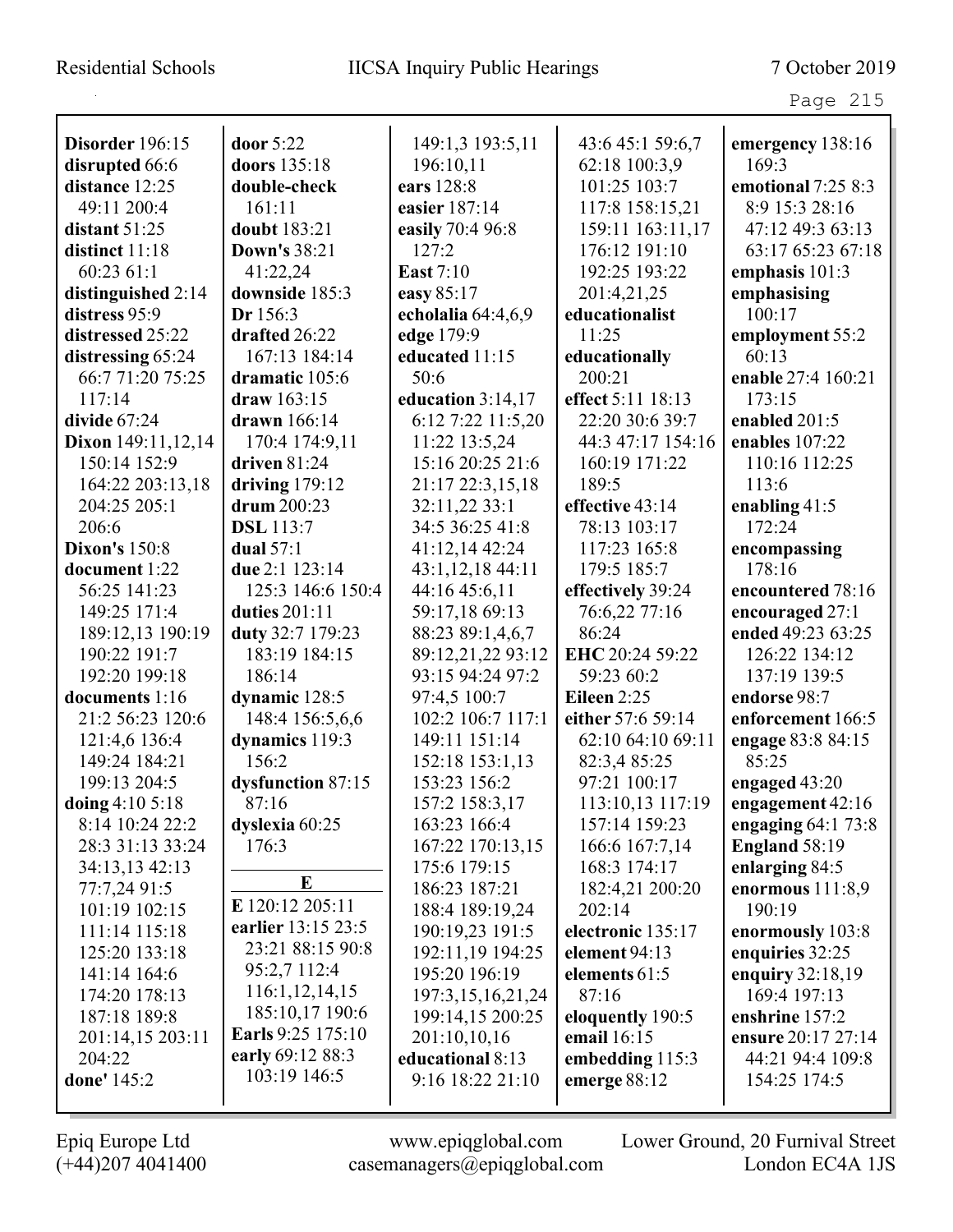| 176:11 177:4,6       | establishing 98:12      | 65:2 71:8 72:20     | 71:2 82:13 83:7      | extra 92:5,6 143:4    |
|----------------------|-------------------------|---------------------|----------------------|-----------------------|
| 195:19               | establishments          | 73:10 74:23 75:8    | 99:24 103:4 110:4    | extremely 10:5        |
| ensures $107:14$     | 158:8                   | 80:22 85:5 98:16    | 122:18 124:20        | 66:7 169:22           |
| ensuring $4:8$ 29:2  | estimate 61:14          | 104:25 110:12       | 127:3 143:17,18      | F                     |
| 114:13 115:16        | et 19:6,16 35:6,6       | 114:20 117:5        | 147:25               |                       |
| entering 94:15       | 42:2 43:21 44:18        | 118:9 135:15        | experienced 35:21    | f 86:22               |
| 116:10               | 58:13 71:17 155:2       | 155:16 171:13       | experiences 15:12    | $F/2$ 150:24          |
| entire 142:18        | event 17:3 192:11       | 181:14 183:3        | 37:17 54:15          | F1 150:12             |
| 184:23               | events 35:5 53:24       | 185:3 190:22        | 148:21               | F <sub>2</sub> 150:12 |
| entirely 68:10       | 87:8,17,22 176:14       | 196:14              | experiencing 64:13   | fabrics 66:14         |
| 97:25 101:1          | 199:19                  | examples 70:13      | 69:5 79:24           | fabulous 1:25         |
| 108:21 111:22        | everybody 23:15         | 72:10 80:22 91:22   | expertise 13:6       | face 49:9 65:6        |
| 125:13 136:10        | 177:1 179:9             | 125:11 181:13       | 47:22 77:24 79:10    | face-to-face 69:22    |
| 139:23 140:7         | 202:22                  | excellent 28:15     | 79:13,19,23 92:11    | Facebook 70:15        |
| 141:5 147:21         | everybody's 181:25      | 49:2                | 99:24 108:5 110:5    | 71:9                  |
| 166:19               | evidence 1:6 8:16       | exceptional 187:8   | 113:21 156:17        | facial 64:24 122:2    |
| entirety 167:21      | 8:25 14:25 22:14        | exceptionally       | 177:19 178:6         | fact 11:9 43:19       |
| 184:5                | 37:18 40:21 77:23       | 200:23              | 190:10 191:23        | 67:16 68:24 73:4      |
| environment 22:12    | 78:6 103:21 140:8       | exceptions 118:18   | 197:2                | 77:2 88:13 89:6       |
| 69:24 85:3 96:14     | 148:20 149:10           | excluded 49:7       | explain 4:21 14:3    | 90:22 92:8 101:2      |
| 105:7 109:22         | 155:3,5 156:18          | 123:3               | 20:6 22:7 32:6       | 102:13 103:15         |
| 156:25               | 158:14 169:15           | exclusion 187:15    | 42:9 60:18 141:14    | 107:3,6 109:23        |
| environmental        | 179:21 188:1            | exclusively 77:14   | 171:18               | 116:6 139:7 144:1     |
| 86:7                 | 196:24 197:20           | 176:5               | explained 142:23     | 155:4 156:10,20       |
| environments         | 202:22                  | excuse 125:24       | 199:16               | 160:9 166:24          |
| 63:20 73:17 86:14    | exacerbated 68:24       | executive 6:9       | explaining 170:8     | 167:2,21 169:3        |
| envisaged 44:9       | exact 29:6 61:24        | 167:16 177:20,22    | explanation 100:16   | 170:11 177:11         |
| envisaging 30:16     | exactly 69:25 80:4      | exist 100:12 103:24 | 101:13,17            | 181:7,17 192:17       |
| epilepsy 19:15       | 81:9 84:2 85:6          | 170:20              | explicit 71:16 73:11 | 193:19 200:2          |
| equal 68:6 142:14    | 87:4 89:22 92:24        | existed 22:15       | 84:22 107:7,13       | 202:12 204:5          |
| <b>Equality 81:5</b> | 107:17 112:25           | existence 74:7      | 114:19               | factor $112:1$        |
| equitable 108:18     | 123:18 129:15           | existing $102:11$   | exposure 87:8        | factors 68:1 116:13   |
| equity 52:8          | 134:14 171:19           | 184:17              | express 68:15        | 199:24                |
| err 61:25            | 179:11 187:13           | exists 98:20 161:23 | expressed 27:19      | fail $93:9$           |
| escalate 88:7        | 192:15 198:9            | expand 166:4        | expression 64:24     | <b>failed</b> 151:22  |
| 114:14               | 204:3                   | expect 58:21 79:12  | expressions 65:2     | failing $96:6$        |
| escape 133:10        | <b>Examination 1:10</b> | expectation 55:5    | expressive 64:25     | fair 169:1 176:15     |
| especially 123:17    | 56:14 119:21            | 79:22 187:10        | expressly 44:23      | 188:10                |
| 130:10 148:22        | 149:13 205:15,23        | 191:18 198:2        | 76:24                | fairly 9:23 16:2      |
| essential 114:13     | 206:4,8                 | expectations 11:7   | extended 166:7       | 36:14 77:15 88:14     |
| essentially 115:25   | example 10:23 13:1      | expected 55:4 80:8  | extensive 102:2      | 160:4                 |
| 126:20,23 128:8      | 19:7 28:7 36:15         | 80:14               | extent 72:2 91:5     | faith 127:22 128:7    |
| 128:10,11,21         | 38:17 41:18 44:17       | expenditure 13:20   | 114:25 142:5         | fall 10:2 128:8       |
| 130:24 146:3         | 46:16 47:24 48:1        | expensive 13:12     | 159:14               | 159:12,20             |
| established 92:11    | 48:8 50:12 64:21        | experience 67:6     | externally 95:10     | <b>fallen</b> 200:20  |
|                      |                         |                     |                      |                       |
|                      |                         |                     |                      |                       |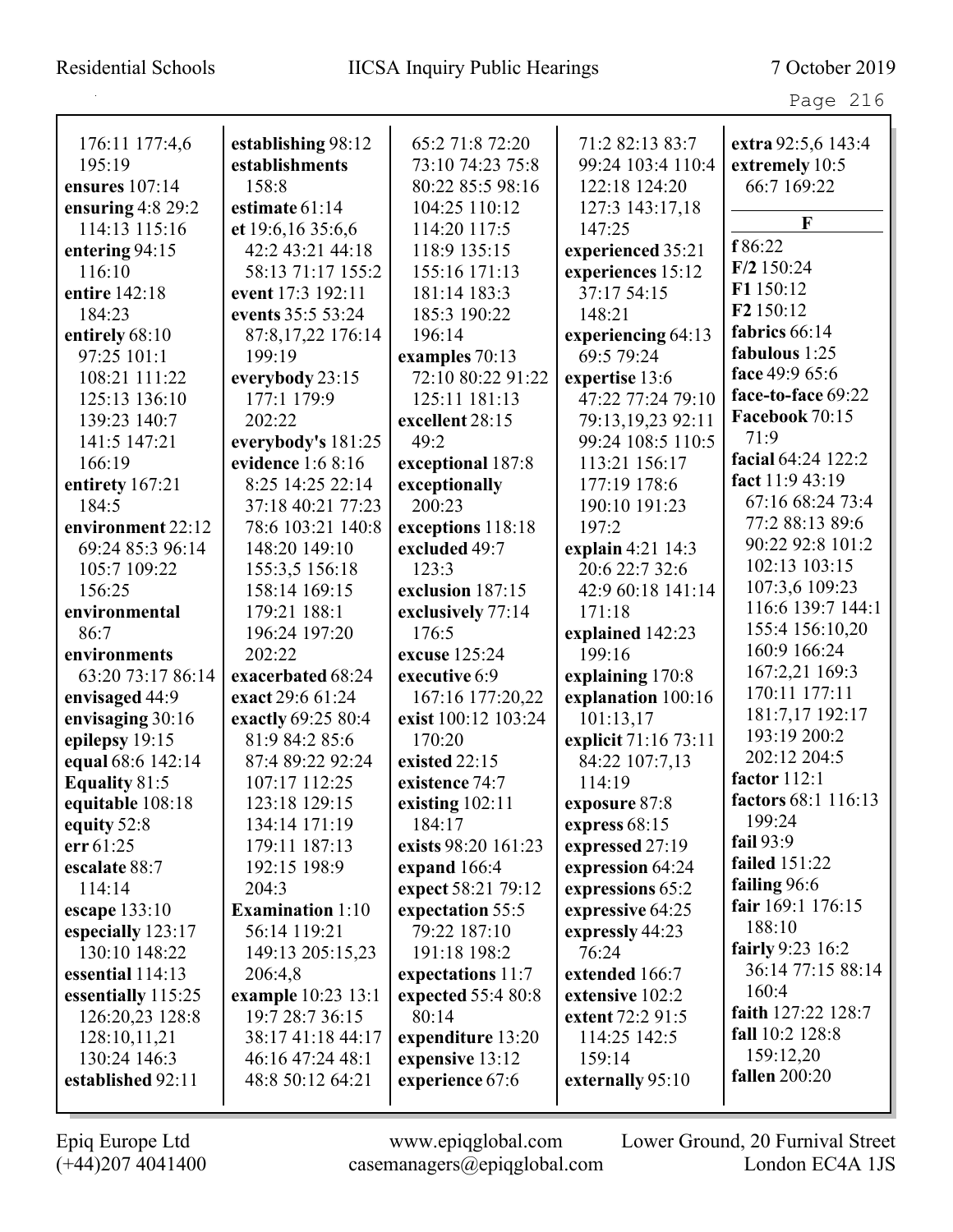|--|--|

| falls 9:2            |                              |                                | 74:21 75:21 89:16         | 160:24                               |
|----------------------|------------------------------|--------------------------------|---------------------------|--------------------------------------|
| familiar 132:3       | 162:20 174:16                | 113:16 119:24                  |                           |                                      |
|                      | feelings 84:7<br>feels 27:15 | 121:18,19 124:1                | 89:19 159:5               | friendships 63:4,5<br>89:17,20 95:12 |
| families $3:15,20$   | fell 175:11                  | 139:4 140:5,7<br>143:12 144:20 | 160:15,23                 | front $1:172:4$                      |
| 8:11 21:1 36:21      |                              |                                | formally 32:3             |                                      |
| 58:11 87:10 89:13    | felt 11:18,25 18:24          | 145:22 147:3                   | formers $42:1,4$          | 56:22 120:7,11                       |
| 89:18 93:23 98:3     | 48:13 63:24                  | 150:14 151:17                  | forms 79:3 91:12          | 149:22                               |
| 148:11 175:4         | 110:23 125:8                 | 153:7 173:7 177:1              | 112:19                    | front-line 203:22                    |
| 201:3 202:4          | 128:9 142:10                 | 200:16 201:17                  | forum $3:2,441:8$         | fuelling $44:14$                     |
| family 4:1 38:20     | 189:3 204:6                  | firstly 1:14 2:8 7:18          | 41:12 43:12 44:11         | fulfilling 109:2                     |
| 64:15 87:15,19       | female 59:7 96:25            | 11:12 24:4 56:17               | forums 35:5 38:25         | full 24:11 114:24                    |
| 105:11 118:2,3,10    | females 97:1                 | 83:5 106:17                    | 72:4                      | 116:3                                |
| 118:19,23 119:3      | <b>fence</b> 102:20          | 109:11 112:11                  | forward 29:5              | full-time 156:13                     |
| 121:11 128:20        | 137:22 189:14,15             | 149:15 163:18                  | 115:11 153:10             | fully 53:22 98:8                     |
| 131:2,2 148:4        | fewer 59:12,12               | 203:4                          | 170:5 201:20              | 202:10                               |
| 160:25               | 118:4                        | fit 41:15 84:9 134:3           | foster 134:24             | fully-integrated                     |
| fantastic 43:17      | fighting $201:1$             | fitness 17:7                   | 143:12,15 144:11          | 116:25                               |
| 121:7                | figured $134:11$             | fits $34:1096:22$              | 144:20 145:21             | function 177:21                      |
| far 22:25 33:12      | <b>figures</b> 58:21,23      | 176:10                         | 147:1,25 160:2,10         | funded 52:8                          |
| 37:24 43:23 45:4     | file 120:11                  | five 130:8 168:5               | fostering 160:13          | funders 32:23                        |
| 45:19 59:22 76:21    | finance 55:11 106:7          | 202:5                          | found 32:20 37:12         | funding 32:22 33:1                   |
| 80:2 93:25 98:16     | 155:1                        | fix 202:6,7                    | 71:24 76:18 83:21         | 157:10                               |
| 105:14 112:5         | financial $157:12$           | flagged 80:5 116:14            | 140:15 145:13             | funds 13:21                          |
| 118:17 127:16        | find 14:16 19:21             | <b>flawed</b> 104:10           | 150:9                     | further 15:6 20:20                   |
| 134:17 136:21        | 29:13 36:23 64:23            | flexibility 107:22             | four 7:14,17 62:3         | 30:1 50:7 54:11                      |
| 142:22 143:3,11      | 65:10,22 66:2                | floor $171:10,23$              | 91:9 164:23 188:7         | 87:23 97:25                          |
| 152:17,23 161:12     | 72:7 98:14 104:21            | 173:22,24                      | fourth $20:1$             | 101:13 110:17                        |
| 163:17 165:10        | 110:15 134:4                 | flu 183:5                      | framework 35:4            | 119:6 122:8 145:2                    |
| 180:11 184:14        | 135:20 139:5                 | focus 6:16 25:6                | 201:5                     | 147:13 154:19                        |
| 186:4                | finding 40:17 66:23          | 27:18 33:11 41:16              | framing $44:18$           | 157:7 179:19                         |
| favouring 72:16      | 98:12 101:7                  | 45:13 95:3 154:16              | frank 147:2               | 203:14 204:24                        |
| fear 115:5,6         | findings $6:21$ 38:4         | 173:23 196:7                   | <b>frankly</b> 12:1 15:4  | future 54:17 98:25                   |
| feature 158:7        | fine 121:3 133:11            | focused $81:14$                | 142:12                    | 103:25 115:2                         |
| features 62:20       | 147:22                       | folder 150:19                  | free 1:15 56:18           | 172:16                               |
| 63:10                | finish $66:5,6$              | <b>follow</b> 134:9,14         | 57:7 82:21 149:18         |                                      |
| fed 42:2             | finished 22:21 46:7          | followed 13:4                  | frequent 162:17           | G                                    |
| feed 70:18 143:25    | <b>fired</b> 127:13          | 187:5,10                       | frequently 188:24         | G 56:10                              |
| 144:1                | firmly $169:20$              | following 2:24                 | <b>Friday</b> 16:20       | gain $80:7$                          |
| feel 1:14 14:4 18:18 | first 1:7 4:13 6:23          | 167:20 186:16                  | 176:17 179:8              | games $70:6$                         |
| 19:24 44:4 52:4      | 7:20 11:4 12:8,22            | 198:17                         | 202:18 205:2              | gap 11:18 48:14                      |
| 56:18 57:7 75:20     | 15:10 38:19 50:2             | follows 13:6 52:11             | friend $70:6,1871:9$      | 93:16 174:16                         |
| 96:5,6,11 109:21     | 55:9 62:9,13,25              | 147:5                          | 85:8                      | gaps 184:25                          |
| 112:14,16 127:18     | 63:12 74:8 76:12             | force 122:1                    | <b>friends</b> 63:8 70:17 | gatekeepers 39:15                    |
| 128:2 149:18         | 76:15,23 77:1,8              | forces 79:7 81:23              | 70:21,23,24 71:5          | 97:17                                |
| 172:18               | 80:19 89:5 90:24             | forgotten 179:11               | 128:5, 14, 16, 20, 20     | gatekeeping 99:5                     |
| feeling 133:4        | 97:22 101:10                 | form $26:2062:7$               | 128:20 139:4              | Gateway 82:17,19                     |
|                      |                              |                                |                           |                                      |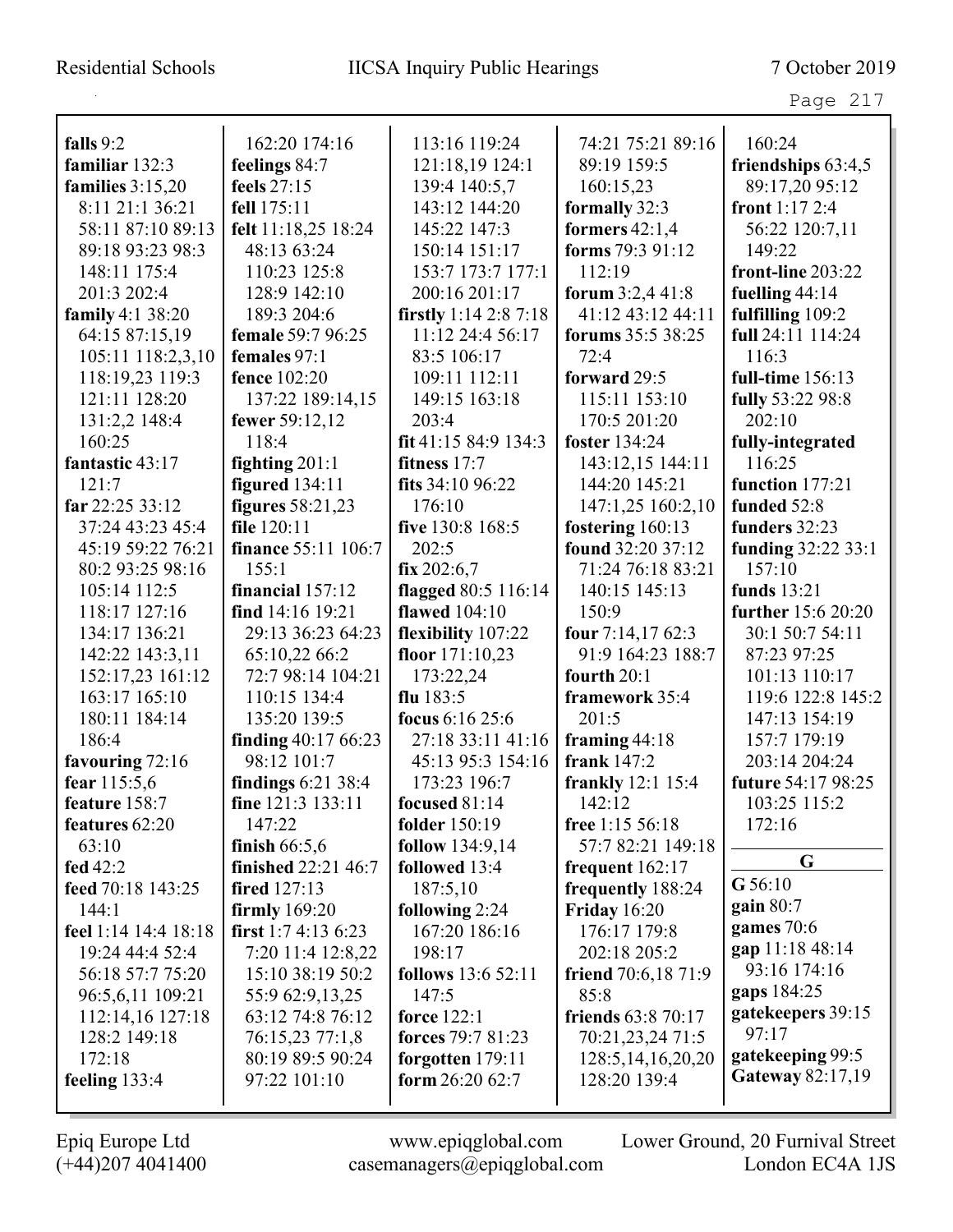| gather 153:4       | 78:20,21 92:15      | 197:14              | 193:6 197:11        | 110:16 192:7       |
|--------------------|---------------------|---------------------|---------------------|--------------------|
| gathered 103:21    | 104:16 150:7        | goaded 125:5,8,9    | 199:22 202:6,18     | 201:13             |
| gathering 78:7     | 153:16 160:20       | 133:9               | good 1:3,5,11 3:12  | government's       |
| gay 137:21         | 168:24 181:8        | goes 13:25 30:4     | 4:10,106:3,3        | 14:23 20:16 42:23  |
| gender 81:7 96:21  | 189:4 190:14        | 33:19 37:3 38:13    | 10:19,20 11:12      | 44:12              |
| general 11:11 27:8 | 202:22              | 45:24 51:6 53:1     | 12:1 17:8 18:18     | governor 178:2     |
| 27:9 29:17 58:15   | given 16:19 53:17   | 71:21 84:21 94:17   | 18:25 21:16 22:18   | 180:5              |
| 64:8 69:25 74:6    | 55:22 75:13 95:1    | 101:21 133:5        | 23:18 27:7,20,21    | governors 51:12,14 |
| 81:4 89:2 91:22    | 102:4 109:6         | 142:7 152:23        | 29:17 30:25 37:8    | 176:23 178:10      |
| 92:9 97:1 99:2     | 140:20 143:1        | 153:22 156:6        | 37:8 38:25 43:18    | 203:10             |
| 112:8 151:15       | 154:21 155:12       | 177:2 191:13        | 46:11,15 49:16,17   | Governors' 179:20  |
| 157:1 202:18       | 156:18 157:11,24    | going 1:23 2:2 3:13 | 49:20 50:3,3        | grab 187:24        |
| generalisation     | 168:15 169:21       | 4:11 5:22 11:2,10   | 51:18 53:15 54:18   | graces 157:17      |
| 90:21              | 172:7 177:13        | 16:16,17 21:23      | 56:15 63:4 82:16    | grateful 148:22    |
| generalise 36:5    | 179:21 196:23       | 24:24 25:1,22       | 82:17 86:3 88:21    | great 82:1 85:18   |
| 65:15              | 200:1 204:11        | 26:3,23 27:14       | 91:17,20,21         | 93:24 122:18       |
| generalised 36:6   | gives 24:23 75:8    | 29:16,18 30:5       | 100:15 103:9        | 172:20 194:15,17   |
| generally 65:1     | 103:23,23 117:7     | 32:23 40:10,10      | 106:1,11 108:2      | 194:17             |
| 88:23 94:3 137:7   | 188:13 191:15       | 43:15 46:19 50:2    | 112:2 119:22        | greater 25:6 72:2  |
| 137:8 163:4        | giving 37:5,9 140:8 | 51:15 52:5 53:14    | 128:16 133:23       | 102:8 155:17       |
| geographical 31:21 | 148:19              | 53:17 54:24 55:10   | 139:3 143:18,19     | grew 23:3 26:6     |
| geographically     | glasses 1:24        | 56:8 57:4 60:1      | 143:21,22 149:14    | ground 80:18       |
| 31:3               | go 6:20,23 7:16 9:5 | 62:8 64:17 69:8     | 152:5 157:16        | 107:23 122:1       |
| geography 10:15    | 10:10,10 11:3       | 72:23 74:25 77:4    | 159:25 162:6        | 165:19 188:23      |
| Geraghty 6:5       | 12:3 13:8 14:11     | 83:5 86:23 88:21    | 167:6 170:23        | grounds 129:12,17  |
| gesture 64:24 65:6 | 14:12 15:24 17:17   | 90:4,5,6 92:24      | 172:20 173:2        | group 5:16 7:20    |
| getting 18:16 19:2 | 17:18 19:21 23:2    | 93:3 96:1 97:5      | 176:9,9,13 184:10   | 8:15 9:2,10,12,16  |
| 23:23 34:19 37:22  | 27:25 28:1,23,24    | 106:25 107:23       | 184:12 185:15       | 9:20 10:3 12:21    |
| 53:4,5 62:14       | 30:22 31:5 36:13    | 112:2 115:7         | 187:11 195:20       | 13:17,18 14:11     |
| 69:14 100:6 133:8  | 39:8 44:4 47:24     | 120:21,25 123:25    | 197:21              | 25:12 31:24 41:16  |
| 133:9,11 145:22    | 55:4 57:9,18 62:3   | 125:17,18,19        | good-quality 203:6  | 42:6,19 48:24      |
| 166:17 168:20      | 70:23 87:4 89:5     | 128:4 129:5         | <b>Gordon 72:23</b> | 49:23 50:11,16,16  |
| 176:24 180:22      | 97:25 104:13        | 130:12,14 140:9     | governance 51:11    | 90:2 101:5 128:23  |
| 192:21             | 107:8 115:2 116:5   | 140:10,11 141:25    | 52:12 109:13        | groups 7:14,18,23  |
| girl $95:16$       | 118:21 122:15       | 142:16,17,20        | 176:20              | 10:4,14 12:22      |
| girlfriend 85:8    | 129:12 134:12,18    | 143:21,22,23        | governing 30:3      | 33:19 48:16 52:2   |
| 90:24,25           | 137:16,23 143:8     | 145:9,12 149:25     | 166:22 167:2,3,11   | 60:16 62:3,6 96:3  |
| girls 59:3,9,11,14 | 145:8,9,9 146:1     | 150:7,13 151:9      | 167:14,23 177:3,4   | 96:3 97:4 103:3    |
| 61:17,19 95:2,4,7  | 146:15,21 147:14    | 153:9 158:24        | 177:6,7,9,14,16     | 164:23 195:12      |
| 95:22 96:4,7       | 148:21 153:6        | 162:24 164:9,16     | 177:17,22 178:5     | growing 87:21      |
| girls' 96:3        | 163:14 164:18       | 165:18 168:2,9,16   | 179:22 180:1        | grown $63:24$      |
| give 8:25 19:7     | 172:25 173:19       | 168:19,21,22,23     | government 3:16     | guard 49:9         |
| 28:20 40:21 41:18  | 178:22 185:20,21    | 168:25 177:1        | 4:16 5:13 14:22     | guardians 158:16   |
| 42:12 49:25 64:20  | 186:4 192:1,10      | 185:4 186:10,14     | 16:16 43:22 44:23   | 160:8              |
| 65:3 70:13 72:9    | 195:18 196:16       | 187:24 192:10       | 45:20 58:15 80:23   | guardians' 158:21  |
|                    |                     |                     |                     |                    |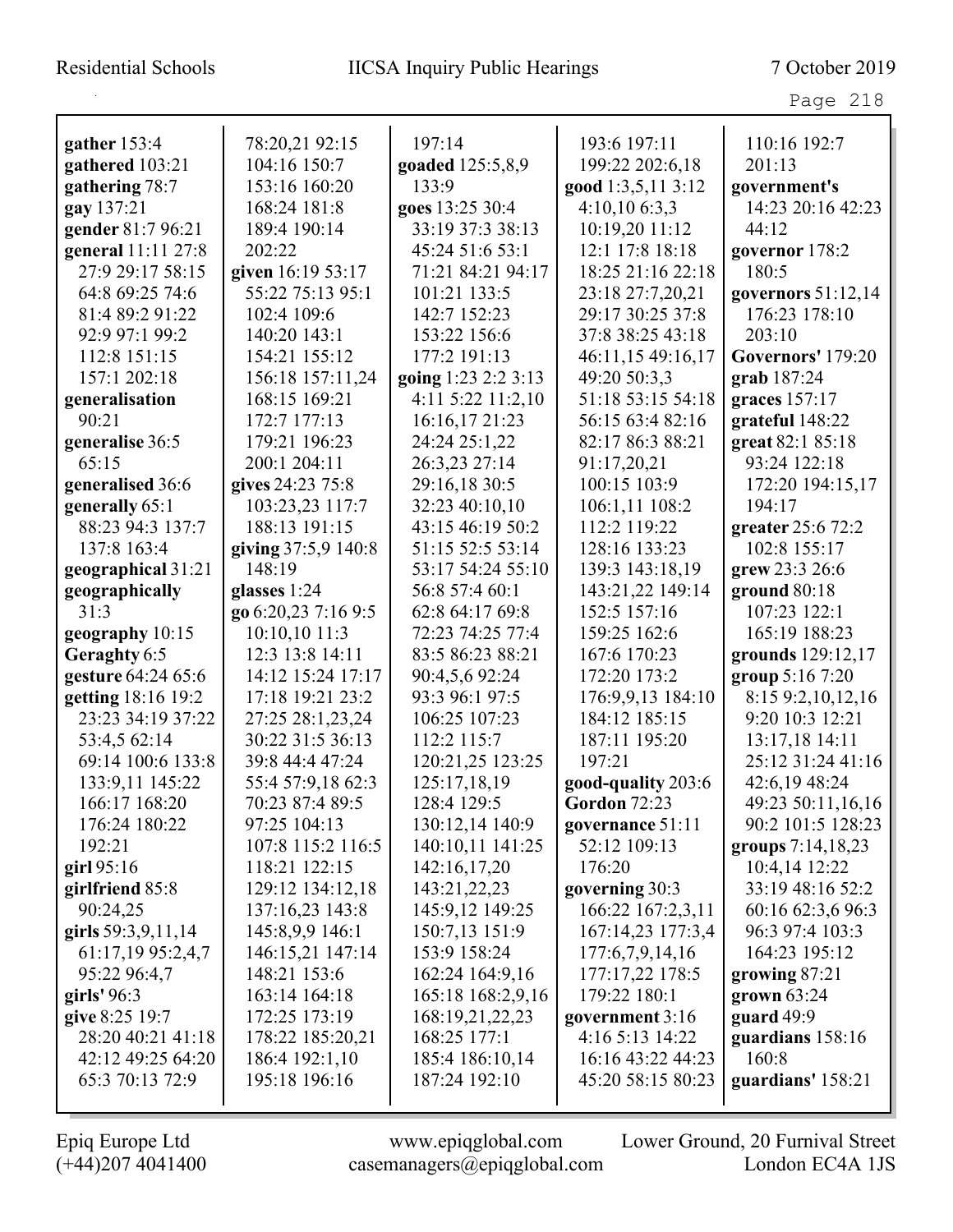| guardianship       | habitually 17:25    | 130:1 138:9           | 200:24 201:8         | helplines 58:13     |
|--------------------|---------------------|-----------------------|----------------------|---------------------|
| 160:24             | Hackett 40:20 82:8  | 146:22 167:9          | health-based 48:8    | helps 77:4 93:6,6   |
| guess 77:23 88:18  | 86:17               | 193:4                 | Healthcare 59:19     | hesitating 52:18    |
| 98:5 102:9,20      | Hackett's 86:22     | happens 12:14         | healthy 63:4 87:25   | hide 99:7 133:23,24 |
| 167:14 168:13      | hair $22:22$        | 54:16 62:19 63:1      | 89:16,19             | hidebound 46:12     |
| 170:3 171:19       | half 29:10 40:13    | 65:9 139:8 182:16     | hear 56:8 72:23      | hiding $53:14$      |
| 174:1,19 176:10    | 101:17 126:12       | 182:18 194:4          | 86:23 131:3          | high 47:21 111:13   |
| 178:9,10 179:6     | 136:23 191:16       | 197:7                 | 149:10 180:16        | 195:17              |
| 182:16 183:14,14   | halfway $11:3$      | happy 26:2 153:6      | heard 16:15 38:3,6   | high-profile 4:18   |
| 183:18 184:13      | hammers 122:11      | 156:19 157:5          | 39:11 40:2 62:1      | higher 40:22 86:6   |
| 185:13,25 186:5    | hand 1:19 28:9      | 179:18 180:13         | 64:10,11,15          | 86:15 92:7          |
| 188:23 189:1       | 79:20 107:21        | harassment 188:6      | 100:21 152:16        | highlight 101:2     |
| 192:15 193:2       | 150:11 163:3        | hard 52:5 73:18       | 155:3,4,5 156:3      | 137:14 141:22       |
| 194:8 195:25       | 190:3               | 99:19,21              | 159:13 162:12,18     | 144:21              |
| 196:2 198:8,22     | handled 181:9       | harder 37:16 63:10    | 162:21 165:1,16      | highlighted 77:25   |
| 200:14 201:15      | hands 159:12        | harm $73:2184:25$     | 169:11 170:22        | highlighting 25:7   |
| 202:12 203:8       | handwritten         | 181:4                 | 171:2 172:1          | highly 5:6 29:23    |
| 204:16             | 141:22              | harmed 84:12          | 174:14 181:22        | 103:14 172:8        |
| guidance 11:5,9,12 | happen 13:1 23:14   | harmful 40:18 63:8    | 185:13 187:21        | hindsight 123:20    |
| 11:16 12:7,15,16   | 33:20 46:22 52:17   | 65:16,16 83:8,11      | 188:1 193:9          | 146:25              |
| 12:17 34:7,15,20   | 55:15 75:4,5        | 83:23 84:16 86:1      | 194:23,24 196:20     | hinge $78:23$       |
| 34:22 35:8,18,25   | 105:24 130:17       | 86:2,20 87:1 93:4     | 196:22 200:6         | historic 116:23     |
| 36:10,19 37:5      | 141:25 155:20       | 195:18                | 203:9                | historically 116:8  |
| 42:24 43:25 44:9   | 172:8 178:3         | harmonisation         | hearing $1:49:19$    | history 170:3 173:6 |
| 45:5,9,14,17,19    | 198:10              | 190:3                 | 26:17 119:18         | hit 175:17          |
| 45:22,23,24,25     | happened 12:24      | Harrison 72:22        | 173:12 182:1         | hitting $121:25$    |
| 69:9 83:13,16      | 18:6 32:25 35:7     | hate 135:25,25        | 184:25 193:10        | holding 126:5       |
| 91:8,25 92:7       | 49:21,22 77:10,16   | hay 133:22 134:2      | 195:2 205:7          | 137:22              |
| 100:3,10,16        | 77:16,17,18,18      | head 20:1 51:2,3      | hearings $162:19$    | <b>holds</b> 54:17  |
| 101:20,24 102:4,7  | 113:4 116:8 121:5   | 109:12 112:18         | 164:2 193:9          | hole 137:25         |
| 102:12,17,22,25    | 129:12 130:6        | 164:4 168:9,19        | heart $25:17$        | holidays 146:10     |
| 105:22 152:18      | 135:5 136:1,4       | 180:6 191:15,22       | held 58:5 115:7      | home $4:1,3,13$     |
| 171:1 179:15       | 137:9 138:19,24     | headlines 109:9       | help 13:3 28:9 61:5  | 12:25 14:11,12      |
| 184:17 186:25      | 138:24 139:12,24    | 190:14                | 74:13 88:6 94:4      | 16:7,8,11 17:6,15   |
| 187:2,3 188:5,7    | 140:2 141:12        | heads 110:12 156:3    | 103:24 112:12        | 18:8 28:9 50:24     |
| 188:13 191:25      | 143:10 144:12,25    | 170:18                | 121:16 136:4         | 54:25 55:7 62:7     |
| 192:13 193:16      | 145:5, 10, 15 146:8 | health $3:13$ 4:15,20 | 141:1 143:2          | 69:21 73:16 108:9   |
| 194:9, 12, 16, 25  | 147:20              | 4:21,23 5:9,19        | 147:24 148:1         | 110:24 111:11       |
| 195:1,6,8 199:21   | happening 19:1      | 7:25 8:3,20 9:7       | 163:3 167:5 178:8    | 118:10,24 119:2     |
| 200:13             | 24:20 25:1 36:5     | 20:25 21:6,17         | 200:13               | 123:6 125:12        |
| guide $102:2$      | 46:22 53:6 68:13    | 22:3,15,18 28:16      | <b>helped</b> 140:23 | 130:24 133:16       |
| guidelines 162:2   | 68:16,22 73:9       | 47:13,14,17,21,22     | 148:23               | 145:23 148:12       |
|                    | 76:2 90:11 114:16   | 49:4 60:25 80:24      | helpful $29:13$      | 160:15,23 161:2,8   |
| $\bf H$            | 126:25 127:11,20    | 87:18 94:24 98:18     | 193:13 194:24        | 161:9 163:9         |
| H/1 150:6          | 128:1,2 129:3,10    | 116:25 117:5          | 196:9                | 185:19,22           |
|                    |                     |                       |                      |                     |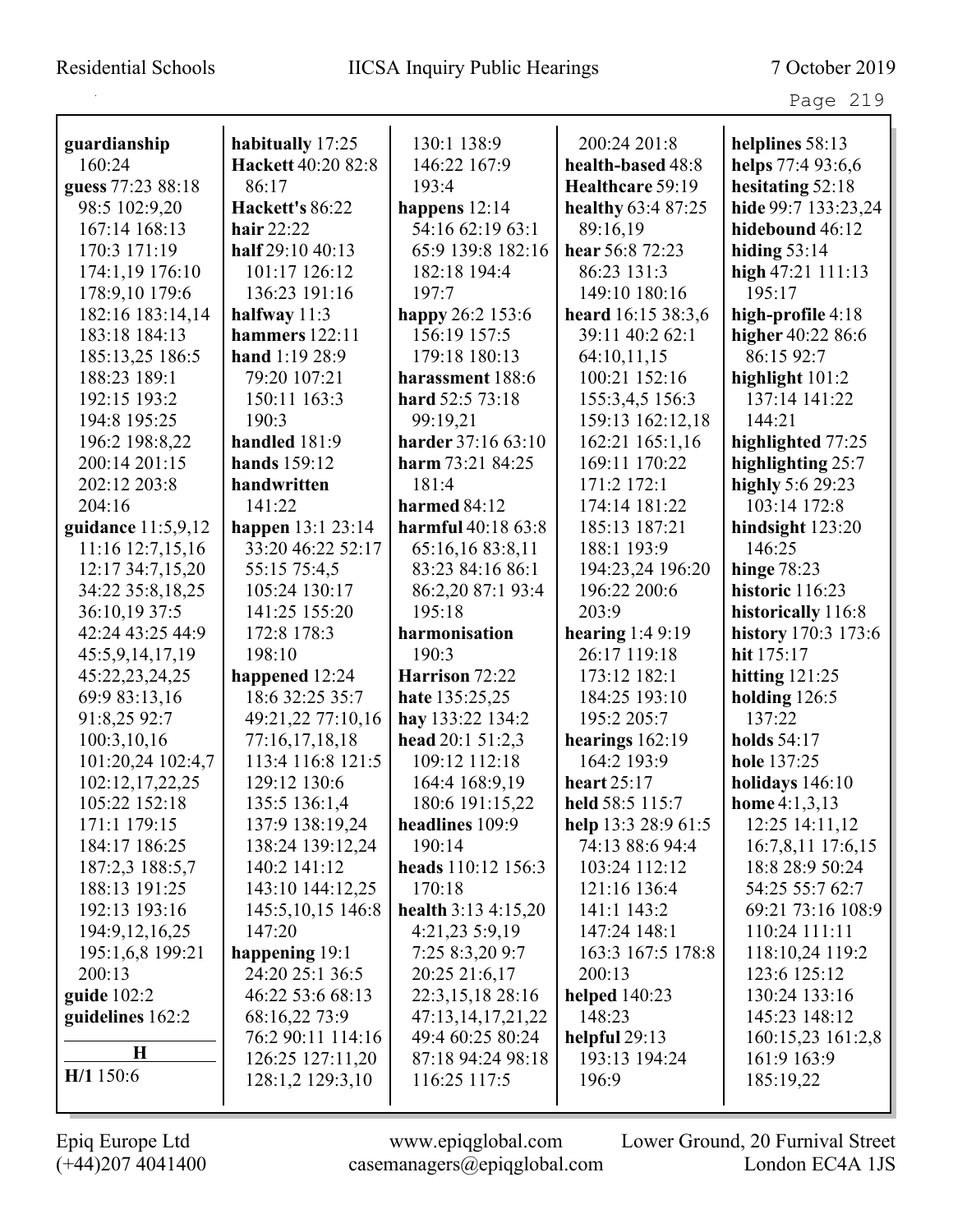# Residential Schools IICSA Inquiry Public Hearings 7 October 2019

| ۰ ت<br>21 C I | $\cdot$ |
|---------------|---------|
|---------------|---------|

| homes 17:3 29:3,7           | idea 41:25 53:15        | 46:5 68:14 112:12                      | 106:22,23 109:16          | 60:13,13 152:20            |
|-----------------------------|-------------------------|----------------------------------------|---------------------------|----------------------------|
| 50:23 110:13,15             | 58:17 61:11 77:8        | identity 93:5                          | 110:2,23 111:15           | 184:6                      |
| 110:22 111:4                | 100:20 108:13,16        | idiosyncratic                          | 112:14 113:1              | inclusion 43:23            |
| 129:23 148:10               | 113:8 117:9             | 175:18                                 | 114:3 115:9,24            | 60:12 94:8                 |
| 155:21 165:25               | 118:23 130:13           |                                        |                           |                            |
|                             |                         | ignoring 80:3<br>illness 32:9 181:4    | 118:16 165:11             | incorporate 174:5<br>191:3 |
| 166:13 170:2                | 143:21,22 160:7         |                                        | 173:14 186:7<br>202:15    |                            |
| 171:16 174:7,15             | 162:6 181:8             | <b>illustrating 49:1</b>               |                           | incorrect 170:18           |
| 203:2<br>honest 39:23 43:17 | ideas 188:13            | imagine 79:9 90:21<br>imbalance 157:25 | importantly 114:25        | increased 50:15            |
|                             | identification          |                                        | impose 44:2               | 87:7,14,22                 |
| 121:10,14 131:7             | 94:13                   | immediately 64:10                      | imposed 179:24<br>201:11  | incredibly 99:3            |
| 140:7,25 141:9              | identified 6:24         | 112:11 146:12                          |                           | incursive 98:23            |
| 142:12                      | 15:11 23:5 34:24        | immense 87:10                          | impress $102:12$          | independence 22:1          |
| hooks 188:13                | 35:16 37:12 45:9        | immigration                            | <b>improve</b> 20:3 60:10 | 27:6 98:8 162:20           |
| hope 12:24 149:17           | 48:17 50:2 61:12        | 160:18 161:5                           | 89:3 115:2                | 165:22 167:20              |
| hopefully 118:22            | 62:3 65:19 66:9         | <b>impact</b> 94:7 114:15              | improved 22:10            | independent 30:7           |
| 150:1                       | 67:14,23 76:3           | impacts 44:20                          | 33:15                     | 30:10 39:10,13,18          |
| horrible 133:2,3            | 77:22 80:9 83:23        | 92:24                                  | improvement               | 39:19 97:15 98:14          |
| horrific 143:23             | 84:3 86:19,25           | impairment 37:8                        | 18:20,22 19:20,23         | 98:18,19 99:13,15          |
| horrifically 130:7          | 88:19,23 94:16          | 41:21 50:13                            | improving 156:15          | 99:16,17,19                |
| horseplay 66:25             | 95:23 97:12             | impairments 9:19                       | inaccessibility           | 106:17,19 128:23           |
| hospitals 2:18              | 100:14 106:18           | 9:19 37:21 50:14                       | 89:11                     | 152:3,7,19,20              |
| hot $57:3,3$                | 109:7 116:3 156:4       | 60:24 62:22                            | inadequate 16:3           | 154:8,9,12,23              |
| hour 126:12                 | 156:21 164:22,23        | imperative 84:11                       | 92:1 199:2                | 155:23 158:8               |
| <b>hours</b> 87:12          | 195:19 196:24           | imperfect 160:17                       | inappropriate             | 161:6, 16, 23, 24          |
| hours' 187:12               | 197:18                  | impetus 92:6                           | 63:18 68:13 85:2          | 163:21 165:12              |
| $hug$ 42:12,12              | identifies 21:2         | implement 24:17                        | 88:9 122:24               | 166:19,21,23,24            |
| huge 92:24 94:7             | 40:25 69:16 84:10       | implementation                         | 155:19 181:3              | 167:10,12,15               |
| hugely $101:16$             | 84:11 91:10             | 92:16 193:8,17                         | inasmuch $153:16$         | 168:1,6 171:13             |
| 117:3                       | 100:11                  | 194:21 195:5                           | inbox 16:18               | 175:2,8,13 179:22          |
| hugging $42:12$             | identify $7:14,17$      | implemented 53:22                      | incident 66:8             | 180:7,10 184:6             |
| human $68:6$                | 8:23 10:9 15:6,25       | 53:24 54:1 113:12                      | 130:11 142:1              | 199:10                     |
| humanity 40:6,8             | 18:3 24:6 28:12         | implementing 46:1                      | 143:10 144:23             | independently 24:8         |
| Humphreys 180:16            | 37:21 38:4,7 41:2       | implicated 161:9                       | 145:25 147:16             | index 150:11               |
| 185:4                       | 42:25 44:24 45:7        | implicit 71:18                         | 181:8                     | indicate 149:21            |
| hundreds 130:24             | 53:20 62:17 63:1        | implies 108:25                         | incidents 32:2            | indication 24:23           |
| 133:7                       | 63:9,10 64:18           | importance 68:11                       | 134:21 135:2              | indicators 101:11          |
| hunger $66:20$              | 65:8 67:7 69:14         | 77:2                                   | 145:11 147:20,22          | indiscriminate             |
| hurt 48:21,21 67:8          | 81:4 82:19 86:17        | important 20:14                        | 180:15,19                 | 61:24                      |
| hurting $127:23$            | 86:18,24 95:22          | 22:4 24:25 25:7                        | include 87:17,18,19       | individual $5:2$ 26:6      |
| 138:2                       | 100:4 107:12            | 39:25 40:1 42:19                       | 158:24 162:25             | 33:17 67:2 74:11           |
| hyper- $66:21$              | 115:25 152:9            | 73:11 75:18 78:14                      | 180:20 196:11,14          | 74:15 91:6 104:12          |
| hypo-sensitivity            | 153:2,8,19 155:7        | 79:16 80:2 84:19                       | included 34:18            | 117:7 118:21,22            |
| 66:22                       | 157:8 165:24            | 86:11 87:9 88:1                        | 134:19 158:22             | 153:24 155:20              |
|                             | 180:17 181:18           | 88:11 89:9 94:10                       | includes 78:6             | 159:20                     |
| I                           | <b>identifying 30:7</b> | 97:7 102:12                            | including $35:14$         | individualised             |
|                             |                         |                                        |                           |                            |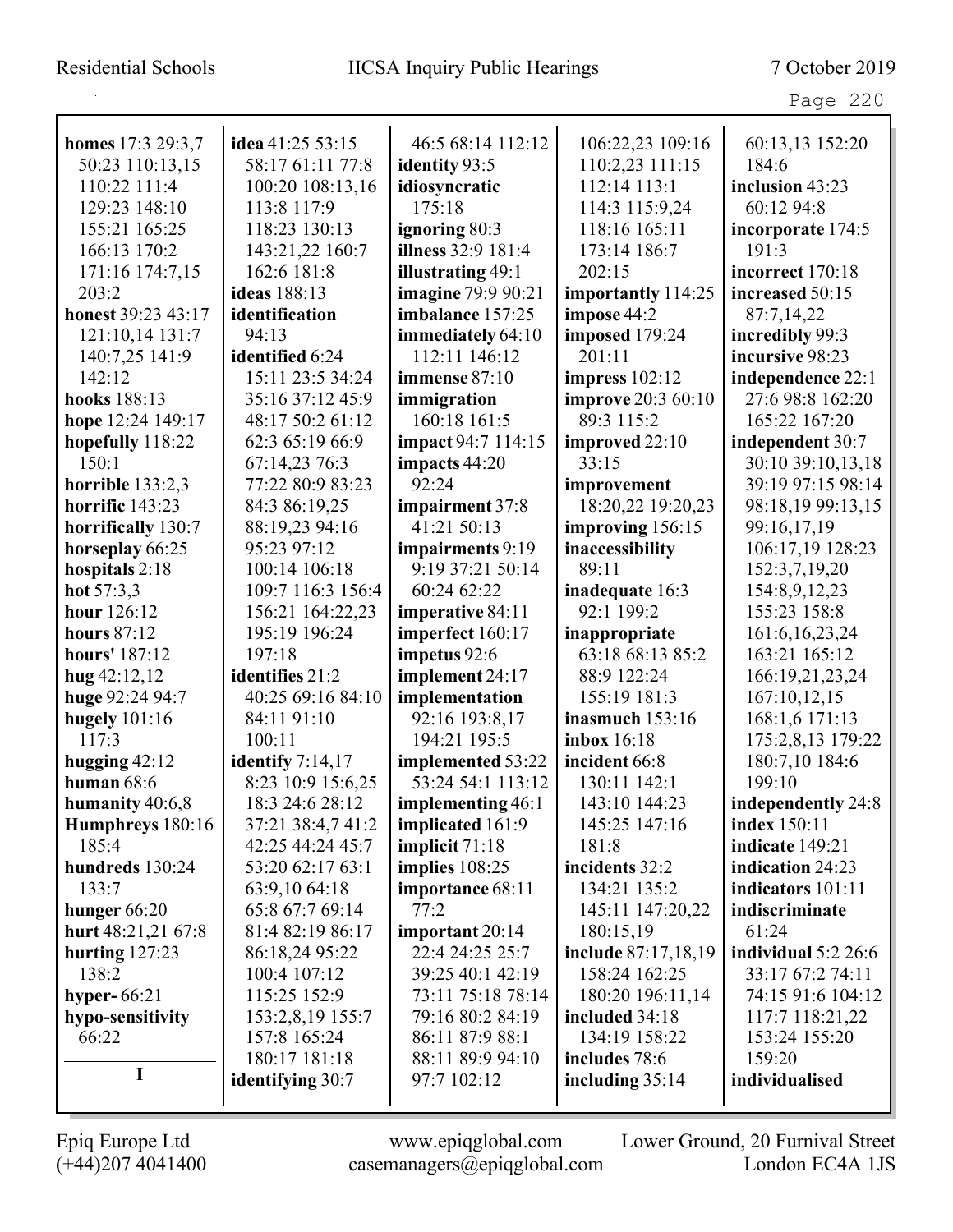| 84:23                              | 195:12,16 196:3               | institutions 30:16                      | interpreted 17:24                   | 157:7 166:16              |
|------------------------------------|-------------------------------|-----------------------------------------|-------------------------------------|---------------------------|
| individuals 32:6                   | inquiry's $33:11$             | 31:17,22 55:12                          | intervention 4:24                   | 174:4 175:9               |
| 39:12 48:24 60:20                  | insert 150:18                 | 97:15 99:6 106:17                       | 33:8,13 34:9 88:4                   | 176:21 185:16             |
| 62:6 68:4,7,20                     | inserted 138:5                | instrumental                            | 116:23 129:18                       | 191:3 202:17              |
| 69:3 84:12 86:25                   | inserting $122:11$            | 156:10                                  | interventions                       | <b>issued</b> 16:7,8 34:8 |
| 89:1 151:13 166:6                  | inside 137:24 138:5           | integrate 55:7                          | 114:21,23 117:8                     | 34:20 36:1 42:24          |
| 196:23                             | 138:6                         | integrating 102:11                      | interview 79:4                      | 45:9 102:4,25             |
| infantilisation 41:3               | insight 84:6                  | 201:4                                   | 140:9,10 141:9                      | issues 3:2,23 6:19        |
| infantilise 68:3                   | insofar $108:21$              | intellectual 60:23                      | interviewed 24:3                    | 34:14 35:13 39:4          |
| infectious 181:5                   | inspect 46:13,24,25           | intend 158:17                           | interviews 140:18                   | 44:17 45:4,20             |
| influence 157:21                   | 152:3 185:20,21               | intensive 9:8 67:6                      | intimate 25:24                      | 55:22 66:12 69:16         |
| influential 81:25                  | 186:1                         | intention 15:17                         | 33:22 69:2 86:9                     | 69:25 76:5,20             |
| inform $64:25$                     | inspected 152:7               | intentionally                           | intimately 164:20                   | 80:5 84:1 85:15           |
| 103:25                             | 168:16,18 175:13              | 204:21                                  | introduce 186:24                    | 86:7 87:18 88:14          |
| information 72:6,9                 | 175:14                        | Intentions 4:10 6:3                     | introduced 21:1                     | 112:6 116:5,10            |
| 80:22 82:17,18,21                  | inspecting 46:14              | interact 19:16                          | 51:4 53:12                          | 151:10,15,15,17           |
| 92:6 104:9,13,22                   | 47:16 48:14                   | interacting 21:25                       | introductory 56:16                  | 155:12 156:4              |
| 105:1,13,17 144:1                  | 196:20 197:7                  | 72:4                                    | 149:15                              | 163:18 175:8              |
| 153:4,11 182:6,11                  | inspection 10:20              | interaction 22:20                       | intuitive 143:21                    | 189:11 191:21             |
| 182:15                             | 46:3,9,10 47:14               | 63:2 71:4                               | invested 193:7                      | 200:22 202:18             |
| informed 7:8                       | 47:23 48:6 74:24              | interactions 22:10                      | investigating 5:8                   | issuing $45:16$           |
| injection $202:14$                 | 132:6,10 152:22               | 69:23 85:7 93:7                         | investigation 6:8                   | iteration 103:19          |
| injuries $125:1$                   | 168:7,10,12 169:2             | interactive 22:22                       | 99:8 127:9                          | iterations 90:5           |
| 126:22                             | 169:3 182:5,11,14             | interest 4:2 99:7                       | invite 106:3                        |                           |
| injury $32:10$                     | 185:18 196:25                 | 106:2 142:8                             | involve 3:11 162:17                 | $\bf J$                   |
| 101:12                             | 197:12                        | interested 21:10                        | involved 6:6 43:20                  | <b>JAMES 56:13</b>        |
|                                    |                               |                                         |                                     |                           |
| innovative 60:11                   | inspections 168:15            | 81:14 147:24                            | 47:15 55:2 63:23                    | 205:21                    |
| inpatient $5:1,4$ 48:1             | 173:23 181:10                 | 195:12,16                               | 91:18 94:25 126:2                   | job 164:12                |
| 116:10                             | 183:13,16                     | interesting 8:7                         | 126:11 134:20                       | jobs 38:19 50:9           |
|                                    | inspectorate 32:3             | 16:14 32:19                             | 138:7 146:4 183:3                   | 185:15                    |
| INQ004307_008<br>6:22              | 183:10 185:9                  | 103:18,20                               | involving 185:5                     | John's 178:25             |
| INQ004307 043                      | 203:25                        | interests 47:13                         | ISI 175:13 176:18                   | join $46:8$               |
| 11:1 17:17                         | inspectorates                 | 98:10                                   | 183:11 186:10                       | joined-up 161:3           |
| INQ004310 010                      | 152:23 173:15,16              | interim 20:1                            | <b>isolated</b> 19:1 29:18          | joins $70:15$             |
| 23:23                              | 173:19 182:10,15              | intermediaries                          | 30:15,19,20,22                      | joint 35:9,12,15          |
|                                    | 186:9 197:10                  | 78:8 79:10,19                           | 31:3 165:21,21                      | 43:11                     |
| INQ004310 010-<br>28:24            |                               | internal 66:19                          |                                     | joy $41:13$               |
|                                    | inspectors 35:9,15            | internalise 95:14                       | isolating 19:19<br>isolation 29:14  | <b>joys</b> 179:8         |
| INQ004543 002<br>121:18            | 46:10 48:8,12                 | internalised 95:9                       | 31:21 165:13                        | judge 27:8                |
|                                    | 172:24 181:20,20<br>197:1,9   |                                         |                                     | <b>July</b> 152:12        |
| inquiry 3:1 50:22<br>114:22 147:24 |                               | internally 95:11<br>international 158:5 | issue 18:19 28:5<br>33:7 38:6 40:16 | jump 73:25 140:15         |
|                                    | institution 97:18,20          |                                         |                                     | <b>June 2:6</b>           |
| 152:16 154:7                       | 110:11 169:13                 | 161:5                                   | 42:6 71:6 78:17                     | justice 40:23 76:20       |
| 156:19 158:21                      | institutional 39:14           | internet 85:17                          | 80:25 81:16                         | 77:13,19,24 78:5          |
| 167:17 171:7<br>172:16 186:17      | institutionalisation<br>55:19 | interpretation<br>173:18                | 101:16 111:12<br>114:2,25 140:25    | 79:12,22,25 81:22         |

 $\mathbf I$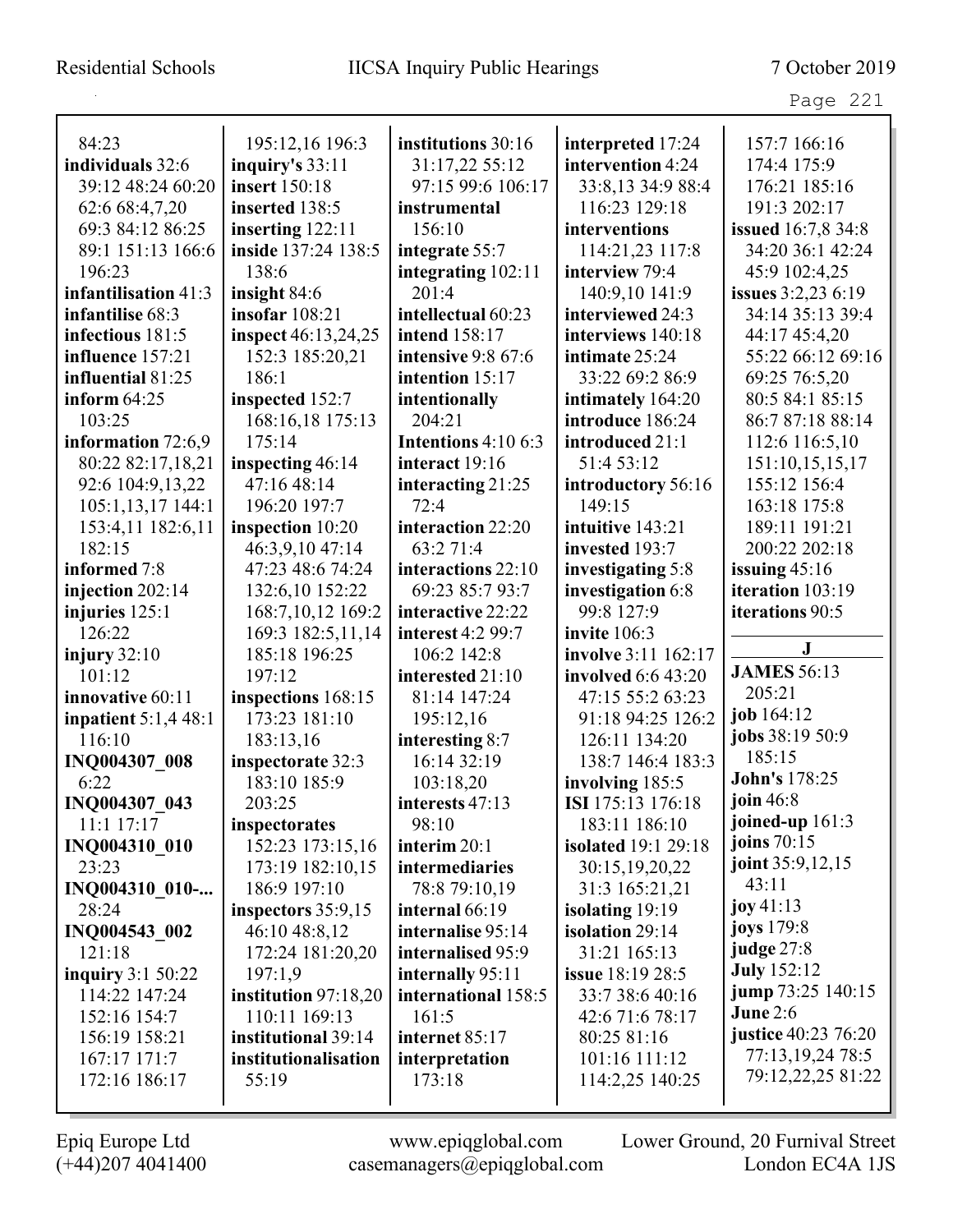| 94:13,15 100:24          | 161:2 162:3,5      | 150:1 156:16          | 162:1                    | learning $5:37:19$        |
|--------------------------|--------------------|-----------------------|--------------------------|---------------------------|
|                          | 177:14 178:20      | 157:4 158:3 159:9     | LADO 181:16              | 9:7,17 25:21              |
| K                        | 198:16 200:9,25    | 160:12,12,16          | 182:25 183:3,8,23        | 31:10,10 33:2,3           |
| Kate 149:11,12           | kinds 143:6 160:3  | 161:13,14,15          | 184:8 185:3,6            | 33:22 40:19,22            |
| 206:6                    | 193:14             | 162:6 164:10,17       | 186:3                    | 41:4 54:20,22             |
| Kath 128:17 140:5        | knew 32:22,24      | 164:18 166:12         | LADOs 183:12             | 60:7,8,10,15,19           |
| 140:6                    | 128:6, 17, 21, 24  | 167:13 170:3,22       | laid $22:2$              | 60:21,22 61:1,1,3         |
| <b>Katie 82:25</b>       | 165:23 181:15      | 174:13,16,22          | landscape 201:18         | 61:4,7,10,12,21           |
| <b>KCSIE</b> 186:22      | knocked 122:1      | 175:20 176:5          | language $19:12,14$      | 61:23 62:10 67:15         |
| 187:2 198:8              | knocking 175:21    | 178:11,22 179:12      | 25:13 64:20 73:11        | 67:20,22 68:3,5           |
| keen 112:24              | know 4:3 7:6 13:10 | 182:1 183:1,4         | 75:23 78:9 84:6          | 68:17,24 69:7             |
| keep 16:17 54:23         | 13:11 14:12 19:21  | 184:4 187:4,12,12     | $\mathbf{lap}42:1$       | 71:24 72:5,15             |
| 62:18 66:3 107:19        | 25:25 26:2,3       | 188:20 189:7          | laps $42:4$              | 75:12 78:19 79:15         |
| 114:16 115:13            | 27:25 30:21,23     | 190:1,15 194:6,18     | large 52:7 66:10         | 80:12 82:12,22            |
| 157:16 169:9             | 31:1,12,15 33:23   | 195:22 196:4,13       | 93:18                    | 87:21 88:5,20             |
| 179:9 191:5              | 35:20,20 37:6      | 196:16 197:9          | largely 24:1 28:9        | 89:1,25 90:1,2            |
| 199:19                   | 38:14,18,23 40:4   | 198:7,18 199:14       | 34:22 75:12 78:9         | 92:2,12,25 93:13          |
| <b>keeping</b> 10:4 45:5 | 40:5,12,20 42:14   | 199:16,17 200:7       | 86:22 106:16             | 93:19,21,22 94:2          |
| 45:10 100:7 102:1        | 42:21 43:7 55:9    | 200:12 201:23         | 154:13,15,17             | 94:3,5,9,15,21            |
| 118:16,23 152:17         | 56:1,21 58:17,20   | 202:7,9,14 203:8      | 164:23 188:2             | 115:1 116:1,21,24         |
| 167:22 179:15            | 61:15,24 64:7      | 203:10,15 204:3,3     | 196:21                   | 117:10,19 176:2           |
| 184:21 186:23            | 66:24,25 69:8      | 204:7,8               | larger 179:17            | 196:9                     |
| 187:21 188:4             | 70:23 71:11 73:8   | knowing 76:1          | largest 59:23 62:6       | learns 90:4               |
| 189:19,23 190:18         | 74:1 75:15 76:17   | 162:20                | <b>Lastly 57:1 120:6</b> | leave 46:25 54:16         |
| 190:22 191:5             | 80:4 82:3,7 83:20  | knowledge 2:11        | 150:3                    | 55:10,23 135:24           |
| 197:14,20 199:14         | 83:25 85:15 96:16  | 57:15,23 89:15,16     | late 69:11               | 143:8 188:18              |
| 199:15                   | 96:22 97:9 101:4   | 101:18 120:16         | latest 61:14             | leaving 55:14 141:3       |
| <b>keeps</b> 191:16      | 101:6,14 102:10    | 121:12 151:6          | launched 195:5           | 195:9                     |
| kept 5:9 132:16          | 104:17 105:6       | 180:11                | lawyer 187:12            | led 5:11                  |
| key 18:15 44:2           | 107:18 109:22      | known 27:5 57:2       | lawyers 53:18 57:3       | left 88:4 124:9           |
| 107:2 115:16             | 111:18 113:18      | 78:4 116:4,14         | <b>LEA</b> 181:2         | 134:25 139:21             |
| 169:4 199:13,13          | 114:21 115:7,10    | 160:20 176:2          | lead 53:3 58:3           | 141:5,6 143:14            |
| 199:21                   | 117:23 118:21,25   | knows 12:12 133:7     | 112:18 177:5,20          | 145:6                     |
| kick $125:19,22$         | 119:25 120:14      | 164:20                | 177:23,23                | legislation 21:15         |
| <b>kick-off</b> 139:6    | 121:12 123:17,18   |                       | leader $20:17$           | 170:10,12,24              |
| kids $40:11\,42:8$       | 123:19,22,24       | L                     | leaders 20:4             | 171:17,21 172:6           |
| 54:23 135:10             | 124:25 125:18      | LA $11:5,5$           | leadership 19:5          | 172:14 175:2              |
| kind 68:23 72:12         | 127:4,7 128:15     | label 38:13,14        | 20:10,11,13,14,16        | 187:1 202:6               |
| 76:10 93:16 94:12        | 130:13,25 131:10   | 40:14 105:4           | 49:16 50:3 51:11         | legislative 172:7         |
| 94:22,23 97:15           | 133:8 134:11       | labelled 42:20        | 53:23 177:5              | legitimate 39:2           |
| 98:10 102:20             | 135:10,11 136:3    | 84:16 86:25           | leading $60:7$           | <b>Lenehan</b> 1:8,9 62:2 |
| 112:9 116:10,22          | 136:11,18,22       | labels $105:6$        | leads $114:15$           | 205:13                    |
| 133:10 148:21            | 141:2,12 144:10    | lack $44:12,15,18,19$ | learn 65:13 71:16        | length 102:16,16          |
| 156:1 157:24             | 145:22 146:20      | 62:17 85:1 88:2       | 74:13 97:9 135:20        | lesser 72:2               |
| 159:15 160:1             | 148:3,4,7,17,20    | 88:15 158:16          | 174:19                   | lesson $194:3$            |
|                          |                    |                       |                          |                           |

(+44)207 4041400 casemanagers@epiqglobal.com London EC4A 1JS

Epiq Europe Ltd www.epiqglobal.com Lower Ground, 20 Furnival Street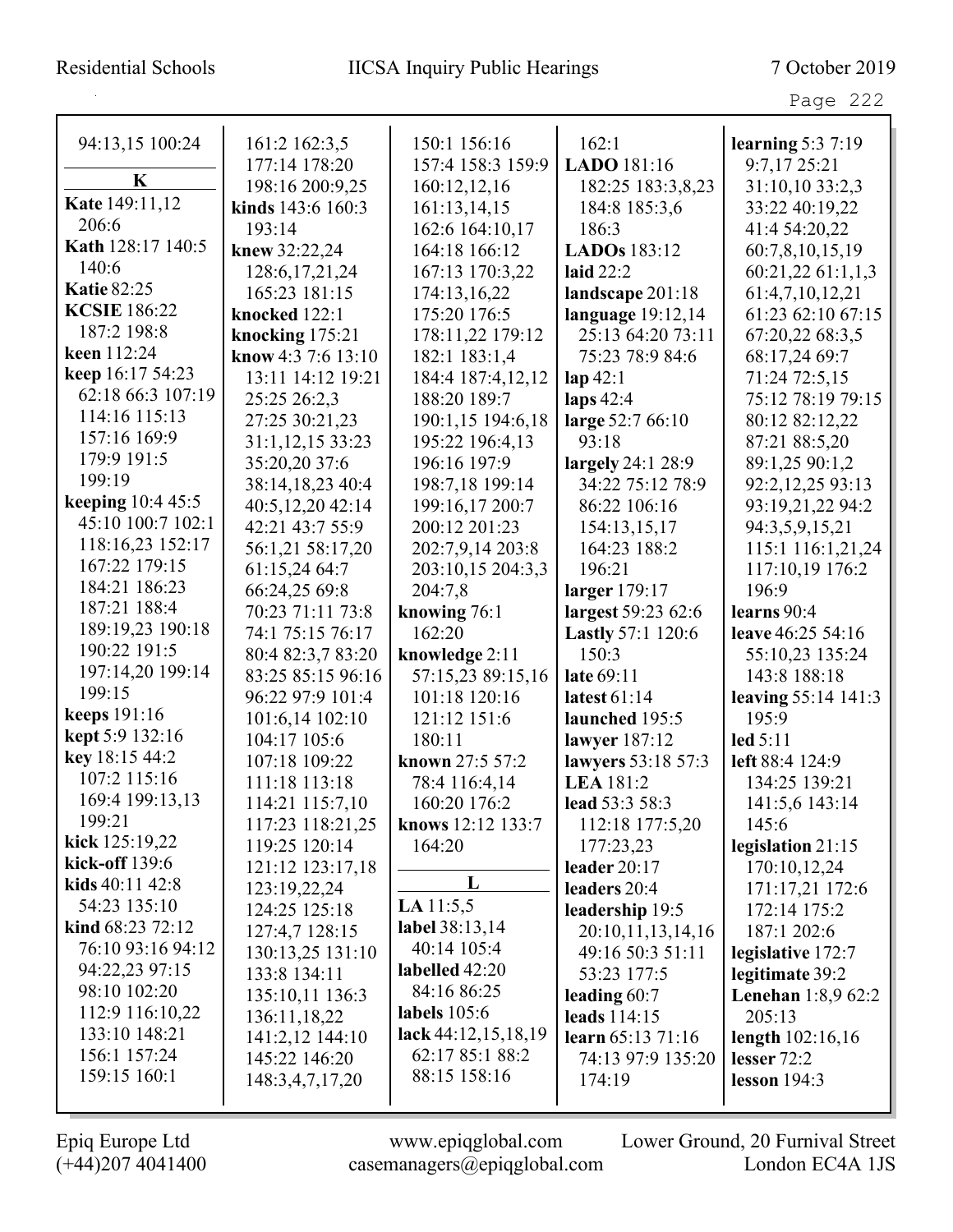| د،<br>aσ |  |
|----------|--|
|----------|--|

|                         |                            |                       | 113:24 115:24       |                    |
|-------------------------|----------------------------|-----------------------|---------------------|--------------------|
| let's 43:2 117:5        | 197:13                     | 102:15 200:3          |                     | 98:14 101:2        |
| 179:9 183:22            | link 21:14 195:17          | living $4:3$ 10:21    | 117:4 120:1,6,8     | 108:16 110:8       |
| level 6:2 15:19         | linked 60:15 141:8         | 24:3 62:7 86:11       | 120:19 121:19       | 111:19 112:2       |
| 18:12 24:19 26:6        | links 183:19 201:24        | 86:14 108:14          | 124:1 129:2         | 113:18 114:7       |
| 26:6 28:2,5 29:21       | list 81:10                 | 160:25 163:9          | 132:13,19 142:14    | 116:14 123:9       |
| 31:24 47:20 50:14       | listen 75:18 131:24        | loads 146:8 190:17    | 144:15 157:2        | 124:17,18,21       |
| 50:24 51:5,7 55:1       | 156:17                     | 190:18,20             | 163:7,14 166:9      | 125:3 128:18       |
| 63:25 79:19 90:12       | <b>listened</b> 38:5 75:21 | <b>lobbied</b> 188:24 | 167:8 168:2         | 129:11,17 130:10   |
| 92:7,16 98:4            | 76:5,15 115:17             | local $3:5$ 11:6,7,13 | 172:25 174:20       | 130:11,12 132:17   |
| 100:22 102:18           | 169:15                     | 13:9,13 17:22         | 175:9 187:18,19     | 135:17 136:2       |
| 106:12 107:17,20        | listener 106:18            | 18:8 29:4 30:9,24     | 189:22 192:1,17     | 137:6 140:2        |
| 107:24 108:3,6          | 161:23 163:19              | 31:14 32:21 34:15     | 194:7 202:13        | 145:23 146:19,20   |
| 113:21 155:2,23         | 164:5                      | 34:23 41:19 49:8      | 204:18              | 146:22 151:8       |
| 177:5,18 191:23         | Listeners 161:16           | 52:20 55:9 60:16      | looked 5:1,25 14:1  | 156:9,10 164:1     |
| levels 4:24 86:15       | listening 32:7             | 83:18 102:22          | 14:17,18,21 16:3    | 173:13 200:6       |
| lever 186:4             | 115:18 158:20              | 103:1,5,9,15          | 21:17 29:12 35:11   | 203:23 204:3       |
| leverage 186:3          | 164:10,11,16               | 104:3 105:10,19       | 35:13 39:21,22      | lots $25:1641:24$  |
| levers 188:13           | 192:5 200:7,10             | 105:20 106:1,3,11     | 42:23 107:9 117:9   | 42:11,11 71:15     |
| LGBT 44:17 81:3         | listing $88:13$            | 114:1 118:18          | 140:14 170:2        | 86:2 109:19 176:7  |
| <b>liberty</b> 98:23,24 | lists 35:17 132:20         | 160:9 165:16          | 176:7 202:11,12     | 200:25             |
| licence 160:16          | literally 73:19            | 181:1 182:9           | looked-after 163:4  | lottery 198:3      |
| licensing 159:6         | 90:23                      | 198:12                | 163:25              | lovely 143:20      |
| lie 159:21              | little 4:17 11:10          | locations 165:21      | looking 7:10 9:2,14 | low $96:5$         |
| lies 101:7              | 14:3 20:6 25:10            | locks 135:18          | 9:24,25 12:13       | low-level 112:9    |
| life 8:22 13:7 49:13    | 41:6,24 44:7 58:7          | $\log 75:2$           | 13:15 16:6 24:25    | 114:14             |
| 55:4 59:15 61:6,8       | 62:20 63:15 69:17          | logs 134:5            | 25:22 27:24 41:14   | LSCBs $36:1,2$     |
| 71:22 85:21 87:8        | 84:3 95:5 102:21           | long 2:14 11:17       | 41:25 49:13 50:6    | lunch 41:25 119:10 |
| 87:17 121:8 123:6       | 113:25 121:8               | 17:9 34:8 35:17       | 52:18 68:7 80:6     | 189:14,22 192:5    |
| lifelong 61:2           | 122:15 123:5               | 45:3 55:6 58:5        | 83:6 87:20 88:10    |                    |
| light 184:19            | 128:23 130:16              | 126:20 149:17         | 123:12,20 146:24    | M                  |
| lights $173:1$          | 138:16 140:14              | 150:3 171:22          | 147:22 148:5        | mag 135:18         |
| likelihood 85:24        | 143:17 150:18              | 188:22 190:25         | 159:2,7 165:12      | main 100:10 133:1  |
| 86:6 87:22 93:1         | 171:6 181:12               | 200:23                | 167:18 168:7,13     | 133:4,5 135:21,24  |
| Likewise 105:10         | 196:19                     | long-stay $2:17$      | 168:14 169:2,4,9    | 189:23 190:21      |
| limited 22:14 25:8      | live 4:1,13 16:23,23       | long-term $105:24$    | 170:3,4 176:3       | 191:4              |
| 28:13,22 39:2           | 18:1 26:8 28:8             | 126:17 170:8          | 184:2,4 189:3       | mainstream 19:20   |
| 63:21 106:5             | 43:3 71:2 118:10           | look 5:15 10:18       | looks 133:15,21     | 20:15 43:6 90:15   |
| 169:23                  | 119:1 133:3                | 15:21 16:5 17:1       | 163:15              | 91:21 161:24       |
| line $2:3,3,3:21$       | 143:15 158:11              | 26:21 30:1,12         | lose 40:16 112:2    | 174:22 176:11      |
| 88:16 134:17            | <b>lived</b> 37:13         | 31:6,13 36:13,21      | lot 8:16 $18:25,25$ | 191:14 193:22,24   |
| 137:20 145:9,9          | lives 13:25 16:12          | 40:4 56:25 68:1       | 30:20 37:16 42:7    | 194:5 195:21       |
| 150:5,5 166:14          | 23:10 25:7 29:18           | 81:2 87:7,25          | 42:14 48:9 51:22    | maintain $15:3$    |
| 169:4 170:4 174:9       | 37:7,15 58:12              | 88:13 92:3 95:17      | 78:23 79:18 82:18   | 160:10             |
| lines $101:17$ 133:25   | 60:10,14 63:22             | 97:10 101:10          | 85:24 88:4 92:9     | maintained 180:3   |
| 134:8,13 189:11         | 68:22 87:23 96:7           | 107:22 108:9          | 92:17 94:14 95:11   | 180:10             |
|                         |                            |                       |                     |                    |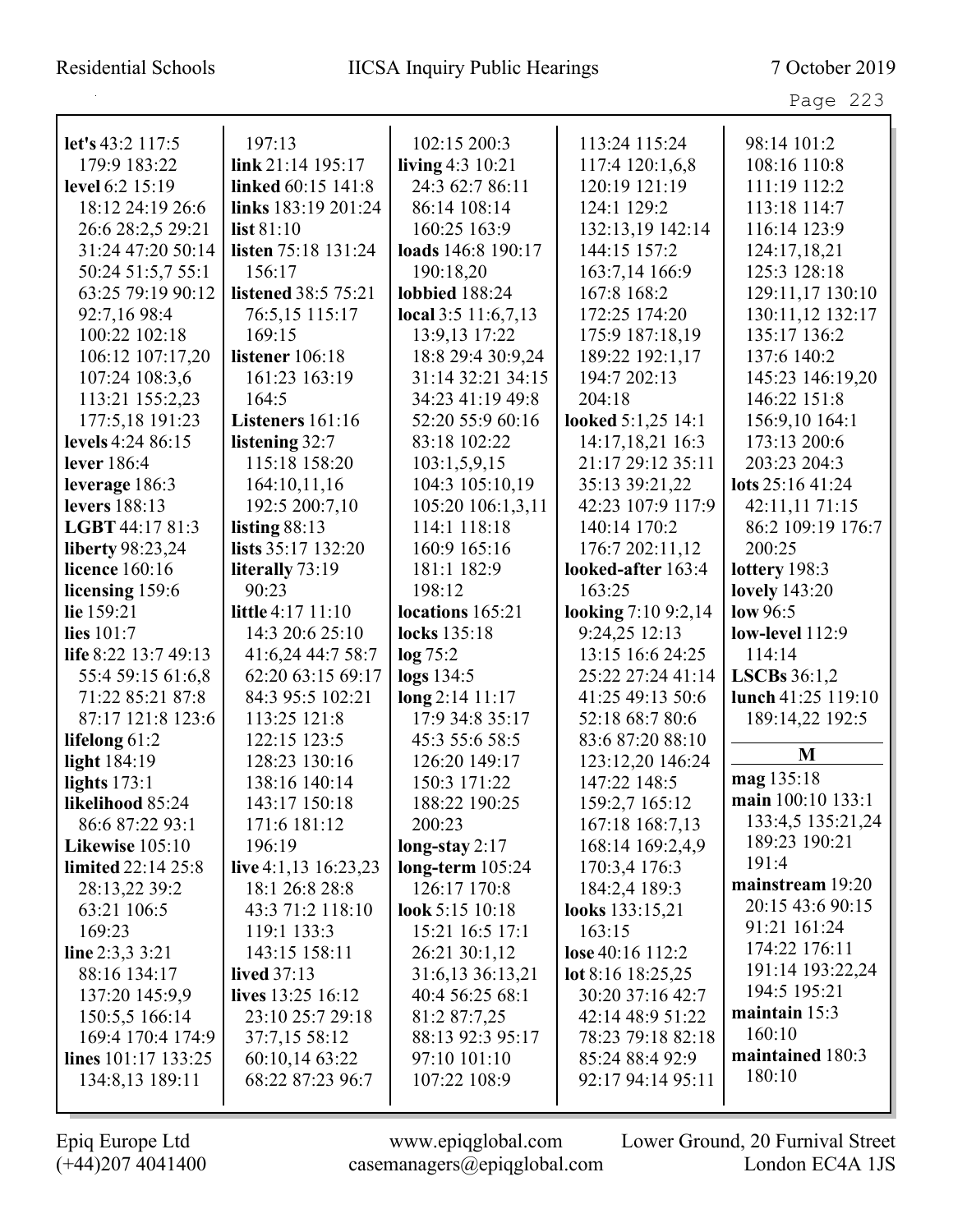#### Residential Schools IICSA Inquiry Public Hearings 7 October 2019

|                             |                                    |                              |                                    | Page 224                     |
|-----------------------------|------------------------------------|------------------------------|------------------------------------|------------------------------|
| major 130:10                | mark 6:5,9,13                      | 166:21 167:2,9,9             | 28:16 47:13,20,22                  | 17:13 21:12 25:4             |
| 134:23 187:19               | 157:14                             | 167:13 190:1,1               | 49:3 60:25 87:18                   | 25:20 29:8 30:2              |
| 188:7 199:20                | marker 139:19                      | 197:17                       | 98:18,19                           | 32:4 44:1 51:5               |
| majority 24:7               | markers $201:18$                   | measure 66:10                | mention 33:9 64:4                  | 92:20 108:8,13,17            |
| <b>Makaton</b> 79:5,8       | mask 49:9                          | 179:4                        | 76:24 120:3                        | 108:22,24 109:1              |
| making 3:7 36:25            | massive 44:13                      | measured 21:20               | 145:13 147:19                      | 152:21 154:11                |
| 37:2 99:7 103:25            | 176:4                              | measurement                  | mentioned 1:21                     | 158:23,25 161:22             |
| 107:19 110:2                | masturbating 85:4                  | 21:21                        | 30:15 69:25 78:21                  | 161:25 162:25                |
| 141:20 158:4                | masturbation                       | measures 78:5,14             | 90:8 95:7 116:6                    | 169:14 170:1,10              |
| 188:14 195:16               | 63:20                              | 92:15 100:18                 | 144:2 146:24                       | 170:11,21,24                 |
| 198:24                      | material 151:8                     | 107:3                        | mentioning 144:8                   | 171:12,21 173:6              |
| male 59:6                   | materials 44:22                    | media 70:15 85:9             | merits 102:21                      | 177:14 178:20                |
| malevolent 70:7             | 193:8, 13, 14, 17                  | medical 19:14                | messages $71:9,11$                 | 184:13 186:22                |
| man 63:24 76:1              | 194:6,21 195:5                     | 47:18 116:23                 | 71:12                              | 194:6,8 196:22               |
| manage 10:5 65:22           | 196:7                              | 117:6,7                      | messy 32:24 33:17                  | 198:1,16                     |
| 76:21 100:19                | matter 40:4,7 42:18                | meet 17:4,5,10,11            | 34:6                               | ministers 3:21               |
| 105:15 106:16               | 75:19 109:25                       | 21:3 50:18 87:14             | met 25:15,16 49:10                 | minor 199:20                 |
| managed 2:16 24:9           | 159:7                              | 88:7 90:24 92:1              | 88:15 94:5 131:12                  | misbehaving                  |
| 76:11 138:2                 | matters 36:2 42:20                 | 94:19 152:5 155:2            | 174:2 197:6                        | 123:19                       |
| management 33:7             | maximise 27:5                      | meeting $102:13$             | methods 72:18                      | misdiagnosed                 |
| 33:13 52:1 167:10           | maximum $184:5$                    | 112:17 154:4                 | microphones                        | 59:16                        |
| 167:12,16 176:20            | mean 14:7 18:20                    | meets 114:10                 | 140:16                             | misinformation               |
| 176:25 177:24               | 19:8 20:5,6 21:7                   | 174:15                       | Mid 186:17                         | 157:11                       |
| 186:19                      | 22:15 30:14,18,25                  | meltdowns 65:21              | middle 86:5 188:23                 | misread $167:1$              |
| manager 50:23               | 46:14 47:5 60:19                   | member 4:4 35:3              | Midlands 7:10                      | missed 115:3 116:5           |
| 110:24                      | 72:8 74:5,19                       | 113:4 127:13                 | mild $61:4$                        | mixed 27:20 55:24            |
| managers 191:22             | 75:10,25 80:8                      | 128:7 131:23                 | mild/moderate                      | model 116:23,25              |
| managing $41:13$            | 100:21 107:18                      | 139:9,11,14                  | 94:14                              | 117:22                       |
| 65:20 83:11                 | 123:16 124:19,21                   | 177:24                       | miles 119:2 130:24                 | moderate 9:17 61:4           |
| <b>Manchester</b> 9:1,13    | 128:5 130:23,23                    | members 124:24               | 133:7                              | 75:12                        |
| mandate 178:2               | 148:2 154:14                       | 125:16 126:19                | militate $101:8$                   | <b>moment</b> $14:6$ 17:5    |
| mandatory 52:12             | 159:6 163:10                       | 128:19 157:21                | Mill 185:6,16,19                   | 22:20 24:19 31:20            |
| 53:1 74:19 89:8             | 164:13 165:24                      | 198:23                       | million 13:10,17                   | 34:10 44:15 56:2             |
| 113:11,23 114:18            | 170:25 174:25                      | membership 3:5               | 43:5 60:8 61:9                     | 59:2 75:4 78:3               |
| 114:22 115:10               | 178:17,21,22                       | memory 1:14 56:18            | 153:20                             | 90:11 91:7,14                |
| 193:2 201:11                | 183:22 184:2                       | 120:3 130:7                  | mind 23:23 34:19                   | 92:7,19 99:1                 |
| 203:1<br>manifest 88:8,9,16 | 189:24 204:16,17<br>204:18         | 149:16<br>men 61:21 96:18,24 | 37:22,23 62:14<br>69:14 84:5 100:5 | 110:15 114:6<br>119:9 143:24 |
| manifested 32:19            |                                    | <b>MEN000001 002</b>         | 141:8 166:17                       | 159:11 173:23                |
| manifesting 23:13           | meaning $94:12$<br>means 4:22 11:6 | 78:2                         | 176:23 180:22                      | 182:8 188:23                 |
| manifestly 151:22           | 14:18 40:16 59:21                  | <b>MEN000001 003</b>         | 192:2,21                           | 189:23                       |
| <b>manner</b> 165:8         | 66:12 74:2 89:9                    | 86:21                        | minds 114:17                       | moments 150:2                |
| maps 79:5,8                 | 89:10 114:24                       | <b>Mencap 56:10 58:4</b>     | minimum $15:7,17$                  | Monday 1:1                   |
| <b>March 147:14</b>         | 187:13 202:13                      | 60:6 111:18                  | 15:19 16:1,2,9,13                  | money 18:15 40:10            |
| <b>Maris 82:25</b>          | meant 8:3 127:18                   | mental 7:25 8:3,20           | 16:18,21,25 17:11                  | 153:16,22 154:1              |
|                             |                                    |                              |                                    |                              |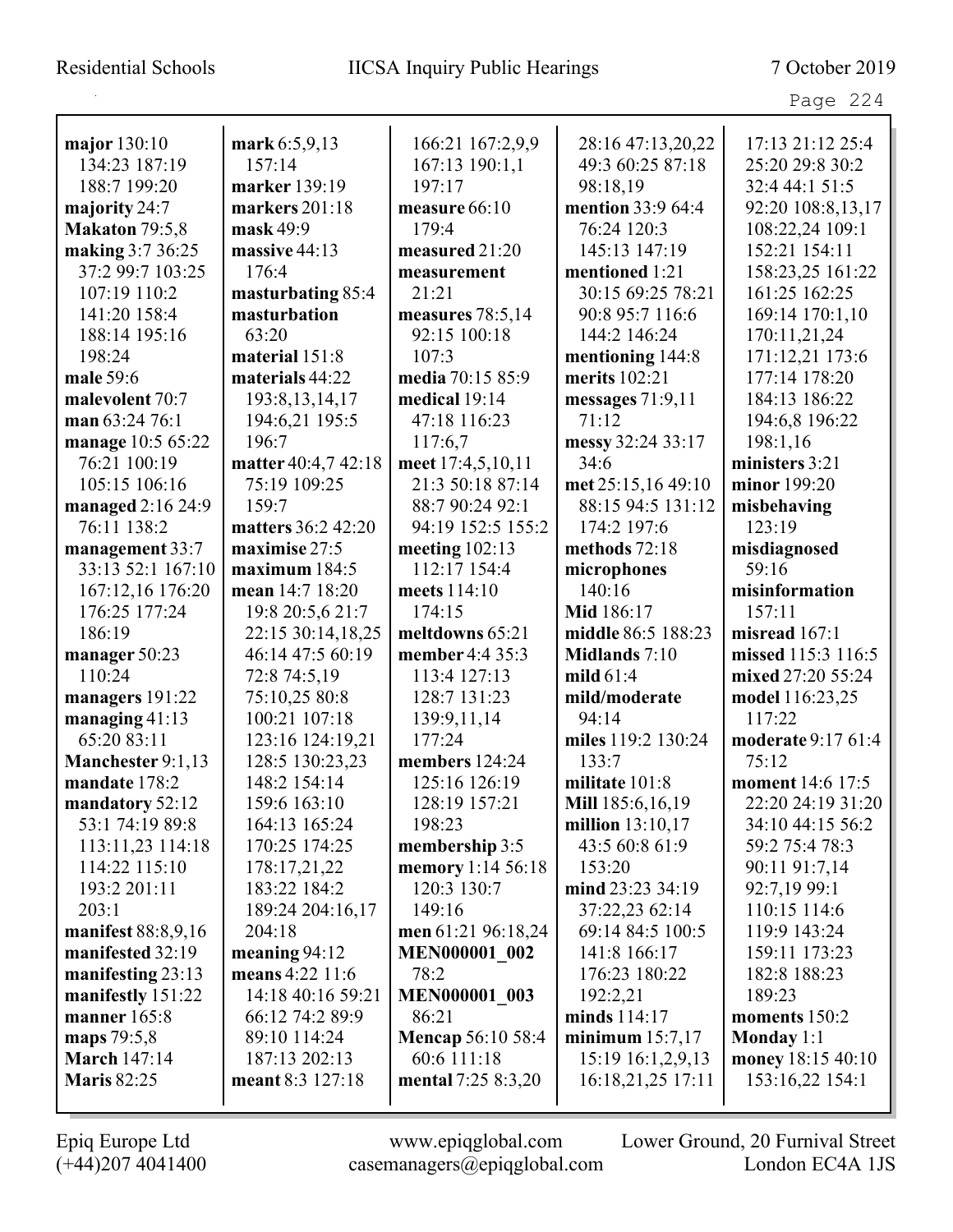## Residential Schools IICSA Inquiry Public Hearings 7 October 2019

Page 225

| 154:21 159:9         | myths 38:17,23         | 105:25 115:10      | 45:13,14,18,20     | new 15:19 34:7            |
|----------------------|------------------------|--------------------|--------------------|---------------------------|
| 193:7 202:15         | N                      | 163:19 169:12      | 47:21 48:14 49:4   | 60:12 92:16 98:23         |
| monitor 113:7        | $N$ 205:11             | 204:10             | 50:17,18 51:9      | 103:19 158:25             |
| monitored 131:1      | name 170:23,23         | necessary 21:3     | 52:6 54:3 61:3     | 190:24 192:16             |
| monitoring 115:5     |                        | necessity 74:19    | 74:10 76:14 78:24  | 193:2 201:23              |
| 166:19,20            | 172:6 174:1            | need 1:19,24 6:2   | 84:20 85:2 86:8    | 202:15                    |
| monthly 166:2        | names 120:3 136:8      | 9:17 15:13 21:3    | 87:14 88:7,7,15    | <b>NHS</b> 186:16         |
| months 12:11,12      | 144:8                  | 22:1 28:2,20       | 89:3,25 90:1 91:3  | nicest 124:20             |
| 46:23 105:23         | NAS 82:16 84:13        | 29:23 39:7 41:17   | 91:4,4,9,13 92:1,5 | nicknames 145:14          |
| 131:16               | <b>NAS's 103:4</b>     | 41:17 42:25 47:4   | 92:6,17,18 94:4    | night 129:13 136:2        |
| mood 101:12          | NAS000016 014-         | 47:6 50:2,3,8 55:1 | 94:13,16,19,20     | 191:16,16                 |
| morning $1:3,5,11$   | 69:15                  | 59:6,7,21 67:3,5   | 95:22 96:9 98:6,8  | <b>NMS 204:1</b>          |
| 16:16,19 56:2,15     | NAS000016 024          | 75:20 76:17 79:21  | 99:18 100:3,9,23   | no-one 109:21             |
| 62:2 100:21          | 83:16                  | 80:6 88:6,19       | 101:19,24,25       | 130:18 140:25             |
| 176:17 194:23        | NAS000017 010          | 90:14 91:11,11     | 102:1,6,6,13       | non-issue 35:24           |
| mother 65:5 121:13   | 62:15                  | 92:8 94:10 95:23   | 103:7 104:12,22    | non-negotiable            |
| 121:25               | <b>NASS</b> 4:5        | 97:13,22 98:4      | 105:14 110:18      | 109:15                    |
| mother's $65:4$      | <b>NASUWT 198:25</b>   | 102:7,25 108:3,6   | 115:18,20,25       | non-verbal 64:19          |
| motivating 112:1     | national $3:2,4$ 15:7  | 108:7 111:13,15    | 116:3,14 117:6     | nonsense 77:11            |
| motivation 68:20     | 15:8,19 17:11          | 111:23 124:24      | 118:11,23 161:4    | <b>North 40:5</b>         |
| motivations $70:2,7$ | 21:12 29:8 30:2        | 127:7 143:25       | 163:11,17,21       | note 176:25               |
| 70:11 84:24          | 32:4 41:7,11           | 147:13 149:2       | 164:25 173:13      | notes 1:15 56:19          |
| mouth 128:13         | 43:13 56:9 58:1,8      | 150:2 164:8,9      | 176:12 191:10      | 149:19                    |
| move 12:18 102:22    | 58:10 69:9 99:11       | 165:22 174:4,19    | 192:25 193:22      | notice 171:5              |
| 108:7 117:8          | 100:16 152:21          | 174:23 178:23      | 194:14 195:4       | noticed 38:3 47:2         |
| 146:10,12 161:16     | 154:10 158:22,25       | 186:10 190:3       | 198:10 201:4,16    | 50:23                     |
| 169:14 170:6         | 159:22 160:1           | 191:25 192:14,24   | 201:22 202:1,15    | notifiable 181:4          |
| 201:20 203:3         | 161:22,25 162:24       | 193:20 194:1,18    | nefarious 68:20    | notification 180:15       |
| moved 18:5,6         | 169:14 170:10,11       | 195:19 196:8       | 157:25             | 181:19 185:9              |
| moves 12:24          | 170:21,24 171:12       | 204:20             | neglect 123:10,14  | 203:25                    |
| multi-agency 35:4    | 171:21 173:6           | needed 5:14 6:11   | neglected 122:21   | notifications 181:6       |
| 35:5                 | 180:25 184:13          | 37:16 43:20,20     | neither 173:12     | 181:16 183:9              |
| multiple 9:6 25:21   | 186:22 196:22          | 125:24 147:7       | network 60:16      | <b>notified</b> 32:3 33:4 |
| 33:22 50:13 54:20    | Natspec 4:5            | 174:2 203:1        | 118:24             | 180:25                    |
| 54:21 79:3 87:16     | nature 29:19 30:16     | needing $169:9$    | networks 118:19    | <b>November 6:4 7:2</b>   |
| multiply 49:6        | 75:14 109:2 116:3      | 175:22             | neuro-typical      | 136:2 147:16              |
| music 107:10         | 153:3 158:5 174:1      | needlessly 204:21  | 83:24 163:10       | <b>NSPCC</b> 143:6        |
| 151:11,18 153:8      | 198:5                  | needs 8:1,4,13,20  | 165:14             | number 3:12 4:18          |
| 153:12 154:5,6       | near 36:3 64:22        | 9:7 19:14 21:3     | never 12:5 14:12   | 5:2,19 6:19,24            |
| 155:6 156:25         | <b>nearly</b> 5:24 7:3 | 23:1,2 25:8 26:8   | 25:15 31:14        | 8:11 9:21 10:8            |
| 157:20 158:6         | 59:18 124:12           | 27:19 28:16 30:12  | 103:11 114:24      | 13:16 14:14,22            |
| 161:19 176:21        | 145:3                  | 30:13 31:5 33:15   | 132:7,8,9,12       | 20:10,10 28:25            |
| musicians $155:12$   | necessarily 13:1       | 33:20 36:24 38:7   | 134:20,23 135:12   | 30:15,18 37:14            |
| musicians' 156:20    | 30:25 90:12 92:11      | 39:21 43:6 44:7    | 138:7 141:11       | 43:16 48:17 51:24         |
| mustn't 187:16       | 93:20 95:25            | 44:24,25 45:1,8    | 143:11 162:7       | 51:25 52:7 53:25          |
|                      |                        |                    |                    |                           |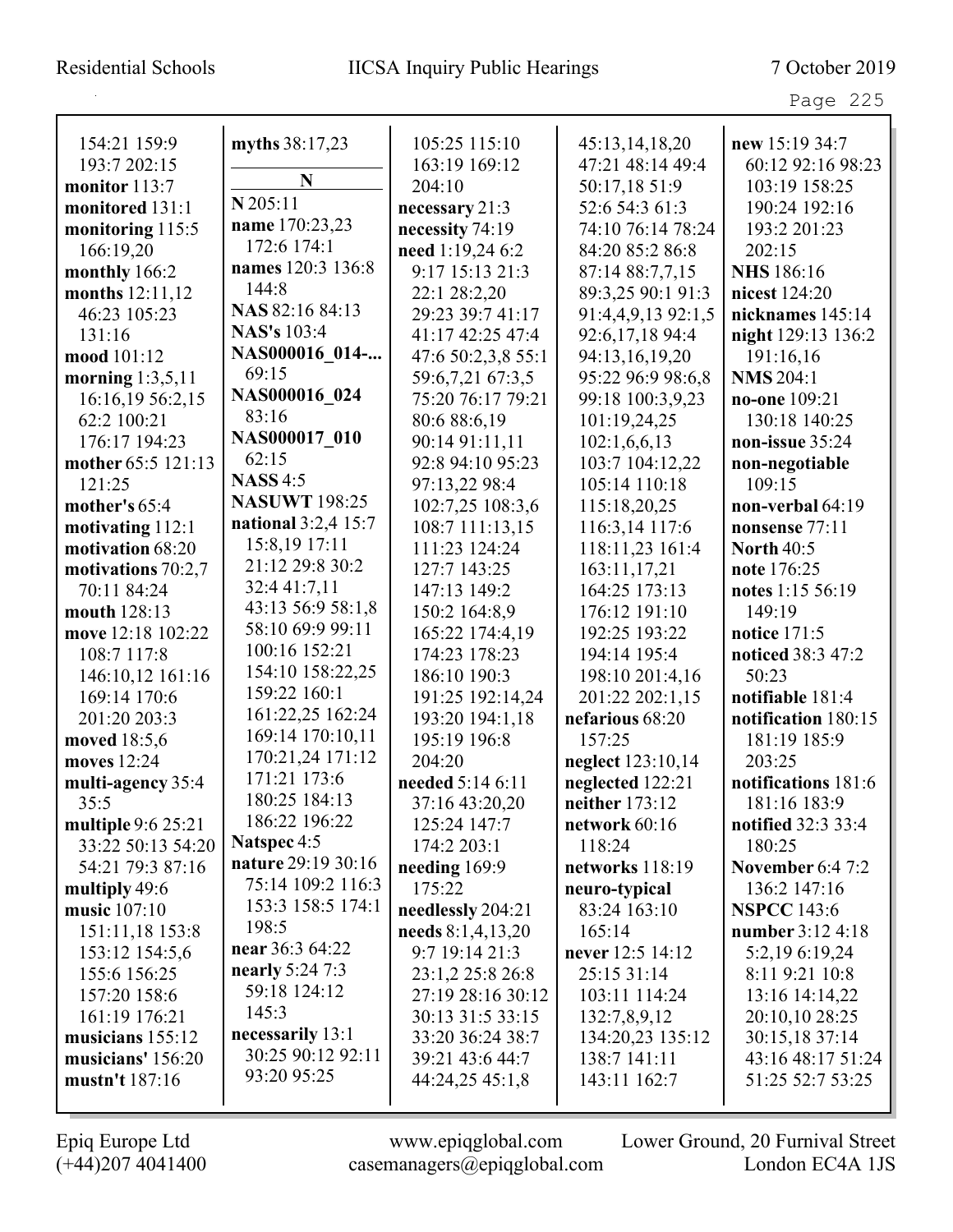| 55:17 58:24 61:14         | occasional 132:1          | one's 79:9          | 6:7 44:23 52:9     | owners 52:2         |
|---------------------------|---------------------------|---------------------|--------------------|---------------------|
| 63:9 69:6 80:21           | <b>Occasionally</b>       | one-day 74:17       | 76:19 82:4         | ownership 51:21     |
| 93:18 123:3               | 105:25                    | one-off 113:2,3     | orientation 81:7   |                     |
| 132:20 134:5,5            | occasions 18:11           | one-offs 9:21       | originally 134:2   | P                   |
| 135:1 136:3               | 132:21,24                 | one-to-one 79:1,4   | other's 130:14     | Pace 156:3          |
| 145:11,14 153:4           | occupy $14:9$             | 155:16              | others' 84:8       | package 105:18      |
| 158:14 165:13             | occurred 181:8            | onerous 178:17      | ought 105:20       | paedophile 75:9,16  |
| 176:22 178:11             | <b>October 1:1 205:8</b>  | ones 10:20,22       | out-of-area 119:1  | page 2:5,5 9:5 11:4 |
| 182:3,19 184:17           | odd 48:13 128:22          | 93:24 108:5 133:5   | outbreak 32:9      | 15:23 17:18 25:2    |
| 187:22 190:25             | 132:6,10                  | 138:16 182:5        | 181:4 183:5        | 25:3 28:25 84:5     |
| 191:21 194:17             | offence 53:13             | online 69:16,19,21  | outcomes 16:5      | 146:15 150:17,17    |
| 195:8 202:11              | 113:13,14                 | 70:3,23 71:5,7,18   | 19:17 20:23 21:9   | 177:1               |
| 204:4,19                  | <b>offered</b> 190:10     | 71:22 72:1,4,16     | 21:10,11,13 22:9   | pages 37:23 40:13   |
| numbers 5:22              | office 55:11 132:8        | 194:22,25 195:1     | 22:16,19,24 23:1   | 149:17 150:3        |
| 72:12 195:17              | 160:15,23 161:2,8         | onsite 48:5         | 24:21,24 46:13,14  | 173:10 177:2        |
| numerous 98:13            | 161:9                     | onwards 124:4       | 104:17 172:23      | paid 111:6,11       |
| nurseries 160:3           | officer 182:9             | open 14:9 121:10    | 173:4,21,25        | 202:23              |
| nurses 93:13 94:2,3       | <b>Ofsted</b> 10:16 15:19 | 149:2 160:4         | outraged 54:23     | pain 26:3           |
| 94:21 116:22              | 31:2 32:10,13,20          | opened 50:11 55:15  | outset 42:7        | painful 124:22      |
| 117:10                    | 32:24 46:8 48:12          | operates 165:25     | outside 4:1 31:4   | paint 26:10         |
| nursing 54:25             | 74:24,25 132:3            | operating 195:24    | 52:19 114:21       | pair $1:24$         |
| nurturing 49:18           | 172:24 175:14             | operation 117:1     | 128:18,21,24       | palsy 38:16         |
| <b>NYAS</b> 146:5         | 176:18 180:14             | opinion 147:6       | 129:17 130:21      | panel 1:5 26:22     |
|                           | 182:4 185:20,21           | opportunities 27:6  | 131:22 145:22      | 54:11,13 116:17     |
| $\mathbf 0$               | 185:25 186:10             | 75:18 155:18        | 158:12             | 116:20 119:7,17     |
| o'clock 16:15,19          | Oh 13:9 26:14             | opportunity 97:10   | outstanding 6:10   | 120:11 148:17       |
| obligation 52:15          | 55:13 113:2               | 131:8 160:20        | 28:17              | 149:1,10 150:6,12   |
| obligations 109:2         | OHY006987 002             | opposed 72:16       | over-aroused 67:3  | 150:15,23,24        |
| 154:19,20                 | 137:13                    | 101:4               | over-report 113:19 | 203:14,17 205:3     |
| obtained 37:18            | OHY006987 003             | opposition 172:13   | overall 110:20     | 205:17,25 206:10    |
| <b>obvious</b> 73:10 85:5 | 141:21                    | optimum 97:3        | overheard 139:9    | panic 126:21,23     |
| obviously 33:11           | okay 9:4 71:10            | option 170:8        | overly 204:6       | pants 137:24        |
| 34:18 51:11 62:1          | 76:17 129:19              | options $171:20$    | overpowering       | paper 1:21 32:21    |
| 72:19 73:7 77:13          | 175:15 202:21             | oral 77:15 188:1    | 156:8              | 47:1 56:22 149:22   |
| 83:1,7 86:23 91:7         | old 36:19 121:21          | order 28:4 50:8     | overseen 154:5     | papers 49:6 126:15  |
| 97:6 103:18               | 124:7,23 125:14           | 54:4 60:14 90:6     | oversexualisation  | 132:14 136:22       |
| 111:18 124:19,22          | 136:18 137:1              | 144:7 160:16        | 38:17              | 139:7 144:10        |
| 126:17,20 128:9           | old-fashioned 4:25        | 179:4 199:11        | oversexualised     | 153:5               |
| 129:16 133:9              | older 137:5,8,8           | ordinarily 17:24    | 42:21              | paperwork 136:11    |
| 134:2,16 135:20           | once 23:18 29:10          | ordinary 18:9       | oversight 48:5     | 141:18              |
| 137:7 151:13              | 40:5 71:10 105:23         | organisation 3:10   | 102:23 154:2       | paragraph 6:23,24   |
| 154:12 155:17             | 106:6 109:20              | 37:20 79:18 109:8   | overwhelmed        | 13:15 15:22 36:10   |
| 156:17 169:20             | 125:11 131:16             | 109:14 110:1        | 179:13             | 37:25 39:5,9,14     |
| 188:12 194:16             | 132:6 145:15              | 112:8 132:3         | overwhelming       | 63:9 78:3 100:8     |
| 198:10 201:2              | 152:4,4 168:22            | organisations 4:5,6 | 181:25             | 100:11,21,24        |
|                           |                           |                     |                    |                     |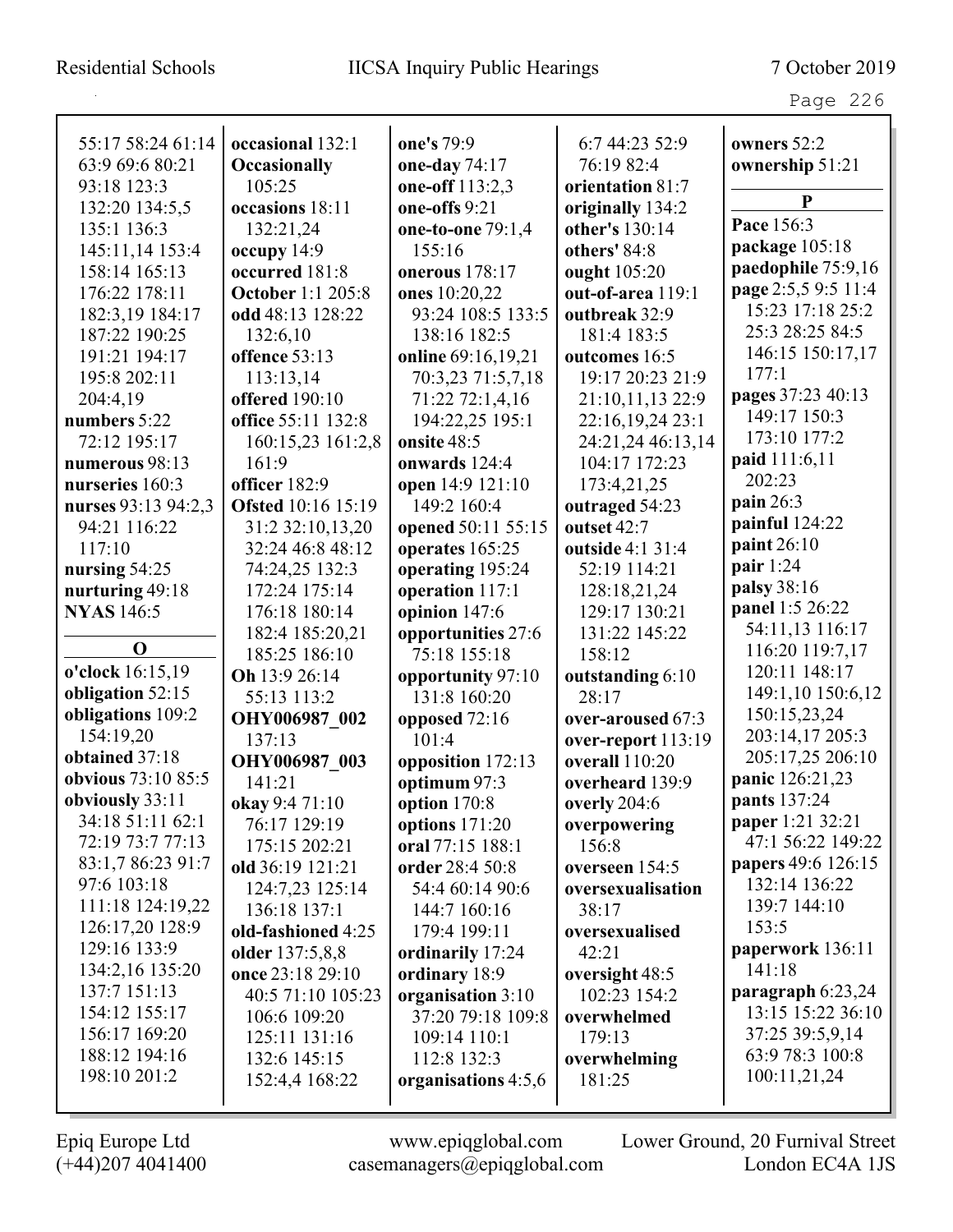| 101:3 107:9              | 115:9 132:7,11      | 86:3 90:19 92:12   | 18:15,17 19:21       | 165:3 166:1         |
|--------------------------|---------------------|--------------------|----------------------|---------------------|
| 121:19 122:8,15          | 143:19 160:22       | 93:17 95:22 99:11  | 20:18,23 21:25       | 167:10 168:5        |
| 124:4 131:14             | 167:22 176:24       | 99:20,23 105:11    | 23:18 26:14 28:1     | 170:5 172:19        |
| 132:20 137:14            | 182:14 193:11       | 111:3 112:17       | 29:2,15,16,18,24     | 174:15 178:5,12     |
| 142:1,21 144:20          | 198:10 199:17       | 123:25 124:20      | 30:13 31:11 32:17    | 179:2, 13, 24       |
| 145:8 146:7,16           | 200:4 204:1         | 154:21 159:25      | 33:23 35:19 37:5     | 180:25 182:2,3      |
| 151:20,24 153:2          | partake 66:4        | 162:21 164:22      | 37:10 38:13,22       | 184:17,18 185:13    |
| 153:19 157:8             | participant 6:7     | 165:21 169:1       | 39:8, 13, 24 40:6, 9 | 185:15 186:5        |
| 161:25 180:21            | participate 25:6    | 178:14,18 191:9    | 40:22 41:3 42:16     | 188:1,14 189:4      |
| 189:19                   | participating 85:20 | 193:20,23 197:4    | 45:25 48:18,19,22    | 191:6 194:6         |
| paragraphs 42:25         | participation 3:14  | 200:1 202:23       | 49:10 55:19 58:4     | 196:23 197:5        |
| 45:7 62:16 83:12         | particular 3:24     | parties 82:16      | 58:16,18,20 60:8     | 200:7 201:19,21     |
| 91:10 153:8              | 6:13 12:7,22 13:8   | partly 35:19 37:9  | 60:10,14,20 61:9     | 201:23 202:12       |
| 189:10 192:13,21         | 17:7 21:23,24       | partner 3:17 6:14  | 61:11,15 63:19       | people's 34:4 35:17 |
| parallel 101:20          | 22:1,8 25:12        | 35:3               | 64:25 65:4,21        | 63:16 70:2          |
| 168:14                   | 32:15,24 36:7,9     | partnerships       | 66:2 67:8,20 68:2    | perceived 67:25     |
| paramount 115:21         | 38:7 39:4 40:12     | 103:22             | 68:5,5,16,17,18      | 68:1                |
| parapet 115:7            | 43:24 44:17 45:7    | parts 36:4 55:3    | 68:21,24 69:1,4      | perfect 95:16,18    |
| parcel 102:14            | 50:22 56:25 62:9    | 199:16             | 69:10,20,21,23       | perform 166:6       |
| parent 15:2 42:14        | 62:21 66:4,5,14     | pass 183:8         | 70:9,10,22,25        | performance         |
| 81:25 132:2              | 66:15 67:21 69:15   | passage 100:6      | 71:10,16 72:5,15     | 157:15              |
| 134:24 143:15            | 69:16,18 72:21      | 189:21 192:12      | 73:19 76:1,9,15      | period 124:12       |
| 144:11,20 145:21         | 74:15 76:5,20       | passionately 14:5  | 78:25 79:8,15        | 126:12,20 200:24    |
| 147:1,25                 | 78:18,22 79:13,18   | passive 27:15 95:9 | 80:11,12 82:22       | peripatetic 155:12  |
| parent's 157:12          | 81:13 83:11 84:1    | 96:12              | 83:2 84:15 85:10     | 156:11              |
| parenting 15:5           | 84:10 86:12 88:24   | patchy 81:22 83:4  | 85:10,22 86:2,10     | permission 138:4    |
| 123:10,15                | 89:25 95:1 98:6     | 104:10             | 86:11,14,18 89:4     | perpetrate 93:4     |
| parents 14:24 15:1       | 99:18 103:20,22     | patterns 113:1,7   | 89:25 91:3 93:8      | perpetrated 87:1    |
| 18:1,6 35:6 89:13        | 108:1 110:24        | pause 143:24       | 94:5,9,14 95:13      | perpetrating 86:20  |
| 89:15 92:4 93:15         | 117:6,6 145:20      | pay 111:10 154:13  | 97:8,14 98:2         | 93:3                |
| 121:12 154:13,16         | 155:3,9 156:1,16    | 201:2 203:4        | 99:12,17 101:6       | person 11:23 30:7   |
| 158:11 159:3             | 157:19 158:7        | paying 154:16,17   | 102:17 105:7         | 57:5 70:14 74:12    |
| 165:15 200:2             | 161:25 174:11       | 154:17 201:1,1     | 106:7,8,24 107:1     | 75:14 85:20         |
| parents' 23:9 79:6       | 175:16 178:13       | pays 154:15        | 107:3,21,22          | 106:19 128:16       |
| parity 29:6 180:9        | 179:20 184:1        | peer 96:4          | 108:23 111:19        | 140:24 142:13       |
| parliament 172:9         | 186:11 191:10       | peer-on-peer       | 112:10 113:1,14      | 143:20 148:7        |
| <b>part</b> 4:6 5:14 6:8 | 193:12,13,19,23     | 190:23             | 116:9 117:14         | 161:24 162:20       |
| 10:9 23:3 24:11          | 198:25 202:9        | pen 139:19         | 118:1 122:10,11      | 163:21 164:20       |
| 24:25 35:8,25            | 204:7               | penalised 27:3     | 126:2,23 127:19      | 177:18 178:25       |
| 41:12 44:20 47:15        | particularly 6:16   | penis 138:5        | 127:23,25 128:3,9    | 192:6               |
| 47:22 53:7 74:23         | 12:13 18:14 20:24   | penultimate 142:1  | 129:7,12 130:13      | person's 118:23     |
| 84:25 88:21 97:19        | 21:9 22:4,8 39:19   | people 2:15 3:3,15 | 140:1,5 147:3        | person-centred      |
| 98:9,23 102:7,8          | 62:11 65:24 67:16   | 3:20,25 6:25 7:15  | 148:5 157:22         | 109:4               |
| 102:14 104:15            | 69:14 70:12 74:3    | 7:21 9:10 11:8     | 159:13 160:21        | personal $72:6,8$   |
| 107:5 114:13             | 78:20 80:23 81:13   | 13:3 18:10,12,14   | 162:17 164:17,23     | 203:12              |
|                          |                     |                    |                      |                     |

 $\mathbf{I}$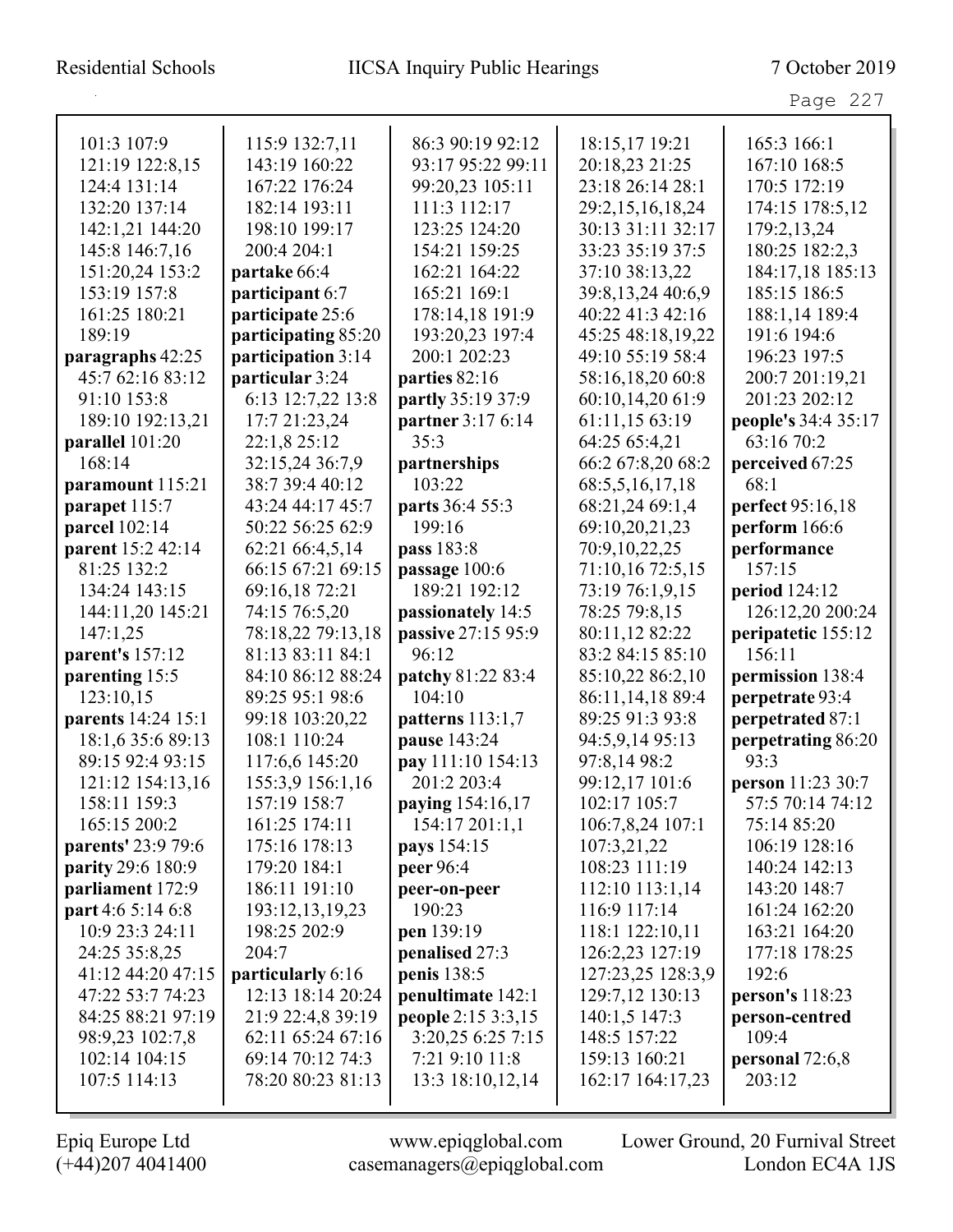| personally 161:13    | 166:5,15 173:2,2    | 194:3              | poorly 111:6             | 100:20 102:5         |
|----------------------|---------------------|--------------------|--------------------------|----------------------|
| perspective 78:20    | 173:3 200:16        | pleasure 25:14     | 202:23                   | 103:3,8 104:2,6      |
| 92:4 93:1 167:25     | placed 12:8,23 13:5 | 28:17              | pops 70:17               | 105:3,25 106:10      |
| 197:2                | 13:8 17:21 21:16    | plug 93:16         | <b>popular 63:8 71:1</b> | 106:15,22 107:16     |
| pervert 145:2        | 22:21 23:6 24:20    | pm 119:11,13,15    | population 191:12        | 108:2,11,13 109:5    |
| <b>PGCE</b> 156:12   | 57:6 147:11 200:5   | 149:5,7,9 205:6    | portion 14:15            | 109:11 110:21        |
| phase 151:15 186:8   | placement 11:22     | point 54:16 67:2,2 | position 17:4 19:19      | 111:6,9 112:4,14     |
| phone 55:10,13       | 14:13 15:1 18:6     | 88:1,2,7 90:23     | 81:25 152:6 157:4        | 112:25 113:16,18     |
| $106:6$ 131:1,3      | 21:4,18,22 118:9    | 91:19 101:10       | 158:22 159:25            | 114:8,10 115:15      |
| phoning 131:2        | 200:19              | 113:6 116:15       | 203:8                    | 115:16 117:13,20     |
| photographs 72:13    | placements 7:11     | 125:3,21 126:9     | positive 48:15           | 117:24 118:11        |
| phrases 64:9,11,14   | 14:6 55:17,18       | 131:19 136:25      | 89:19                    | 169:20 189:21        |
| physical 15:3 16:3   | 104:9 105:24        | 139:1,11 140:17    | possible 101:11          | 190:4 200:17         |
| 32:10 33:8,12,13     | 119:1               | 158:4 170:4        | 118:17 129:17            | 205:19               |
| 34:9 66:25 122:8     | places 11:21 30:20  | 174:11 178:7       | 139:1 166:3              | <b>Povey's 62:15</b> |
| 123:5 125:7 126:8    | 129:19 143:6        | 183:19 192:23      | 184:16                   | power 156:5,6        |
| 127:17 129:3         | 158:11              | 194:8,11,22        | possibly 85:25           | 157:24 159:11        |
| physically 30:20     | placing 13:24 53:5  | 195:25 196:3,3     | 91:11 148:2              | 197:22               |
| 31:2 48:22 124:21    | 181:2               | 198:8,21,23        | 176:12 182:20            | powerful 189:2       |
| pick 75:24           | plan $21:1722:3$    | 200:18 204:4       | post 58:2,5              | powerfully 165:20    |
| picked 110:6         | 23:19 59:22 60:2    | pointed 81:9       | potential 87:17          | practical 19:9 72:9  |
| 168:10               | planned $146:10$    | points 87:5 90:21  | 104:19,20,21,25          | 100:18 142:3         |
| picking 116:7,11     | 200:19              | 133:4 185:17       | potentially 68:4,8       | 162:10 200:9         |
| picks 185:17         | planning 12:23      | police 76:19 79:7  | 80:3 98:1 102:16         | practically 8:6      |
| picture 55:24 110:7  | 23:16,16,18 104:3   | 81:23 113:16       | 196:5                    | practice 3:9 12:14   |
| piece 4:9 5:13,15    | 104:15              | 127:9 134:1,19     | Povey 56:9,11,12         | 30:11,12 31:6        |
| 43:11 44:13,16       | plans 13:2,2 20:24  | 135:11 137:11,15   | 56:24 57:9,11,14         | 34:22 35:5 36:4,5    |
| 46:25 155:7          | 20:25 22:18 59:19   | 140:8,18 141:9,14  | 57:17,25 58:7,10         | 37:8,9 42:11,15      |
| 188:12 194:12,16     | 59:23               | 141:20 142:13      | 58:20 59:1,8,25          | 45:23 78:12 79:3     |
| 198:1                | play 66:25 94:21    | 147:13,15          | 60:4 62:13,22            | 82:16 101:22         |
| pieces 3:8 7:8 36:16 | 122:9 143:5,8       | policies 12:10     | 63:16 64:9,23            | 103:10,11 156:22     |
| 109:19 188:7         | 200:2               | 14:20 109:18       | 65:13,25 66:16,18        | practices 180:12     |
| 199:21 200:13        | playing $70:6$      | 168:2              | 67:12,14 69:8,20         | practitioners        |
| place 11:20,20       | 198:22              | policy 3:22 14:18  | 70:20 71:15 72:21        | 203:22               |
| 13:13 19:24 22:16    | please 1:14,19 4:16 | 17:14 58:3 103:25  | 73:13 74:8,22            | praise 30:11         |
| 23:16 43:9 46:10     | 6:22 7:16 9:5       | 112:7 152:3,21,23  | 75:3,6,17 76:4,12        | pre 11:17            |
| 52:21 54:3 55:6      | 17:17,17 28:25      | 157:4 158:21       | 76:14 78:12 80:18        | precise 73:11        |
| 55:16 63:11 79:16    | 39:6 41:10 56:18    | 161:7 176:10       | 80:19,20 81:18,20        | precisely 198:9      |
| 85:3 87:3,13 89:9    | 56:21 57:7 69:15    | 188:19 201:25      | 82:15,24 83:5,6          | predatory 68:9       |
| 92:12,15 104:4       | 87:6 137:13,14      | 203:8,12           | 83:20,25 84:18           | predictability       |
| 105:11 118:8         | 141:22 144:21       | poor 20:12 21:12   | 85:6 86:6 89:5           | 65:12                |
| 133:3,23,24          | 146:15 149:18,21    | 23:19 27:21 30:12  | 90:18 91:2,19            | predicting 65:9      |
| 146:18 155:22        | 151:25 153:13       | 42:14 49:19        | 93:21 95:1,7             | predominantly        |
| 157:22 158:1         | 176:24 179:25       | 103:10 123:10,15   | 96:20,24 97:22           | 59:6                 |
| 160:24 162:9         | 189:20 193:1        | poorer 89:2        | 99:10,15,22 100:4        | prefer 137:10        |
|                      |                     |                    |                          |                      |

 $\mathbf I$ 

(+44)207 4041400 casemanagers@epiqglobal.com London EC4A 1JS

Epiq Europe Ltd www.epiqglobal.com Lower Ground, 20 Furnival Street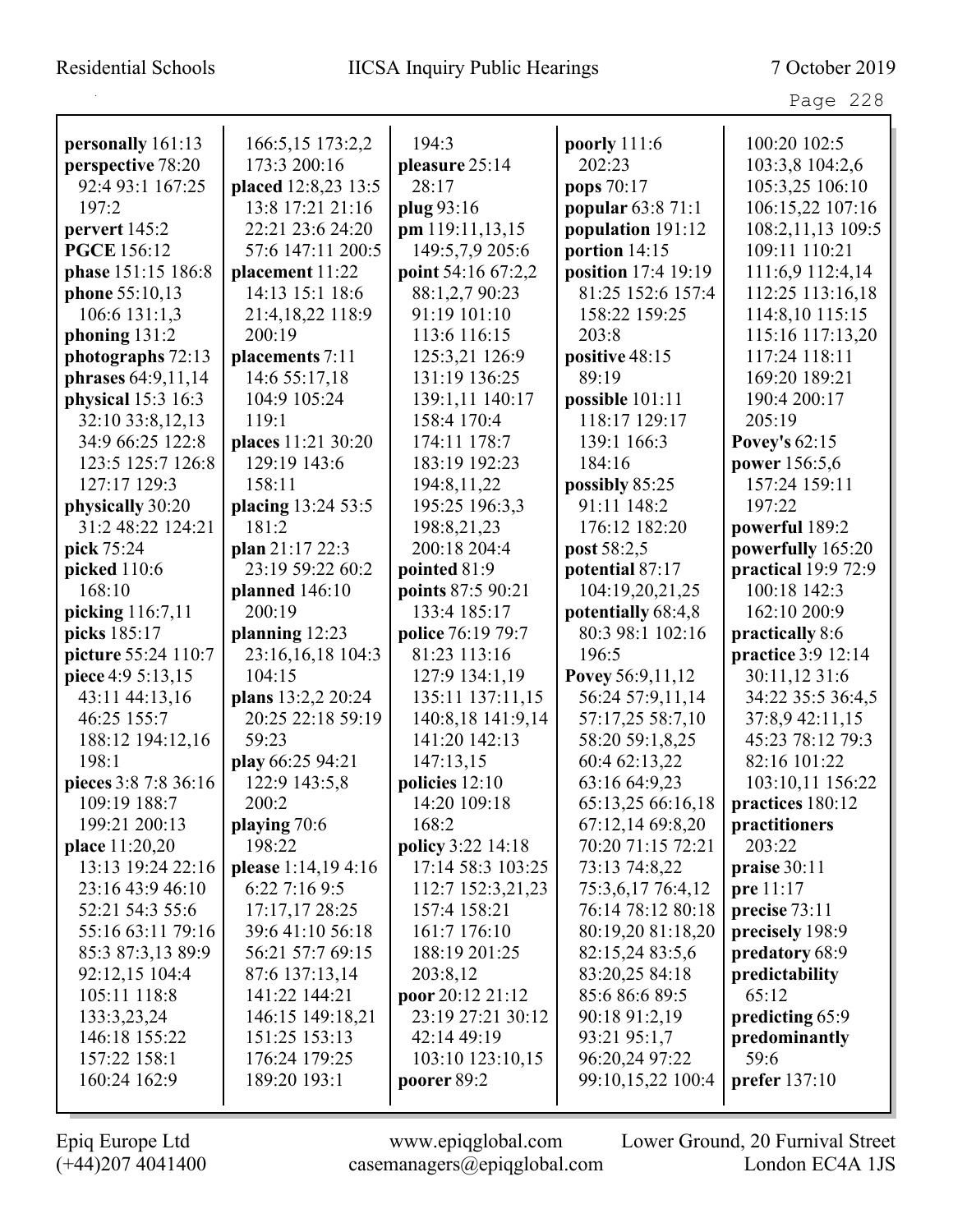| preference 72:14     | 182:11              | <b>produce</b> 43:7 45:21 | 179:25               | pupil 24:19 119:18  |
|----------------------|---------------------|---------------------------|----------------------|---------------------|
| preferred 72:17      | prioritisation 81:1 | produced 7:2 11:9         | protected $81:1,2,6$ | 127:10 191:12       |
| prepared 54:17       | 81:12               | 47:3 69:9                 | 81:10 117:16         | pupil-level 24:11   |
| 56:20 149:19         | priority 81:15      | professional              | protection 11:3      | pupils 120:4 129:4  |
| 162:22 178:12        | prisons 94:12       | 111:23 198:2              | 37:2 46:6 98:24      | 165:14 188:16,20    |
| prescription 108:3   | private 24:5,8 52:8 | professionals 34:24       | 107:7,13 184:19      | 190:12 192:25       |
| 108:6 110:16         | 90:9 160:10,13      | 101:18 102:13             | protests 44:14       | 193:14              |
| prescriptive 107:24  | probably 53:9,23    | Professor 40:20           | provide 3:4,6 22:12  | purely 117:14       |
| 173:8 195:10         | 62:5 67:24 79:9     | 82:8 86:17,22             | 24:11,23 78:10       | purpose 17:7        |
| present $38:10$      | 97:2 102:9 130:8    | proficient 84:8           | 93:14 99:13,15       | 194:19              |
| 48:18 59:11 62:10    | 136:18 139:4        | profile 96:25 191:2       | 103:5 182:6,10,13    | purposes 157:25     |
| 91:1 95:7 96:24      | 140:17 144:4,9      | profound 9:6 25:21        | 182:17,17 183:15     | 180:5,19            |
| presentation 59:13   | 147:7 153:10        | 33:21 54:19,21            | 192:6                | pursuing 76:22      |
| 95:2                 | 155:6 164:9,11      | 61:6                      | provided 91:14       | pushing 173:21,24   |
| pressure $66:23,24$  | 166:10 167:6        | programme 2:17            | 159:2 166:4          | put 43:13 79:16     |
| 87:10 156:9          | 170:7 175:25        | 19:21,23 31:7             | provider 103:4       | 92:15 105:18        |
| 195:11               | 184:4 185:9         | 43:22 49:17 193:4         | 104:2 108:11         | 125:24 127:1,22     |
| pressures 155:9      | 188:22 190:17       | 193:11 196:10,11          | provides 112:1       | 130:24 137:10,24    |
| presumably 122:4     | 197:8 202:9,16      | programmes 3:12           | 158:23 192:7         | 147:2 154:20        |
| presume 85:18        | problem 19:22 38:6  | 20:16 43:17               | providing 3:21       | 155:22 156:8        |
| 137:8 170:24         | 76:9 81:17 117:18   | progress 28:4             | 34:16 58:12          | 162:8 171:8 187:2   |
| presumption          | 128:7,12,12         | 80:21,24                  | 100:15,18            | 188:17 190:18       |
| 109:24               | 175:16 179:11       | project 28:8              | provision $21:336:7$ | 191:4 201:18,23     |
| <b>pretty</b> 123:16 | 187:20 200:14       | projects 60:11            | 78:6 171:14          | putting 124:23      |
| 126:21 133:2,12      | problematic 112:11  | promote 22:18             | proxy 158:6          | 125:6 135:16        |
| 135:19 140:16        | 195:13              | 43:19 199:11              | psychiatric 48:4     | 197:11              |
| 142:18,21            | problems 18:4 41:4  | promoting 18:19           | psychological 48:5   |                     |
| prevalence 58:21     | 46:6 66:13 68:22    | 35:5                      | psychologists 78:9   | $\mathbf 0$         |
| 58:23 79:14          | 69:18 70:14 71:25   | proper $148:10$           | public 1:4 13:21     | qualification 50:25 |
| previous 34:15       | 80:11 89:11         | properly 5:25 50:9        | 58:15 63:20 64:8     | 51:5 74:21 110:14   |
| 65:14 104:8          | 104:24 110:5        | 94:19 111:16              | 68:2 81:4 85:4       | 110:25              |
| previously 59:8      | 112:13 155:8        | proportion 40:22          | 89:3 90:9 142:8      | qualifications 74:6 |
| 63:23 174:9          | 184:11 185:6,8,11   | 66:8                      | 154:21 186:17        | 74:16 110:10        |
| primarily $4:97:11$  | procedures 25:24    | proportionality           | 203:21               | 203:1,6             |
| 82:25                | 109:18              | 184:11                    | publicised 5:6       | quality 12:9 15:8   |
| primary $44:16$      | process 5:11 8:14   | proposal 162:9            | publicity 12:16      | 15:17 16:1,5,7,9    |
| 59:21 89:7 170:12    | 31:3,10 35:25       | 169:5                     | published 6:3        | 16:11,24 17:4,15    |
| 170:20 171:14,21     | 46:10 47:23 78:7    | proposing $161:1,8$       | 83:17 91:8 192:19    | 20:3,8,21 23:22     |
| 172:6,14 186:25      | 98:9,12,13 115:1    | 171:24 172:4              | 195:1                | 27:23 34:4 49:17    |
| principal 109:12     | 194:2 204:17        | proprietor 30:4           | publishes 11:5       | 50:5 51:7,8,9 52:6  |
| 113:6                | processes 12:9 99:3 | proprietors 177:3,4       | publishing 2:1       | 88:25 92:18,20,22   |
| principle 53:9       | 109:18 204:19       | 177:10                    | 150:4                | 104:4 106:14        |
| 102:10               | processing 66:12    | prosecutorial 78:7        | pull 138:2           | 108:8,15,18 109:3   |
| principles $8:11$    | 66:19               | prospect 79:23            | pulled 137:23        | 152:10 155:1        |
| prior 101:18         | processy 173:8      | protect 38:22             | 146:1                | 170:1,7 171:10,16   |
|                      |                     |                           |                      |                     |

L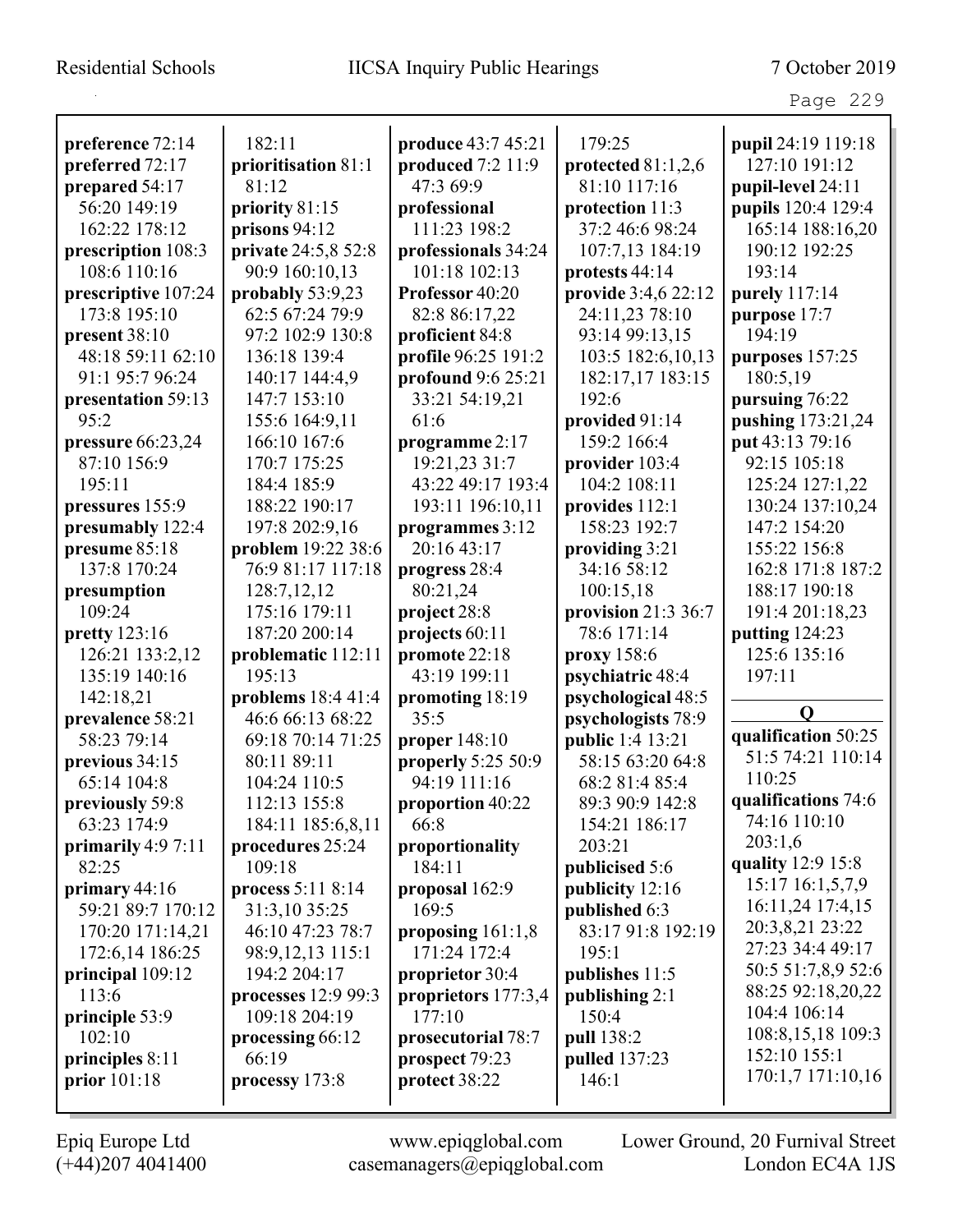| 171:23 172:5        | 82:18 83:4,4           | 153:14 166:16       | 37:5 38:23,25      | recalcitrant 31:14  |
|---------------------|------------------------|---------------------|--------------------|---------------------|
| 173:14 195:20       | 84:23 95:11 96:3       | 176:23 180:22       | 42:9,10,14 43:15   | receipt 181:6       |
| 196:25 198:5        | 99:25 101:2            | 189:20 192:21       | 44:11 46:11,11     | receive 93:12       |
| 199:1,5             | 104:21 105:16          | ran 132:13,17,21    | 47:19 49:16,16,17  | received 104:23     |
| quantity 199:1,5    | 113:18 121:13,13       | 133:13,15 135:4,8   | 49:18,19,21 51:15  | receivers 111:20    |
| question 3:12 54:14 | 122:13 124:24          | 136:5,9 137:19      | 54:18,18,18 55:7   | recipe $116:4$      |
| 54:18 73:20,22,22   | 125:1,2 126:8          | 181:24              | 55:7 63:5 64:2     | reciprocal 85:14    |
| 73:24 74:8 78:17    | 127:2 129:13           | range 8:4 19:14     | 70:4,8,22 71:3     | recognise 14:20     |
| 83:2 96:10 104:1    | 139:3 157:20           | 24:11 33:23 34:6    | 75:17,20,24 80:18  | 54:8 60:20 66:20    |
| 115:12 117:21       | 163:4 171:18           | 61:2 86:10 88:14    | 82:1 84:19 88:1    | 67:19 111:2         |
| 121:10 154:3        | 172:11 173:13,13       | 91:16 118:11        | 88:11 89:8 91:2    | 189:11              |
| 158:24 167:6        | 184:19 187:18          | rarely 71:19 93:21  | 91:21 93:9,24      | recognised 3:1      |
| 168:10 174:19       | 191:21 194:12,13       | rates 90:3          | 94:3,6 95:18       | 155:17              |
| 176:9,13 179:11     | 204:14                 | ratings $10:16$     | 102:10,12 103:10   | recognising 25:18   |
| 182:19 184:10       |                        | re-introduced 32:3  | 103:11 104:1,11    | 54:6 85:13          |
| 190:16 191:1,24     | $\bf R$                | 32:14               | 105:6 106:1,11,11  | recognition 109:14  |
| 192:4 195:6         | race 81:6 108:25       | reach 103:3 109:1   | 109:21 110:2,2,6   | recollection 129:21 |
| 197:17              | radar 116:5            | 185:22              | 110:23 111:13,14   | recommend 148:9     |
| questioner 74:1     | raft 80:3              | reached 20:7,9      | 112:5, 14, 23, 24  | recommendation      |
| questioning 57:2    | rails 125:23           | reactions 76:11     | 115:9 118:15       | 2:25 11:4 15:15     |
| 174:16              | railway 133:25         | read 40:12 102:18   | 121:11,14 123:17   | 16:14 17:19 18:3    |
| questions 1:13 31:6 | 134:8, 12, 17          | 107:15 127:4        | 123:22 125:17      | 20:7,9 23:22        |
| 31:15 46:20 54:11   | 137:19 138:17          | 167:6 184:20        | 130:23 131:1       | 24:15               |
| 54:12,13 56:17      | raise 1:19 27:2        | 191:6,8             | 132:8 134:3        | recommendations     |
| 57:4 72:21 73:4     | 112:6 157:7            | readily 83:17       | 140:12 148:3,15    | 10:8,25 11:1        |
| 82:22 116:17,19     | 202:17,18              | reading 85:16       | 157:14 163:5       | 15:14 23:25 29:1    |
| 116:20 119:6,24     | raised 6:19 15:10      | 189:25              | 164:19 168:22      | 36:9 53:20,25       |
| 120:21 140:2        | 34:14 84:2 90:22       | real 11:19 12:15    | 179:2 181:18       | 107:8 156:18        |
| 141:13 146:17       | 147:19 151:12,16       | 53:16 70:10,22      | 189:25 191:6,21    | 163:14              |
| 148:16,17,18        | 151:18 155:13          | 71:17 92:19 106:2   | 194:24 195:6       | recommended         |
| 160:4 162:25        | 163:18 166:16          | 111:2               | 200:20 203:6       | 20:21 169:17        |
| 166:11 178:6,9      | 180:14 185:16,17       | realise 70:16 85:2  | reason 1:19 24:16  | 172:17              |
| 186:12 202:2        | 186:12 191:2,2,22      | 105:13              | 24:22 45:22 47:14  | recommends 12:7     |
| 203:9,14,15,17      | 200:22                 | realised 80:1       | 52:18 56:21        | reconvene 205:5     |
| 204:24 205:3,17     | raising $80:17$        | 131:11 133:24       | 110:21,25 133:1    | record 75:2 132:16  |
| 205:25 206:10       | <b>Ralph 6:22 7:16</b> | 134:14              | 149:21 187:11      | 137:15              |
| quick 15:21 192:17  | 9:6 10:25 15:20        | realistic 79:9      | 203:24 204:9,10    | records $127:2$     |
| quickly 110:6       | 17:17 23:22 28:23      | realistically 79:7  | 204:13             | 153:5 160:10        |
| quirk 17:9          | 28:25 34:19 36:10      | reality 59:4 142:3  | reasonable 15:2    | recruit 110:4       |
| quite 8:4 11:16     | 37:22,23 39:6,9        | really 3:17,21 6:20 | reasoning 61:25    | recruited 178:6     |
| 12:18 15:4 19:1     | 62:14 69:14 83:15      | 9:20 14:15 18:7     | reasons 15:3 40:25 | recruitment 177:25  |
| 19:19 25:21 27:8    | 84:4 86:21 100:5       | 18:18 21:10,16      | 67:10 84:2 85:6    | 180:4,12            |
| 28:18,18 30:18      | 107:8 121:18           | 24:25 26:9,9,12     | 86:18,25 87:3      | Redacted 143:19     |
| 65:11 70:8,19       | 137:13 141:21          | 27:20,21 28:13,16   | 135:24 187:8       | redefined 8:14      |
| 71:13,21 72:7       | 144:18,21 146:15       | 31:18 34:1 35:24    | 204:11,14          | redrafting $171:25$ |
|                     |                        |                     |                    |                     |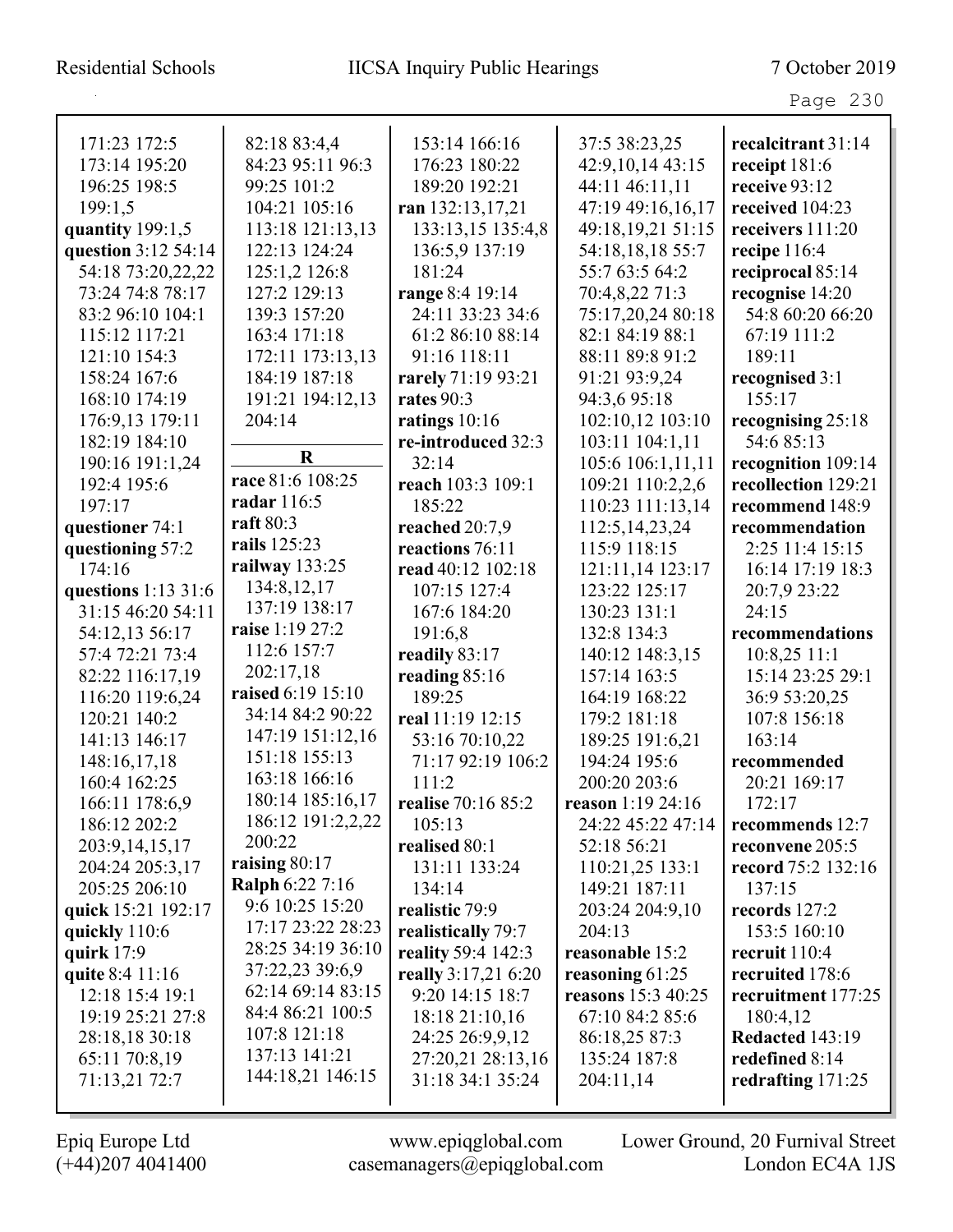| reduce 7:11         |                     |                      |                     |                         |
|---------------------|---------------------|----------------------|---------------------|-------------------------|
|                     | regularisation      | religious 81:7       | report 6:21 7:2     | 82:4,11 156:1,15        |
| reduced 60:22       | 203:5               | reluctant 42:4       | 10:8 15:11 23:20    | researcher 82:25        |
| reduction 7:6       | regularly 165:18    | relying $68:25$      | 24:1 28:24 30:5     | residence 18:9          |
| refer 1:15 21:13    | regulate 185:25     | remain 182:23        | 32:8,16 33:9 35:9   | 166:13                  |
| 56:18 149:18        | regulated 47:17     | remaining 157:16     | 37:12 46:7 52:15    | resident 17:24,25       |
| 171:1 182:21        | regulation 152:19   | remarks 56:16        | 52:24 62:19 63:1    | residential $1:75:16$   |
| reference 37:25     | 158:17,18 166:2     | 149:15               | 78:1 113:9,14       | 5:21,23 6:25 7:15       |
| 43:22 91:9 150:25   | 176:17              | remember 35:10       | 114:23 116:6        | 7:22 11:8 13:25         |
| referenced 37:19    | regulations 105:22  | 43:2 120:2,25        | 121:24 144:19       | 15:8,13 18:25           |
| referral 49:6 114:9 | 108:9,10 171:11     | 121:5 122:4          | 147:5, 13, 15 148:7 | 22:5, 11, 16 23:7       |
| referred $19:2,13$  | 171:15 180:7        | 124:15 125:1,11      | 163:13 183:24       | 24:2,6,7 25:5           |
| 40:23 43:10 78:1    | regulator 176:19    | 125:13 126:7,14      | 185:3 198:11        | 26:25 29:7 32:4         |
| 82:9 83:14 182:25   | 181:6 182:5         | 126:16,18 127:10     | reported 32:21      | 39:20 43:3 45:11        |
| referring 12:6      | 202:19              | 127:14 130:9,12      | 145:17 180:20       | 46:4 47:25 50:7         |
| 184:20              | regulatory 113:13   | 131:21 132:5,6,10    | reporting 52:13     | 50:19 51:3 52:13        |
| refers 92:8         | reinforce 90:6      | 132:11,17 133:21     | 53:1,3,8,11 80:11   | 60:2 62:4,8 74:3        |
| reflect 8:23 10:14  | rejected 49:12      | 134:13 135:2,4       | 112:9 113:10,12     | 74:20 75:1 85:23        |
| 10:15,15 20:16      | relate 101:12       | 136:4, 10, 19, 21    | 114:12,18 115:5,9   | 99:12 102:23            |
| 127:2 164:3         | related 11:2        | 137:4 138:9,11,12    | 198:12              | 105:24 106:15           |
| 184:16 200:12       | relation $3:2$ 5:2  | 138:23 139:5,14      | reports 35:13 40:13 | 109:6 110:19,22         |
| reflected 117:25    | 20:12 21:24 44:16   | 139:16 140:6,8,9     | 122:6,8,10          | 110:22 111:1,3,11       |
| 195:3 199:3         | relationship 29:11  | 140:10,11,12,20      | represent 59:4 62:5 | 111:25 113:12           |
| reflection 115:1    | 42:23 73:8 85:9     | 141:3,4,5 143:1      | 98:7                | 115:14 116:2            |
| 176:9 184:13        | 85:14 88:22,25      | 144:9,9,11 145:18    | representative 4:5  | 117:22 118:1,4,9        |
| reflective 69:6     | 89:4,693:12,15      | 145:20,23,25         | 18:24 51:19 58:24   | 119:1 154:10,14         |
| reform $3:17$       | 97:5 155:19 156:7   | 146:4,18 175:4       | 166:23 175:18       | 163:6 166:18            |
| reformed 103:16     | 162:22 188:5        | 194:10 203:23        | represented 72:22   | 168:17 169:7            |
| refuse $14:20$      | 192:13,18 194:24    | remembering          | require 9:7 20:21   | 174:6 184:6             |
| refused 145:25      | 195:7,20 196:19     | 106:10               | 24:21 61:5,7 90:5   | 185:21 199:7            |
| Reg 29:5,9 168:4    | 197:16,24           | reminded 116:22      | 90:12 101:5         | 200:1,18 202:24         |
| regard 79:23 80:25  | relationships 43:18 | remit 152:14         | 186:25              | resonates 171:2         |
| 114:12 118:16       | 63:4 71:4 85:11     | <b>remove 203:23</b> | required 62:18      | resource 39:24          |
| regime $74:24$      | 85:19 87:25 89:7    | 204:21               | 183:24              | 44:25 94:4              |
| 168:12 175:12       | 89:12,17,20 93:7    | removed 182:1        | requirement 30:2    | resources $43:8$ $44:5$ |
| regimes $185:18$    | 95:5,13 192:10      | 203:25               | 32:2 114:22         | 44:22 82:21 84:18       |
| register 17:15      | 194:1               | removing 126:5       | 177:13 178:21,24    | 90:13 91:12,14          |
| 160:9               | relative 165:13     | repeatedly 49:12     | 180:9 182:10,13     | 92:14 99:22 192:1       |
| registered 17:2     | relevant 150:11     | repeating 64:9       | 204:2               | respect 4:12 12:13      |
| 19:10 32:12 50:25   | 180:6 201:15        | repetitive 67:9      | requirements 24:5   | 21:6,9 25:11 29:8       |
| 110:13 174:6        | reliability 78:18   | replace $15:7,17$    | 44:3 161:4 184:15   | 35:14 44:6 51:15        |
| registration 158:16 | reliable 194:5      | replacing 16:1       | requires 77:11      | 54:4 62:11 151:18       |
| 159:15 160:1        | reliance 69:2       | replicate 87:23      | 101:16 157:16       | 152:14 158:19           |
| 161:4               | relied $142:5$      | 174:18               | 160:23 161:23       | 178:14 186:4            |
| regular 35:5 48:4   | relies 77:14        | replicated 31:8      | 162:14              | respond $183:12$        |
| 169:6               | relieves 66:24      | reply 76:23          | research 7:7 60:9   | 199:18                  |
|                     |                     |                      |                     |                         |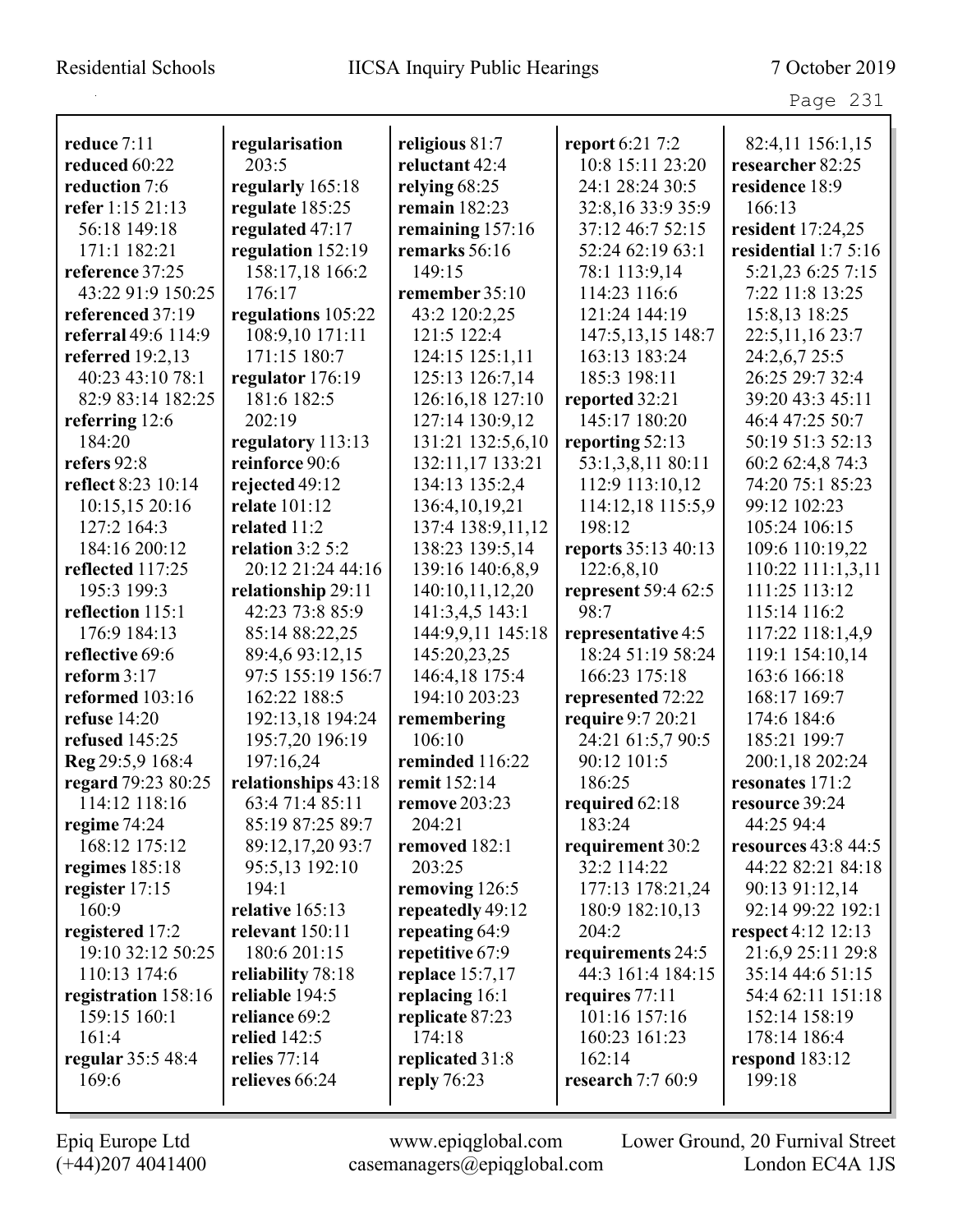| responding 38:8       | results 97:3        | 166:14,25 168:12         | <b>rolled</b> 41:15  | 135:8 152:17        |
|-----------------------|---------------------|--------------------------|----------------------|---------------------|
| response 14:23        | retrospectively     | 173:13 177:15            | rolling $193:1$      | 154:25 167:22       |
| 65:11 71:13 73:6      | 116:11              | 182:11 185:12            | rollout 43:8         | 169:10 179:15       |
| 93:25 171:4,25        | return 56:3 119:11  |                          | romantic 89:20       | 184:22 186:23       |
|                       |                     | 194:12,13 197:4,8        | room 25:25 67:4      | 187:21 188:4        |
| 176:14,15 202:8       | 151:14 180:18       | rightly 111:7 139:5      |                      |                     |
| 204:5                 | reverent 156:7      | 145:25                   | 73:14 126:6 130:3    | 189:19,23 190:18    |
| responses 65:23       | review 4:13,17 5:7  | rights 3:7               | 131:6 145:13         | 190:23 191:5        |
| responsibilities      | 5:18 6:3,13,15,16   | rigid $65:11$            | 149:2                | 197:14,20 199:11    |
| 13:14 52:21,22        | 7:9 10:10 11:17     | ringing $35:22$          | root 88:10,15        | 199:14,15           |
| 87:11 98:11 111:6     | 11:25 12:2 22:24    | rise 103:23 117:7        | roughly 10:1 13:16   | Safeguard 188:5     |
| 161:7 176:22          | 24:16 28:12 33:15   | risk 31:20 116:9,13      | 29:10 58:17 158:9    | safeguarding 4:7    |
| 177:6 178:15,18       | 51:21,24 53:21      | risks 101:9              | 158:10               | 6:16 11:2 12:10     |
| 201:6,10              | 105:21 176:13       | rituals 66:4             | <b>round</b> 186:6   | 12:13 17:21 18:2    |
| responsibility 18:9   | 179:15,16,17        | <b>Robinson</b> 56:10,11 | routes $33:3$        | 34:16,17,21,23,25   |
| 18:14,18 53:6         | 201:16,22 202:6     | 56:13 57:18,21,24        | routines 66:6        | 35:16 36:8,18       |
| 92:10 113:9 114:1     | 202:10              | 58:2,5,6 60:5,7,22       | Royal 9:1,13 58:4    | 37:4,8,9 46:6       |
| 114:3,6 117:17        | reviews 4:11 116:7  | 61:14,23 67:13,19        | RS-A6119:20          | 48:16,23 51:16      |
| 152:14,17,18,22       | revise 16:17        | 67:24 68:23 71:23        | 206:2                | 69:10 100:11        |
| 159:14,19,21          | revised 193:16      | 72:2,11 76:4,13          | <b>RSE 43:14</b>     | 101:5 103:1,5,15    |
| 177:13 179:2          | revision 187:19     | 76:23 77:1,21,22         | rubbish 128:13       | 107:2 109:5,8,15    |
| 182:22,23 183:8       | 199:20,20           | 78:12,14 79:17           | 135:9                | 109:17 112:13,18    |
| 186:20 201:8          | revolving 5:22      | 80:19,19 81:9            | rude 75:10           | 114:2 119:3         |
| responsible 12:19     | rewarded 111:16     | 83:6 86:16 87:2,4        | rule 99:2            | 152:10,15 159:14    |
| 17:20 18:2 167:23     | rewarding 49:20     | 87:7 88:25 89:5,6        | rules 41:23 42:7,9,9 | 167:24 176:25       |
| 177:18                | right 2:20 5:17 6:8 | 89:22 90:17 91:24        | 42:10,16,22 71:16    | 177:19,20,23        |
| responsive 26:7       | 7:4 9:11 10:6       | 91:25 92:24 94:1         | 71:18                | 178:1,7 185:12,23   |
| rest 90:4             | 14:19 16:9 22:21    | 94:2 97:22,25            | run 24:8 28:8 51:23  | 191:13,14,17        |
| restated 8:11         | 24:9 31:5 33:6      | 98:22 99:2 100:25        | 52:7 60:11,12        | 199:6,9,25          |
| restrain 124:25       | 39:8 40:2,5 53:4    | 101:1 102:9              | 63:11 97:24          | safeguards 98:24    |
| restrained $124:2,12$ | 53:22 59:24 60:4    | 103:13,14 108:20         | 106:16 111:18        | 98:24               |
| 124:16 126:11         | 64:23 65:11,25      | 108:21 111:17,22         | 135:22 136:16        | safer 54:4 115:14   |
| 135:23                | 66:16 67:11,12      | 113:17 114:11,12         | 159:22               | 177:25 180:4,12     |
| restraint 33:12       | 70:20 73:3,13       | 115:22,23 117:2          | running $32:25$      | safety 5:23 69:17   |
| 125:7,24 126:19       | 74:16 87:13 91:1    | 118:15 169:20            | 110:13 112:5         | 127:21              |
| 127:10                | 91:2 98:21 105:12   | 189:15,22 190:5          | 133:1,22 135:10      | sail 96:7           |
| restraints 124:19     | 105:18 107:20       | 200:17 205:21            | 135:14 138:13        | sanctions 115:6     |
| 124:21 126:1,6,7      | 109:13 110:3,3      | rocks 134:22             | 159:23 166:8         | <b>Sarah 139:17</b> |
| 126:8,17 127:18       | 111:11 114:18       | role 3:10,16,17          | 194:20               | sat 189:14,15       |
| 129:3 133:9           | 117:20 118:6        | 5:15 34:15 47:3          | runs $41:7,1299:11$  | saw 50:10 131:15    |
| 145:24                | 123:1,7 124:9       | 58:8 93:14 94:20         | 163:3                | 132:7,8 142:10      |
| restriction 144:6     | 132:24 136:11,25    | 99:17 116:21             |                      | 146:5               |
| restrictive 34:9      | 138:15 139:12,22    | 152:11,12 166:7          | S                    | saying 20:13 21:7   |
| 114:20,23             | 140:3,13 145:6      | 178:12 198:22            | safe 10:5 45:5,11    | 23:14 26:18 31:11   |
| result 53:2 63:18     | 146:13 151:4        | 200:2,12 202:19          | 49:22 62:18 100:7    | 33:1 35:19,22       |
| 67:8 142:1            | 153:17,20 162:15    | <b>roles</b> 166:6 179:5 | 102:1 107:20         | 46:18,20 47:7       |
|                       |                     |                          |                      |                     |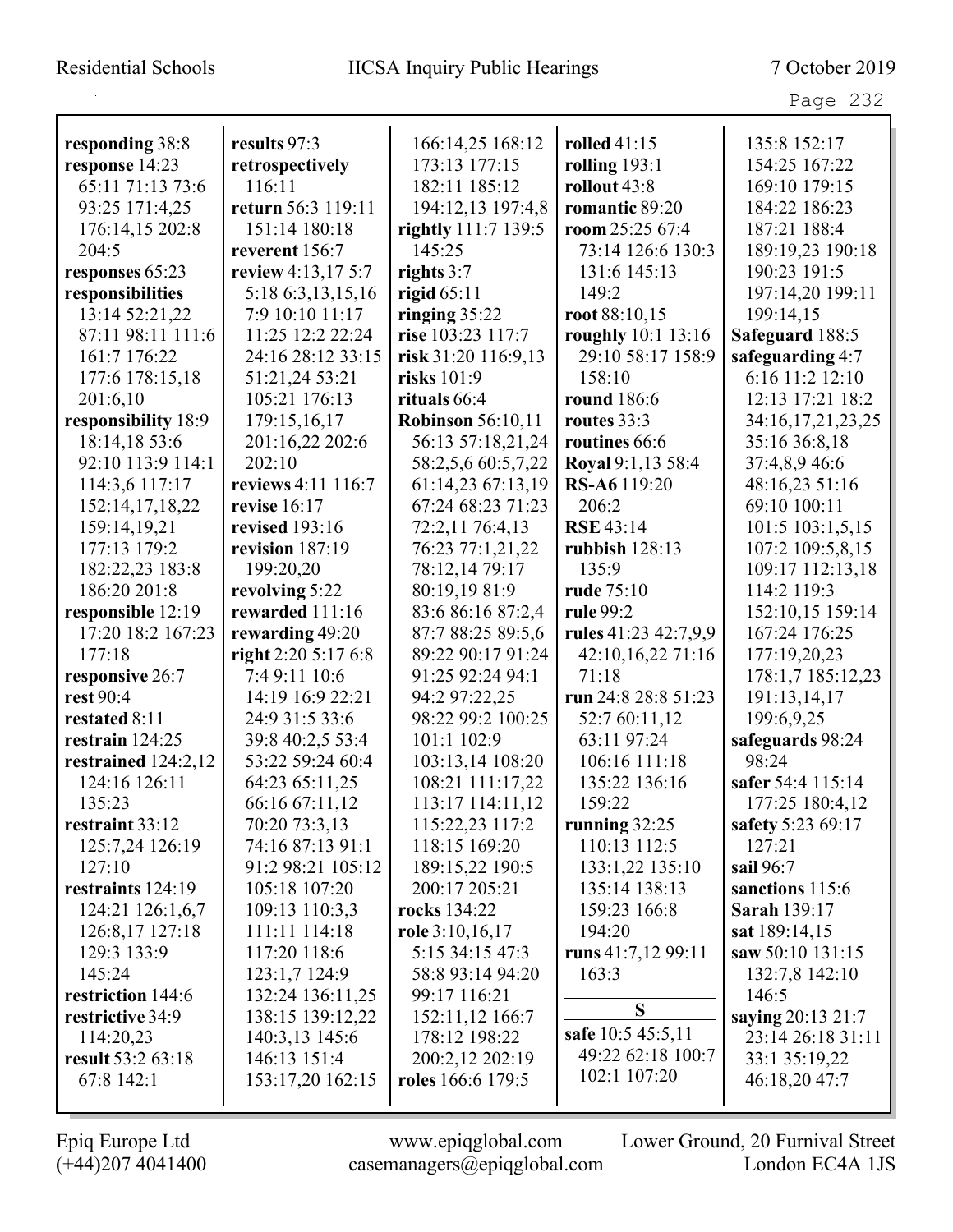| 49:23 77:8 90:23    | 109:25 110:20       | 33:4 43:3,4,20        | 57:15,18,22,25           | 119:25 144:2        |
|---------------------|---------------------|-----------------------|--------------------------|---------------------|
| 131:4 172:7         | 111:1 115:1,4       | 46:4 47:16,25         | 58:7,17,23 59:2          | 146:7,16 201:19     |
| 179:25 184:3        | 116:2 117:22        | 48:9 50:7,10,11       | 59:17 60:1,5,18          | secondary 41:23     |
| 185:8 191:7 195:9   | 118:2 119:19        | 50:15,19 51:13,14     | 61:9,18 62:1 63:9        | 89:8 187:1          |
| 196:6 198:19,20     | 122:16,18 123:3     | 51:18,18,21,22,22     | 64:6,18 65:8,19          | secondly $1:182:11$ |
| says 15:20 22:20,23 | 129:17,23 130:18    | 51:23,25 52:1,1,3     | 66:9,17 67:7,13          | 11:12 56:20         |
| 44:1,3 45:25        | 130:21 131:22       | 52:7,13,22,24         | 67:21 68:17 69:8         | 112:12 149:20       |
| 55:13 73:5 107:14   | 133:6,11 135:25     | 53:7 54:4,20          | 70:13 71:6,23            | 203:5               |
| 122:9 133:8         | 136:6 139:21        | 55:17 58:13 71:17     | 72:8,20 74:2,19          | section 29:2 47:6   |
| 137:25 140:12       | 142:19,23 143:2     | 74:20 75:1 83:19      | 74:23 75:4,8 76:3        | sector 5:21,25 17:5 |
| 142:15 144:21       | 145:1,3,10 146:2    | 89:8 91:15,21         | 76:18 77:13 78:2         | 18:3,7 20:4 22:14   |
| 147:6 148:5,7,8     | 152:10,15 154:6     | 92:10,15 99:12        | 79:7 80:8 81:4,18        | 22:17 24:8,15,18    |
| 150:19 152:2        | 154:23 155:23       | 103:3 106:15,21       | 82:3,19 83:5,22          | 24:22 25:1,11       |
| 162:2 163:20        | 156:3, 12, 25 157:1 | 106:25 107:1,10       | 84:1 85:4,22             | 27:17 29:12 30:13   |
| 166:20 167:22       | 157:9,12,17         | 107:11 108:3,4        | 86:16 87:3,6             | 30:14 33:14 38:10   |
| 177:2,7,9 187:4,7   | 158:23 159:1,3,23   | 109:6 110:23          | 88:19 89:18 90:15        | 39:20 52:4,5 54:7   |
| 187:16 189:18       | 159:24 160:19       | 111:3,25 112:5,8      | 90:18 91:7,24            | 55:11 62:4 94:23    |
| scandal 40:4        | 161:19,20 162:18    | 113:12 114:23         | 92:20 93:11 94:1         | 110:18,20,20        |
| scandals 5:2        | 166:23 167:11,12    | 115:15 118:5          | 95:1 96:18,22            | 111:9,14 176:4,4    |
| scheme 153:8,12,15  | 167:16,19 168:6     | 148:9 151:11,11       | 97:5 98:16,25            | 178:19 180:8,10     |
| 153:15 154:22       | 168:16,17,21        | 151:18 152:3,5,7      | 99:10,21 100:2,25        | 180:10 183:25       |
| 157:10,13,16        | 171:13 175:2,3,7    | 152:20,20 153:24      | 101:23 102:22            | 184:6,7,23 186:12   |
| 159:6, 15, 22 160:1 | 175:8,11 179:14     | 154:3,5,7,8,9,13      | 103:13 104:1,24          | 188:14 192:9        |
| 166:4               | 181:9 182:21,23     | 154:14,20 155:6,7     | 105:19 106:5,14          | 193:21 202:23       |
| Scholefield 150:7   | 183:6 184:6,7,9     | 157:20 158:6          | 107:6,21 108:7,20        | 203:4               |
| school 5:21 6:10    | 185:5, 11, 19, 20   | 159:20 161:6          | 109:5 110:10             | sector-wide 111:12  |
| 8:24 9:1,13,13      | 188:16,18,19        | 162:5,10 163:6        | 111:5,8,17 112:4         | sectors 117:3 189:5 |
| 11:24 12:3 13:25    | 190:10,11,11        | 166:12,18 169:7       | 112:22 113:10            | secure 109:8        |
| 17:13 18:20 19:10   | 191:19 193:22       | 174:6, 10, 15, 21, 22 | 114:5,9,11 115:12        | security 127:21     |
| 19:20,25 20:3,18    | 194:5 195:21,21     | 175:13,23 176:3,3     | 115:22 116:16            | 135:17,18,20        |
| 22:2,10,17,23       | 197:1,12 198:3,9    | 176:11,21,22          | 119:7,9,12 149:10        | see 10:3,10,11 28:3 |
| 24:12 27:23,25      | 200:18              | 177:12 178:15,18      | 149:13,14 203:13         | 31:8,9 39:25        |
| 28:2,3,15 29:16     | schools 5:16,24 7:1 | 179:22 180:3          | 205:1,15,23 206:8        | 43:15,23 44:14      |
| 29:20 30:5 32:18    | 7:16 9:22 10:13     | 181:17 184:3,5        | scope 51:20 52:20        | 46:8,9,15 49:2      |
| 39:13,20 41:23      | $10:16,23,24$ 11:8  | 186:18 188:2,3,20     | 114:21                   | 63:6 70:20 84:1     |
| 44:4,5,16 45:11     | 15:8,13 17:1        | 190:12 191:11,14      | scout 178:23             | 87:9 95:25 102:21   |
| 46:15 47:3,3 48:5   | 18:20 19:1,24       | 193:3, 11, 21, 24, 25 | screen $1:22,24$         | 103:18,20 110:21    |
| 49:2,3,4,8,15,15    | 20:4,11,12,14,14    | 194:17 195:8,23       | 26:23 56:24 57:1         | 110:25 112:15,25    |
| 49:16,21,24 51:3    | 20:15,15,22 21:8    | 196:1,10,11,12,14     | 120:7,9 149:24           | 113:9 117:14,24     |
| 54:22,25 55:10      | 21:16,20,21 22:5    | 196:18 197:22         | 150:1 153:9              | 120:2,13 121:19     |
| 60:2 62:4 70:21     | 23:7 24:2,6,7 25:5  | 199:7,10,12 200:1     | scrutinise 177:22        | 122:23 124:24       |
| 71:3 72:25 73:2     | 26:25 27:8,17,20    | 202:24                | scrutiny $167:24$        | 134:5 145:18        |
| 74:4 75:11,11       | 27:21 29:7,15       | Scolding $1:4,5,10$   | <b>Seashell</b> 6:6,9,10 | 146:7 158:4         |
| 85:23 90:16 96:14   | 30:11,20,23 31:7    | 1:11 54:10 56:1,7     | seats 179:10             | 165:18 167:11       |
| 107:4,14,18         | 31:17 32:5,8,12     | 56:8,14,15 57:12      | second 117:21            | 179:2 180:18        |
|                     |                     |                       |                          |                     |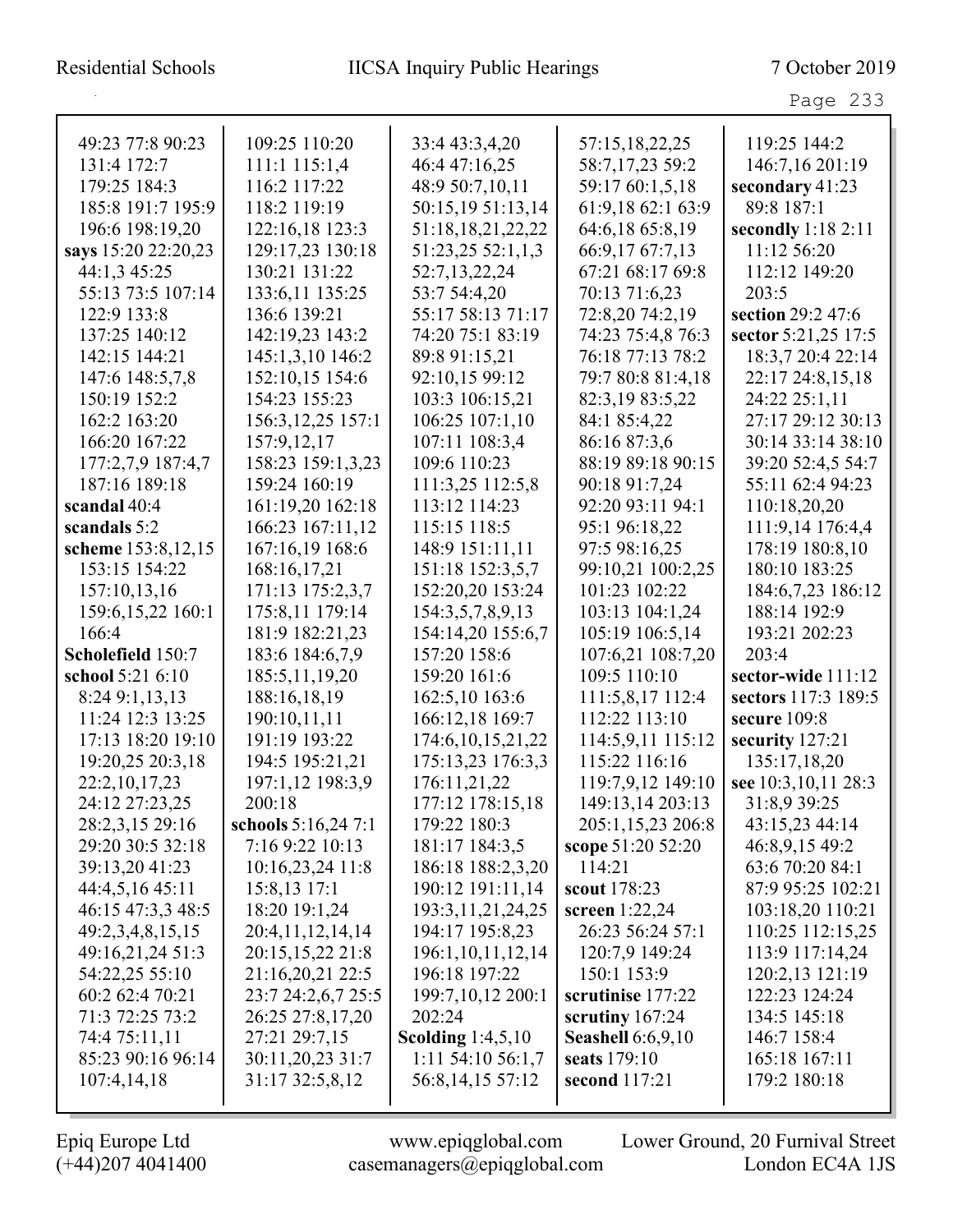| 205:1               | 102:3 116:13        | 152:19 195:21,22   | sexually 40:18      | similar $28:251:5$   |
|---------------------|---------------------|--------------------|---------------------|----------------------|
| seeing 21:21 29:16  | 180:15,19,20        | 197:1 198:9        | 48:22 83:8,11       | 55:1 61:18 63:25     |
| 85:9,16 94:14       | 181:3,4,19 185:8    | settings 1:7 11:15 | 86:1,2,4,20 87:1    | 64:2 71:24 98:20     |
| 112:21              | seriously 13:14     | 24:4 26:9 37:14    | 88:17 130:5 135:1   | 110:14 192:23        |
| seen 10:19 20:18    | 76:16 79:25 114:4   | 39:15 43:6 45:17   | shake $31:5$        | similarities 72:3    |
| 36:17 39:17 81:15   | 114:6 172:18        | 48:18 51:7 52:17   | sharing $72:6,8,11$ | similarly 64:24      |
| 88:3,1796:2         | service 4:20,22,23  | 62:19 90:15,16     | 72:11,12            | Simon 40:20 82:8     |
| 122:6 126:15,16     | 28:10,20 39:7       | 102:24 105:23      | Sharpling 203:16    | simple $49:25$       |
| 139:7 141:23        | 76:10 97:14 98:20   | 113:5 152:15       | 203:18,20 204:9     | simply 85:1 107:13   |
| 144:10 151:1        | 106:18 111:20,20    | 176:8              | 204:13,23           | 166:4 183:25         |
| 161:22 162:7        | 162:14 163:3,8,22   | seven 58:6 87:12   | sheer 27:23         | single 12:3 14:9     |
| 163:12 167:19       | 164:11,16,19        | severe 7:19 61:6   | sheltered 55:2      | 50:12 87:13 118:9    |
| 181:13 185:7        | 182:5               | sex 34:5,5 41:8,12 | shook 170:18        | 127:23 184:8         |
| seeps 109:25        | services $5:1,4,19$ | 41:14 42:23 43:1   | short 56:5 118:3    | single-most $115:13$ |
| self-advocacy 97:7  | 8:12 14:2 28:11     | 43:12,18 44:10     | 119:14 149:8        | sit 42:1 67:4 172:25 |
| self-esteem 96:5    | 34:23 36:25 40:24   | 81:7 85:11 88:22   | 170:8 171:4         | 202:3                |
| self-reflection     | 58:13,13 60:12,13   | 88:25 89:7,12      | shortly 159:18      | site 55:15           |
| 115:4               | 60:14 76:19 77:20   | 93:14 95:4 97:3,5  | show $43:18$        | sites 70:15          |
| selling $159:10$    | 94:17 97:23 99:14   | 129:7 138:7 139:8  | shown 121:4 136:3   | sits 154:24 177:19   |
| <b>SEMH 26:16</b>   | 99:16 103:4,6       | 188:4,7 192:10,12  | 141:17,20           | sitting 42:3 102:20  |
| <b>SEN 45:15,21</b> | 104:2 108:12        | 192:18 194:25      | shows 14:25 79:3    | 131:5 178:5          |
| 92:12 102:14        | 111:19 113:16       | 195:7,20 196:18    | 132:16              | situation 63:23      |
| send 41:15 43:23    | 121:20 159:11       | 197:16,23          | shrinkage 176:4     | 65:16,1768:7         |
| 53:23 71:11         | 181:1 200:10        | sexting 194:3      | side 138:17 165:10  | 154:14 157:18        |
| sending 97:18       | services' 76:11     | sexual 33:11,24    | 185:20,22           | 180:18 183:11        |
| senior 157:20 177:5 | session $172:9$     | 41:5 62:19 63:10   | sides 102:9,19      | 185:5                |
| 177:18,24 186:19    | sessions 131:5      | 63:12,16,18 64:1   | 105:4 108:1         | situations 65:14     |
| 191:22              | set 2:24 3:3 20:24  | 67:17 72:24 73:8   | 142:15              | 83:3 97:17           |
| sense 20:17 168:25  | 21:23 22:23 23:1    | 79:24 81:7 83:23   | sight 3:21 150:15   | six 12:12 30:3 47:4  |
| senses $66:13$      | 34:6 44:2,8,23      | 84:16 85:1 88:8    | sign $2:857:12,20$  | 105:23 130:8         |
| sensitive 97:3      | 45:9 50:15 54:7     | 88:10 89:3 93:4    | 120:14              | 131:16 152:4         |
| sensorily 67:3      | 58:10 75:15 103:2   | 93:12 104:25       | signals $64:20$     | 168:6,20,23          |
| sensory $50:13$     | 153:11 156:4        | 115:14 116:8       | signature $120:13$  | six-monthly 183:9    |
| 66:11 67:6          | 159:25 170:10,12    | 128:1 129:4,10     | signed $150:22$     | sixth $42:1,4$       |
| sent 7:21 83:18,20  | 170:13,20 171:14    | 135:5 138:7,18     | 151:4               | size 96:22           |
| sentence 167:1      | 171:17 173:18       | 144:12 145:11      | significant $7:7$   | skill 19:5           |
| separate 5:15 45:17 | 190:5,11 192:1      | 147:20,23 180:20   | 13:20 14:11,14      | skilled 26:12 34:2   |
| 101:24 102:4        | 194:5 197:22,24     | 188:6,8 190:23     | 31:20 37:21 76:7    | skills 25:9 27:18    |
| 155:15 189:13       | sets 19:5 73:3      | 193:25 194:1       | 76:8 77:23 80:10    | 29:21 62:18 89:14    |
| separately 97:4     | 194:14 201:9        | 195:18             | 169:24 185:11       | 89:16 97:8 99:24     |
| September 43:9      | setting $7:3$ 11:6  | sexualised 40:24   | 190:6               | 164:8                |
| 147:14 179:17,18    | 16:23 26:7 29:6     | 41:20 42:5 82:9    | significantly 7:1   | skin 182:20 184:25   |
| 187:19 193:3,5      | 51:8 53:12 62:8     | 122:9 145:12       | 59:3 173:11         | <b>Slater 72:23</b>  |
| series 23:25 44:5   | 74:4 85:23 93:9     | sexuality 48:11    | 185:10 200:2        | slightly $42:354:22$ |
| serious 5:7 32:2,10 | 104:5 105:7,12,15   | 55:22 93:6         | silo 200:24         | 65:14 84:5 91:11     |
|                     |                     |                    |                     |                      |

 $\mathbf I$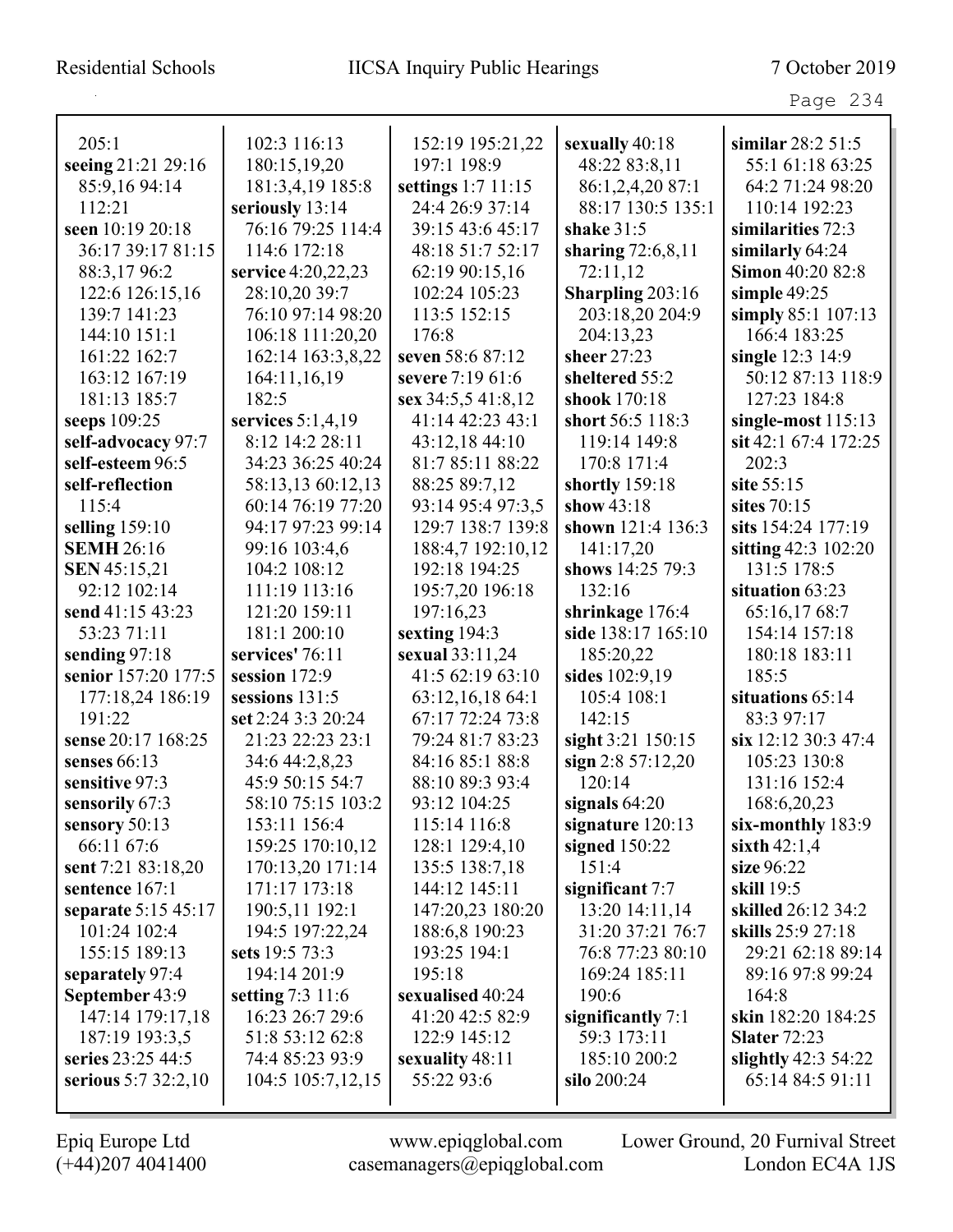|                   |                     |                    |                     | Page 235              |
|-------------------|---------------------|--------------------|---------------------|-----------------------|
| 91:12 168:8       | 101:4               | sorts 9:15 10:21   | 192:25 193:21,22    | spoke 112:23 132:9    |
| 173:17            | solve 184:10 201:20 | 15:2 26:4 28:10    | 193:25 195:21       | 137:10 140:5          |
| slimmed $173:11$  | solved 185:2        | 63:19 65:7 66:18   | 196:12 197:1        | 141:11 162:5          |
| slimming-down     | 202:13              | 74:7 79:13 85:12   | 199:7 200:1,18      | 165:20                |
| 204:4             | somebody 6:12       | 97:23 154:20       | 201:4, 16, 21, 25   | spoken 131:9          |
| slip 109:20       | 11:24 30:3,8        | 156:22 164:7       | 202:24              | 132:11 157:22         |
| slower 90:4       | 55:12 64:21,22      | 176:6 193:23       | specialism 197:9    | sponsor 160:16,19     |
| small 30:24 36:4  | 71:8 90:24 97:19    | 201:5              | specialist $1:79:8$ | sporadic 36:12        |
| 109:19 112:22     | 106:5 112:23        | sought 39:11       | 9:22 29:23 36:8     | sprains $125:2$       |
| 134:3 140:14      | 131:18,23 157:13    | sounds 147:10      | 36:15 37:20 39:7    | St 178:25             |
| 142:21 179:16     | 164:9,19 165:11     | Southlands 10:1    | 43:1,7 48:1 97:11   | staff 19:4,5 26:2,12  |
| smaller $9:10,12$ | 165:17,22 167:2,3   | space 189:2 201:16 | 97:13 103:2,2,3     | 30:18 34:1 39:15      |
| 184:7             | 180:3               | speak 37:13 48:7   | 105:12 111:25       | 49:11,17,20,25        |
| snapshot 10:17    | someone's 94:19     | 72:1 78:21 80:9    | 156:25              | 50:3,5 51:10          |
| so-called $5:4$   | somewhat 154:15     | 97:8,9 159:10      | specific 25:8 36:14 | 52:15,24 53:8         |
| social $2:163:14$ | 156:5               | 195:24 198:16      | 41:17 43:22 44:24   | 74:2,8 75:9,9,23      |
| 6:11 7:25 8:3,9   | soon $105:6$        | speaker $131:3$    | 50:24 53:12 55:22   | 97:16 104:16          |
| 11:20 14:2 21:6   | sophisticated 70:9  | speaks 196:2       | 78:6 83:16 90:2     | 109:21 110:3,11       |
| 28:15 31:21 34:23 | sorry 4:23 22:8     | special 5:16,247:1 | 105:22 121:16       | 110:17 111:10,11      |
| 35:20,21 36:22,25 | 35:10 117:4         | 7:16 8:12 9:16     | 151:10 155:8        | 111:14,24 112:2       |
| 38:19 40:13 47:8  | 143:22 150:12       | 15:8,13 18:20,25   | 169:5 176:2 178:8   | 112:14 113:4,8,20     |
| 47:12 49:3 60:13  | 151:19 204:12       | 19:23 20:4,12,18   | 188:15,24           | 115:18 124:24         |
| 63:2,14 67:18     | sort 8:5,23 9:21,22 | 22:5,17 23:7 24:2  | specifically 34:21  | 125:16 126:19         |
| 69:1 70:15 71:7   | 10:17 11:21 13:11   | 24:6,7 25:5 26:25  | 82:15 100:8         | 127:13 128:5,5,6      |
| 76:19 77:20 80:24 | 19:23 26:18 27:24   | 29:7 32:5 39:20    | 110:19 125:1        | 128:7, 10, 14, 19, 24 |
| 85:7 88:6 94:24   | 31:16,21 34:16      | 43:3,4,5 45:1,11   | 126:18 135:12       | 130:13 131:5,23       |
| 113:16 116:23,25  | 51:25 52:4,8 57:1   | 46:4 47:25 50:7    | 143:9               | 134:1 135:14,25       |
| 117:11 121:20     | 60:20 61:23 70:15   | 50:19 51:3 59:6,7  | specificity 194:15  | 139:9,11,14           |
| 131:9, 11, 15, 23 | 73:10 74:6 75:1     | 60:2 62:4 74:4,20  | specifies 170:24    | 145:17,24 157:21      |
| 169:24 181:1      | 79:11 80:15 82:21   | 75:1 78:4 85:23    | 198:14              | 173:1 193:23          |
| 185:25 186:1      | 85:4,20,21 94:22    | 90:16 100:3,9      | specify 198:15      | 202:20 203:11         |
| 200:25 201:9,9    | 98:20 105:16        | 101:25 103:7       | spectrum 69:11      | staff-wise 133:6      |
| socially 86:4     | 106:25 108:25       | 106:15 107:10      | 96:23 174:10        | staffed 50:16         |
| 200:21            | 109:9 110:14,16     | 109:6 110:19       | 196:15              | staffing $129:14$     |
| society 23:3 56:9 | 111:23 112:9        | 111:1 113:12       | speech $78:9$       | <b>Staffordshire</b>  |
| 58:1,4,8,10 69:9  | 123:6 124:23        | 115:15 116:2       | speed $90:3$        | 186:17                |
| 77:3 93:5 94:8    | 128:8,22 139:24     | 117:22 118:1,5     | spend 95:11 127:23  | Staffs 40:5           |
| 99:11             | 145:20 155:8,21     | 151:10 154:14      | spending $17:10$    | stage 7:22 13:16      |
| soft 159:10       | 160:3 162:1 165:8   | 161:20 163:11,17   | 85:24               | 14:25 31:2 32:17      |
| solicitor 121:4   | 165:10 173:6,10     | 166:12,18 168:17   | spent 13:17 154:2   | 116:2 138:4           |
| 122:10 141:17     | 187:24 188:23       | 169:7 174:6,10,14  | 154:22              | 201:17                |
| solicitors 72:23  | 189:5,9 191:1,15    | 174:21 175:2,3,7   | Spielman 180:17     | stages $44:2$         |
| 82:20             | 192:19,23,23,25     | 175:8,11 176:12    | 185:4               | stairs $125:12$       |
| solution 118:22   | 194:15 197:4        | 176:22 184:7       | spit $49:9$         | stakeholders          |
| solutions 77:12   | 198:1               | 188:2,3 191:10,11  | spitting 49:10      | 190:25                |
|                   |                     |                    |                     |                       |

L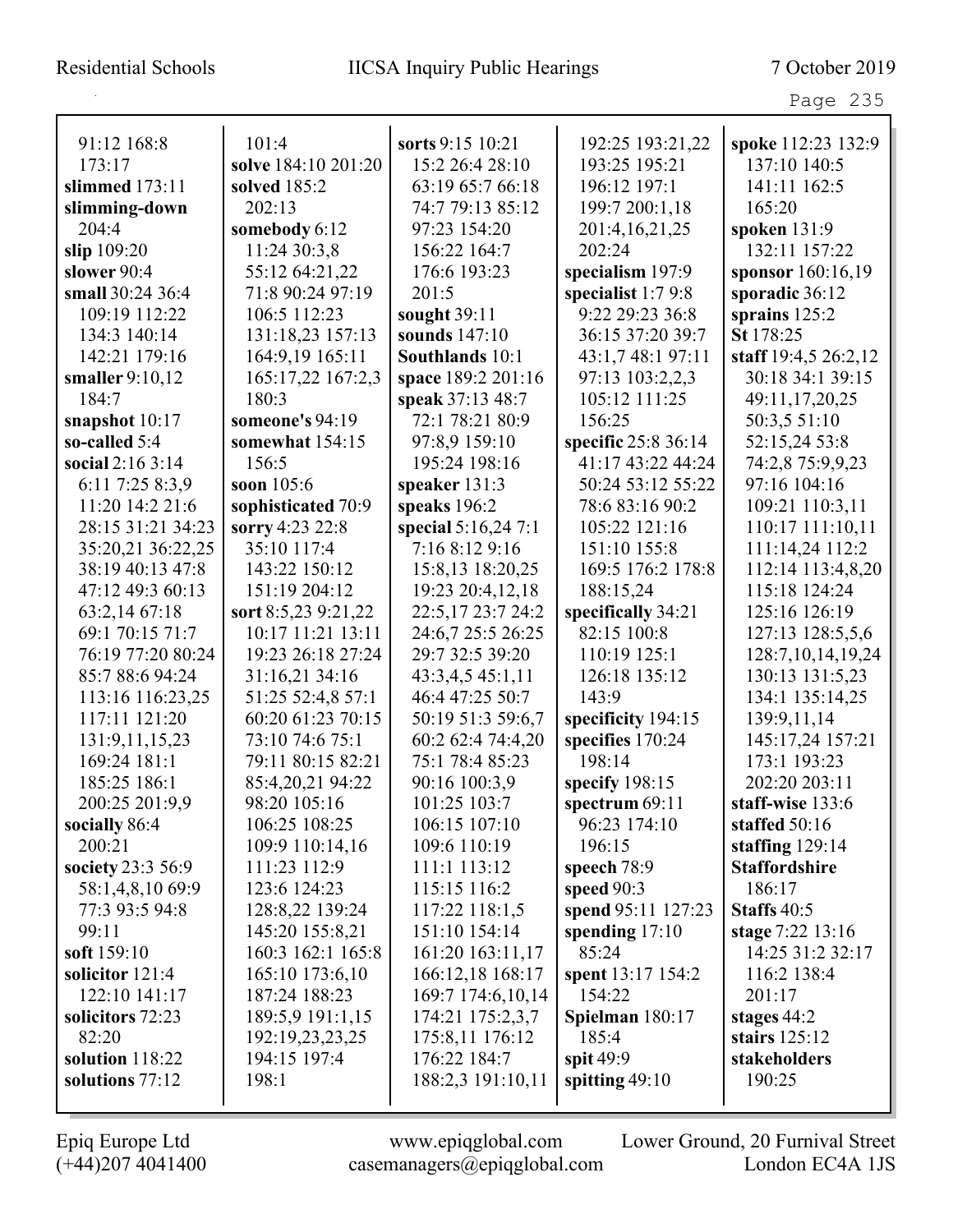Page 236

| Stanbridge 9:25       | 45:16 56:17 66:5     | 91:8 100:2,16       | 161:5 165:13        | 140:20 148:5       |
|-----------------------|----------------------|---------------------|---------------------|--------------------|
| 175:10                | 109:20 119:23        | 102:22 178:20       | 176:1               | 157:3 195:4        |
| stand 195:25          | 125:21               | 186:25 187:2        | study 38:1 86:17    | supported $55:2,3$ |
| standard 25:4         | started 31:18 32:16  | 191:25 201:6,8,9    | stuff 13:11 18:9    | 69:1 95:24 204:1   |
| 26:21,24,25 27:7      | 55:12 128:1,2        | stay 145:21         | 31:16 42:11 47:9    | supporting 18:19   |
| 29:6,8 30:1 107:7     | 129:11 130:17        | step 37:24 63:13    | 110:8 125:23        | 25:6               |
| 107:11,13,16          | 133:25 135:16,17     | 67:18               | 135:12,18 163:15    | supportive 15:1    |
| 143:7 161:22          | 144:11 146:3,6       | steps 27:4 100:18   | 194:23              | supports $20:10$   |
| 162:1,2,8,10,14       | 171:3 186:21         | 201:3               | subcommittee 35:1   | 22:2 54:8          |
| 163:20 166:17         | 193:4                | sterilisation 38:20 | subculture 31:19    | suppose 20:9 47:11 |
| 173:22,24 180:24      | starting $83:892:3$  | <b>Stony 72:25</b>  | subject 68:8 86:1   | 55:8 121:10        |
| 184:18 186:22         | 134:12 193:5         | stood 137:22        | 144:6 154:8,10      | 161:11 174:4       |
| standardisation       | state 14:17 15:5     | stop 1:18,19 49:9   | 172:13              | 182:19 189:24      |
| 159:15 203:5          | 24:22 126:23         | 56:20 119:25        | submitted 4:15      | 191:9,24 193:19    |
| standardise 184:22    | 154:15,17 163:25     | 135:14 138:1        | 5:13 112:20         | 198:19 200:15      |
| standardised 93:25    | 179:20               | 149:20              | subparagraphs       | 202:2              |
| 162:2                 | stated 138:6 145:2   | stops 177:10,17     | 86:21               | supposed 65:6      |
| standards 15:7,9      | statement $1:15$ 2:1 | story $49:11$       | substantial 184:21  | 127:22 142:13,14   |
| 15:17,18,20 16:1      | 2:5,9 15:21,22       | straight 96:20      | successful 71:21    | Supreme 18:11      |
| 16:1,2,7,8,11,13      | 39:5 56:19,23        | 134:17 138:24,25    | 98:15 163:4         | sure 3:6 17:15     |
| 16:17,18,22,24,25     | 57:10,13,20 62:14    | 142:15,16 147:10    | suddenly 71:1       | 21:15 29:20 36:22  |
| 17:4,6,8,11,14,16     | 62:15,16 73:3        | straightforward     | suffered $127:18$   | 37:1 53:18 55:24   |
| 20:21 21:12 23:22     | 76:25 83:13 86:16    | 172:11 181:7        | sufficient 27:17    | 66:4 75:6,7 80:20  |
| 24:1 25:5 30:2        | 97:11 100:5          | strand 161:19,20    | 142:7 149:6         | 86:6 93:23 94:22   |
| 32:4 33:12,14,16      | 107:12 112:7         | strands $161:18$    | 178:11 188:13       | 99:7 110:2 111:15  |
| 33:25 34:7 44:1,3     | 118:1 120:1,10,13    | strange 47:9        | 189:4 197:2         | 117:15 127:2       |
| 46:12,21,21 54:7      | 120:14,24 121:15     | 123:16              | suggest 28:22 33:21 | 135:6 139:23       |
| 55:5 92:21 106:14     | 123:24 124:11        | strangers 25:24     | 81:20 103:16        | 140:7,22 141:1     |
| 108:5,8,8,14,15       | 126:10 127:5,17      | strategic 3:16      | suggested 49:8      | 147:21 150:23      |
| 108:17,18,22,24       | 130:1 131:14         | 34:17 35:2 58:3     | suggestions 53:10   | 152:2 154:3 161:2  |
| 109:3 111:13          | 132:19,20,23         | strategies 144:22   | suite 91:13         | 161:17,21 175:1    |
| 152:19,20,21          | 138:12,18 140:12     | streetwise 42:8     | sum 154:1           | 179:4 182:16       |
| 154:4,9,11,24         | 149:16,18,23         | strengthened 102:6  | summarise 123:9     | 187:25 192:14      |
| 155:22,24 156:15      | 150:3,9,14,20,21     | strikes 47:19       | summary $86:24$     | 193:9 195:17       |
| 158:23,25 162:25      | 151:2, 19, 21, 25    | stripping $63:19$   | summer $55:14$      | 198:17 199:8       |
| 166:18 169:14         | 152:2,25 153:2,3     | strong 31:18 38:23  | super 169:10        | 203:19 204:20      |
| 170:1,1,7,10,12       | 157:9 172:2          | struck $32:16$      | supervision 154:3   | surprised 27:22    |
| 170:21,25 171:12      | 180:22 204:11,15     | structure 16:4      | supply $20:3$       | surveyed 89:13     |
| 171:13,15,17,21       | statements 43:11     | struggle 62:23 63:2 | support 3:9 6:2,13  | survive 96:13      |
| 172:4,5 173:7         | states 137:23 138:3  | 63:3 70:5,22 71:4   | 9:8 29:22 30:9      | susceptible 87:24  |
| 176:14 181:1          | 138:4                | 95:14               | 53:8 55:22 61:5,7   | suspect $172:12$   |
| 184:14 185:24         | stature 137:6        | struggling 18:8     | 78:10 87:13 88:2    | 193:15             |
| 194:6,8 196:20,22     | status 157:12        | 48:9 50:18          | 88:5,6,21 92:5      | suspicions $52:15$ |
| 197:6,23,24           | statutory $41:14$    | stuck 133:6         | 94:10 96:4 105:18   | 113:15             |
| start $1:5,13,40:6,6$ | 42:24 43:25 45:5     | students $158:6,11$ | 118:3,19,24         | sustain $124:25$   |
|                       |                      |                     |                     |                    |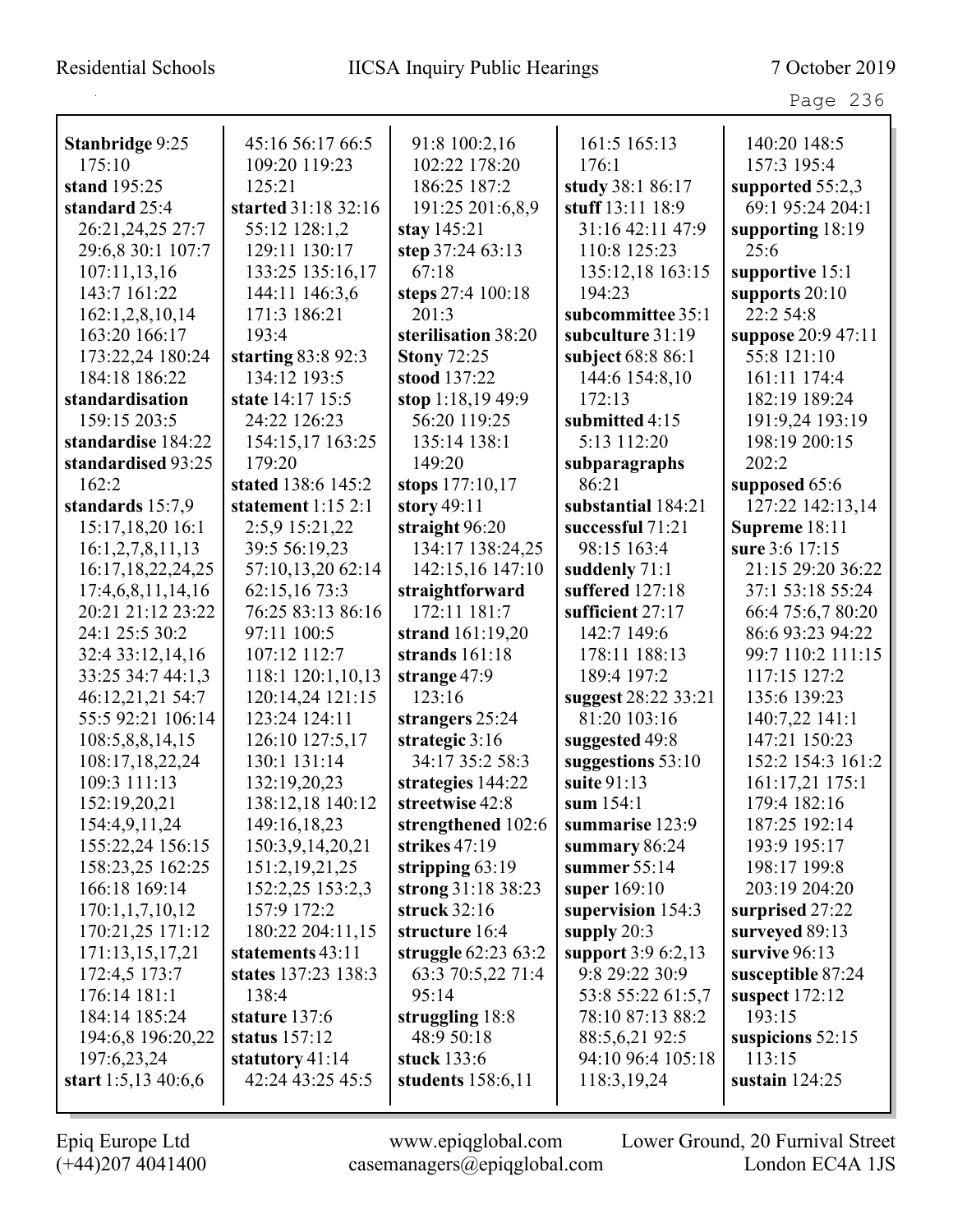Page 237

| sustained 122:1     | 171:22 172:17       | 186:18                     | 148:11 201:23        | 204:24 205:1,4,5    |
|---------------------|---------------------|----------------------------|----------------------|---------------------|
| Svengali 156:7      | 177:1,5 178:7       | teacher 6:11 73:7          | tend 7:21 9:23       | that' 31:13         |
| swine 183:5         | 179:18 180:13       | 73:21 109:12               | 12:23,25 20:12       | <b>theme</b> 166:10 |
| sworn 1:9 205:13    | 189:7,18 190:15     | 112:18 180:6               | 39:12 179:16         | 168:11 200:11       |
| Syndrome 38:21      | 193:8               | teachers 64:15 73:5        | 199:19               | themes 167:17       |
| 41:22,25            | taken 27:4 49:4     | 90:11 155:12               | tended 130:11        | therapeutic 10:23   |
| system $5:10,12,20$ | 53:24 76:16 79:25   | 156:11,11,22               | 173:23               | therapists 78:9     |
| 5:22 7:24 9:22      | 86:22 90:1 103:11   | 191:15,22 203:10           | tends $23:14$        | therapy $131:4$     |
| 11:18,19,21 19:20   | 158:11              | teaching 44:17             | term 29:10 55:14     | 143:4,5             |
| 22:20,22 28:5       | takes 117:16        | 84:20 88:22 90:19          | 64:7 75:16 170:8     | they'd 121:24       |
| 38:24 40:7,16       | takeup 160:8 163:5  | 91:6 95:4 96:9             | 173:14               | thin 188:22         |
| 44:20 47:21 49:19   | talk 4:11 32:17     | 155:9,18,20                | terms 4:24 19:9      | thing 6:23 29:17    |
| 53:19 77:14,25      | 96:25 108:22        | 197:18 199:3               | 27:22 29:18,21       | 32:25 47:11 70:9    |
| 78:4,5,11,15        | 109:17 112:15,17    | team 93:22 193:10          | 33:20 34:1 41:5      | 77:3 109:16         |
| 79:12,23 81:22      | 123:23 130:19,22    | 201:23,24                  | 47:9 48:11 65:12     | 115:16 120:1        |
| 82:2,6,10,12,13     | 131:24 135:11       | teams 197:11               | 68:9, 12, 14 72:3, 4 | 130:23 145:20       |
| 83:15 94:16         | 136:1 139:11        | techniques 27:13           | 77:21 81:12 87:11    | 160:3 178:9 184:3   |
| 154:24 160:18       | 140:1 143:13        | technologically            | 90:19 92:1,9         | 184:12 188:25       |
| 165:24 166:7        | 145:12 147:8        | 37:24                      | 93:14 94:23 98:11    | 190:2 191:15        |
| 171:19 175:18       | 162:23 164:18       | telephone 28:19            | 100:15,17 101:21     | 199:13 201:15       |
| 179:9,14 185:14     | 169:12 185:4        | 72:12 138:13               | 104:24 108:25        | things 1:12 10:22   |
| 188:19 190:12       | 195:2 199:21,22     | 164:17 165:6,8             | 114:7 117:7,11       | 10:23,24 12:1       |
| 192:3               | talked 59:19 90:20  | telephone-based            | 157:14 163:24        | 13:2,10 14:4        |
| systematic $5:10$   | 108:7 123:5         | 28:10,11                   | 167:16,20 168:20     | 21:13 26:4 32:16    |
| systems $4:953:3$   | 131:18 165:12       | television 64:14           | 171:22 172:19        | 34:6,24 35:23       |
| 118:7 174:18        | 175:21 200:9        | 85:16                      | 183:23 184:3         | 36:2,21 37:11       |
|                     | talking 3:19,20,20  | tell 1:20 2:22 4:16        | 190:7 194:13         | 41:13 44:14 46:7    |
| T                   | 8:5,5 13:20,23      | 22:25 24:17,19             | 197:12 198:2,11      | 47:2,18,19 50:22    |
| tab 2:3 6:15 23:23  | 30:17 31:2 41:19    | 25:10 38:2 41:6            | 198:13,22 199:15     | 51:19 59:21 60:24   |
| 56:10 57:9,19       | 44:10 65:3 79:5,8   | 41:10 58:7 62:20           | 199:25 200:8,10      | 60:25 63:7 65:7     |
| 150:6               | 90:2 96:16 101:14   | 63:15 68:16,21,21          | 200:10,12            | 65:23 66:3,5,20     |
| tailor 188:15       | 110:19 121:1        | 69:17 95:5 107:17          | test 1:14 56:18      | 68:16 69:6 74:7     |
| 190:13              | 131:2 139:14,16     | 120:24 121:3,5,8           | 120:3 149:16         | 74:12,24 77:6       |
| tailored 89:25 98:5 | 144:22 147:16,18    | 124:11,18 127:17           | testimonies 79:6     | 80:17 85:12,16,16   |
| 98:6 118:22         | 163:13 164:24       | 127:19 128:3               | testimony 78:19      | 88:11 90:10 91:16   |
| 192:25              | 169:21              | 135:6,7 136:8,8            | text 141:22 191:4    | 96:2 101:15 108:2   |
| take 12:4 13:13     | talks 101:10 122:20 | 142:10 143:17              | textures 66:15       | 108:9 109:23        |
| 18:8 26:14 36:20    | <b>taller</b> 137:7 | 144:11,25 146:25           | thank $1:11\,54:10$  | 111:15 114:14       |
| 53:5 54:3,19,19     | tandem 168:3        | 148:14 151:25              | 55:25 56:3,8,15      | 116:4,11 117:14     |
| 55:16 73:19 87:3    | tangent $197:15$    | 168:23 175:5               | 116:16 119:5,5,6     | 117:24 119:23       |
| 95:19 106:1 114:3   | tastes 66:15        | 177:7 181:18,20            | 119:7, 12, 17, 22    | 120:2 121:6,16      |
| 114:5,20 117:5      | taught 41:22 44:1   | <b>telling</b> 18:4 122:10 | 144:6 148:16,19      | 127:19 128:1,1      |
| 119:24 126:4        | 89:10 95:24         | 145:23 146:8               | 148:23,24 149:14     | 137:21 138:19       |
| 149:3 156:19        | teach 42:7,15 74:20 | tells 122:15               | 151:8 152:9          | 140:14 145:10       |
| 157:6 164:3         | 90:23 156:24        | ten $36:2,1987:12$         | 203:13,18 204:23     | 147:18,23 148:2,9   |
|                     |                     |                            |                      |                     |

L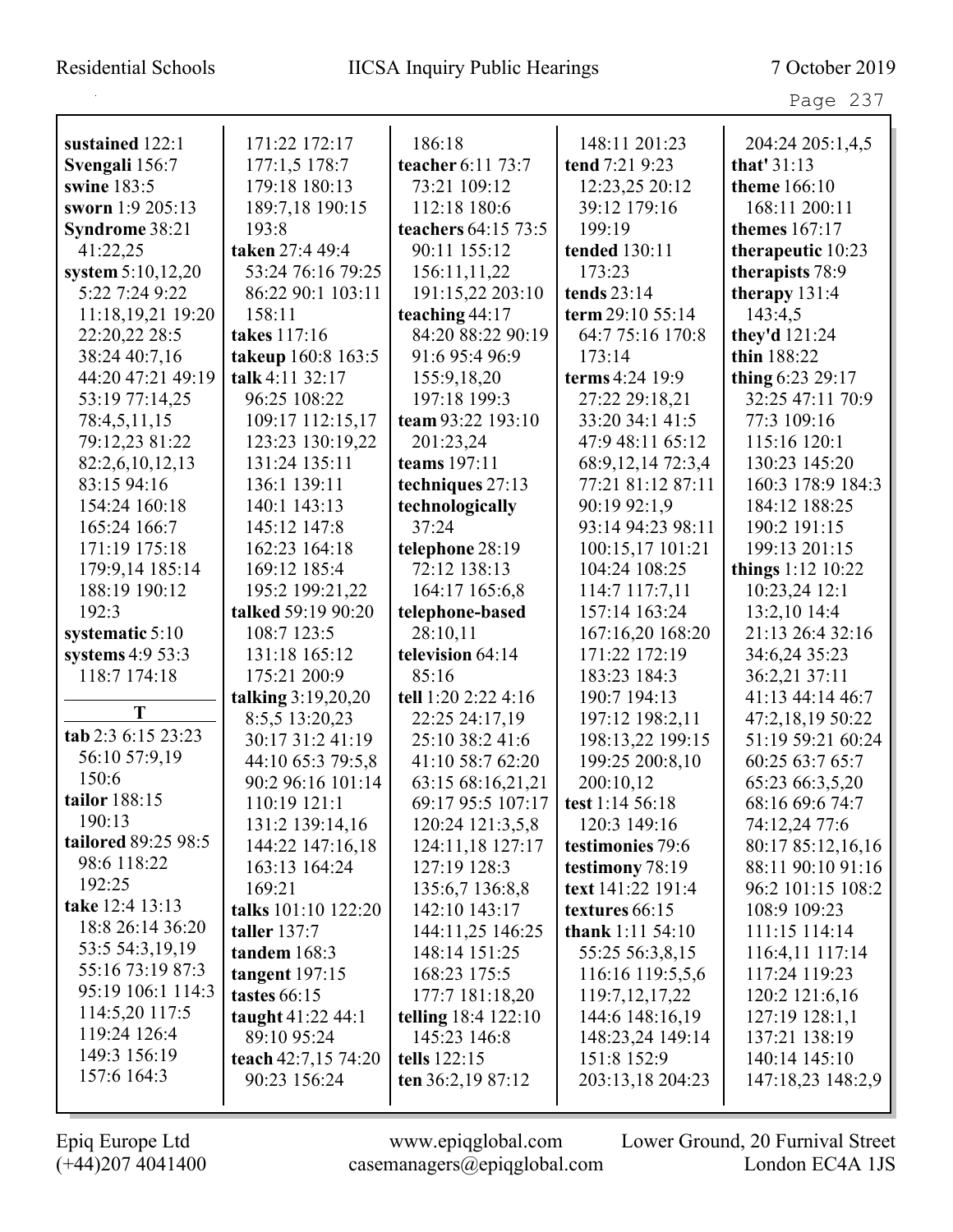| 152:16,24 155:1     | 94:10,20 95:17    | 173:17 174:1,8,12         | thread 38:4         | told 15:16 16:16    |
|---------------------|-------------------|---------------------------|---------------------|---------------------|
| 160:21 161:8        | 96:12 98:2,8,11   | 174:13 175:22,25          | three 12:11 31:8    | 28:7 49:11 59:17    |
| 162:13,23 164:6     | 98:22 99:2,3,14   | 178:24 179:12             | 37:23 42:25 45:7    | 75:8 76:1 96:11     |
| 168:8, 13, 15 171:6 | 99:22 100:7,13,20 | 180:15 181:14,22          | 91:9 124:24 126:1   | 97:6 130:18         |
| 171:8,9 172:1       | 100:24 101:1,19   | 181:23 182:13             | 131:11,12 152:4,7   | 134:24,25 137:15    |
| 178:7 181:18,18     | 101:23 102:3,10   | 184:25 186:8,11           | 192:13,20           | 137:25 138:23       |
| 185:8 186:6         | 102:18 103:8,15   | 186:18 188:11,14          | threshold 114:10    | 139:1 141:6         |
| 189:10,17 190:13    | 105:3 106:5,18,22 | 189:6,8,9,16              | throwing 134:22     | 144:16,23 145:16    |
| 190:14 193:9,10     | 107:2,15,16       | 190:8,9,14,16             | Thursday 180:17     | 148:13 172:14       |
| 198:12 200:9,20     | 108:21,24 109:11  | 193:1,12 194:19           | tier 4:19,21,25     | 182:4 198:25        |
| 201:18 202:11       | 109:16,16,20,21   | 194:23 195:6              | tiers $4:24$        | tomorrow 40:21      |
| 204:21              | 110:18 111:22,25  | 196:4,5,17 197:3          | tight $30:24$       | 41:1 86:24 205:5    |
| think 5:24 7:9 9:24 | 112:2 113:2,20,23 | 197:8,10,23               | time 1:18 $3:1,13$  | tools $46:1$        |
| 10:3 11:18 12:1     | 113:24,25 114:2,5 | 198:13 199:3,24           | 11:17 16:6 19:3,8   | toothache 26:17     |
| 12:14 14:4,24       | 114:6,8,12,12,19  | 200:22 201:24             | 23:7,9 34:8,25      | top 9:5 20:2 25:2   |
| 15:13,23,23 16:21   | 115:9, 16, 23, 24 | 202:14,16,17              | 36:1 41:25 55:9     | 36:2 39:6,9 51:12   |
| 16:24 17:8 18:7     | 117:2,4,9,13,24   | 203:2,12                  | 56:20 66:5 73:1,7   | 109:11 125:12       |
| 19:25 20:5 22:4     | 117:25 118:3,5,8  | thinking 64:2             | 85:19,25 95:12      | 137:14 174:14       |
| 27:7,9,9,17,20,20   | 118:15,20 121:21  | 67:16 93:17               | 119:10,25 125:3     | topic 153:7 190:24  |
| 27:21 28:13 29:10   | 123:3,9,13,22     | 117:14 137:4              | 126:9,17,20         | topics 198:17       |
| 29:11,14,18 30:10   | 124:9,12 125:2,11 | 157:18,19 161:3           | 128:15 129:4,11     | total 58:24,24 59:1 |
| 31:24 32:10 33:5    | 125:15,16 126:9   | 163:2 167:21,25           | 130:12 131:10       | totally 188:25      |
| 33:16,25 35:12      | 126:11,25 130:5   | 168:16 169:7              | 132:16 135:4,6,7    | touch 64:21 66:13   |
| 36:24 37:3 38:24    | 130:16 131:7,14   | 178:19 179:20,24          | 137:4,16 142:24     | touched 66:22       |
| 39:18,22,23 40:3    | 131:15 132:6,23   | 182:8 184:12,14           | 144:16 146:22       | 94:11 130:16        |
| 40:7 42:10 43:10    | 134:22 135:15,16  | 185:2 186:3,6,21          | 147:1 149:6,20      | touching $129:7,8$  |
| 44:6 45:10,13,16    | 136:20,20 138:11  | 191:9,13 192:5            | 157:22 165:3        | town 30:24          |
| 47:2 49:1 50:18     | 138:18 139:4,16   | 193:19 194:20             | 168:24 169:10       | toys 143:8          |
| 50:20 51:4,17,19    | 139:16,21,23,23   | 195:1,3 196:7             | 171:22 172:15       | track 24:21,25      |
| 52:3,14,14,17       | 140:5,9,12,23     | 199:17 201:13             | 176:16 178:13       | trade-off 188:17    |
| 53:15,16,16 54:3    | 141:4,17,23 144:7 | 202:15 203:11             | 200:8,24            | tradeoffs 194:18    |
| 54:6 55:6 57:5      | 146:5,24,25 147:6 | thinks 57:6               | timeliness 168:14   | train 137:23        |
| 58:16 65:1,21,23    | 147:15 148:1,3    | third 158:10              | times 30:3,16 63:22 | train' 138:6        |
| 68:23 69:11 70:5    | 149:2 150:6,18    | <b>Thirdly</b> 1:21 56:21 | 67:5 109:15 123:3   | trained 74:4,9 79:8 |
| 70:8 71:1,15 72:2   | 153:10 154:1,18   | thoroughly 99:8           | 124:1,12 130:8      | training $12:16$    |
| 72:5, 13, 17, 18    | 154:23 155:6,16   | thought 45:2 59:8         | 132:13 134:6        | 35:21 36:8,12,13    |
| 74:2,23 75:6,17     | 155:25,25 156:23  | 65:4 71:21 75:10          | 136:17 146:8,18     | 36:14,24 38:8       |
| 77:1 78:11,15,16    | 158:9 159:5,13,19 | 128:25 155:2,10           | 146:19 148:11       | 43:8 44:22,24,25    |
| 78:23,24 79:14,21   | 159:20 160:12     | 155:11,14 156:14          | 168:6,20,24         | 49:17 74:10 75:2    |
| 80:1,5,25 81:15     | 162:4,13 163:25   | 163:23,24 167:1           | timetable 172:7     | 79:16 81:24 84:18   |
| 81:17 84:19 86:7    | 164:4 165:6,7,17  | 170:15 173:5              | tiny $37:6$         | 89:21,23 90:12      |
| 87:4,8,25 88:10     | 165:20 167:6      | 186:15 189:2              | title 51:8 57:25    | 91:12,14 92:16      |
| 88:23 89:6,15,18    | 168:3 169:1,15    | 198:6,7,18 204:21         | today 1:5 62:5      | 103:2 110:11        |
| 91:7,9,13,17,20     | 170:4,7,16,18     | thousands 70:24           | 145:16 148:20       | 111:14,24 113:21    |
| 91:25 93:9 94:7     | 172:3,18 173:8,11 | 71:5                      | 205:4               | 166:5 177:15,25     |
|                     |                   |                           |                     |                     |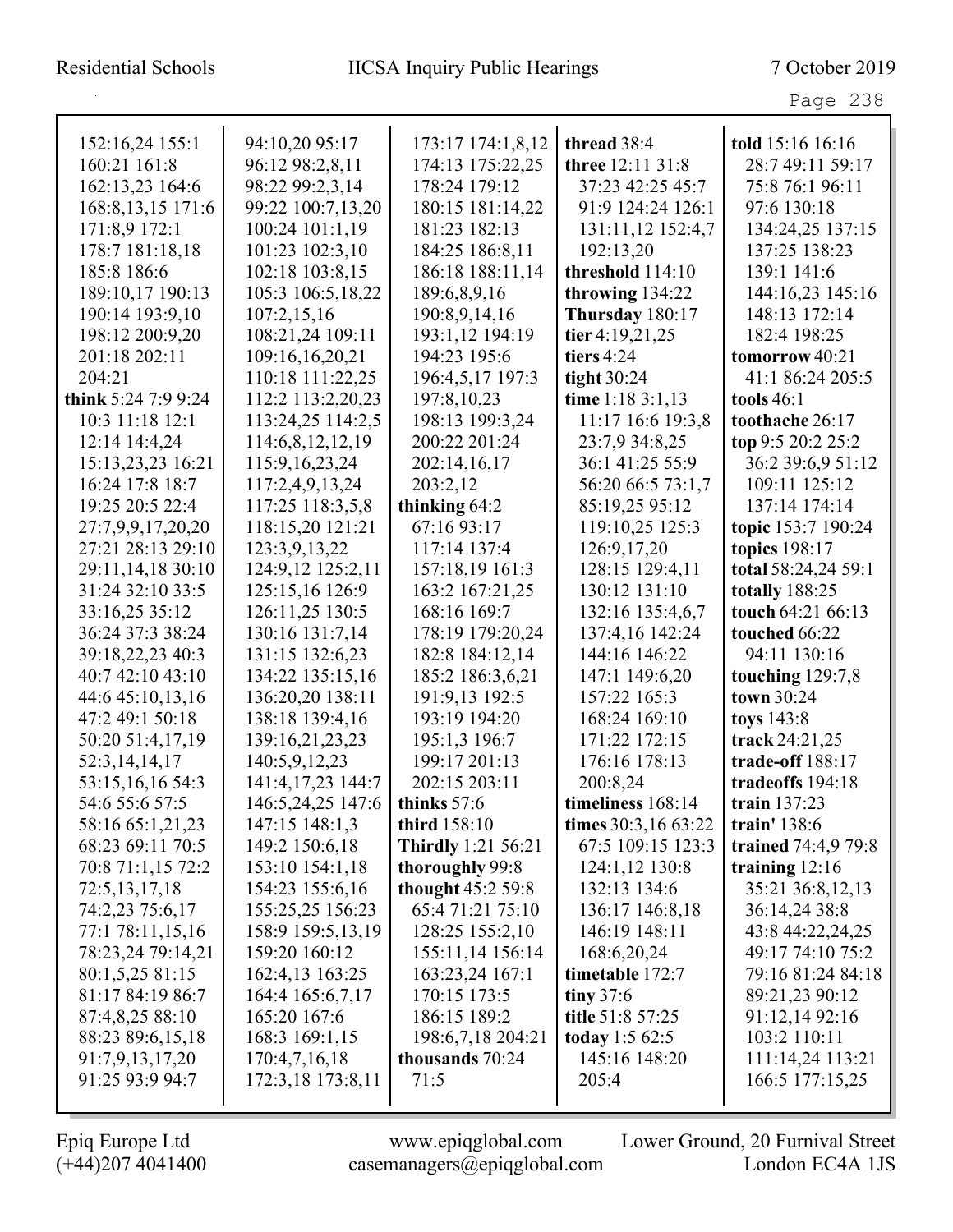| 178:2,8,13 179:4    | 192:2 203:23       | 189:13 192:5       | 93:6,7 95:15       | 94:6 104:7 117:19    |
|---------------------|--------------------|--------------------|--------------------|----------------------|
| 180:4 193:23        | trying 21:18 33:18 | 199:13,21          | 96:16 98:21        | unhealthy 63:8       |
| 197:4,9,22 198:1    | 34:10 36:5 48:21   | two-way 70:2 107:1 | 102:19 104:12      | unhelpful 31:24      |
| 198:4,5,13,14,15    | 48:21 54:23 68:19  | type 95:6 154:6    | 105:8 113:22       | unions 156:21        |
| 199:2,5 202:20      | 77:6 81:14 84:15   | 197:12             | 115:19 122:13      | 197:18 198:19,20     |
| 203:6,10            | 95:12 96:6 104:17  |                    | 153:22 155:14      | 199:4                |
| training/qualific   | 117:10,15 123:9    | U                  | 156:20 158:9       | unique 25:17 31:8    |
| 50:8                | 147:19,24 164:4,6  | UK 58:22 60:9      | 160:17 163:3       | unit 22:11 25:20     |
| trains 134:21,22    | 165:4,5 171:18     | 61:10 158:12       | 164:11 165:4       | 46:18 55:15          |
| transform 58:12     | 176:10 179:24      | <b>UK's 60:7</b>   | 166:1 175:25       | 116:10 118:23        |
| 60:14               | 184:10 188:12      | ultimate 167:24    | 180:2,8 182:3      | units 4:19 5:5 48:1  |
| transition 2:17     | 189:16 190:13      | 176:18 177:10      | 187:7 188:25       | 48:2 118:9 196:15    |
| trapped $133:4$     | 194:16 201:20      | ultimately 159:21  | 190:2 198:20,21    | unpack 181:11        |
| trauma 8:21 38:15   | tub 57:3           | 186:8              | 198:21,23 201:17   | unprovoked 125:4     |
| travel 119:1        | tub-like 57:4      | umbrellas 195:24   | understanding 6:1  | unscrupulous         |
| treat 189:4         | tubes 47:17        | unable 23:12 27:11 | 6:12 16:12 17:23   | 159:12               |
| treatment $4:195:4$ | Tuesday 205:8      | unannounced        | 26:18 33:17,25     | unusual 75:22,22     |
| 5:5 48:2 116:7      | tuition $155:17$   | 168:5              | 34:12 42:15 53:6   | $up-to-date 36:24$   |
| trends 103:24       | tune 26:7          | uncomfortable      | 59:9 63:21 64:12   | updated 45:23        |
| TRI000011 003-      | turn $2:3 23:20$   | 112:16,20          | 64:19 68:12,18     | 199:19               |
| 37:22               | 40:18 62:13 83:5   | under-report       | 70:2,11 71:7,12    | upgrading $135:17$   |
| trial $60:11$       | 100:2 106:4,14     | 113:19             | 73:25 78:25 87:24  | upset 125:13         |
| Triangle 36:15      | 120:10 121:13      | undercurrents      | 91:22 93:2,5       | 138:12               |
| 37:19 39:5 97:11    | 123:25 137:1       | 48:11              | 94:18 103:23,24    | upsetting 65:24      |
| 99:25               | 150:16 151:17      | undergo 179:3      | 114:24 115:19      | use 22:17 26:20      |
| tried 8:23 38:2     | 153:7 158:5        | undergone 179:1    | 160:18 165:3       | 27:14 28:11,13       |
| 184:16,22           | 176:20 180:14      | underlying 101:14  | 177:25 180:11      | 65:1 72:3 73:11      |
| trip 178:23         | 196:17 199:6       | 200:15             | 191:12 193:25      | 73:17 78:8 82:20     |
| true 2:11 57:15,22  | turned 140:17      | underneath 96:1    | understands 95:25  | 111:19 114:20        |
| 120:16 151:6        | turning 109:5      | 194:21             | understood 67:10   | 157:21 162:8         |
| truly 39:13 95:14   | 113:10             | underpaid 50:20    | 165:23 172:2       | 165:7 167:4          |
| trust $6:6,9,10$    | tutor's 155:21     | underpinning       | undersupported     | 199:18               |
| 127:22,24 128:4,6   | <b>twice 132:6</b> | 193:17             | 50:20              | useful 106:17,19,22  |
| 141:1               | two 4:11 12:22     | understand 5:9 6:5 | undertake 3:8      | 106:23 115:13        |
| trusted 162:21      | 32:25 40:13 45:7   | 13:3,7 20:5 26:5   | 69:22 85:13 104:3  | 162:13 163:15        |
| trustee 6:5         | 46:7 51:22 54:20   | 26:12 34:2,10      | 104:11 177:14      | 165:19 192:9         |
| trustees 30:4 51:13 | 62:6 80:1 102:9    | 37:16 41:6 43:24   | undertaken 24:2    | usefulness 32:15     |
| 51:14 166:22        | 105:4 108:1        | 50:4 51:15 53:21   | 61:20 86:10 180:4  | usual 135:9,11,12    |
| 167:12,23           | 121:11 131:12      | 58:3 59:2,13 63:3  | 180:5              | 143:7                |
| try 26:5 28:21,21   | 136:18 140:5       | 64:17,24 65:5      | undertaking 29:2   | usually 17:25 23:9   |
| 29:10 48:23 84:15   | 151:12 152:12,13   | 66:12,19 68:19     | 57:1 156:1         | 74:25 81:24          |
| 99:18 101:8         | 159:22 161:18      | 70:5,9 71:11       | undertrained       | utility 181:6 187:22 |
| 104:11 120:3        | 163:18 168:13      | 73:14,16 74:14     | 50:21              |                      |
| 135:14 151:9        | 171:19 174:18      | 76:21 77:4,20      | undervalued 50:19  | V                    |
| 163:8 187:24        | 183:14 184:21      | 90:8,9 92:14,22    | unfortunately 57:2 | vagaries 195:11      |
|                     |                    |                    |                    |                      |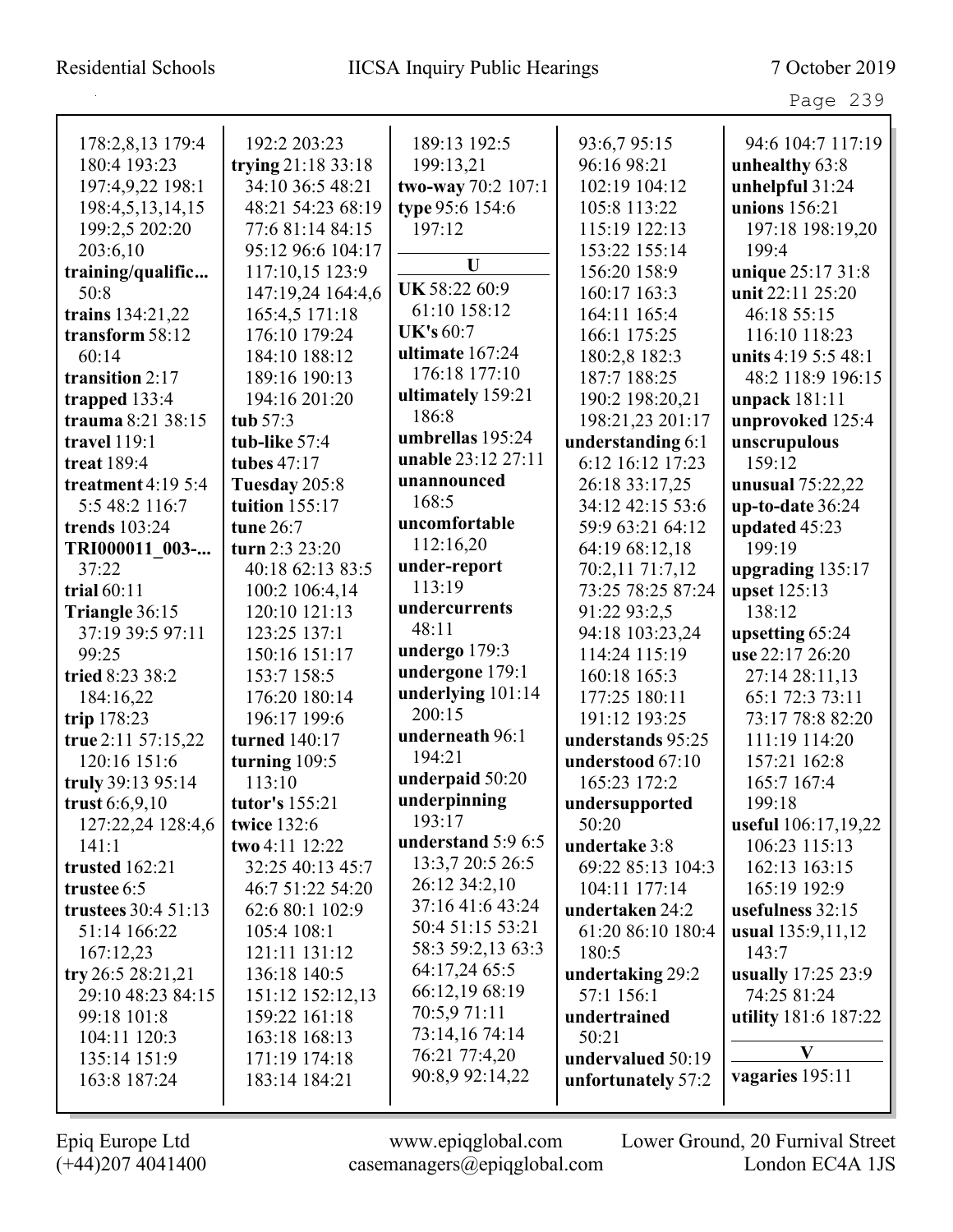| Val 140:5           | <b>videoed</b> 140:10 | volume 26:23         | wanting $66:3,3,4$ | 182:19 184:24      |
|---------------------|-----------------------|----------------------|--------------------|--------------------|
| valuable 93:14 94:4 | view 15:25 17:7       | voluntary 156:22     | 66:21,22,23 85:8   | 185:1 196:1        |
| 94:20 99:3          | 27:3 50:5 51:13       | volunteer 178:21     | 179:13 188:24      | 200:21             |
| value 54:8 72:3     | 80:12 91:19 106:9     | 178:22 179:14        | wants 27:19 57:7   | we're 48:14 92:3   |
| 204:10,18,19        | 113:11 114:19         | volunteering 55:3    | warm 49:18 173:2   | 158:6              |
| valued 111:10       | 142:3,14 181:11       | 179:3                | wasn't 21:21 35:18 | we've 18:24 132:14 |
| 115:17              | 181:22,23,25          | volunteers 178:10    | 73:3 112:24        | wearing $122:24$   |
| values 108:4 110:3  | 194:13 203:12         | vulnerabilities 62:9 | 122:18 129:5,14    | website 82:16      |
| 110:4               | viewed 117:3          | 62:21 67:13,21,25    | 130:17 131:18,22   | 83:21              |
| valuing 54:6 200:7  | views 11:11 15:12     | 68:2,10 84:10        | 131:23 136:6       | week 3:19 9:14,25  |
| variable 51:17      | 27:2,5,12,13          | 86:15 95:23 109:7    | 146:10 149:18      | 72:25 145:22       |
| 54:19 103:14        | 32:15 46:3 108:11     | 115:21 184:1         | 185:7,7            | 155:4,5,13 162:5   |
| 117:4               | 108:20 110:10         | vulnerability 62:12  | watching 137:23    | 171:9 179:7        |
| variation 100:23    | 114:11 187:22         | 68:1 72:19 100:18    | way 4:23,25 10:20  | 181:14 199:23      |
| 114:7,8             | 200:8                 | 100:22 169:8         | 13:3 14:2 18:13    | week's 1:6         |
| varied 118:12       | violence 87:18 88:9   | vulnerable 4:4       | 19:16 26:15,16     | weekends 22:11     |
| 124:19              | 104:25 123:6          | 13:12 63:7 65:18     | 32:19 35:17 39:2   | weeks 14:8 108:15  |
| varies 103:8,12     | violent 49:7,12       | 66:17 70:1,3,25      | 40:3 46:24 48:13   | 151:12             |
| 105:25              | 105:5                 | 70:25 169:22         | 49:1 55:6,13       | weigh 188:11       |
| variety 67:10 77:7  | visas $161:5$         |                      | 58:16 61:19 64:12  | 189:16             |
| 81:10 185:1         | visit 11:7,13 12:5    | W                    | 64:25 66:13 68:14  | weighing 79:17     |
| various 32:17       | 12:11,11 27:22        | wait 116:17 144:2    | 68:15 73:15 74:15  | 178:11 204:18      |
| 35:13 44:2 81:5     | 28:17 105:19,22       | waiting 34:8 131:6   | 74:16 75:19 76:1   | weight 204:14      |
| 171:25 180:25       | 132:1 162:4           | <b>Wales</b> 58:19   | 78:25 84:21 85:10  | welcome 1:3        |
| 185:13 186:5        | 166:21                | walk 134:17          | 89:23,24 90:25     | 179:23             |
| 188:21 196:23,23    | visited 17:13         | walls 140:15         | 91:3 92:19,22      | welfare 11:22      |
| 199:16              | visiting 11:5 13:9    | want 6:20 13:4       | 93:23 95:24 96:24  | 18:22 21:11 24:14  |
| vary 66:25 67:1     | 31:14 132:5           | 26:10 29:20 52:25    | 103:21,22 109:13   | 104:20 178:16      |
| 104:22              | 168:21,23             | 63:5 64:21,22        | 112:23 114:18      | 185:12,23          |
| vast 24:7           | visitor 29:9 99:16    | 78:25 81:18 85:12    | 115:10,20 117:2    | went 19:25 25:20   |
| verbal 19:12,13     | 166:24                | 102:12 104:1         | 123:14 124:22      | 28:15 31:7 32:17   |
| 25:12 26:11 28:18   | visitors 29:5 166:2   | 111:17 113:24        | 125:17 128:9,10    | 37:13 41:21 42:3   |
| version 15:19 45:12 | 166:19,21 168:4       | 119:25 120:2         | 129:10 133:9       | 46:7,15 49:2       |
| 45:12 173:7         | visits $11:2429:3$    | 123:25 132:19        | 134:13 153:10      | 54:20 115:2 121:9  |
| 193:16              | 30:5 165:15,16        | 136:1 137:9 138:3    | 157:15,24 160:9    | 123:7 124:6        |
| versions 189:12     | 166:2 168:5           | 143:13 156:24        | 160:17 162:16      | 137:20 139:24      |
| versus $79:23$      | visual $9:19$         | 161:11 171:8         | 167:7,14 170:9     | 140:21 143:5,12    |
| 116:23 170:8        | <b>vital</b> 104:15   | 179:2 182:3,25       | 183:7 184:12,13    | 143:14 145:21      |
| 171:10 179:17       | vitally $79:16$       | 183:4 186:8 196:1    | 186:24 189:8       | 146:10 197:15,16   |
| 188:18 199:20       | vivid 54:14           | wanted 8:18 20:16    | 190:7              | weren't 19:4 64:3  |
| vested 98:10 99:7   | vocational 155:5,7    | 21:15,22 38:20       | ways 25:16,19 29:5 | 134:1,15           |
| vetting $179:8$     | 155:9 156:2           | 46:9 73:7 74:1       | 46:1 66:18 75:22   | whilst 61:24 145:1 |
| victim $72:24$      | voice 3:2,4,6 30:10   | 144:24 157:7         | 77:7 82:11 86:3    | wholly 16:3 91:25  |
| victims $84:13$     | 39:1                  | 171:9 178:25         | 93:11 100:1        | wide 10:3 81:10    |
| <b>video</b> 72:16  | voices 39:11          | 202:17               | 135:21 159:22      | 100:22 118:12      |
|                     |                       |                      |                    |                    |

(+44)207 4041400 casemanagers@epiqglobal.com London EC4A 1JS

Epiq Europe Ltd www.epiqglobal.com Lower Ground, 20 Furnival Street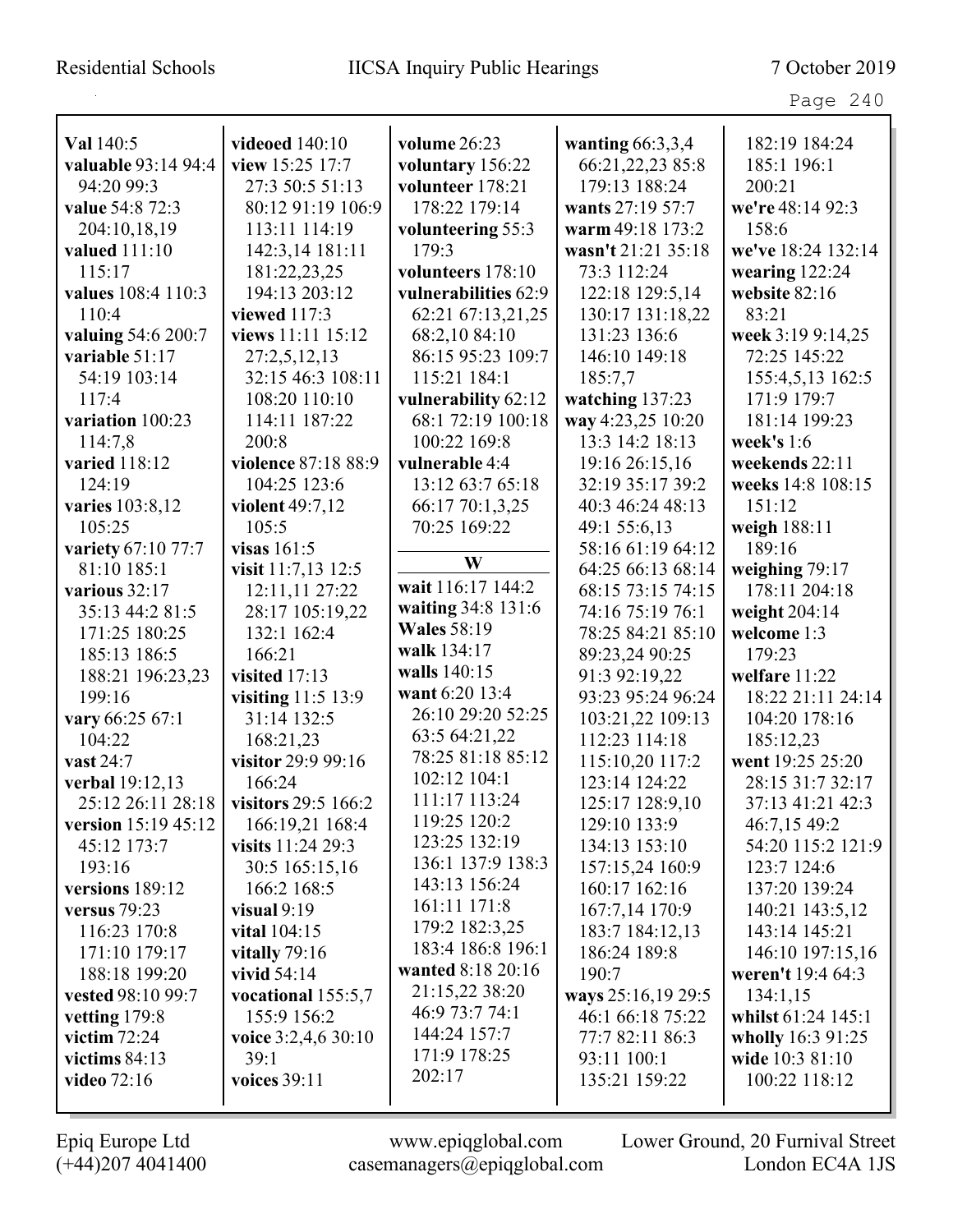| 174:10                                 | women's 96:3                         | 44:10 55:12 58:14             | X                                    | Z                        |
|----------------------------------------|--------------------------------------|-------------------------------|--------------------------------------|--------------------------|
| wider 63:14 67:18                      | wonderful 53:2                       | 75:23 78:11,15                | X47:1 90:24                          |                          |
| 87:9 93:8                              | 85:19                                | 83:15 93:22 95:18             | 205:11                               | $\bf{0}$                 |
| willing 50:4 178:12<br>179:3           | wondering 143:25<br>word 60:19 167:4 | 97:4 171:3,5                  | $\mathbf Y$                          | 061:15                   |
|                                        |                                      | 184:21 188:5<br>190:25 193:10 |                                      | 002073 15:22             |
| willy 137:24<br>wind 125:20,20         | wording $187:20$<br>words 30:15 64:9 | 199:13 200:24                 | Y47:1                                | 006 39:6                 |
| windows 135:16                         |                                      |                               | yeah 9:21 38:12                      | 00739:6                  |
| wise 157:5                             | 73:18 108:16<br>131:22 184:19        | 201:21,25<br>works 4:23 12:20 | 123:16 129:9,20<br>138:16            | $009 - 0107:16$          |
| wish 97:21 117:2                       | 189:5                                | 38:24 78:12                   |                                      | 014 34:20                |
| wishes $55:20$                         | work 3:4,5,8,13,19                   | 103:20 148:8                  | year 13:17 14:10                     | 027 146:15               |
|                                        |                                      |                               | 17:2 30:3 43:9,10                    | 044 20:2                 |
| withdraw $157:13$<br>157:21            | 3:244:4,6,7,9                        | 160:18<br>world 31:4 47:12    | 69:11,12 153:20                      |                          |
|                                        | 5:13,15 7:8,9                        |                               | 166:13 168:6,20                      | 17:17,23 9:2 43:5        |
| withdrawal 158:1<br>withdrawn $157:11$ | 12:19 18:25 21:13<br>27:13 37:16,20  | 47:15 69:19,22<br>71:3,1772:1 | 168:22,24 193:5,7                    | 171:9 198:10             |
| withdrew 119:8                         | 40:13 43:12,17                       | 159:8                         | 194:20 196:6                         | 199:17 205:13,15         |
| 148:25                                 | 49:24 50:4 51:18                     | worried 5:18 43:21            | years 2:24 5:25<br>14:23 36:19 39:23 | 1,500 14:5               |
| witness 1:7,15 2:4,9                   | 53:19 54:21 74:3                     | 51:20                         |                                      | 1.07 119:13              |
| 15:20,22 37:18                         | 82:1,7,24,25                         | worry 53:16 55:8              | 58:6 64:10,16                        | 1.4 60:8 61:9            |
| 39:5 56:19,22                          | 84:14,14 86:23                       | 55:11                         | 80:9,15,16,17<br>81:20 108:24        | 1010:13,13,17            |
| 57:10,12,20 62:14                      | 95:12,13,13 96:2                     | worse 148:11                  |                                      | 120:22 124:9             |
| 62:15,16 73:2                          | 96:3,17 98:13                        | worst 40:7 129:16             | 121:21 124:7,23                      | 137:1 140:17             |
| 76:24 83:13 86:16                      | 99:25 112:12                         | worth 1:6 88:3                | 125:14 128:17                        | 143:14                   |
| 97:10 100:4                            | 128:18,21,24                         | 170:7 187:12                  | 131:11,13 137:1                      | 10-year-old 145:14       |
| 107:12 112:7                           | 156:12 160:6,8                       | 202:13 203:11                 | 152:4,4,8,12,13<br>202:5             | 10.00 1:2 205:8          |
| 116:6 117:25                           | 163:7 174:23                         | 204:22                        | young 2:15 3:3,15                    | 100 71:12 75:7           |
| 119:8,20 120:1                         | 183:18 193:4,6,6                     | worthwhile 168:3              | 3:20,25 6:25 7:14                    | 146:19                   |
| 121:15 124:11                          | 203:23                               | wouldn't 26:10                | 7:21 9:10 11:8                       | 106,000 61:16            |
| 126:10 130:1                           | worked 2:18 10:12                    | 93:19 145:17                  | 20:23 21:25 38:1                     | 107 61:16 100:8          |
| 148:19,25 149:16                       | 15:18 35:15 43:11                    | 157:5 167:11                  | 39:8 40:22 41:3                      | 189:19                   |
| 149:23 150:8,14                        | 46:11 47:10                          | 172:12 178:24                 | 55:19 58:4,18                        | 11 136:25 184:18         |
| 150:20,21 151:1,1                      | 128:10 147:7                         | 179:3 183:3                   | 61:11,15 63:25                       | <b>11-year-old 49:5</b>  |
| 151:19,20,25                           | worker 2:16,16                       | 204:10,14                     | 64:1 67:7 69:10                      | 11.1 107:9               |
| 152:2 153:2,3                          | 6:11 35:21 36:23                     | write 112:10                  | 69:20,20 70:14,25                    | 11.12 56:4               |
| 155:3 157:9                            | 38:19 131:9,12,15                    | 170:19,21                     | 71:10 73:19 75:14                    | 11.30 56:3,6             |
| 162:22 172:2                           | 131:23                               | writing 35:8 71:9             | 76:9 84:15,20                        | 116 205:25               |
| 180:22 206:2                           | workers 35:21                        | 198:12                        | 85:22 86:14,18                       | 119 206:2,4              |
| witnessed 121:24                       | 39:12 47:8                           | written 35:18 69:12           | 89:4 97:14 98:1                      | 12 2:5 12:4 40:11        |
| witnesses 80:13                        | workforce 19:18                      | 72:17 132:24                  | 99:12 116:9                          | 136:20,22                |
| 83:1 165:1 189:14                      | 30:23 50:19 51:10                    | 151:21 197:19                 | 120:22 122:13                        | 120,000 43:4             |
| 192:5 195:2                            | 52:11 110:17                         | wrong 71:20,21                | 124:22 127:24                        | 13 23:23 40:11           |
| witnessing $48:10$                     | 111:2 202:20                         | 80:20 115:2 118:7             | 142:4 197:5                          | 41:20                    |
| 87:22                                  | working 2:15 3:16                    | 125:6 147:23                  | younger 136:2                        | 130 15:24                |
| women 59:11,14                         | 19:4 25:14 30:18                     | 174:25                        | Younghusband                         | 14 12:4 124:4            |
| 61:21 122:23                           | 31:18 38:19 39:3                     |                               | 2:25                                 | <b>14-year-old</b> 38:21 |
|                                        |                                      |                               |                                      |                          |

 $\mathbf{I}$